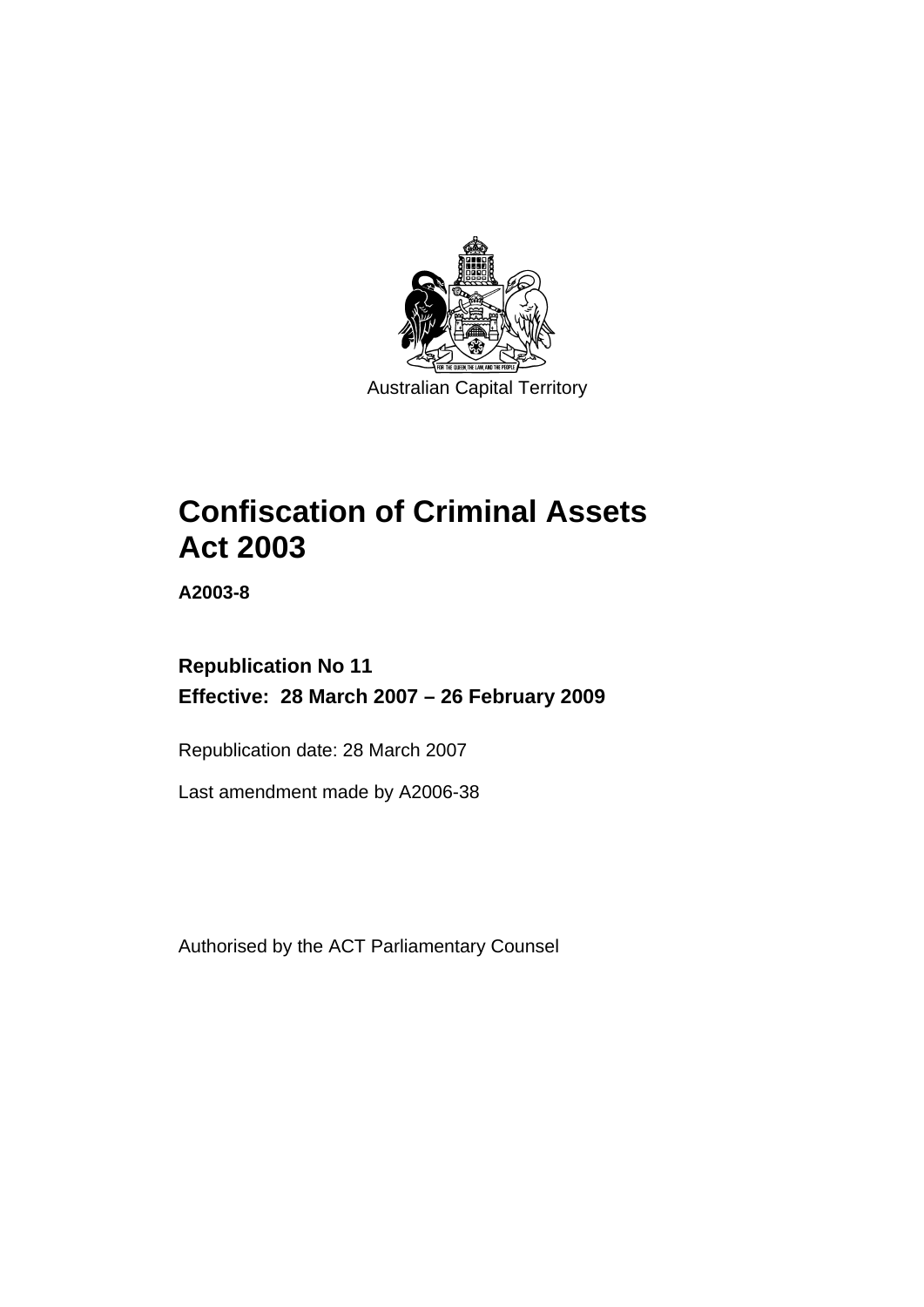## **About this republication**

#### **The republished law**

This is a republication of the *Confiscation of Criminal Assets Act 2003* (including any amendment made under the *Legislation Act 2001*, part 11.3 (Editorial changes)) as in force on 28 March 2007*.* It also includes any amendment, repeal or expiry affecting the republished law to 28 March 2007.

The legislation history and amendment history of the republished law are set out in endnotes 3 and 4.

#### **Kinds of republications**

The Parliamentary Counsel's Office prepares 2 kinds of republications of ACT laws (see the ACT legislation register at www.legislation.act.gov.au):

- authorised republications to which the *Legislation Act 2001* applies
- unauthorised republications.

The status of this republication appears on the bottom of each page.

#### **Editorial changes**

The *Legislation Act 2001*, part 11.3 authorises the Parliamentary Counsel to make editorial amendments and other changes of a formal nature when preparing a law for republication. Editorial changes do not change the effect of the law, but have effect as if they had been made by an Act commencing on the republication date (see *Legislation Act 2001*, s 115 and s 117). The changes are made if the Parliamentary Counsel considers they are desirable to bring the law into line, or more closely into line, with current legislative drafting practice.

This republication does not include amendments made under part 11.3 (see endnote 1).

#### **Uncommenced provisions and amendments**

If a provision of the republished law has not commenced or is affected by an uncommenced amendment, the symbol  $\mathbf{U}$  appears immediately before the provision heading. The text of the uncommenced provision  $\overline{or}$  amendment appears only in the last endnote.

#### **Modifications**

If a provision of the republished law is affected by a current modification, the symbol  $\mathbf{M}$ appears immediately before the provision heading. The text of the modifying provision appears in the endnotes. For the legal status of modifications, see *Legislation Act 2001*, section 95.

#### **Penalties**

The value of a penalty unit for an offence against this republished law at the republication date is—

- (a) if the person charged is an individual—\$100; or
- (b) if the person charged is a corporation—\$500.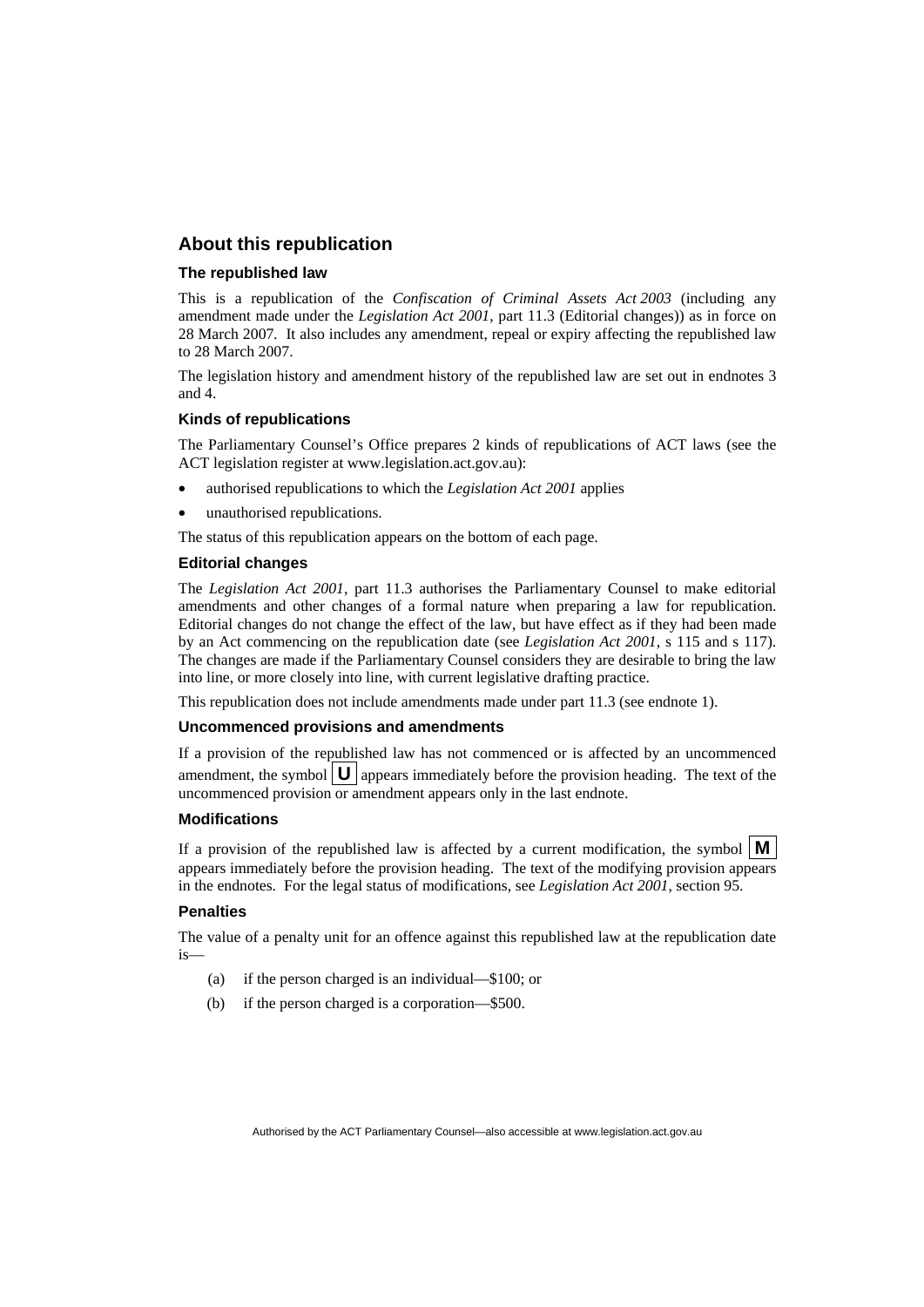

# **[Confiscation of Criminal Assets](#page-14-0)  [Act 2003](#page-14-0)**

## **Contents**

| Part 1                      | <b>Preliminary</b>                                                       |            |
|-----------------------------|--------------------------------------------------------------------------|------------|
| 1                           | Name of Act                                                              | 2          |
| 3                           | Purposes of Act                                                          | 2          |
| 4                           | Application of Act to property and dealings                              | 3          |
| 5                           | Application of Act to offences                                           | 3          |
| 6                           | Dictionary                                                               | 3          |
| 7                           | <b>Notes</b>                                                             | 3          |
| 8                           | Offences against Act—application of Criminal Code etc                    | 4          |
| Part 2                      | <b>General overview of confiscation scheme</b>                           |            |
| 9                           | General overview                                                         | 5          |
| R <sub>11</sub><br>28/03/07 | Confiscation of Criminal Assets Act 2003<br>Effective: 28/03/07-26/02/09 | contents 1 |

Page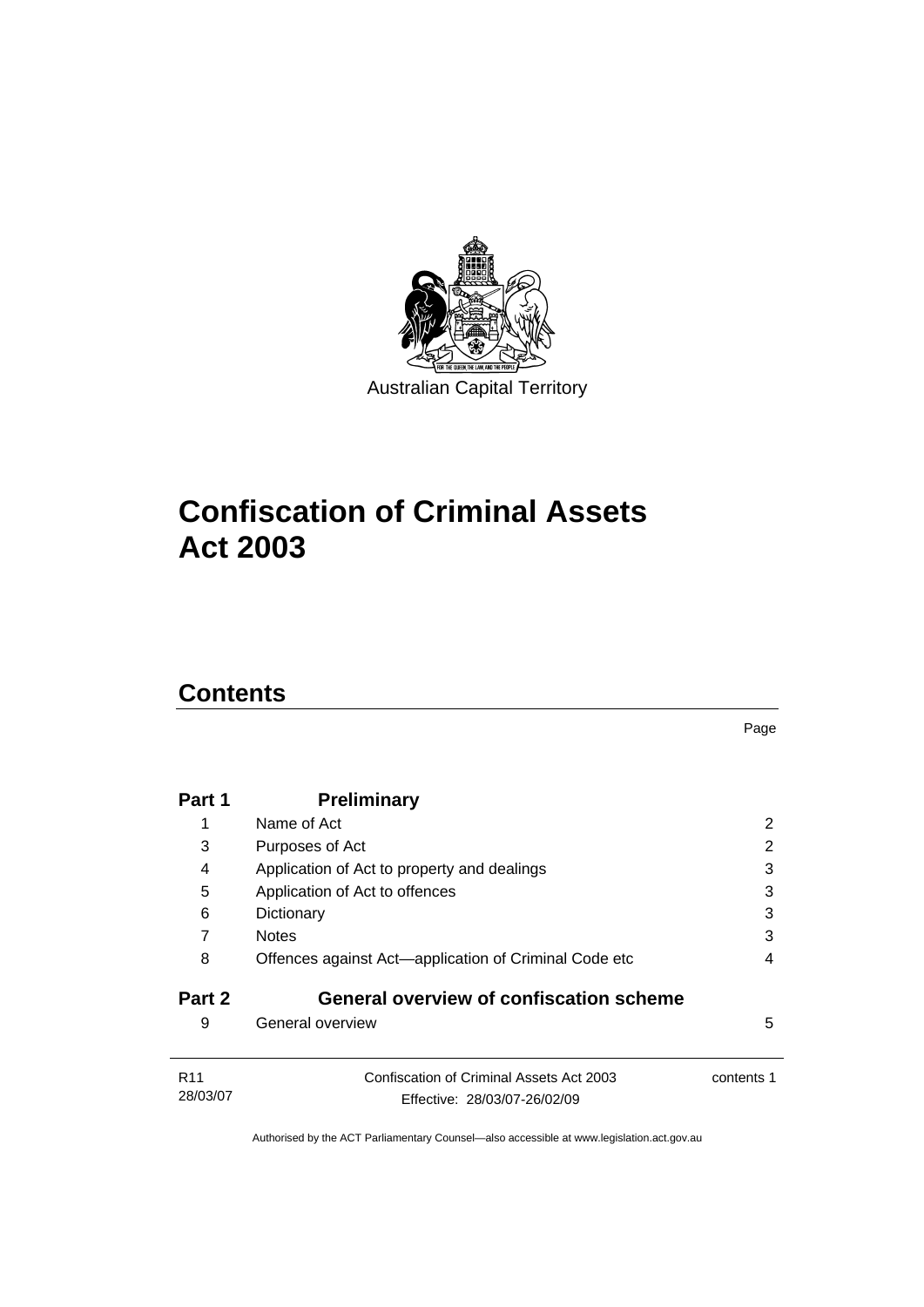#### **Contents**

|                     |                                                               | Page |
|---------------------|---------------------------------------------------------------|------|
| Part 3              | Key concepts                                                  |      |
| 10                  | What is tainted property                                      |      |
| 11                  | What is unclaimed tainted property                            | 9    |
| 12                  | Meaning of derived                                            | 10   |
| 13                  | Meaning of <i>offence</i> and of particular kinds of offences | 11   |
| 14                  | Meaning of <i>effective control</i> of property               | 12   |
| 15                  | Meaning of convicted and quashed                              | 13   |
| 16                  | When does someone abscond                                     | 15   |
| 17                  | When is someone <i>cleared</i> of an offence                  | 16   |
| 18                  | When a proceeding is <i>finalised</i>                         | 16   |
| Part 4              | <b>Restraint of property</b>                                  |      |
| <b>Division 4.1</b> | General                                                       |      |

| 19                  | Meaning of restraining order                                                           | 18 |
|---------------------|----------------------------------------------------------------------------------------|----|
| 20                  | Meaning of artistic profits restraining order                                          | 18 |
| 21                  | Meaning of unclaimed tainted property restraining order                                | 18 |
| 22                  | Restraining orders-purposes                                                            | 19 |
| 23                  | Contravening restraining orders                                                        | 19 |
| 24                  | Setting aside dealings with restrained property                                        | 20 |
| <b>Division 4.2</b> | <b>Making restraining orders</b>                                                       |    |
| 25                  | Restraining orders over unclaimed tainted property—application                         | 21 |
| 26                  | Restraining orders over other property-application                                     | 22 |
| 27                  | Restraining orders—time for making certain applications                                | 23 |
| 28                  | Restraining orders over unclaimed tainted property-affidavit<br>supporting application | 24 |
| 29                  | Restraining orders over other property—affidavit supporting application                | 25 |
| 30                  | Restraining orders over unclaimed tainted property-making                              | 27 |
| 31                  | Restraining orders over other property-making                                          | 28 |
| 32                  | Making of restraining orders—specific serious offence not required etc                 | 30 |
| 33                  | Restraining orders-contents                                                            | 31 |
| 34                  | Restraining orders-notice of making                                                    | 33 |
| 35                  | Restraining order proceedings—restrictions on disclosure                               | 33 |
| 36                  | Restraining orders-disclosure offences                                                 | 34 |
| 37                  | Payment of living and business expenses from restrained property                       | 37 |
|                     |                                                                                        |    |

contents 2 Confiscation of Criminal Assets Act 2003 Effective: 28/03/07-26/02/09 R11 28/03/07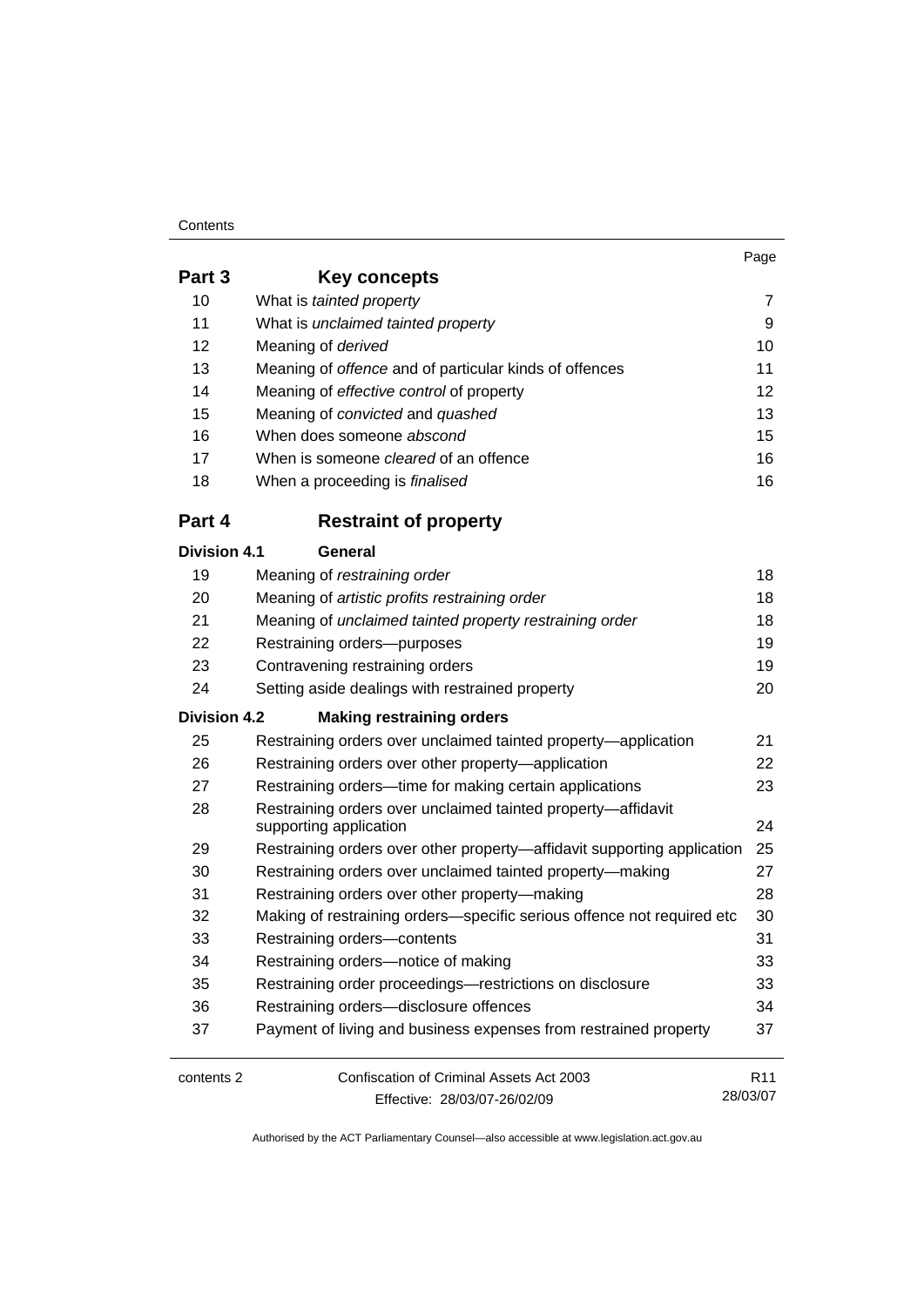| Contents |
|----------|
|----------|

|                     |                                                                                                                                  | Page       |
|---------------------|----------------------------------------------------------------------------------------------------------------------------------|------------|
| 38<br>39            | Payment of certain legal expenses from restrained property<br>Additional orders about restraining orders and restrained property | 38<br>40   |
| 40                  | Contravention of additional orders under s 39                                                                                    | 42         |
|                     |                                                                                                                                  |            |
| <b>Division 4.3</b> | Duration of restraining orders                                                                                                   |            |
| 41                  | Meaning of forfeiture or penalty application for div 4.3                                                                         | 42         |
| 42                  | Restraining orders generally not time limited                                                                                    | 42         |
| 43                  | Revocation or variation of restraining orders made without notice of<br>application                                              | 43         |
| 44                  | Revocation or variation of restraining orders if security or undertakings<br>given                                               | 43         |
| 45                  | When restraining order over particular property ends                                                                             | 44         |
| 46                  | When unclaimed tainted property restraining order ends                                                                           | 45         |
| 47                  | When restraining order ends-ordinary indictable offences                                                                         | 46         |
| 48                  | When restraining order ends-serious offences                                                                                     | 49         |
| 49                  | Extension of time for restraining orders                                                                                         | 51         |
| Division 4.4        | <b>Restraining orders-other matters</b>                                                                                          |            |
| 50                  | Restraining orders-registration in statutory property registers                                                                  | 53         |
| 51                  | Penalty orders-execution against restrained property                                                                             | 54         |
| Part 5              | <b>Forfeiture of property</b>                                                                                                    |            |
| <b>Division 5.1</b> | <b>Conviction forfeiture orders</b>                                                                                              |            |
| 52                  | Meaning of conviction forfeiture order                                                                                           | 55         |
| 53                  | Conviction forfeiture orders-application                                                                                         | 55         |
| 54                  | Conviction forfeiture orders-making                                                                                              | 55         |
| 55                  | Conviction forfeiture orders-forfeiture                                                                                          | 56         |
| 56                  | When conviction forfeiture order ends                                                                                            | 56         |
| <b>Division 5.2</b> | Automatic forfeiture-conviction for serious offences                                                                             |            |
| 57                  | Unclaimed tainted property restraining orders-<br>non-application of div 5.2                                                     | 57         |
| 58                  | Automatic forfeiture of restrained property on conviction for serious<br>offences                                                | 57         |
| 59                  | Automatic forfeiture-court order declaring property automatically<br>forfeited                                                   | 58         |
| 60                  | Automatic forfeiture-court orders                                                                                                | 59         |
| R11<br>28/03/07     | Confiscation of Criminal Assets Act 2003<br>Effective: 28/03/07-26/02/09                                                         | contents 3 |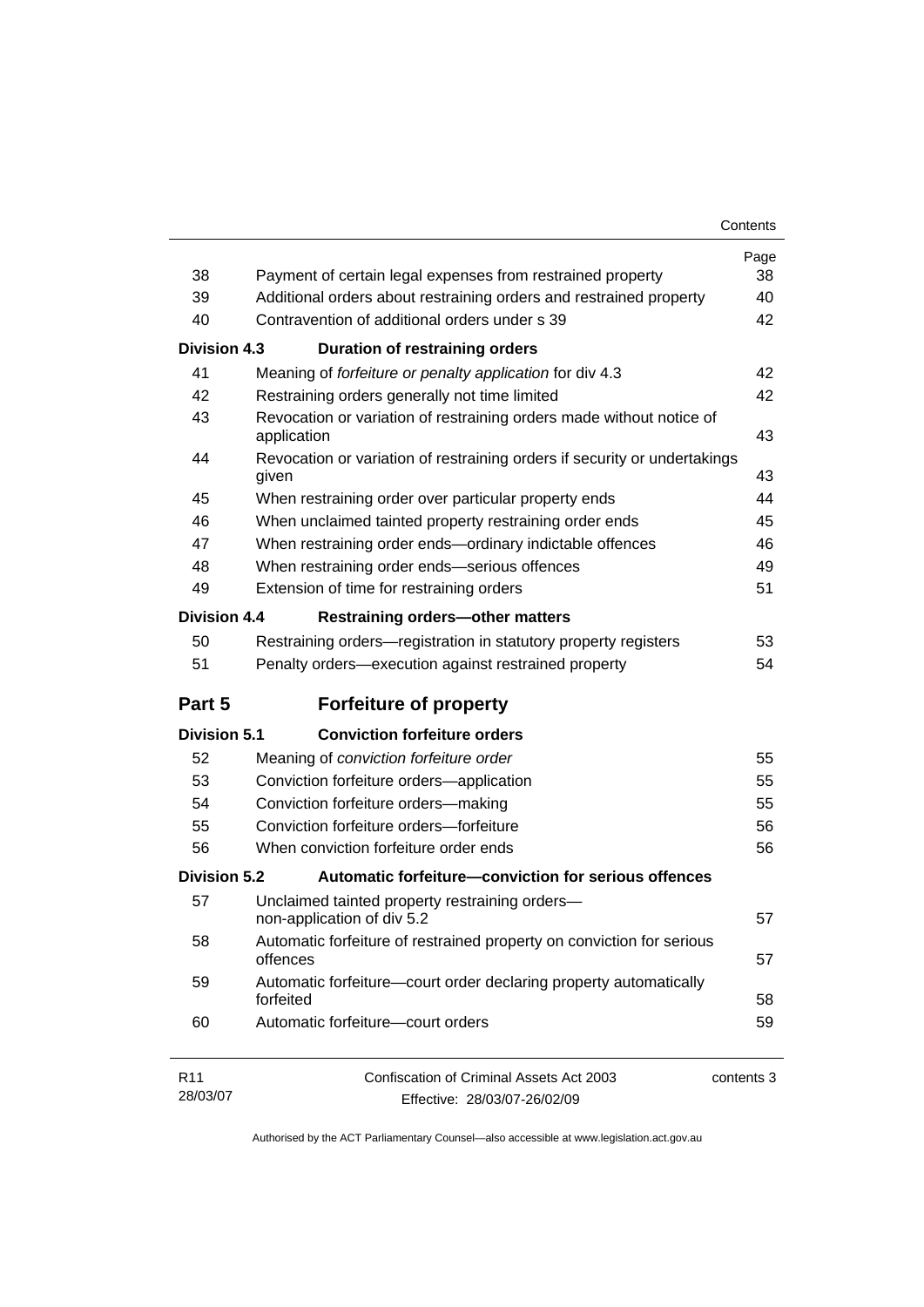| 61                  | When automatic forfeiture under div 5.2 ends                                   | Page<br>60      |
|---------------------|--------------------------------------------------------------------------------|-----------------|
| <b>Division 5.3</b> | Automatic forfeiture—unclaimed tainted property                                |                 |
| 62                  | Forfeiture of unclaimed tainted property                                       | 61              |
| 63                  | When automatic forfeiture under div 5.3 ends                                   | 61              |
| Division 5.4        | <b>Civil forfeiture orders</b>                                                 |                 |
| 64                  | Artistic profits and unclaimed tainted property-<br>non-application of div 5.4 | 62              |
| 65                  | Meaning of civil forfeiture order                                              | 62              |
| 66                  | Civil forfeiture orders-application                                            | 62              |
| 67                  | Civil forfeiture orders-making                                                 | 63              |
| 68                  | Civil forfeiture orders-forfeiture                                             | 65              |
| 69                  | Civil forfeiture order proceedings-restrictions on disclosure                  | 65              |
| 70                  | Civil forfeiture orders-disclosure offences                                    | 66              |
| 71                  | When civil forfeiture order ends                                               | 69              |
| Part 6              | <b>Exclusion of property</b>                                                   |                 |
| Division 6.1        | General                                                                        |                 |
| 72                  | Meaning of exclusion order                                                     | 70              |
| 73                  | When property is subject to forfeiture                                         | 70              |
| 74                  | Effect of exclusion order                                                      | 71              |
| <b>Division 6.2</b> | <b>Making exclusion orders</b>                                                 |                 |
| 75                  | Exclusion orders-application                                                   | 71              |
| 76                  | Making of exclusion orders-ordinary indictable offences                        | 72              |
| 77                  | Making of exclusion orders-serious offences                                    | 74              |
| 78                  | Making of exclusion orders—unclaimed tainted property                          | 76              |
| Part 7              | <b>Penalty orders</b>                                                          |                 |
| <b>Division 7.1</b> | <b>Benefits</b>                                                                |                 |
| 79                  | Meaning of commission of serious offence for pt 7                              | 77              |
| 80                  | Meaning of benefits derived by an offender                                     | 77              |
| 81                  | Meaning of artistic profits                                                    | 78              |
| <b>Division 7.2</b> | <b>Making penalty orders</b>                                                   |                 |
| 82                  | Meaning of penalty order                                                       | 80              |
| contents 4          | Confiscation of Criminal Assets Act 2003                                       | R <sub>11</sub> |
|                     | Effective: 28/03/07-26/02/09                                                   | 28/03/07        |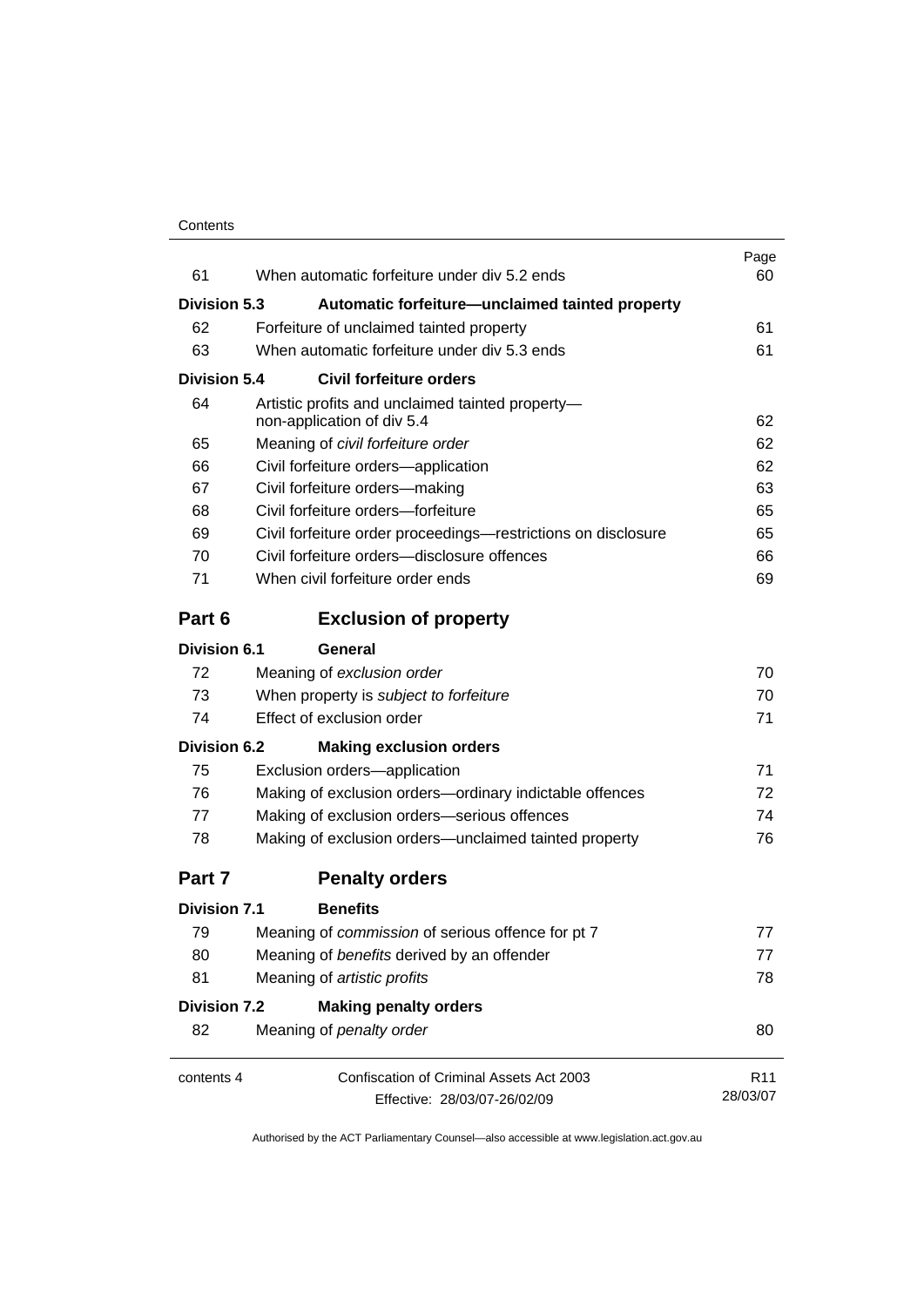| 83                  | Penalty orders-application                                                                    | Page<br>80 |
|---------------------|-----------------------------------------------------------------------------------------------|------------|
| 84                  | Penalty orders-offenders convicted of ordinary indictable offences                            | 81         |
| 85                  | Penalty orders-commission of serious offences                                                 | 81         |
| 86                  | Penalty orders—amount of penalty                                                              | 83         |
| 87                  | Penalty orders-contents                                                                       | 84         |
| 88                  | Penalty orders-enforceable as judgment debt                                                   | 85         |
| 89                  | Penalty orders-variation for reassessed value of benefits                                     | 85         |
| Division 7.3        | Value of benefits                                                                             |            |
| 90                  | Meaning of narcotic substance and property for div 7.3                                        | 86         |
| 91                  | Presumed value of benefits-ordinary indictable offence                                        | 86         |
| 92                  | Presumed value of benefits-serious offence                                                    | 87         |
| 93                  | Value of benefits-relevant matters                                                            | 89         |
| <b>Division 7.4</b> | Satisfaction of penalty order                                                                 |            |
| 94                  | Creation of penalty charge over restrained property                                           | 91         |
| 95                  | When penalty charge over property ends                                                        | 92         |
| 96                  | Power to satisfy penalty order<br>93                                                          |            |
| 97                  | Public trustee to repay any amount surplus to satisfying penalty order                        | 94         |
| Division 7.5        | End of penalty orders                                                                         |            |
| 98                  | When penalty order ends                                                                       | 94         |
| Part 8              | <b>Restrained property</b>                                                                    |            |
| <b>Division 8.1</b> | Management of restrained property by public trustee                                           |            |
| 99                  | Application of div 8.1                                                                        | 95         |
| 100                 | Powers of public trustee to preserve restrained property etc                                  | 95         |
| 101                 | Sale, modification or destruction of property by public trustee                               | 96         |
| 102                 | Notice of sale, modification or destruction of restrained property by<br>97<br>public trustee |            |
| 103                 | Emergency modification or destruction of restrained property                                  | 98         |
| 104                 | Notice details to be included in public trustee's report                                      | 98         |
| 105                 | Order to stop sale, modification or destruction of restrained property                        | 99         |
| <b>Division 8.2</b> | Joint ownership of restrained property                                                        |            |
| 106                 | Effect of death on joint ownership                                                            | 100        |
|                     |                                                                                               |            |

| R11      | Confiscation of Criminal Assets Act 2003 | contents 5 |
|----------|------------------------------------------|------------|
| 28/03/07 | Effective: 28/03/07-26/02/09             |            |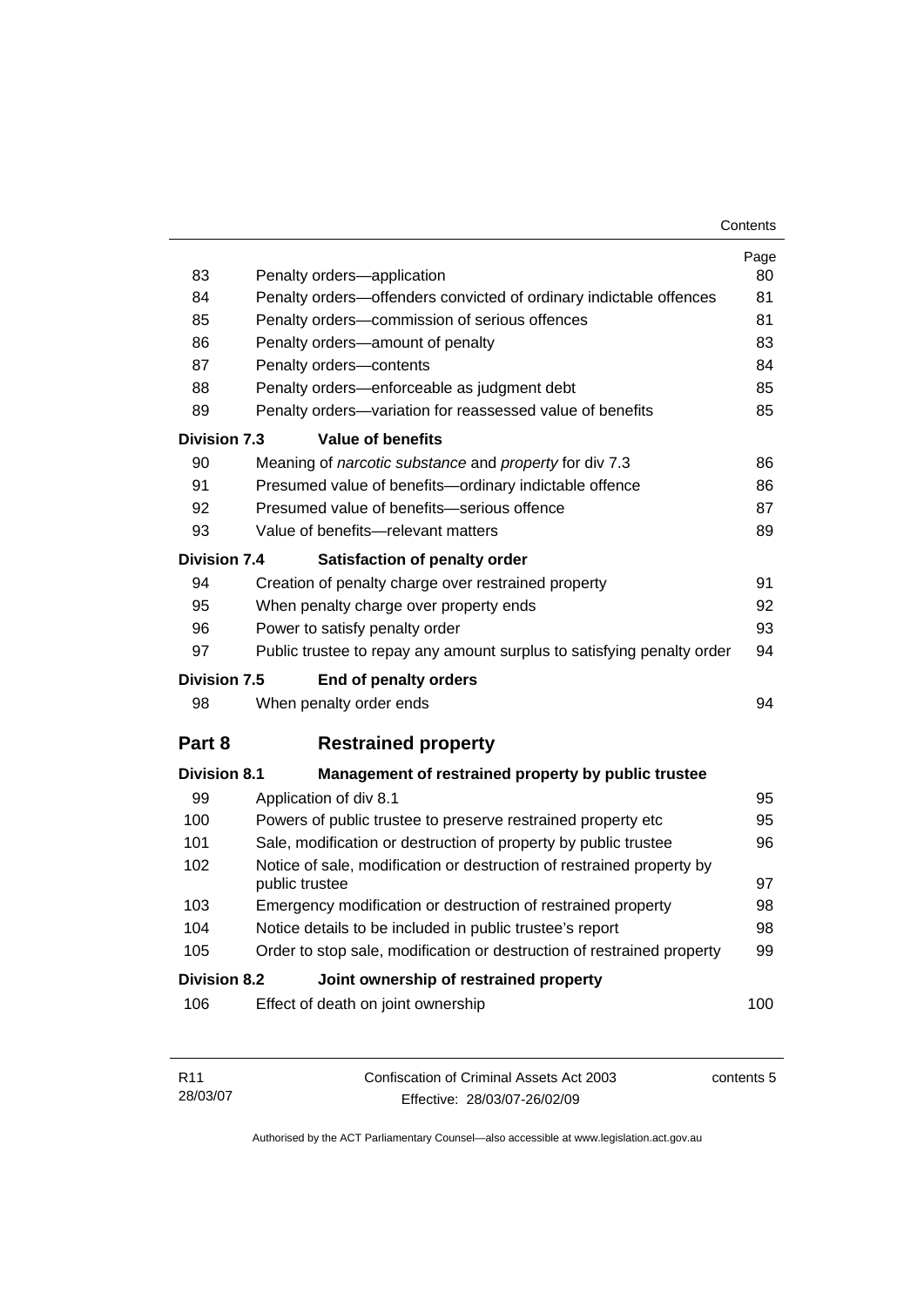#### **Contents**

| Part 9              | <b>Forfeited property</b>                                                       |                 |
|---------------------|---------------------------------------------------------------------------------|-----------------|
| <b>Division 9.1</b> | <b>Preliminary</b>                                                              |                 |
| 107                 | Meaning of interested person in pt 9                                            | 102             |
| 108                 | Forfeited property-powers of public trustee                                     | 102             |
| <b>Division 9.2</b> | Vesting and disposal of forfeited property                                      |                 |
| 109                 | Vesting of forfeited property-general rule                                      | 103             |
| 110                 | Vesting of registrable property on forfeiture                                   | 103             |
| 111                 | Disposal of forfeited property                                                  | 104             |
| <b>Division 9.3</b> | Improperly obtained registered property interests                               |                 |
| 112                 | Application of div 9.3 to registered property interests                         | 105             |
| 113                 | Discharge of prior registered property interests given for improper<br>purposes | 106             |
| <b>Division 9.4</b> | Sale of jointly owned forfeited property                                        |                 |
| 114                 | Application of div 9.4 to jointly owned property                                | 107             |
| 115                 | Inconsistency with Trustee Act or Conveyancing Act                              | 107             |
| 116                 | Order for sale of jointly owned property                                        | 108             |
| 117                 | Trust for sale of property                                                      | 109             |
| 118                 | Effect of trust for sale on joint ownership                                     | 109             |
| 119                 | Distribution of proceeds of sale of property                                    | 109             |
| 120                 | Variation of court order for sale                                               | 110             |
| <b>Division 9.5</b> | Forfeited property-return or compensation                                       |                 |
| 121                 | Meaning of return or compensation order                                         | 110             |
| 122                 | Return or compensation orders-application                                       | 110             |
| 123                 | Return or compensation orders-making                                            | 111             |
| <b>Division 9.6</b> | Forfeited property-buyback of interest                                          |                 |
| 124                 | Meaning of buyback order                                                        | 112             |
| 125                 | Buyback orders-application                                                      | 112             |
| 126                 | Buyback orders-making                                                           | 113             |
| 127                 | Buyback orders-buying interest in property                                      | 113             |
| Part 10             | <b>Confiscated assets trust fund</b>                                            |                 |
| 128                 | Definitions for pt 10                                                           | 114             |
| contents 6          | Confiscation of Criminal Assets Act 2003                                        | R <sub>11</sub> |
|                     | Effective: 28/03/07-26/02/09                                                    | 28/03/07        |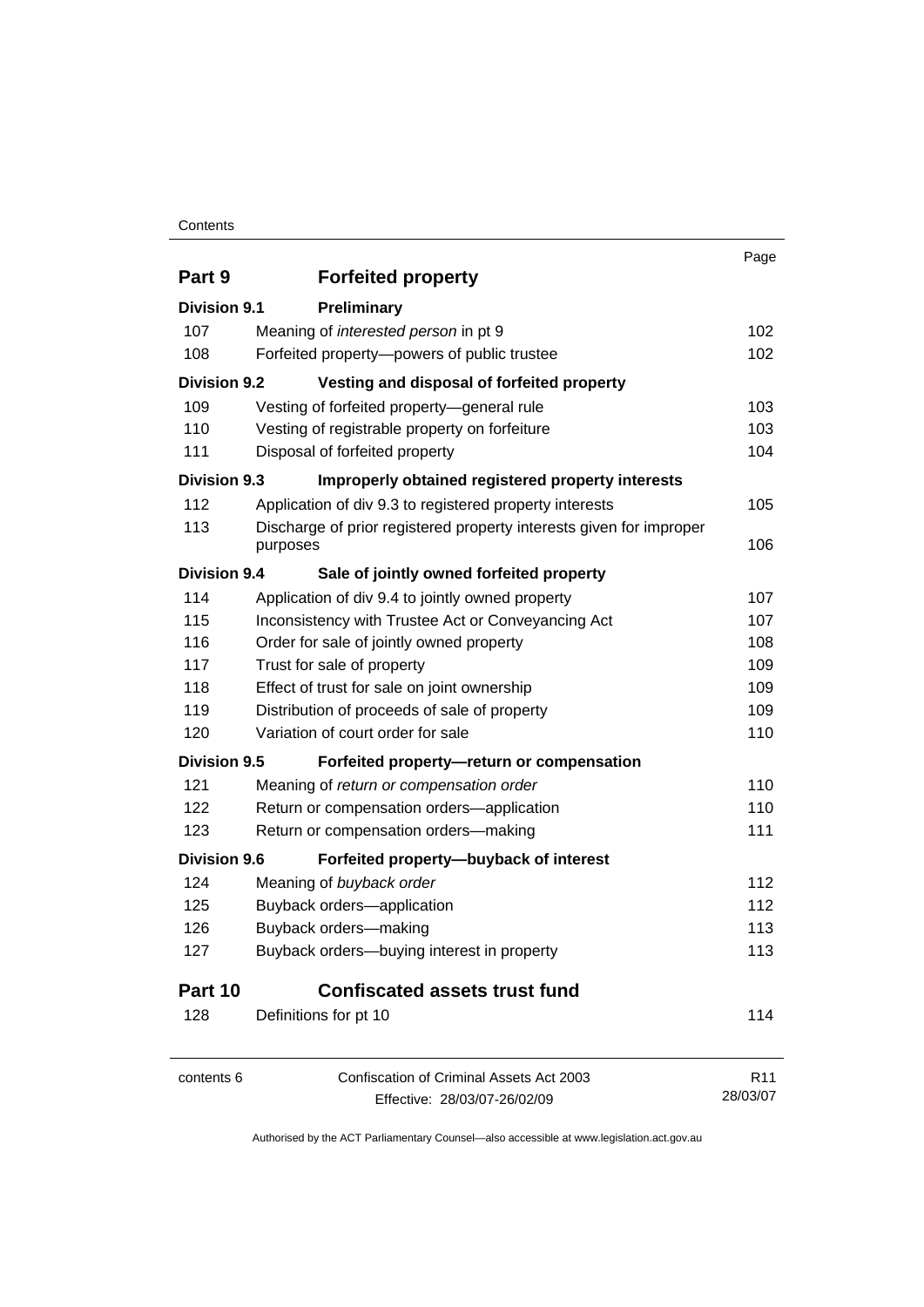| Contents |
|----------|
|----------|

|                      |                                                                                  | Page       |
|----------------------|----------------------------------------------------------------------------------|------------|
| 129                  | Meaning of equitable sharing program                                             | 114        |
| 130                  | Establishment of trust fund                                                      | 115        |
| 131                  | Payments into trust fund                                                         | 115        |
| 132                  | Purposes of trust fund                                                           | 116        |
| 133                  | Payments from trust fund                                                         | 117        |
| 134                  | Distribution of surplus funds                                                    | 117        |
| 135                  | Review of reserved and distributable funds by public trustee                     | 118        |
| Part 11              | Interstate orders                                                                |            |
| 136                  | Meaning of authenticated for pt 11                                               | 119        |
| 137                  | Interstate restraining and forfeiture orders etc-registration                    | 119        |
| 138                  | Interstate restraining and forfeiture orders etc-interim registration            | 120        |
| 139                  | Interstate restraining and forfeiture orders etc-effect of registration          | 121        |
| 140                  | Interstate restraining and forfeiture orders etc-ending of registration          | 121        |
| 141                  | Interstate restraining and forfeiture orders etc-cancellation of<br>registration | 122        |
| 142                  | Creation of interstate penalty charges                                           | 122        |
| 143                  | Interstate penalty charges-effect of creation                                    | 123        |
| Part 12              | <b>Information gathering</b>                                                     |            |
| <b>Division 12.1</b> | <b>Inquiry notices</b>                                                           |            |
| 144                  | Meaning of <i>inquiry notice</i>                                                 | 124        |
| 145                  | Inquiry notices-giving                                                           | 124        |
| 146                  | Inquiry notices-form                                                             | 125        |
| 147                  | Inquiry notices—immunity for complying financial institutions and staff          | 125        |
| <b>Division 12.2</b> | <b>Monitoring orders</b>                                                         |            |
| 148                  | Meaning of monitoring order                                                      | 126        |
| 149                  | Monitoring orders-application                                                    | 126        |
| 150                  | Monitoring orders-affidavit supporting application                               | 127        |
| 151                  | Monitoring orders-making                                                         | 127        |
| <b>Division 12.3</b> | <b>Transaction suspension orders</b>                                             |            |
| 152                  | Meaning of transaction suspension order                                          | 128        |
| 153                  | Transaction suspension orders-application                                        | 129        |
| 154                  | Transaction suspension orders-affidavit supporting application                   | 130        |
| R <sub>11</sub>      | Confiscation of Criminal Assets Act 2003                                         | contents 7 |
| 28/03/07             | Effective: 28/03/07-26/02/09                                                     |            |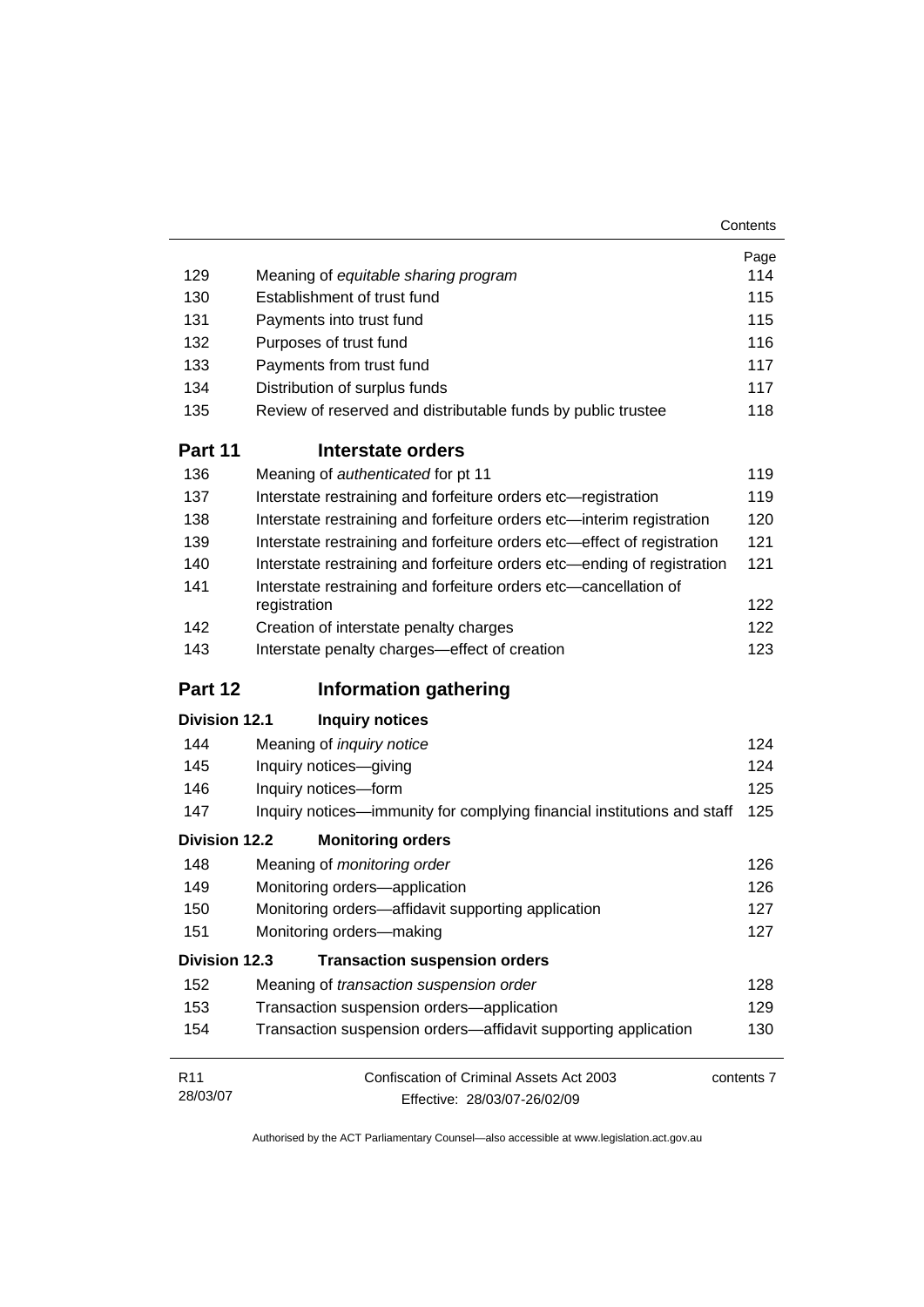## **Contents**

|                      |                                                          | Page |
|----------------------|----------------------------------------------------------|------|
| 155                  | Transaction suspension orders-making                     | 130  |
| <b>Division 12.4</b> | Production orders for property-tracking documents        |      |
| 156                  | Meaning of production order                              | 132  |
| 157                  | Meaning of property-tracking document                    | 132  |
| 158                  | Production orders-application                            | 133  |
| 159                  | Production orders-affidavit supporting application       | 133  |
| 160                  | Production orders-making                                 | 133  |
| 161                  | Production order proceedings—restrictions on disclosure  | 134  |
| 162                  | Production orders-variation                              | 135  |
| 163                  | Production orders-consequential powers about documents   | 135  |
| Division 12.5        | <b>Examination orders and notices</b>                    |      |
|                      | <b>Subdivision 12.5.1 Preliminary</b>                    |      |
| 164                  | Definitions for div 12.5                                 | 136  |
| 165                  | Authorised investigators                                 | 137  |
|                      | <b>Subdivision 12.5.2 Examination orders</b>             |      |
| 166                  | Meaning of examination order                             | 138  |
| 167                  | Examination orders-application                           | 138  |
| 168                  | Examination orders-affidavit supporting application      | 138  |
| 169                  | Examination orders-making                                | 139  |
| 170                  | Examination order proceedings-restrictions on disclosure | 140  |
|                      | <b>Subdivision 12.5.3 Examination notices</b>            |      |
| 171                  | Meaning of examination notice                            | 140  |
| 172                  | Examination notices-giving                               | 141  |
| 173                  | Examination notices-form                                 | 141  |
|                      | <b>Subdivision 12.5.4 Conducting examinations</b>        |      |
| 174                  | Time and place of examination                            | 142  |
| 175                  | Requirements made of person examined                     | 142  |
| 176                  | Conduct of examination                                   | 143  |
| 177                  | Role of the examinee's lawyer                            | 143  |
| 178                  | Examinations-consequential powers about documents        | 144  |
| 179                  | Examinations-additional restrictions on disclosure       | 144  |
| 180                  | Protection of authorised investigator etc                | 145  |
|                      |                                                          |      |

contents 8 Confiscation of Criminal Assets Act 2003 Effective: 28/03/07-26/02/09 28/03/07

Authorised by the ACT Parliamentary Counsel—also accessible at www.legislation.act.gov.au

R11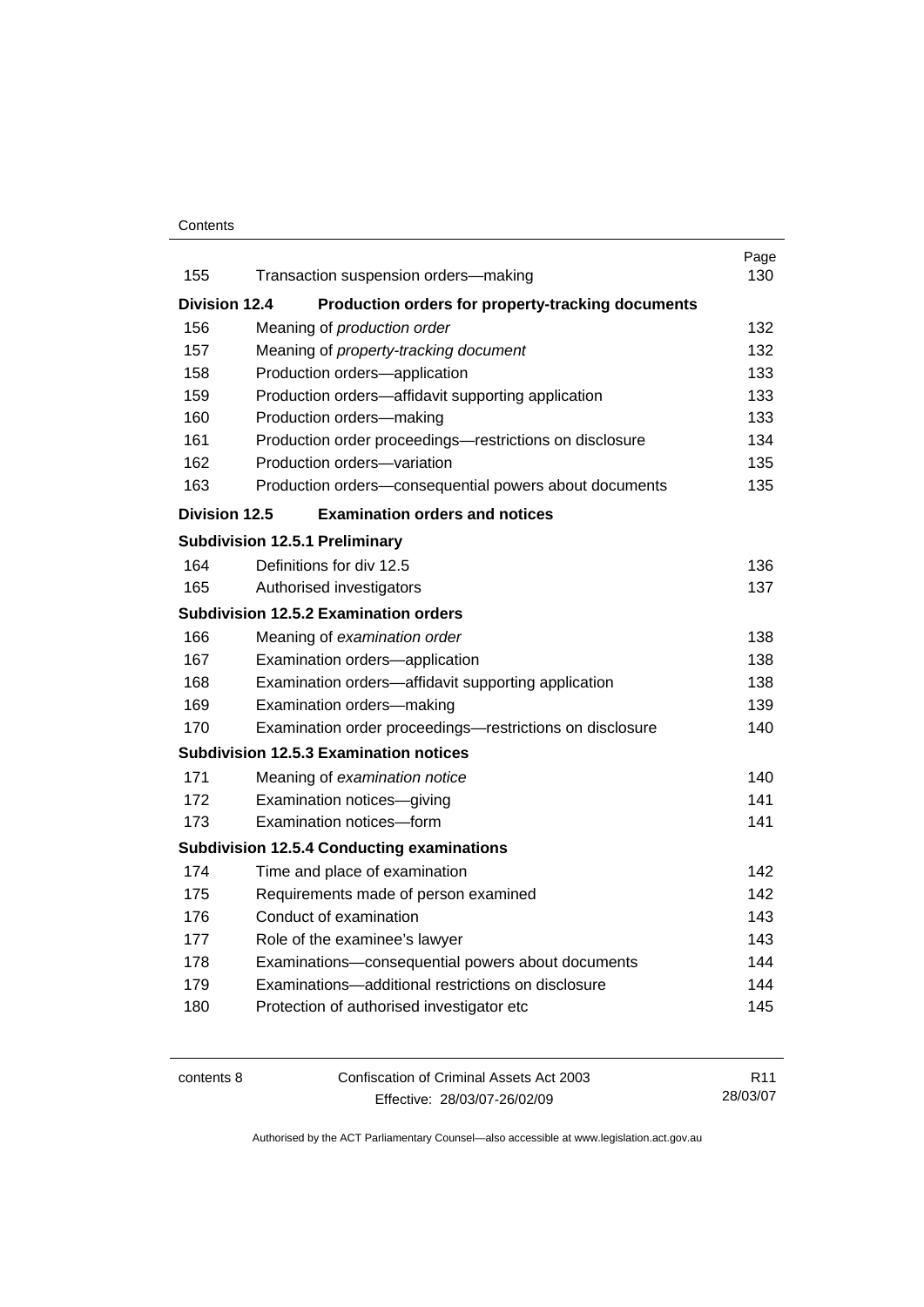|                             |                                                                                        | Contents |
|-----------------------------|----------------------------------------------------------------------------------------|----------|
|                             |                                                                                        | Page     |
|                             | Subdivision 12.5.5 Offences—examination notices                                        |          |
| 181                         | Obstruction etc of authorised investigator                                             | 146      |
| 182                         | Failing to attend examination                                                          | 146      |
| 183                         | Offences relating to appearance at examination                                         | 147      |
| 184                         | Unauthorised presence at an examination                                                | 147      |
| 185                         | Examinations-additional disclosure offences                                            | 148      |
| <b>Division 12.6</b>        | Information order offences                                                             |          |
| 186                         | Meaning of information order                                                           | 150      |
| 187                         | Information orders-failure to comply                                                   | 151      |
| 188                         | Information orders-false or misleading information                                     | 151      |
| 189                         | Information orders-false or misleading documents                                       | 152      |
| 190                         | Destruction etc of documents                                                           | 152      |
| 191                         | Meaning of non-disclosable information order                                           | 153      |
| 192                         | Information orders-disclosure offences                                                 | 154      |
| 193                         | Information orders-disclosure by police officers                                       | 156      |
| 194                         | Information orders-protection of complying financial institutions                      | 156      |
| Part 13                     | <b>Search warrants</b>                                                                 |          |
| <b>Division 13.1</b>        | Preliminary                                                                            |          |
| 195                         | Definitions for pt 13                                                                  | 158      |
| <b>Division 13.2</b>        | Search warrants-general                                                                |          |
| 196                         | Applications for search warrants-general                                               | 160      |
| 197                         | Offence for making false etc statements in search warrant applications                 | 160      |
| 198                         | Additional contents of search warrant applications                                     | 161      |
| 199                         | Issuing search warrants                                                                | 161      |
| 200                         | When search warrant for property-tracking document may be issued                       | 162      |
| 201                         | Contents of search warrants                                                            | 162      |
| 202                         | Authorisation given by search warrants                                                 | 163      |
| <b>Division 13.3</b>        | <b>Telephone and electronic warrants</b>                                               |          |
| 203                         | Applying for search warrants by telephone or other electronic means                    | 164      |
| 204                         | Issuing search warrants by telephone or other electronic means                         | 165      |
| 205                         | Unsigned warrants by telephone or other electronic means in court<br>proceedings       | 166      |
| R <sub>11</sub><br>28/03/07 | Confiscation of Criminal Assets Act 2003<br>contents 9<br>Effective: 28/03/07-26/02/09 |          |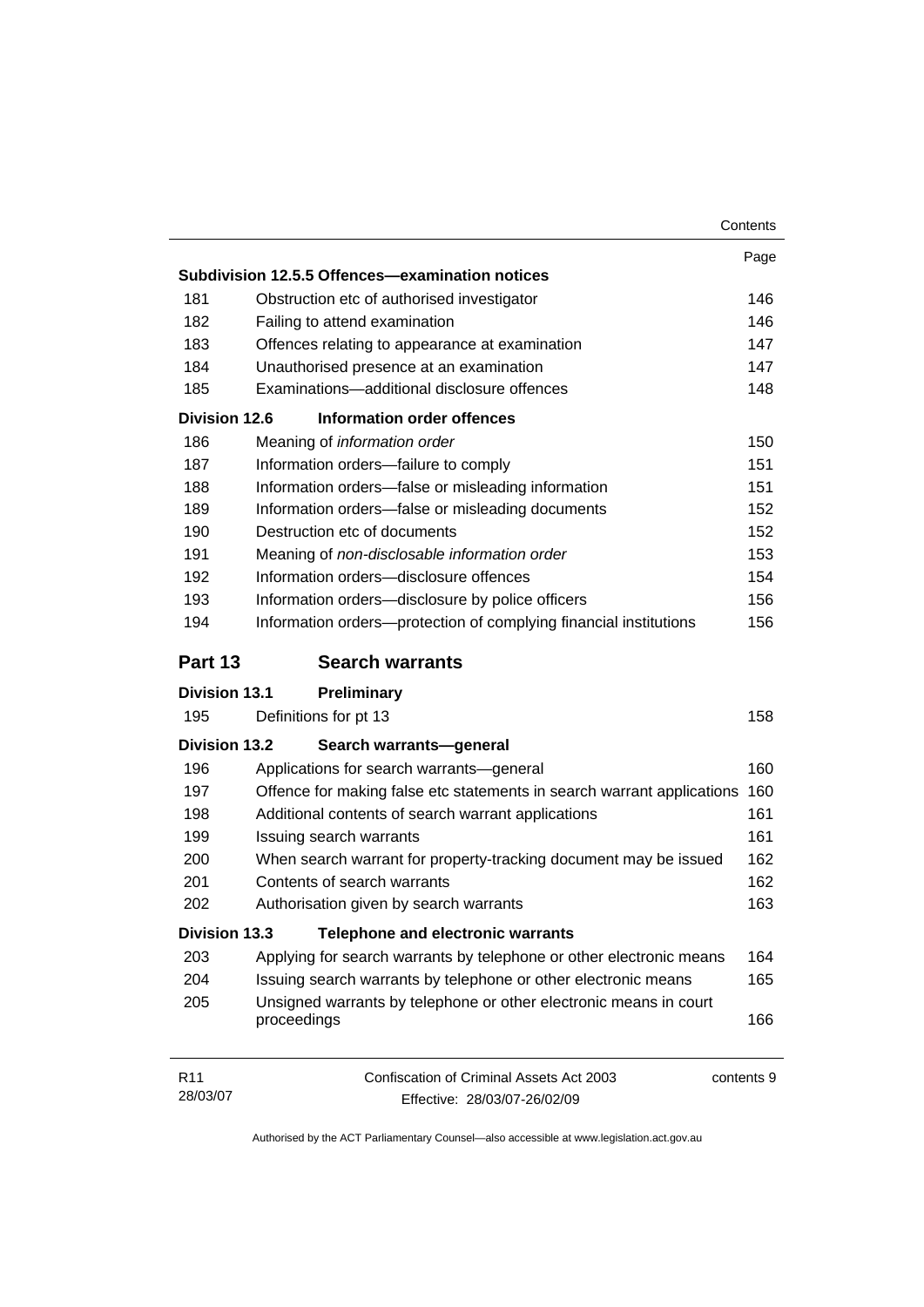|                      |            |                                                                                           | Page            |
|----------------------|------------|-------------------------------------------------------------------------------------------|-----------------|
| 206                  |            | Offence for stating incorrect names in warrants by telephone or other<br>electronic means | 166             |
| 207                  |            | Offence for execution etc of search warrant departing in material form                    | 167             |
| 208                  |            | Offence for execution etc of unauthorised form of search warrant                          | 167             |
| 209                  |            | Offence for giving unauthorised form of search warrant                                    | 168             |
| <b>Division 13.4</b> |            | <b>Executing search warrants</b>                                                          |                 |
| 210                  | hours      | Search warrants—whether must be executed only during particular                           | 168             |
| 211                  |            | Search warrants-restrictions on personal searches                                         | 169             |
| 212                  |            | Use of force and availability of assistance in executing search warrant                   | 170             |
| 213                  |            | Search warrants-announcement before entry                                                 | 170             |
| 214                  |            | Details of search warrant to be given to occupier etc                                     | 171             |
| 215                  |            | Occupier entitled to be present during search etc                                         | 171             |
| 216                  |            | Particular powers available to officers executing search warrant                          | 172             |
| 217                  |            | Use of equipment to examine or process things                                             | 172             |
| 218                  |            | Moving things to another place for examination or processing                              | 173             |
| 219                  |            | Use of electronic equipment at premises                                                   | 174             |
| 220                  |            | Person with knowledge of computer or computer system to assist                            |                 |
|                      | access etc |                                                                                           | 175             |
| 221                  |            | Securing electronic equipment                                                             | 176             |
| 222                  |            | Copies of seized things to be provided                                                    | 177             |
| 223                  |            | Providing documents after execution of search warrant                                     | 178             |
| <b>Division 13.5</b> |            | <b>Stopping and searching vehicles</b>                                                    |                 |
| 224                  |            | Searches of vehicles without search warrant in emergency situations                       | 178             |
| 225                  |            | How police officer exercises powers under s 224                                           | 179             |
| <b>Division 13.6</b> |            | Search warrants-things seized                                                             |                 |
| 226                  |            | Receipts for things seized under search warrants                                          | 180             |
| 227                  |            | Keeping seized things under search warrants                                               | 181             |
| 228                  |            | Keeping things for further period                                                         | 182             |
| 229                  |            | Issuing officer may order keeping of thing                                                | 182             |
| 230                  |            | Transfer of things seized to public trustee                                               | 183             |
| <b>Division 13.7</b> |            | Search warrants-miscellaneous                                                             |                 |
| 231                  |            | Search warrants-false or misleading information                                           | 183             |
| contents 10          |            | Confiscation of Criminal Assets Act 2003                                                  | R <sub>11</sub> |
|                      |            | Effective: 28/03/07-26/02/09                                                              | 28/03/07        |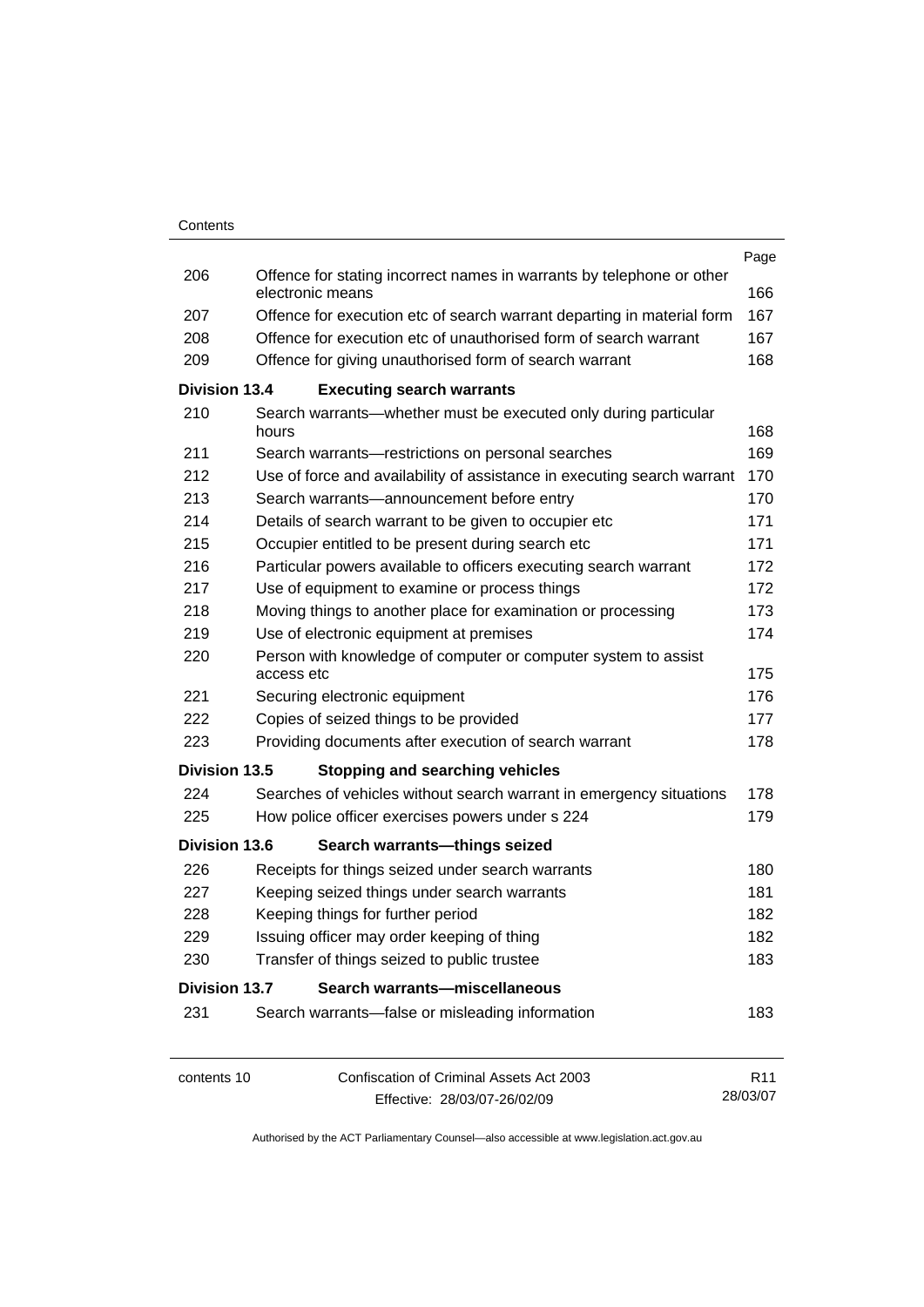|                             |                                                                                                | Contents    |
|-----------------------------|------------------------------------------------------------------------------------------------|-------------|
|                             |                                                                                                | Page        |
| 232                         | Search warrants—false or misleading documents                                                  | 184         |
| 233                         | Obstruction etc of police officers and people assisting                                        | 184         |
| 234                         | Damage etc to be minimised                                                                     | 185         |
| 235                         | Compensation                                                                                   | 185         |
| Part 14                     | <b>Court procedure</b>                                                                         |             |
| 236                         | Meaning of confiscation proceeding                                                             | 187         |
| 237                         | Confiscation and corresponding law order proceedings are civil, not<br>criminal                | 189         |
| 238                         | Meaning of relevant court                                                                      | 189         |
| 239                         | Jurisdiction of Magistrates Court-confiscation proceedings                                     | 190         |
| 240                         | Jurisdiction of Magistrates Court-interstate orders                                            | 191         |
| 241                         | Jurisdiction of Supreme Court                                                                  | 192         |
| 242                         | Confiscation proceedings—transferred proceedings                                               | 192         |
| 243                         | Restricted access proceedings—notice of applications etc                                       | 193         |
| 244                         | Other confiscation proceedings—notice of applications etc                                      | 194         |
| 245                         | Applications for another confiscation proceeding in relation to same<br>offence                | 195         |
| 246                         | Confiscation proceedings—time extensions for applications                                      | 196         |
| 247                         | Confiscation proceedings—amendment of applications                                             | 196         |
| 248                         | Confiscation proceedings-relevant material                                                     | 197         |
| 249                         | Confiscation proceedings—witness not required to answer questions<br>prejudicing investigation | 197         |
| 250                         | Confiscation proceedings-additional orders                                                     | 197         |
| 251                         | Contravention of additional orders under s 250                                                 | 199         |
| 252                         | Confiscation proceedings-consent orders                                                        | 199         |
| 253                         | Confiscation proceedings—notice of making orders                                               | 199         |
| 254                         | Concurrent proceedings                                                                         | 200         |
| Part 15                     | <b>Miscellaneous</b>                                                                           |             |
| 255                         | Selfincrimination and other privileges overridden                                              | 201         |
| 256                         | Powers under Act not limited by criminal proceedings                                           | 202         |
| 257                         | Powers under Act do not limit each other or powers under other laws                            | 203         |
| 258                         | Examination orders-reporting requirements                                                      | 203         |
| 259                         | Approved forms                                                                                 | 205         |
| R <sub>11</sub><br>28/03/07 | Confiscation of Criminal Assets Act 2003<br>Effective: 28/03/07-26/02/09                       | contents 11 |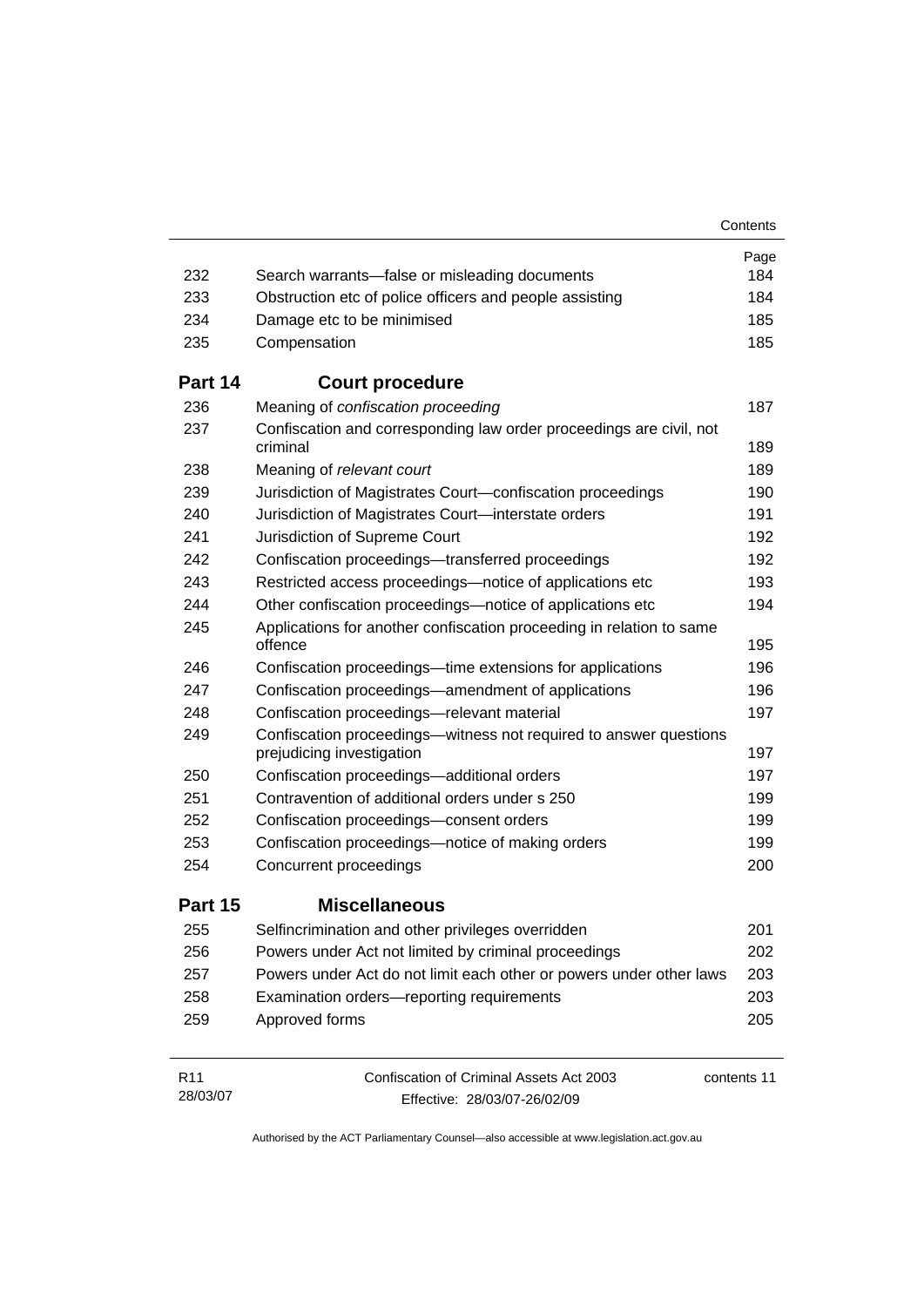#### **Contents**

| 260               | Regulation-making power | Page<br>205 |
|-------------------|-------------------------|-------------|
| <b>Dictionary</b> |                         | 206         |
| <b>Endnotes</b>   |                         |             |
| 1                 | About the endnotes      | 217         |
| 2                 | Abbreviation key        | 217         |
| 3                 | Legislation history     | 218         |
| 4                 | Amendment history       | 219         |
| 5                 | Earlier republications  | 222         |

contents 12 Confiscation of Criminal Assets Act 2003 Effective: 28/03/07-26/02/09

R11 28/03/07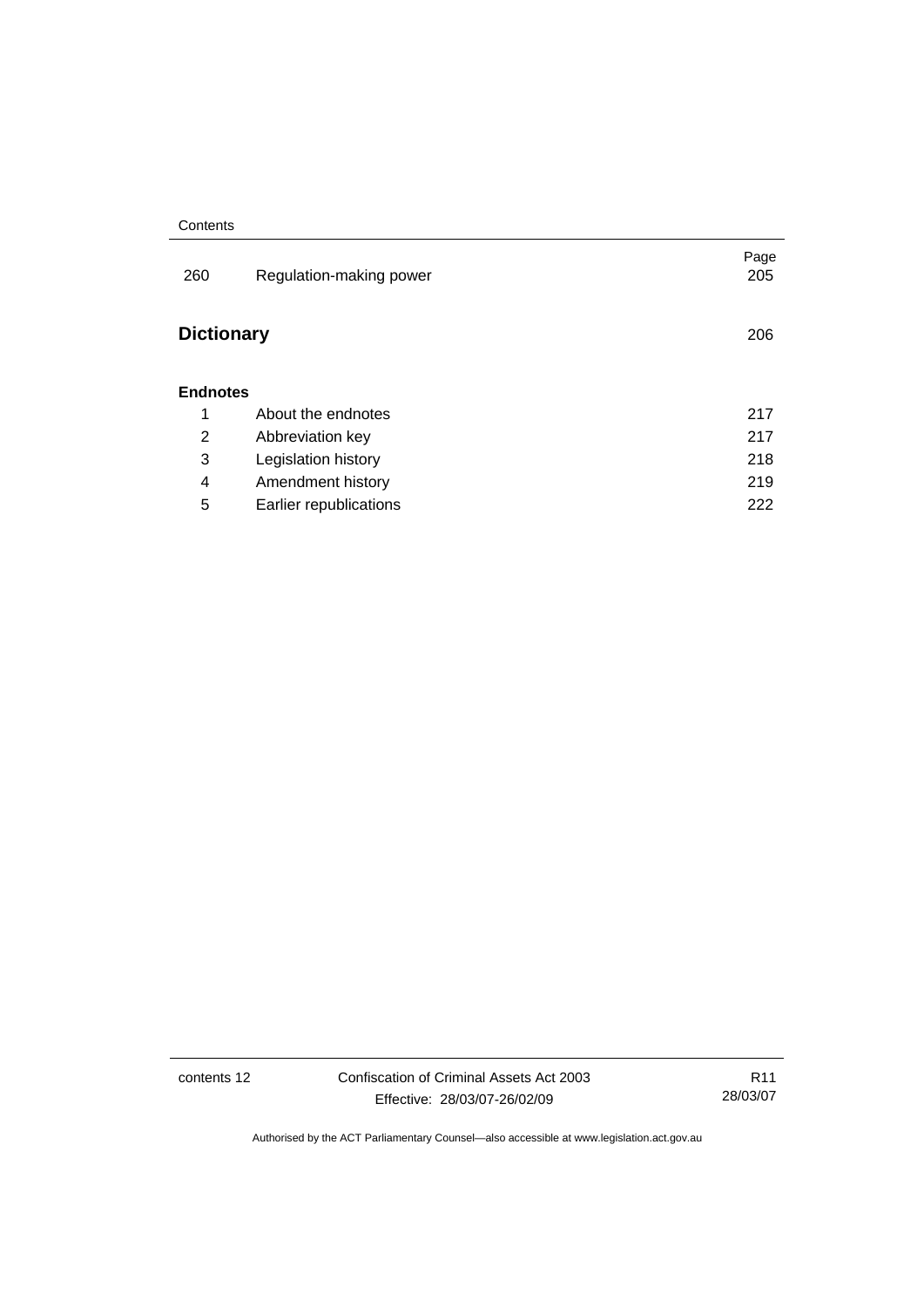<span id="page-14-0"></span>

# **Confiscation of Criminal Assets Act 2003**

An Act to deprive people of the proceeds of crime and of property used for criminal activity, and for other purposes

R11 28/03/07

l

Confiscation of Criminal Assets Act 2003 Effective: 28/03/07-26/02/09

page 1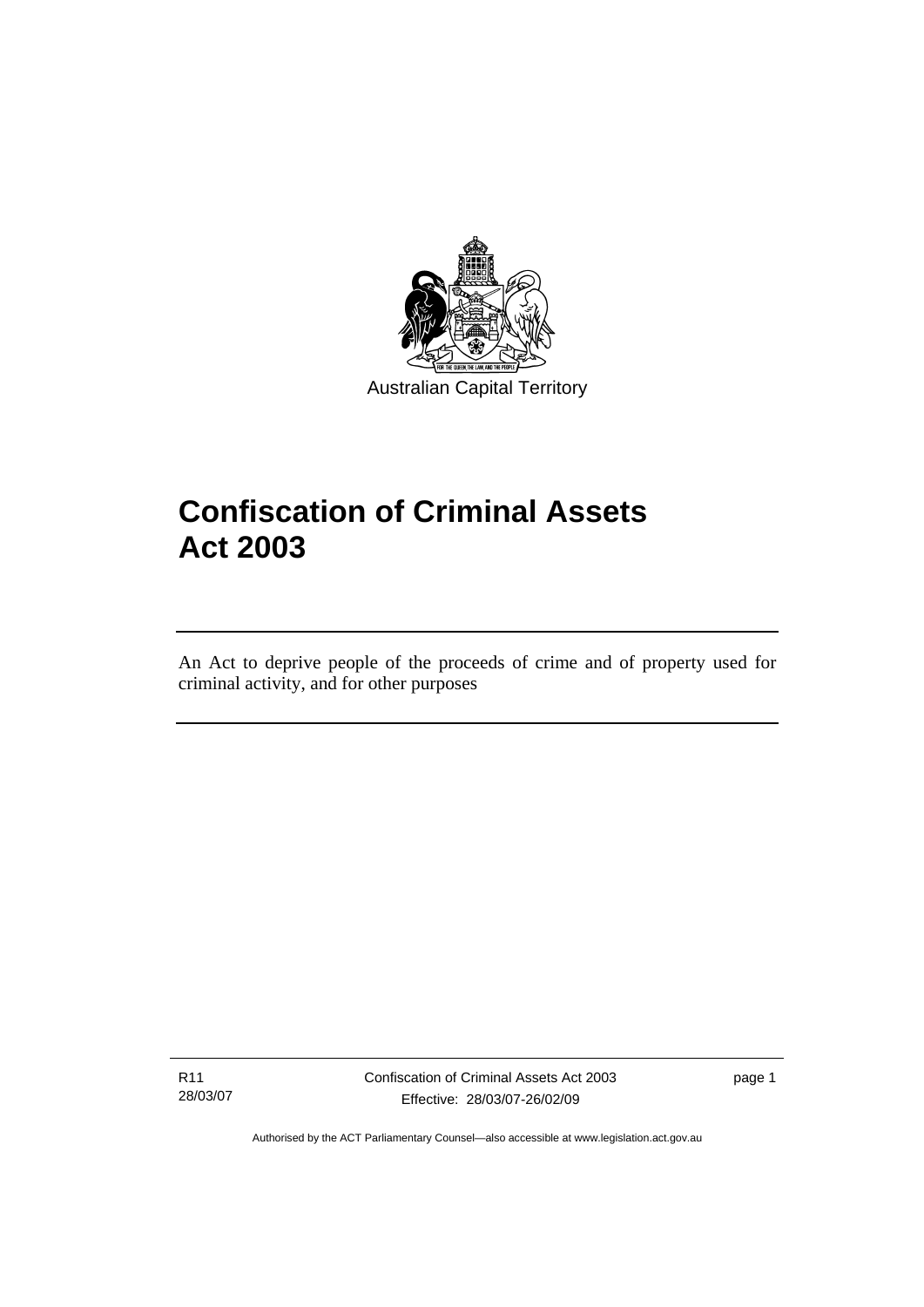#### <span id="page-15-0"></span>**Part 1** Preliminary

Section 1

## **Part 1** Preliminary

## **1 Name of Act**

This Act is the *Confiscation of Criminal Assets Act 2003.*

## **3 Purposes of Act**

The *purposes of this Act* include the following:

- (a) to encourage law-abiding behaviour by the community;
- (b) to give effect to the principle of public policy that a person should not be enriched because of the commission of an offence, whether or not anyone has been convicted of the offence;
- (c) to deprive a person of all material advantage derived from the commission of an offence, whatever the form into which property or benefits derived from the offence may have been changed;
- (d) to deprive a person of property used, or intended by an offender to be used, in relation to the commission of an offence, whatever the form into which it may have been changed, and to prevent the person from using the property to commit other offences;
- (e) to enable the effective tracing and seizure by law enforcement authorities of property used, or intended by an offender to be used, in relation to the commission of an offence and all material advantage derived from the offence;
- (f) to provide for the enforcement in the ACT of orders, notices or decisions (however described) made under corresponding laws.

R11 28/03/07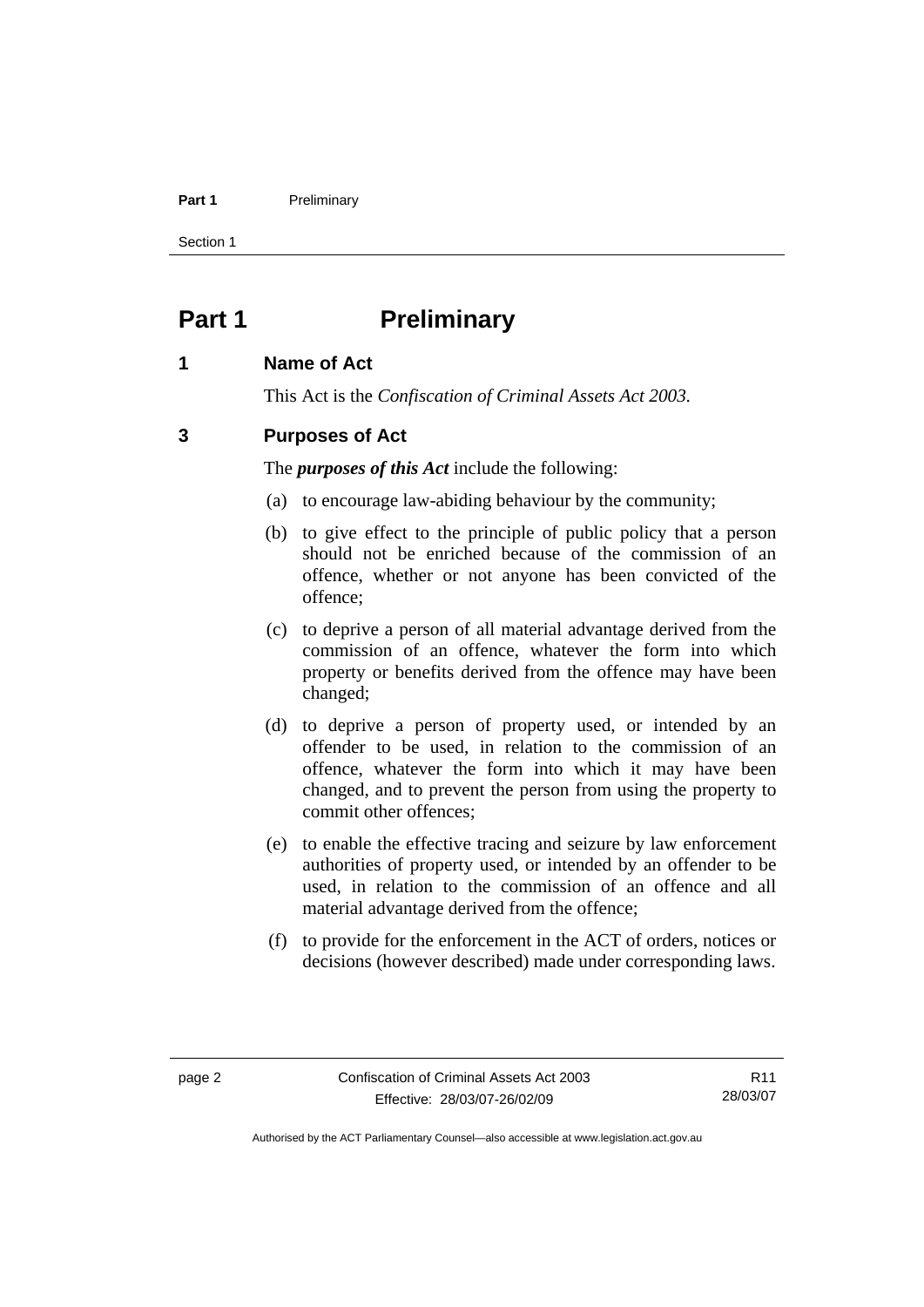## <span id="page-16-0"></span>**4 Application of Act to property and dealings**

- (1) This Act applies to property located anywhere, whether in the ACT, in Australia outside the ACT, or outside Australia.
- (2) This Act applies to dealings with property anywhere, whether it happens in the ACT, in Australia outside the ACT, or outside Australia.

## **5 Application of Act to offences**

This Act applies in relation to offences, whether committed, or alleged to have been committed, before or after the commencement of this Act.

## **6 Dictionary**

The dictionary at the end of this Act is part of this Act.

*Note 1* The dictionary at the end of this Act defines certain terms used in this Act, and includes references (*signpost definitions*) to other terms defined elsewhere in this Act.

> For example, the signpost definition '*effective control*, of property—see section 14.' means that the term 'effective control' is defined in that section.

*Note 2* A definition in the dictionary (including a signpost definition) applies to the entire Act unless the definition, or another provision of the Act, provides otherwise or the contrary intention otherwise appears (see Legislation Act, s  $155$  and s  $156$  (1)).

## **7 Notes**

A note included in this Act is explanatory and is not part of this Act.

*Note* See the Legislation Act, s 127 (1), (4) and (5) for the legal status of notes.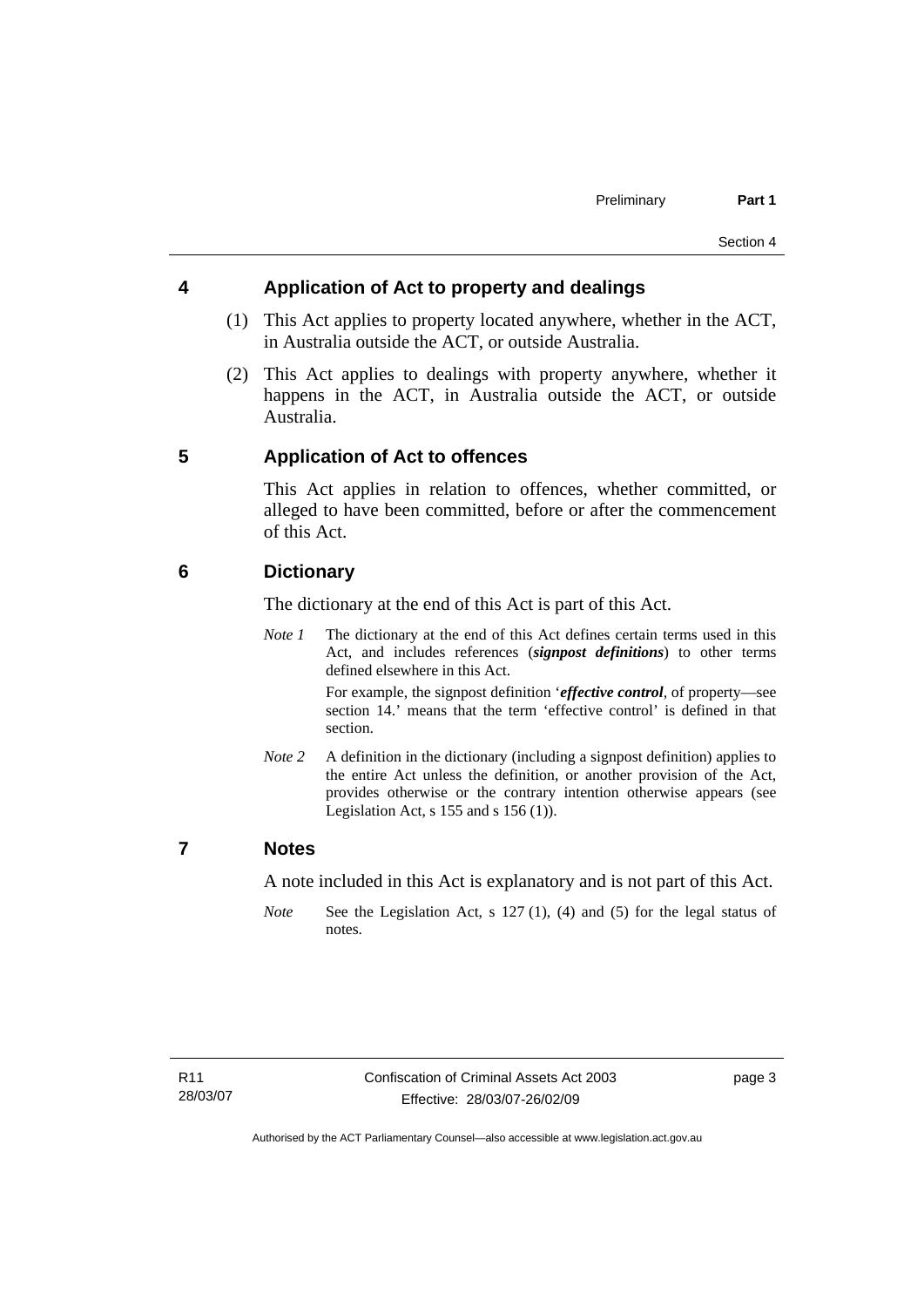#### <span id="page-17-0"></span>Part 1 **Preliminary**

Section 8

## **8 Offences against Act—application of Criminal Code etc**

Other legislation applies in relation to offences against this Act.

*Note 1 Criminal Code*

The Criminal Code, ch 2 applies to all offences against this Act (see Code, pt 2.1).

The chapter sets out the general principles of criminal responsibility (including burdens of proof and general defences), and defines terms used for offences to which the Code applies (eg *conduct*, *intention*, *recklessness* and *strict liability*).

*Note 2 Penalty units* 

The Legislation Act, s 133 deals with the meaning of offence penalties that are expressed in penalty units.

page 4 Confiscation of Criminal Assets Act 2003 Effective: 28/03/07-26/02/09

R11 28/03/07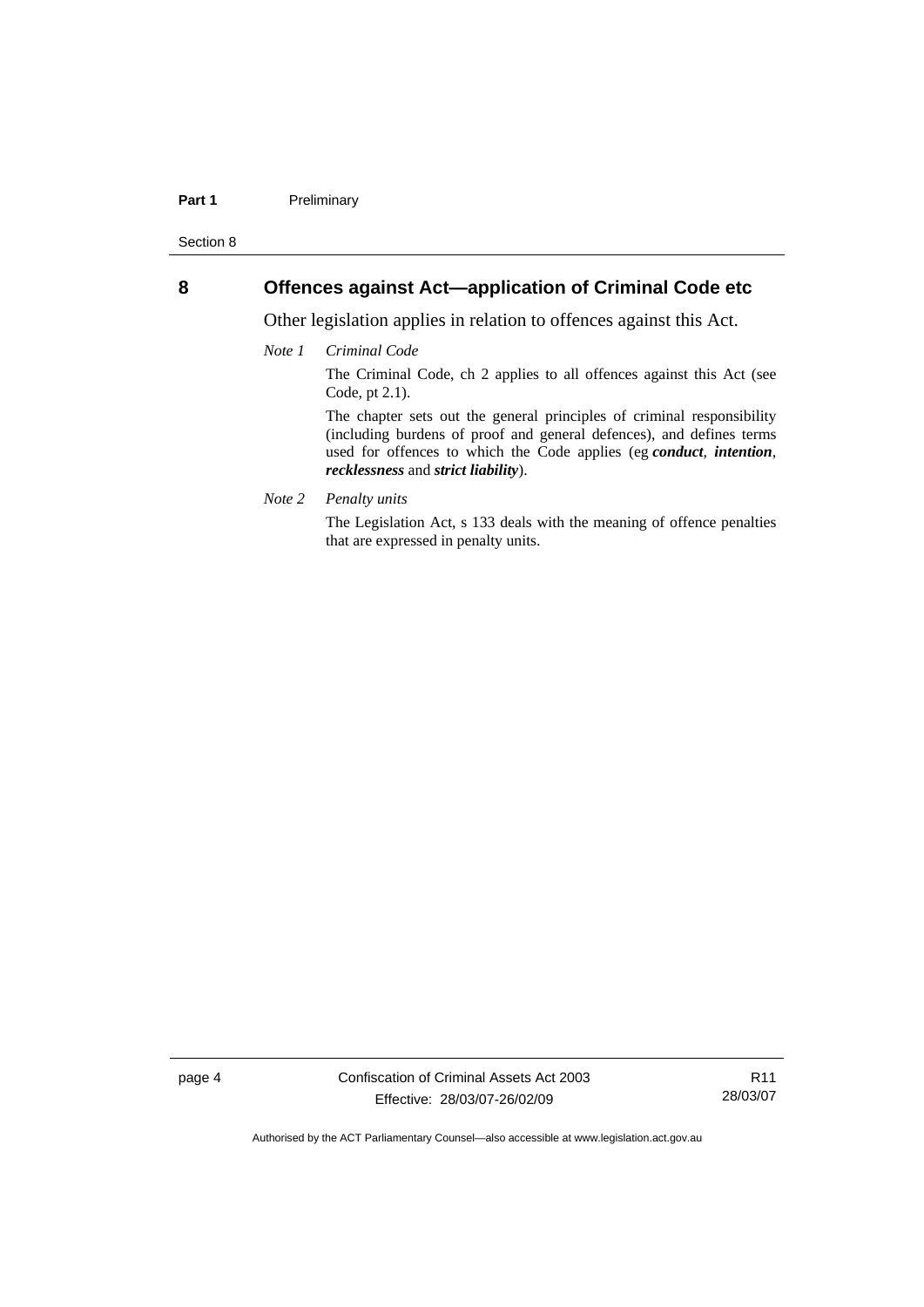## <span id="page-18-0"></span>**Part 2 General overview of confiscation scheme**

#### **9 General overview**

The notes to this section provide a general overview of the scheme of this Act.

#### *Note 1 Restraining orders*

A court may make an order (a *restraining order*) preventing the disposal or other dealing with property. A restraining order may also be made to secure a property for the payment of a penalty order (see note 4).

Property may be restrained even though it is not the offender's property.

#### *Note 2 Confiscation of property on conviction*

A court that convicts a person of an indictable offence may make an order (a *conviction forfeiture order*) for the forfeiture to the Territory of tainted property in relation to the offence (whether or not the tainted property is restrained).

If a person is convicted of a serious offence (generally an offence punishable by imprisonment for 5 years or more), all restrained property is, by the operation of this Act, forfeited to the Territory (an *automatic forfeiture*).

Property may be forfeited even though it is not the offender's property.

#### *Note 3 Confiscation of property without conviction*

If a court is satisfied on the balance of probabilities that a person has committed a serious offence, it may make an order (a *civil forfeiture order*) for the forfeiture to the Territory of all restrained property even though the person has not been convicted, or the person has been cleared, of the relevant offence.

#### *Note 4 Penalty orders*

A court may order the payment to the Territory (a *penalty order*) of the value of the tainted property and the advantages and other benefits derived in any way from the commission of an indictable offence and for restrained property be sold to satisfy the penalty order.

page 5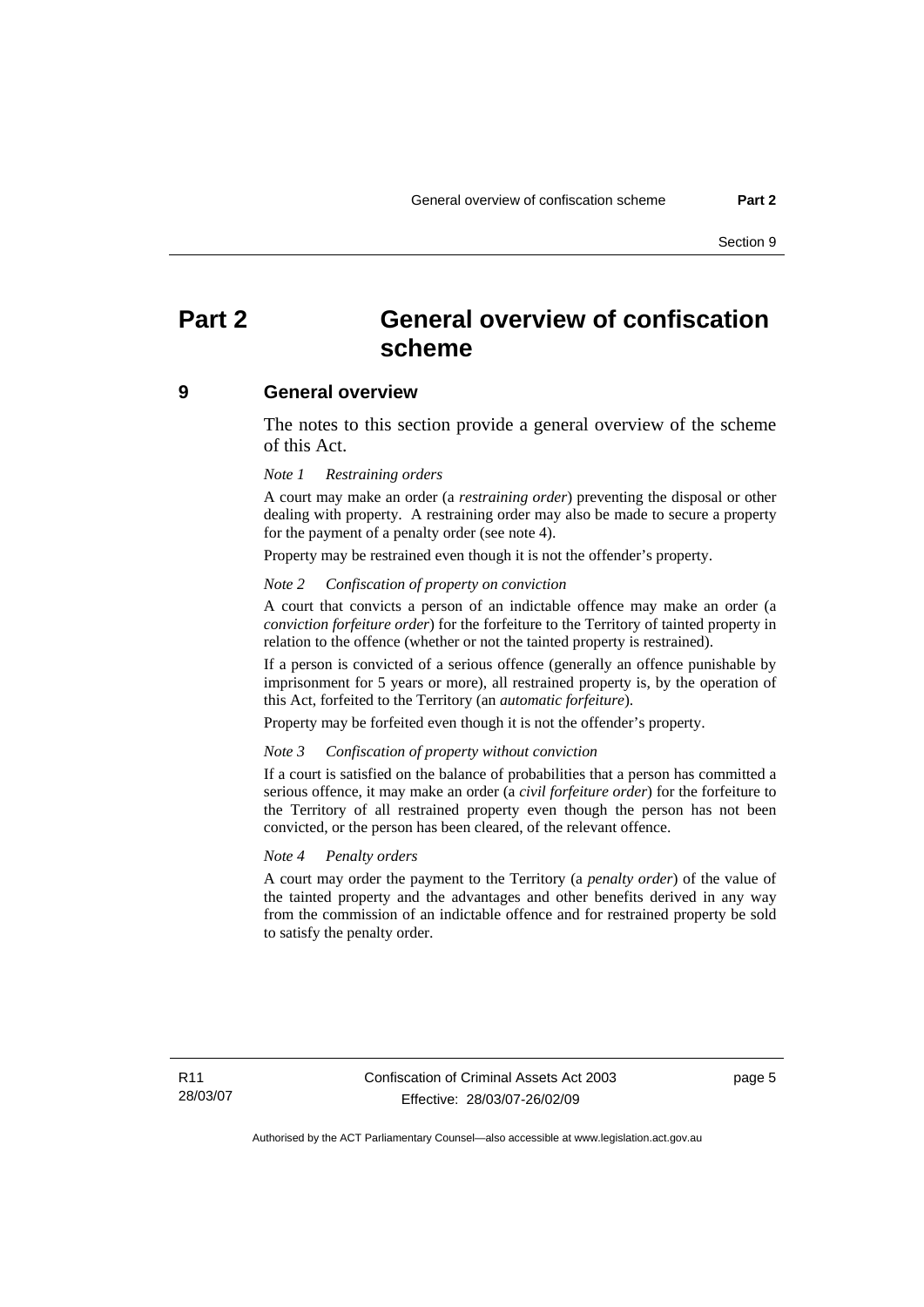#### Section 9

*Note 5 Exclusion of property from forfeiture and return or compensation for forfeited property*

Provision is made for a order that property be excluded from forfeiture (an *exclusion order*) and forfeited property can be returned or compensation paid for it in certain circumstances. Provision is also made for the buyback of interests in forfeited property.

page 6 Confiscation of Criminal Assets Act 2003 Effective: 28/03/07-26/02/09

R11 28/03/07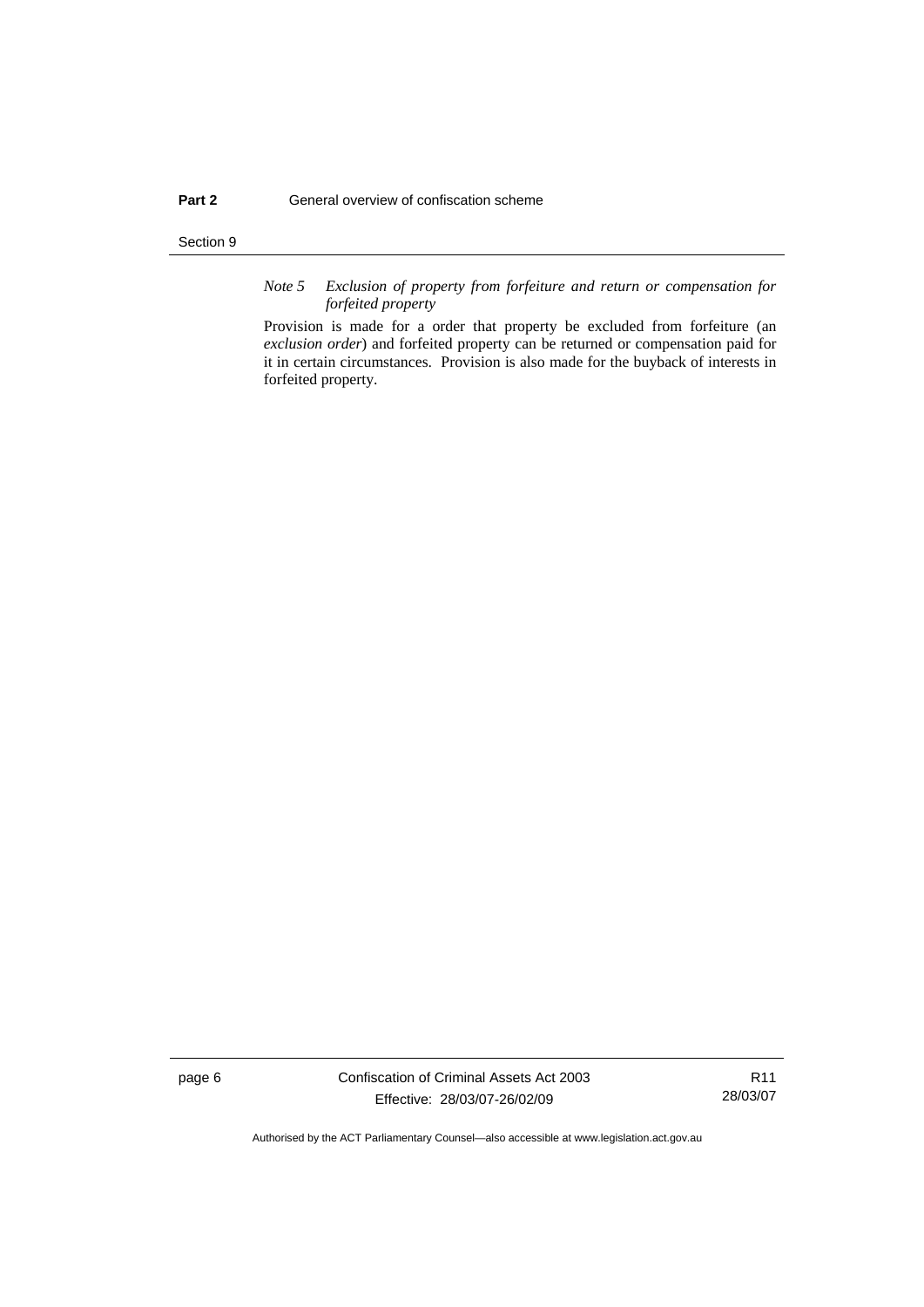## <span id="page-20-0"></span>**Part 3 Key concepts**

*Note 1* The following concepts are defined in this part:

- *abscond*—see s 16
- *cleared*, of an offence—see s 17
- *convicted*—see s 15 (1)
- *derived*—see s 12
- *effective control*, of property—see s 14
- *finalised* confiscation or criminal proceeding—see s 18
- *indictable offence*—see s 13 (2)
- *offence*—see s 13 (1)
- *ordinary indictable offence*—s 13 (2)
- *quashed*—see s 15 (3) and (4)
- *related* offence—see s 13 (3)
- *serious offence*—see s 13 (2)
- *tainted property*—see s 10
- *unclaimed tainted property*—see s 11.
- *Note 2* Other important concepts include *benefits* (see s 80), *penalty order* (see s 82) and *relevant court* (see s 238).
- *Note 3* Other important concepts are defined in the Legislation Act, dict, pt 1, including the following:
	- *indictment*
	- present.

## **10 What is** *tainted property*

(1) In this Act:

*tainted property*, in relation to an offence, means—

- (a) property that was used, or was intended by an offender to be used, in relation to the commission of the offence; or
- (b) property that was derived by anyone from the commission of the offence; or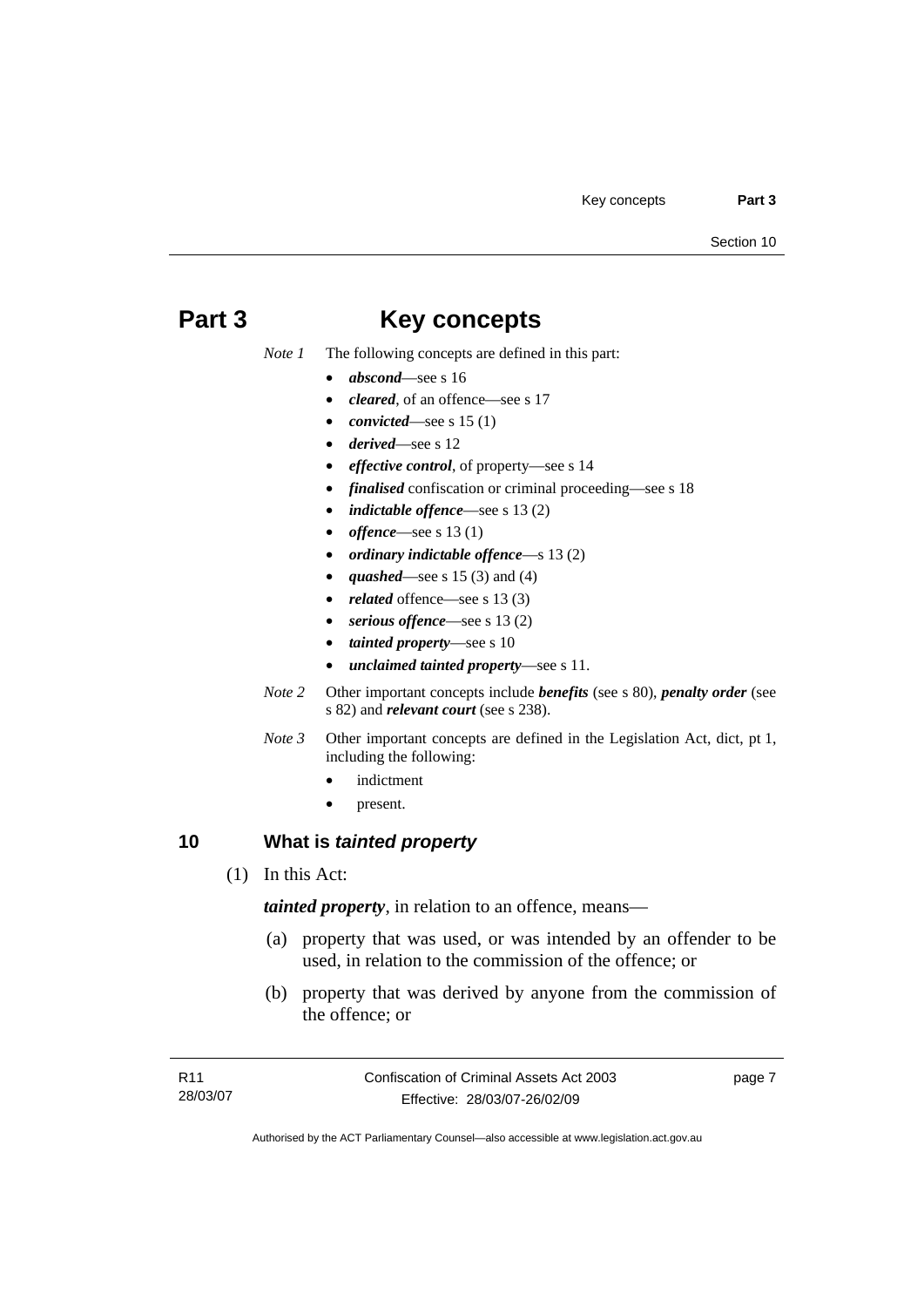#### Part 3 **Key concepts**

Section 10

 (c) property that was derived by anyone from property mentioned in paragraph (a) or (b);

and includes an amount of money held in an account with a financial institution that represents the value of property mentioned in paragraph (a), (b) or (c) that has been directly or indirectly credited to the account.

*Note 1* For the meaning of *in relation to*, see dict.

- *Note 2* For the meaning of *derived*, see s 12.
- *Note 3 Property* includes an interest in property, see the Legislation Act, dict, pt 1.
- (2) For subsection (1) (a), any property found in the possession of an offender at the time of, or immediately after, the commission of the offence is taken to be property that was used, or was intended by the offender to be used, in relation to the commission of the offence, unless the contrary is established by the offender.

#### **Examples of** *tainted property* **for s 10**

- A car used as a getaway car for an armed robbery (see s  $(1)$   $(a)$ ).
- 2 Money and jewellery stolen during the commission of the armed robbery offence (see s (1) (b)).
- 3 Shares bought using money stolen during the commission of the armed robbery offence, or a mixture of that money and money unconnected with the offence (see s (1) (c) and s 12 (1) (Meaning of *derived*)).
- 4 A house in relation to which a mortgage is partly or completely discharged using money stolen during the commission of the armed robbery offence, or a mixture of that money and money unconnected with the offence (see s (1) (c) and s 12 (1)).
- 5 Money or other property received from the sale of the car, jewellery, shares or house mentioned in examples 1 to 4 (see s (1) (c) and s 12 (1)).
- 6 Other property purchased using the money mentioned in example 5 (see s (1) (c) and s 12 (1)).
- 7 Money stolen during the commission of the armed robbery offence is deposited in 1 or more accounts with a credit union and later transferred to a bank account that also contains money unconnected with the offence. The money in the bank account to the value of the money stolen during the commission of the offence is *tainted property* (see s (1)).

R11 28/03/07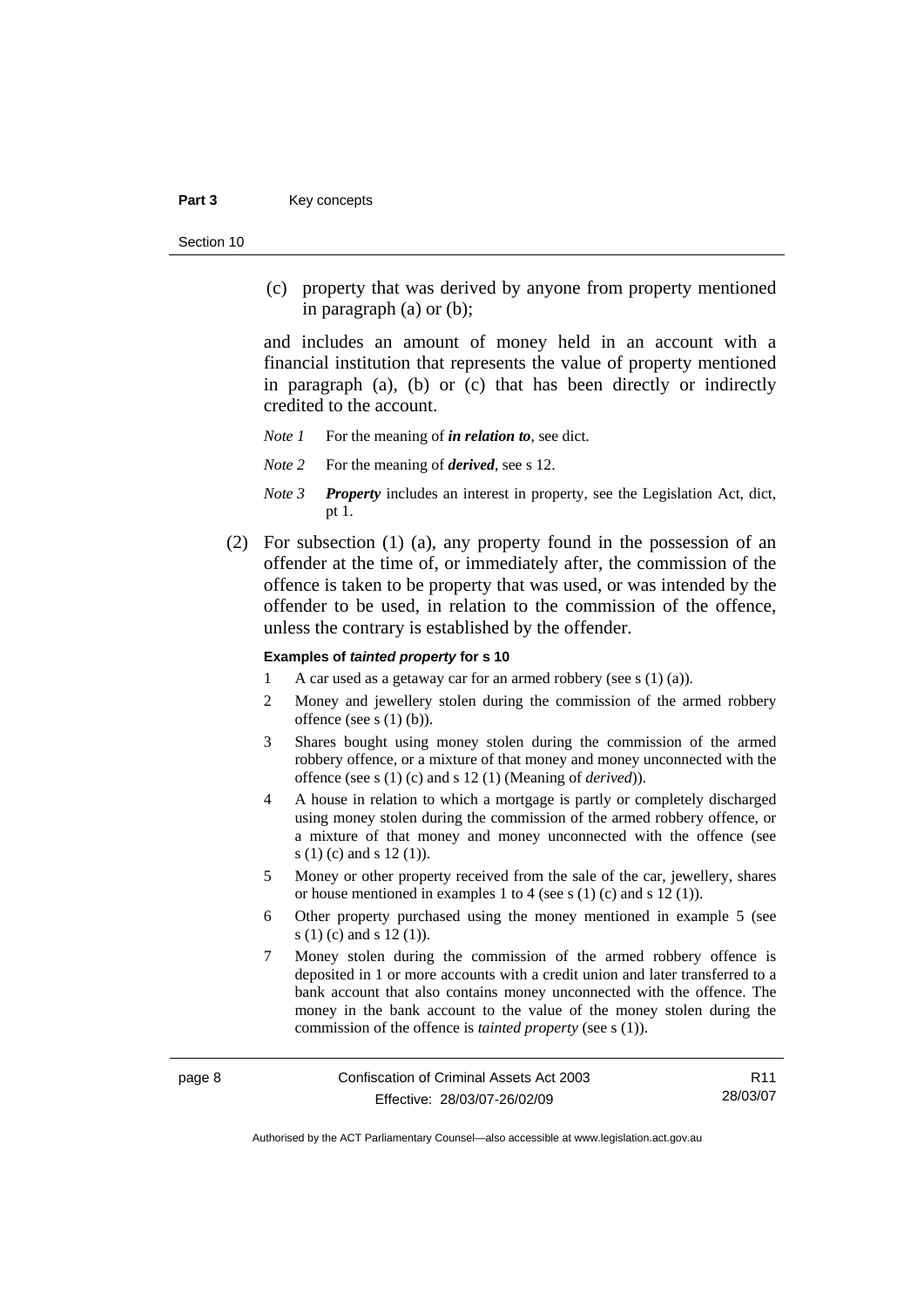- <span id="page-22-0"></span>8 Money received from the sale of the car, jewellery, shares or house mentioned in examples 1 to 4 is deposited in a credit union account that also contains money unconnected with the armed robbery offence. The money in the account to the value of the money received from the sale of the car, jewellery, shares or house mentioned in examples 1 to 4 is *tainted property* (see s (1) and s 12 (1)).
- *Note* An example is part of the Act, is not exhaustive and may extend, but does not limit, the meaning of the provision in which it appears (see Legislation Act, s 126 and s 132).

## **11 What is** *unclaimed tainted property*

In this Act:

*unclaimed tainted property* means property that—

(a) is tainted property in relation to an offence; and

*Note* For the meaning of *in relation to*, see dict.

(b) is not claimed by anyone;

even if it is not possible to identify the offence or an offender.

#### **Examples of property that may be** *unclaimed tainted property*

- 1 a large quantity of hydroponic equipment and lights for growing plants indoors that is found at premises suspected of being used for the production of drugs and that is not claimed by anyone
- 2 a large amount of money with traces of cocaine that is found in a house suspected of being used for drug dealing and that is not claimed by anyone
- 3 a large quantity of jewellery found in a car that has been recently used by several people and that is not claimed by anyone
- 4 a large amount of money found beneath a bridge in a bag that also contains traces of explosives
- *Note 1* A claim for property restrained under an unclaimed tainted property restraining order does not, of itself, change or end the restraining order, see s 46 (2).
- *Note 2* An example is part of the Act, is not exhaustive and may extend, but does not limit, the meaning of the provision in which it appears (see Legislation Act, s 126 and s 132).

page 9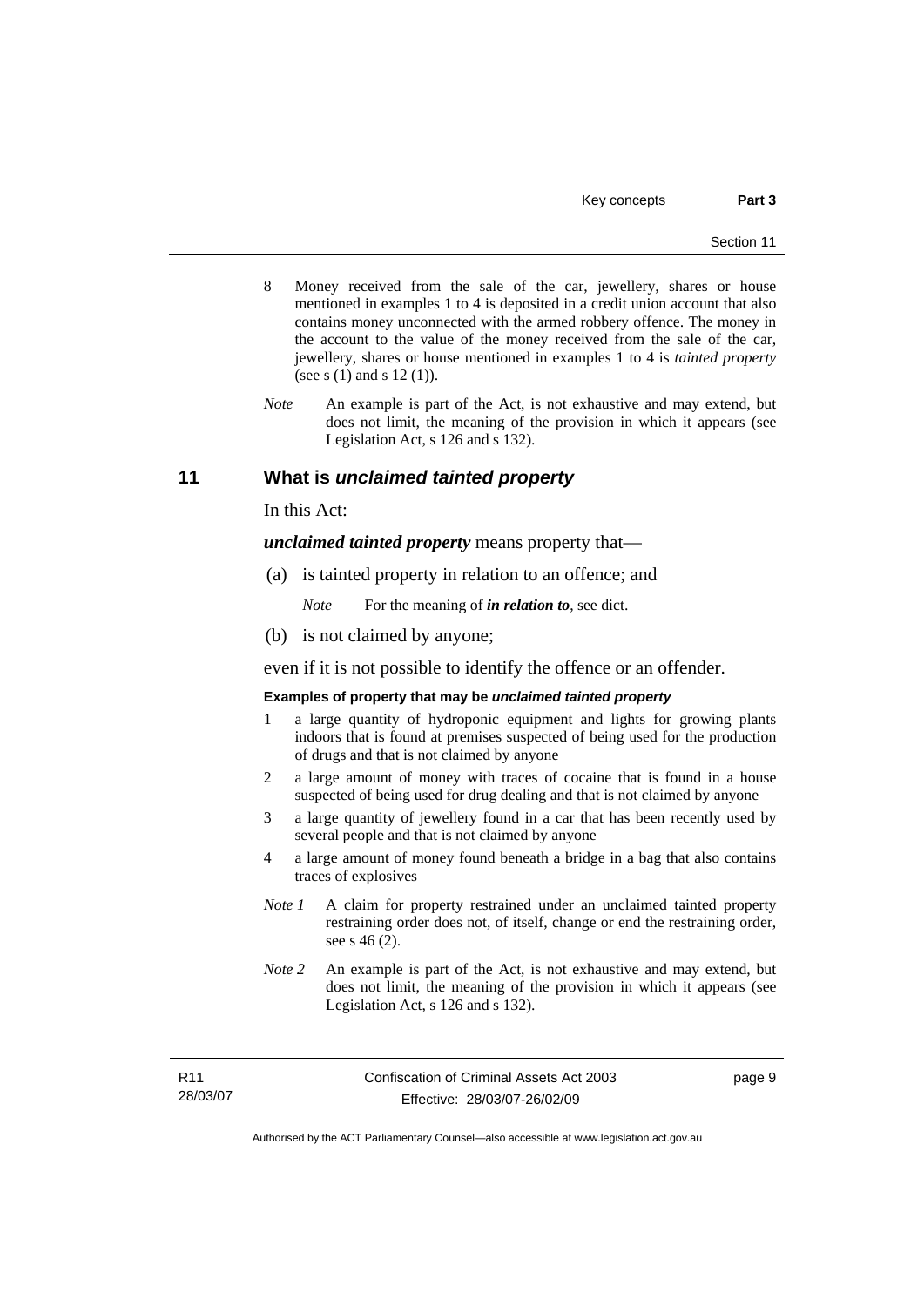#### <span id="page-23-0"></span>Part 3 **Key concepts**

Section 12

### **12 Meaning of** *derived*

(1) In this Act:

*derived*—property or a benefit is *derived* if it is derived or realised, whether completely or partly and whether directly or indirectly.

#### **Examples**

See section 10, examples 3 to 6 and 8.

*Note 1* For the meaning of *benefits*, see s 80.

- *Note 2* An example is part of the Act, is not exhaustive and may extend, but does not limit, the meaning of the provision in which it appears (see Legislation Act, s 126 and s 132).
- (2) Property or a benefit is *derived* by a person if it is derived by someone else at the request or direction of the person.

#### **Example**

Jane Citizen commits an indictable offence and then writes a book about the commission of the offence. Ms Citizen directs the book's publisher to pay the royalties for the book to her husband rather than to herself. The royalties would still be *derived* by Ms Citizen because they are derived by her husband at her direction. (This may be relevant, for example, for deciding whether they are artistic profits and thus benefits under div 7.1.)

- (3) For subsection (2), a request or direction of a person (the *first person*)—
	- (a) includes an understanding between the first person and someone else or the first person making it known (directly or indirectly) to someone else that a particular outcome (or an outcome of a particular kind) is wanted or required by the first person; and
	- (b) may be taken to have been made even though, after all the evidence has been considered, the existence of the request or direction can be found only by inference from the actions of people or from other relevant circumstances.

R11 28/03/07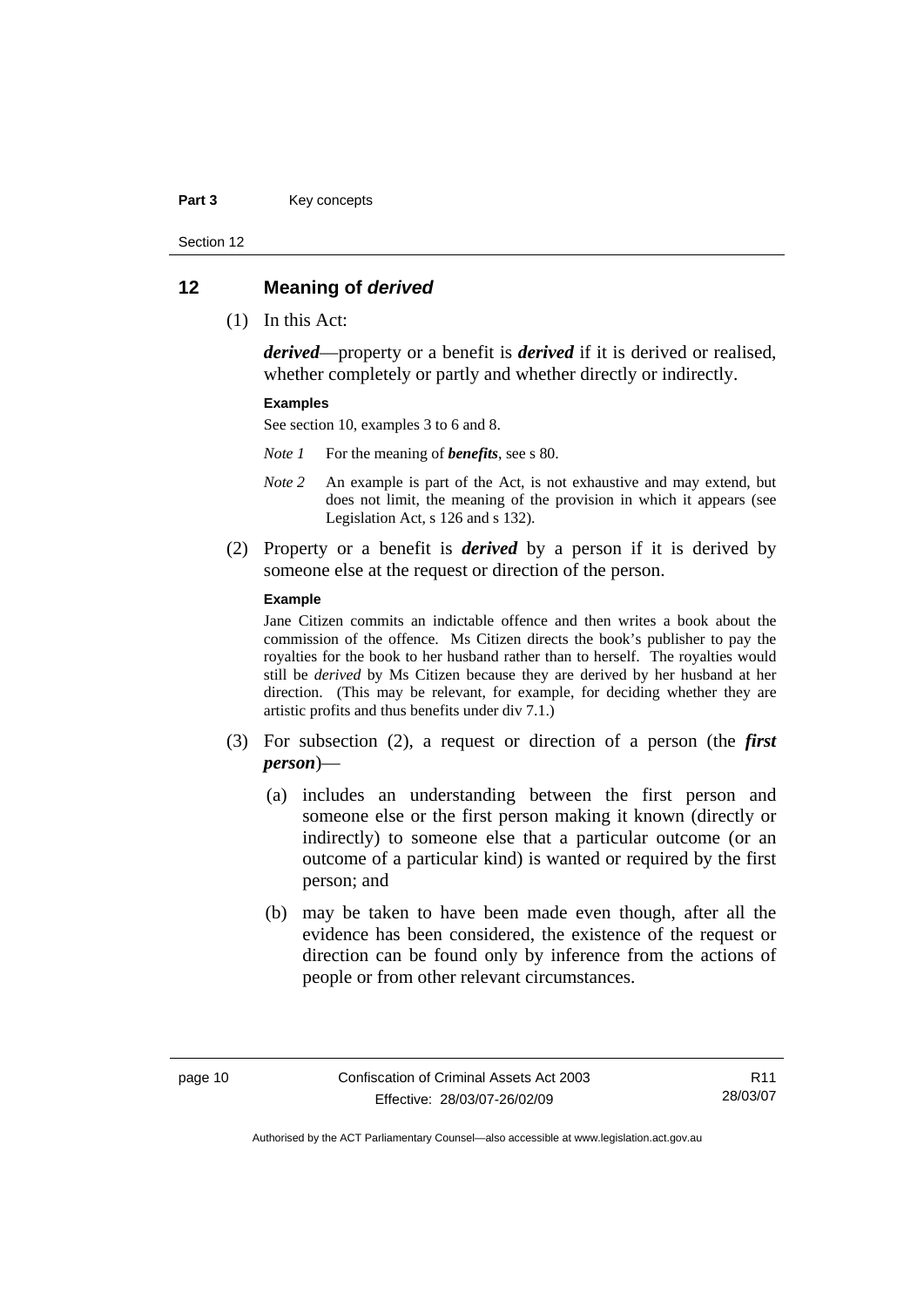## <span id="page-24-0"></span>**13 Meaning of** *offence* **and of particular kinds of offences**

(1) In this Act:

*offence* means an offence against the law of the Territory, the Commonwealth, a State or another Territory.

(2) In this Act:

*indictable offence* includes an offence (however described) against the law of the Commonwealth, a State or another Territory that may be dealt with under a law of the Commonwealth, the State or the other Territory as an indictable offence (or in a way corresponding to the way in which an indictable offence against the law of the Territory may be dealt with), even if it may also be dealt with as a summary offence (however described) in some circumstances.

*Note* An offence against a territory law is an *indictable offence* if it is punishable by imprisonment for longer than 1 year, or is declared by law to be an indictable offence (see Legislation Act, s 190 (1)).

*ordinary indictable offence* means an indictable offence other than a serious offence.

*serious offence* means—

- (a) an indictable offence that is punishable by imprisonment for 5 years or longer; or
- (b) any other indictable offence declared by regulation to be a serious offence.
- (3) For this Act, an offence is *related* to another offence if the physical elements of the 2 offences are the same, or substantially the same, acts or omissions.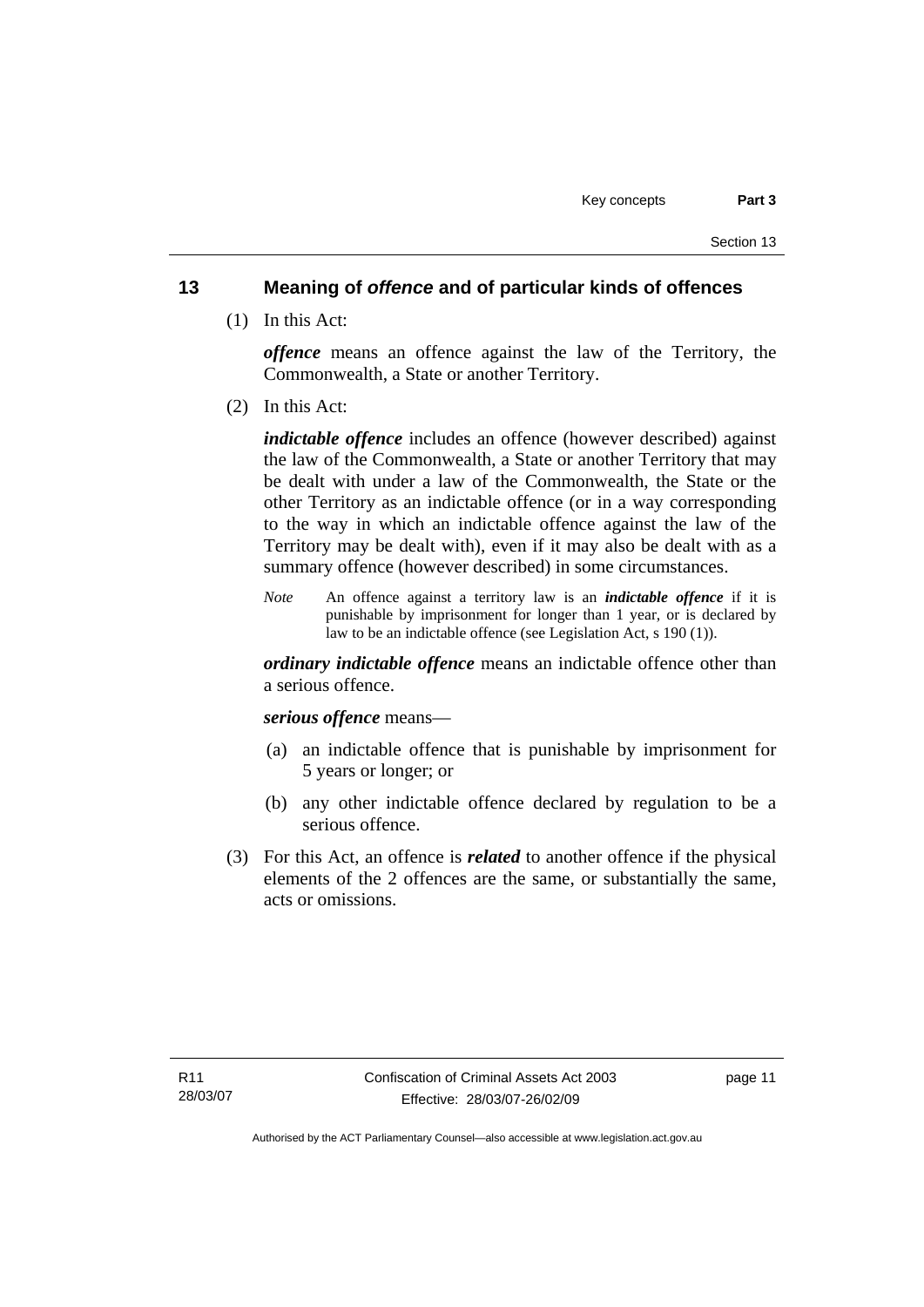#### <span id="page-25-0"></span>Part 3 **Key concepts**

Section 14

## **14 Meaning of** *effective control* **of property**

 (1) For this Act, property may be subject to the *effective control* of a person whether or not the person has an interest in it.

*Note Interest*, in relation to land or other property, means—

- (a) a legal or equitable estate in the land or other property; or
- (b) a right, power or privilege over, or in relation to, the land or other property.

See the Legislation Act, dict, pt 1.

- (2) In deciding whether or not property is subject to the effective control of a person, or whether or not there are reasonable grounds to suspect or believe that it is, regard may be had to any relevant matter, including, for example, any of the following:
	- (a) shareholdings in, debentures over, or directorships of, a company that has an interest (whether direct or indirect) in the property (a *relevant company*);
	- (b) a trust that has a relationship to the property (a *relevant trust*);
	- (c) family, personal, business and other relationships between people having an interest in the property, or in a relevant company or relevant trust, and other people.
	- *Note* An example is part of the Act, is not exhaustive and may extend, but does not limit, the meaning of the provision in which it appears (see Legislation Act, s 126 and s 132).
- (3) However, property is taken to be subject to the *effective control* of a person if—
	- (a) it is held by someone else on trust or otherwise for the ultimate benefit of the person; or

R11 28/03/07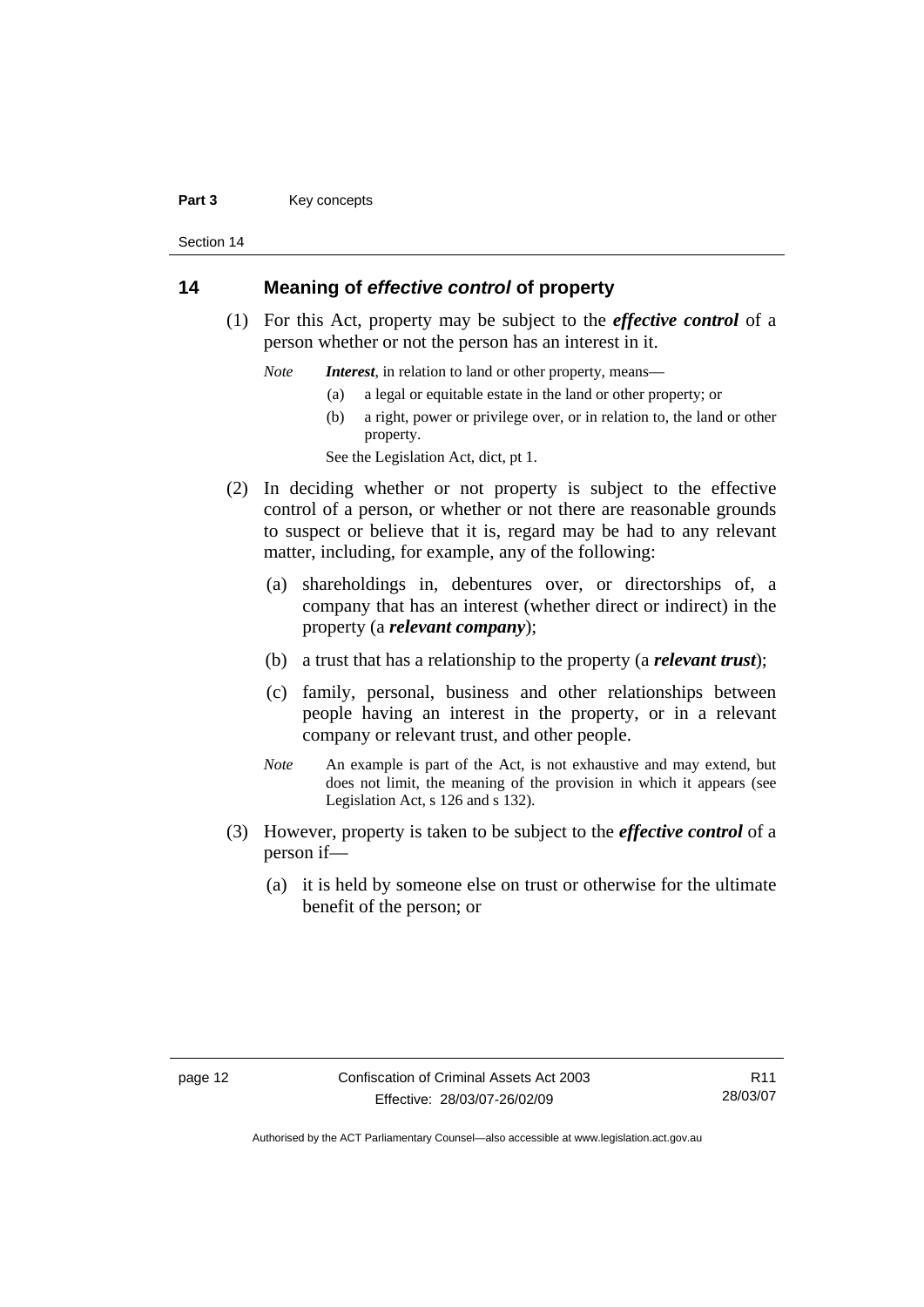<span id="page-26-0"></span> (b) within 6 years before or after the commission of the offence in relation to which an application is made in a confiscation proceeding, the person disposed of the property without sufficient consideration to someone else.

*Note 1* For the meaning of *in relation to*, see dict.

*Note 2* For the meaning of *sufficient consideration*, see dict.

### **15 Meaning of** *convicted* **and** *quashed*

- (1) For this Act, a person is taken to be *convicted* of an offence if—
	- (a) the person is convicted of the offence, whether summarily or on indictment; or
	- (b) the person is found guilty, but not convicted, of the offence; or
	- (c) the person absconds in relation to the offence.

*Note 1 Found guilty*, of an offence, includes—

- having an order made for the offence under the *Crimes (Sentencing) Act 2005*, s 17 (Non-conviction orders—general)
- having the offence taken into account under the *Crimes (Sentencing) Act 2005*, s 57 (Outstanding additional offences taken into account in sentencing)
- having an order made for the offence under the *Children and Young People Act 1999*, s 98 (Disposition without proceeding to conviction)
- (see Legislation Act, dict, pt 1).
- *Note 2 Found guilty*, of an offence, is defined in the Legislation Act, dict, pt 1 as including—
	- (a) having the offence taken into account under the *Crimes Act 1900*, s 357 (which is about taking outstanding charges into account when passing sentence); and
	- (b) having an order made in relation to the offence under the *Crimes Act 1900*, s 402 (Conditional release of offenders without proceeding to conviction) or the *Children and Young People Act 1999*, s 98 (Disposition without proceeding to conviction).
- *Note* 3 For the meaning of *abscond*, see s 16.

| R <sub>11</sub> |  |
|-----------------|--|
| 28/03/07        |  |

Confiscation of Criminal Assets Act 2003 Effective: 28/03/07-26/02/09

page 13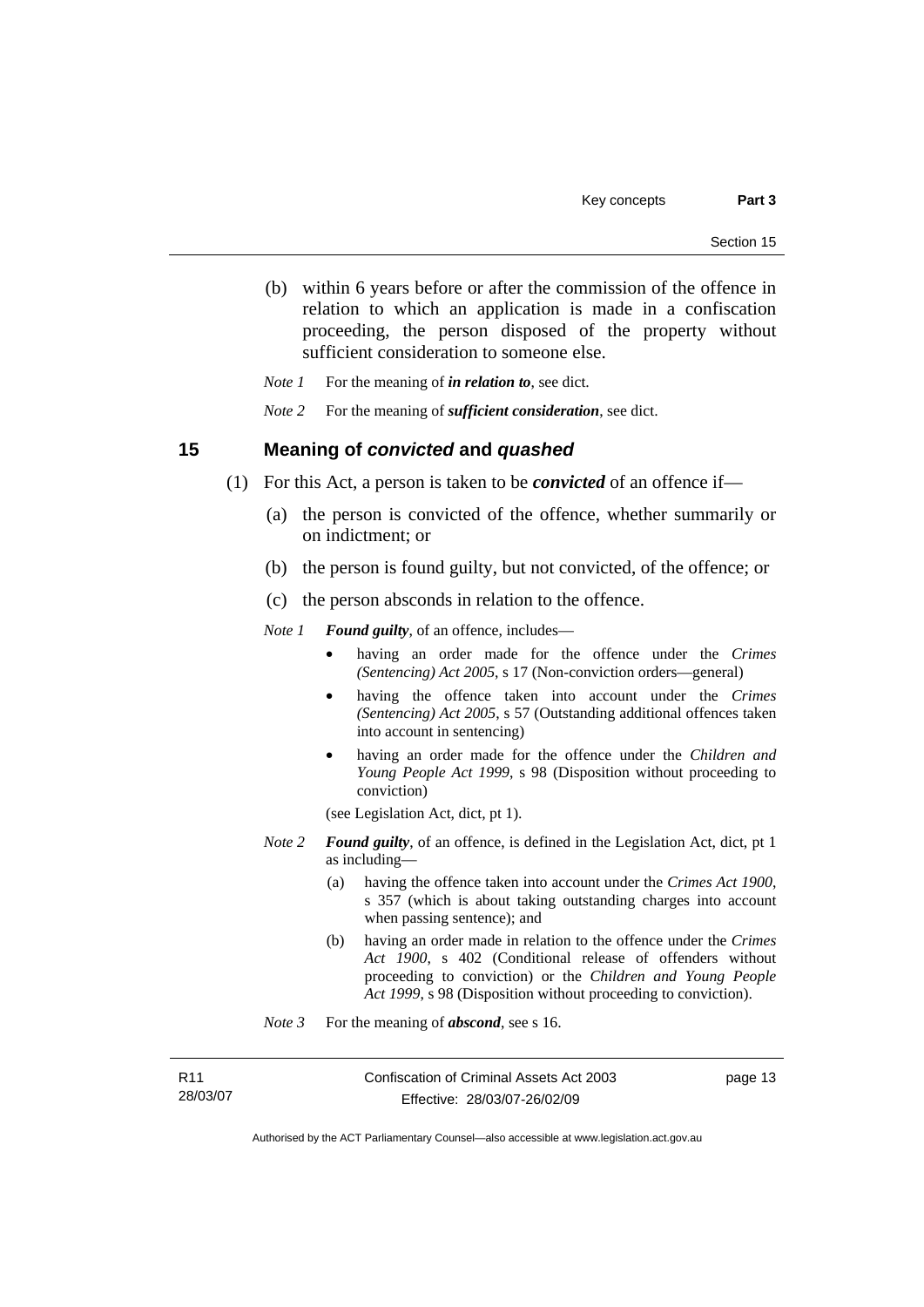#### Part 3 **Key concepts**

Section 15

- (2) The person is taken to be convicted of the offence—
	- (a) if subsection (1) (a) applies—on the day the person is convicted; or
	- (b) if subsection (1) (b) applies—on the day the person is found guilty; or
	- (c) if subsection  $(1)$  (c) applies—
		- (i) on the day the person is committed for trial for the offence; or
		- (ii) on the day a court, in a confiscation proceeding, makes an order that the evidence is of sufficient weight to support a conviction for the offence.
- (3) For this Act, the person's conviction for the offence is taken to be *quashed* when—
	- (a) if subsection (1) (a) applies—the conviction is quashed or set aside; or
	- (b) if subsection (1) (b) applies because the offence was taken into account in passing sentence for another offence—
		- (i) the person's conviction or finding of guilty for the other offence is quashed or set aside; or
		- (ii) the decision to take the offence into account is quashed or set aside; or
	- (c) if subsection (1) (b) applies for another reason—the finding of guilty for the offence (however described) is quashed or set aside; or
	- (d) if subsection (1) (c) applies—the person is brought before a court for the offence, and the person is cleared of the offence.
	- *Note* For the meaning of *cleared*, see s 17.

R11 28/03/07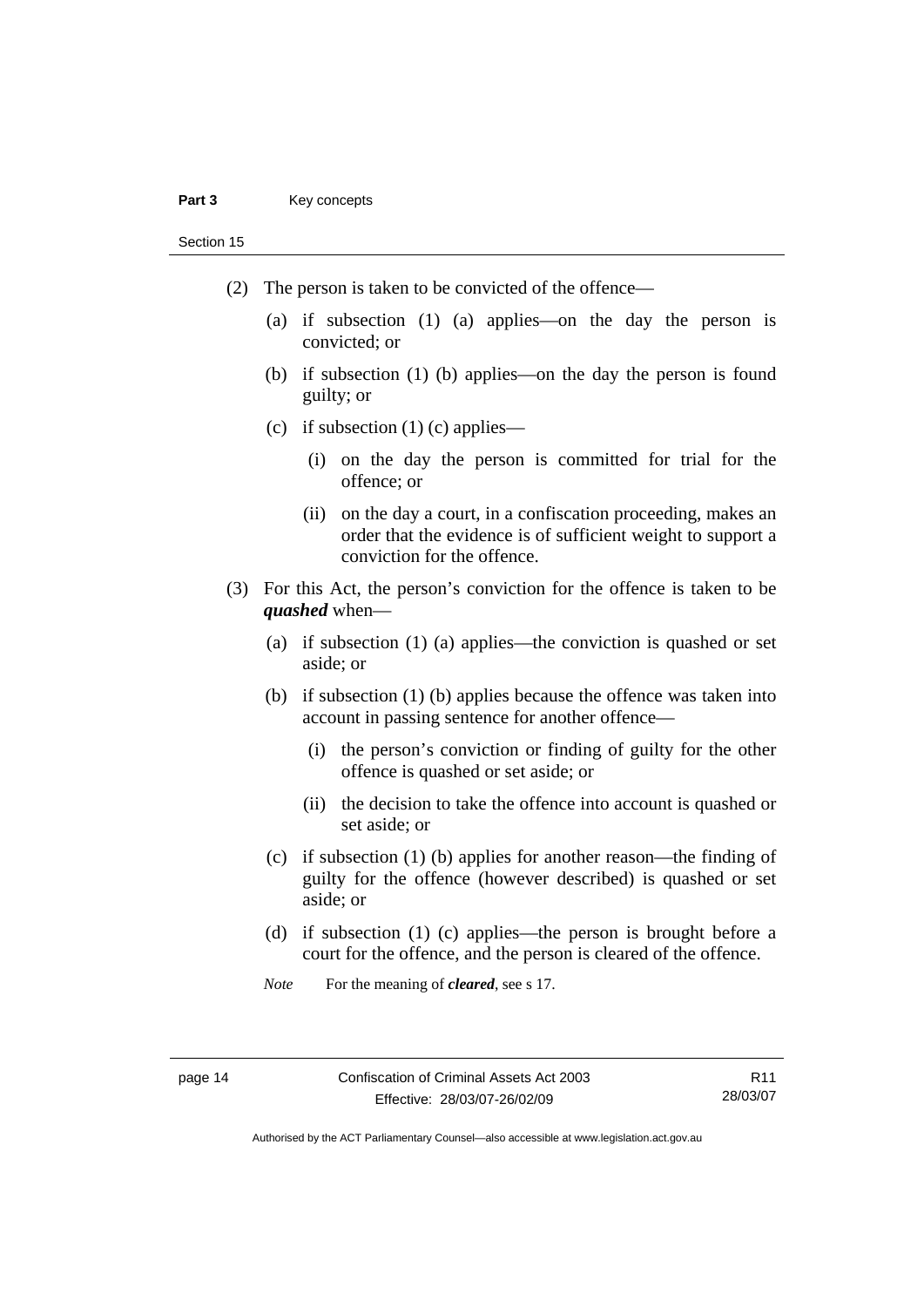<span id="page-28-0"></span> (4) However, a person's conviction for an offence is not taken to be *quashed* if a court quashes or sets aside the conviction or finding of guilty (however described) but orders the person to be retried for the offence.

## **16 When does someone** *abscond*

- (1) This section applies to an offender in relation to an indictable offence if—
	- (a) an indictment is presented against the offender for the offence; and
	- (b) a warrant is issued for the arrest of the offender for the offence; and
	- (c) either—
		- (i) the offender is committed for trial for the offence; or
		- (ii) a court, in a confiscation proceeding, makes a finding that the evidence is of sufficient weight to support the offender's conviction for the offence.
	- *Note Indictment* is defined in the Legislation Act, dict, pt 1 as including an information. (See also that Act, dict, pt 1, def *present*.)
- (2) For this Act, the offender is taken to have *absconded* in relation to the offence if—
	- (a) the offender dies before the warrant is executed; or
	- (b) at the end of 6 months after the day the warrant is issued, the offender cannot be found; or
	- (c) at the end of 6 months after the day the warrant is issued—
		- (i) the offender is not amenable to justice for any other reason; and
		- (ii) if the offender is outside the ACT—an extradition proceeding against the offender is not on foot; or

| R11      | Confiscation of Criminal Assets Act 2003 | page 15 |
|----------|------------------------------------------|---------|
| 28/03/07 | Effective: 28/03/07-26/02/09             |         |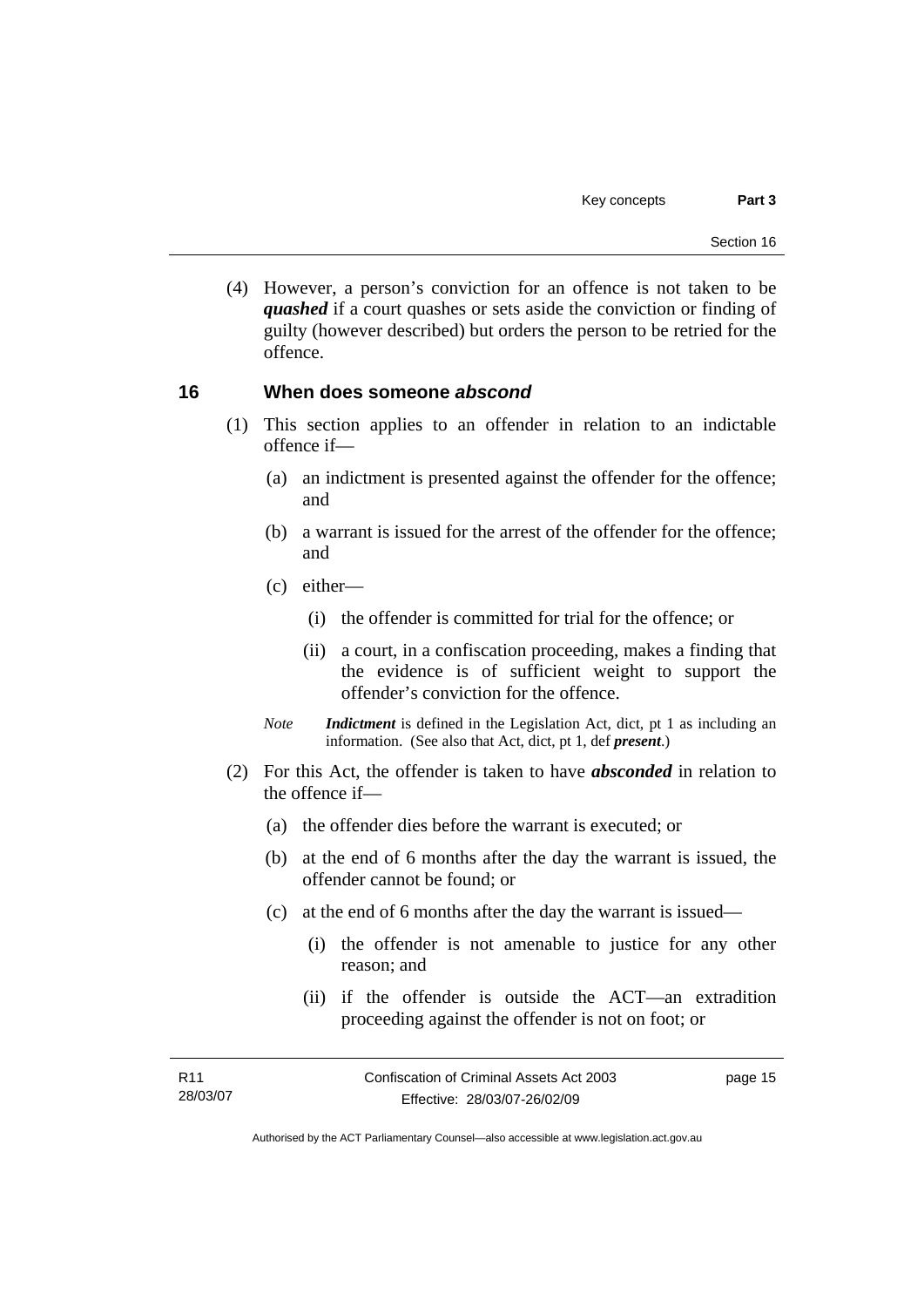#### <span id="page-29-0"></span>Part 3 **Key concepts**

Section 17

- (d) at the end of 6 months after the day the warrant is issued—
	- (i) the offender is not amenable to justice because the offender is outside the ACT; and
	- (ii) an extradition proceeding against the offender is on foot;

and the extradition proceeding later ends without an order for the offender's extradition being made.

## **17 When is someone** *cleared* **of an offence**

For this Act, a person is *cleared* of an offence if—

- (a) an indictment for the offence lapses, or is withdrawn or struck out; or
- (b) a charge for the offence is withdrawn or discharged; or
- (c) the person is acquitted of the offence; or
- (d) the person's conviction for the offence is quashed.
- *Note Indictment* is defined in the Legislation Act, dict, pt 1 as including an information. (See also that Act, dict, pt 1, def *present*.)

### **18 When a proceeding is** *finalised*

- (1) For this Act, a confiscation proceeding is *finalised* if—
	- (a) the proceeding lapses, or is withdrawn or struck out; or
	- (b) the appeal period for an appeal against the final judgment of the court hearing the proceeding ends without an appeal having been made against the judgment; or
	- (c) if an appeal against the final judgment is made within the appeal period—the appeal is dismissed, withdrawn or struck out, or the appeal is otherwise finalised (within the meaning of this subsection).
- (2) For this Act, a criminal proceeding is *finalised* if—

R11 28/03/07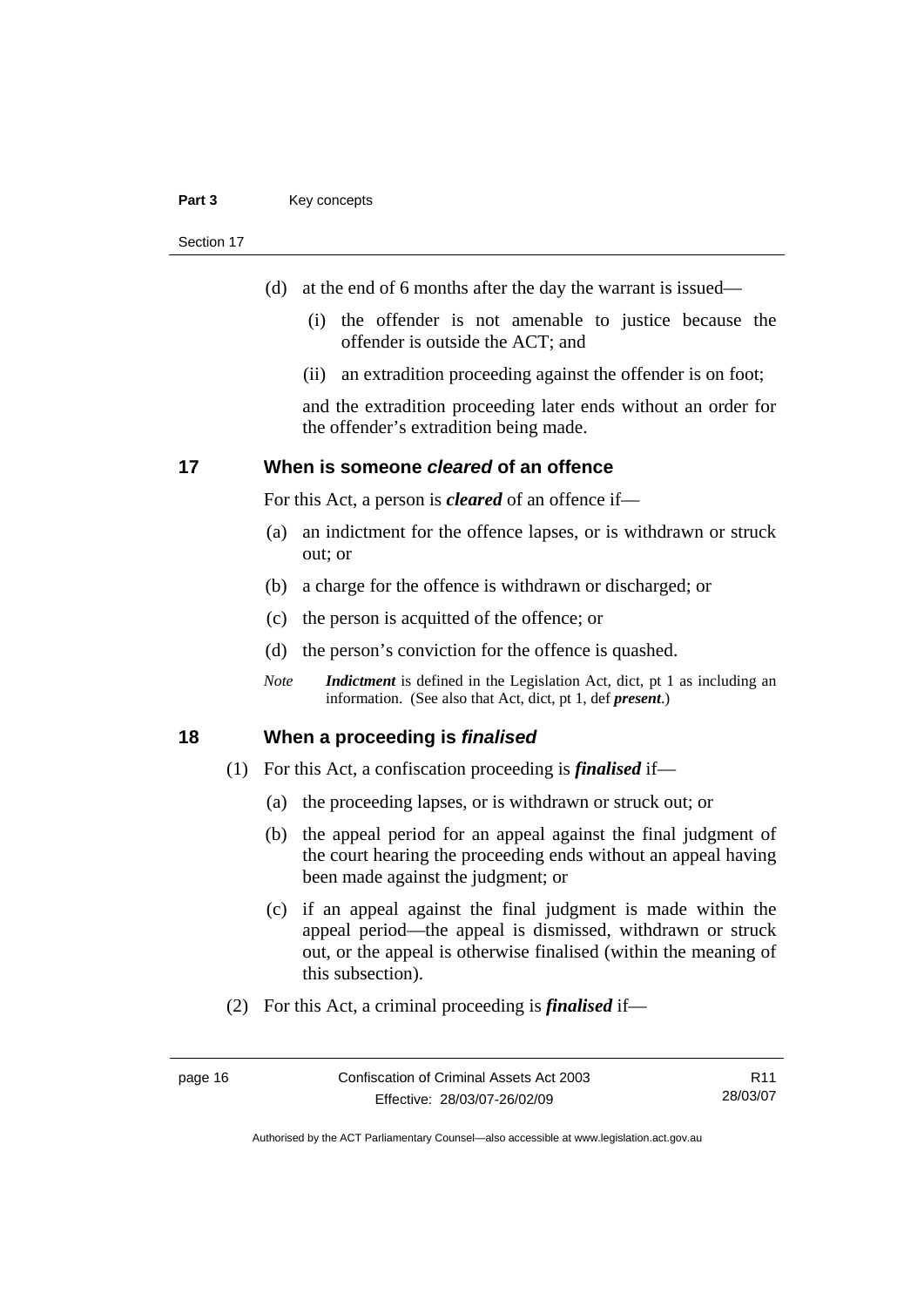- (a) the offender is cleared of the offence to which the proceeding relates; or
- (b) the offender is convicted of an offence to which the proceeding relates, and the appeal period for an appeal against the conviction or finding of guilty (however described) ends without an appeal having been made against it; or
- (c) if an appeal is made against the conviction or finding of guilty (however described) within the appeal period—the appeal is dismissed, withdrawn or struck out, or the appeal is otherwise finalised (within the meaning of this subsection) without a retrial having been ordered; or
- (d) if a retrial has been ordered—the proceeding on the retrial is finalised (within the meaning of this subsection).
- (3) In this section:

*appeal period* means the period within which an appeal may be made without an extension of time or leave to make the appeal out of time.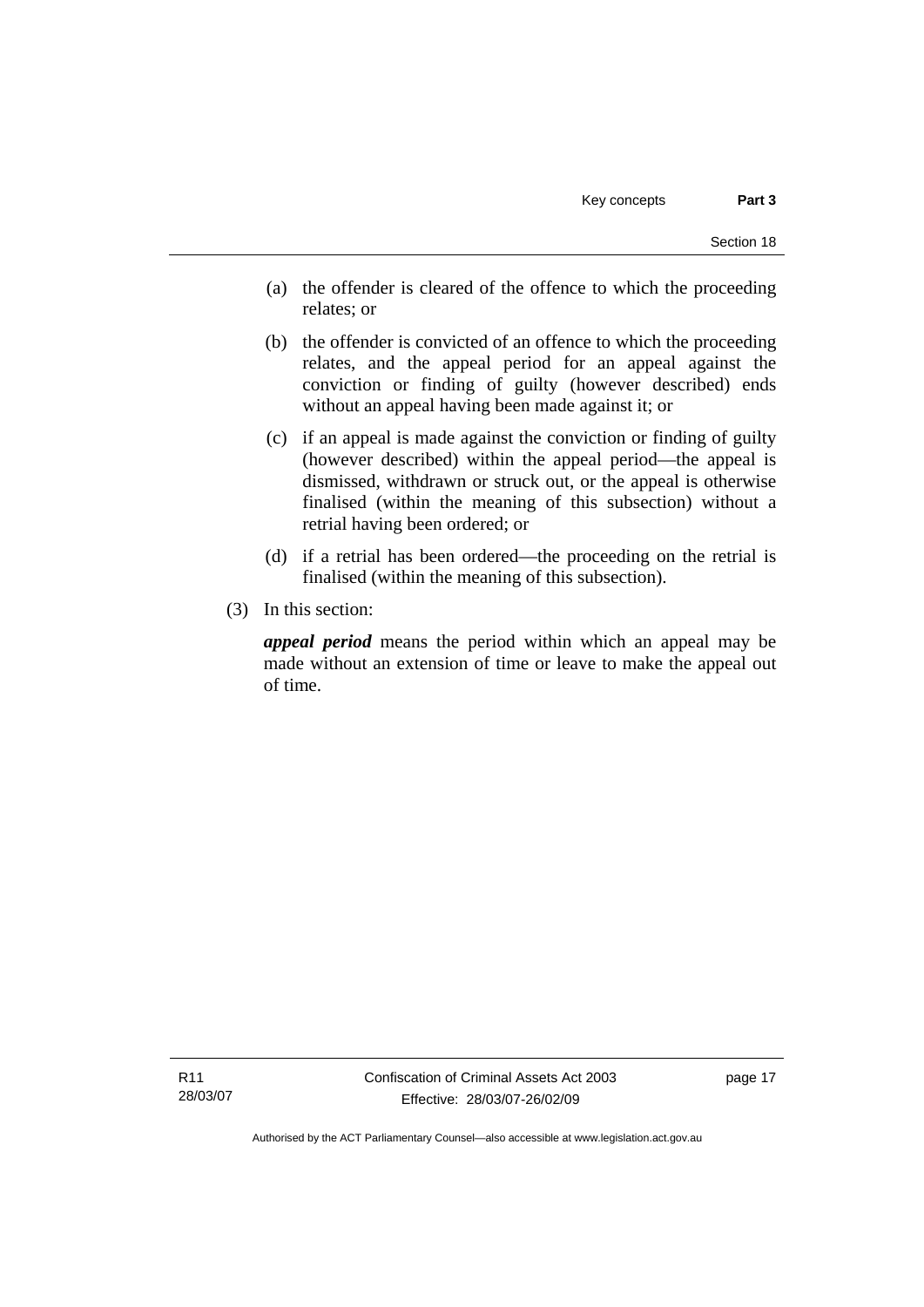<span id="page-31-0"></span>**Part 4 Restraint of property Division 4.1** General Section 19

## **Part 4 Restraint of property**

## **Division 4.1 General**

## **19 Meaning of** *restraining order*

In this Act:

*restraining order* means an order under section 30 (Restraining orders over unclaimed tainted property—making) or section 31 (Restraining orders over other property—making) that a person must not deal with the property stated in the order except in accordance with—

- (a) the order; or
- (b) another order under this Act of a relevant court; or
- (c) this Act.

## **20 Meaning of** *artistic profits restraining order*

In this Act:

*artistic profits restraining order*, in relation to an offence, means a restraining order made solely to satisfy a penalty order for artistic profits in relation to the offence.

## **21 Meaning of** *unclaimed tainted property restraining order*

In this Act:

*unclaimed tainted property restraining order* means a restraining order made solely over unclaimed tainted property.

*Note* A claim for property restrained under an unclaimed tainted property restraining order does not, of itself, change or end the restraining order (see s  $46(2)$ ).

page 18 Confiscation of Criminal Assets Act 2003 Effective: 28/03/07-26/02/09

R11 28/03/07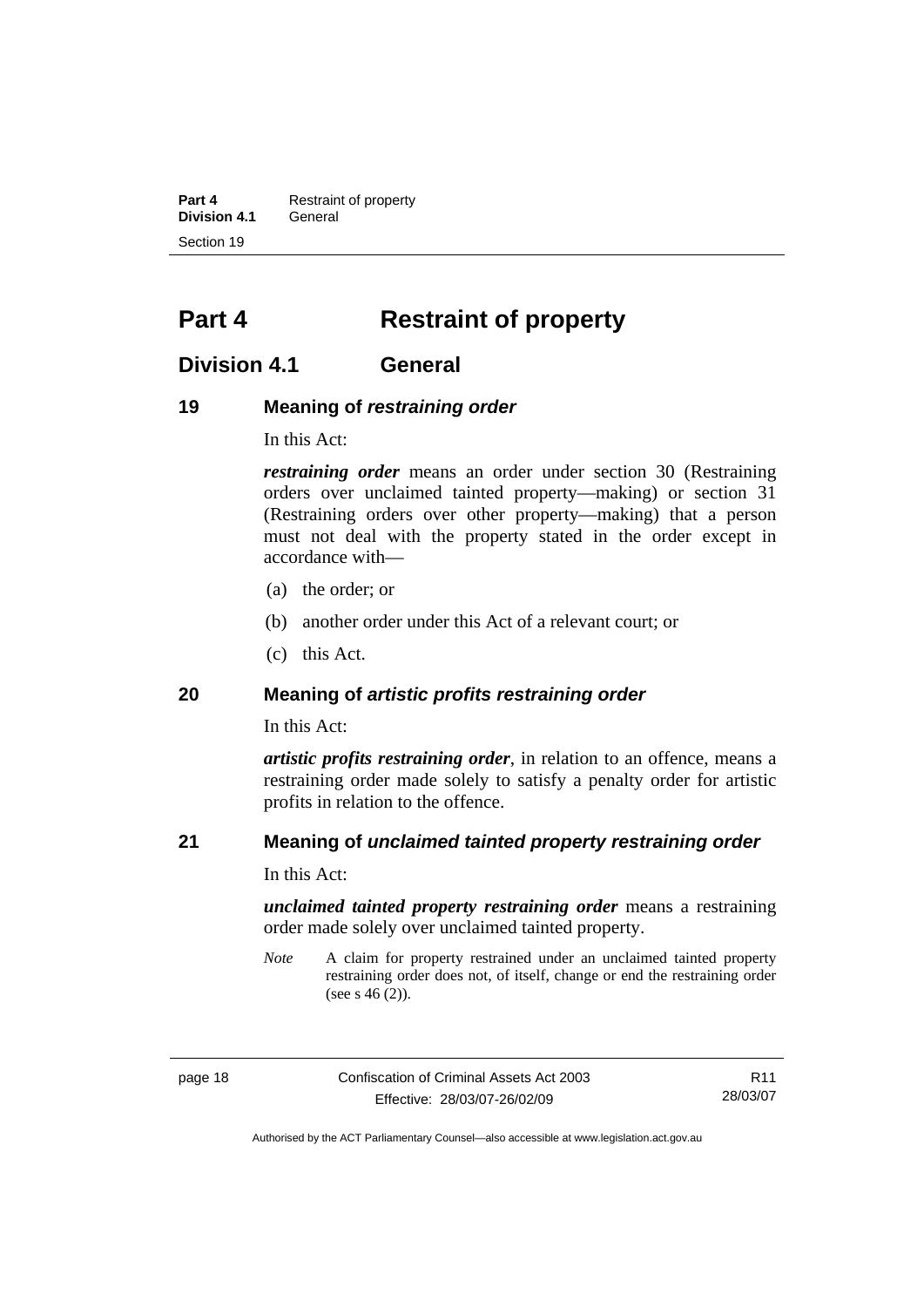### <span id="page-32-0"></span>**22 Restraining orders—purposes**

A restraining order may be made to preserve property so that the property will be available for 1 or more of the following purposes:

- (a) for forfeiture under a conviction forfeiture order;
- (b) for automatic forfeiture;
- (c) for forfeiture under a civil forfeiture order;
- (d) to satisfy a penalty order.
- *Note* Pt 5 deals with forfeiture and pt 7 deals with penalty orders.

## **23 Contravening restraining orders**

- (1) A person commits an offence if—
	- (a) the person deals with property; and
	- (b) the property is subject to a restraining order; and
	- (c) the person knows that, or is reckless about the fact that, the property is subject to a restraining order; and
	- (d) the dealing with the property contravenes the order.

Maximum penalty: 500 penalty units, imprisonment for 5 years or both.

- (2) A person commits an offence if—
	- (a) the person deals with property; and
	- (b) the property is subject to a restraining order; and
	- (c) the dealing with the property contravenes the order; and
	- (d) either of the following applies:
		- (i) the restraining order, or details of the order, were recorded in a statutory property register under section 50 (2) (Restraining orders—registration in

page 19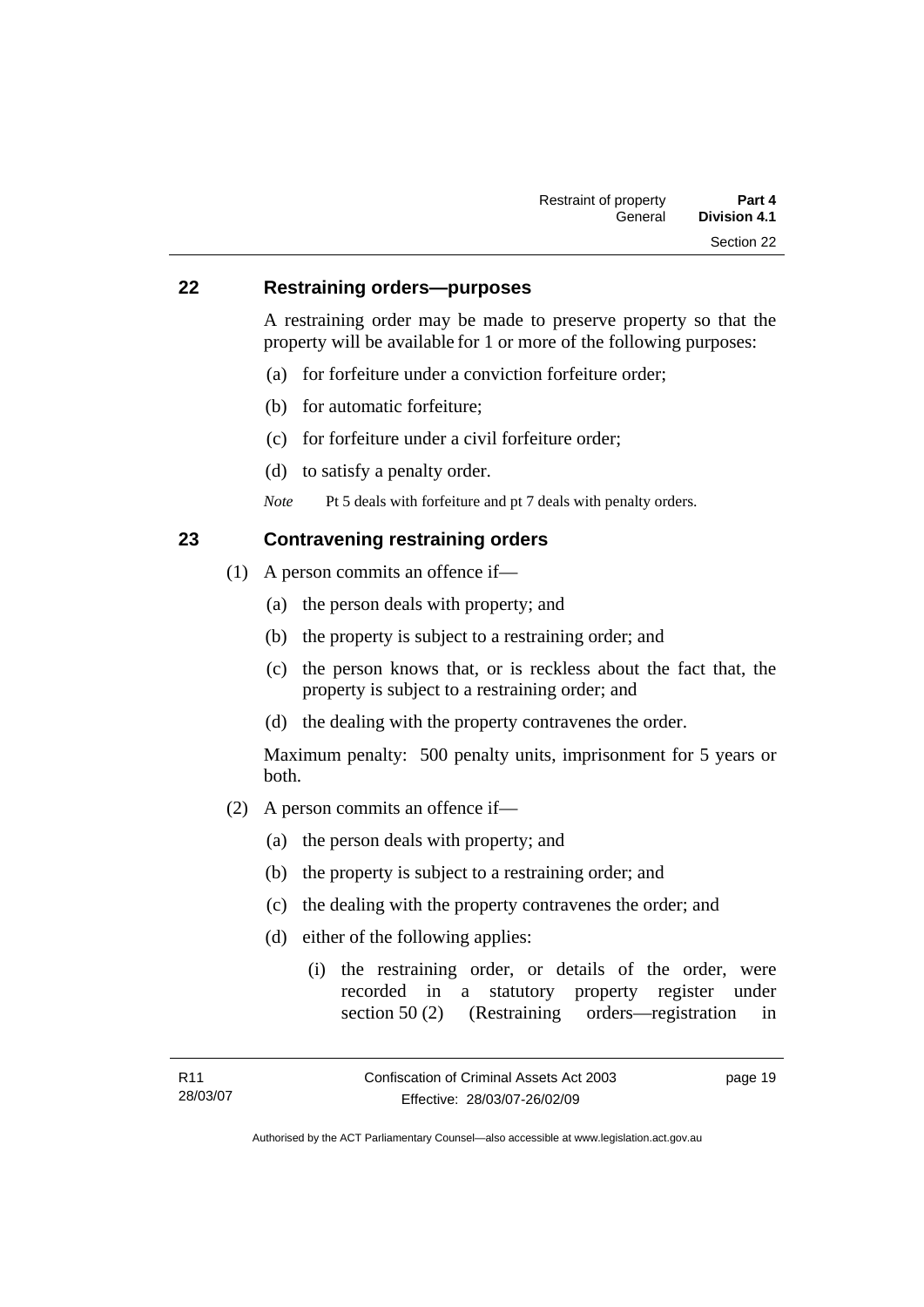<span id="page-33-0"></span>

| Part 4       | Restraint of property |
|--------------|-----------------------|
| Division 4.1 | General               |
| Section 24   |                       |

statutory property registers) when the person dealt with the property;

 (ii) the person was given notice of the order under section 34 (Restraining orders—notice of making) before the person dealt with the property.

Maximum penalty: 200 penalty units, imprisonment for 2 years or both.

- (3) Strict liability applies to subsection (2) (b), (c) and (d).
- (4) Subsections (1) and (2) do not apply if the dealing with the property is in accordance with—
	- (a) an additional order under section 39; or
	- (b) this Act.

## **24 Setting aside dealings with restrained property**

- (1) The DPP may apply to a relevant court for an order that a dealing with restrained property be set aside if—
	- (a) the dealing was in contravention of the restraining order; and
	- (b) the dealing—
		- (i) was not for sufficient consideration; or
		- (ii) transferred property to a person who was not acting honestly; or
		- (iii) transferred property to a person who did not take reasonable care to establish that the property may be lawfully acquired by the person
- (2) On application under subsection (1), the court may make an order setting aside a dealing with property in contravention of a restraining order.
- (3) The order may be expressed to take effect on—

R11 28/03/07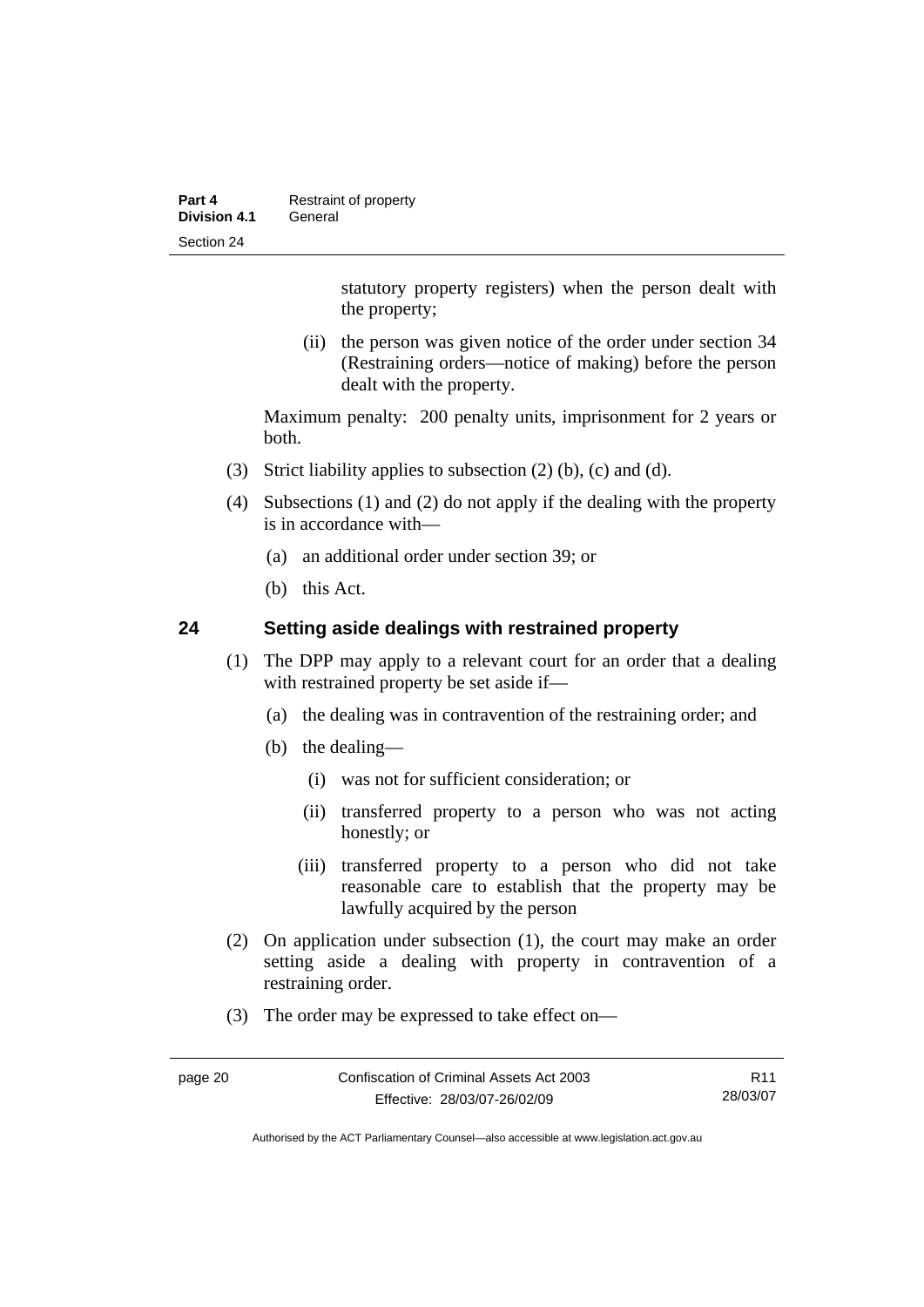- <span id="page-34-0"></span>(a) the day when the dealing took place; or
- (b) the day when the order setting aside the dealing is made.
- (4) If the court makes an order mentioned in subsection (3) (b), the court must declare the rights of anyone who acquired an interest in the property on or after the day of the dealing and before the day the order is made.

## **Division 4.2 Making restraining orders**

- *Note 1* For general provisions about a proceeding for a restraining order (which is a confiscation proceeding—see s 236), see pt 14.
- *Note 2* In particular, no advance notice to anyone is required of the application for the order, and the application may be heard in closed court, without the offender or the public being present (see s 243).

## **25 Restraining orders over unclaimed tainted property application**

- (1) The DPP may apply to a relevant court for a restraining order over unclaimed tainted property.
- (2) The application must state the following:
	- (a) that the application is for an unclaimed tainted property restraining order;
	- (b) the property sought to be restrained.
- (3) The application must be supported by an affidavit under section 28 (Restraining orders over unclaimed tainted property—affidavit supporting application).
- (4) An application for an unclaimed tainted property restraining order must be made only in relation to unclaimed tainted property (but may be made at the same time as an application for a restraining order over other property).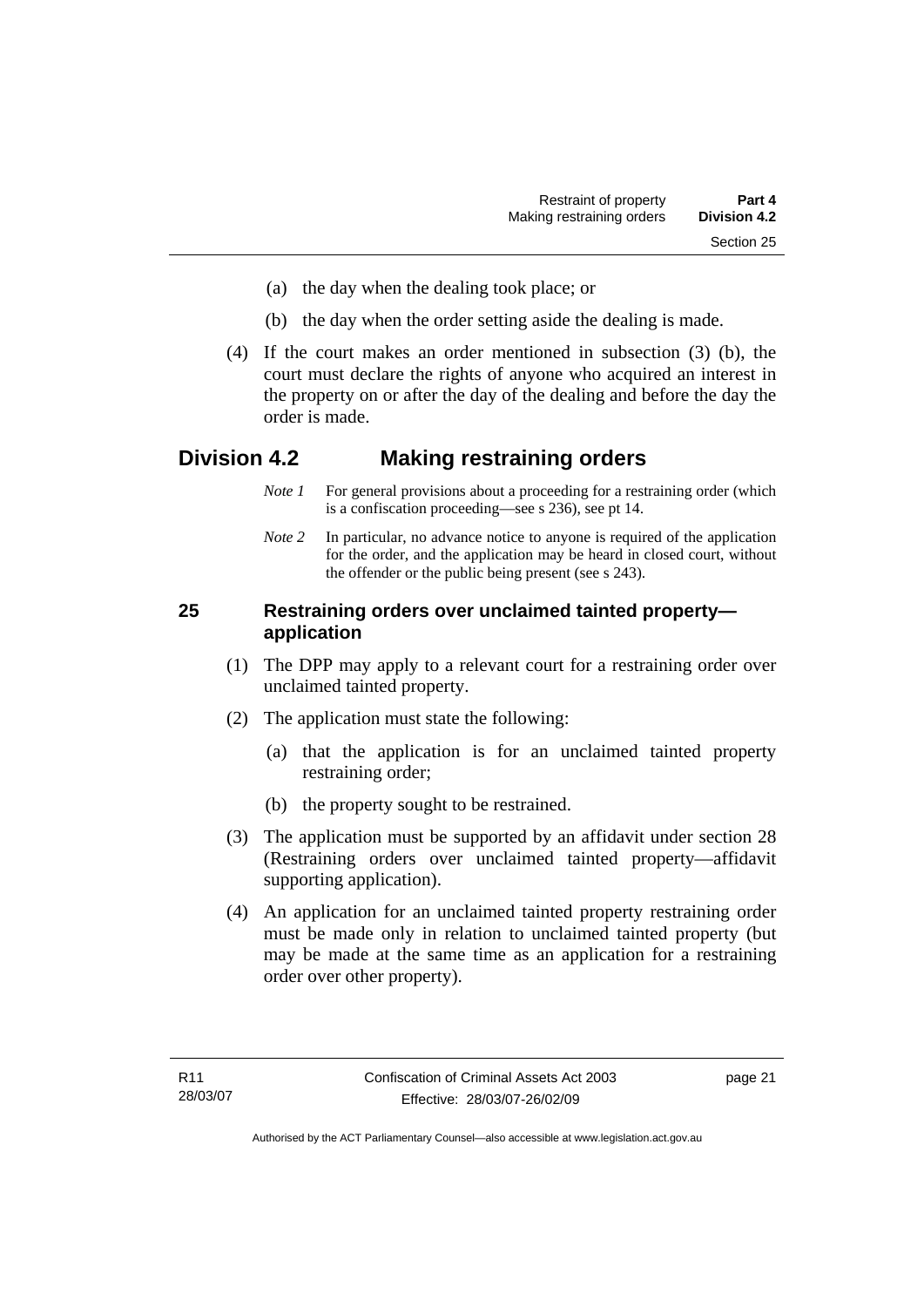## <span id="page-35-0"></span>**26 Restraining orders over other property—application**

- (1) The DPP may apply to a relevant court for a restraining order over any of the following:
	- (a) stated property of a person;
	- (b) stated property of a person and all other property of the person (including property acquired after the making of the order);
	- (c) all property of a person (including property acquired after the making of the order);
	- (d) all property of a person (including property acquired after the making of the order) other than stated property.
	- *Note 1* A reference to a *person* generally includes a reference to a corporation as well as an individual, see the Legislation Act, s 160. (See also the Legislation Act, dict, pt 1, def *person*.)
	- *Note 2 Property* includes an interest in property, see the Legislation Act, dict, pt 1.
- (2) The application must state the following:
	- (a) the offence to which the application relates;
	- (b) when it is alleged the offence was committed;
	- (c) the person who is alleged to have committed the offence;
	- (d) the person whose property the application relates to;
	- (e) the property sought to be restrained (including whether it is property of the offender or someone else);
		- *Note Offender* includes a corporation, see dict.
	- (f) whether the application is for an artistic profits restraining order.
- (3) The application must be supported by an affidavit under section 29 (Restraining orders over other property—affidavit supporting application).

R11 28/03/07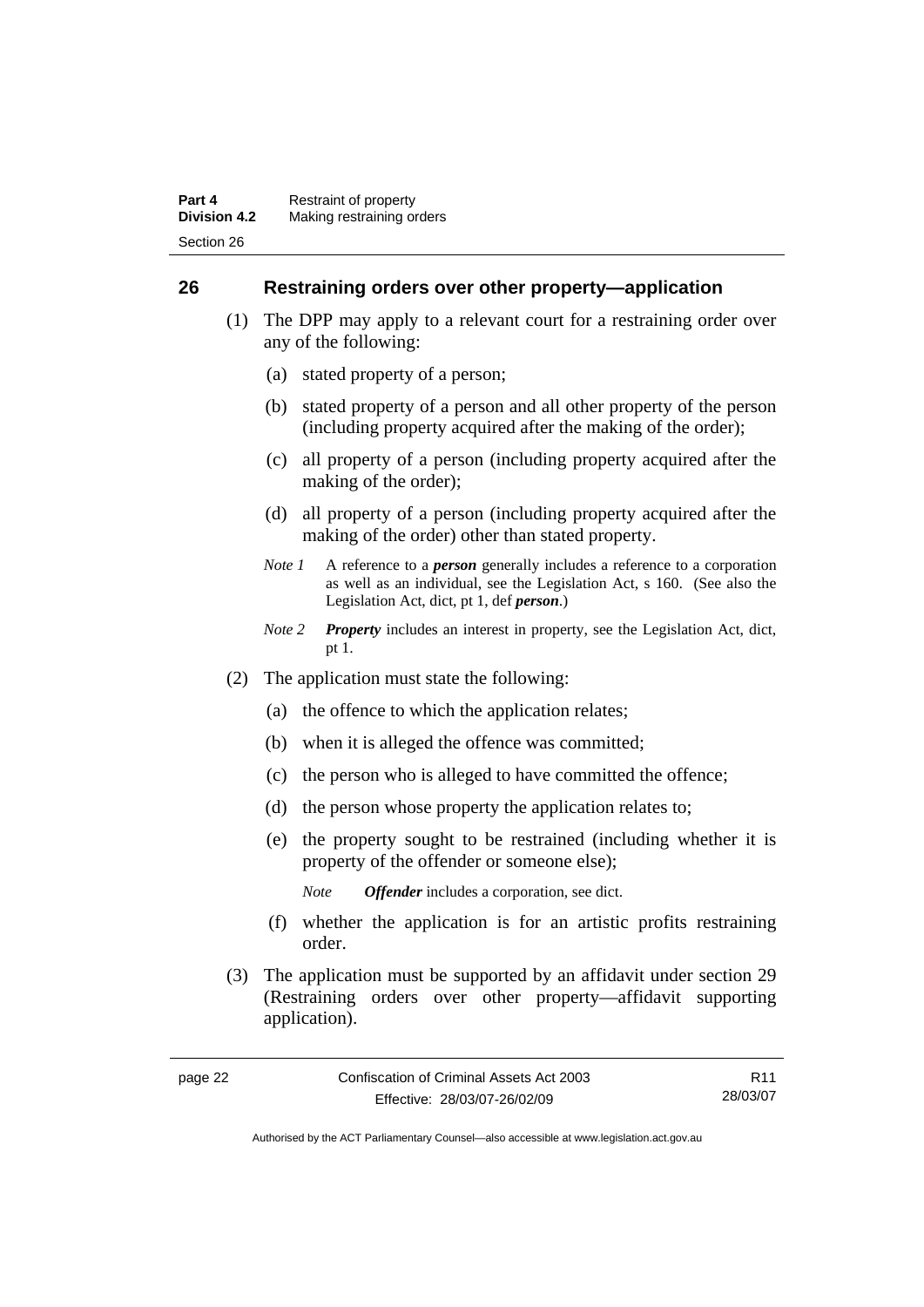- (4) For subsection (2) (a), the application need not specify a particular offence and it is sufficient if the application states that some offence or other was committed.
- (5) For subsection (2) (b), the application need not specify a particular time or day and it is sufficient if the application states a period within which the offence was committed.
- (6) To remove any doubt—
	- (a) an application for a restraining order under this section may be made in relation to an interest (or interests) in property; and

- (b) an application for a restraining order under this section may be made in relation to 2 or more offences; and
- (c) an application for a restraining order under this section may be made in relation to the property of 2 or more people; and
- (d) this section does not apply to an application for a restraining order over unclaimed tainted property.

# **27 Restraining orders—time for making certain applications**

- (1) This section does not apply to an application for—
	- (a) an artistic profits restraining order; or
	- (b) an unclaimed tainted property restraining order.
- (2) An application for a restraining order in relation to an ordinary indictable offence must be made before the end of the longer of the following periods:
	- (a) if an indictment has been presented against the offender for the offence, and the offender has not been convicted or cleared of the offence—2 years after the day the indictment was presented;

*Note Property* includes an interest in property, see the Legislation Act, dict, pt 1.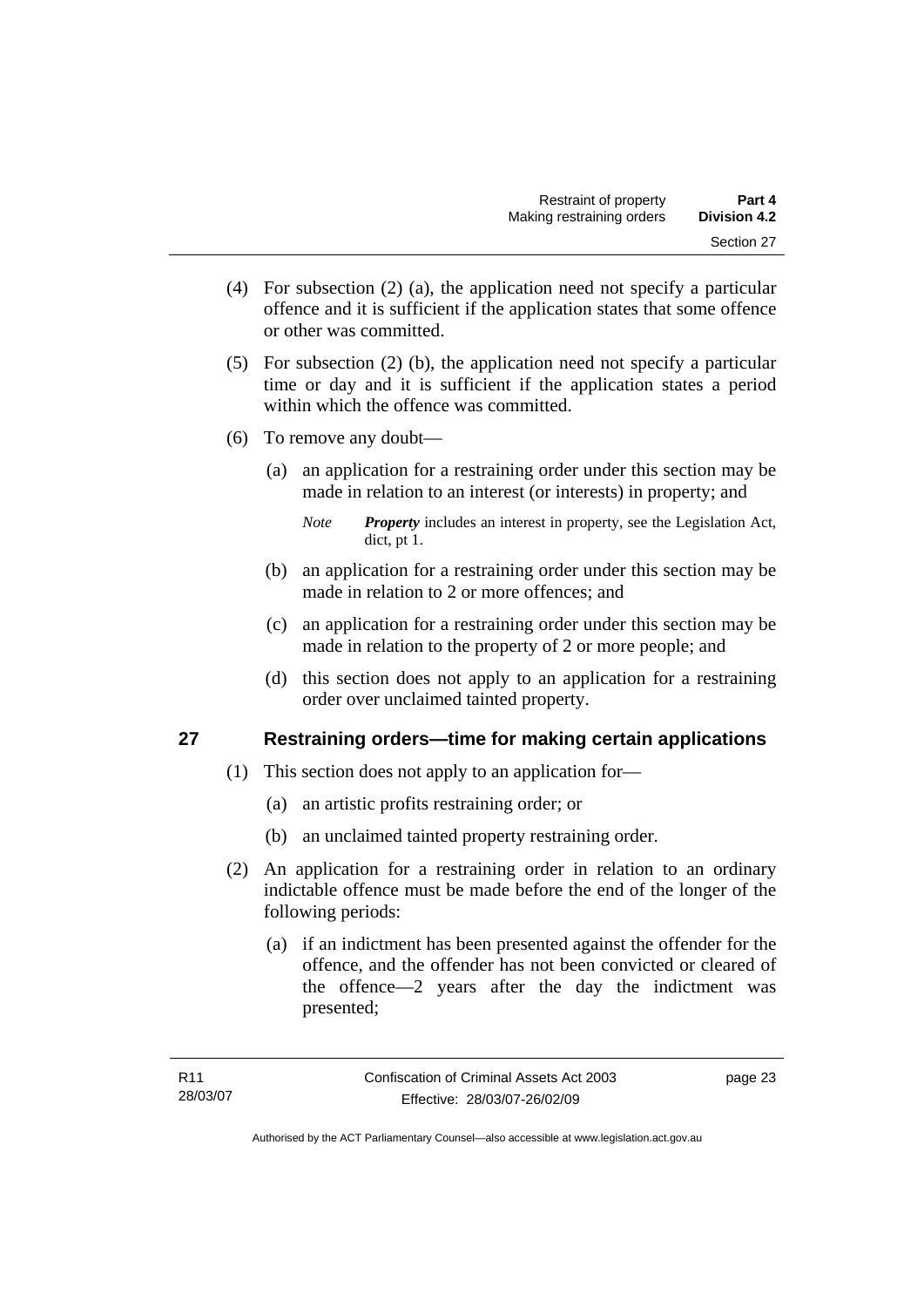- (b) if the offender has been convicted of the offence (and not cleared)—2 years after the day of the conviction;
- (c) in any case—6 years after the day the offence was committed (or is alleged to have been committed).
- *Note 1* For the meaning of *in relation to*, see dict.
- *Note 2 Indictment* is defined in the Legislation Act, dict, pt 1 as including an information. (See also that Act, dict, pt 1, def *present*.)
- *Note 3* The court may allow leave for an application to be made after a time fixed by this section in certain circumstances (see s 49 and s 246).
- (3) An application for a restraining order in relation to a serious offence must be made before the end of the longer of the following periods:
	- (a) if an indictment has been presented against the offender for the offence, and the offender has not been convicted or cleared of the offence—2 years after the day the indictment was presented;
	- (b) if the offender has been convicted of the offence—2 years after the day of the conviction;
	- (c) in any case—6 years after the day the offence was committed (or is alleged to have been committed).
	- *Note* The court may allow leave for an application to be made after a time fixed by this section in certain circumstances (see s 49 and s 246).

#### **28 Restraining orders over unclaimed tainted property affidavit supporting application**

- (1) An affidavit by a police officer supporting an application under section 25 (Restraining orders over unclaimed tainted property application) for an unclaimed tainted property restraining order must state—
	- (a) that the police officer suspects that the property is unclaimed tainted property; and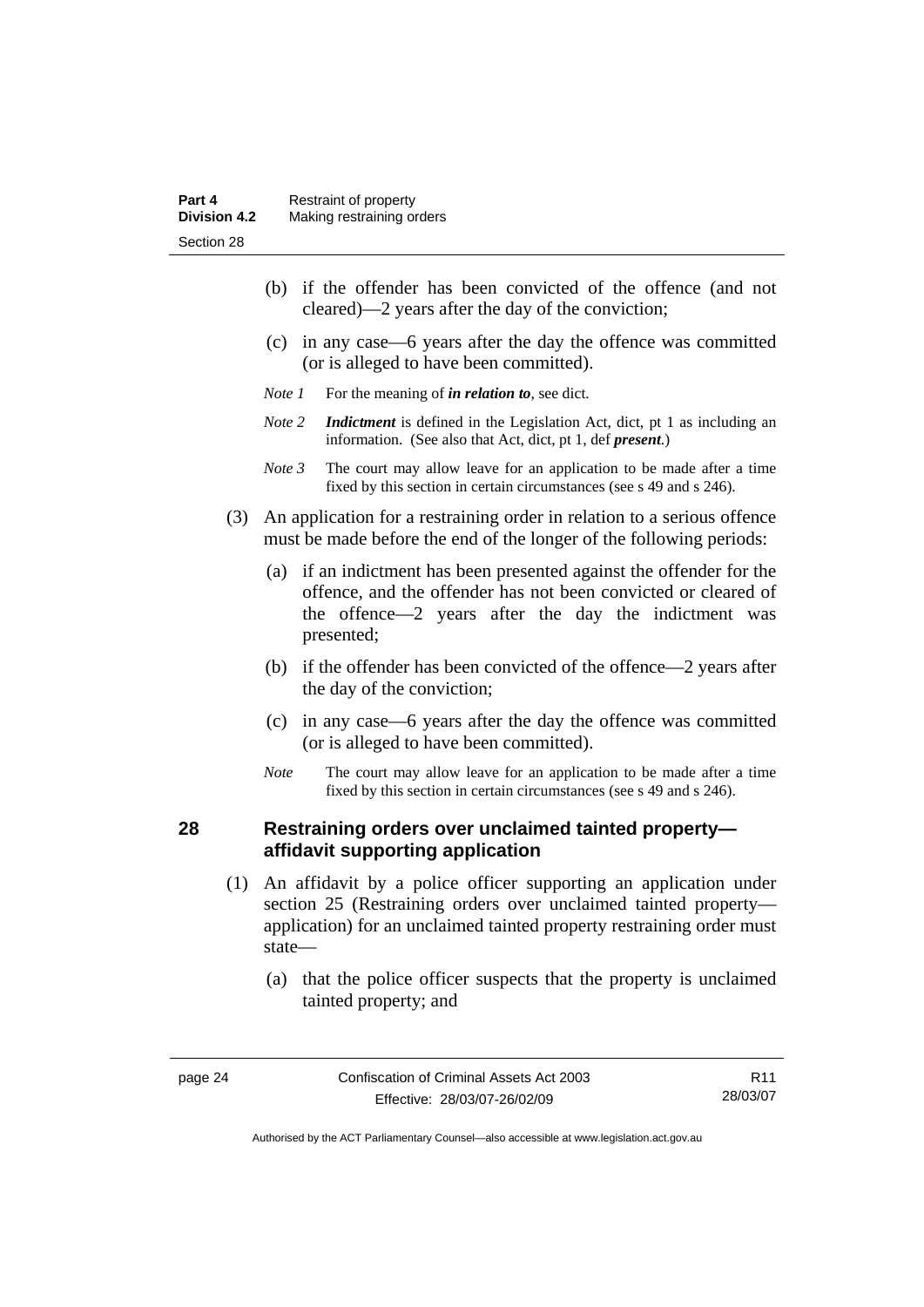- (b) that the property has not been claimed by anyone.
- *Note* No time limit applies to an application for an unclaimed tainted property restraining order (see s 27 (1) (b)).
- (2) The affidavit must state that the police officer believes that the property sought to be restrained may be required to satisfy a purpose mentioned in section 22 (Restraining orders—purposes).
- (3) For subsection (2), no particular purpose need be stated in the affidavit.
- (4) The affidavit must state the grounds for each suspicion or belief of the police officer stated in the affidavit.

#### **29 Restraining orders over other property—affidavit supporting application**

- (1) An affidavit by a police officer supporting an application under section 26 (Restraining orders over other property—application) for a restraining order must state—
	- (a) that the officer believes that an indictment has been presented against the offender for a stated indictable offence, or that the offender has been convicted of a stated indictable offence; or
	- (b) that the officer suspects that the offender has committed a stated indictable offence, and that it is intended, within a stated period—
		- (i) for an ordinary indictable offence—to present an indictment against the offender for the offence (or a related indictable offence); or
		- (ii) for a serious offence—
			- (A) to present an indictment against the offender for the offence (or a related serious offence); or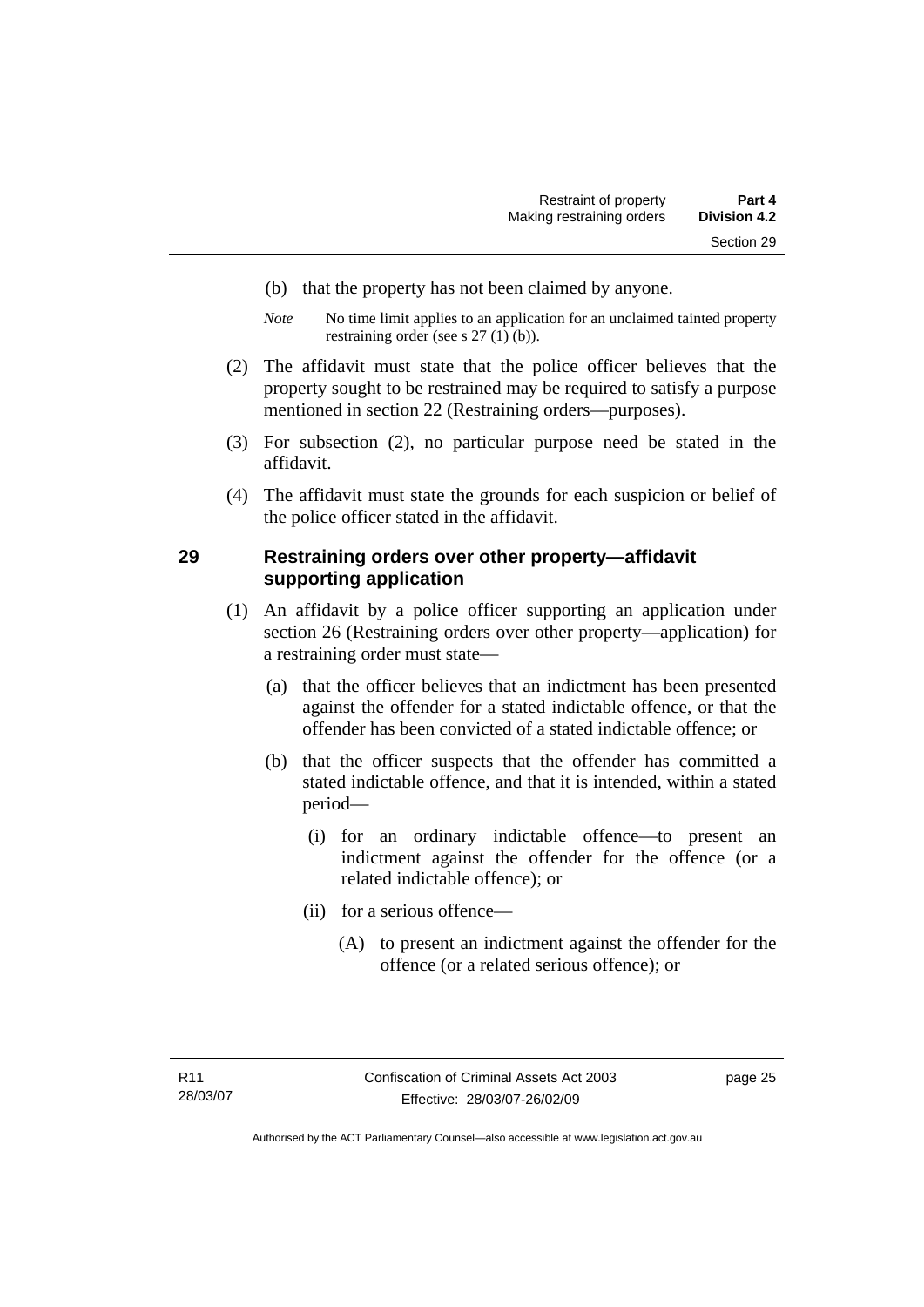- (B) to apply for a civil forfeiture order or a penalty order in relation to the offence (or a related serious offence).
- *Note Indictment* is defined in the Legislation Act, dict, pt 1 as including an information. (See also that Act, dict, pt 1, def *present*.)
- (2) Subsection (1) (b) does not require the police officer to specify a particular offence in the affidavit and it is sufficient if the police officer suspects that the offender has committed a particular kind of offence and the affidavit describes the nature of the offence in general terms.
- (3) If the application is not for an artistic profits restraining order, the affidavit must state that the police officer believes that the application is being made within the relevant period mentioned in section 27 (Restraining orders—time for making certain applications) for the offence to which the application relates.

*Note* No time limit applies to an application for an artistic profits restraining order (see s 27 (1) (a)).

- (4) For subsection (3), if the application relates to a serious offence, it is sufficient if the police officer believes that the offence was committed within the relevant period mentioned in section 27, and it is not necessary for the officer to believe that the offence was committed on any particular day or time within the relevant period.
- (5) The affidavit must state, for the property mentioned in the application, or for each stated part of the property—
	- (a) that the officer suspects that the property is either the offender's property or the property of someone else; and
	- (b) for property that the officer suspects is the property of someone else—
		- (i) that the officer suspects that the property is tainted property; or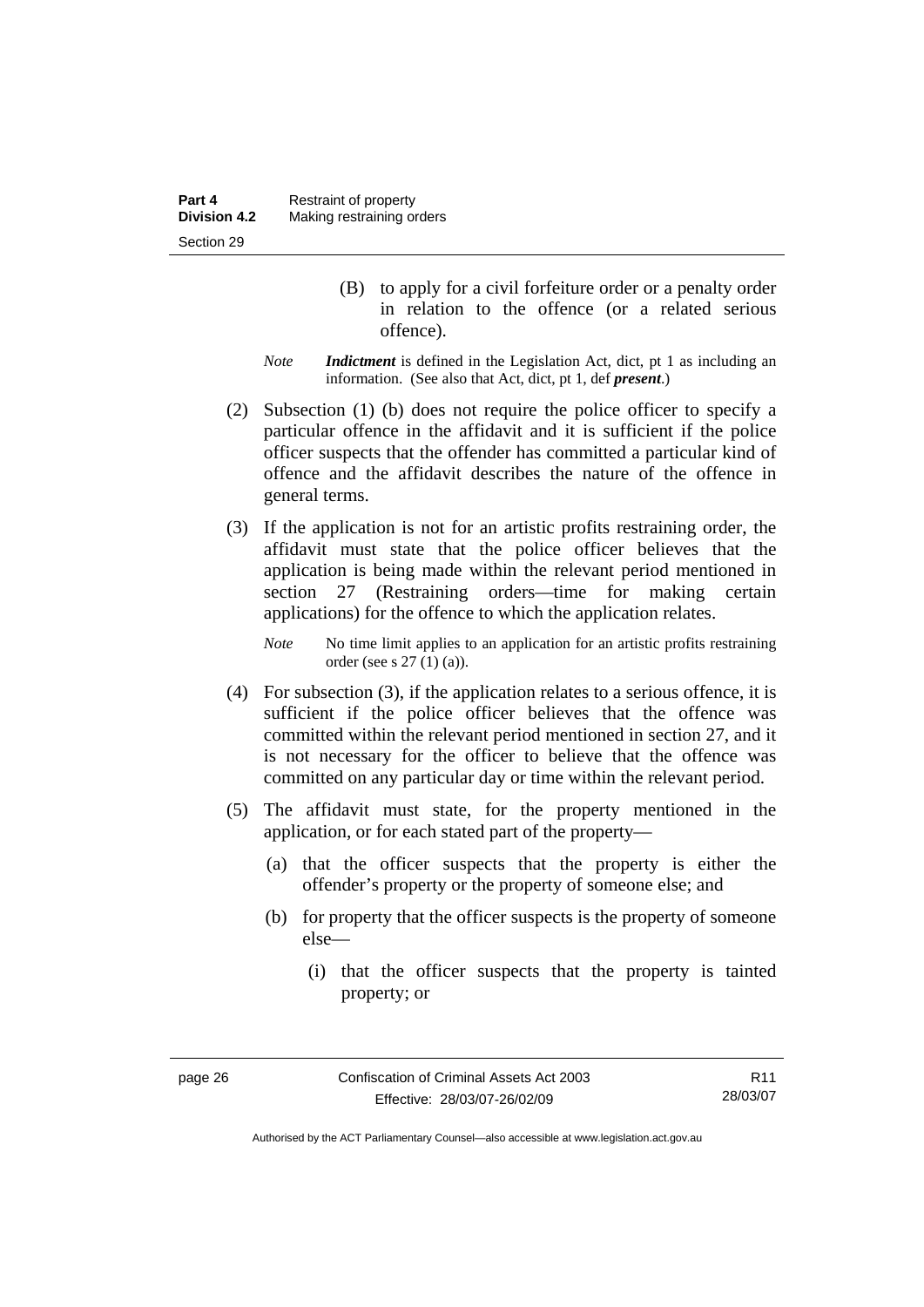- (ii) that the officer suspects that the property is subject to the offender's effective control.
- (6) The affidavit must state that the police officer believes that—
	- (a) the property sought to be restrained may be required to satisfy a purpose mentioned in section 22 (Restraining orders purposes); and
	- (b) if the application is for an artistic profits restraining order—the property sought to be restrained may be required to satisfy a penalty order for artistic profits in relation to the offence.
- (7) For subsection (6) (a), no particular purpose need be stated in the affidavit.
- (8) The affidavit must state the grounds for each belief or suspicion of the police officer stated in the affidavit.

# **30 Restraining orders over unclaimed tainted property making**

- (1) This section applies if an application is made under section 25 (Restraining orders over unclaimed tainted property—application) to a relevant court for an unclaimed tainted property restraining order in relation to an offence.
- (2) The relevant court must make a restraining order over the property to which the application relates if, having regard to the police officer's affidavit supporting the application and any other evidence before the court, the court is satisfied that there are reasonable grounds for the officer's suspicions and beliefs stated in the affidavit.
	- *Note* A claim for property restrained under an unclaimed tainted property restraining order does not, of itself, change or end the restraining order (see s 46 (2)).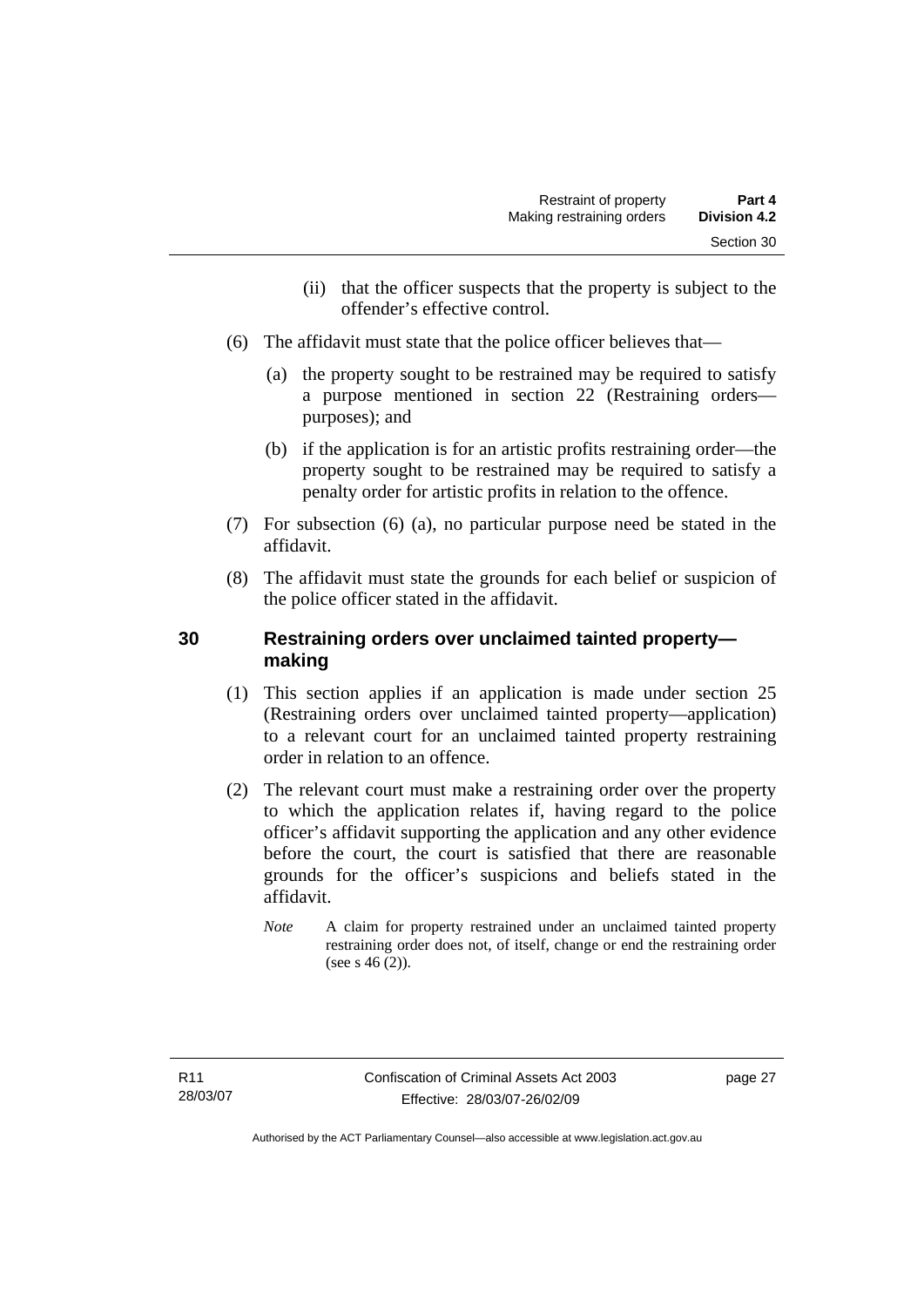| Part 4              | Restraint of property     |
|---------------------|---------------------------|
| <b>Division 4.2</b> | Making restraining orders |
| Section 31          |                           |

- (3) The restraining order may direct the public trustee to take control of the restrained property.
	- *Note* For the commencement of a restraining order, see the Legislation Act, s 73 (4).
- (4) To remove any doubt, for making a restraining order under this section, it is irrelevant whether there is any risk of the property being dealt with in a way that would defeat or hinder the purposes of this Act.

#### **31 Restraining orders over other property—making**

- (1) This section applies if an application is made under section 26 (Restraining orders over other property—application) to a relevant court for a restraining order in relation to an offence.
- (2) The relevant court must make a restraining order over the property to which the application relates if, having regard to the police officer's affidavit supporting the application and any other evidence before the court—
	- (a) the court is satisfied that there are reasonable grounds for the officer's beliefs and suspicions stated in the affidavit; and
	- (b) if an indictment has not been presented for the offence, or the offence is a serious offence of which the offender has been cleared—the court is satisfied that, within 6 weeks after the date of the order or (if allowed by the court) a longer period of not longer than 3 months after that date—
		- (i) for an ordinary indictable offence—it is intended to present an indictment against the offender for the offence (or a related indictable offence); or
		- (ii) for a serious offence—
			- (A) it is intended to present an indictment against the offender for the offence (or a related serious offence); or

| page 28 | Confiscation of Criminal Assets Act 2003 | R <sub>11</sub> |
|---------|------------------------------------------|-----------------|
|         | Effective: 28/03/07-26/02/09             | 28/03/07        |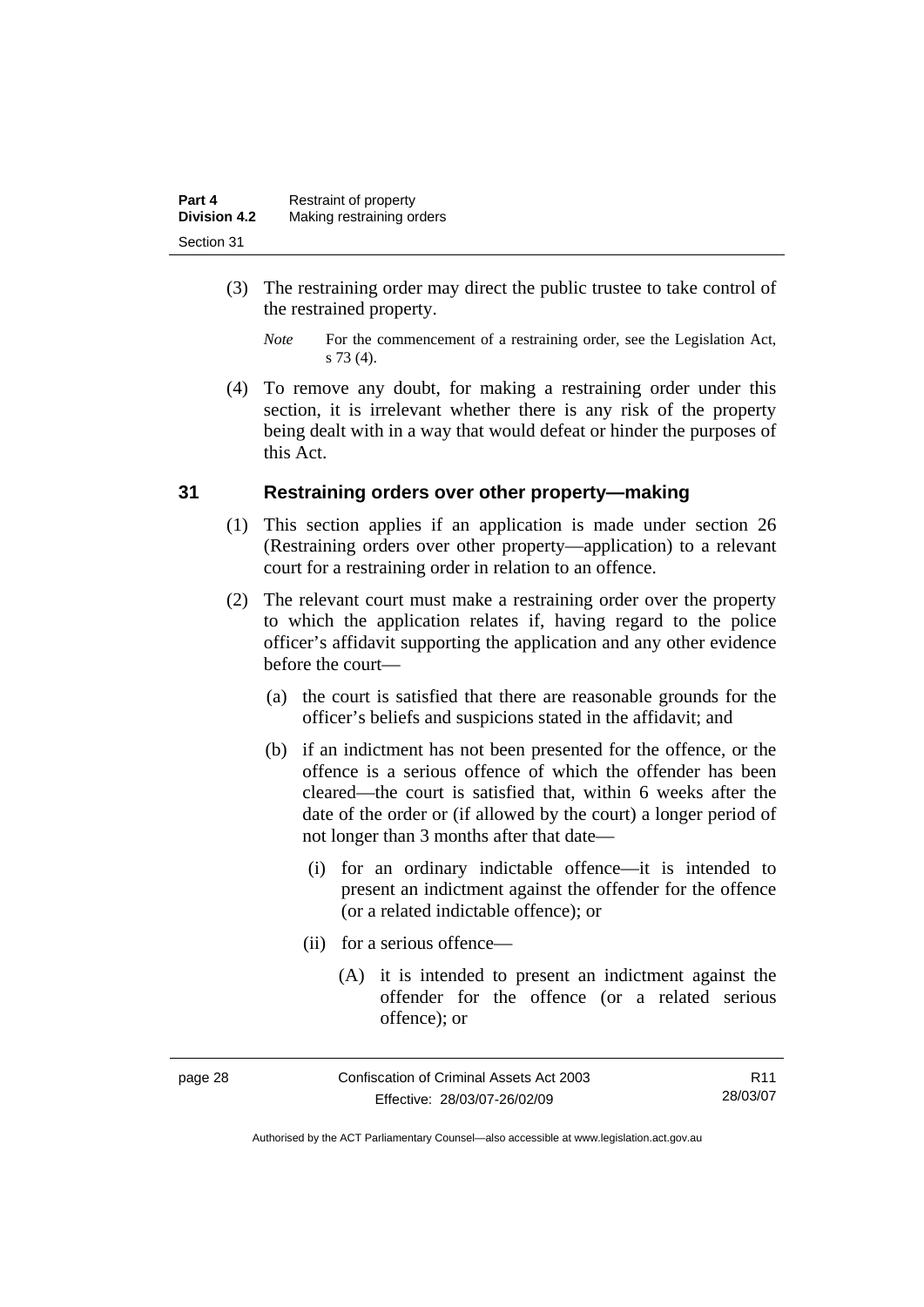- (B) it is intended to apply for a civil forfeiture order or a penalty order in relation to the offence (or a related serious offence).
- *Note Indictment* is defined in the Legislation Act, dict, pt 1 as including an information. (See also that Act, dict, pt 1, def *present*.)
- (3) The restraining order may do either or both of the following:
	- (a) direct the public trustee to take control of the restrained property or stated restrained property;
	- (b) provide, under section 37 or section 38, for living and business expenses, or legal expenses, to be met out of the restrained property.
	- *Note* For the commencement of a restraining order, see the Legislation Act, s 73 (4).
- (4) The relevant court may refuse to make the restraining order if the DPP does not give the relevant court any undertaking that the court considers appropriate about the payment of damages or costs in relation to the making or operation of the order.
- (5) To remove any doubt—
	- (a) a restraining order may be made under this section in relation to an interest (or interests) in property; and
		- *Note Property* includes an interest in property, see the Legislation Act, dict, pt 1.
	- (b) a restraining order may relate to 2 or more offences committed (or alleged to have been committed) by an offender; and
		- *Note Offender* includes a corporation, see dict.
	- (c) a restraining order may relate to the property of 2 or more people; and
	- (d) for making a restraining order under this section, it is irrelevant whether there is any risk of the property being dealt with in a way that would defeat or hinder the purposes of this Act.

| R11      | Confiscation of Criminal Assets Act 2003 | page 29 |
|----------|------------------------------------------|---------|
| 28/03/07 | Effective: 28/03/07-26/02/09             |         |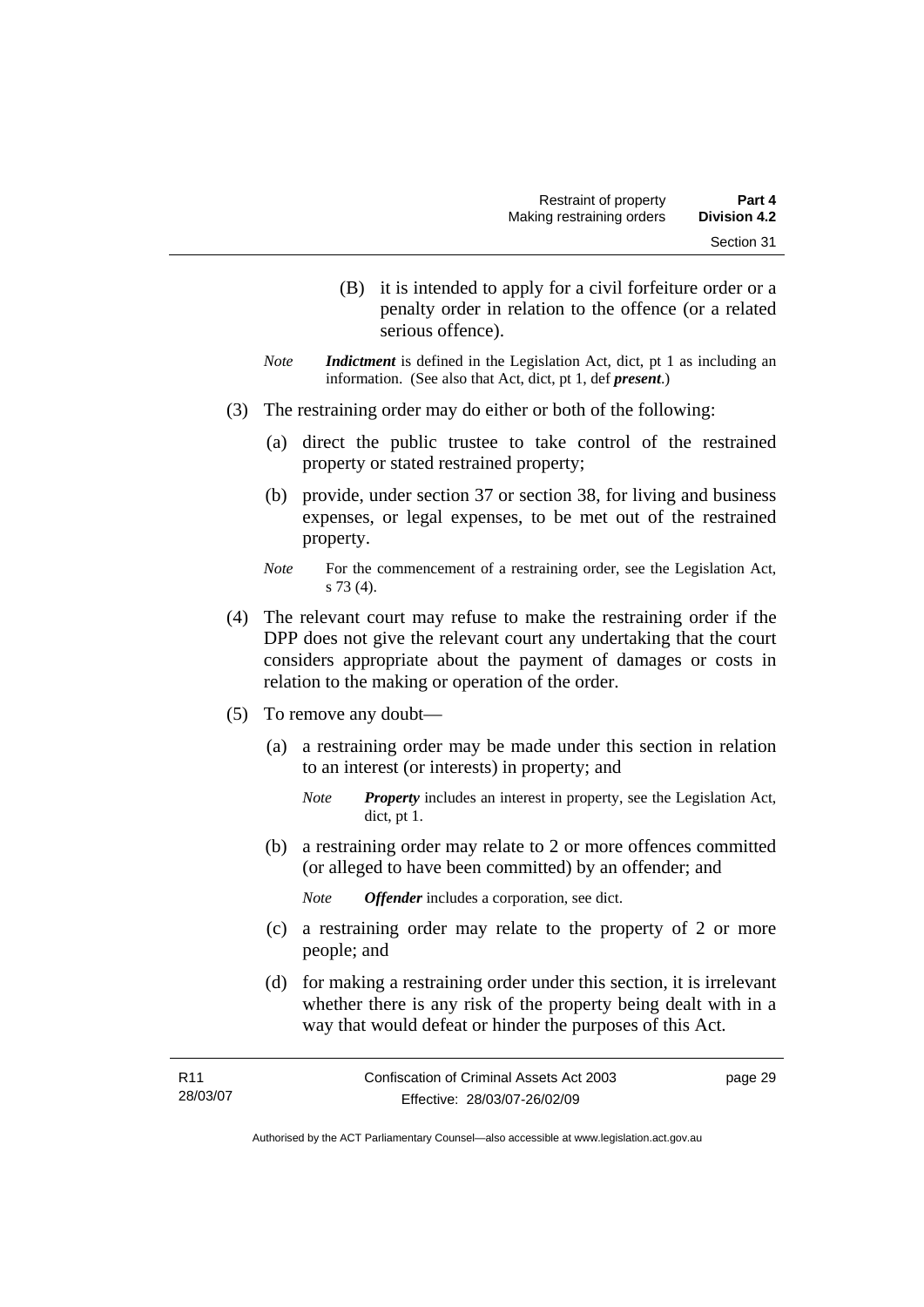## **32 Making of restraining orders—specific serious offence not required etc**

- (1) For section 31 and to remove any doubt, if the relevant court is satisfied that there are reasonable grounds for the police officer's belief that a serious offence was committed by the offender within the relevant period mentioned in section 27 (Restraining orders time for making certain applications), the court must not refuse to make a restraining order in relation to the offence only because the court is not satisfied—
	- (a) that the officer had any belief that a particular serious offence was committed within the relevant period; or
	- (b) that the officer had any belief about the particular day or time when the offender committed the offence within the relevant period; or
	- (c) that there are reasonable grounds for any belief by the officer about anything mentioned in paragraph (a) or (b).

*Note* For the meaning of *in relation to*, see dict.

- (2) Also, for section 31 and to remove any doubt, the relevant court must not refuse to make a restraining order in relation to the offender only because—
	- (a) an indictment has not been presented against the offender for the offence; or
	- (b) the offender has not been convicted of the offence; or
	- (c) the offender has been cleared of the offence, including being cleared after having been convicted of the offence; or
	- (d) a doubt is raised about whether the person committed the offence.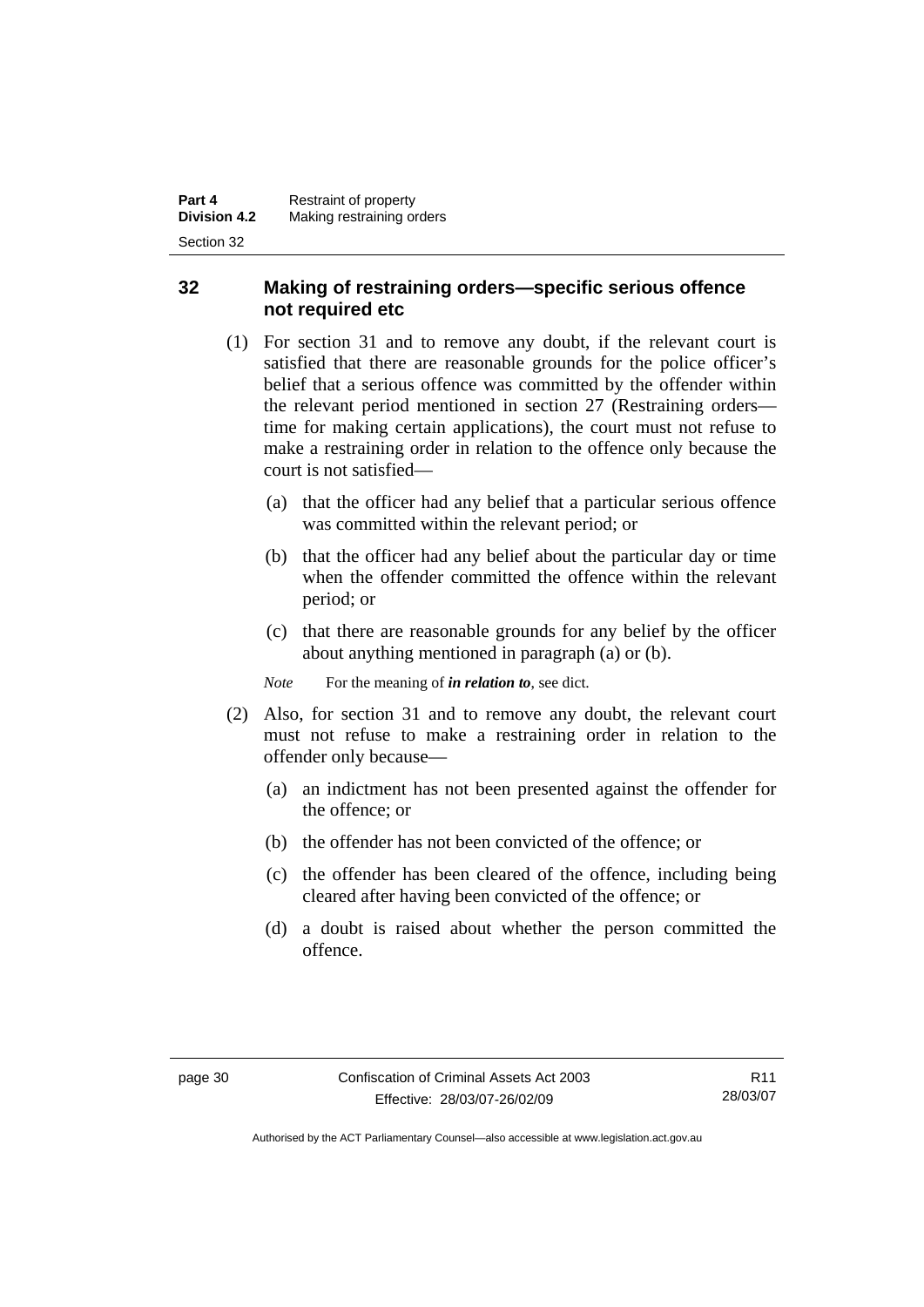#### **33 Restraining orders—contents**

- (1) A restraining order must state that a person must not deal with the property stated in the order except in accordance with—
	- (a) the order; or
	- (b) another order under this Act of a relevant court; or
	- (c) this Act.
- (2) A restraining order (other than an unclaimed tainted property restraining order) must also state—
	- (a) that it is a restraining order under this Act; and
	- (b) the person (or people) whose property it applies to; and
	- (c) for each person to whose property it applies to—the property to which it applies, including whether it applies to property acquired after the making of the order; and
	- (d) if section 31 (2) (b) (Restraining orders over other property making) applies to the restraining order—the applicable period under the paragraph; and
		- *Note* The restraining order ends unless an indictment is presented or, for a serious offence, a forfeiture or penalty application is made, before the end of the stated period (see table 47 and table 48).
	- (e) if the order directs the public trustee to take control of the restrained property or stated restrained property—the direction and the property to which it applies; and
	- (f) if the relevant court making the order has given a direction under section 35 (Restraining order proceedings—restrictions on disclosure)—
		- (i) the direction given by the court; and
		- (ii) the effect of section 36 (Restraining orders—disclosure offences) in relation to the direction; and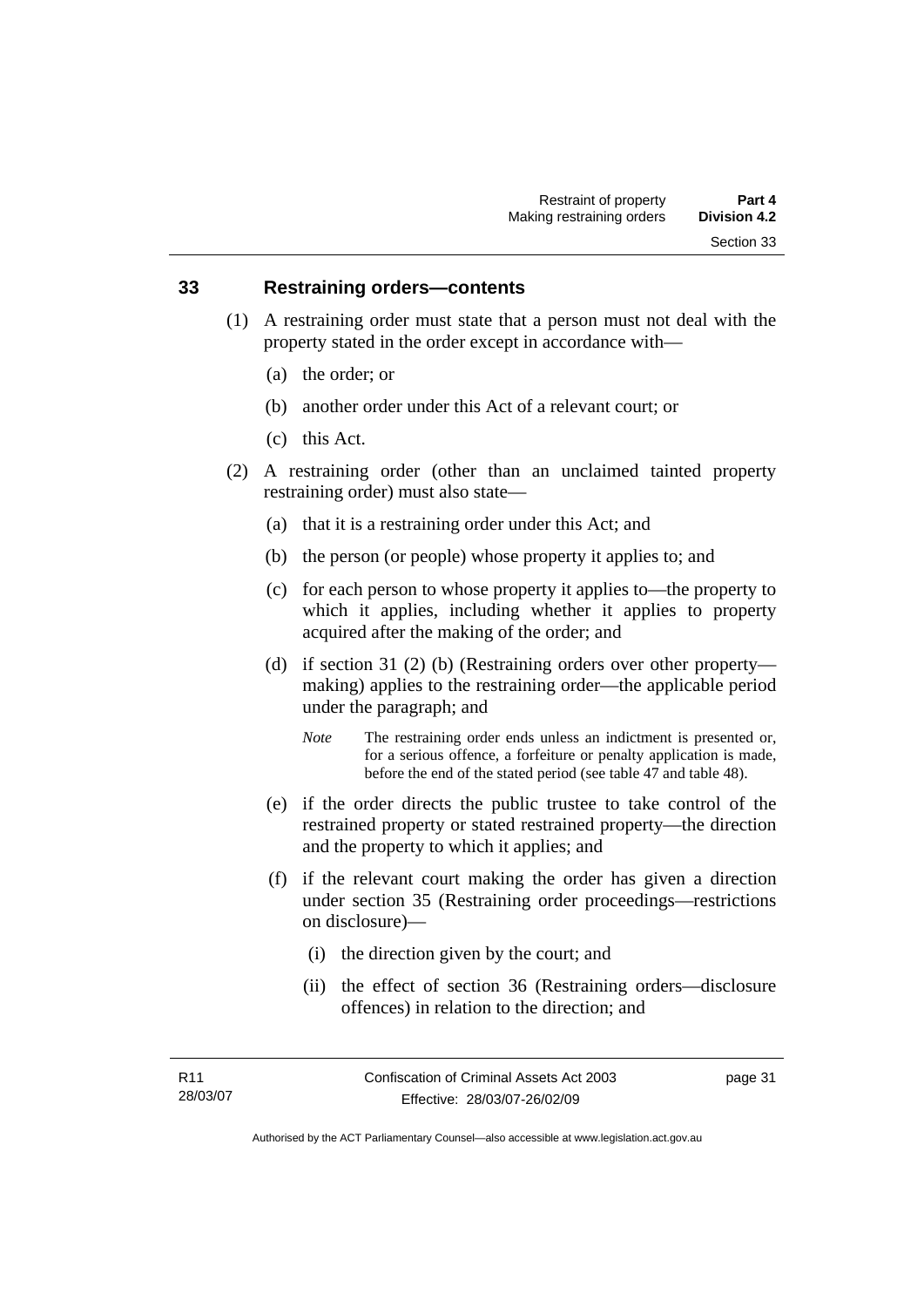| Part 4              | Restraint of property     |
|---------------------|---------------------------|
| <b>Division 4.2</b> | Making restraining orders |
| Section 33          |                           |

- (g) if the order provides, under section 37 or section 38, for living and business expenses, or legal expenses, to be met out of the restrained property—
	- (i) the kind of expenses that may be met out of the restrained property; and
	- (ii) the period during which the expenses may be met out of the restrained property; and
	- (iii) the maximum amount of the expenses that may be met out of the restrained property.
- (3) An unclaimed tainted property restraining order must also state—
	- (a) that it is an unclaimed tainted property restraining order under this Act; and
	- (b) the property to which it applies; and
	- (c) if the relevant court making the order has given a direction under section 35—
		- (i) the direction given by the court; and
		- (ii) the effect of section 36 in relation to the direction; and
	- (d) that, unless a relevant court makes an order that stops the operation of the restraining order over the property, the property will be automatically forfeited under this Act to the Territory at the end of 14 days after the day the order is made.
- (4) A failure by a relevant court to comply with this section in relation to the restraining order does not invalidate the restraining order or any forfeiture order or automatic forfeiture made in relation to the property restrained under the restraining order.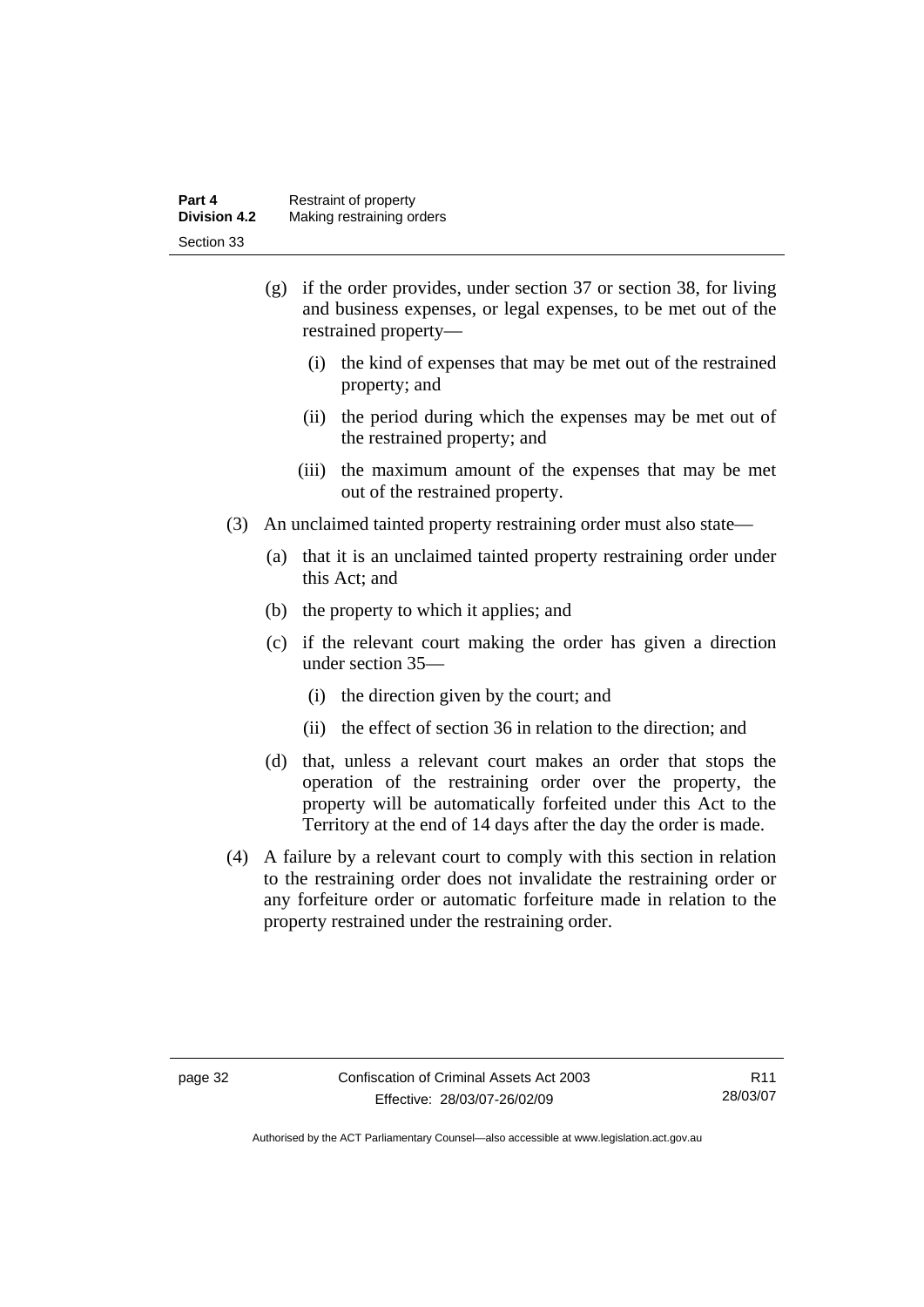#### **34 Restraining orders—notice of making**

- (1) If a court makes a restraining order over property, the DPP must give a copy of the order to—
	- (a) for an unclaimed tainted property restraining order—anyone the DPP suspects may have an interest in the property; and
	- (b) for any other restraining order—the owner of the restrained property and anyone else the DPP suspects may have an interest in the property.

*Note* For how documents may be served, see the Legislation Act, pt 19.5.

- (2) A relevant court may order the DPP to—
	- (a) give a copy of a restraining order, the application for the order or the supporting affidavit to anyone and may give directions about how any document is to be given to the person; or
	- (b) give notice of the order to anyone and may give directions about how the notice is to be given.
- (3) Subsections (1) and (2) have effect subject to any direction of the court under section 35.

# **35 Restraining order proceedings—restrictions on disclosure**

- (1) On application by the DPP, a relevant court hearing an application for a restraining order may give directions prohibiting or restricting the publication or disclosure of all or any of the following:
	- (a) the fact that an application for the order, or that a restraining order, has been made;
	- (b) the application for the order;
	- (c) the supporting affidavit for the order and any other affidavit filed in relation to the application;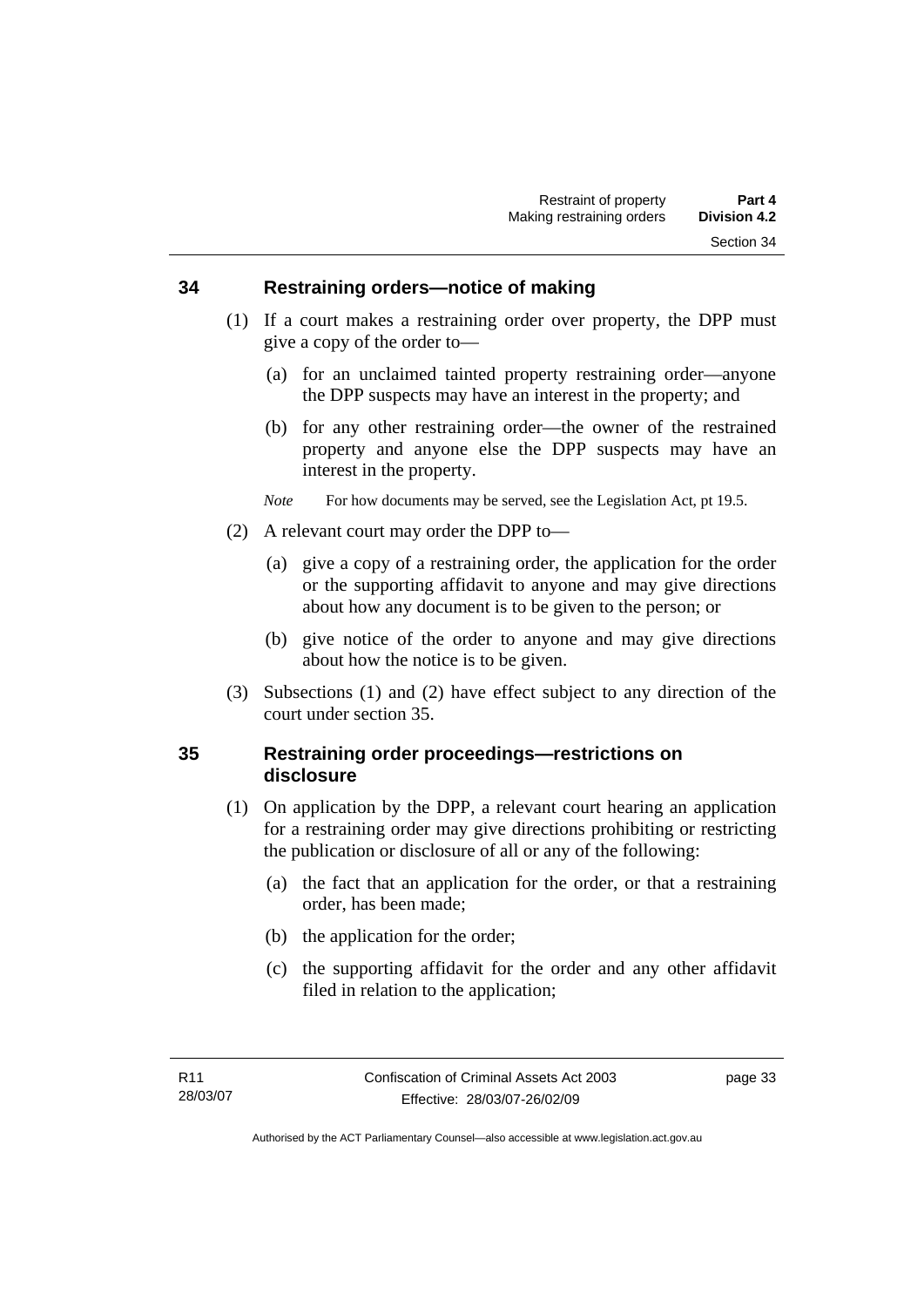- (d) any information about the proceeding (whether or not a hearing has been held);
- (e) any evidence given, statement made or thing done during the proceeding;
- (f) any information, document or thing derived from anything mentioned in this subsection.

#### **Examples of directions**

- 1 that the application for the restraining order and a stated part of the supporting affidavit not be disclosed to the person against whom the restraining order is made until the court has decided an application for another restraining order against someone else's property
- 2 that the supporting affidavit must be made available only to the offender's lawyer
- *Note* An example is part of the Act, is not exhaustive and may extend, but does not limit, the meaning of the provision in which it appears (see Legislation Act, s 126 and s 132).
- (2) In deciding whether to give a direction under subsection (1), the court must have regard to whether the direction—
	- (a) would promote the purposes of this Act; or
	- (b) is desirable to protect the integrity of an investigation (however described) for any purpose or a prosecution of an offence.
- (3) The court may also have regard to any other relevant matter in deciding whether to give a direction under subsection (1).

#### **36 Restraining orders—disclosure offences**

*Note* An offence against this section is a strict liability offence (see s (7)).

- (1) A person commits an offence if—
	- (a) a relevant court has given a direction under section 35 (1) prohibiting or restricting the publication or disclosure of a matter mentioned in the subsection; and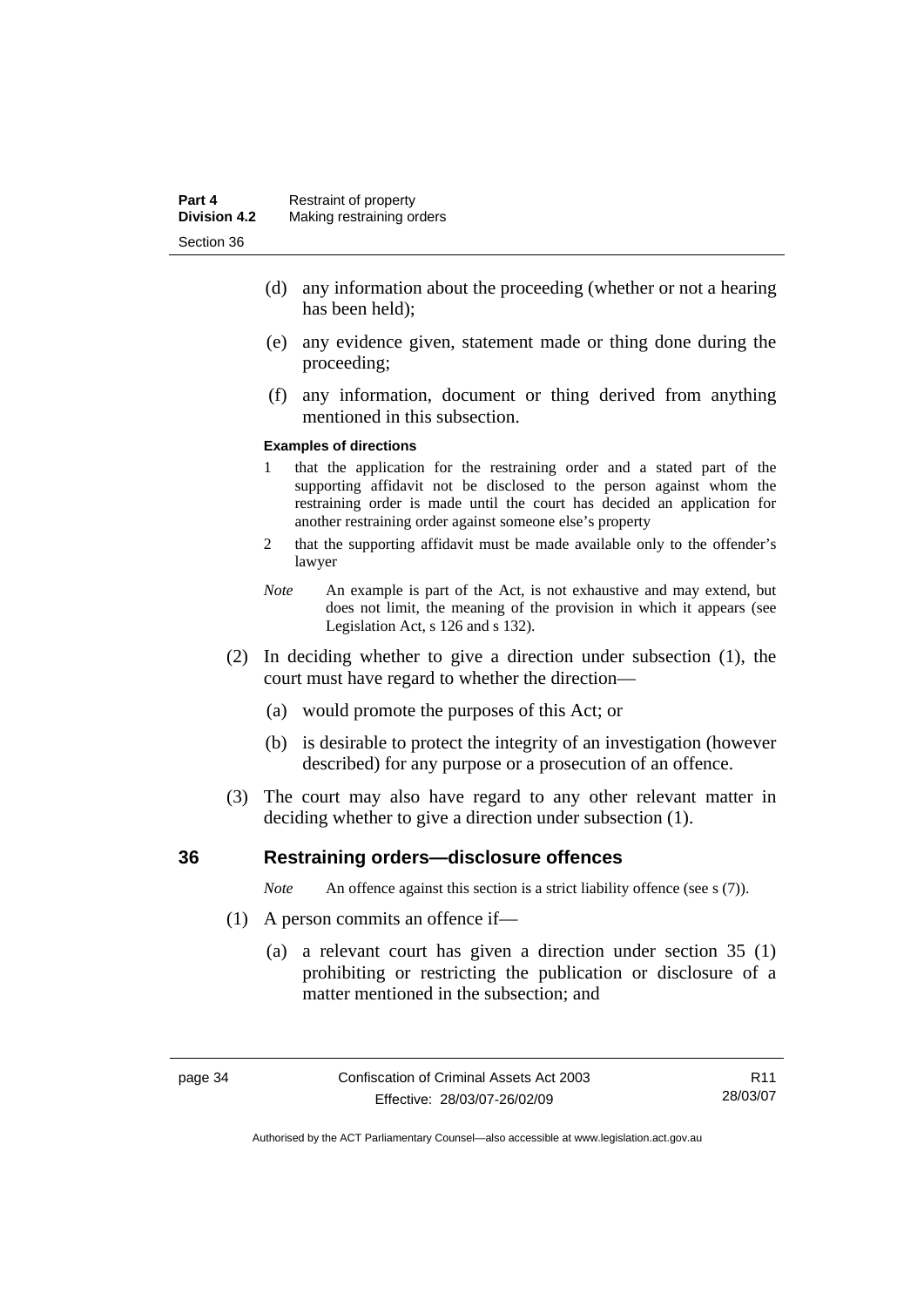- (b) the person has notice of the direction (whether by being given a copy of the restraining order to which the direction relates or otherwise); and
- (c) the person publishes or discloses the matter to someone else.

Maximum penalty: 200 penalty units, imprisonment for 2 years or both.

- (2) A person commits an offence if—
	- (a) a relevant court has given a direction under section 35 (1) prohibiting or restricting the publication or disclosure of a matter mentioned in the subsection; and
	- (b) the person has notice of the direction (whether by being given a copy of the restraining order to which the direction relates or otherwise); and
	- (c) the person publishes or discloses information to someone else; and
	- (d) the other person could infer from the information the matter to which the direction relates.

Maximum penalty: 200 penalty units, imprisonment for 2 years or both.

- (3) Subsections (1) and (2) do not apply if the publication or disclosure is made to any of the following entities in the circumstances mentioned for the entity:
	- (a) a police officer—in any circumstances;
	- (b) an officer, employee or agent of the person—to ensure that the order is complied with and the person to whom the publication or disclosure is made is given notice of the direction (whether by being given a copy of the restraining order to which the direction relates or otherwise) by the person making the publication or disclosure;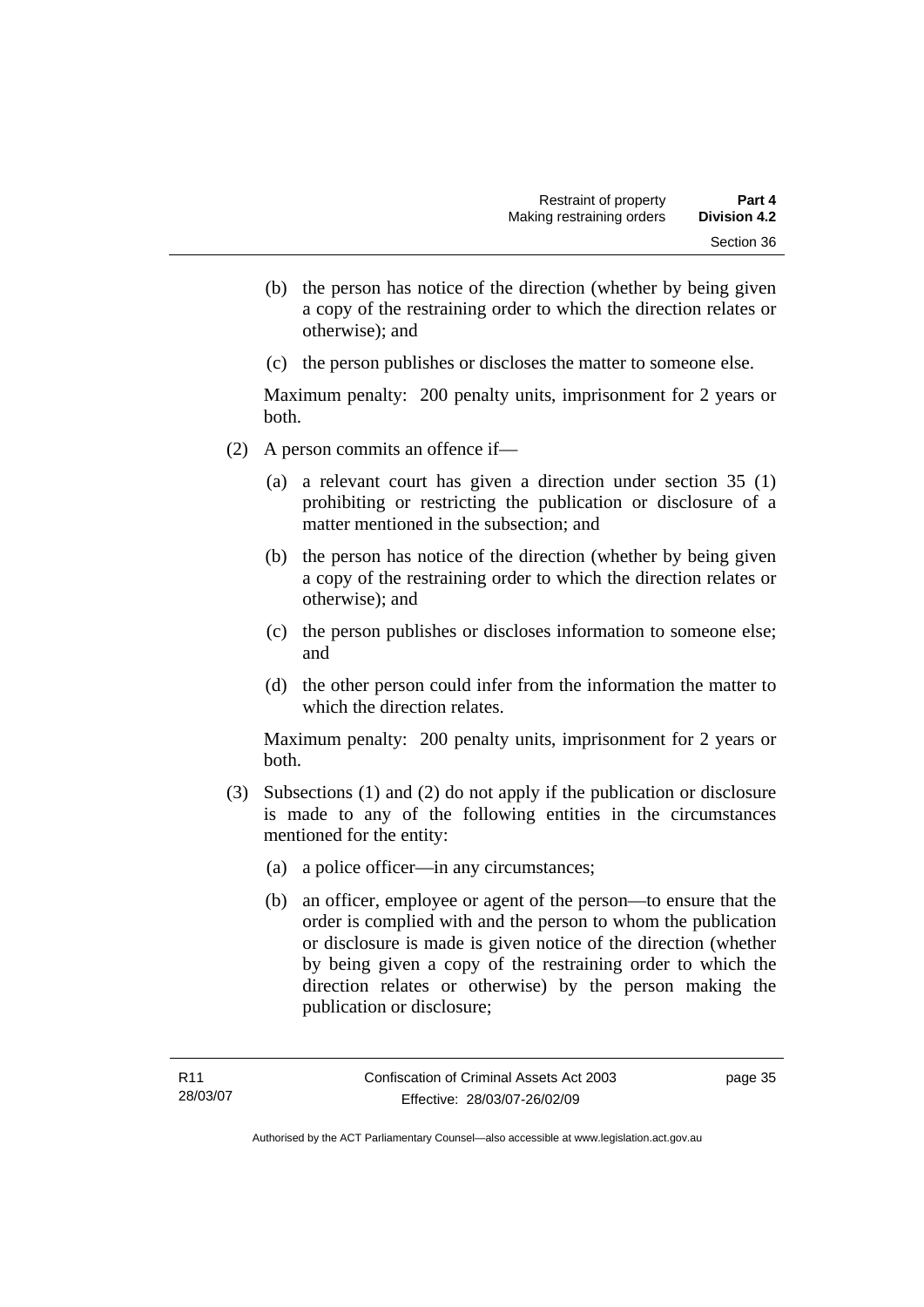- (c) a lawyer—to obtain legal advice or representation in relation to the order;
- (d) a relevant court—with the court's leave.

- (4) Also, subsections (1) and (2) do not apply if the publication or disclosure is made—
	- (a) by a police officer in the exercise of the officer's functions; or
	- (b) for the purpose of giving or obtaining legal advice, or making legal representations, in relation to the order.
- (5) A person commits an offence if—
	- (a) a relevant court has given a direction under section 35 (1) prohibiting or restricting the publication or disclosure of a matter mentioned in the subsection; and
	- (b) the person receives information in relation to the matter in accordance with subsection (3) or (4); and
	- (c) the person ceases to be a person mentioned in subsection (3) or (4); and
	- (d) the person publishes or discloses the matter to someone else.

Maximum penalty: 200 penalty units, imprisonment for 2 years or both.

- (6) A person commits an offence if—
	- (a) a relevant court has given a direction under section 35 (1) prohibiting or restricting the publication or disclosure of a matter mentioned in the subsection; and
	- (b) the person receives information in relation to the matter in accordance with subsection (3) or (4); and

*Note* The application for leave, and any proceeding with the court's leave, must be heard in closed court (see s (8)).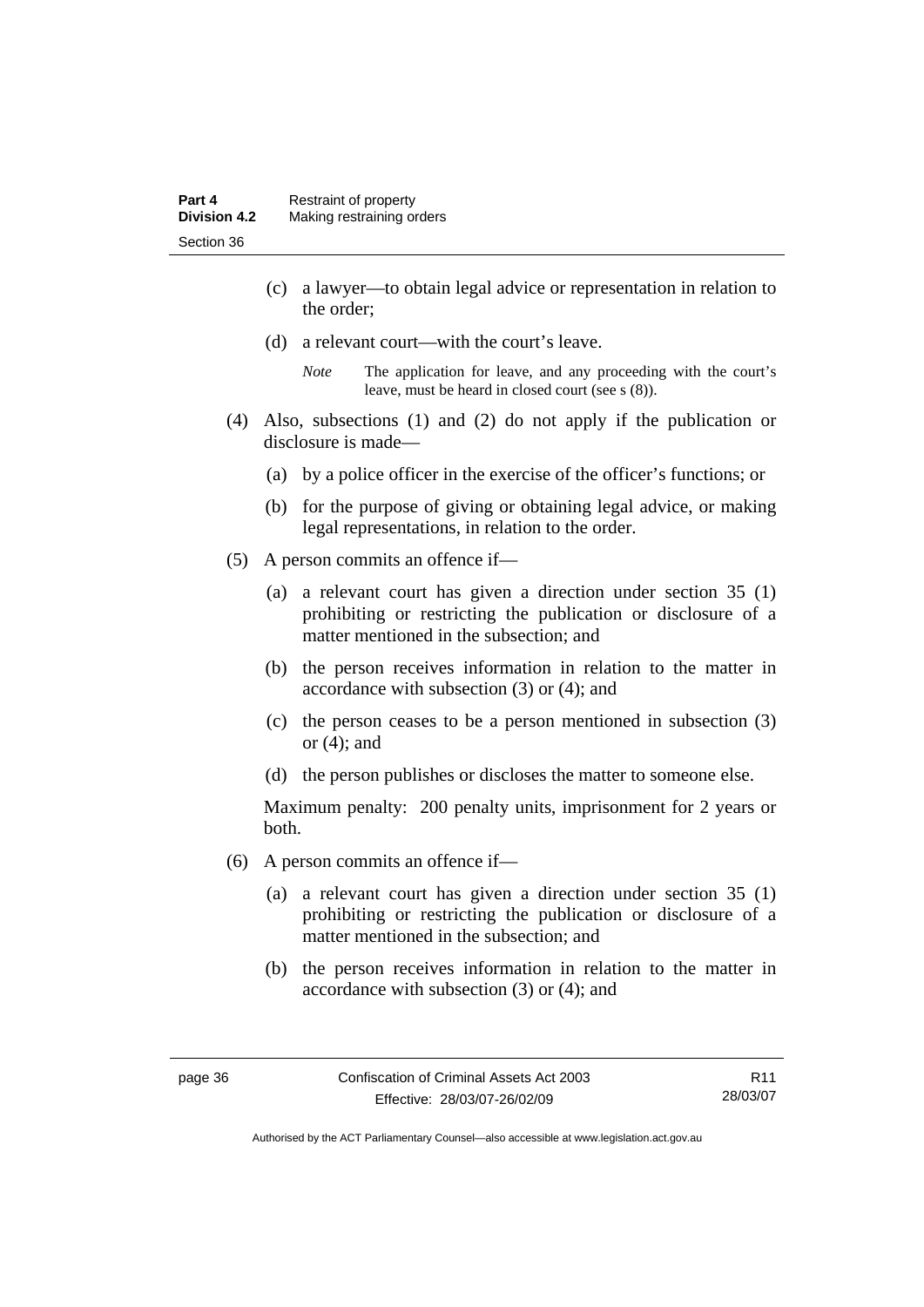- (c) the person ceases to be a person mentioned in subsection (3) or  $(4)$ ; and
- (d) the person publishes or discloses information to someone else; and
- (e) the other person could infer from the information the matter to which the direction relates.

Maximum penalty: 200 penalty units, imprisonment for 2 years or both.

- (7) An offence against this section is a strict liability offence.
- (8) For subsection (3) (d), an application for leave, and any proceeding with the court's leave, must be heard in closed court.

# **37 Payment of living and business expenses from restrained property**

- (1) A relevant court may, in a restraining order or an order under section 39 (Additional orders about restraining orders and restrained property) varying a restraining order, allow any of the following expenses to be met out of the restrained property of a person, or a stated part of the property:
	- (a) the living and business expenses of the person (other than the person's legal expenses in defending a criminal charge);
	- (b) the living expenses of a dependant of the person.

*Note* For legal expenses in defending a criminal charge, see s 38.

- (2) However, the court must not allow expenses to be met out of restrained property unless the person satisfies the court that—
	- (a) the expenses are reasonable; and
	- (b) the expenses are necessary to avoid severe hardship to the person or the person's dependants; and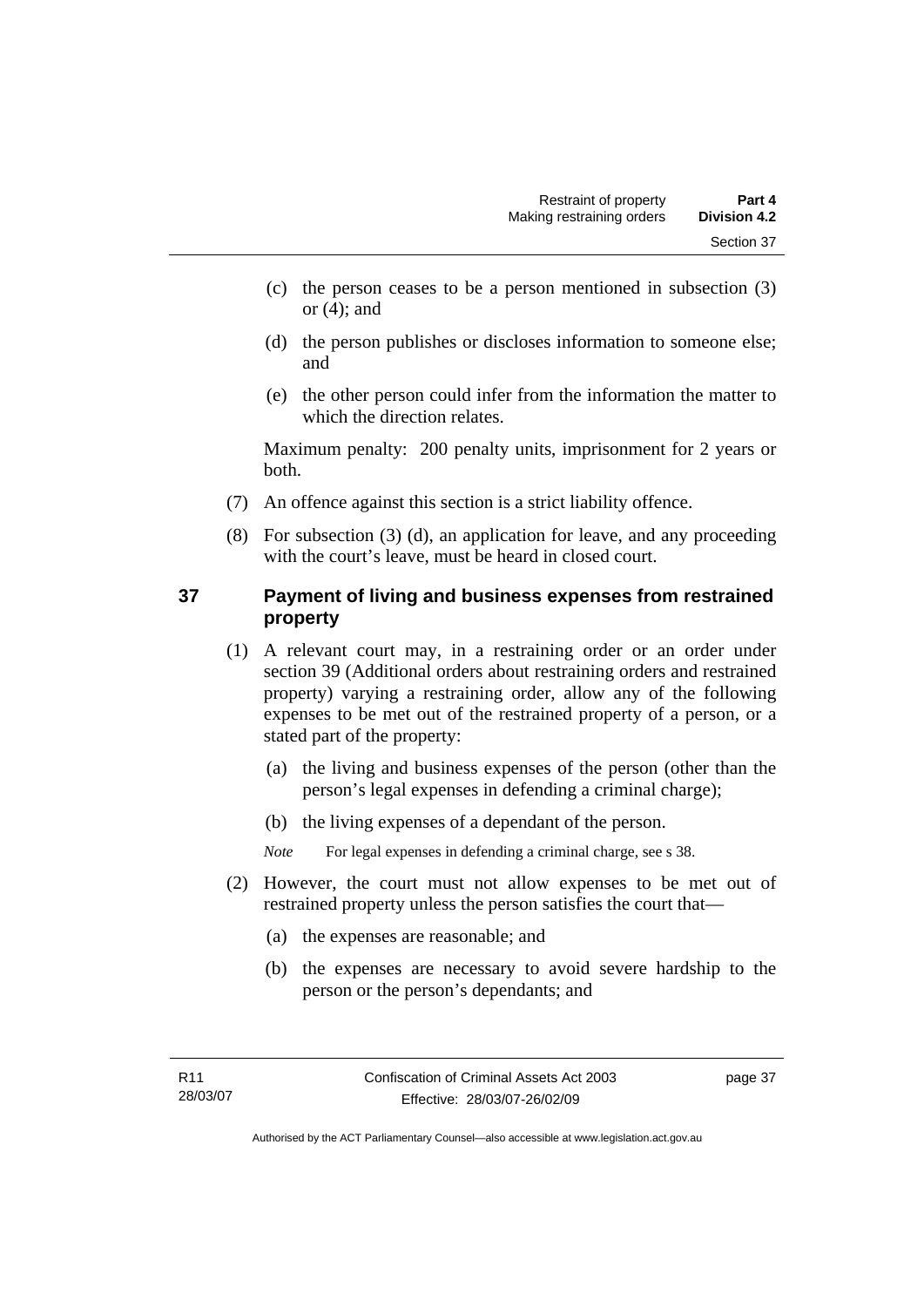- (c) the expenses cannot be met out of property of the person not subject to a restraining order; and
- (d) any property to be released from restraint for the expenses was lawfully acquired by the person, is not tainted property and does not have evidentiary value in any criminal proceeding.
- (3) A regulation may—
	- (a) prescribe matters to which the court may, must or must not have regard for subsection (2) (a) or (b); and
	- (b) prescribe, or make provision in relation to, the maximum amount of living or business expenses of a person that may be allowed (for a period or otherwise).
- (4) A regulation made for this section may apply, adopt or incorporate (with or without change) a provision of a law of the Commonwealth or a State, or an instrument, as in force from time to time.
	- *Note 1* The text of an applied, adopted or incorporated law or instrument, whether applied as in force from time to time or at a particular time, is taken to be a notifiable instrument if the operation of the Legislation Act, s 47 (5) or (6) is not disapplied (see s 47 (7)).
	- *Note 2* A notifiable instrument must be notified under the Legislation Act.
- (5) In this section:

*dependant*, of a person, means the person's domestic partner or a child of the person.

# **38 Payment of certain legal expenses from restrained property**

 (1) A relevant court may, in a restraining order or an order under section 39 (Additional orders about restraining orders and restrained property) varying a restraining order, allow a person's legal expenses in defending a criminal charge to be met out of the restrained property of the person, or a stated part of the property.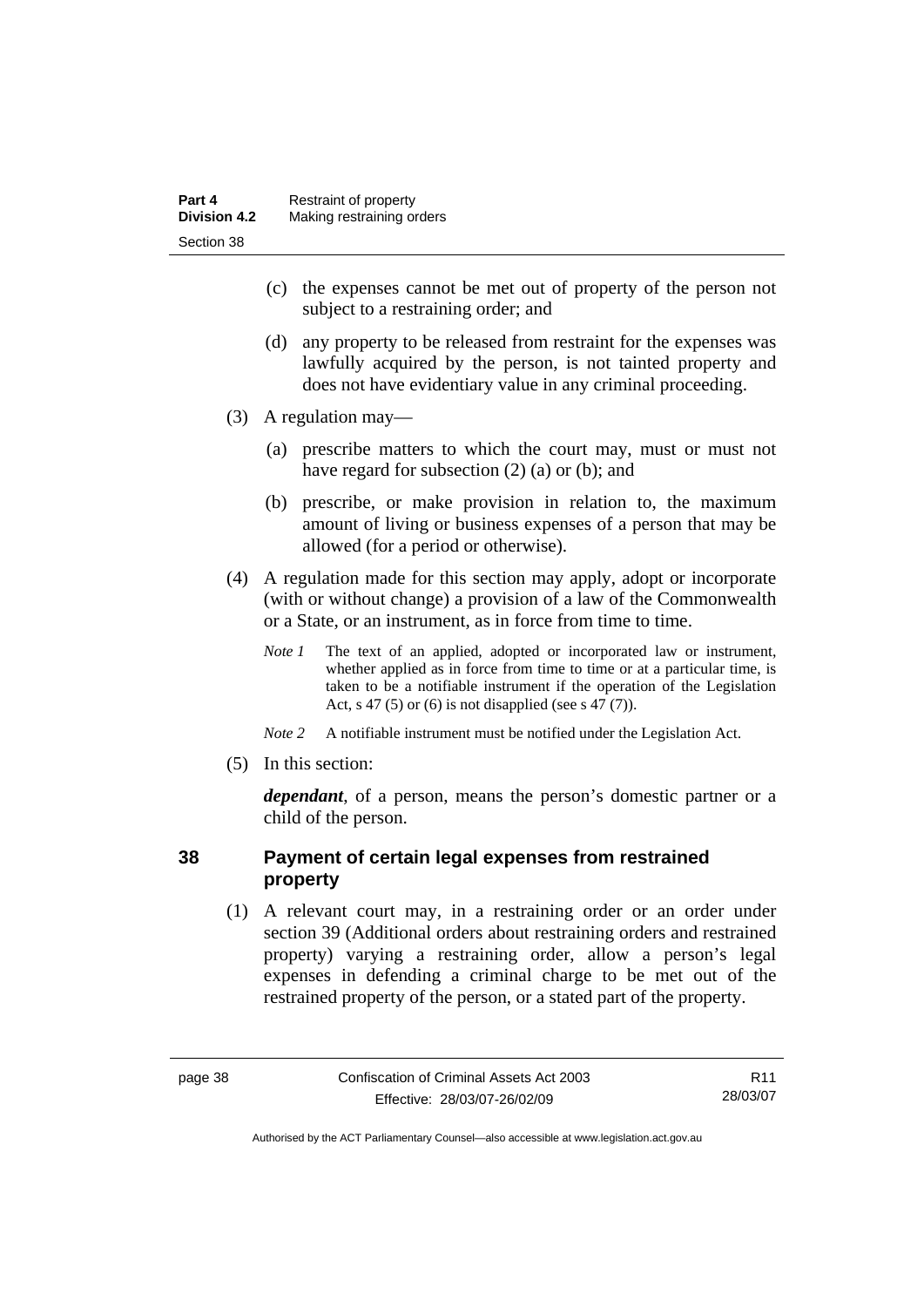- (2) However, the court must not allow the legal expenses to be met out of restrained property unless—
	- (a) the person applies for an order for the legal expenses to be met out of restrained property; and
	- (b) the application is supported by an affidavit of the person setting out all of the person's interests in property, including any property of the person outside Australia, and the person's liabilities; and
	- (c) the court is satisfied that—
		- (i) the affidavit is a true statement of the person's interests in property and the person's liabilities; and
		- (ii) the person has taken all reasonable steps to bring any property outside Australia within the jurisdiction of the court; and
		- (iii) the legal expenses cannot be met out of property of the person not subject to a restraining order; and
		- (iv) any property to be released from restraint for the expenses was lawfully acquired by the person, is not tainted property and does not have evidentiary value in any criminal proceeding.
- (3) If the court makes or varies a restraining order that allows the legal expenses to be met out of restrained property, the court must include in the order conditions ensuring that—
	- (a) restrained property is used only to meet legal fees, disbursements and out-of-pocket expenses incurred by the person in defending the criminal charge; and
	- (b) all legal fees, disbursements and out-of-pocket expenses are properly and reasonably incurred by the person; and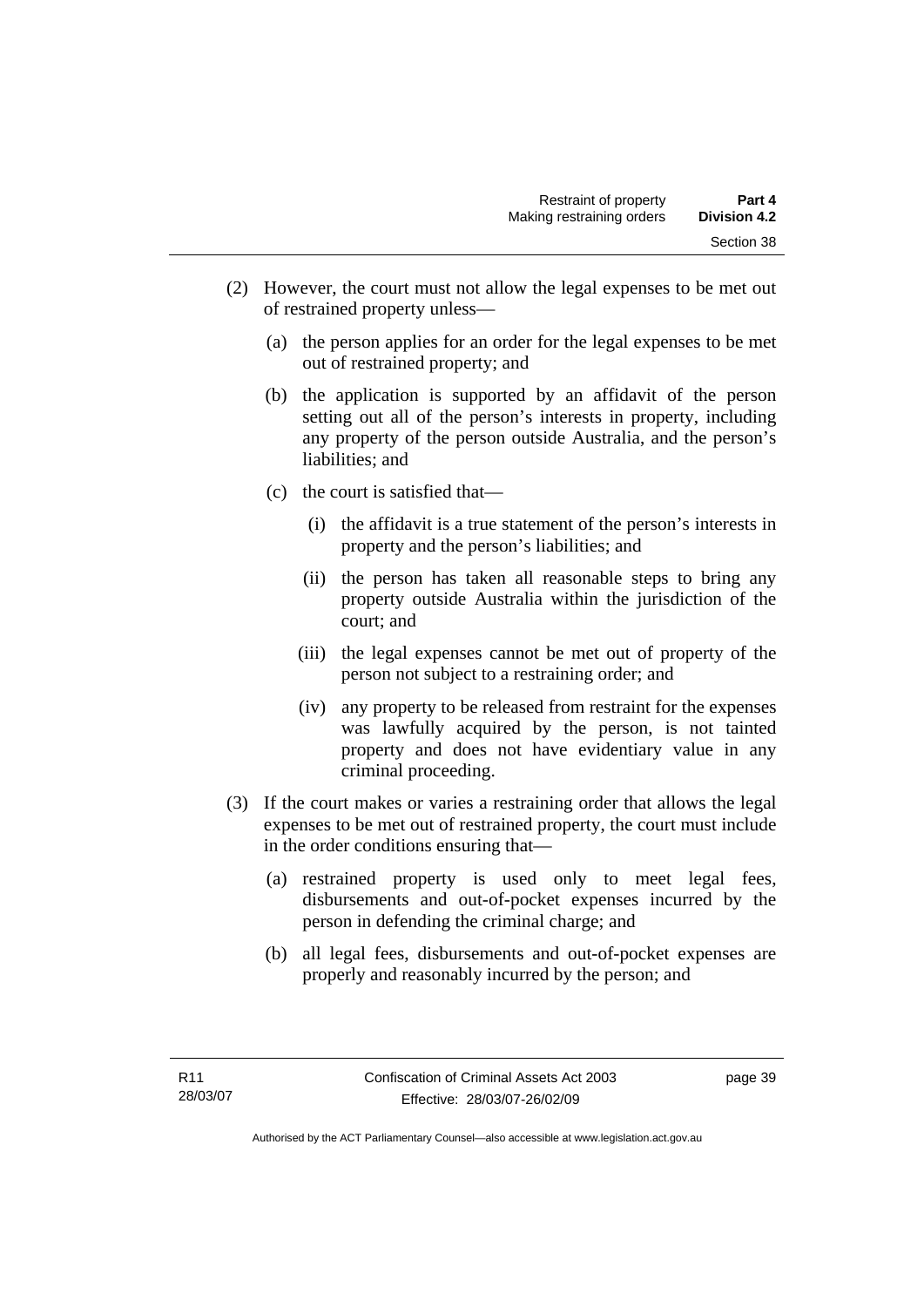| Part 4              | Restraint of property     |
|---------------------|---------------------------|
| <b>Division 4.2</b> | Making restraining orders |
| Section 39          |                           |

 (c) all legal fees are calculated in accordance with the scale of costs for criminal matters determined by the legal aid commission in accordance with the *Legal Aid Act 1977*, section 32 (5), (6) and (7).

### **39 Additional orders about restraining orders and restrained property**

 (1) A relevant court may, when it makes a restraining order or at any later time before the order ends, make any additional order that the court considers appropriate in relation to the restraining order or restrained property (other than an order mentioned in subsection  $(2)$ ).

#### **Examples of additional orders**

- 1 an order varying the property subject to the restraining order (other than an order excluding property from the restraining order)
- 2 an order authorising the disposal of the property subject to the restraining order to satisfy a penalty order
- 3 an order varying any condition to which the restraining order is subject.
- 4 an order that living or business expenses of a person, or legal expenses of a person to defend a criminal charge, be met out of restrained property
- 5 an order for the carrying out of any undertaking about the payment of damages or costs given by the Territory in relation to the making or operation of the restraining order
- 6 an order for the examination of anyone before the court, or an officer of the court, about the affairs (including the nature and location of any property) of the owner of restrained property or of the offender
- 7 an order for the examination of anyone before the court, or an officer of the court, about any property that may be tainted property
- 8 an order directing the owner of the restrained property or anyone else to give to a stated person, within a stated period, a sworn statement about stated particulars of the restrained property
- 9 an order directing the registrar-general not to register any instrument affecting restrained property except in accordance with the order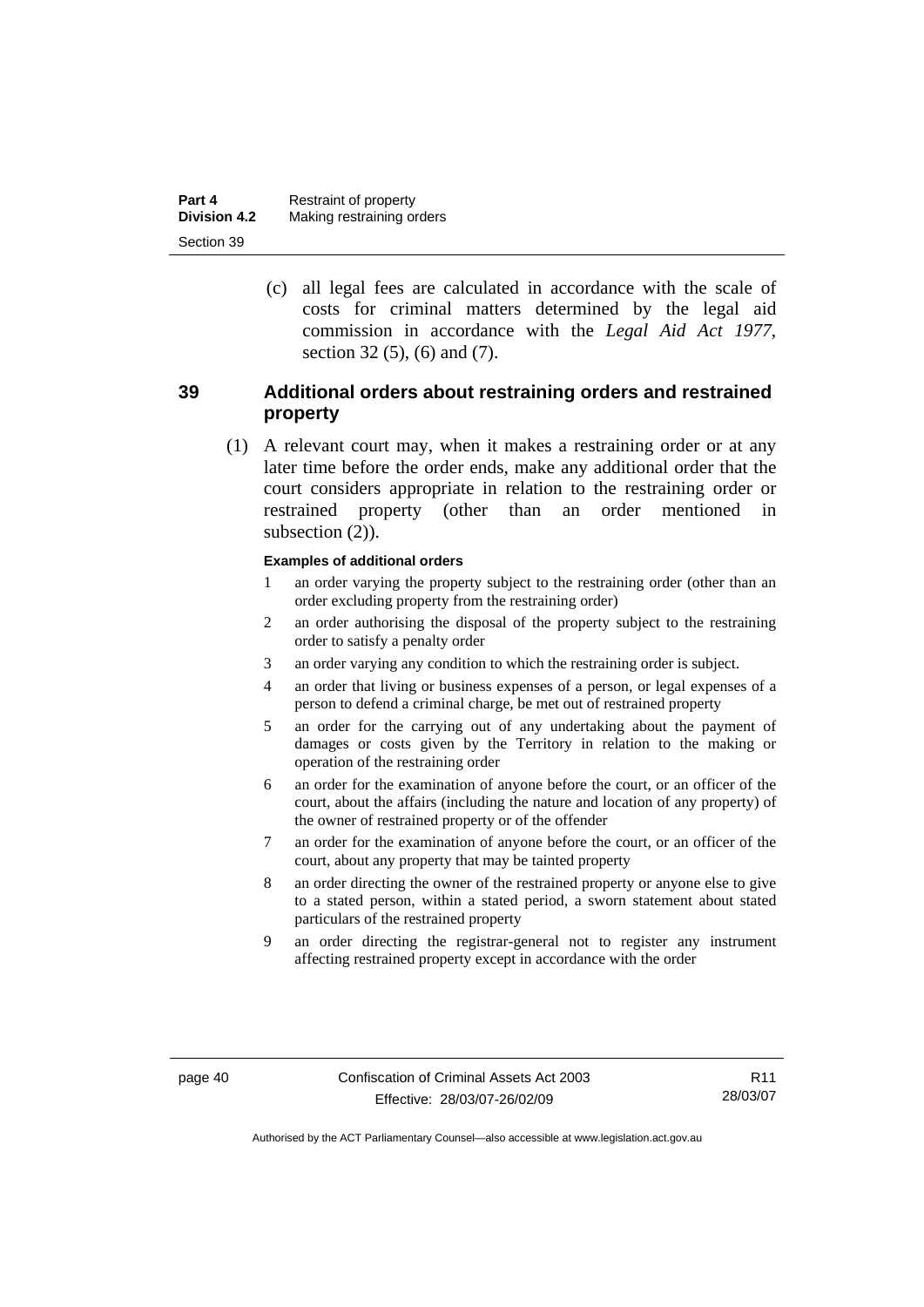- 10 an order directing the owner of restrained property or anyone else to do anything necessary or convenient to be done to allow the public trustee to take control of the property in accordance with the restraining order, including anything necessary or convenient to be done to bring the property within the jurisdiction
- 11 if the restraining order directs the public trustee to take control of property, an order regulating how the public trustee may exercise functions under the restraining order or an order deciding any question about the property
- *Note 1* For general provisions about additional orders under this section (which is a confiscation proceeding—see s 236), see pt 14.
- *Note 2* An example is part of the Act, is not exhaustive and may extend, but does not limit, the meaning of the provision in which it appears (see Legislation Act, s 126 and s 132).
- (2) However, the court must not make any of the following orders under subsection (1):
	- (a) an order revoking or otherwise ending a restraining order;
	- (b) an order for the extension of the period a restraining order is to remain in force;
	- (c) an order for the exclusion of property from a restraining order.
	- *Note 1* For the revocation of a restraining order, see s 43 and s 44.
	- *Note* 2 For the extension of the operation of a restraining order, see s 49.
	- *Note 3* For the exclusion of property from a restraining order, see pt 6.
- (3) Also, the court must not make an order that living or business expenses of a person, or legal expenses of a person to defend a criminal charge, be met out of restrained property unless the order is made in accordance with section 37 or section 38 (as appropriate).
- (4) If the DPP proposes to oppose an application by a person under this section for an additional order, the DPP must give the applicant, and anyone else to whom notice of the application was given, written notice of the grounds on which the application will be opposed.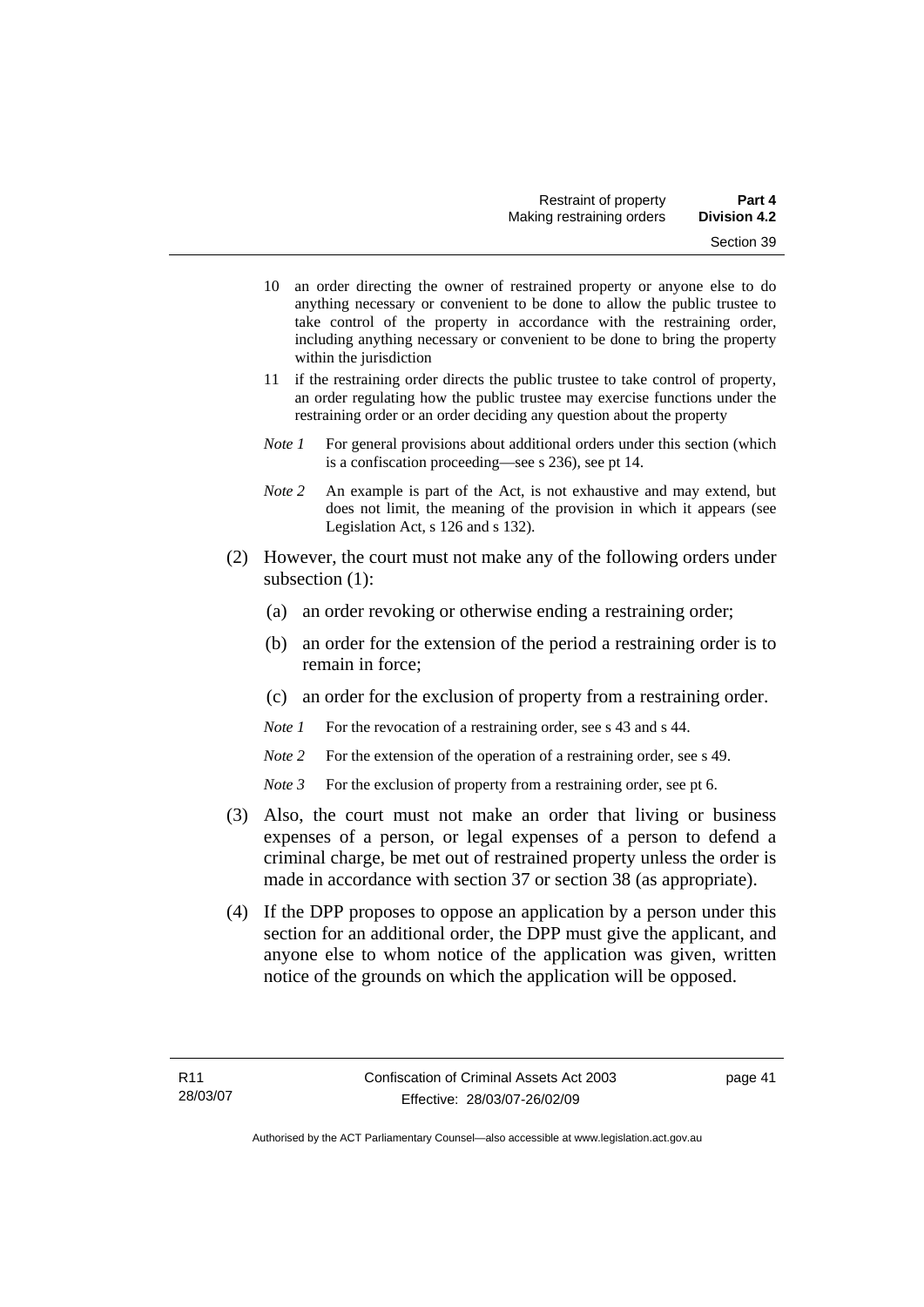| Part 4              | Restraint of property          |
|---------------------|--------------------------------|
| <b>Division 4.3</b> | Duration of restraining orders |
| Section 40          |                                |

 (5) To remove any doubt, an additional order under this section does not end only because the restraining order ends or the property to which the additional order relates ceases to be restrained property.

#### **40 Contravention of additional orders under s 39**

A person commits an offence if—

- (a) a relevant court makes an additional order under section 39; and
- (b) the person has notice of the order (whether by being given a copy of the order or otherwise); and
- (c) the person contravenes the order.

Maximum penalty: 200 penalty units, imprisonment for 2 years or both.

# **Division 4.3 Duration of restraining orders**

#### **41 Meaning of** *forfeiture or penalty application* **for div 4.3**

In this division:

*forfeiture or penalty application* means an application for a forfeiture order or a penalty order.

#### **42 Restraining orders generally not time limited**

A restraining order operates (or continues to operate) until it ends under this division (including in accordance with an order under section 49 (Extension of time for restraining orders)).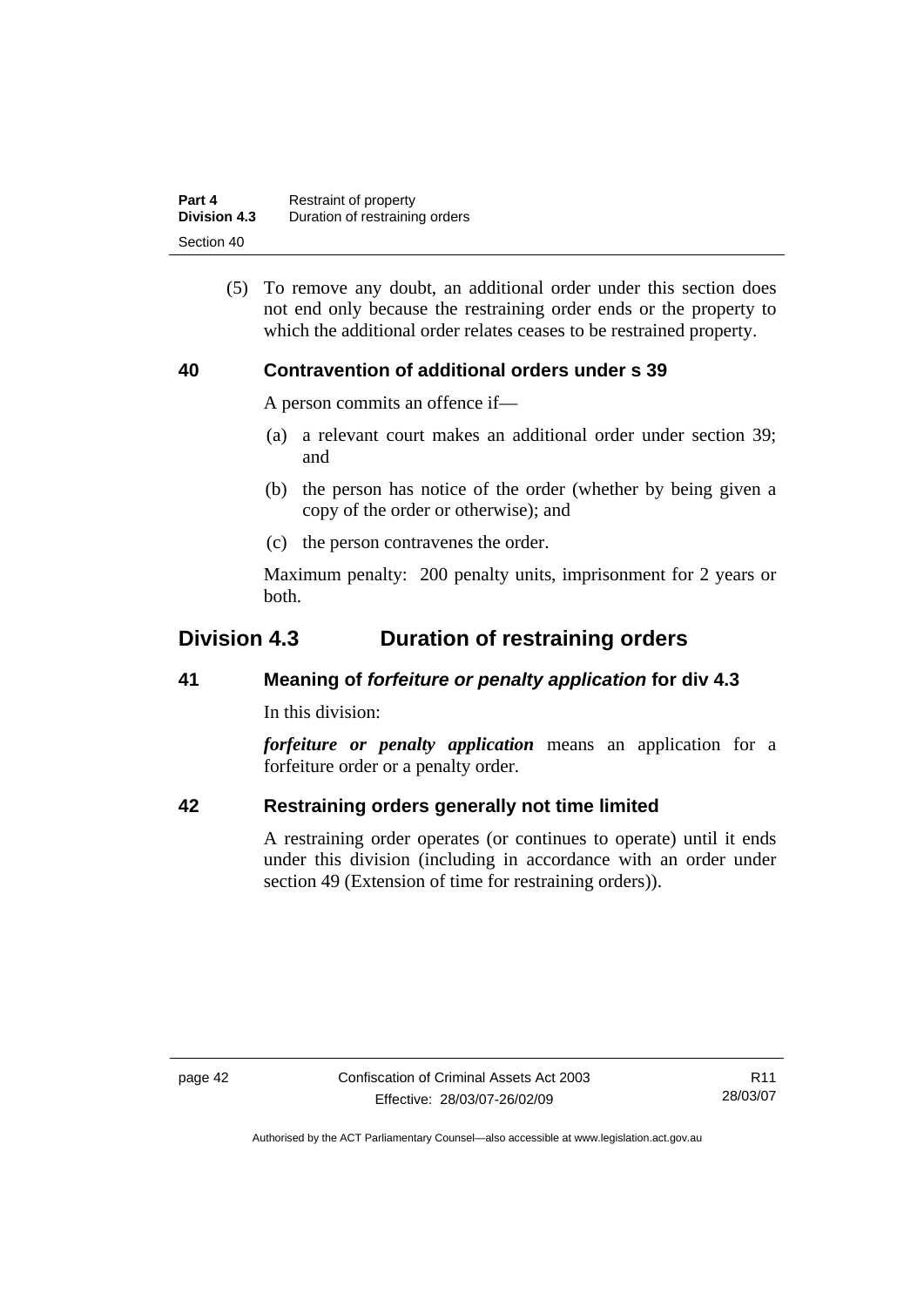#### **43 Revocation or variation of restraining orders made without notice of application**

- (1) A person with an interest in restrained property may apply to the court that made the restraining order for the revocation, by order, of the restraining order if the DPP did not give the person notice of the application for the order.
- (2) The court must not make an order revoking the restraining order unless it is satisfied that there were not and are no longer, or there are no longer, sufficient grounds for making the order.
- (3) However, if the DPP has told the court that the restraining order applies to property that has evidentiary value in a criminal proceeding, the court must not revoke the restraining order without the DPP's agreement but may, by order, vary the restraining order to exclude any part of the property that the DPP has told the court does not have evidentiary value.
- (4) If the DPP proposes to oppose an application by a person under this section for the revocation of a restraining order, the DPP must give the applicant, and anyone else to whom notice of the application was given, written notice of the grounds on which the application will be opposed.

# **44 Revocation or variation of restraining orders if security or undertakings given**

- (1) The owner of restrained property may apply to the court that made the restraining order for the restraining order to be revoked or varied, by order, under this section.
- (2) The court must not make an order revoking the restraining order unless the DPP has told the court that the owner has given—
	- (a) security satisfactory to the DPP to the value estimated by the DPP of any order that may be sought under this Act in relation to the offence in relation to which the order was made (and any related offence); or

| R <sub>11</sub> | Confiscation of Criminal Assets Act 2003 | page 43 |
|-----------------|------------------------------------------|---------|
| 28/03/07        | Effective: 28/03/07-26/02/09             |         |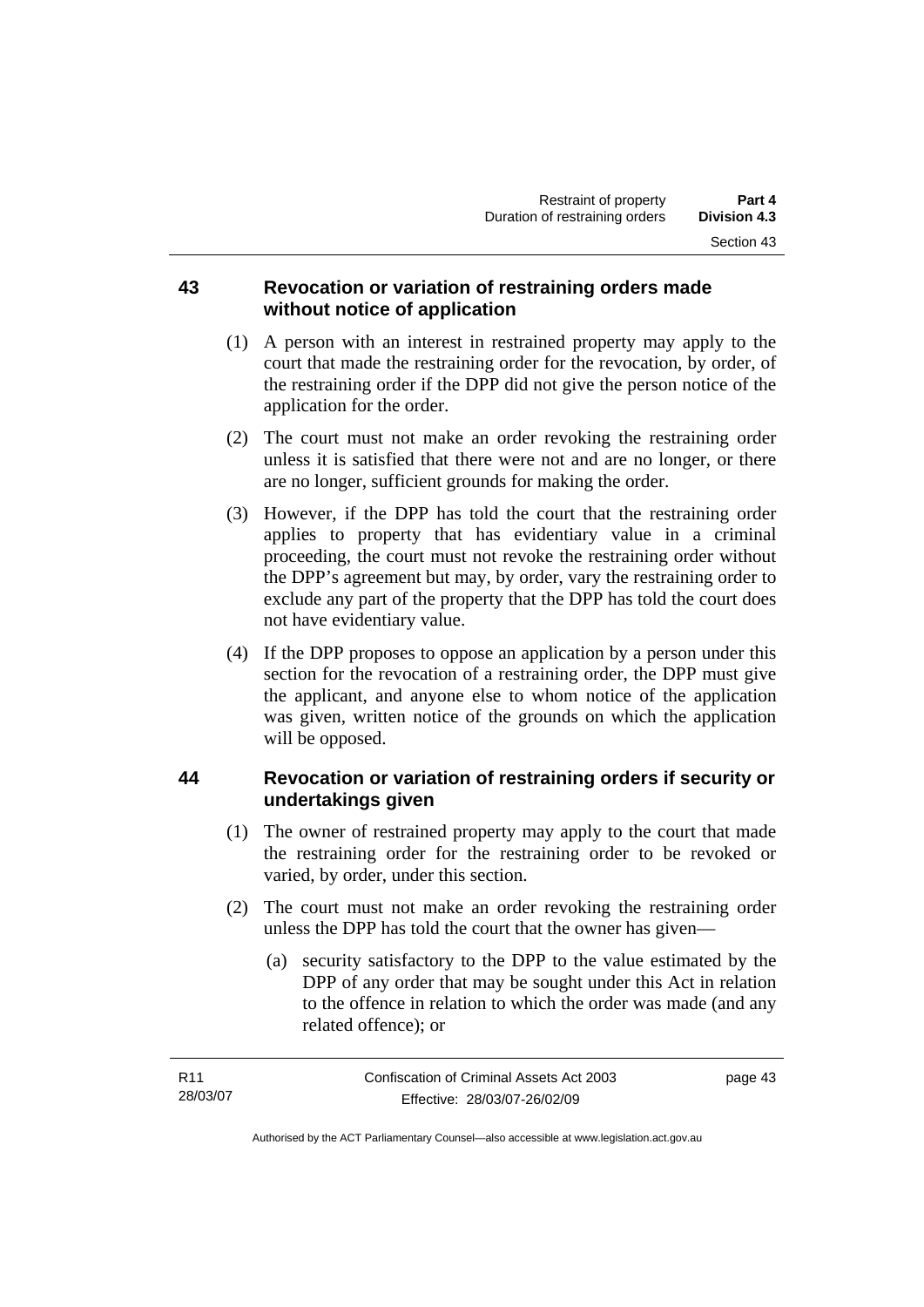- (b) an undertaking satisfactory to the DPP about the restrained property.
- (3) However, if the owner can only give security or an undertaking that partly satisfies the DPP, the court may, by order, vary the restraining order to exclude particular property in relation to which the DPP has told the court that satisfactory security or a satisfactory undertaking has been given.
- (4) Also, if the DPP has told the court that the restraining order applies to property that has evidentiary value in a criminal proceeding, the court must not revoke the restraining order without the DPP's agreement but may, by order, vary the restraining order to exclude any part of the property that the DPP has told the court does not have evidentiary value.
- (5) If the DPP proposes to oppose an application by a person under this section for the revocation of a restraining order, the DPP must give the applicant, and anyone else to whom notice of the application was given, written notice of the grounds on which the application will be opposed.
- (6) The court may order that the revocation or variation of a restraining order under this section takes effect at a stated time or on the happening of a stated event.

#### **45 When restraining order over particular property ends**

- (1) A restraining order over particular property ends—
	- (a) if the restraining order stops applying to the property in accordance with an order under this Act (for example, an exclusion order); or
	- (b) if the property is forfeited under this Act—when the property vests in law in the Territory and the public trustee takes control of the property; or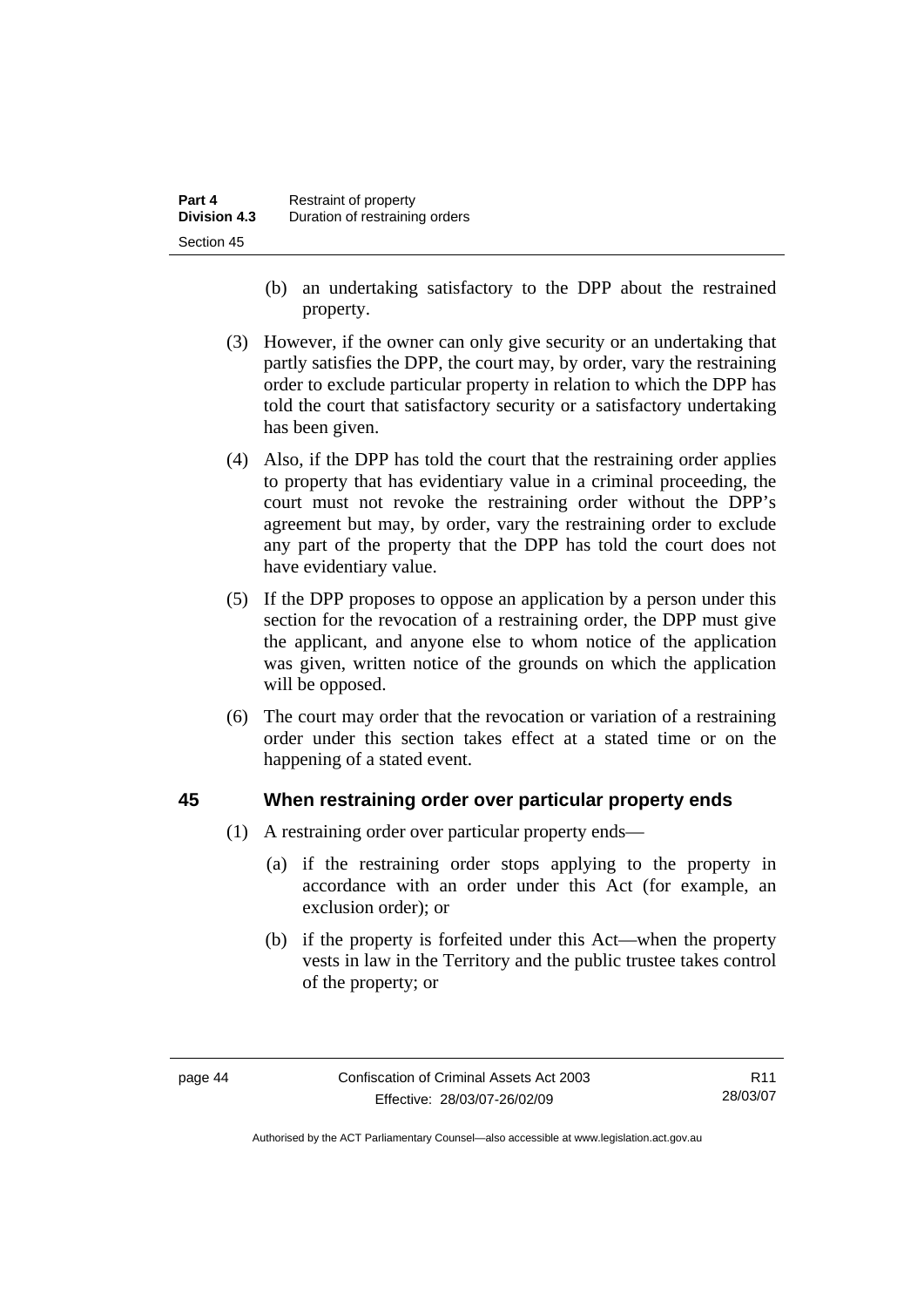- (c) if the property is disposed of by the public trustee to satisfy a penalty order; or
- (d) when the restraining order ends under this division.
- *Note 1* On forfeiture, restrained property vests in the Territory. However, registrable property does not vest in law in the Territory until the Territory's interest is registered in the appropriate register. Until then, it is vested in equity in the Territory (see s 109 and s 110).
- *Note 2* An example is part of the Act, is not exhaustive and may extend, but does not limit, the meaning of the provision in which it appears (see Legislation Act, s 126 and s 132).
- (2) To remove any doubt, the ending of a restraining order over particular property does not affect the operation of the restraining order in relation to other property restrained under the order.
	- *Note* For the meaning of *in relation to*, see dict.

#### **46 When unclaimed tainted property restraining order ends**

- (1) An unclaimed tainted property restraining order over property ends if—
	- (a) the restraining order stops applying to the property in accordance with an order under this Act (for example, an exclusion order); or
	- (b) the automatic forfeiture of the property is fully satisfied.
	- *Note 1* For the meaning of *fully satisfied*, see dict.
	- *Note 2* An example is part of the Act, is not exhaustive and may extend, but does not limit, the meaning of the provision in which it appears (see Legislation Act, s 126 and s 132).
- (2) If a person claims an interest in the property to which the unclaimed tainted property restraining order applies, the order does not cease to be an unclaimed tainted property restraining order, or cease to apply to the property, only because of the making of the claim.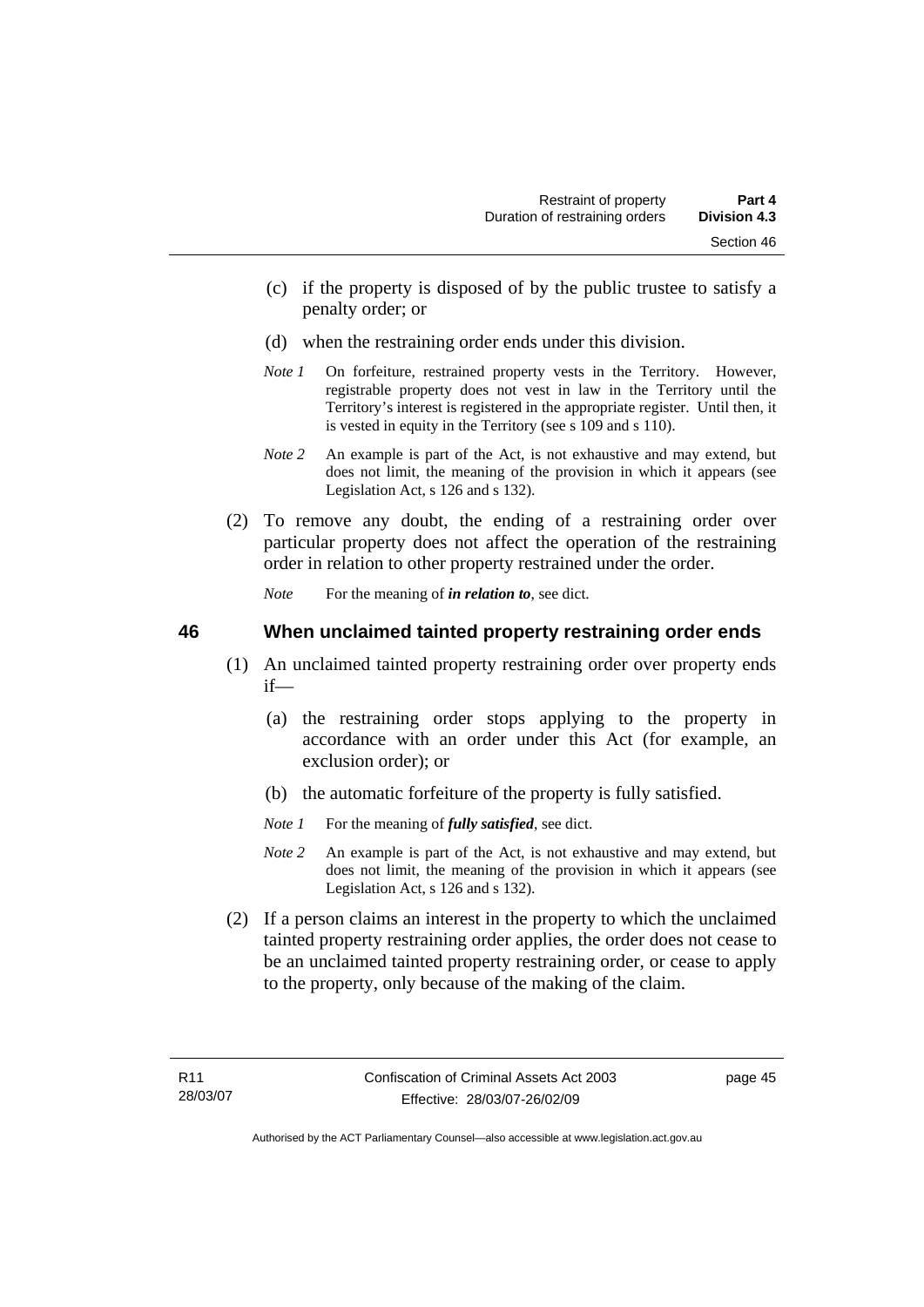| Part 4              | Restraint of property          |  |
|---------------------|--------------------------------|--|
| <b>Division 4.3</b> | Duration of restraining orders |  |
| Section 47          |                                |  |

 (3) The relevant court may, on the application of the DPP while the order is in force, order that the restraining order is to end earlier than otherwise provided for by this section.

#### **47 When restraining order ends—ordinary indictable offences**

- (1) This section applies to an offender over whose property a restraining order has been made in relation to an ordinary indictable offence.
- (2) However, this section does not apply if the restraining order was also given in relation to a related serious offence, or is varied to apply to a related serious offence.
- (3) The restraining order ends for the circumstances stated in table 47, column 2 at the time indicated for those circumstances in column 3.
	- *Note 1* The restraining order may continue to operate in relation to related ordinary indictable offences (see s (6)).
	- *Note* 2 For the ending of forfeiture and penalty orders for ordinary indictable offences, see—
		- s 56 (When conviction forfeiture order ends)
		- s 98 (When penalty order ends).
- (4) A reference in table 47 to a person being convicted of the offence mentioned in subsection (1) includes a reference to the person being convicted of a related offence instead of the offence mentioned in subsection  $(1)$ .
- (5) For table 47, items 4 and 6, if more than 1 forfeiture or penalty application is made within the period stated in the item, column 2, the restraining order ends at the latest time that it would end if any of those applications were the only forfeiture or penalty application made.
- (6) If, within the period stated in the restraining order under section 33 (2) (d) (Restraining order—contents), an indictment is presented against the offender for another ordinary indictable offence or offences related to the offence mentioned in

| page 46 | Confiscation of Criminal Assets Act 2003 | R <sub>11</sub> |
|---------|------------------------------------------|-----------------|
|         | Effective: 28/03/07-26/02/09             | 28/03/07        |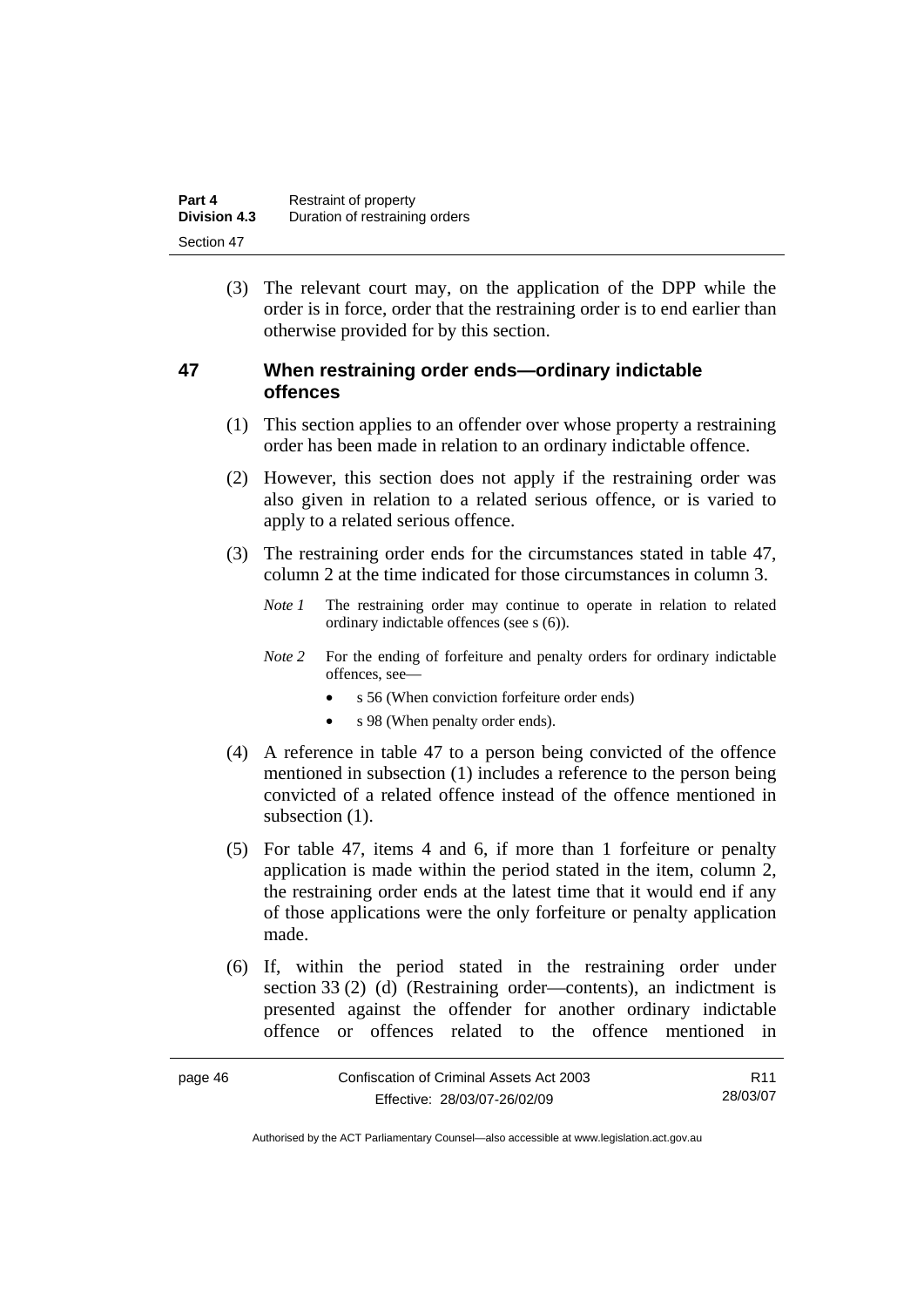subsection (1) (the *primary offence*), the restraining order ends at the later of the following times:

- (a) the time that it would end if there were no related offences;
- (b) the latest time that it would end if—
	- (i) the related offence or any of the related offences, taken by itself, were the primary offence; and
	- (ii) there were no other offences in relation to which the restraining order had been made.
- *Note Indictment* is defined in the Legislation Act, dict, pt 1 as including an information. (See also that Act, dict, pt 1, def *present*.)
- (7) The relevant court may, on the application of the DPP while the order is in force, order that the restraining order is to end earlier than otherwise provided for by this section.

| column 1       | column <sub>2</sub>                                                                                                                                                                                             | column 3                                                                     |
|----------------|-----------------------------------------------------------------------------------------------------------------------------------------------------------------------------------------------------------------|------------------------------------------------------------------------------|
| item           | circumstances                                                                                                                                                                                                   | when restraining order<br>ends                                               |
|                | an indictment is not presented against the<br>offender for the offence before the end of<br>the period stated in the restraining order<br>under section $33(2)(d)$                                              | end of the period stated in<br>the restraining order under<br>that paragraph |
| $\mathfrak{D}$ | an indictment is presented against the<br>offender for the offence before the end of<br>the period stated in the restraining order<br>under section 33 $(2)$ (d), but the offender is<br>cleared of the offence | when the offender is cleared<br>of the offence                               |
| 3              | the offender is convicted of the offence, the<br>restraining order is made before the<br>conviction, and no forfeiture or penalty<br>application is made within 6 months after<br>the day of the conviction     | end of the 6 month period                                                    |

#### **Table 47 Ending of restraining orders—ordinary indictable offences**

R11 28/03/07 Confiscation of Criminal Assets Act 2003 Effective: 28/03/07-26/02/09

page 47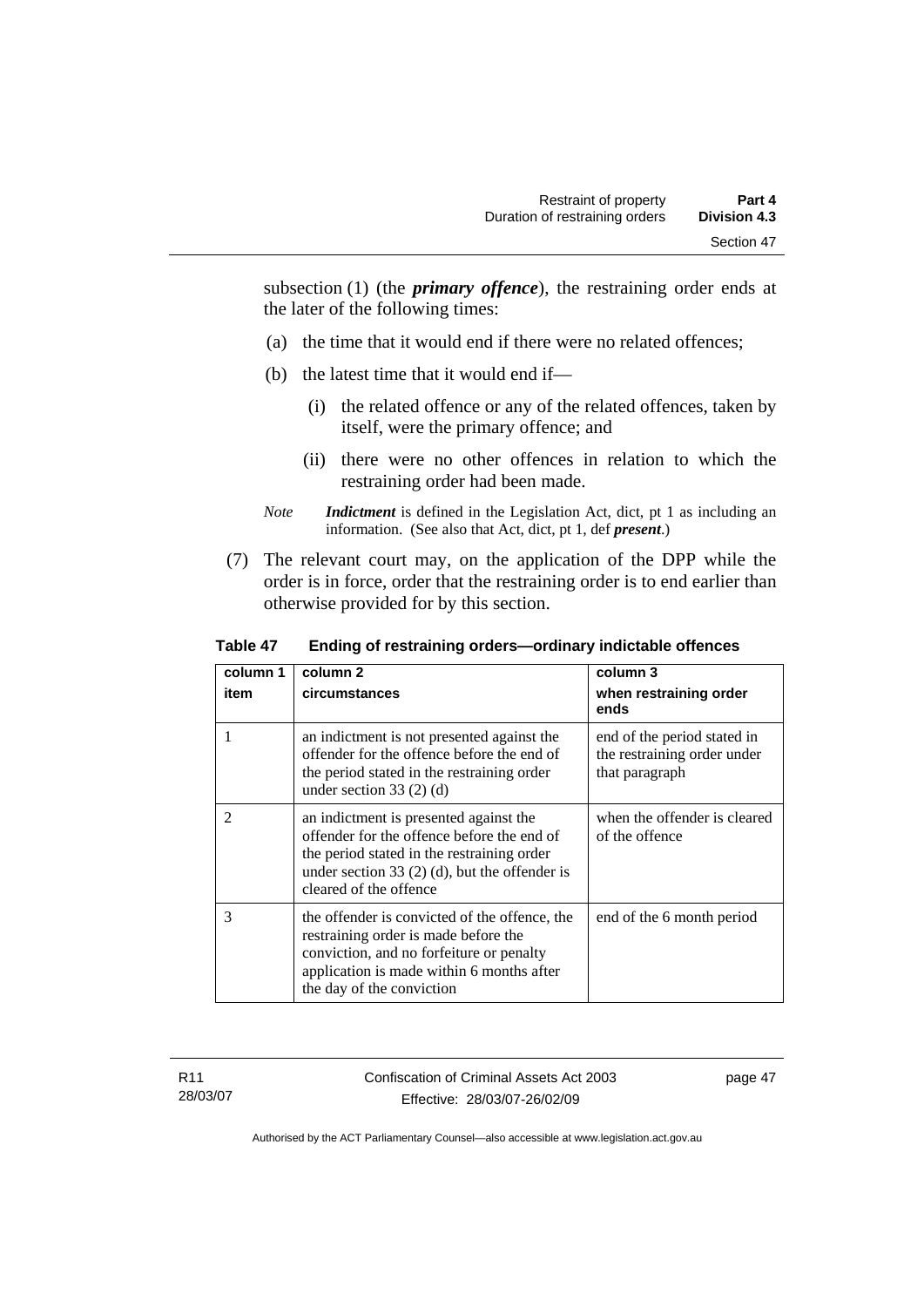**Part 4 Restraint of property Division 4.3** Duration of restraining orders

Section 47

| column 1 | column <sub>2</sub>                                                                                                                                                                                                                                |                                                                                                                                                                                                                                                                                          |
|----------|----------------------------------------------------------------------------------------------------------------------------------------------------------------------------------------------------------------------------------------------------|------------------------------------------------------------------------------------------------------------------------------------------------------------------------------------------------------------------------------------------------------------------------------------------|
| item     | circumstances                                                                                                                                                                                                                                      | column 3<br>when restraining order<br>ends                                                                                                                                                                                                                                               |
| 4        | the offender is convicted of the offence, the<br>restraining order is made before the<br>conviction, and a forfeiture or penalty<br>application is made within 6 months after<br>the day of the conviction                                         | at or after the finalisation of<br>the proceeding in relation to<br>the application, as follows:<br>(a) if no forfeiture order or<br>penalty order is in force<br>at the finalisation of the<br>proceeding-at that<br>time;<br>(b) if a forfeiture order or<br>penalty order is in force |
|          |                                                                                                                                                                                                                                                    | at that time—when the<br>forfeiture order or<br>penalty order ends                                                                                                                                                                                                                       |
| 5        | the offender is convicted of the offence, the<br>restraining order is made on the same day<br>as, or after, the conviction, and no forfeiture<br>or penalty application is made within<br>6 months after the day the restraining order<br>was made | end of the 6 month period                                                                                                                                                                                                                                                                |
| 6        | the offender is convicted of the offence, the<br>restraining order is made on the same day<br>as, or after, the conviction, and a forfeiture<br>or penalty application is made within                                                              | at or after the finalisation of<br>the proceeding in relation to<br>the application, as follows:                                                                                                                                                                                         |
|          | 6 months after the day the restraining order<br>was made                                                                                                                                                                                           | (a) if no forfeiture order or<br>penalty order is in force<br>at the time of the<br>finalisation of the<br>proceeding-at that<br>time;                                                                                                                                                   |
|          |                                                                                                                                                                                                                                                    | (b) if a forfeiture order or<br>penalty order is in force<br>at that time—when the<br>forfeiture order or<br>penalty order ends                                                                                                                                                          |

page 48 Confiscation of Criminal Assets Act 2003 Effective: 28/03/07-26/02/09

R11 28/03/07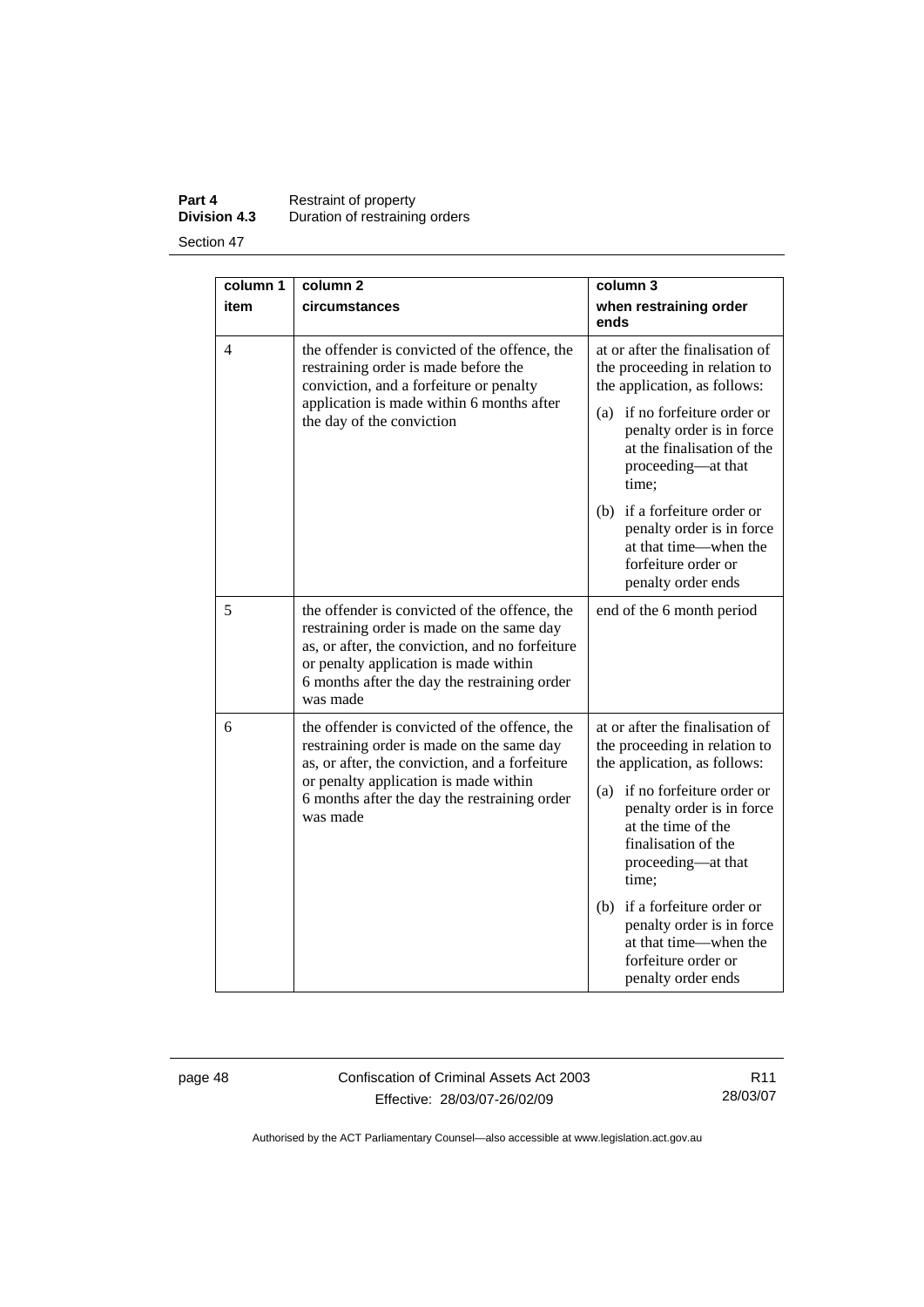#### **48 When restraining order ends—serious offences**

- (1) This section applies to an offender over whose property a restraining order has been made in relation to a serious offence.
- (2) The restraining order ends for the circumstances stated in table 48, column 2 at the time indicated for those circumstances in column 3.
	- *Note 1* The restraining order may continue to operate in relation to related serious offences (see s (5)).
	- *Note 2* For the ending of forfeiture and penalty orders for serious offences, see—
		- s 56 (When conviction forfeiture order ends)
		- s 71 (When civil forfeiture order ends)
		- s 98 (When penalty order ends).

*Note 3* For the ending of automatic forfeiture for serious offences, see s 61.

- (3) A reference in table 48 to a person being convicted of the offence mentioned in subsection (1) includes a reference to the person being convicted of a related offence instead of the offence mentioned in subsection  $(1)$ .
- (4) For table 48, item 4, if more than 1 forfeiture or penalty application is made before the restraining order ends under item 1, 2 or 3, the restraining order ends at the latest time that it would end if any of those applications were the only forfeiture or penalty application made.
- (5) If, within the period stated in the restraining order under section 33 (2) (d) (Restraining order—contents), an indictment is presented against the offender for another offence or offences related to the offence mentioned in subsection (1) (the *primary offence*), the restraining order ends at the later of the following times:
	- (a) the time that it would end under this section if there were no related offences;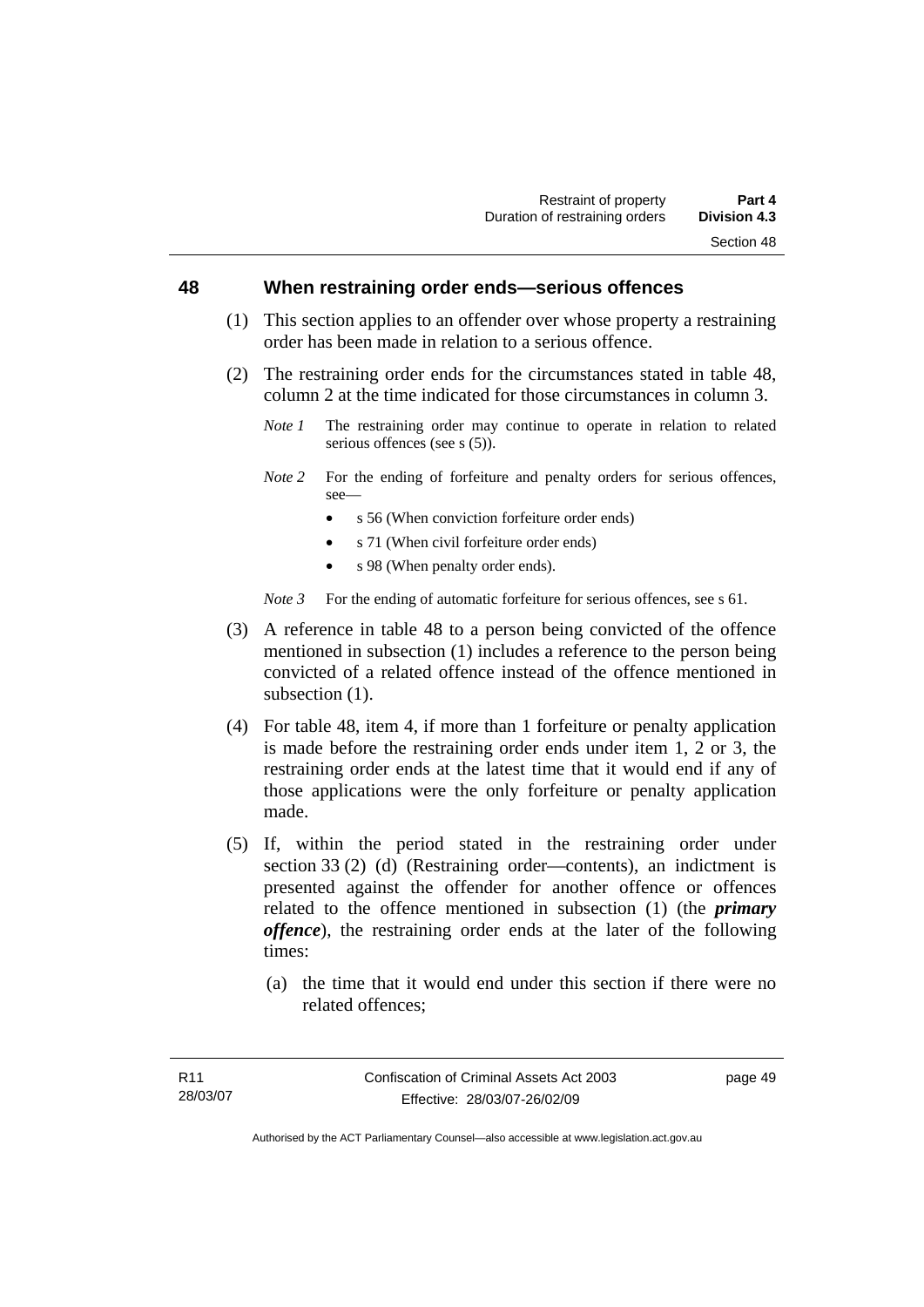- (b) the latest time that it would end under this section or section 47 (When restraining order ends—ordinary indictable offences) if—
	- (i) the related offence or any of the related offences, taken by itself, were the primary offence; and
	- (ii) there were no other offences in relation to which the restraining order had been made.
- *Note Indictment* is defined in the Legislation Act, dict, pt 1 as including an information. (See also that Act, dict, pt 1, def *present*.)
- (6) The relevant court may, on the application of the DPP while the order is in force, order that a restraining order ends earlier than otherwise provided for by this section.

**Table 48 Ending of restraining orders—serious offences** 

| column 1<br>item | column 2<br>circumstances                                                                                                                                                                                                                                                               | column 3<br>when restraining order ends                                                                                                   |
|------------------|-----------------------------------------------------------------------------------------------------------------------------------------------------------------------------------------------------------------------------------------------------------------------------------------|-------------------------------------------------------------------------------------------------------------------------------------------|
| 1                | an indictment is not presented<br>against the offender for the offence,<br>or a forfeiture or penalty application<br>is not made, before the end of the<br>period stated in the restraining order<br>under section $33(2)$ (d)                                                          | end of the period stated in the<br>restraining order under that<br>paragraph                                                              |
| $\mathfrak{D}$   | the offender is cleared or convicted<br>of the offence, the restraining order<br>is made before the offender is<br>cleared or convicted of the offence,<br>and no forfeiture or penalty<br>application is made within 6 months<br>after the day the offender is cleared<br>or convicted | the later of whichever of the<br>following events applies:<br>(a) end of the 6 month period;<br>(b) when the automatic<br>forfeiture ends |

page 50 Confiscation of Criminal Assets Act 2003 Effective: 28/03/07-26/02/09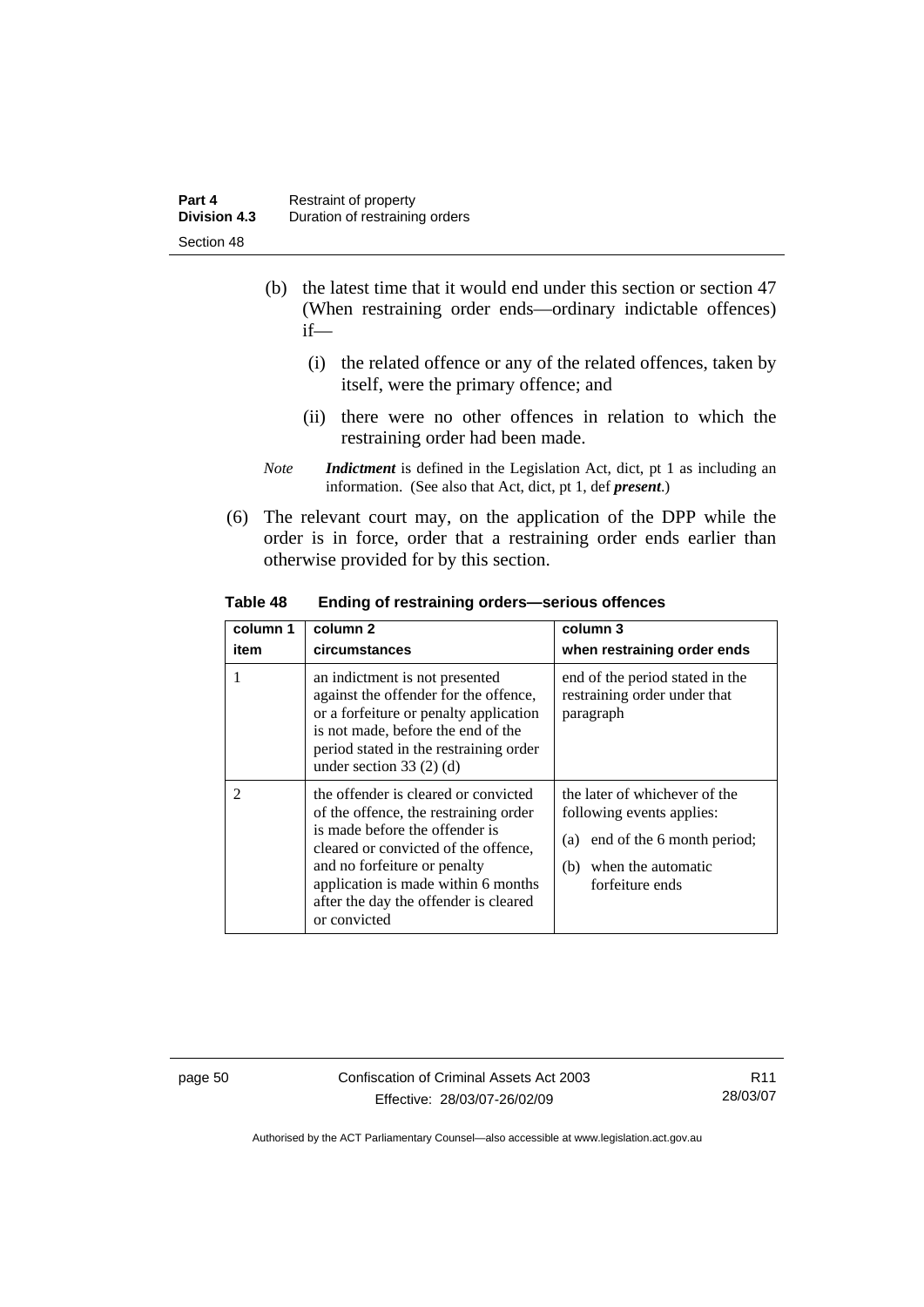| column 1       | column <sub>2</sub>                                                                                                                                                                                                                                                                                            | column 3                                                                                                                                                |
|----------------|----------------------------------------------------------------------------------------------------------------------------------------------------------------------------------------------------------------------------------------------------------------------------------------------------------------|---------------------------------------------------------------------------------------------------------------------------------------------------------|
| item           | circumstances                                                                                                                                                                                                                                                                                                  | when restraining order ends                                                                                                                             |
| 3              | the offender is cleared or convicted<br>of the offence, the restraining order<br>is made on the same day as, or after,<br>the offender is cleared or convicted<br>of the offence, and no forfeiture or<br>penalty application is made within<br>6 months after the day the offender<br>is cleared or convicted | the later of whichever of the<br>following events applies:<br>(a) end of the 6 month period;<br>(b) when the automatic<br>forfeiture ends               |
| $\overline{4}$ | a forfeiture or penalty application is<br>made before the restraining order<br>ends under item 1, 2 or 3                                                                                                                                                                                                       | the later of whichever of the<br>following events applies on or<br>after the finalisation of the<br>proceeding in relation to the<br>application:       |
|                |                                                                                                                                                                                                                                                                                                                | (a) if no forfeiture order or<br>penalty order is in force at<br>the time of the finalisation<br>of the proceeding—when<br>the proceeding is finalised; |
|                |                                                                                                                                                                                                                                                                                                                | (b) if a forfeiture order or<br>penalty order is in force at<br>that time—when the order<br>ends:                                                       |
|                |                                                                                                                                                                                                                                                                                                                | (c) if the offender has been<br>convicted of the offence—<br>when the automatic<br>forfeiture ends                                                      |

# **49 Extension of time for restraining orders**

 (1) This section applies to an offender over whose property a restraining order is or has been in force in relation to the commission (or the alleged commission) of an indictable offence, despite anything else in this Act.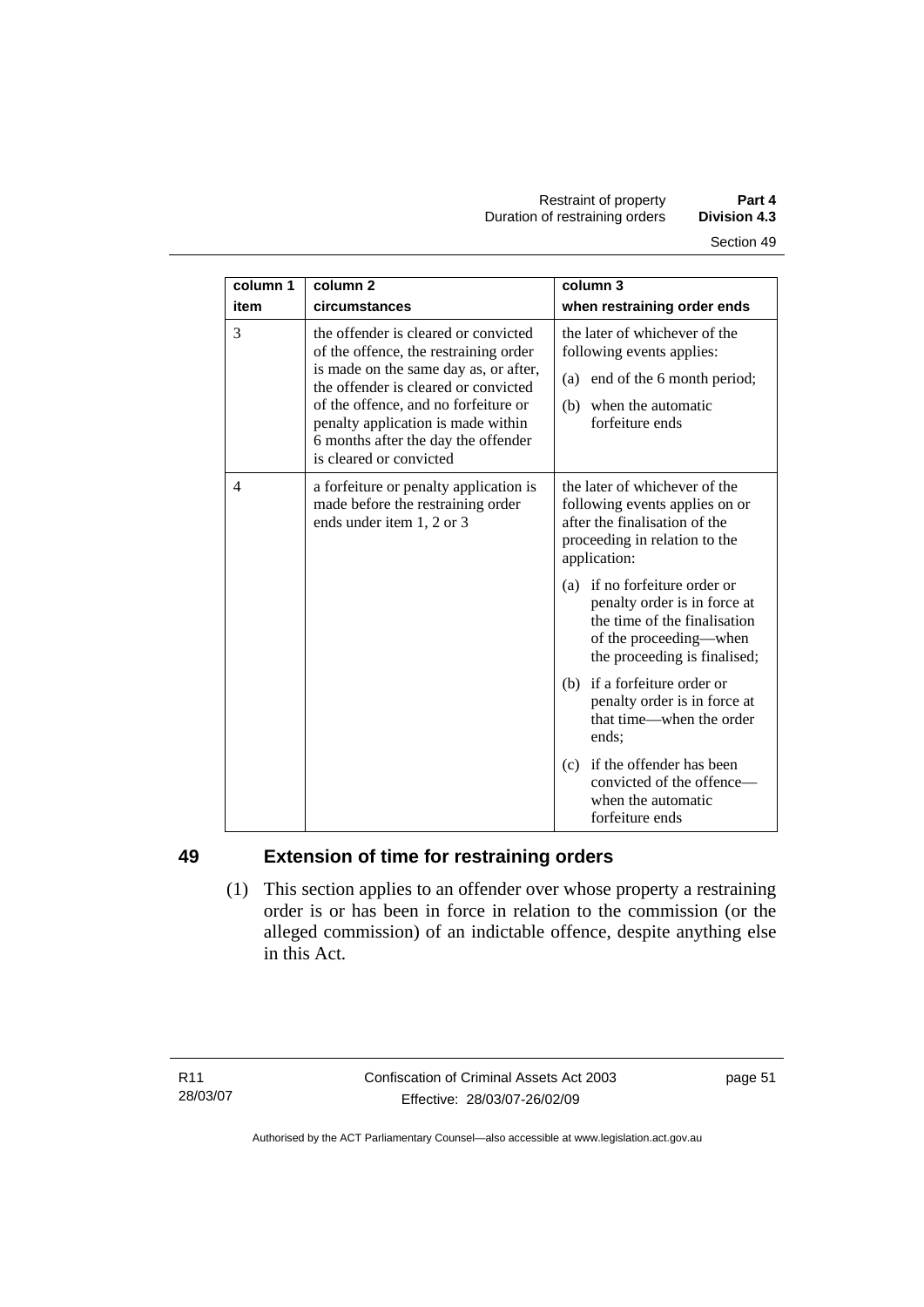- (2) On the application of the DPP, the court that made the restraining order may make either or both of the following orders:
	- (a) an order that the restraining order is to remain in force for a stated period (or as stated in the order);
	- (b) an order that a restraining order that has ended is to be revived for a stated period (or as stated in the order).
- (3) The order may be stated to have effect—
	- (a) immediately; or
	- (b) at a stated time; or
	- (c) if a stated event happens.
- (4) The court may make an order under this section only if satisfied that—
	- (a) any additional property to which the application relates was (or will be) derived from the offence, or identified, only after the restraining order ended (or would otherwise end); or
	- (b) necessary evidence for the making of a forfeiture or penalty application has (or will) become available only after the restraining order ended (or would otherwise end); or
	- (c) if an automatic forfeiture in relation to a serious offence ends because the offender is cleared of the offence—it is desirable in relation to an application for a civil forfeiture order or a penalty order under section 85 (Penalty orders—commission of serious offences); or
	- (d) it is otherwise desirable having regard to the purposes of this Act.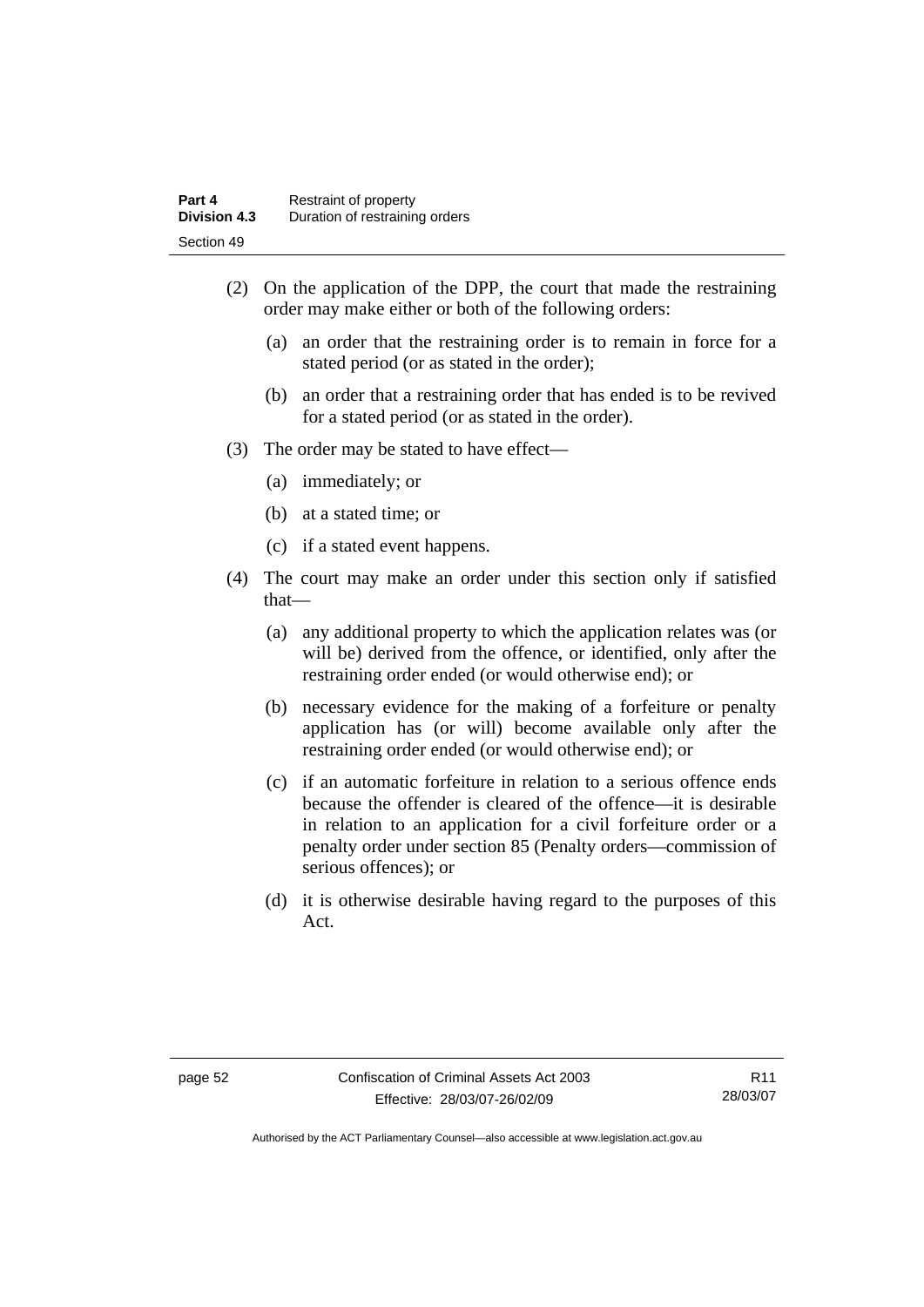# **Division 4.4 Restraining orders—other matters**

#### **50 Restraining orders—registration in statutory property registers**

 (1) This section applies if a restraining order is over property that may be recorded in a statutory property register

- (2) The restraining order, or details of the restraining order, may be recorded in the register on application by a responsible authority.
- (3) Anyone who acquires an interest in the property after the recording of the restraining order in the register is taken to have notice of the restraining order at the time of acquisition.
- (4) Without limiting subsection (2), if the restraining order is over land registered under the *Land Titles Act 1925*—
	- (a) the responsible authority may lodge a copy of the restraining order with the registrar-general for registration under the *Land Titles Act 1925*, section 104 (Lodging of caveat); and
	- (b) the responsible authority is, on behalf of the Territory, taken to be a person claiming an interest in the land to which the restraining order relates; and
	- (c) to remove any doubt, that Act, section 104 (5) does not apply to the registered restraining order.
	- *Note* The *Land Titles Act 1925*, s 104 (5) allows certain dealings to be registered unless the caveat prohibits them. However, this Act, s 23 prohibits such a dealing.
- (5) If the property ceases to be restrained property, the responsible authority must apply for the cancellation of the restraining order's registration in the statutory property register.

*Note* A registered interstate restraining order is taken to be a restraining order under this Act (see s 139).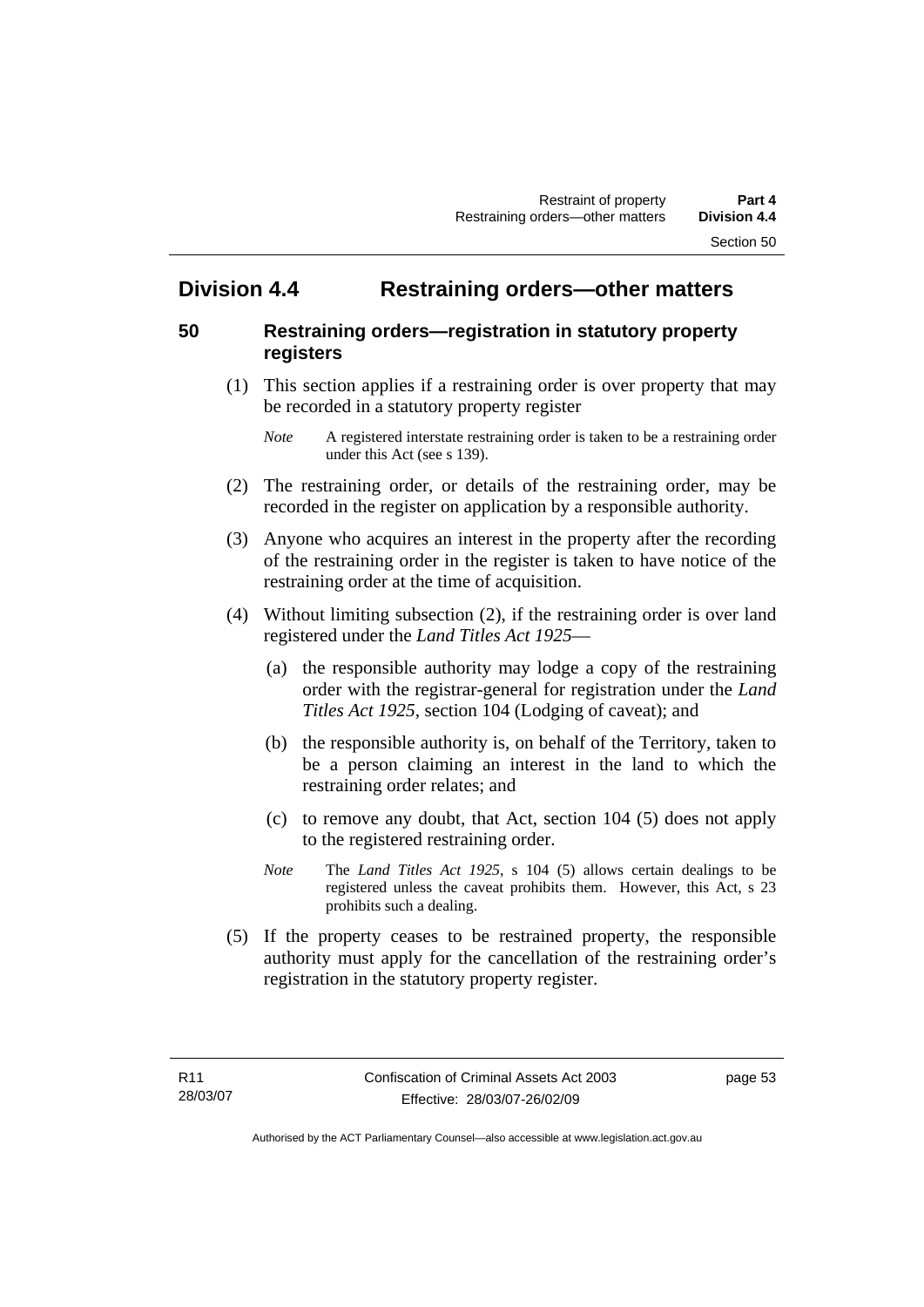| Part 4              | Restraint of property            |
|---------------------|----------------------------------|
| <b>Division 4.4</b> | Restraining orders-other matters |
| Section 51          |                                  |

- (6) Without limiting subsection (5), if the restraining order is over land registered under the *Land Titles Act 1925*, the responsible authority must lodge a notice of the ending of the restraining order with the registrar-general for registration under that Act.
- (7) In this section:

*responsible authority* means—

- (a) the DPP; or
- (b) if the public trustee has taken control of the property under this Act—the public trustee; or
- (c) for a registered interstate restraining order—anyone who is authorised under the corresponding law under which the order was made to register a restraining order, or details of a restraining order, in a statutory property register.

### **51 Penalty orders—execution against restrained property**

- (1) A restraining order over the property of a person does not prevent the levying of execution against the property, entirely or in part, in satisfaction of a penalty order in force against the person.
- (2) However, the property must not be disposed of, or otherwise dealt with, except in accordance with an order of a relevant court under section 39 (1) (Additional orders about restraining orders and restrained property).

page 54 Confiscation of Criminal Assets Act 2003 Effective: 28/03/07-26/02/09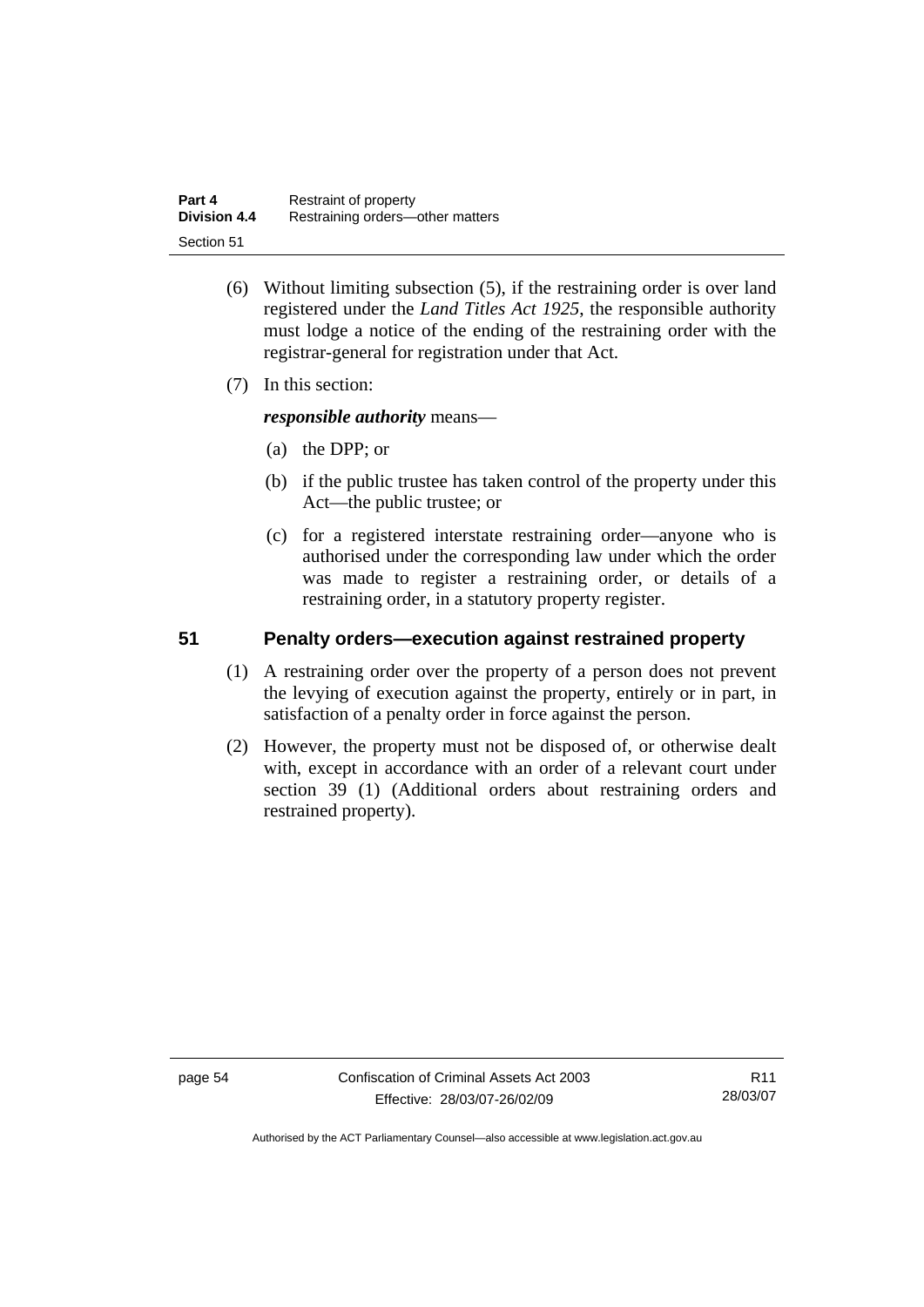# **Part 5 Forfeiture of property**

# **Division 5.1 Conviction forfeiture orders**

*Note* For general provisions about a proceeding for a conviction forfeiture order (which is a confiscation proceeding—see s 236), see pt 14.

# **52 Meaning of** *conviction forfeiture order*

In this Act:

*conviction forfeiture order* means an order under section 54 (Conviction forfeiture orders—making) for the forfeiture to the Territory of tainted property in relation to an indictable offence.

### **53 Conviction forfeiture orders—application**

- (1) The DPP may apply to a relevant court for a conviction forfeiture order against a person.
	- *Note* A reference to a *person* generally includes a reference to a corporation as well as an individual, see the Legislation Act, s 160. (See also the Legislation Act, dict, pt 1, def *person*.)
- (2) The application may be made before or after, or at the same time as, the person's conviction for an indictable offence.
- (3) However, if the person has been convicted of the offence, the DPP must make the application within 2 years after the day of the conviction.
	- *Note* The court may allow leave for an application to be made after the time fixed by this section in certain circumstances (see s 246).

# **54 Conviction forfeiture orders—making**

 (1) On application under section 53, the court must make an order for the forfeiture to the Territory of tainted property in relation to the indictable offence if satisfied that—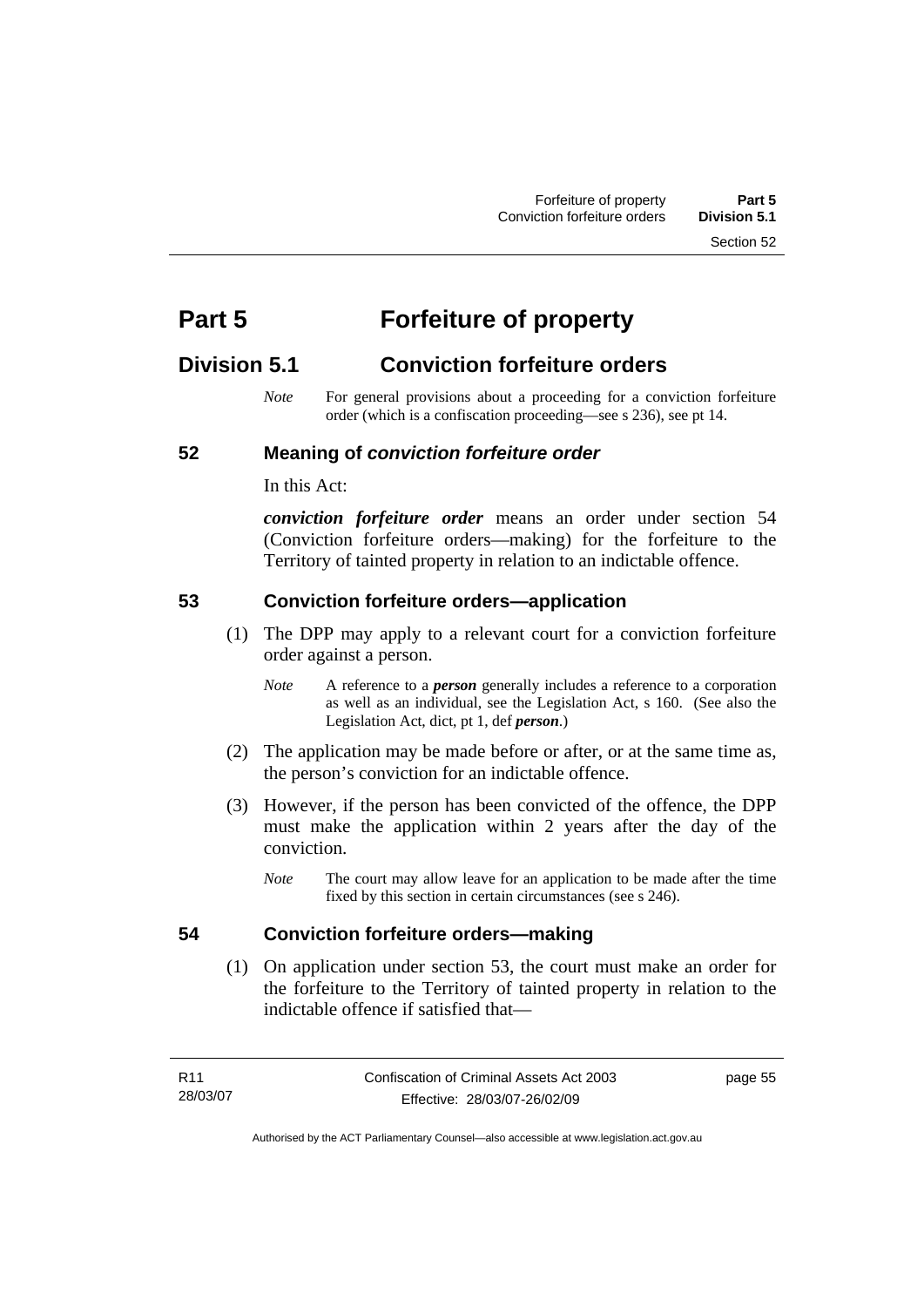- (a) the offender has been convicted of the offence; and
- (b) the offender has not been cleared of the offence; and
- (c) the property, or any of the property, to which the application relates is tainted property in relation to the offence.
- (2) If a court makes the order, it must state in the order—
	- (a) the property to which it applies; and
	- (b) what it considers to be the value of the property (other than money) to be forfeited to the Territory under the order at the time the order is made.

#### **55 Conviction forfeiture orders—forfeiture**

- (1) The property to which the conviction forfeiture order applies is forfeited to the Territory at the end of 14 days after the day the order is made, except so far as the property is excluded from forfeiture under an exclusion order.
	- *Note 1* For the commencement of a restraining order, see the Legislation Act, s 73 (4).
	- *Note 2* The effect of an exclusion order for property subject to forfeiture is that the property is excluded from forfeiture, see s 74 (c).
- (2) However, if an application for an exclusion order in relation to the property, or a part of the property, has been made (but not decided) before the end of the 14-day period, the property (or that part) is not forfeited until the proceeding in relation to the exclusion order is finalised.

#### **56 When conviction forfeiture order ends**

- (1) A conviction forfeiture order ends if—
	- (a) the offender is cleared of the offence to which the order relates, and all related offences (if any); or
	- (b) the order is reversed or set aside on appeal; or

R11 28/03/07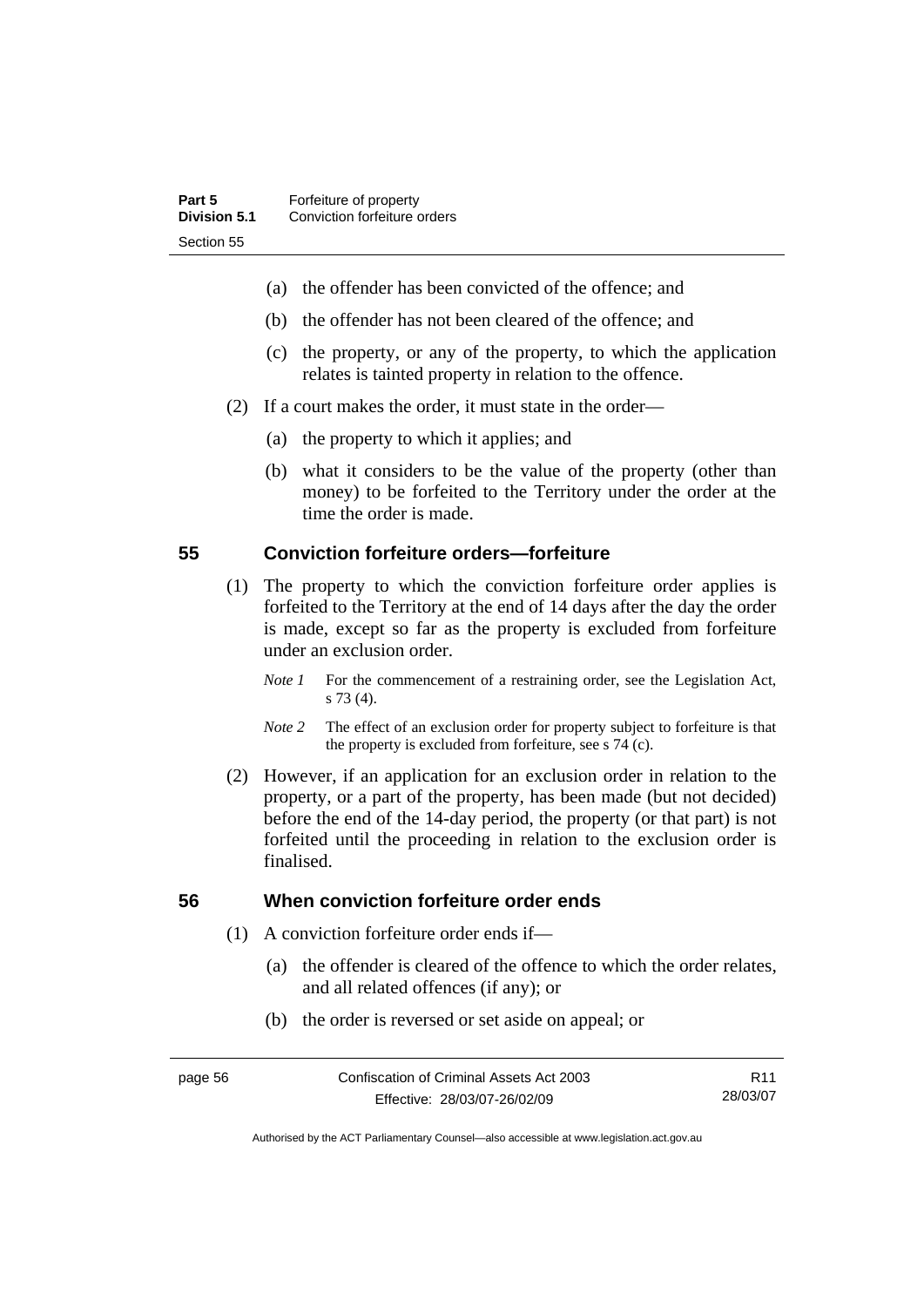(c) the order is fully satisfied.

*Note* For the meaning of *fully satisfied*, see dict.

- (2) The order is satisfied for a particular interest in forfeited property if the interest is bought back under section 127 (Buyback orders buying interest in property).
	- *Note* After the forfeiture of property, the offender may recover the property or its value in certain circumstances (see div 9.5).

# **Division 5.2 Automatic forfeiture—conviction for serious offences**

### **57 Unclaimed tainted property restraining orders non-application of div 5.2**

This division does not apply to property restrained under an unclaimed tainted property restraining order.

*Note* For the forfeiture of unclaimed tainted property, see div 5.3.

### **58 Automatic forfeiture of restrained property on conviction for serious offences**

- (1) This section applies if—
	- (a) a person is convicted of a serious offence; and
	- (b) a restraining order (other than an artistic profits restraining order) is made, whether before or after the conviction, over property in relation to the offence or a related serious offence committed by the person.
	- *Note* A reference to a *person* generally includes a reference to a corporation as well as an individual, see the Legislation Act, s 160. (See also the Legislation Act, dict, pt 1, def *person*.)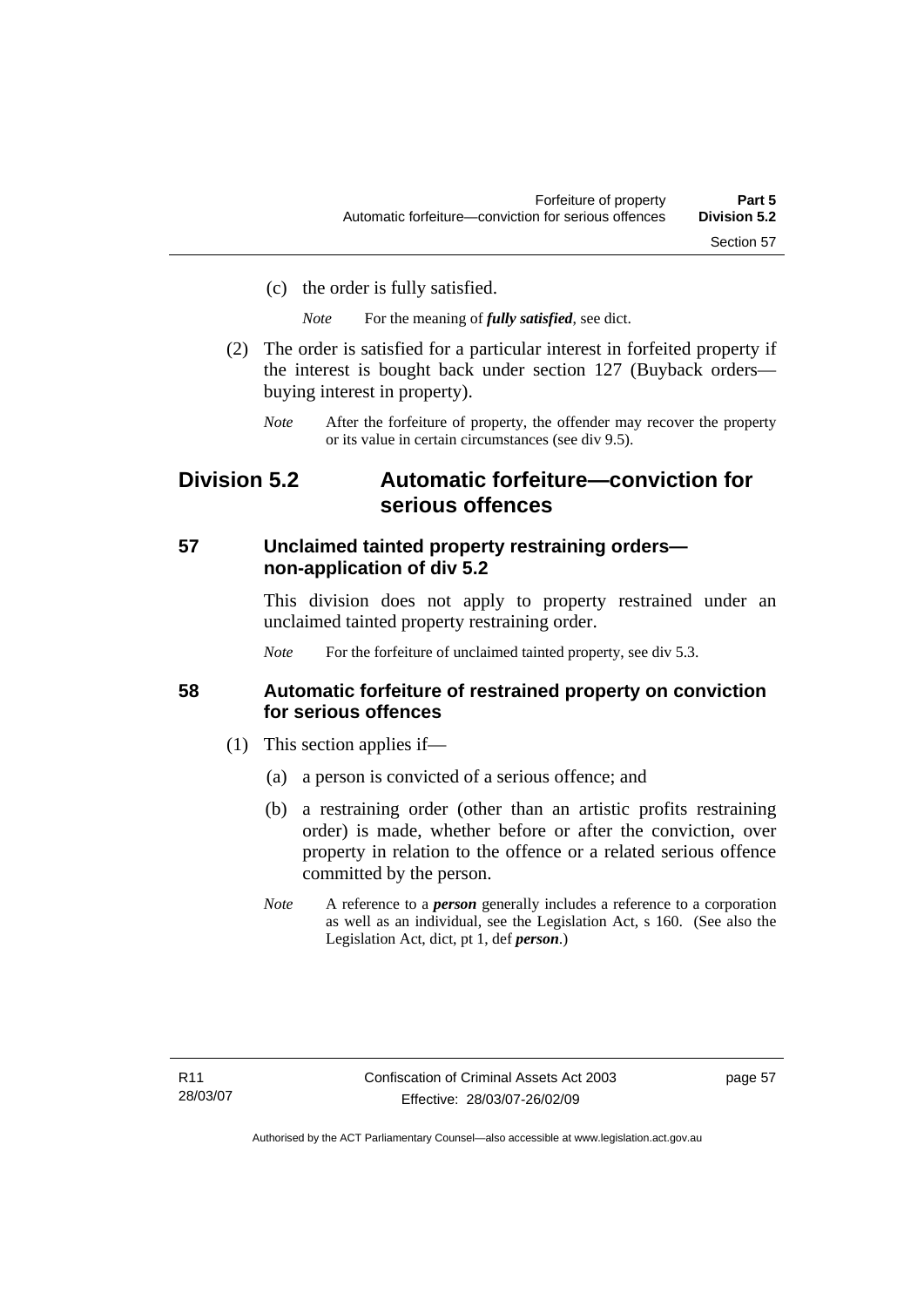| Part 5              | Forfeiture of property                               |
|---------------------|------------------------------------------------------|
| <b>Division 5.2</b> | Automatic forfeiture—conviction for serious offences |
| Section 59          |                                                      |

- (2) The restrained property is forfeited to the Territory at the end of whichever of the following periods applies (the *relevant 14-day period*), except so far as the property is excluded from forfeiture under an exclusion order:
	- (a) if the restraining order was made before the conviction— 14 days after the day of conviction;
	- (b) if the restraining order was made at the same time as or after the conviction—14 days after the day the restraining order comes into force.
	- *Note 1* For the commencement of a restraining order, see the Legislation Act, s 73 (4).
	- *Note* 2 The effect of an exclusion order for property subject to forfeiture is that the property is excluded from forfeiture, see s 74 (c).
- (3) However, if an application for an exclusion order in relation to the property, or a part of the property, has been made (but not decided) before the end of the relevant 14-day period, the property (or that part) is not forfeited until the proceeding in relation to the exclusion order is finalised.

# **59 Automatic forfeiture—court order declaring property automatically forfeited**

- (1) The DPP may apply to a relevant court for an order declaring that property has been automatically forfeited under this division.
- (2) If the relevant court is satisfied that the property has been automatically forfeited under this division, the court must make the order and state in the order the property to which it applies.
- (3) The registrar of the relevant court may exercise the functions of the court for this section.
	- *Note* For general provisions about a proceeding for an order under this section (which is a confiscation proceeding—see s 236), see pt 14.

R11 28/03/07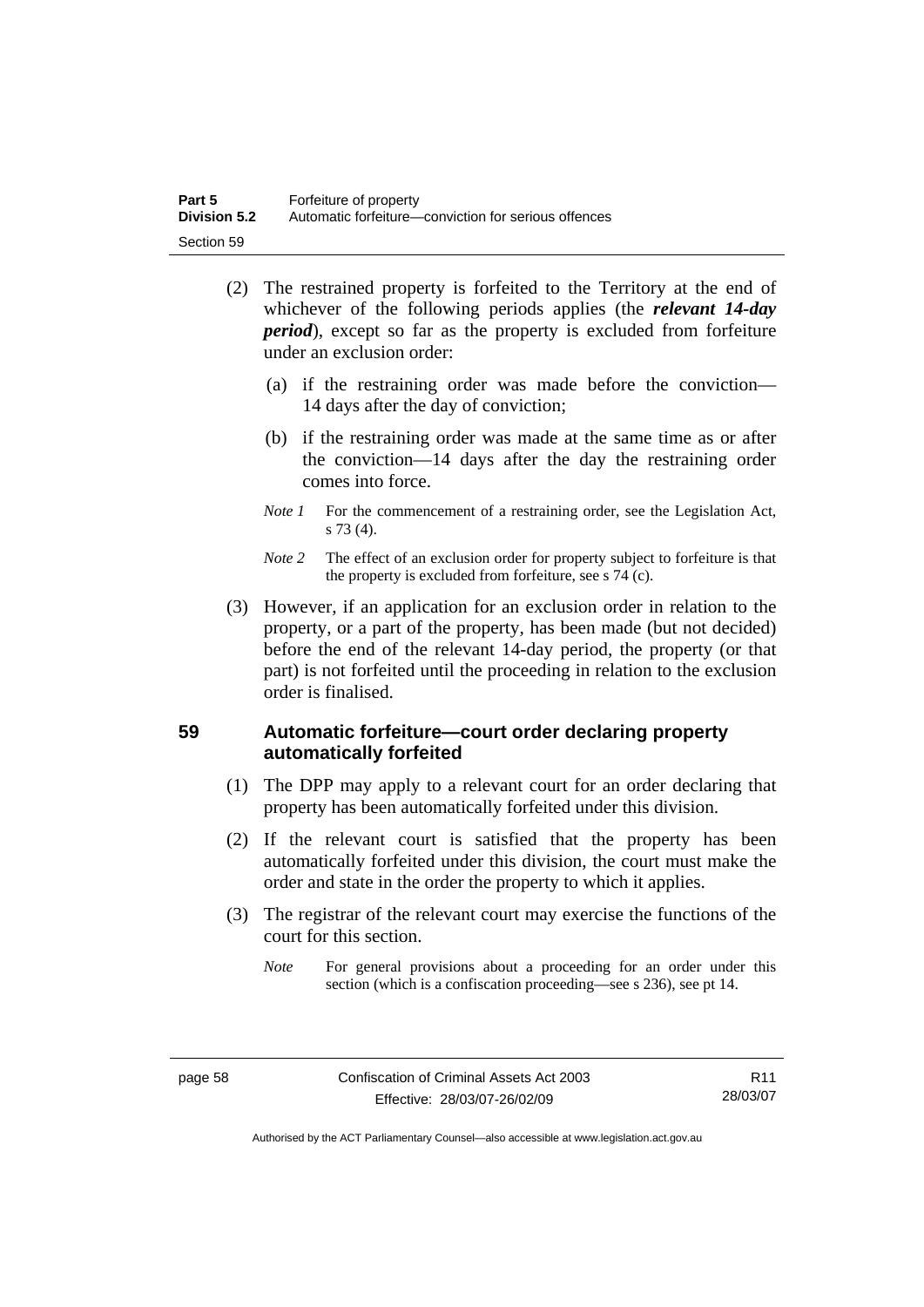#### **60 Automatic forfeiture—court orders**

 (1) A relevant court may, when it convicts a person of a serious offence or at any later time, make any order that it considers appropriate for giving effect to an automatic forfeiture of property.

#### **Examples of orders**

- 1 an order for the examination of anyone before the court, or an officer of the court, about any property that might be forfeited because of the conviction
- 2 an order directing the owner of property that might be forfeited because of the conviction, or anyone else, to give to a stated person, within a stated period, a sworn statement about stated particulars of the property
- 3 an order directing the owner of property that might be forfeited because of the conviction, or anyone else, to do anything necessary or convenient to be done to allow the public trustee to take control of the property, including anything necessary or convenient to be done to bring the property within the iurisdiction
- 4 an order in relation to the registration of title to, or charges over, property under a territory law
- *Note* An example is part of the Act, is not exhaustive and may extend, but does not limit, the meaning of the provision in which it appears (see Legislation Act, s 126 and s 132).
- (2) The order may be made on the court's initiative, or on the application of any of the following people:
	- (a) the DPP;
	- (b) the offender;
	- (c) the public trustee;
	- (d) anyone with an interest in property to which the order relates;
	- (e) anyone else with the court's leave.
	- *Note* For general provisions about a proceeding for an order under this section (which is a confiscation proceeding—see s 236), see pt 14.

page 59

Authorised by the ACT Parliamentary Counsel—also accessible at www.legislation.act.gov.au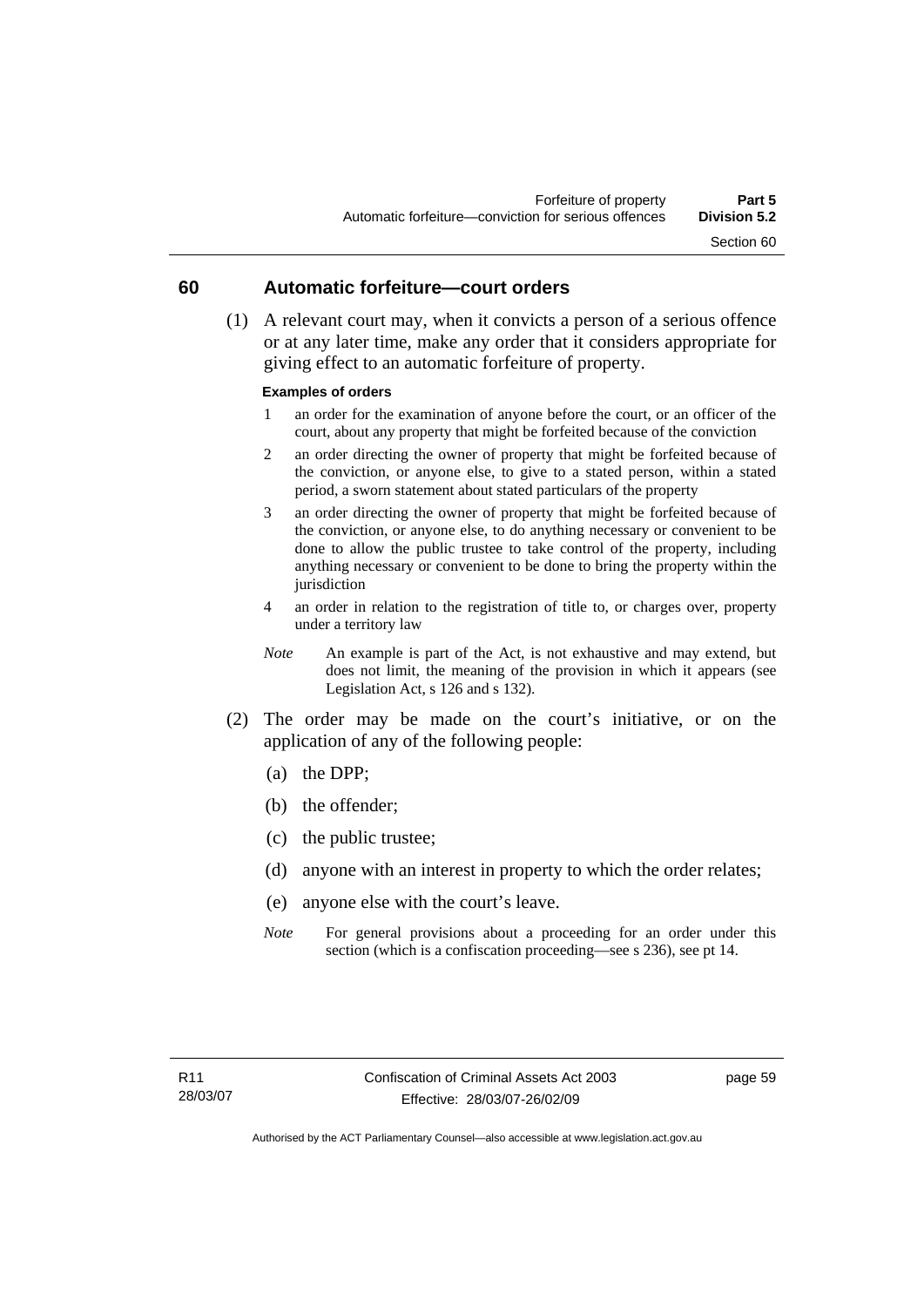- (3) A person commits an offence if—
	- (a) a relevant court makes an order under subsection (1) to give effect to an automatic forfeiture of property; and
	- (b) the order requires the person to do, or not do, something stated in the order; and
	- (c) the person has notice of the order (whether by being given a copy of the order or otherwise); and
	- (d) the person contravenes the order.

Maximum penalty: 200 penalty units, imprisonment for 2 years or both.

#### **61 When automatic forfeiture under div 5.2 ends**

- (1) Automatic forfeiture under this division ends if—
	- (a) the offender is cleared of the offence to which the forfeiture relates, and all related serious offences (if any); or
	- (b) the automatic forfeiture is fully satisfied.

*Note* For the meaning of *fully satisfied*, see dict.

- (2) Automatic forfeiture is satisfied for a particular interest in forfeited property if the interest is bought back under section 127 (Buyback orders—buying interest in property).
	- *Note* After the forfeiture of property, the offender may recover the property or its value in certain circumstances (see div 9.5).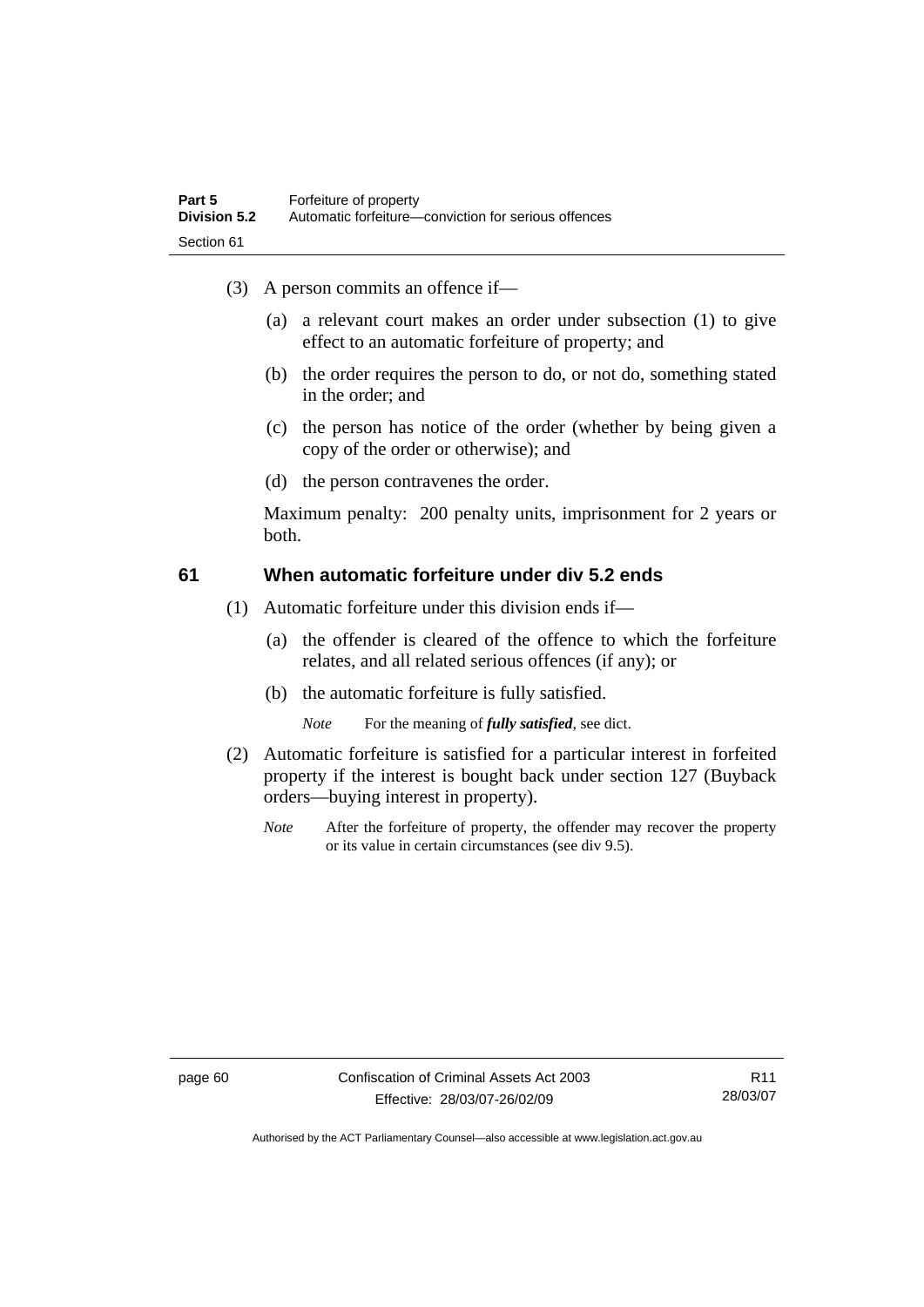# Section 62

## **Division 5.3 Automatic forfeiture—unclaimed tainted property**

*Note* For general provisions about a proceeding for a conviction forfeiture order (which is a confiscation proceeding—see s 236), see pt 14.

#### **62 Forfeiture of unclaimed tainted property**

- (1) This section applies if an unclaimed tainted property restraining order is made over property.
- (2) The restrained property is forfeited to the Territory at the end of 14 days after the day the restraining order comes into force, except so far as the property is excluded from forfeiture under an exclusion order.
	- *Note 1* For the commencement of a restraining order, see the Legislation Act, s 73 (4).
	- *Note 2* The effect of an exclusion order for property subject to forfeiture is that the property is excluded from forfeiture (see s 74 (c)).
- (3) However, if an application for an exclusion order in relation to the property, or a part of the property, has been made (but not decided) before the end of the 14-day period, the property (or that part) is not forfeited until the proceeding in relation to the exclusion order is finalised.

#### **63 When automatic forfeiture under div 5.3 ends**

Automatic forfeiture under this division ends if the automatic forfeiture is fully satisfied.

*Note* For the meaning of *fully satisfied*, see dict.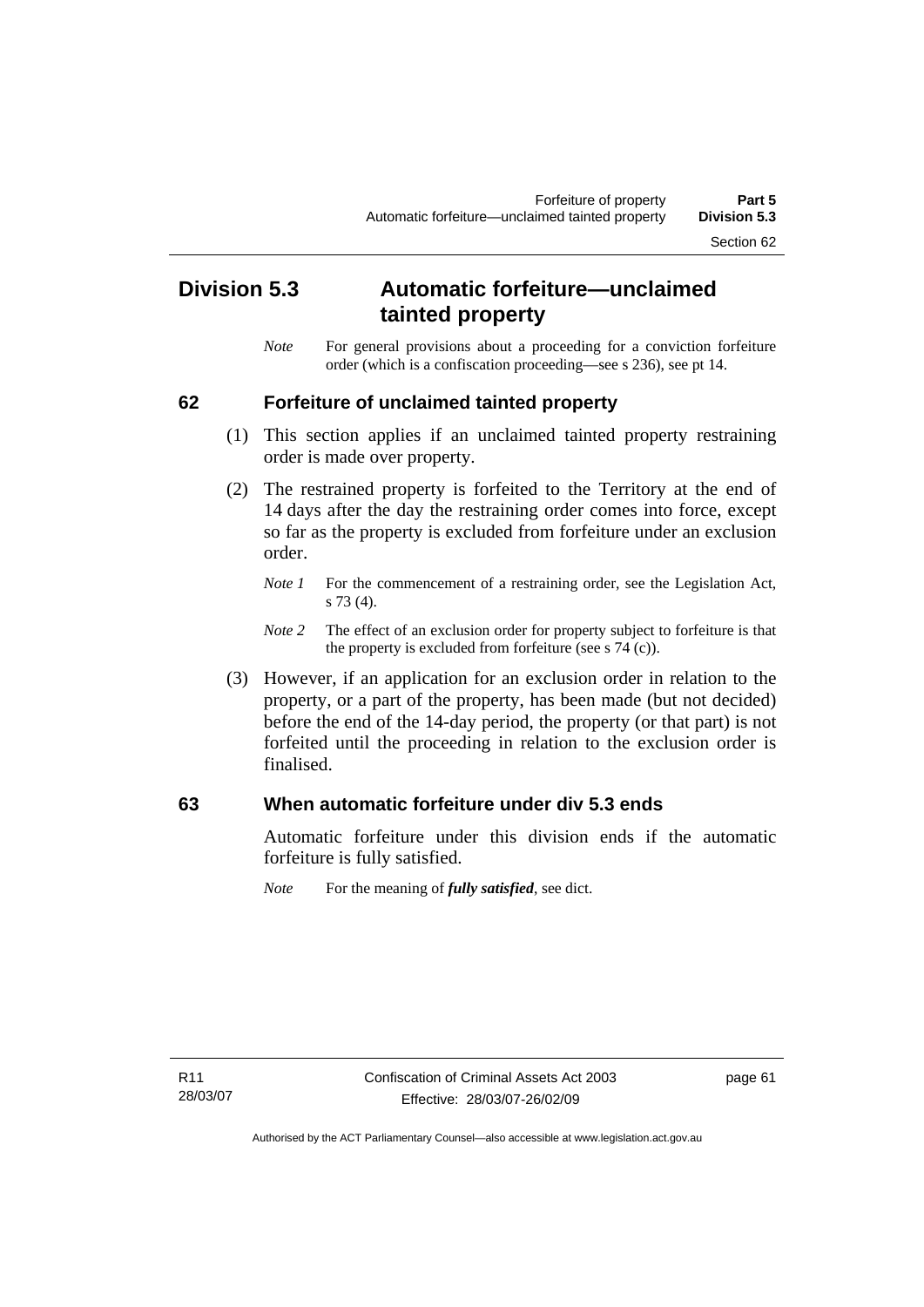**Part 5 Forfeiture of property Division 5.4** Civil forfeiture orders Section 64

## **Division 5.4 Civil forfeiture orders**

*Note* For general provisions about a proceeding for a conviction forfeiture order (which is a confiscation proceeding—see s 236), see pt 14.

#### **64 Artistic profits and unclaimed tainted property non-application of div 5.4**

This division does not apply to property restrained under—

- (a) an artistic profits restraining order; or
- (b) an unclaimed tainted property restraining order.
- *Note 1* An artistic profits restraining order is made solely to preserve property to satisfy a penalty order for artistic profits in relation to an offence (see s 20).
- *Note 2* Unclaimed tainted property is forfeitable under div 5.3.

#### **65 Meaning of** *civil forfeiture order*

In this Act:

*civil forfeiture order* means an order under section 67 (Civil forfeiture orders—making) for the forfeiture to the Territory of restrained property in relation to the commission (or the alleged commission) of a serious offence.

#### **66 Civil forfeiture orders—application**

- (1) The DPP may apply to a relevant court for a civil forfeiture order for the forfeiture to the Territory of property restrained in relation to the commission (or the alleged commission) of a serious offence.
- (2) The application may be made—
	- (a) at the same time as, or after, an application for a restraining order in relation to the offence; or
	- (b) if a restraining order is in force in relation to the offence.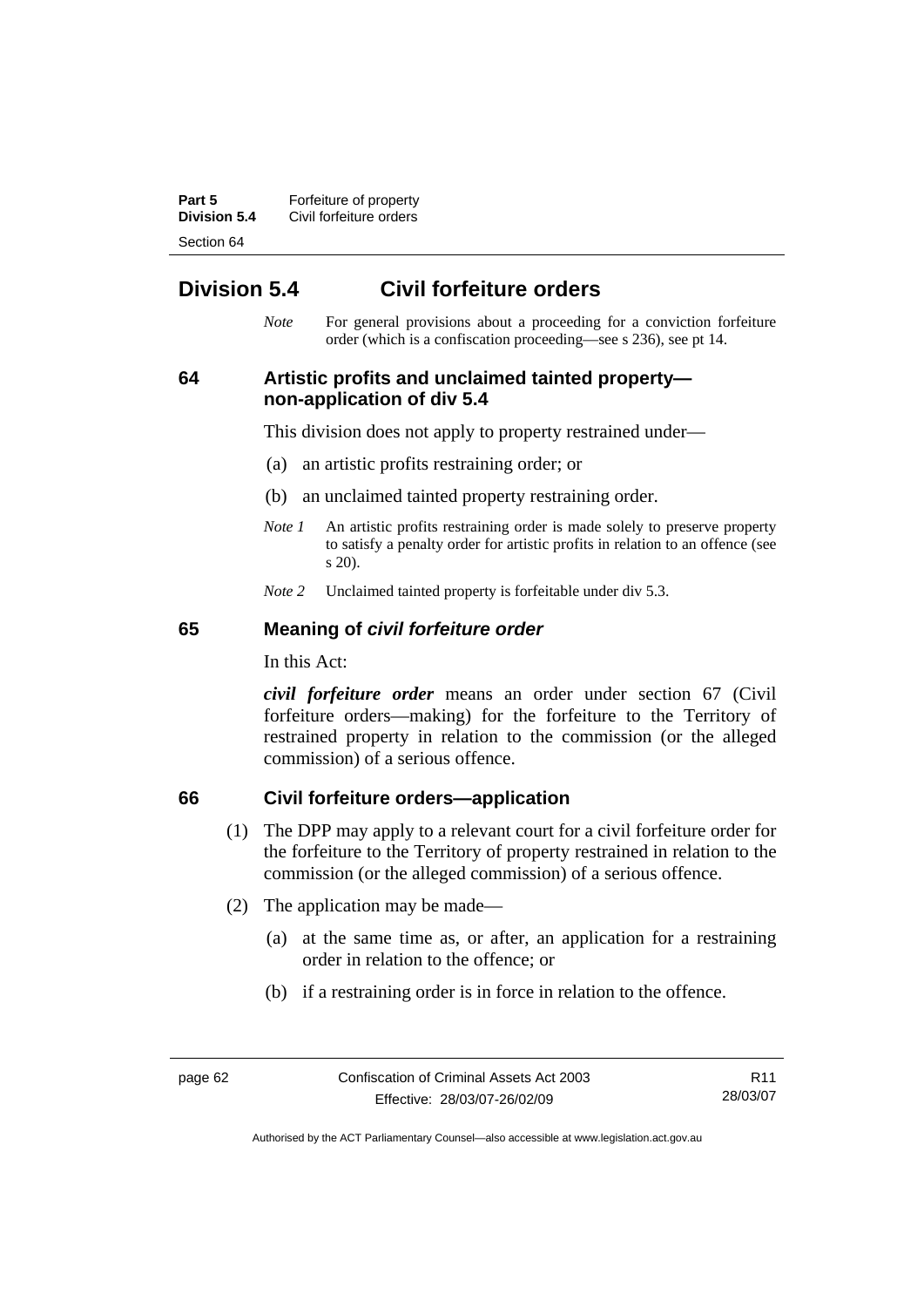#### **67 Civil forfeiture orders—making**

- (1) This section applies if, on an application under section 66 for an order for the forfeiture to the Territory of restrained property, the court is satisfied on the balance of probabilities that a person (the *offender*) has committed a serious offence within whichever of the following periods applies (the *relevant period*):
	- (a) 6 years before the day the application to restrain the property was made;
	- (b) if an extended period for making the restraining order application was allowed under section 246 (Confiscation proceedings—time extensions for applications)—the total of the 6-year period and the extended period.
	- *Note 1* The court must be satisfied on the balance of probabilities about the commission of the offence because confiscation proceedings are civil, not criminal (see s 237).
	- *Note 2* A reference to a *person* generally includes a reference to a corporation as well as an individual, see the Legislation Act, s 160. (See also the Legislation Act, dict, pt 1, def *person*.)
- (2) If this section applies, the relevant court must order that the restrained property be forfeited to the Territory.
- (3) The order must state—
	- (a) the property to which it applies; and
	- (b) what the relevant court considers to be the value of the property (other than money) to be forfeited to the Territory under the order at the time the order is made; and
	- (c) if the relevant court making the order has given a direction under section 69 (Civil forfeiture order proceedings restrictions on disclosure)—
		- (i) the direction given by the court; and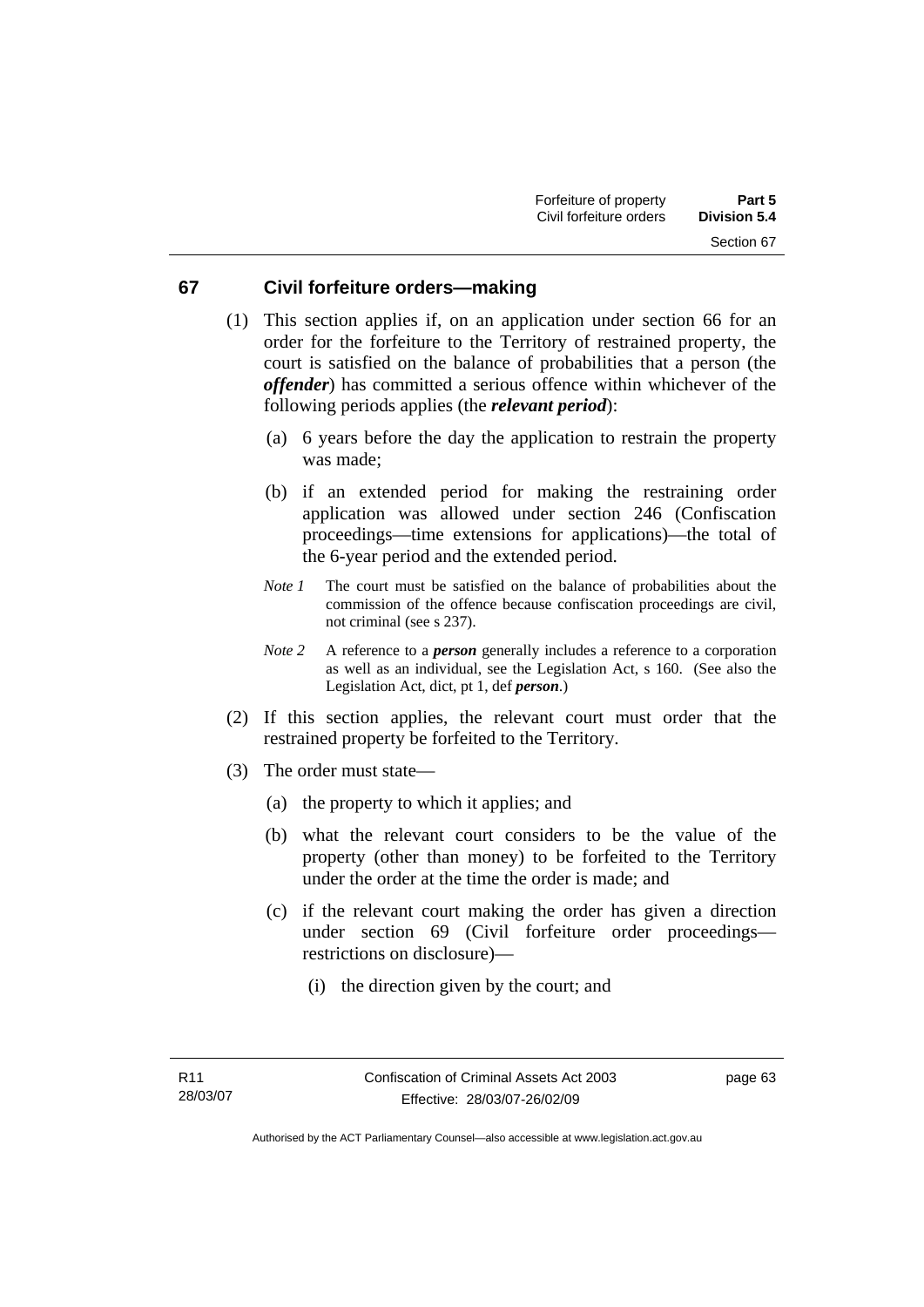| Part 5       | Forfeiture of property  |
|--------------|-------------------------|
| Division 5.4 | Civil forfeiture orders |
| Section 67   |                         |

- (ii) the effect of section 70 (Civil forfeiture orders disclosure offences) in relation to the direction.
- (4) To remove any doubt, if the relevant court is satisfied that the offender committed a serious offence within the relevant period, the court must not refuse to make a civil forfeiture order only because it is not satisfied—
	- (a) that a particular serious offence was committed by the offender within the relevant period; or
	- (b) that the offence was committed on any particular day or time within the relevant period.
- (5) Also, to remove any doubt, the relevant court must not refuse to make a civil forfeiture order in relation to a serious offence only because—
	- (a) an indictment has not been presented against the offender for the offence; or
	- (b) the offender has not been convicted of the offence; or
	- (c) the offender has been cleared of the offence, including being cleared after having been convicted of the offence; or
	- (d) a doubt is raised about whether the offender committed the offence.
	- *Note Indictment* is defined in the Legislation Act, dict, pt 1 as including an information. (See also that Act, dict, pt 1, def *present*.)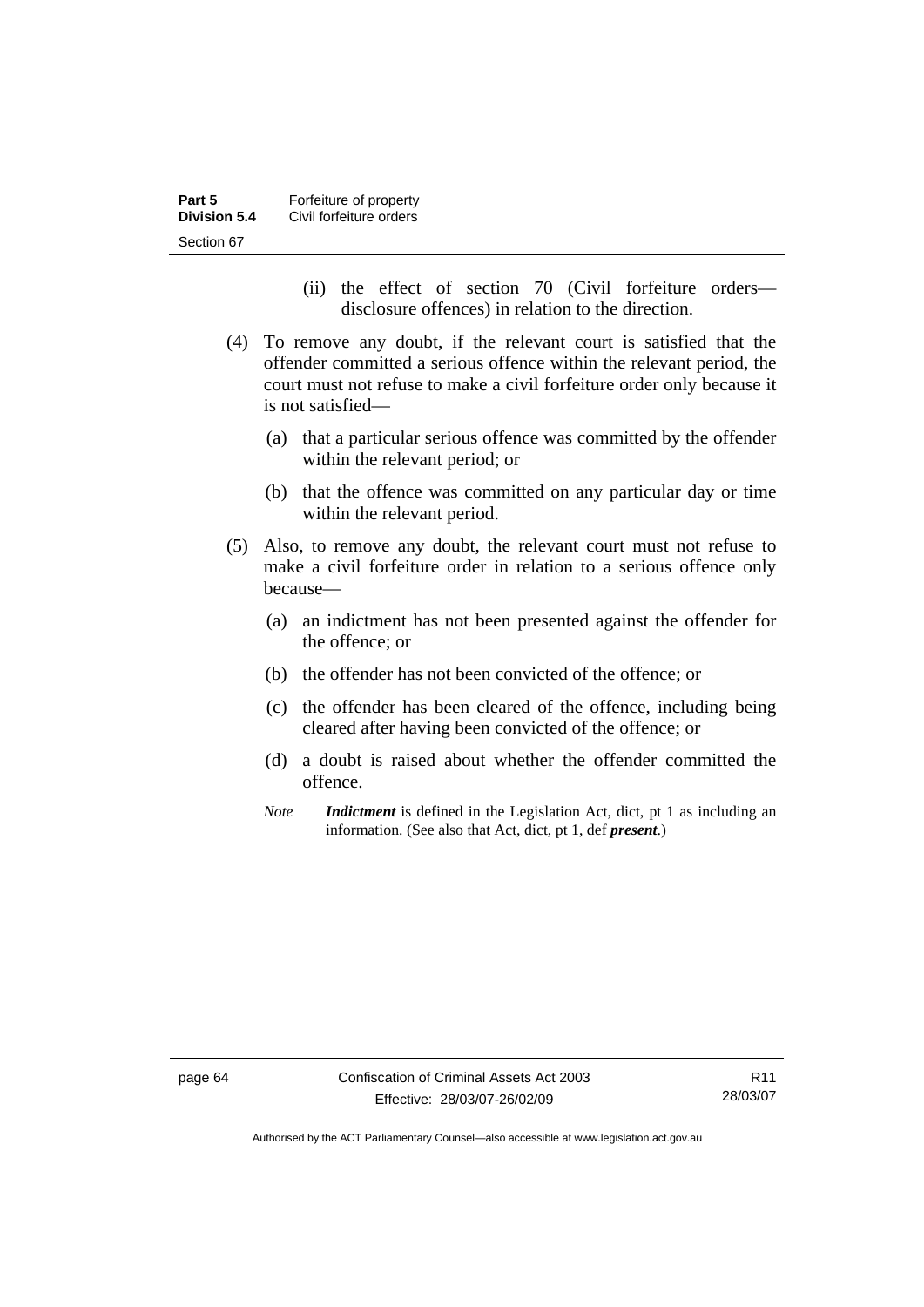#### **68 Civil forfeiture orders—forfeiture**

- (1) The property to which the civil forfeiture order applies is forfeited to the Territory at the end of 14 days after the day the order is made, except so far as the property is excluded from forfeiture under an exclusion order.
	- *Note 1* For the commencement of a restraining order, see the Legislation Act, s 73 (4).
	- *Note 2* The effect of an exclusion order for property subject to forfeiture is that the property is excluded from forfeiture, see s 74 (c).
- (2) However, if an application for an exclusion order in relation to the property, or a part of the property, has been made (but not decided) before the end of the 14-day period, the property (or that part) is not forfeited until the proceeding in relation to the exclusion order is finalised.

#### **69 Civil forfeiture order proceedings—restrictions on disclosure**

- (1) On application by the DPP, a relevant court hearing an application for a civil forfeiture order may—
	- (a) direct that the hearing of the application, or part of it, take place in closed court and give directions about who may be present; and
	- (b) give directions prohibiting or restricting the publication or disclosure of all or any of the following:
		- (i) the fact that an application for the order, or that a civil forfeiture order, has been made;
		- (ii) the application for the order;
		- (iii) any information about the proceeding (whether or not a hearing has been held);
		- (iv) any evidence given, statement made or thing done during the proceeding;

| R11      | Confiscation of Criminal Assets Act 2003 | page 65 |
|----------|------------------------------------------|---------|
| 28/03/07 | Effective: 28/03/07-26/02/09             |         |

Authorised by the ACT Parliamentary Counsel—also accessible at www.legislation.act.gov.au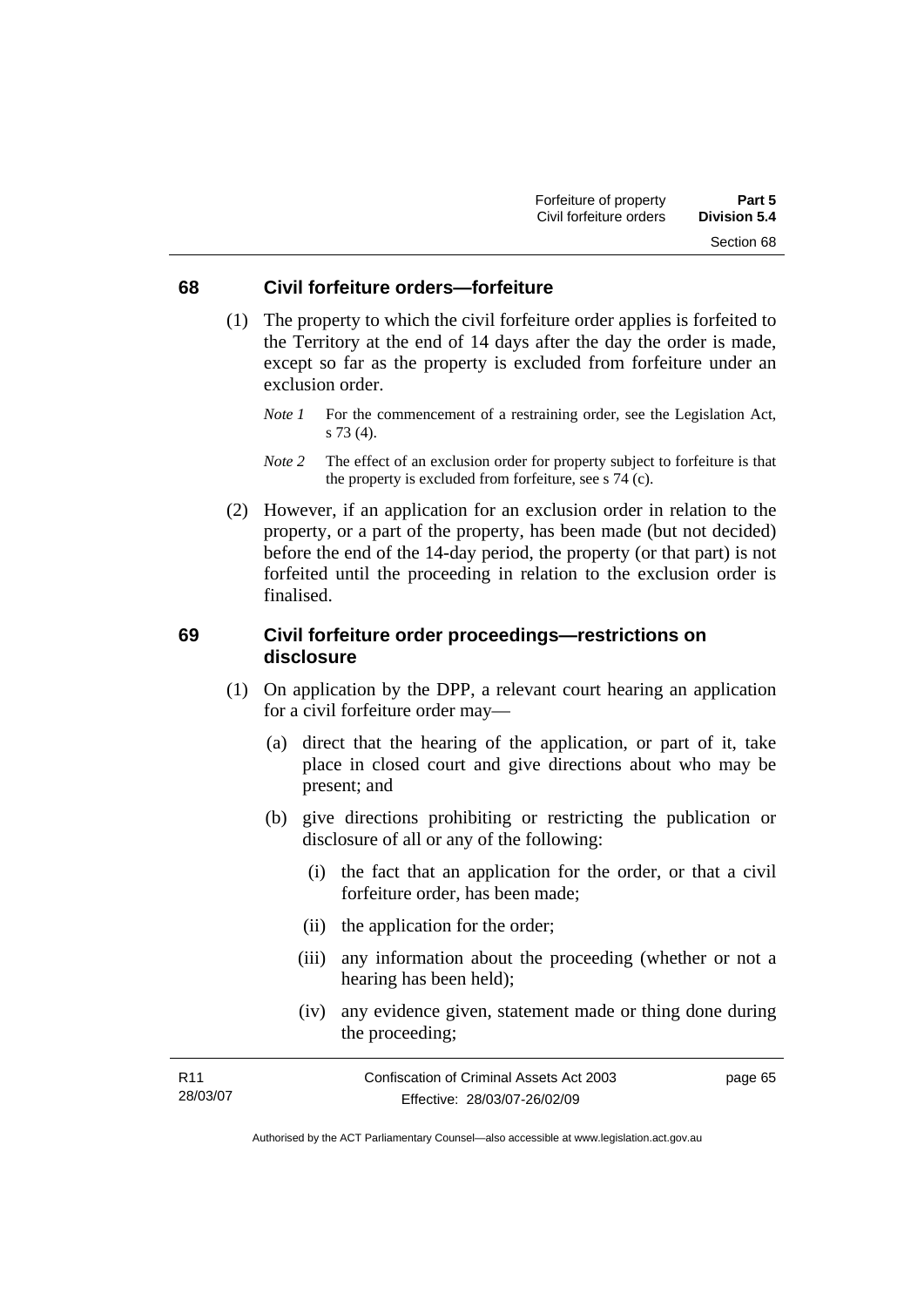(v) any information, document or thing derived from anything mentioned in this subsection.

#### **Examples of directions**

- 1 that the application for the civil forfeiture order not be disclosed to the person against whom the civil forfeiture order is made until the court has decided an application for a restraining order against someone else's property
- 2 that the supporting affidavit must be made available only to the offender's lawyer
- *Note* An example is part of the Act, is not exhaustive and may extend, but does not limit, the meaning of the provision in which it appears (see Legislation Act, s 126 and s 132).
- (2) In deciding whether to give a direction under subsection (1), the court must have regard to whether the direction—
	- (a) would promote the purposes of this Act; or
	- (b) is desirable to protect the integrity of an investigation (however described) for any purpose or a prosecution of an offence.
- (3) The court may also have regard to any other relevant matter in deciding whether to give a direction under subsection (1).

#### **70 Civil forfeiture orders—disclosure offences**

*Note* An offence against this section is a strict liability offence (see s (7)).

- (1) A person commits an offence if—
	- (a) a relevant court has given a direction under section 69 (1) (b) prohibiting or restricting the publication or disclosure of a matter mentioned in the paragraph; and
	- (b) the person has notice of the direction (whether by being given a copy of the civil forfeiture order to which the direction relates or otherwise); and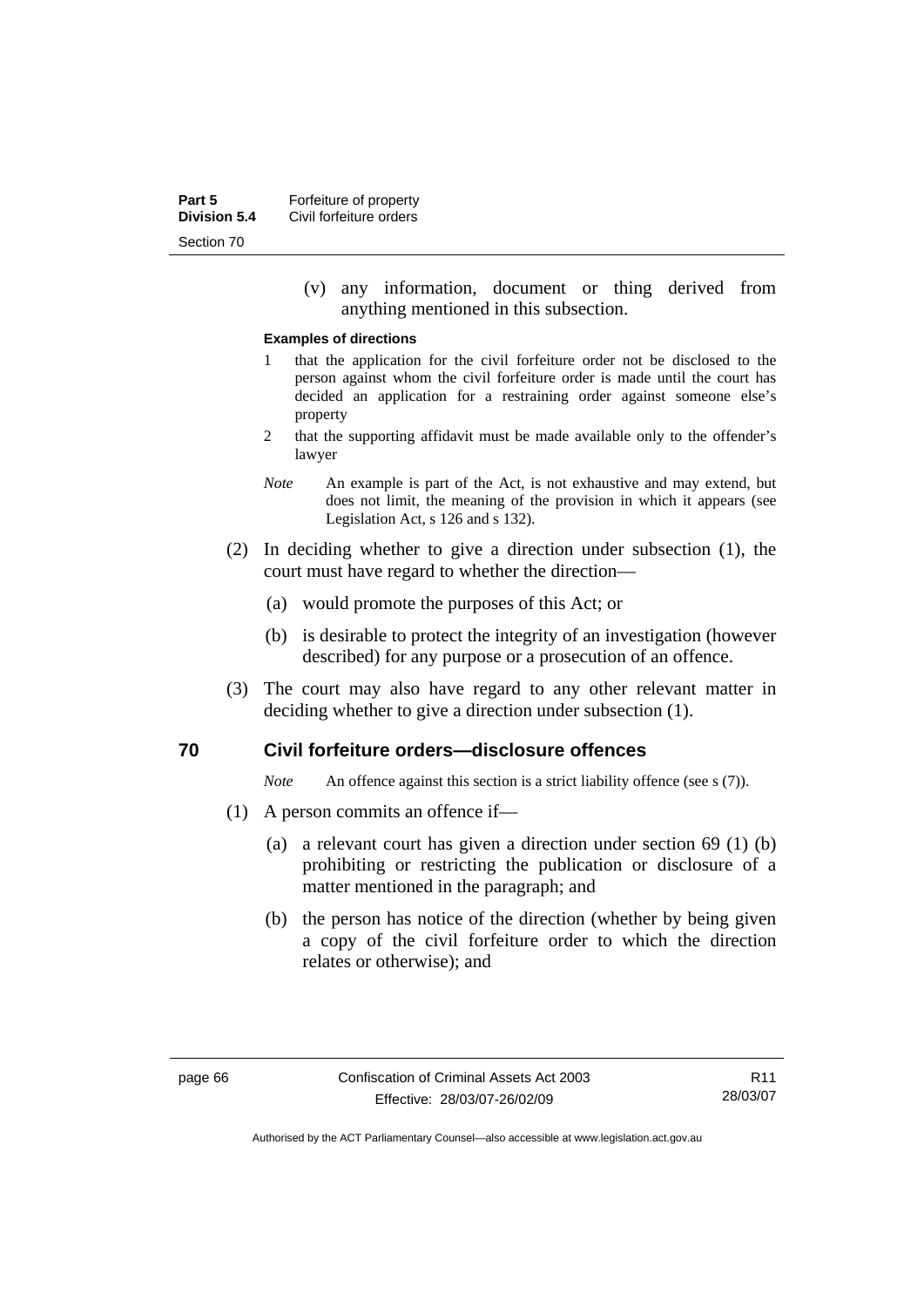(c) the person publishes or discloses the matter to someone else.

Maximum penalty: 200 penalty units, imprisonment for 2 years or both.

- (2) A person commits an offence if—
	- (a) a relevant court has given a direction under section 69 (1) (b) prohibiting or restricting the publication or disclosure of a matter mentioned in the paragraph; and
	- (b) the person has notice of the direction (whether by being given a copy of the civil forfeiture order to which the direction relates or otherwise); and
	- (c) the person publishes or discloses information to someone else; and
	- (d) the other person could infer from the information the matter to which the direction relates.

Maximum penalty: 200 penalty units, imprisonment for 2 years or both.

- (3) Subsections (1) and (2) do not apply if the publication or disclosure is to any of the following entities in the circumstances mentioned for the entity:
	- (a) a police officer—in any circumstances;
	- (b) an officer, employee or agent of the person—to ensure that the order is complied with and the person to whom the publication or disclosure is made is given notice of the direction (whether by being given a copy of the restraining order to which the direction relates or otherwise) by the person making the publication or disclosure;
	- (c) a lawyer—to obtain legal advice or representation in relation to the order;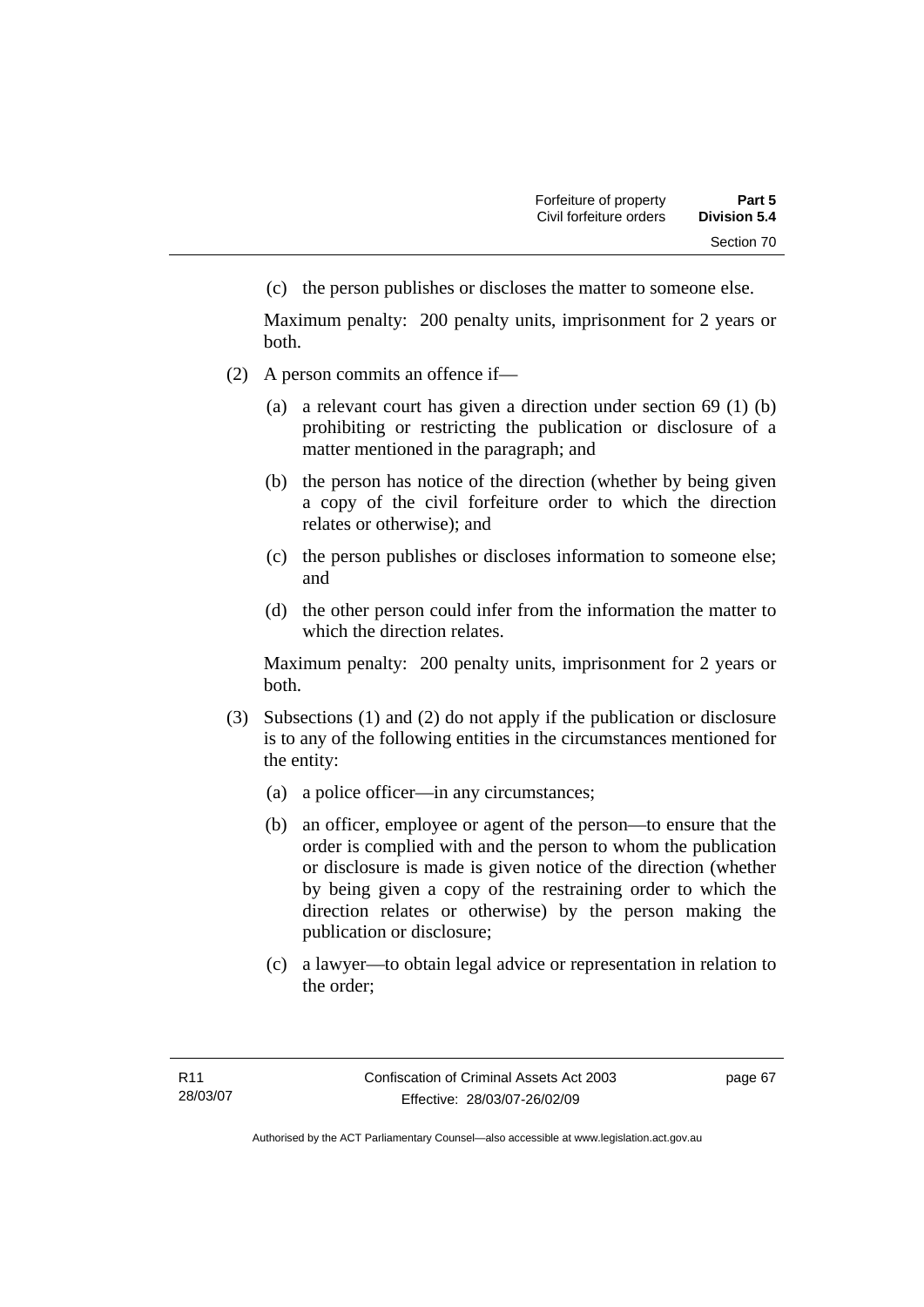- (d) a relevant court—with the court's leave.
	- *Note* The application for leave, and any proceeding with the court's leave, must be heard in closed court (see s (8)).
- (4) Also, subsections (1) and (2) do not apply if the publication or disclosure is made—
	- (a) by a police officer in the exercise of the officer's functions; or
	- (b) for the purpose of giving or obtaining legal advice, or making legal representations, in relation to the order.
- (5) A person commits an offence if—
	- (a) a relevant court has given a direction under section 69 (1) (b) prohibiting or restricting the publication or disclosure of a matter mentioned in the paragraph; and
	- (b) the person receives information in relation to the matter in accordance with subsection (3) or (4); and
	- (c) the person ceases to be a person mentioned in subsection (3) or (4); and
	- (d) the person publishes or discloses the matter to someone else.

Maximum penalty: 200 penalty units, imprisonment for 2 years or both.

- (6) A person commits an offence if—
	- (a) a relevant court has given a direction under section 69 (1) (b) prohibiting or restricting the publication or disclosure of a matter mentioned in the paragraph; and
	- (b) the person receives information in relation to the matter in accordance with subsection (3) or (4); and
	- (c) the person ceases to be a person mentioned in subsection (3) or (4); and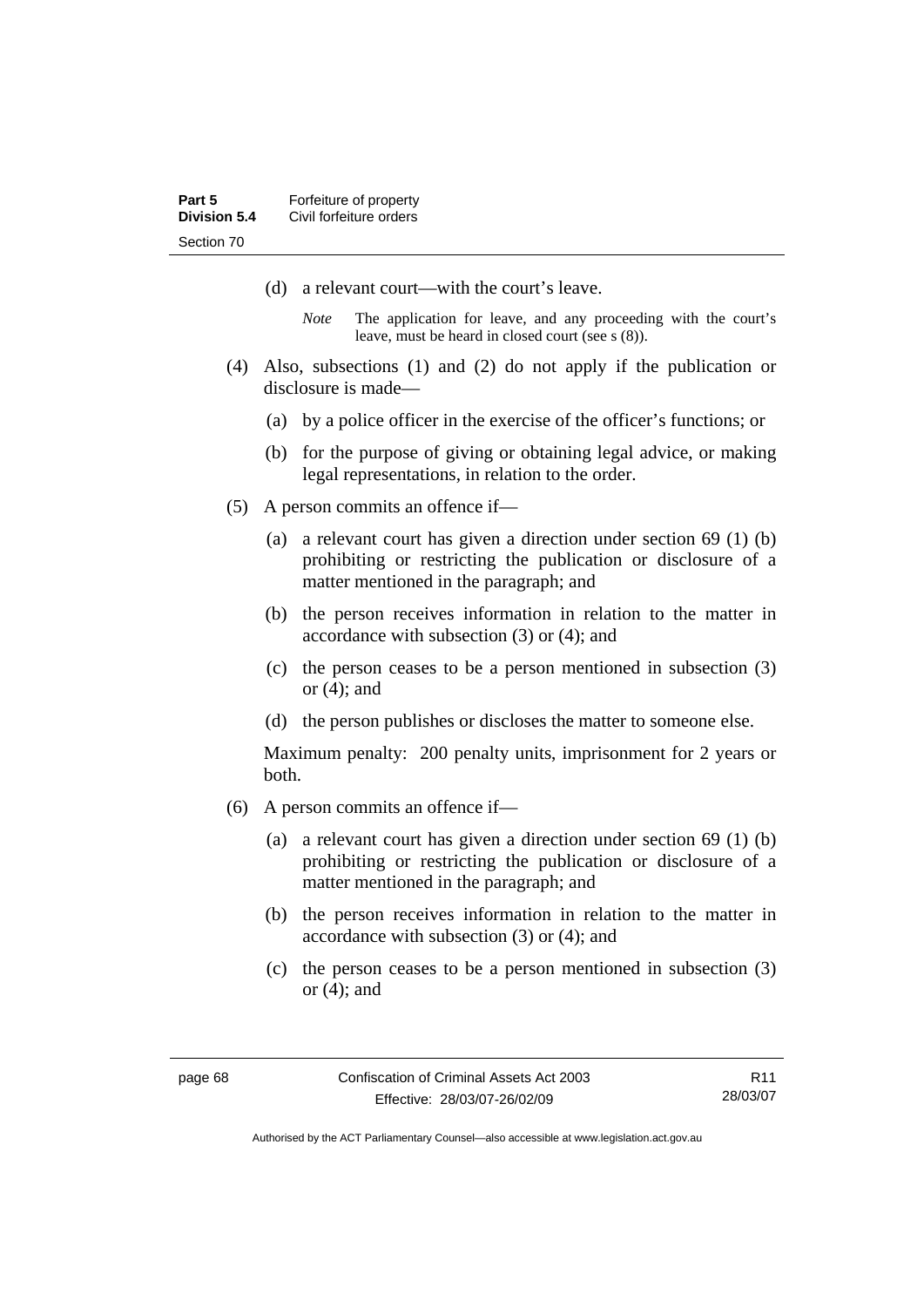- (d) the person publishes or discloses information to someone else; and
- (e) the other person could infer from the information the matter to which the direction relates.

Maximum penalty: 200 penalty units, imprisonment for 2 years or both.

- (7) An offence against this section is a strict liability offence.
- (8) For subsection (3) (d), an application for leave, and any proceeding with the court's leave, must be heard in closed court.

#### **71 When civil forfeiture order ends**

- (1) A civil forfeiture order ends if—
	- (a) the order is set aside or discharged on appeal; or
	- (b) the order is fully satisfied.
		- *Note* For the meaning of *fully satisfied*, see dict.
- (2) The order is satisfied for a particular interest in forfeited property if the interest is bought back under section 127 (Buyback orders buying interest in property).
	- *Note* After the forfeiture of property, the offender may recover the property or its value in certain circumstances (see div 9.5).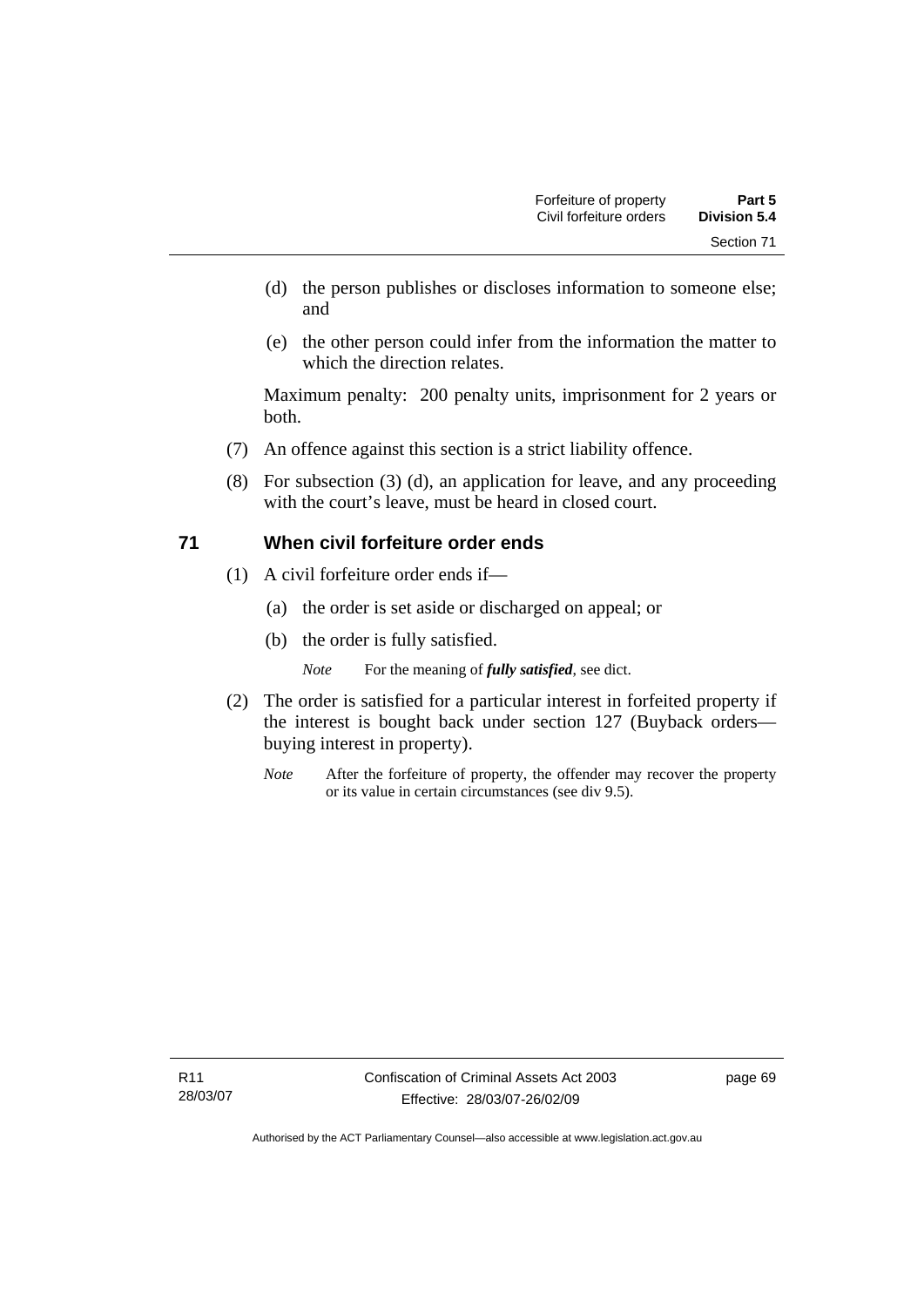**Part 6 Exclusion of property Division 6.1** General Section 72

## **Part 6 Exclusion of property**

*Note* For general provisions about a proceeding for an exclusion order (which is a confiscation proceeding—see s 236), see pt 14.

### **Division 6.1 General**

#### **72 Meaning of** *exclusion order*

In this Act:

*exclusion order* means an order under this part in relation to—

- (a) restrained property (other than restrained property that has been forfeited) or property in relation to which an application for a restraining order has been made; or
- (b) property in relation to which an application for a conviction forfeiture order has been made; or
- (c) property subject to forfeiture under this Act.
- *Note 1 Property* includes an interest in property, see the Legislation Act, dict, pt 1.
- *Note 2* This part does not apply to forfeited property (see s 75 (4)). A person with an interest in forfeited property immediately before its forfeiture may apply for the return of the property or compensation for its value under a return or compensation order under div 9.5.
- *Note 3* Property is forfeited 14 days after a forfeiture order or an automatic forfeiture applies to the property unless an application for an exclusion order is made, see pt 5 (Forfeiture of property).

#### **73 When property is** *subject to forfeiture*

For this Act, property is *subject to forfeiture* if—

 (a) a forfeiture order made under this Act applies to the property and the property has not been forfeited; or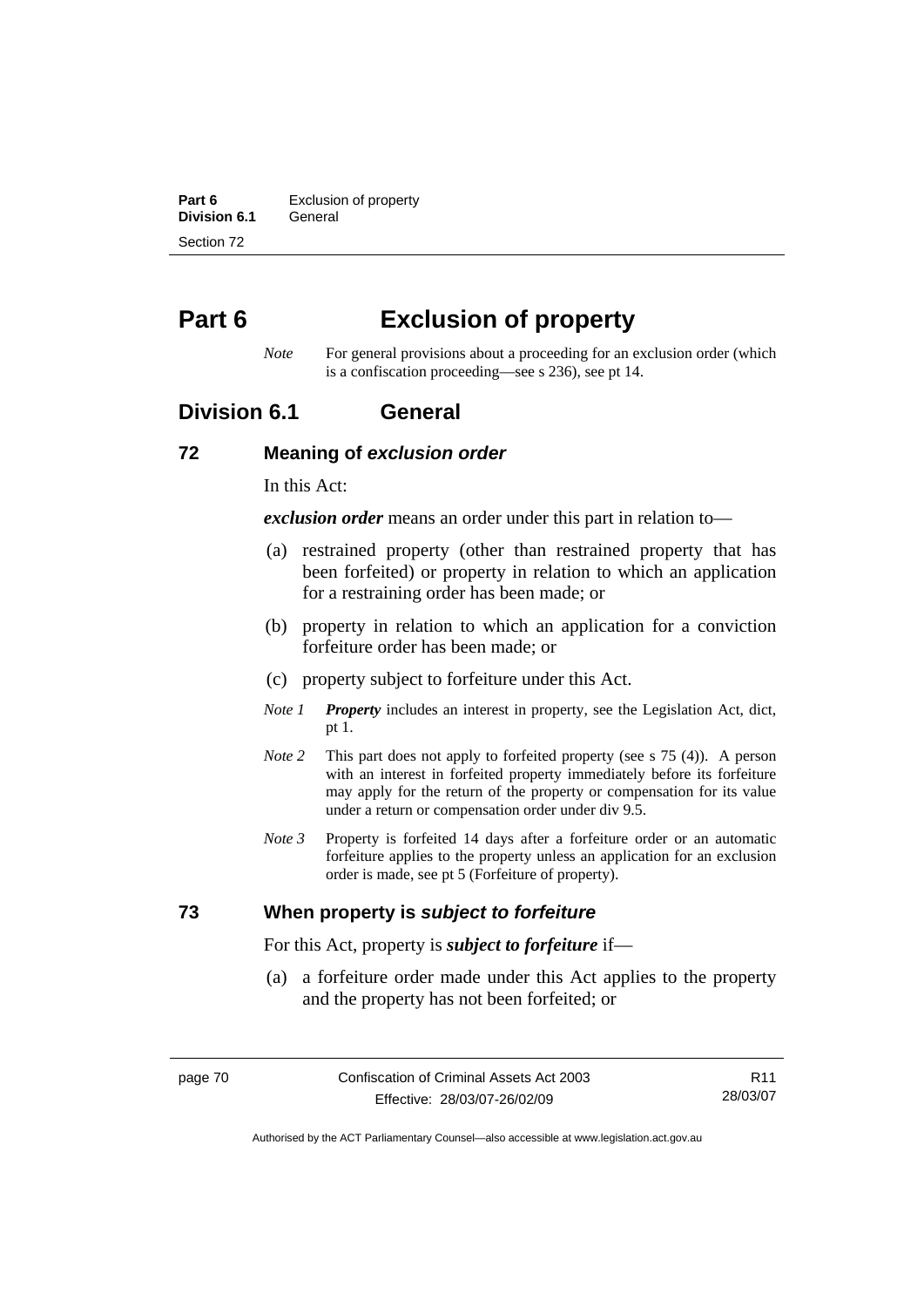(b) an automatic forfeiture under this Act applies to the property and the property has not been forfeited.

#### **74 Effect of exclusion order**

An exclusion order for property has effect as follows:

- (a) for property in relation to which an application for a restraining order or conviction forfeiture order has been made—the property is excluded from restraint or forfeiture (as appropriate);
- (b) for restrained property (other than restrained property that has been forfeited)—the restraining order stops applying to the property;
- (c) for property subject to forfeiture—the property is excluded from forfeiture.
- *Note* This part does not apply to forfeited property (see s 75 (4)). A person with an interest in forfeited property immediately before its forfeiture may apply for the return of the property or compensation for its value under a return or compensation order under div 9.5.

## **Division 6.2 Making exclusion orders**

### **75 Exclusion orders—application**

- (1) This section applies to—
	- (a) restrained property (other than restrained property that has been forfeited) or property in relation to which an application for a restraining order has been made; or
	- (b) property in relation to which an application for a conviction forfeiture order has been made; or
	- (c) property subject to forfeiture under this Act.
	- *Note* See the notes to s 72.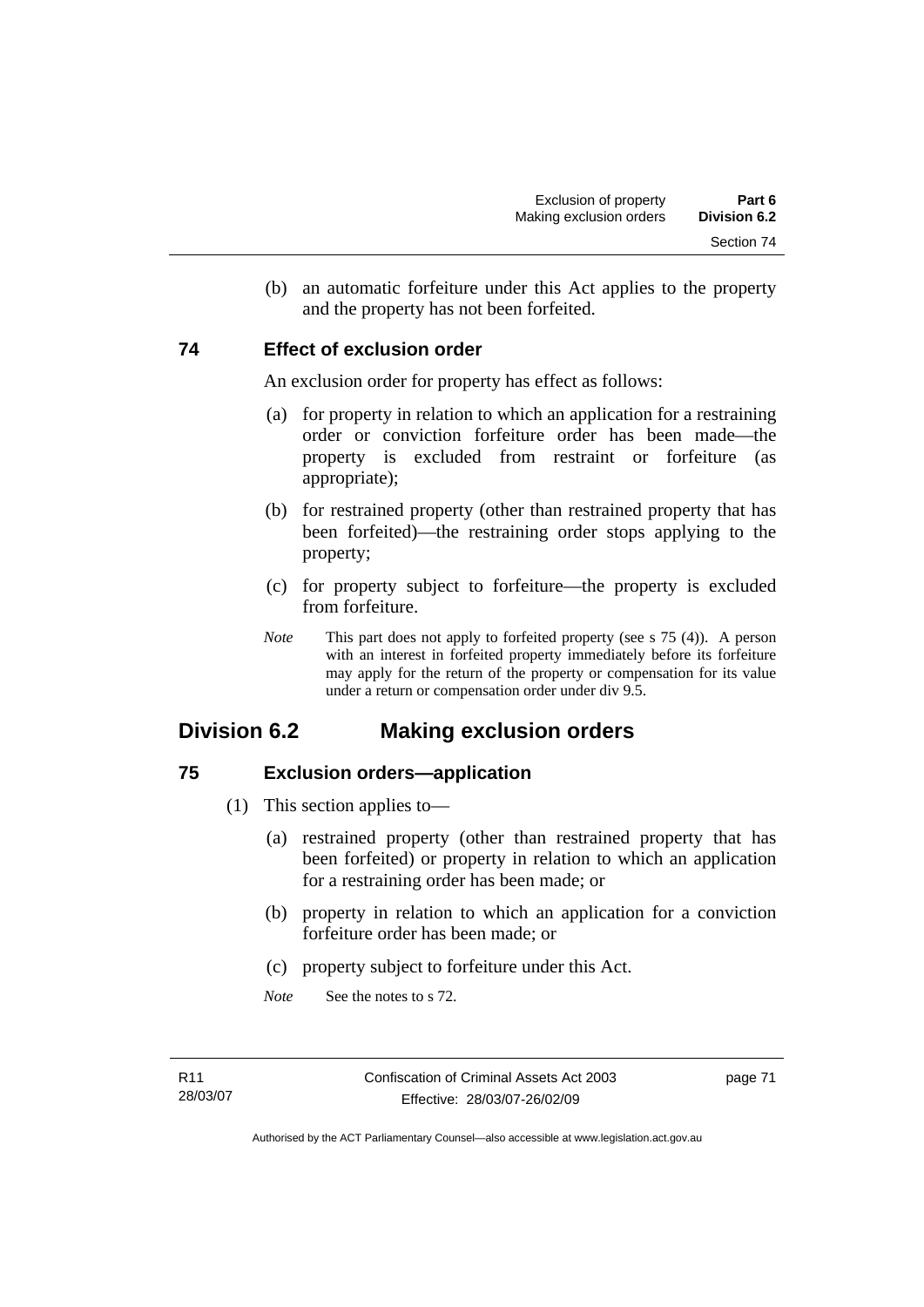| Part 6              | Exclusion of property   |
|---------------------|-------------------------|
| <b>Division 6.2</b> | Making exclusion orders |
| Section 76          |                         |

- (2) A person claiming an interest in the property may apply to a relevant court for an exclusion order.
- (3) The application must be made—
	- (a) if a restraining order or conviction forfeiture order has been applied for (but not made) in relation to the property—at the same time as, or after, the application is made for the order but before the order is made; or
	- (b) if the property is restrained or subject to forfeiture—at any time before the property is forfeited.
- (4) To remove any doubt, an application for a exclusion order cannot be made in relation to property that has been forfeited.

#### **76 Making of exclusion orders—ordinary indictable offences**

- (1) This section applies to an application for an exclusion order for property if—
	- (a) a restraining order in relation to the property has been applied for in relation to an ordinary indictable offence; or
	- (b) the property has been restrained (but not forfeited) in relation to an ordinary indictable offence; or
	- (c) a conviction forfeiture order for an ordinary indictable offence has been applied for in relation to the property; or
	- (d) the property is subject to forfeiture in relation to an ordinary indictable offence.
- (2) If the application is made by an offender, the relevant court must not make an exclusion order for the property unless the court is satisfied that the property—
	- (a) is not tainted property in relation to any offence against a territory law, or a law of the Commonwealth, a State, another Territory or a foreign country; and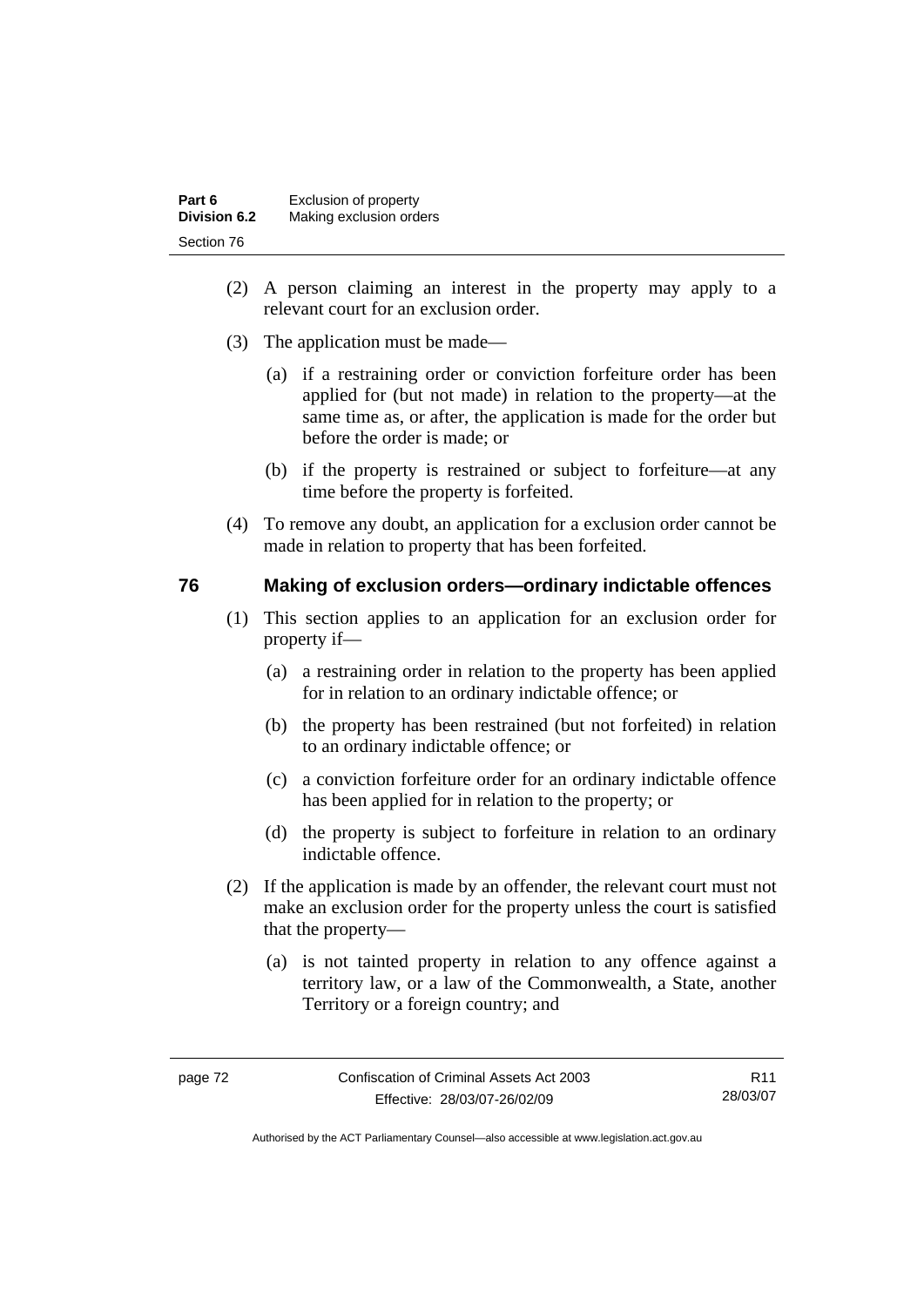*Note* For the meaning of *in relation to*, see dict.

- (b) is not required to be restrained to satisfy a penalty order; and
- (c) does not have evidentiary value in any criminal proceeding.
- (3) However, if the court is satisfied that the property is not tainted property as mentioned in subsection (2) (a), but considers that the property (or any part of the property) may be required to be restrained to satisfy a penalty order, the court must make an exclusion order declaring that the property (or part)—
	- (a) is not subject to forfeiture under a conviction forfeiture order; but
	- (b) is to remain restrained for the purpose of satisfying a penalty order.
- (4) If the application is made by a person other than an offender, the court must not make an exclusion order for the property unless it is satisfied that—
	- (a) the applicant has an interest in the property; and

*Note* For the meaning of *interest*, see the Legislation Act, dict, pt 1.

- (b) the applicant was not a party to the relevant indictable offence or any related offence; and
- (c) the interest is not subject to the effective control of an offender; and
	- *Note* For the meaning of *effective control*, see s 14.
- (d) the interest is not tainted property in relation to the relevant indictable offence or any related offence; and
- (e) if the interest was acquired completely or partly, or directly or indirectly, from the offender—the interest was acquired honestly and for sufficient consideration and the applicant took reasonable care to establish that the interest may be lawfully acquired by the applicant; and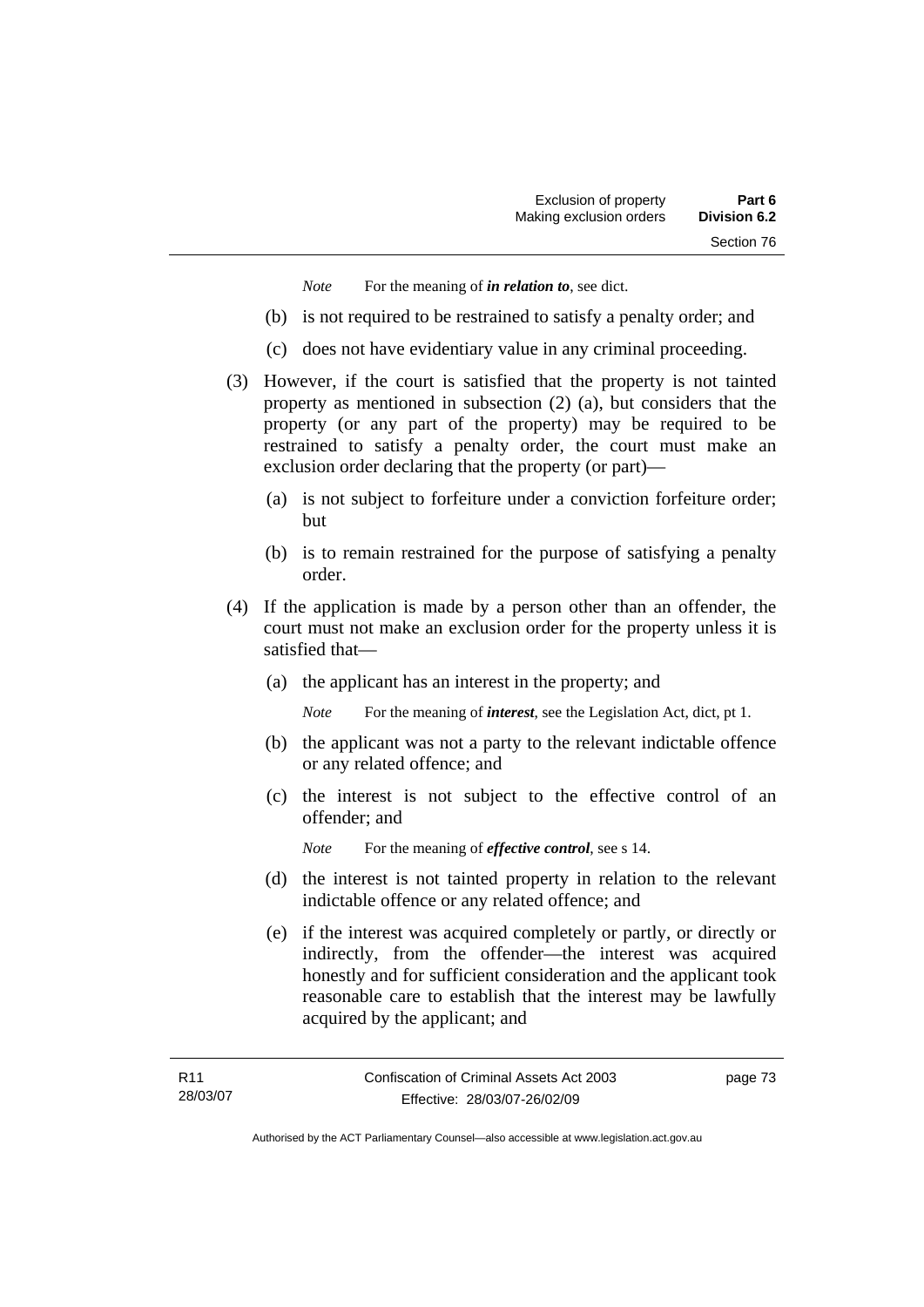| Part 6              | Exclusion of property   |
|---------------------|-------------------------|
| <b>Division 6.2</b> | Making exclusion orders |
| Section 77          |                         |

- (f) the property does not have evidentiary value in any criminal proceeding.
- (5) An exclusion order must state the property to which it applies.

#### **77 Making of exclusion orders—serious offences**

- (1) This section applies to an application for an exclusion order for property if—
	- (a) a restraining order in relation to the property has been applied for in relation to serious offence; or
	- (b) the property has been restrained (but not forfeited) in relation to a serious offence; or
	- (c) a conviction forfeiture order for a serious offence has been applied for in relation to the property; or
	- (d) the property is subject to automatic forfeiture under division 5.2 (Automatic forfeiture—conviction for serious offences).
- (2) If the application is made by an offender, the relevant court must not make an exclusion order for the property unless the court is satisfied that the property—
	- (a) was lawfully acquired by the offender; and
	- (b) is not tainted property in relation to any offence against a territory law, or a law of the Commonwealth, a State, another Territory or a foreign country; and

*Note* For the meaning of *in relation to*, see dict.

- (c) is not required to be restrained to satisfy a penalty order; and
- (d) does not have evidentiary value in any criminal proceeding.
- (3) However, if the court is satisfied that the property was lawfully acquired, and is not tainted property as mentioned in subsection (2) (b), but considers that the property (or any part of the

R11 28/03/07

Authorised by the ACT Parliamentary Counsel—also accessible at www.legislation.act.gov.au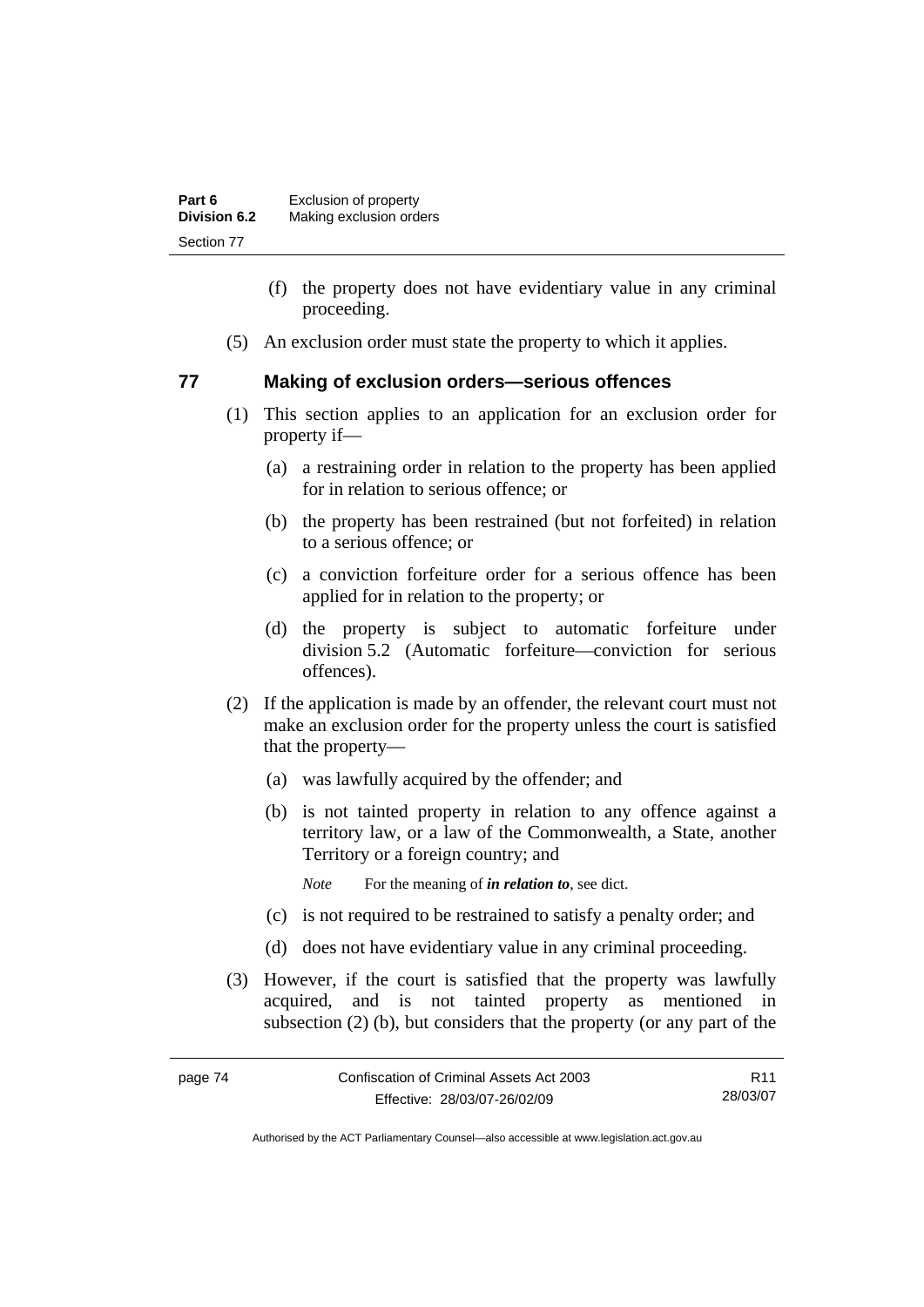property) may be required to be restrained to satisfy a penalty order, the court must make an exclusion order declaring that the property (or part)—

- (a) is not subject to automatic forfeiture or to forfeiture under a forfeiture order; but
- (b) is to remain restrained for the purpose of satisfying a penalty order.
- (4) If the application is made by a person other than an offender, the court must not make an exclusion order for the property unless it is satisfied that—
	- (a) the applicant has an interest in the property; and

*Note* For the meaning of *interest*, see the Legislation Act, dict, pt 1.

- (b) the applicant was not a party to the relevant serious offence or any related offence; and
- (c) the interest is not subject to the effective control of an offender; and

*Note* For the meaning of *effective control*, see s 14.

- (d) the interest is not tainted property in relation to the relevant serious offence or any related offence; and
- (e) if the interest was acquired completely or partly, or directly or indirectly, from the offender—the interest was acquired honestly and for sufficient consideration and the applicant took reasonable care to establish that the interest may be lawfully acquired by the applicant;
- (f) the property does not have evidentiary value in any criminal proceeding.
- (5) An exclusion order must state the property to which it applies.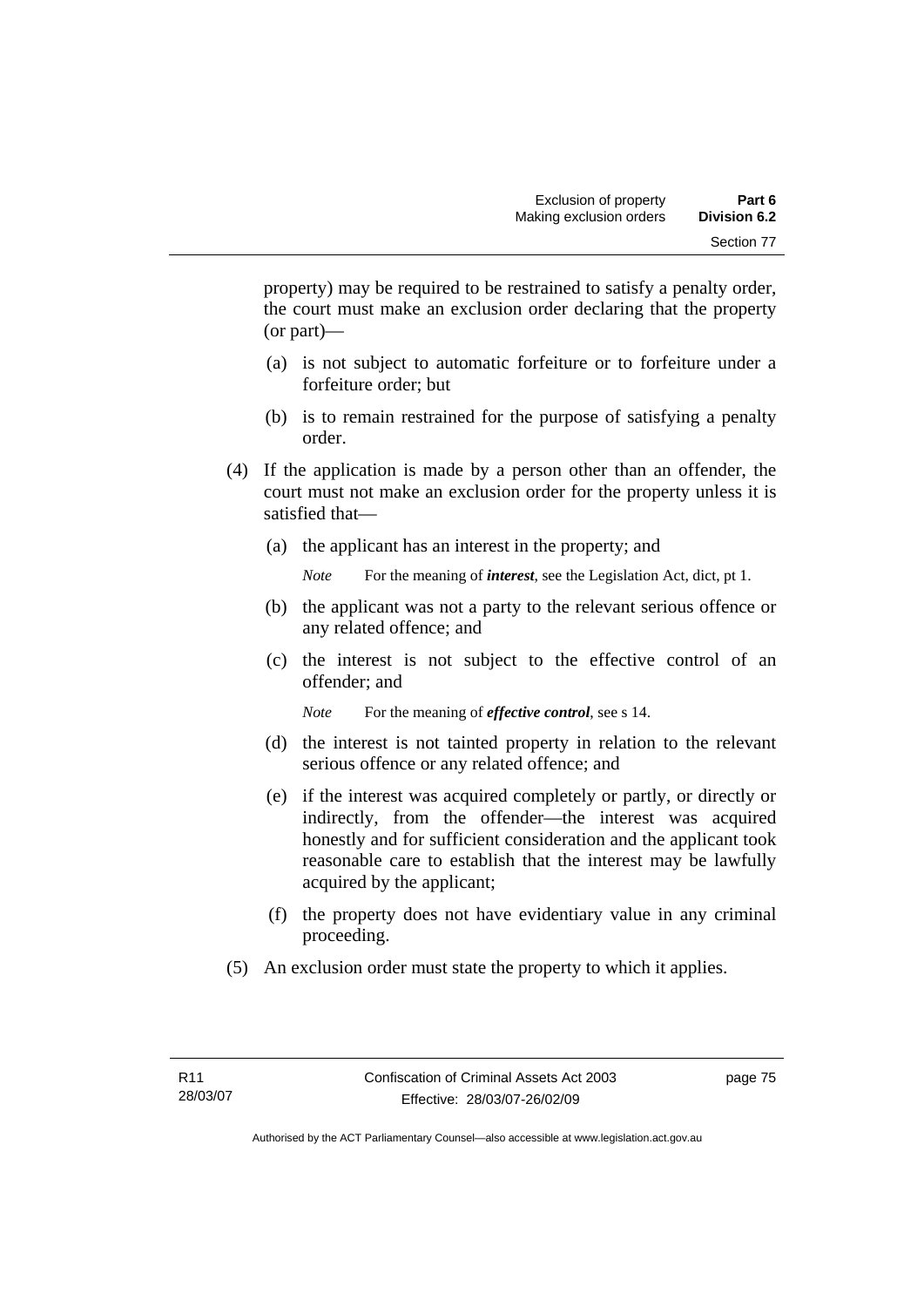#### **78 Making of exclusion orders—unclaimed tainted property**

- (1) This section applies to an application for an exclusion order for unclaimed tainted property if—
	- (a) an unclaimed tainted property restraining order has been applied for in relation to the property; or
	- (b) the property has been restrained under an unclaimed tainted property restraining order (but not forfeited); or
	- (c) the property is subject to automatic forfeiture under division 5.3 (Automatic forfeiture—unclaimed tainted property).
- (2) The court must not make an exclusion order unless the court is satisfied that—
	- (a) the applicant for the exclusion order has an interest in the property; and

*Note* For the meaning of *interest*, see the Legislation Act, dict, pt 1.

- (b) the interest was lawfully acquired by the applicant; and
- (c) the interest is not tainted property in relation to any offence against a territory law, or a law of the Commonwealth, a State, another Territory or a foreign country; and

*Note* For the meaning of *in relation to*, see dict.

- (d) the interest is not required to be restrained to satisfy a penalty order; and
- (e) the property does not have evidentiary value in any criminal proceeding.
- (3) An exclusion order must state the property to which it applies.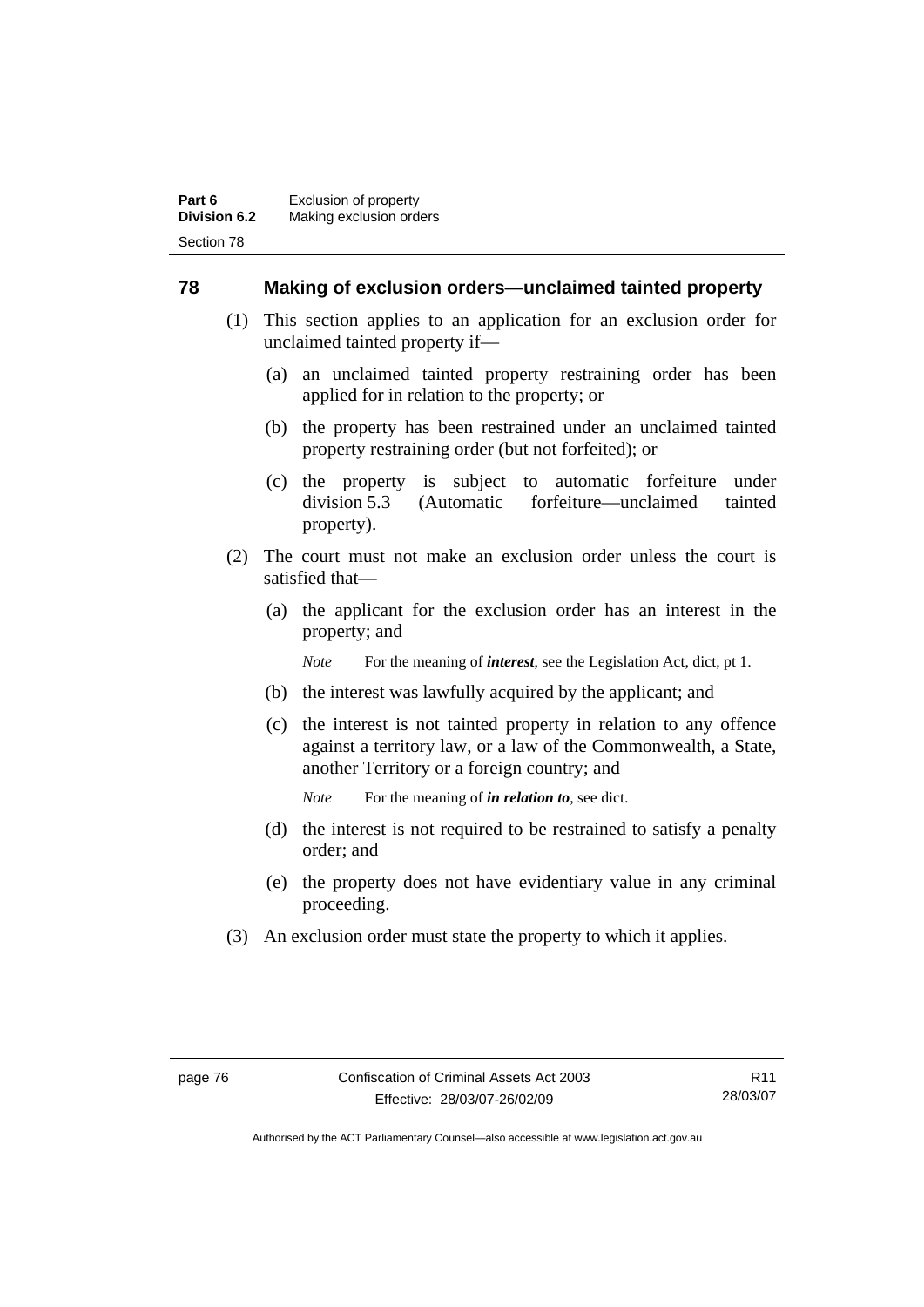## **Part 7** Penalty orders

## **Division 7.1 Benefits**

### **79 Meaning of** *commission* **of serious offence for pt 7**

In this part:

*commission*, of a serious offence, includes the alleged commission of the offence.

#### **80 Meaning of** *benefits* **derived by an offender**

In this Act:

*benefits*, derived by an offender from the commission of an offence, means—

- (a) tainted property, except tainted property that was used, or was intended by the offender to be used, in relation to the commission of an offence, and property derived by anyone from that property; or
- (b) artistic profits allowed under section 81 (3) in relation to the offence; or
- (c) any service or other advantage derived by the offender from the commission of the offence.

#### **Example for par (c)**

Mr Tres Adventuresome ran a small wholesale food business before becoming involved in illegal activity. He started to trade in gourmet foods as a cover for the commission of several offences involving the importation of cannabis into Australia. His move into the gourmet food trade could not have been achieved, and the offences could not have been committed, without key contacts (in the legitimate food trade) made by him. Because of the contacts, his legitimate business expanded considerably.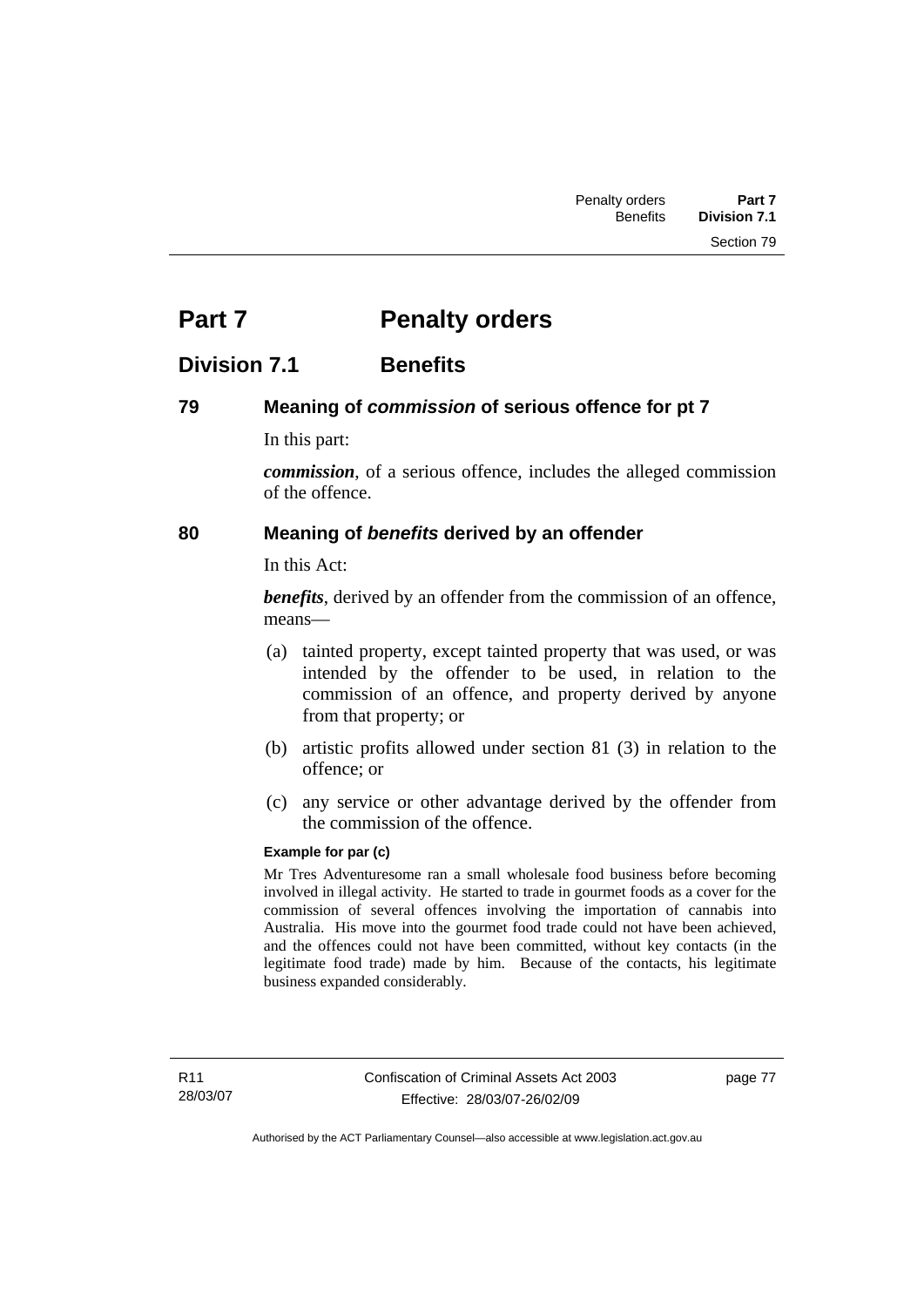In the 12 months ending immediately before the commission of the earliest offence, Mr Adventuresome's income from the business was \$50 000. In the 12 months after then, his income from legitimate business activity (unrelated to the offences) was \$200 000. This increase in activity is entirely because of continuing (legitimate) working relationships with those key contacts.

The difference of \$150 000 is the value of a benefit derived from the commission of the offences by Mr Adventuresome because his relationship with the key contacts is an advantage derived by him from their commission.

- *Note 1 Derived* includes obtained because of an understanding or a particular outcome being made known (see s 12).
- *Note* 2 For the assessment of the value of benefits, see div 7.3.
- *Note 3* An example is part of the Act, is not exhaustive and may extend, but does not limit, the meaning of the provision in which it appears (see Legislation Act, s 126 and s 132).

#### **81 Meaning of** *artistic profits*

(1) In this Act:

*artistic profits*, derived by an offender from the commission of an offence, means property, or any service or other advantage, derived from the commercial exploitation of—

- (a) the notoriety of the offender, or someone else involved in the commission of the offence (*another involved person*), that results from the offence; or
- (b) the depiction of the offence or the circumstances surrounding the offence; or
- (c) an expression of the thoughts, opinions or emotions of the offender, or another involved person, about the offence.
- (2) The commercial exploitation may be by any means, including, for example, in—
	- (a) a visual recording (for example, a film, slide, videotape, videodisc or anything else from which a visual image can be produced); or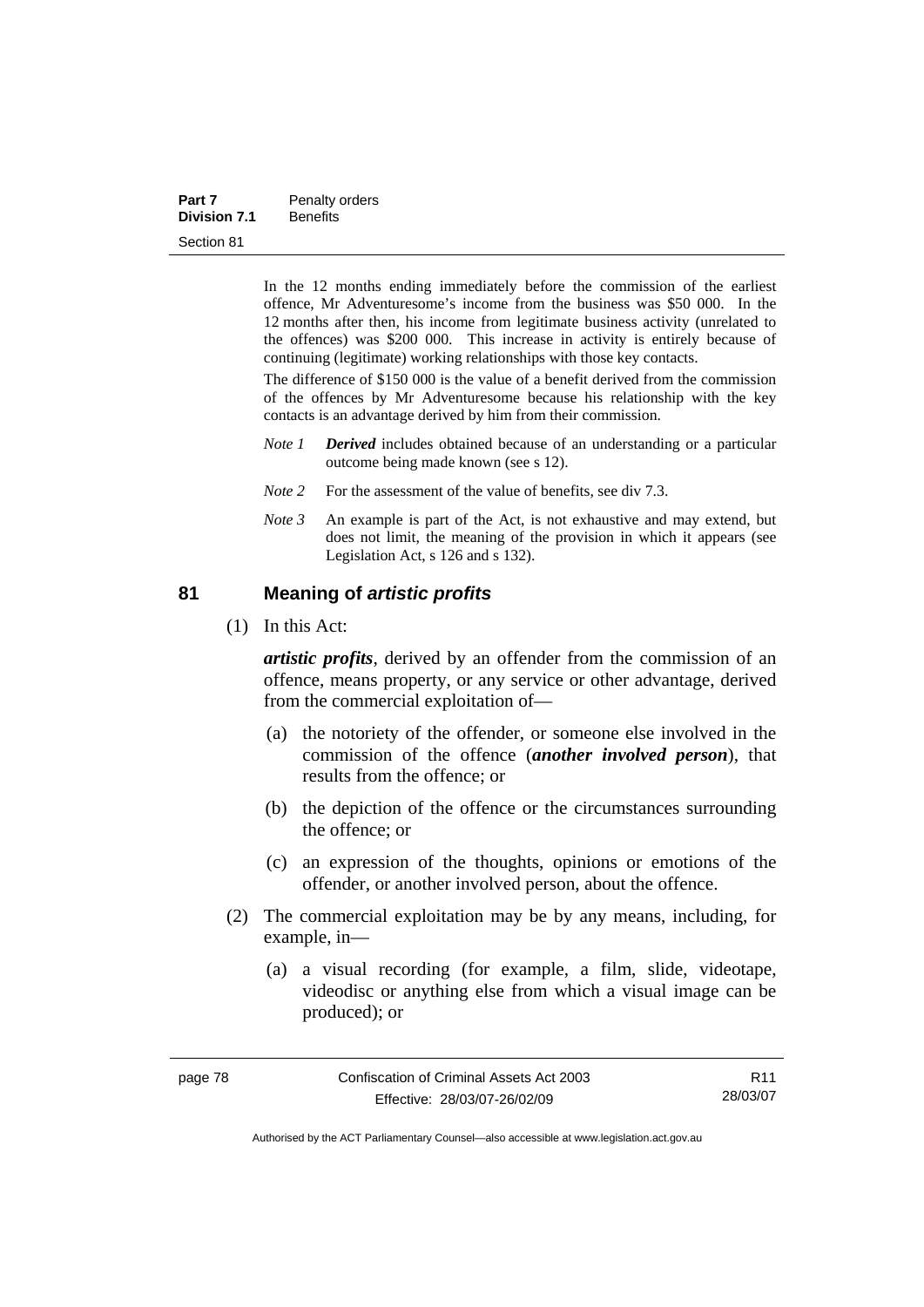- (b) a sound recording (for example, a compact disc, tape, record or anything else from which words or sounds can produced); or
- (c) printed material (for example, a book, newspaper, magazine or any other written or pictorial matter); or
- (d) a radio or television production; or
- (e) live entertainment of any kind (for example, a public presentation or speech).
- *Note* An example is part of the Act, is not exhaustive and may extend, but does not limit, the meaning of the provision in which it appears (see Legislation Act, s 126 and s 132).
- (3) A relevant court must allow artistic profits as benefits for section 80 (b) (Meaning of *benefits* derived by an offender), unless it is satisfied that it would not be in the public interest to do so.
- (4) In deciding whether it would not be in the public interest to allow artistic profits as benefits, the court must have regard to the following matters:
	- (a) the purposes of this Act;
	- (b) whether the commercial exploitation has any general social or educational value;
	- (c) the nature and purposes of the commercial exploitation, including its use for research, educational or rehabilitation purposes;
	- (d) the seriousness of the offence;
	- (e) how long ago the offence was committed.
- (5) Subsection (4) does not limit the matters to which the court may have regard.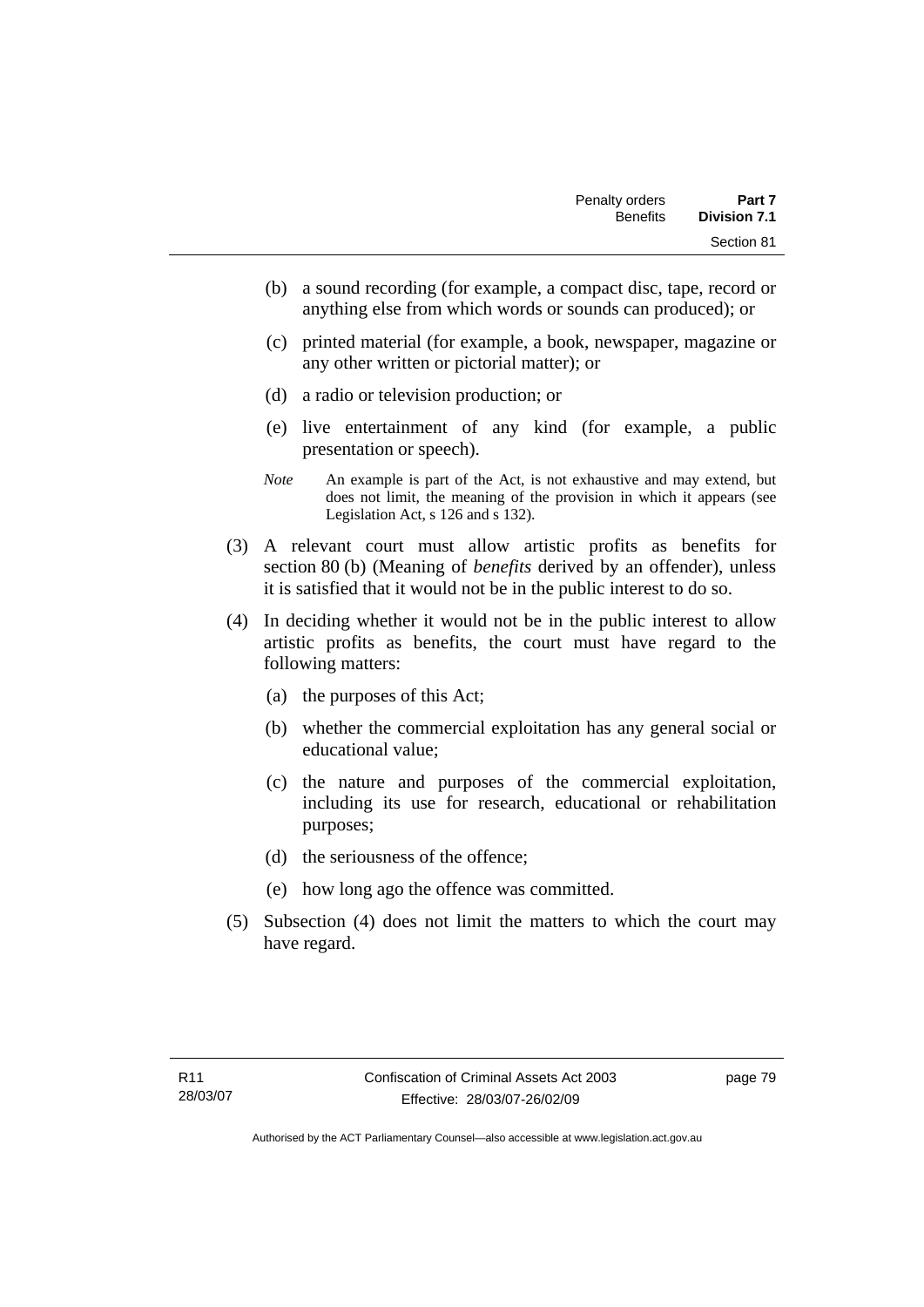**Part 7** Penalty orders **Division 7.2** Making penalty orders Section 82

## **Division 7.2 Making penalty orders**

*Note* For general provisions about a proceeding for a penalty order (which is a confiscation proceeding—see s 236), see pt 14.

#### **82 Meaning of** *penalty order*

In this Act:

*penalty order* means an order under this division for the payment by an offender of the value of benefits derived by an offender from the commission of an offence.

#### **83 Penalty orders—application**

- (1) The DPP may apply to a relevant court for a penalty order in relation to the commission of an indictable offence by an offender.
	- *Note 1 Commission*, of a serious offence, includes the alleged commission of the offence (see s 79).
	- *Note 2 Indictable offence* includes an offence against the law of the Commonwealth, a State or another Territory that may be dealt with under a law of the Commonwealth, the State or the other Territory as an indictable offence (see s 13 (2)).
	- *Note 3 Offender* includes a corporation, see dict.
- (2) The application may be made before or after, or at the same time as, any conviction of the offender for the offence.
- (3) However, if the person has been convicted of the offence, the DPP must make the application within 2 years after the day of the conviction.
	- *Note* The court may allow leave for an application to be made after the time fixed by this section in certain circumstances (see s 246).
- (4) Subsection (3) does not apply to an application for an artistic profits restraining order.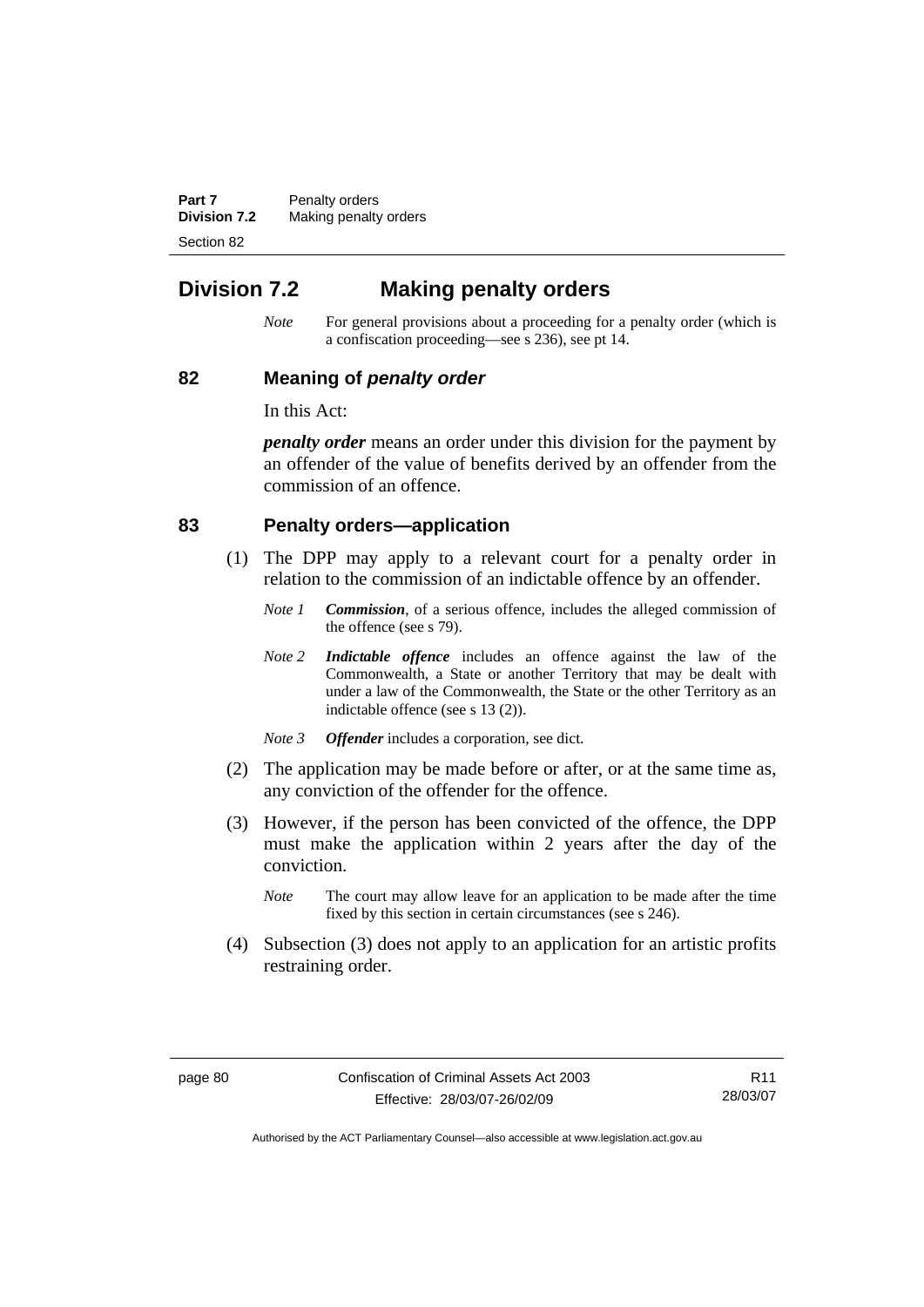#### **84 Penalty orders—offenders convicted of ordinary indictable offences**

- (1) On application under section 83, the relevant court must make an order under this section for the payment by the offender of the value of benefits derived by the offender from the commission of an ordinary indictable offence if satisfied that—
	- (a) the offender has been convicted of the offence or a related ordinary indictable offence; and
	- (b) the offender has not been cleared of the offence of which the offender was convicted.
- (2) To remove any doubt, a relevant court may make an order under this section that relates only to artistic profits.

### **85 Penalty orders—commission of serious offences**

- (1) On application under section 83, the court must make an order under this section for the payment by the offender of the value of benefits derived by the offender from the commission of a serious offence if the court is satisfied on the balance of probabilities—
	- (a) for an application for a penalty order that relates only to artistic profits—that the offender committed a serious offence at any time; and
	- (b) for any other application—that the offender committed a serious offence within the relevant period.
	- *Note 1* For the meaning of *relevant period*, see s (5).
	- *Note 2* The court must be satisfied on the balance of probabilities about the commission of the offence because confiscation proceedings are civil, not criminal (see s 237).
- (2) To remove any doubt, if the relevant court is satisfied that the offender committed a serious offence within the relevant period, the court must not refuse to make a penalty order only because it is not satisfied—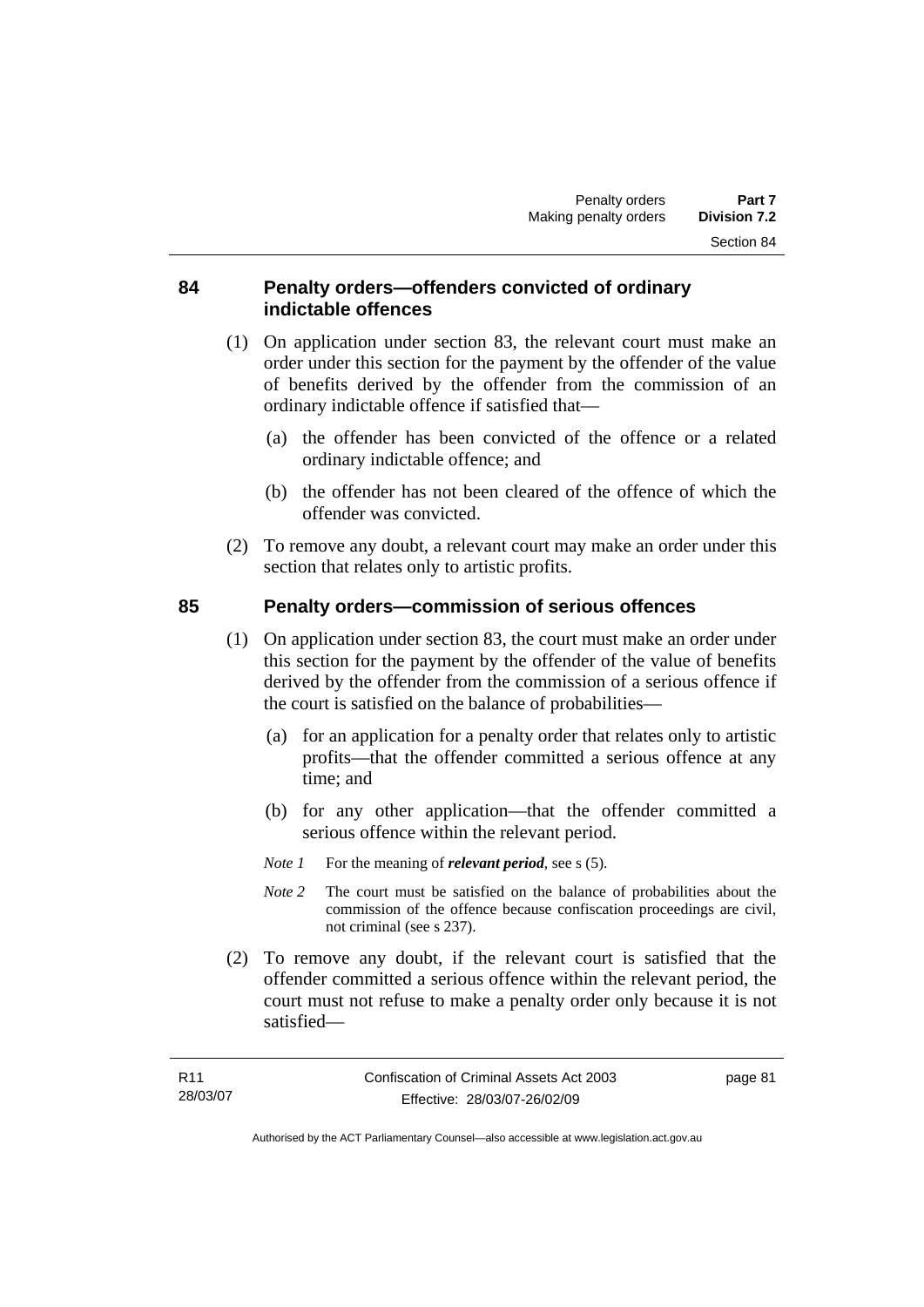- (a) that a particular serious offence was committed by the offender within the relevant period; or
- (b) that the offence was committed on any particular day or time within the relevant period.
- (3) Also, to remove any doubt, the relevant court must not refuse to make a penalty order in relation to the serious offence only because—
	- (a) an indictment has not been presented against the offender for the offence; or
	- (b) the offender has not been convicted of the offence; or
	- (c) the offender has been cleared of the offence, including being cleared after having been convicted of the offence; or
	- (d) a doubt is raised about whether the offender committed the offence.
	- *Note Indictment* is defined in the Legislation Act, dict, pt 1 as including an information. (See also that Act, dict, pt 1, def *present*.)
- (4) Further, to remove any doubt, the relevant court must not refuse to make a penalty order only because—
	- (a) a relevant court had previously made a penalty order under this section in relation to the offender for the same serious offence (or a related offence); and
	- (b) the order had later ended because the offender was cleared of the offence.
	- *Note* The earlier penalty order would have ended when the offender was cleared (see s 98 (a)).
- (5) In this section:

#### *relevant period* means—

 (a) if a restraining order is in force over any property in relation to the serious offence—

| page 82 | Confiscation of Criminal Assets Act 2003 | R <sub>11</sub> |
|---------|------------------------------------------|-----------------|
|         | Effective: 28/03/07-26/02/09             | 28/03/07        |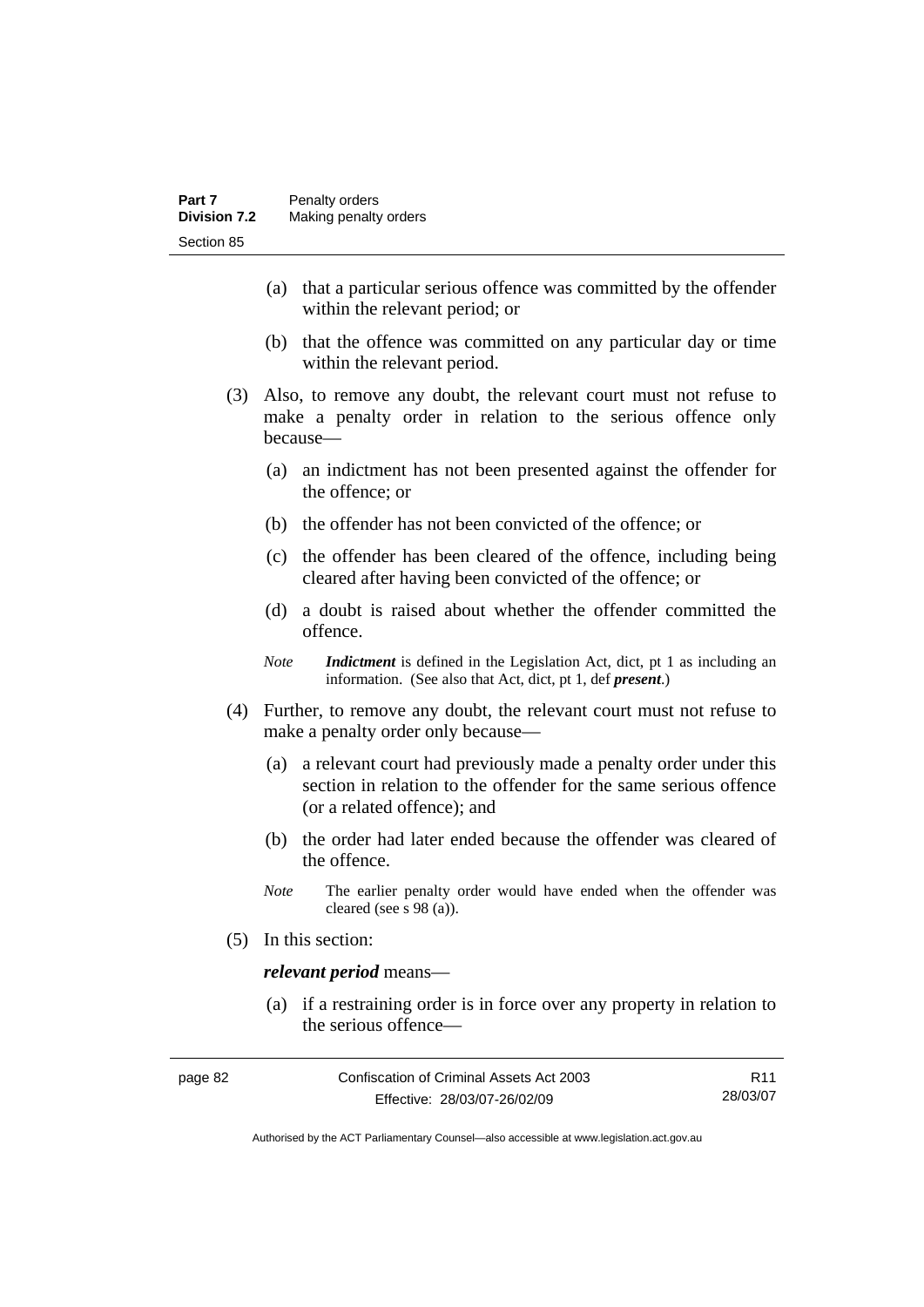- (i) 6 years before the day the application to restrain the property was made; or
- (ii) if an extended period for making the restraining order application was allowed under section 246 (Confiscation proceedings—time extensions for applications)—the total of the 6-year period and the extended period; or
- (b) if a restraining order is not in force over any property in relation to the serious offence—
	- (i) 6 years before the day the application for the penalty order was made; or
	- (ii) if an extended period for making the penalty order application was allowed under section 246—the total of the 6-year period and the extended period.

#### **86 Penalty orders—amount of penalty**

(1) In making a penalty order in relation to an offence, the court must—

- (a) assess under division 7.3 (Value of benefits) the value of any benefits (the *assessed value*) derived by the offender from the commission of the offence and any related offence; and
- (b) order the offender to pay the Territory the amount worked out under subsection (2).
- (2) The amount payable under the penalty order is the assessed value less any amount by which the assessed value is reduced under subsection (3).
- (3) The assessed value in relation to the offence or any related offence may be reduced if the court is satisfied that it is just and equitable that the assessed value should be reduced by any of the following amounts: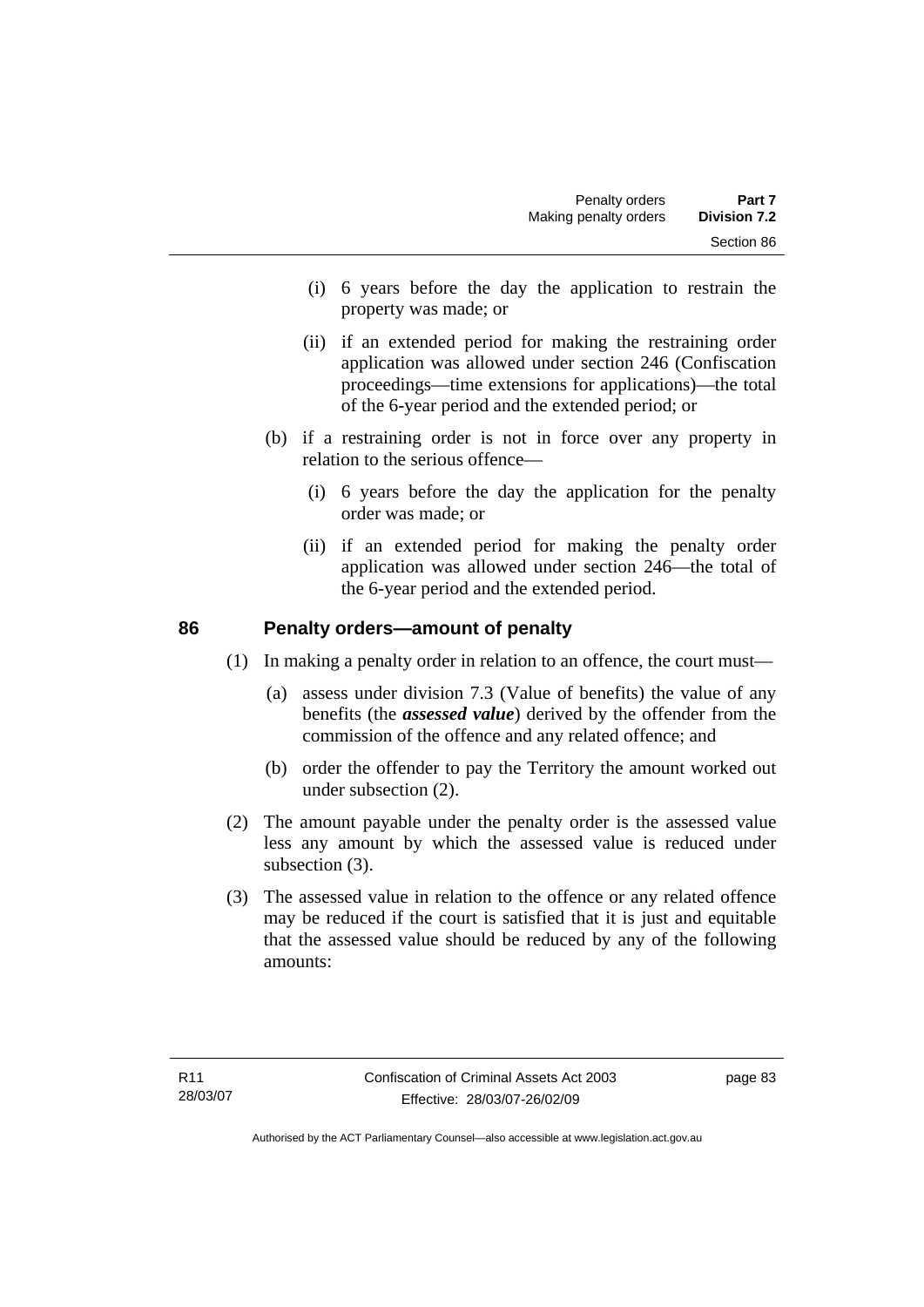(a) the value of property subject to forfeiture under this Act or a corresponding law;

*Note* For the meaning of *subject to forfeiture*, see s 73.

- (b) the value of property forfeited under this Act or a corresponding law;
- (c) the amount of any other penalty order, or any other financial penalty (however described) under a corresponding law;
- (d) any amount payable by the offender under a reparation order under the *Crimes (Sentencing) Act 2005*, or any corresponding order made under the law of the Commonwealth, a State or another Territory;
	- *Note* A reparation order under the *Crimes Act 1900*, s 350 (repealed) is taken to be a reparation order under the *Crimes (Sentencing) Act 2005* (see that Act, s 142).
- (e) any amount payable by the offender for restitution, compensation or damages, other than any fine imposed by a court;
- (f) any amount of tax payable under a law of the Territory, the Commonwealth, a State, another Territory or a foreign country in relation to the benefits.

### **87 Penalty orders—contents**

- (1) A penalty order must state—
	- (a) the amount of the penalty payable under the order; and
	- (b) the person by whom the penalty is payable.
- (2) A failure by a relevant court to comply with this section does not invalidate the penalty order or any action by anyone to satisfy the penalty order.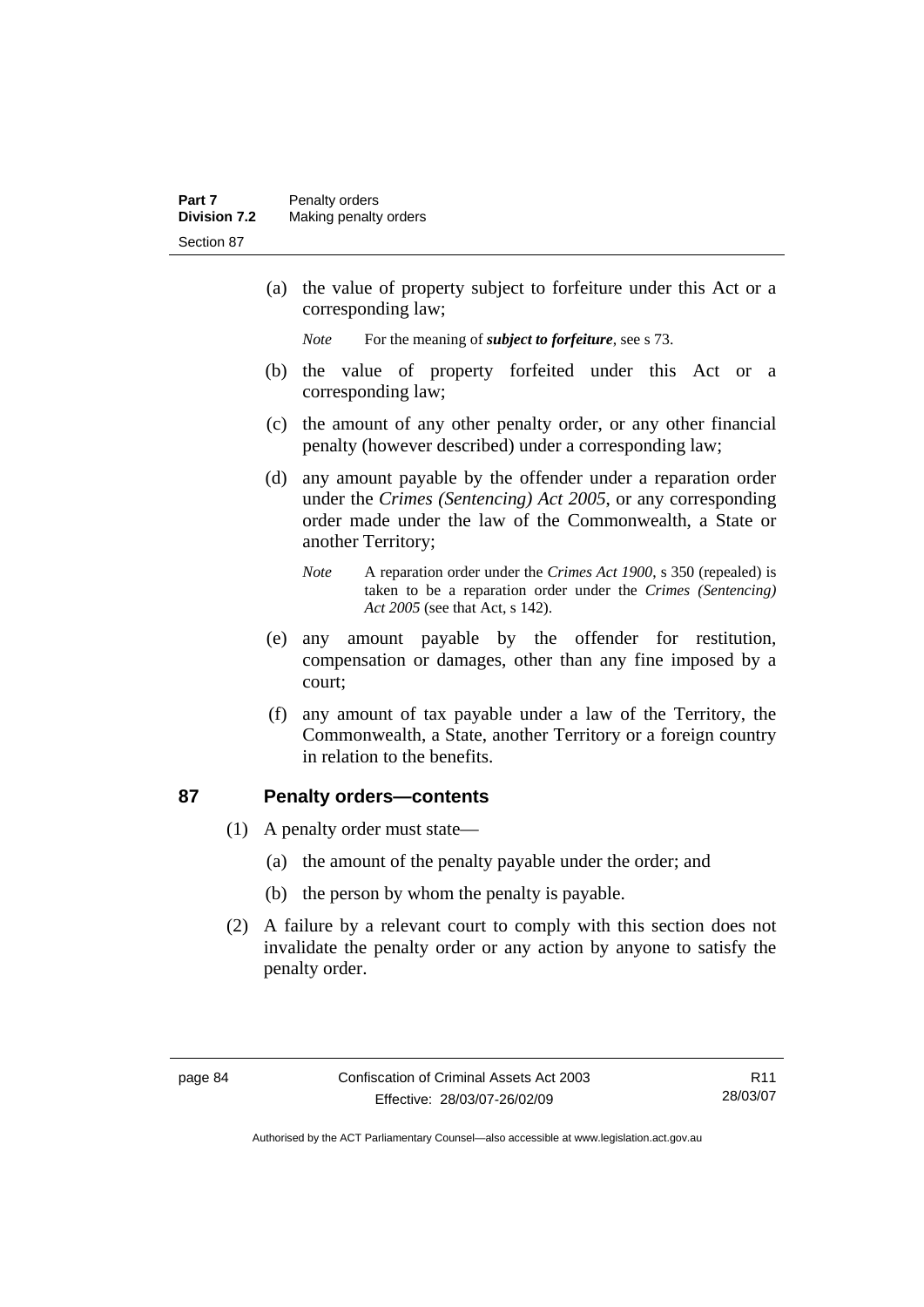#### **88 Penalty orders—enforceable as judgment debt**

The amount ordered to be paid by a relevant court under a penalty order is a judgment debt owing to the Territory.

*Note* Any restrained property is automatically charged with the amount of the penalty order, and may be sold to satisfy the order (see div 7.4).

**89 Penalty orders—variation for reassessed value of benefits** 

> On application by the person by whom the penalty under a penalty order is payable or the DPP, a relevant court may make an order varying the order to reflect the value of the relevant benefits as reassessed at the time the varying order is made.

#### **Examples**

- 1 The amount of the penalty order is reduced by the value of forfeited property (see s 86 (3) (b)). The order for the forfeiture is overturned by a court in a later proceeding. The relevant court may vary the penalty order to increase the amount of the penalty order by the value of the forfeited property.
- 2 The amount of the penalty order is reduced by an amount of tax payable by the offender in relation to a benefit (see s  $86(3)$  (f)). The amount of tax is reduced on a review by the commissioner of taxation. The relevant court may vary the penalty order to increase the amount of the penalty order by the reduced amount of tax.
- 3 If, in example 2, the amount of the tax payable had been increased on review, the court may vary the penalty order to reduce the amount of the penalty order by the amount of the increased tax.
- *Note* An example is part of the Act, is not exhaustive and may extend, but does not limit, the meaning of the provision in which it appears (see Legislation Act, s 126 and s 132).

R11 28/03/07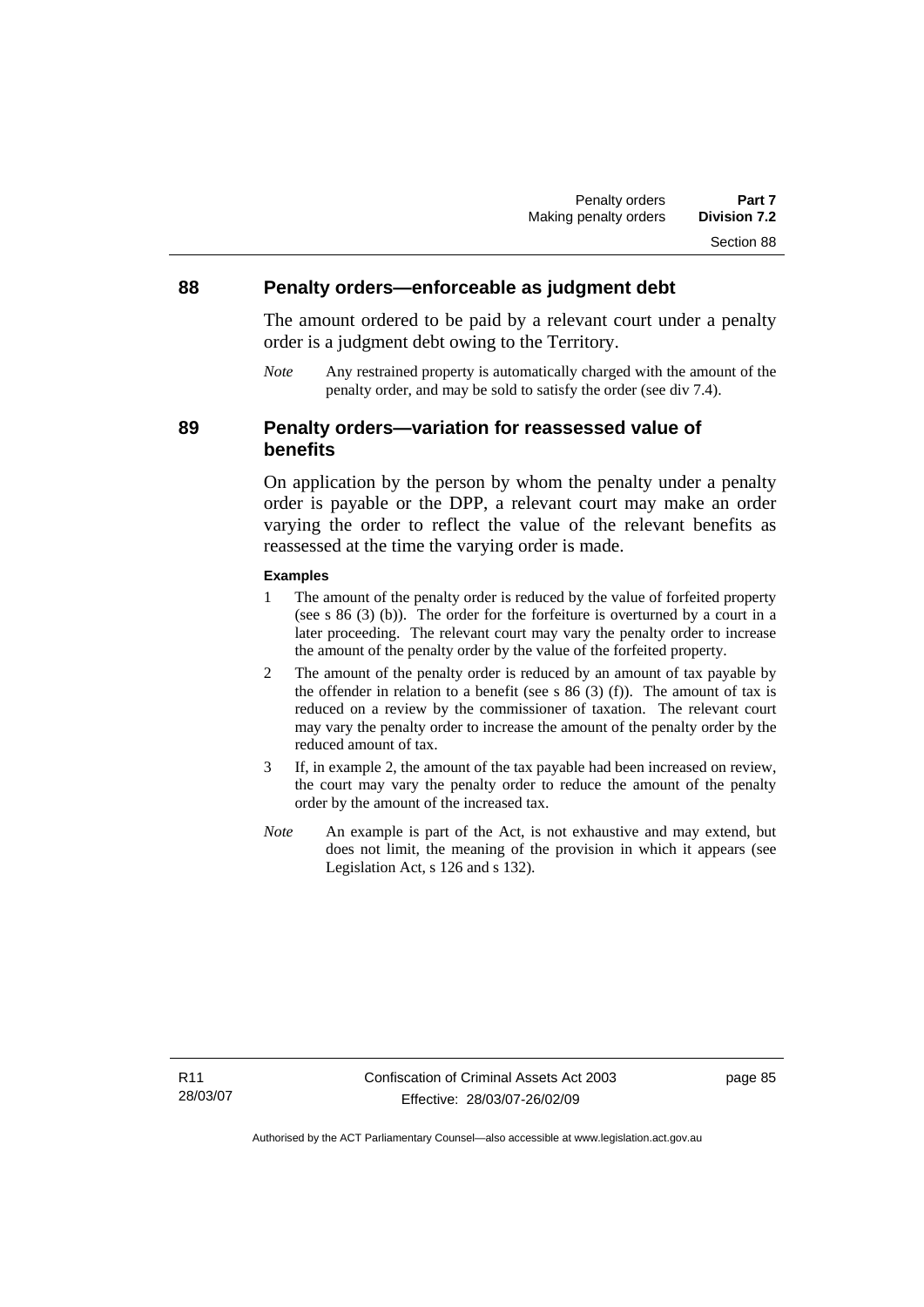**Part 7** Penalty orders **Division 7.3** Value of benefits Section 90

## **Division 7.3 Value of benefits**

### **90 Meaning of** *narcotic substance* **and** *property* **for div 7.3**

In this division:

*narcotic substance*—see the *Customs Act 1901* (Cwlth), section 4, and includes anything prescribed by regulation for this definition.

*property*, of an offender, includes—

- (a) property subject to the effective control of the offender; and
- (b) property that, immediately before it vested in the trustee for the property under the *Bankruptcy Act 1966* (Cwlth), was the offender's property.

*Note* For the meaning of *effective control*, see s 14.

#### **91 Presumed value of benefits—ordinary indictable offence**

- (1) This section applies to the assessment of the value of benefits derived by an offender from the commission of an ordinary indictable offence (or ordinary indictable offences).
- (2) The value of the benefits derived by the offender from the commission of the offence (or offences) is—
	- (a) if evidence is given about any increase in value of the offender's property since immediately before the offence (or the earliest offence) was committed—taken to be not less than the amount of the greatest increase in value of which evidence is given; and
	- (b) in any case—taken to include the value of any narcotic substance to which the offence (or offences) relates.

#### **Example for par (a)**

An offender has committed an ordinary indictable offence. Just before beginning to commit the offence, the value of the offender's property was \$50 000. Two months after the offence began to be committed, the value of the offender's

Authorised by the ACT Parliamentary Counsel—also accessible at www.legislation.act.gov.au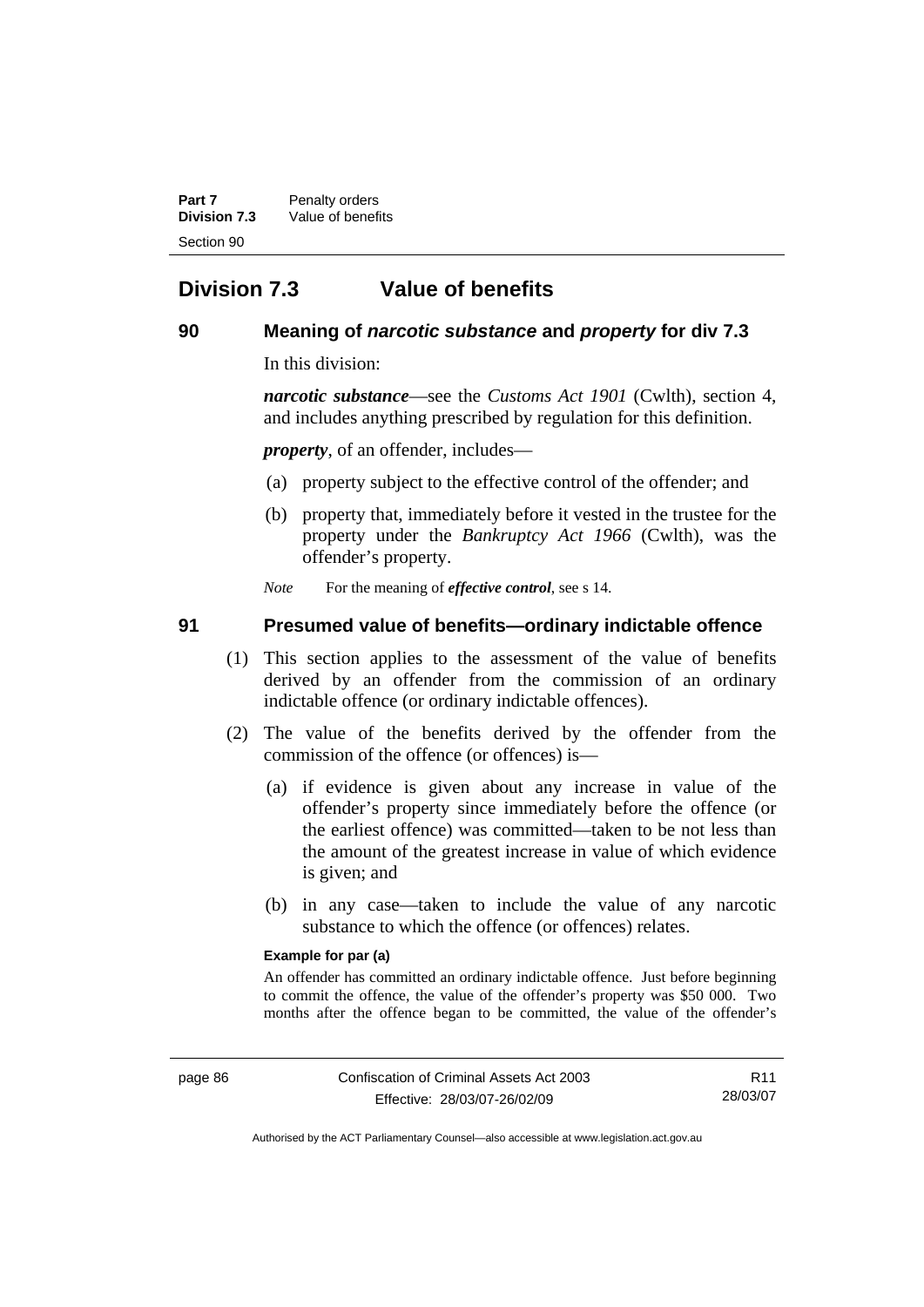property was \$150 000. At the time of the application for the penalty order, however, the offender's property was only worth \$75 000.

The 'greatest increase' in the total value of the offender's property since immediately before the offence was committed is \$100 000 (\$150 000 minus \$50 000).

- *Note 1* An example is part of the Act, is not exhaustive and may extend, but does not limit, the meaning of the provision in which it appears (see Legislation Act, s 126 and s 132).
- *Note* 2 For the valuation of narcotic substances, see s 93 (3) and (4).
- (3) However, the value of the benefits is taken not to include any part (or all) of the increase in value if the offender satisfies the court that the part (or all) of the increase was from either—
	- (a) property that—
		- (i) was lawfully acquired by the offender; and
		- (ii) is not tainted property in relation to any offence against a territory law, or a law of the Commonwealth, a State, another Territory or a foreign country; or
	- (b) benefits that were lawfully acquired by the offender.
	- *Note* For the meaning of *in relation to*, see dict.
- (4) This section does not apply in relation to a penalty order relating only to artistic profits.

#### **92 Presumed value of benefits—serious offence**

- (1) This section applies to the assessment of the value of benefits derived by an offender from the commission of a serious offence (or serious offences).
	- *Note Commission*, of a serious offence, includes the alleged commission of the offence (see s 79).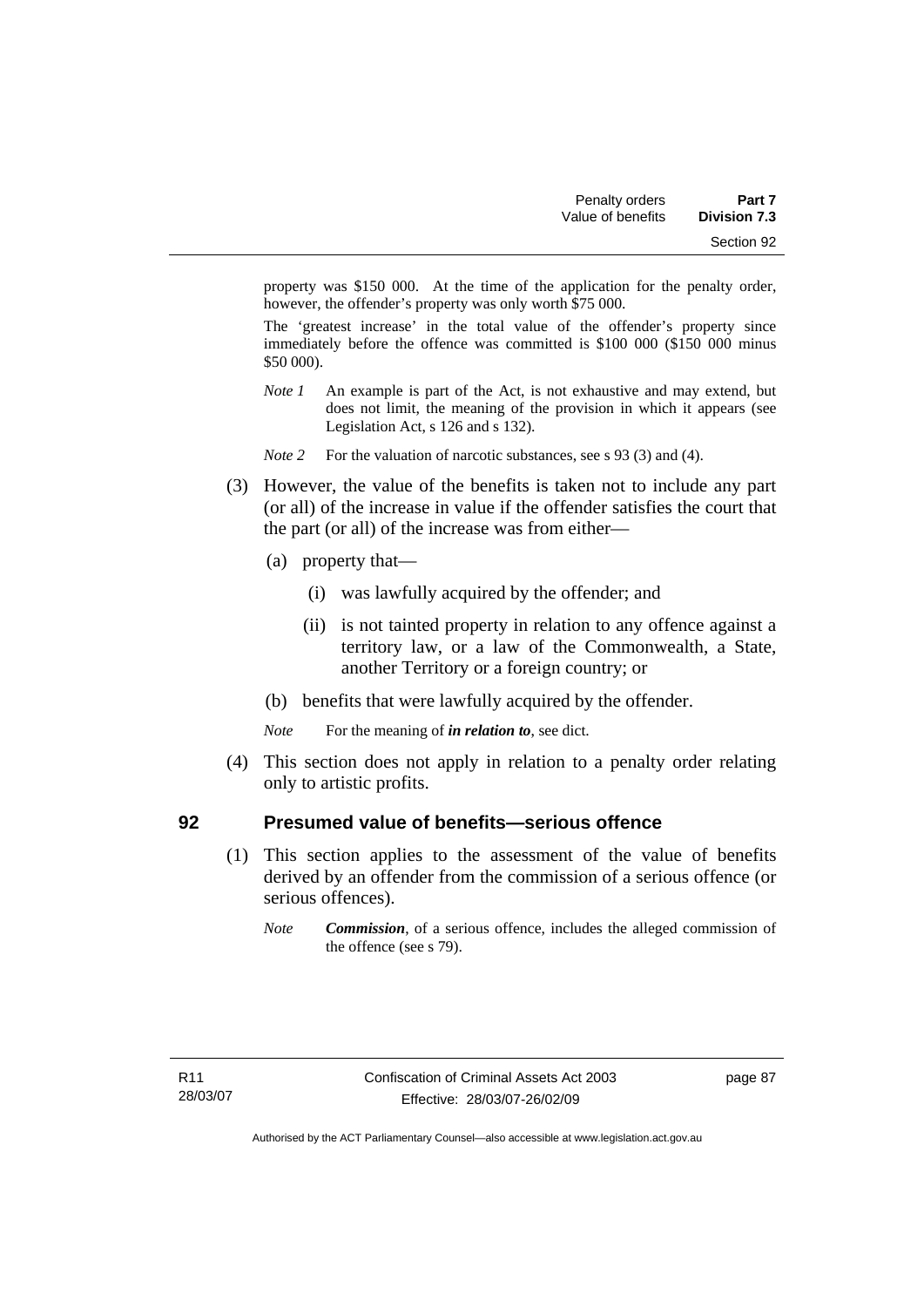- (2) The value of the benefits derived from the offence (or offences) is taken to include the following:
	- (a) the value of all of the offender's property on the day the application was made;
	- (b) the value of any other property held by the offender within the shorter of the following periods:
		- (i) between the day the offence (or the earliest offence) was committed and the day the application was made;
		- (ii) 6 years immediately before the day the application was made;
	- (c) the value of any narcotic substance to which the offence (or offences) relate;

*Note* For the valuation of narcotic substances, see s 93 (3) and (4).

- (d) all of the person's expenditure during the relevant period under paragraph (b) (other than expenditure to the extent that it resulted in the acquisition of property mentioned in paragraph (a) or (b)).
- (3) However, subsection (2) does not apply to particular property if the offender satisfies the court that the property—
	- (a) was lawfully acquired by the offender; and
	- (b) is not tainted property in relation to any offence against a territory law, or a law of the Commonwealth, a State, another Territory or a foreign country.
	- *Note* For the meaning of *in relation to*, see dict.
- (4) Also, subsection (2) does not apply to particular expenditure if the offender satisfies the court that the expenditure—
	- (a) was derived from property or benefits lawfully acquired by the offender; and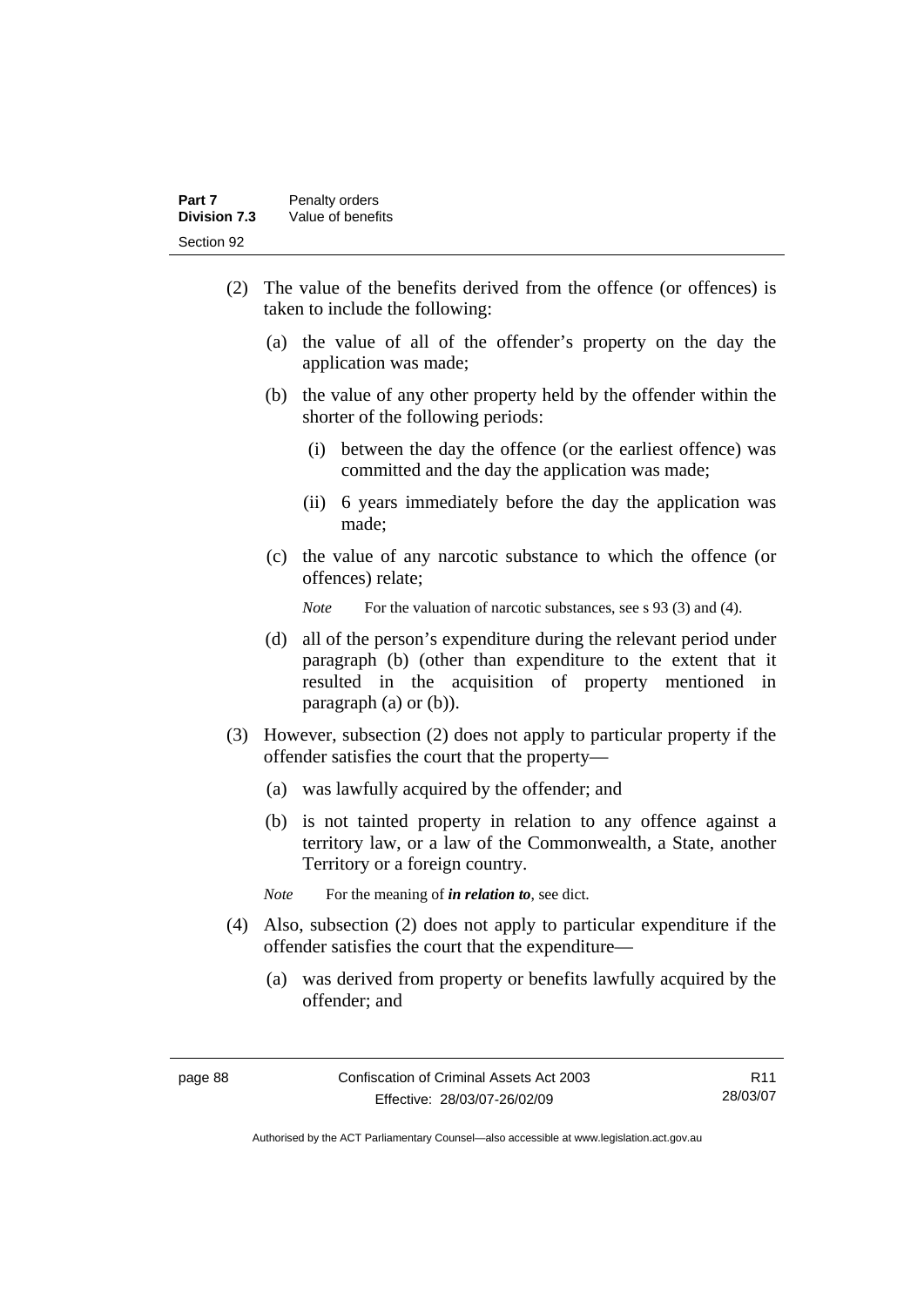- (b) the property from which the expenditure was derived is not tainted property in relation to any offence against a territory law, or a law of the Commonwealth, a State, another Territory or a foreign country.
- (5) For subsection (2) (b) (i), if a serious offence was committed over more than 1 day, the reference in the subparagraph to the day the offence was committed is a reference to the day the offence was begun to be committed.
- (6) This section does not apply in relation to a penalty order relating only to artistic profits.

#### **93 Value of benefits—relevant matters**

 (1) In assessing the value of a benefit derived from the commission of an offence and any related offences, the relevant court may have regard to any relevant matters.

#### **Examples of relevant matters**

- 1 an increase in the income or profits of the offender in comparable periods before and after the offence was committed (see s 80, example for par (c))
- 2 an increase in the value of property held by the offender because of the benefit, taking into account any relevant variation in the purchasing power of money
- 3 the value of the offender's property before, during and after the commission of the offence
- 4 the income and expenditure of the offender before, during and after the commission of the offence
- 5 the part of the benefit derived from the commission of the offence and the part derived from other sources
- *Note* An example is part of the Act, is not exhaustive and may extend, but does not limit, the meaning of the provision in which it appears (see Legislation Act, s 126 and s 132).
- (2) The court must assess the value of a benefit by reference to the highest value the benefit has had since the commission of the offence or a related offence, unless the court is satisfied that the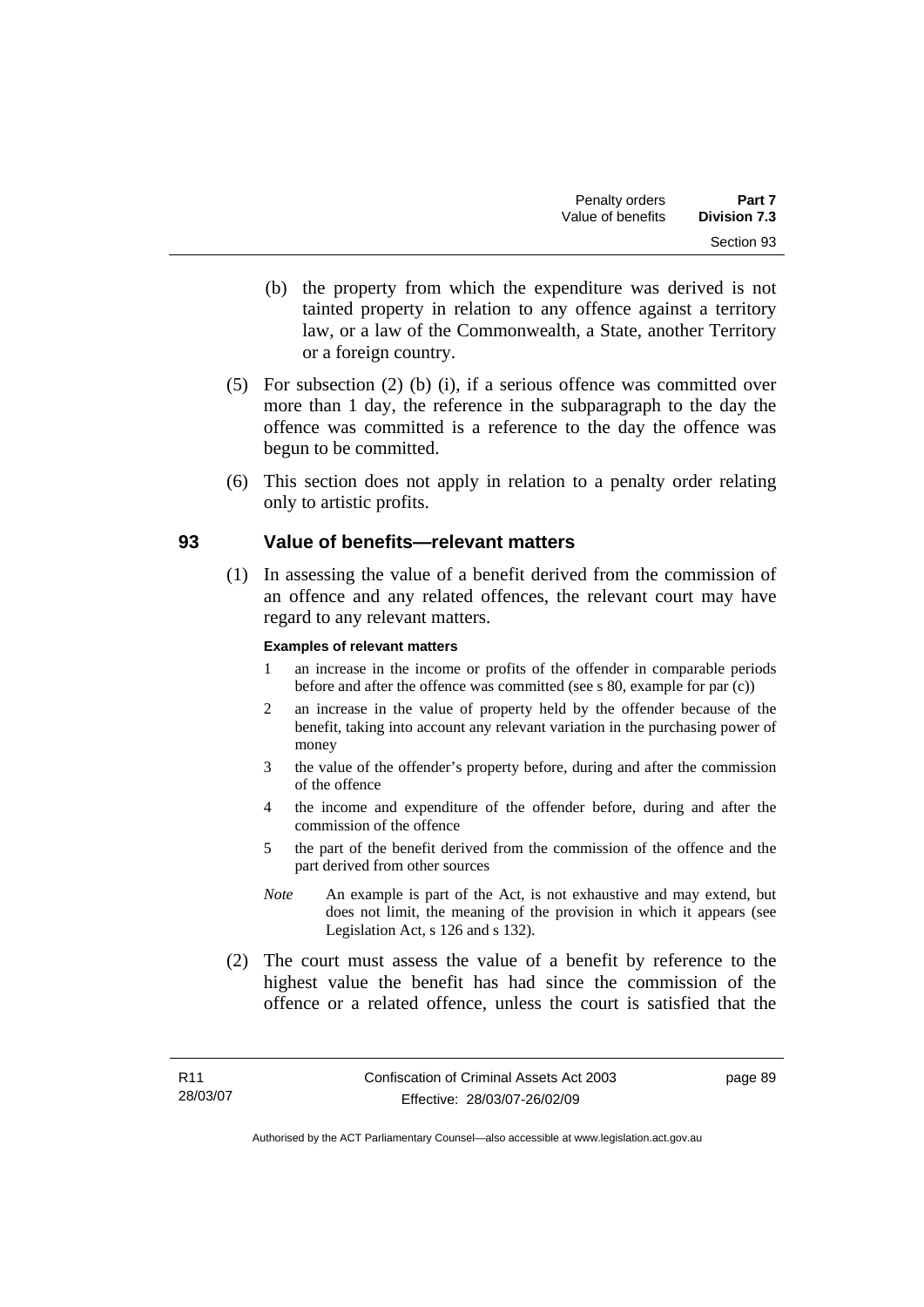benefit should be valued differently having regard to the purposes of this Act.

#### **Examples**

- 1 An offender derives a benefit worth \$10 000 from the commission of an offence. If the benefit had been derived at the time of valuation for a penalty order proceeding 2 years later, the benefit would have been worth \$11 000 (because of inflation). The court may assess the value of the benefit as \$11 000 rather than \$10 000.
- 2 The offence to which benefits relate is an ordinary indictable offence. However, the offender later committed a related offence that was a serious offence. The court may have regard to the highest value of the benefits since the commission of the ordinary indictable offence.
- (3) At the hearing of an application for a penalty order, a law enforcement officer who is experienced in the investigation of narcotic offences may testify, to the best of the officer's information, knowledge and belief—
	- (a) in relation to the amount that was the market value of a narcotic substance at a particular time or during a particular period; or
	- (b) in relation to the amount, or the range of amounts, ordinarily paid at a particular time or during a particular period, for the doing of anything in relation to a narcotic substance.
- (4) The law enforcement officer's testimony under subsection (3)—
	- (a) is admissible at the hearing despite any rule of law or practice about hearsay evidence; and
	- (b) is prima facie evidence of the matters testified.
- (5) In this section:

*law enforcement officer* means—

- (a) a police officer; or
- (b) an officer of Customs under the *Customs Act 1901* (Cwlth).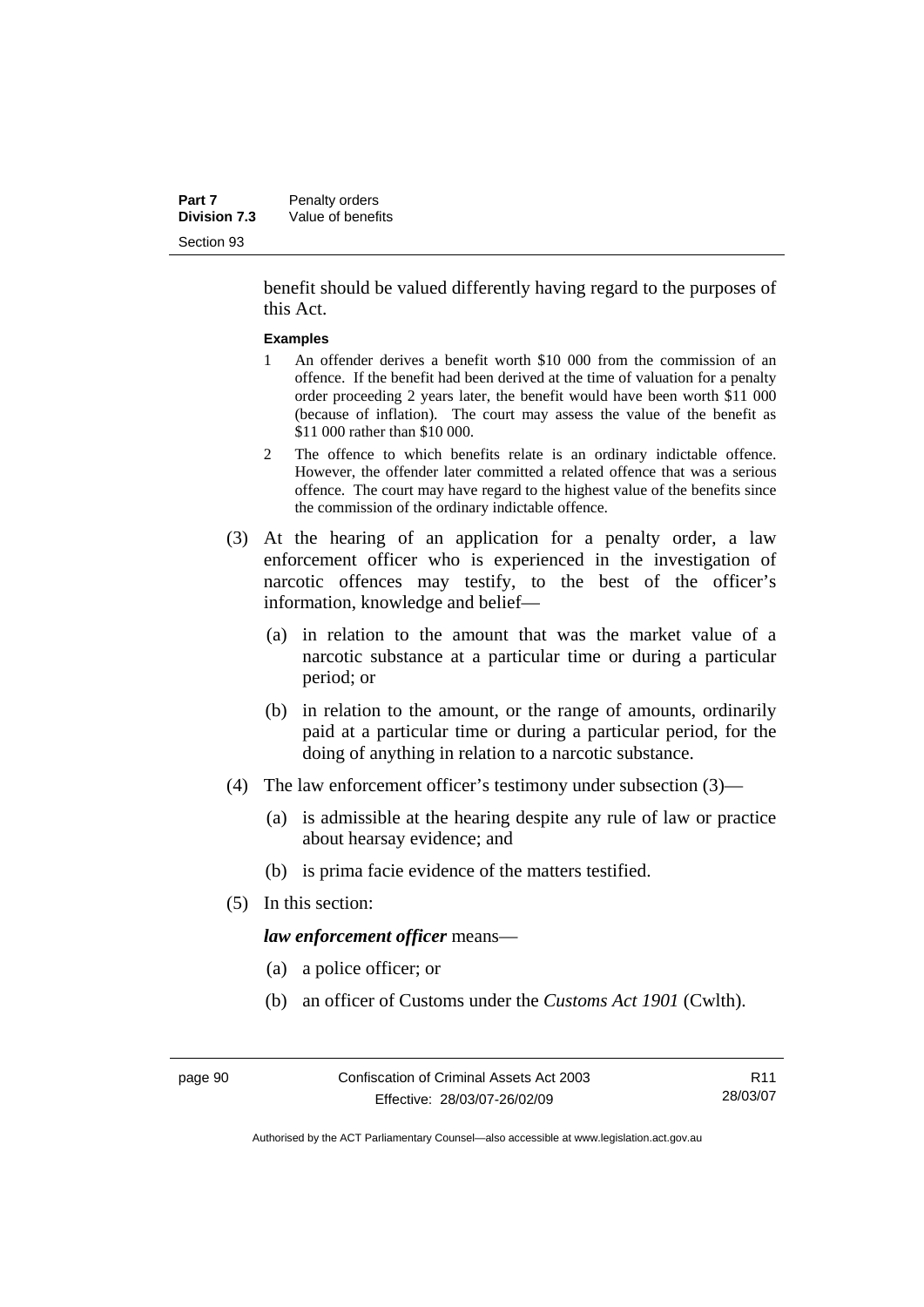## **Division 7.4 Satisfaction of penalty order**

### **94 Creation of penalty charge over restrained property**

- (1) This section applies if, in relation to an offence—
	- (a) a restraining order is made; and
	- (b) a penalty order is made.
- (2) On the making of the later of the orders, all of the restrained property is automatically charged to secure the payment to the Territory of the amount of the penalty order.
	- *Note 1* An interstate penalty charge is taken to be a penalty charge under this Act (see s 139).
	- *Note* If the penalty charge is over restrained property that may be recorded in a statutory property register, details of the restraining order may be recorded in the register under s 50.
- (3) If the restraining order is varied after the penalty order is made to add more property, the additional property is also automatically charged to secure payment to the Territory of the amount of the penalty order.
- (4) A charge on property created by this section (a *penalty charge*)—
	- (a) is subject to every encumbrance on the property that came into existence before the charge and that would have priority over the charge if this subsection had not been enacted; and
	- (b) has priority over all other encumbrances; and
	- (c) is not affected by any change in the ownership of the property unless the change in ownership ends the penalty charge under section 95 (c) or  $(d)$ .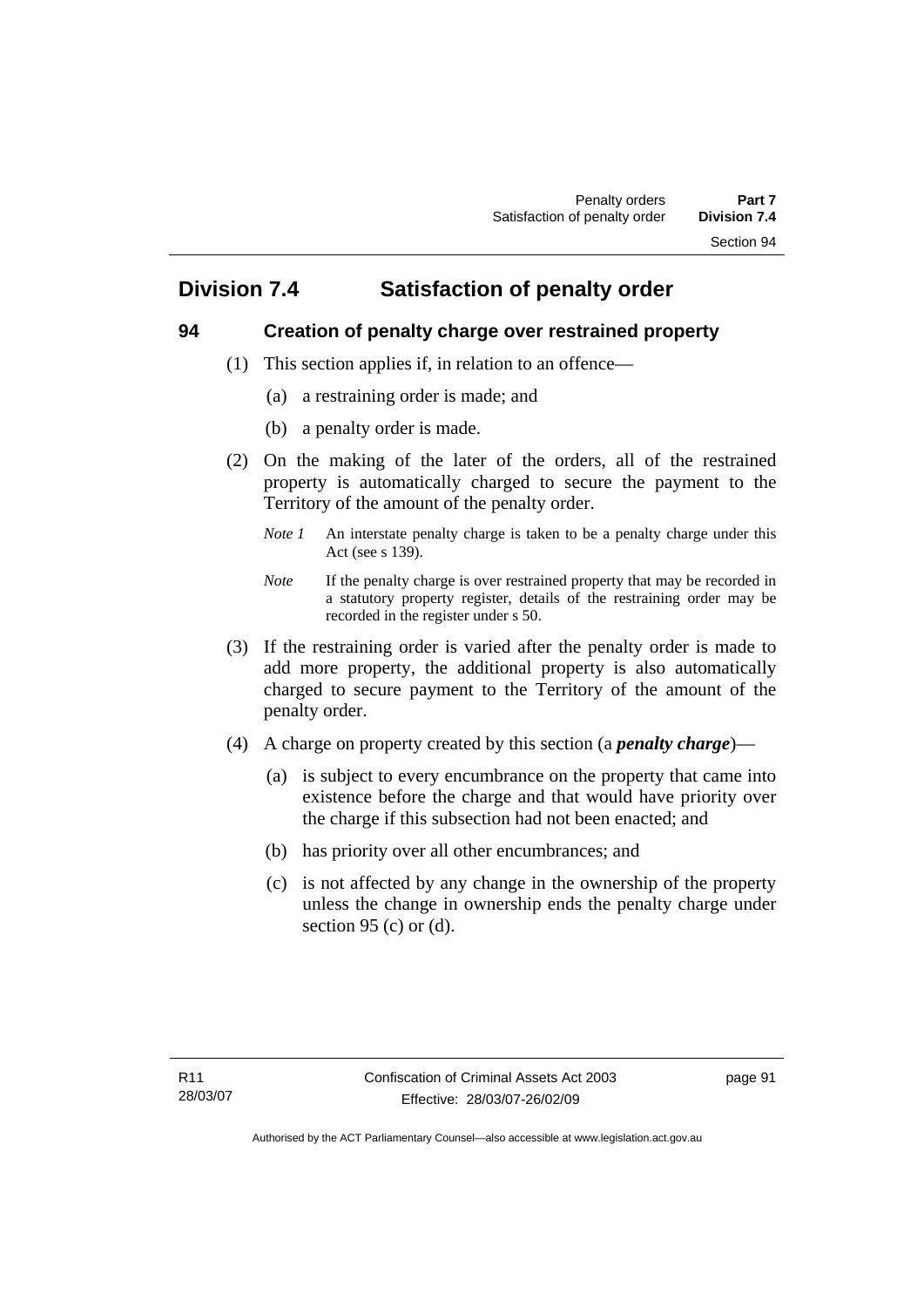#### **Part 7** Penalty orders **Division 7.4** Satisfaction of penalty order Section 95

#### **95 When penalty charge over property ends**

A penalty charge over property ends when the earliest of the following events happens:

- (a) the penalty order for which the charge was created ends;
	- *Note* For when a penalty order ends, see s 98. See also the example to this section.
- (b) the restraining order over the property ends;
	- *Note* For when restraining orders end, see div 4.3. See also the example to this section.
- (c) the property is sold, or otherwise disposed of, with the consent of—
	- (i) the relevant court that made the penalty order; or
	- (ii) if a trustee (including the public trustee) controls the property—the trustee;
- (d) the property is sold to a purchaser who—
	- (i) buys the property honestly and for sufficient consideration; and
	- (ii) at the time of the purchase, has no notice of the charge.

#### **Example of end of restraining order and penalty order**

If a penalty order is made in relation to an ordinary indictable offence of which the offender was convicted, both the restraining order and the penalty order end if the conviction is later quashed (see s 47 and s 98).

- *Note 1* If the restraining order over the charged property is registered in a statutory property register, anyone who buys the property is taken to have notice of the charge (see s 50 (3)).
- *Note* 2 An example is part of the Act, is not exhaustive and may extend, but does not limit, the meaning of the provision in which it appears (see Legislation Act, s 126 and s 132).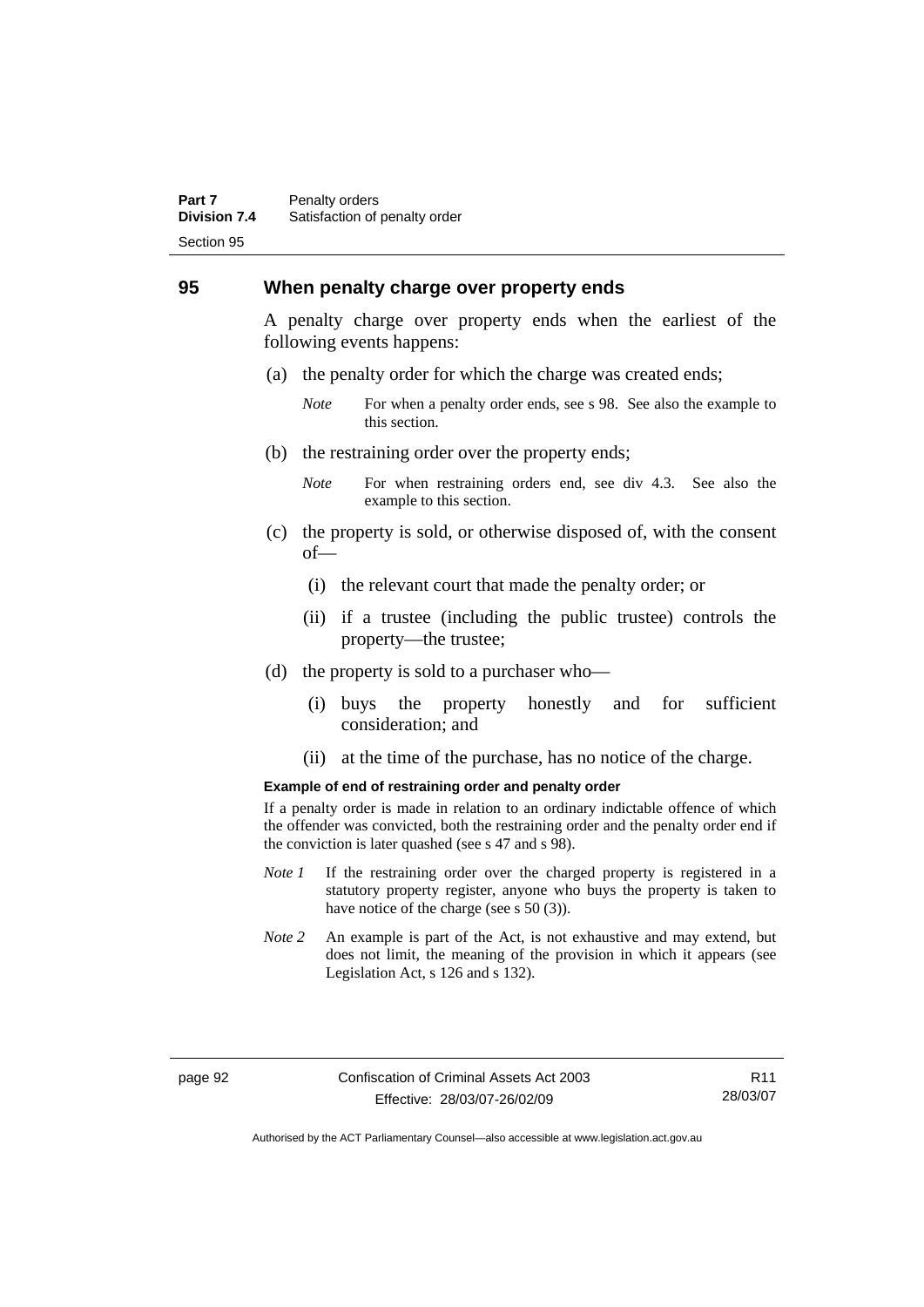#### **96 Power to satisfy penalty order**

- (1) A penalty order in relation to an offence authorises the public trustee to satisfy the order out of any property restrained for the offence (including any property that becomes restrained after the order is made).
	- *Note 1* The penalty order may also be enforced as a judgment debt (see s 88).
	- *Note* 2 An amount received by the public trustee to satisfy the penalty order must be paid into the confiscated assets trust fund (see s 131).
	- *Note 3* An interstate penalty charge is taken to be a penalty charge under this Act (see s 139).
- (2) To satisfy the penalty order, the public trustee may sell or otherwise dispose of restrained property that is not money in any way the public trustee considers appropriate.
	- *Note* The money realised by the public trustee from the disposal of property must be paid into the be paid into the confiscated assets trust fund (see s 131 and dict, def *fully satisfied*, par (b)).
- (3) However, the public trustee must not sell or otherwise dispose of restrained property to satisfy the order until—
	- (a) all confiscation proceedings (including forfeiture proceedings) in relation to the property have been finalised; and
	- (b) all proceedings in relation to the offender's conviction for the offence are finalised.
	- *Note 1* For the meaning of *confiscation proceedings*, see s 236.
	- *Note* 2 For when confiscation and criminal proceedings are finalised, see s 18.
	- *Note 3* If the offender is acquitted on appeal, the restraining order will end, and the penalty charge ends under s 95.
- (4) The penalty order also authorises the public trustee or anyone else named in the order (an *authorised agent*) to sign any instrument necessary or convenient for the disposal of restrained property.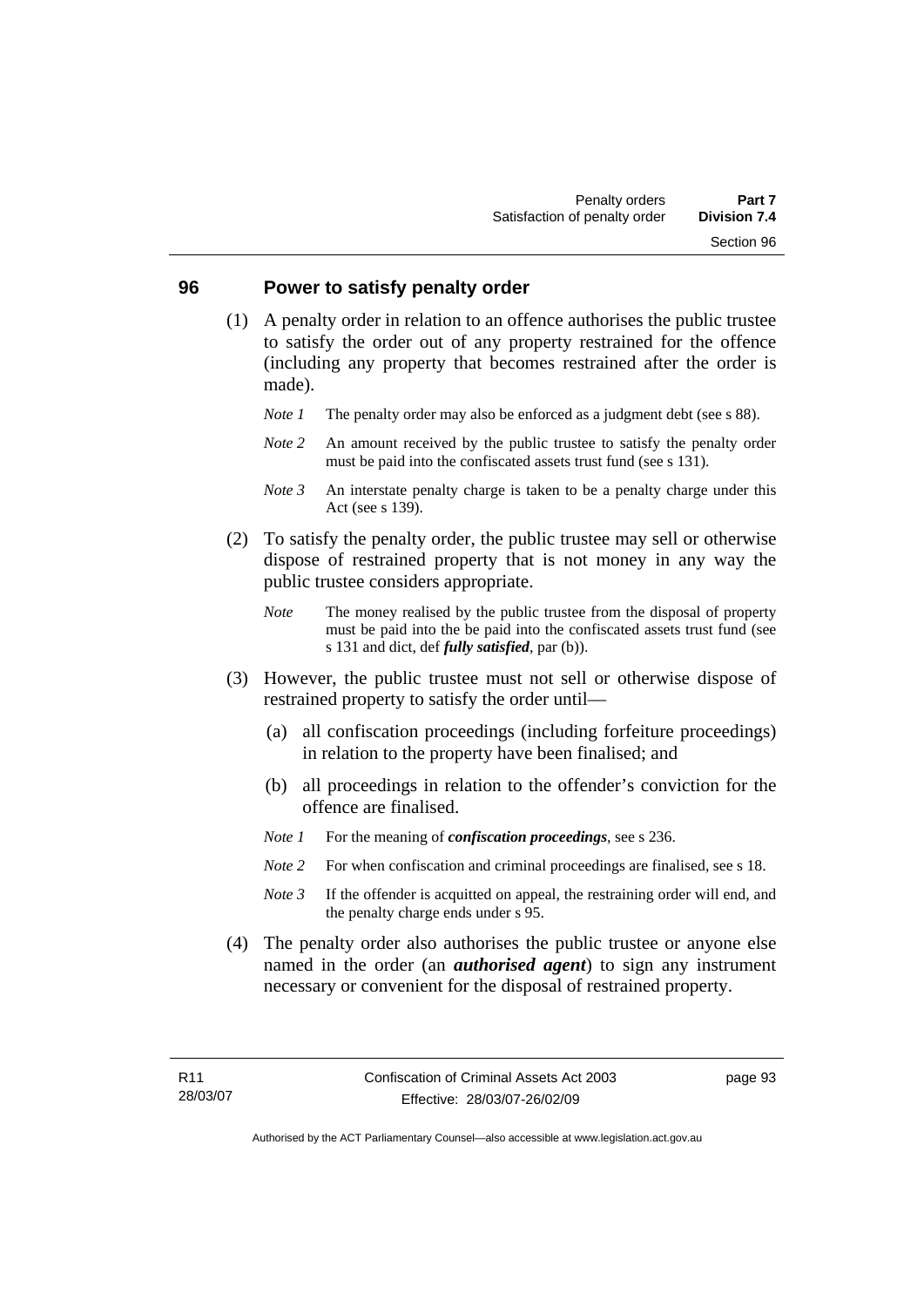| Part 7       | Penalty orders        |
|--------------|-----------------------|
| Division 7.5 | End of penalty orders |
| Section 97   |                       |

 (5) An instrument signed by an authorised agent has the same effect as if it were signed by the person who owned the property before it was disposed of.

#### **97 Public trustee to repay any amount surplus to satisfying penalty order**

If the amounts paid into the trust fund to satisfy a penalty order are more than is required to fully satisfy the order, the public trustee must pay the surplus amount to the person against whom the order was made.

## **Division 7.5 End of penalty orders**

#### **98 When penalty order ends**

A penalty order ends if—

- (a) for a penalty order made under section 84 (Penalty orders offenders convicted of ordinary indictable offences)—the offender is cleared of the offence (or offences) to which the penalty order relates, and all related offences (if any); or
- (b) the order is reversed or set aside on appeal; or
- (c) the order is fully satisfied.
- *Note 1* For the meaning of *fully satisfied*, see dict.
- *Note* 2 If the order ends because it was made because of the conviction of the offender for a serious offence, and the offender is cleared, a further penalty order may be made against the offender (see s 85 (4)).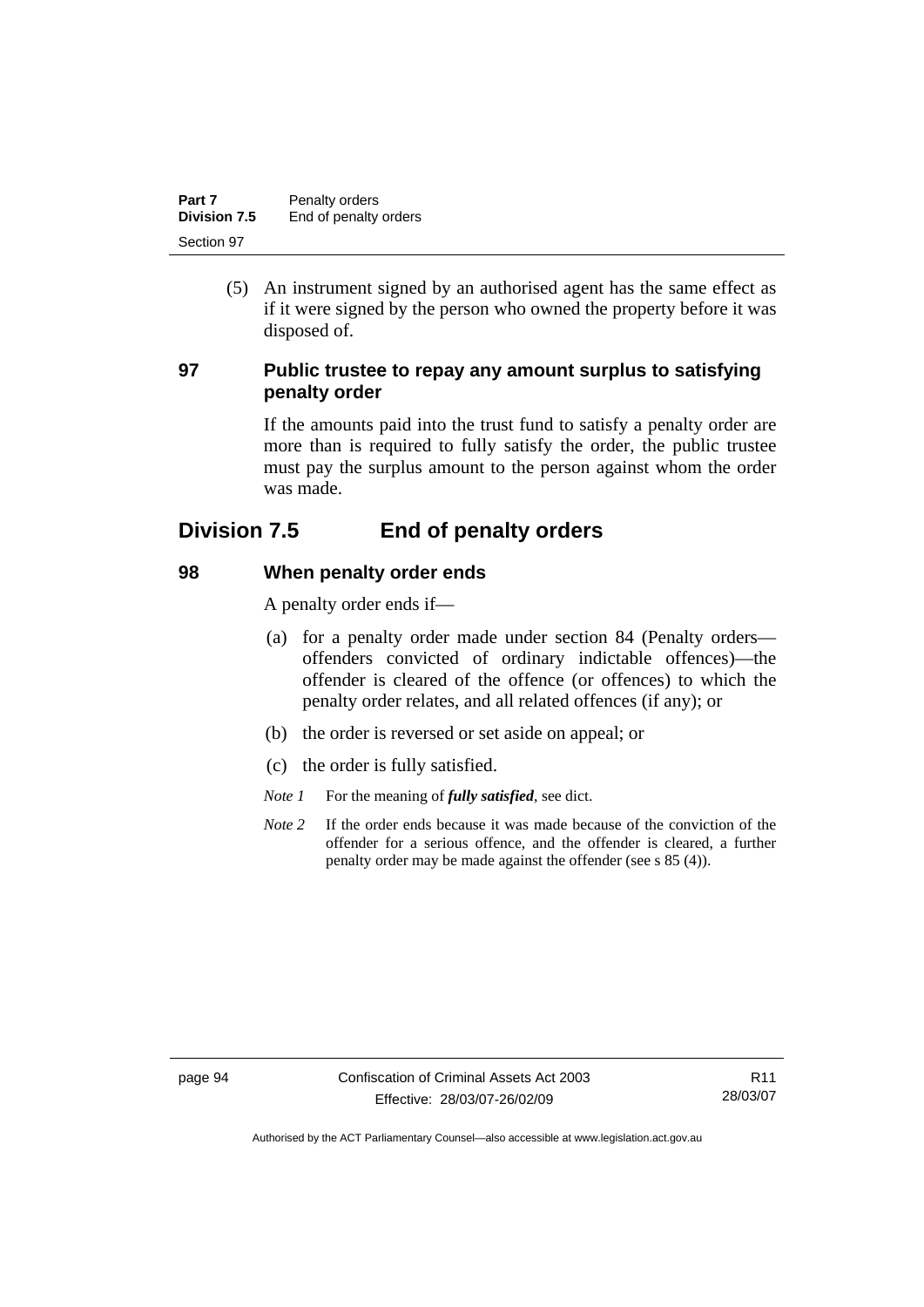# **Part 8 Restrained property**

# **Division 8.1 Management of restrained property by public trustee**

### **99 Application of div 8.1**

This division applies if the public trustee takes control of restrained property under an order under this Act.

- *Note 1* A registered interstate restraining order is taken to be a restraining order under this Act (see s 139).
- *Note 2* A provision of a law that gives an entity (including a person) a function also gives the entity powers necessary and convenient to exercise the function (see Legislation Act, s 196 and dict, pt 1, def *entity*).

### **100 Powers of public trustee to preserve restrained property etc**

 (1) The public trustee may do anything necessary or desirable to preserve the value of the restrained property.

### **Examples**

- 1 bring or defend any civil proceeding affecting the property
- 2 insure the property
- 3 if the property consists (completely or partly) of securities or investments, realise or otherwise deal with the securities or investments
- 4 if the property is related to a business—
	- (a) employ, or end the employment of, people in the business; and
	- (b) do anything else that is necessary or convenient for carrying on the business on a sound commercial basis
- 5 if the property consists, completely or partly, of shares in a corporation, exercise (to the exclusion of the registered proprietor) the rights attaching to the shares as if the public trustee were the registered holder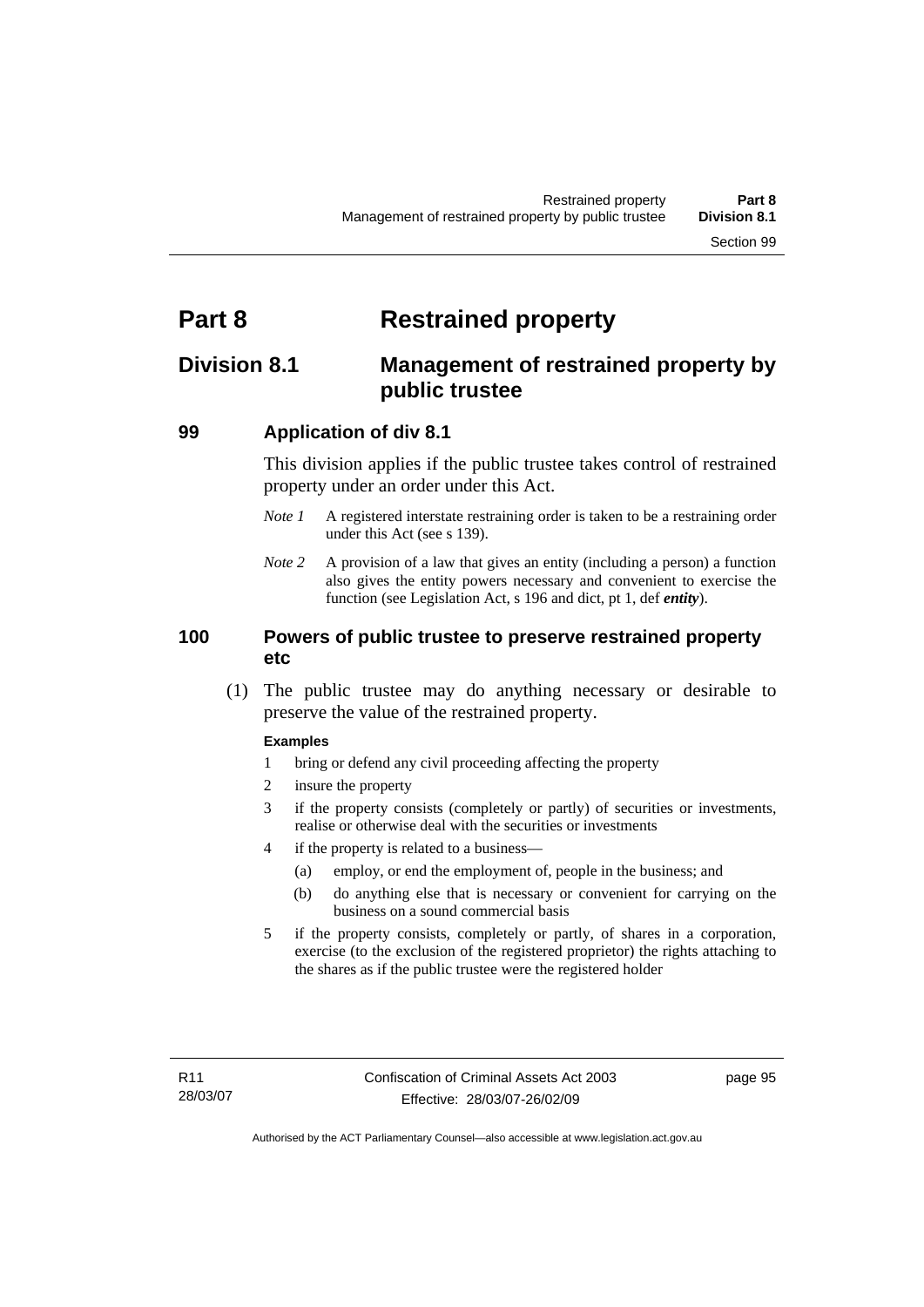| Part 8              | Restrained property                                 |
|---------------------|-----------------------------------------------------|
| <b>Division 8.1</b> | Management of restrained property by public trustee |
| Section 101         |                                                     |

- *Note 1* Related powers of the public trustee include making an application to a relevant court for an order about the restrained property (see s 39) and the registration of title to, or charges over, registrable property (see s 50).
- *Note 2* An example is part of the Act, is not exhaustive and may extend, but does not limit, the meaning of the provision in which it appears (see Legislation Act, s 126 and s 132).
- (2) The owner of restrained property commits an offence if—
	- (a) the public trustee asks the owner for the person's tax file number within a stated reasonable time; and
	- (b) the owner fails to give the pubic trustee the person's tax file number within that time.

Maximum penalty: 50 penalty units, imprisonment for 6 months or both.

(3) An offence against this section is a strict liability offence.

### **101 Sale, modification or destruction of property by public trustee**

- (1) The public trustee may sell restrained property if—
	- (a) the property is deteriorating or substantially losing value or the public trustee considers that the property is likely to deteriorate or substantially lose value; or
	- (b) the public trustee considers that the cost of maintaining the property would be more than the value of the property if the property were forfeited.
- (2) The restraining order that applied to restrained property sold under this section applies to the proceeds of the sale of the property.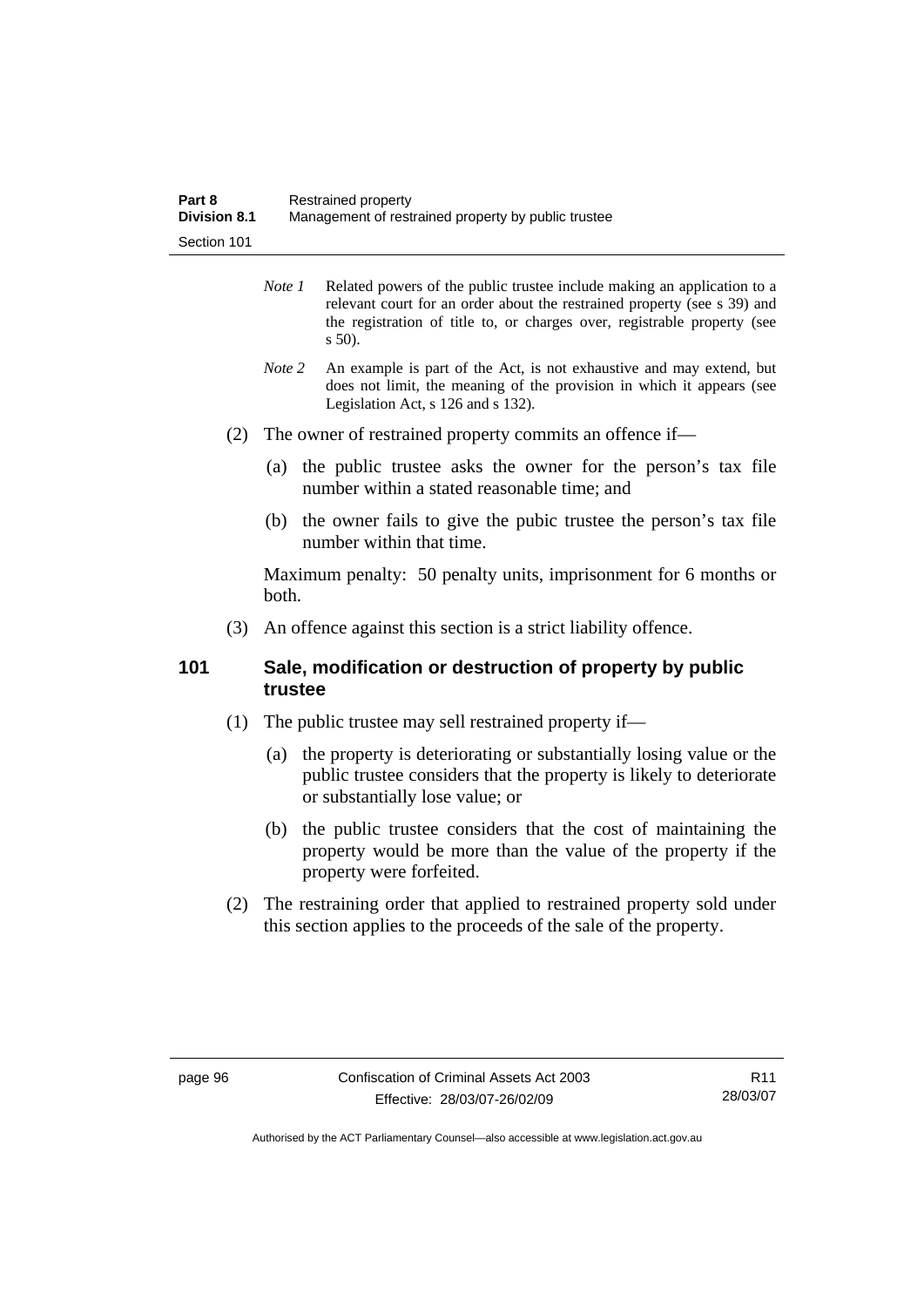(3) The public trustee may modify or destroy restrained property if the public trustee considers it is necessary to do so in the public interest.

#### **Examples of destruction of property in the public interest**

- 1 the restrained property cannot be used legally or the only practical use of the property is for an illegal purpose
- 2 the restrained property is a threat to public health or safety
- *Note* An example is part of the Act, is not exhaustive and may extend, but does not limit, the meaning of the provision in which it appears (see Legislation Act, s 126 and s 132).

### **102 Notice of sale, modification or destruction of restrained property by public trustee**

- (1) The public trustee must give written notice of a proposed sale, modification or destruction of restrained property under section 101 (the *proposed action*) to—
	- (a) the owner of the property (if known); and
	- (b) anyone else the public trustee believes may have an interest in the property.
	- *Note 1* For how documents may be given, see the Legislation Act, pt 19.5.
	- *Note* 2 For the emergency modification or destruction of restrained property, see s 103.
- (2) The notice must state—
	- (a) the proposed action and the property to which it applies; and
	- (b) the date when the proposed action is to be taken (the *date of effect*); and
	- (c) that the proposed action may be taken on or after the date of effect unless a relevant court orders the public trustee not to take the proposed action.
- (3) The notice may, but need not, provide an opportunity for the person to make representations why the proposed action should not be taken.

| R11      | Confiscation of Criminal Assets Act 2003 | page 97 |
|----------|------------------------------------------|---------|
| 28/03/07 | Effective: 28/03/07-26/02/09             |         |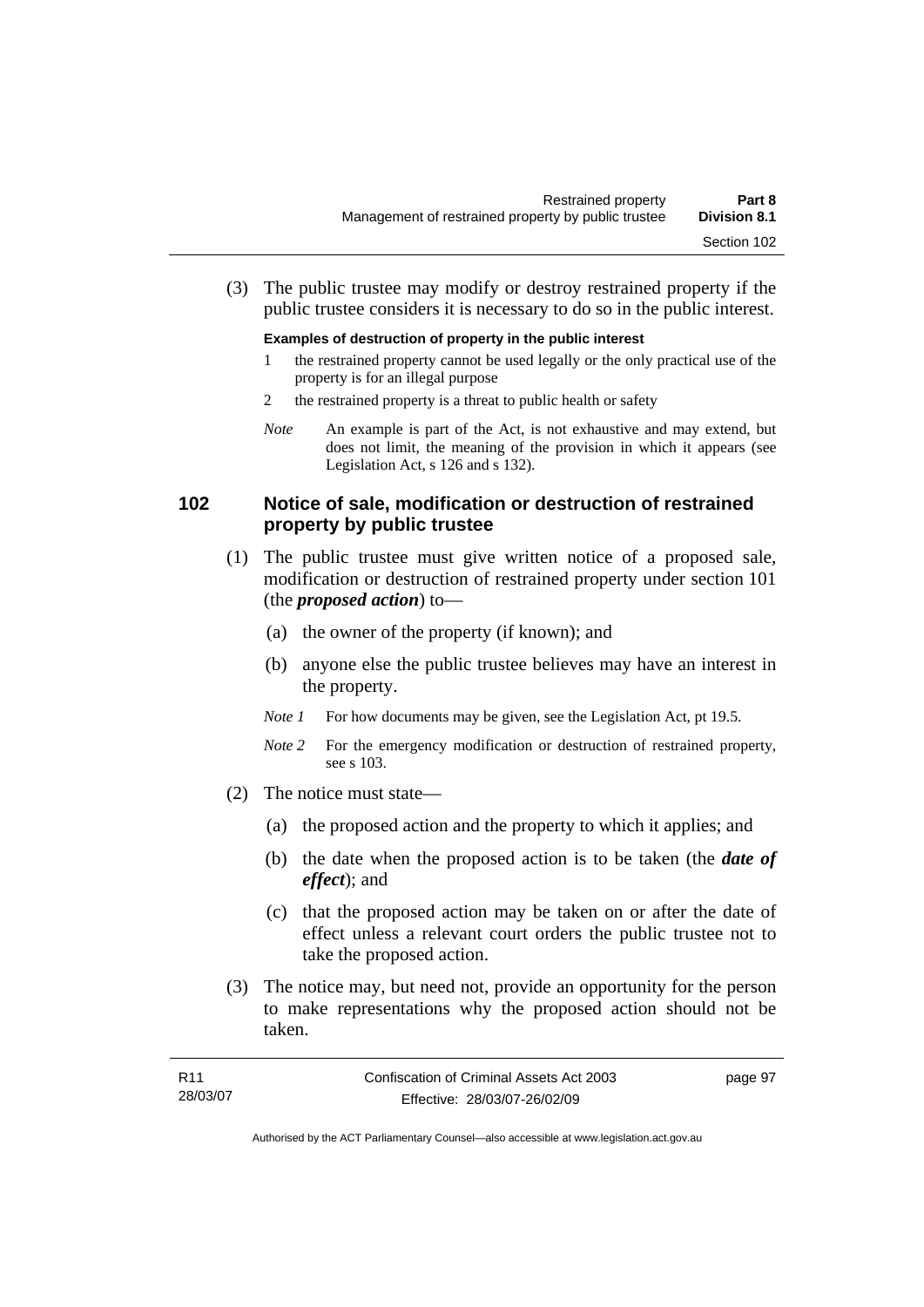| Part 8              | Restrained property                                 |
|---------------------|-----------------------------------------------------|
| <b>Division 8.1</b> | Management of restrained property by public trustee |
| Section 103         |                                                     |

 (4) The date of effect must not be earlier than 21 days after the day the notice is given to the person.

*Note* For the power to give a reduced period of notice, see s 103.

- (5) The public trustee must not take the proposed action before the date of effect.
	- *Note* For the power not to give notice of the modification or destruction of property, see s 103.

### **103 Emergency modification or destruction of restrained property**

- (1) This section applies if the public trustee considers that restrained property is a serious threat to public health or safety.
- (2) Despite section 102, the public trustee may—
	- (a) give notice to a person under that section with a date of effect less than 21 days after the day the notice is given to the person; or
	- (b) modify or destroy the property without giving notice under that section.
- (3) If the public trustee modifies or destroys the property under subsection (2) (b), the public trustee must, as soon as practicable, give notice of the action taken, and the grounds for the action, to—
	- (a) the owner of the property (if known); and
	- (b) anyone else the public trustee believes may have an interest in the property.

### **104 Notice details to be included in public trustee's report**

- (1) The public trustee must include details of a notice given under section 102 or section 103 in the public trustee's report under the *Annual Reports (Government Agencies) Act 2004* for—
	- (a) the financial year during which the notice was given; or

| page 98 | Confiscation of Criminal Assets Act 2003 | R <sub>11</sub> |
|---------|------------------------------------------|-----------------|
|         | Effective: 28/03/07-26/02/09             | 28/03/07        |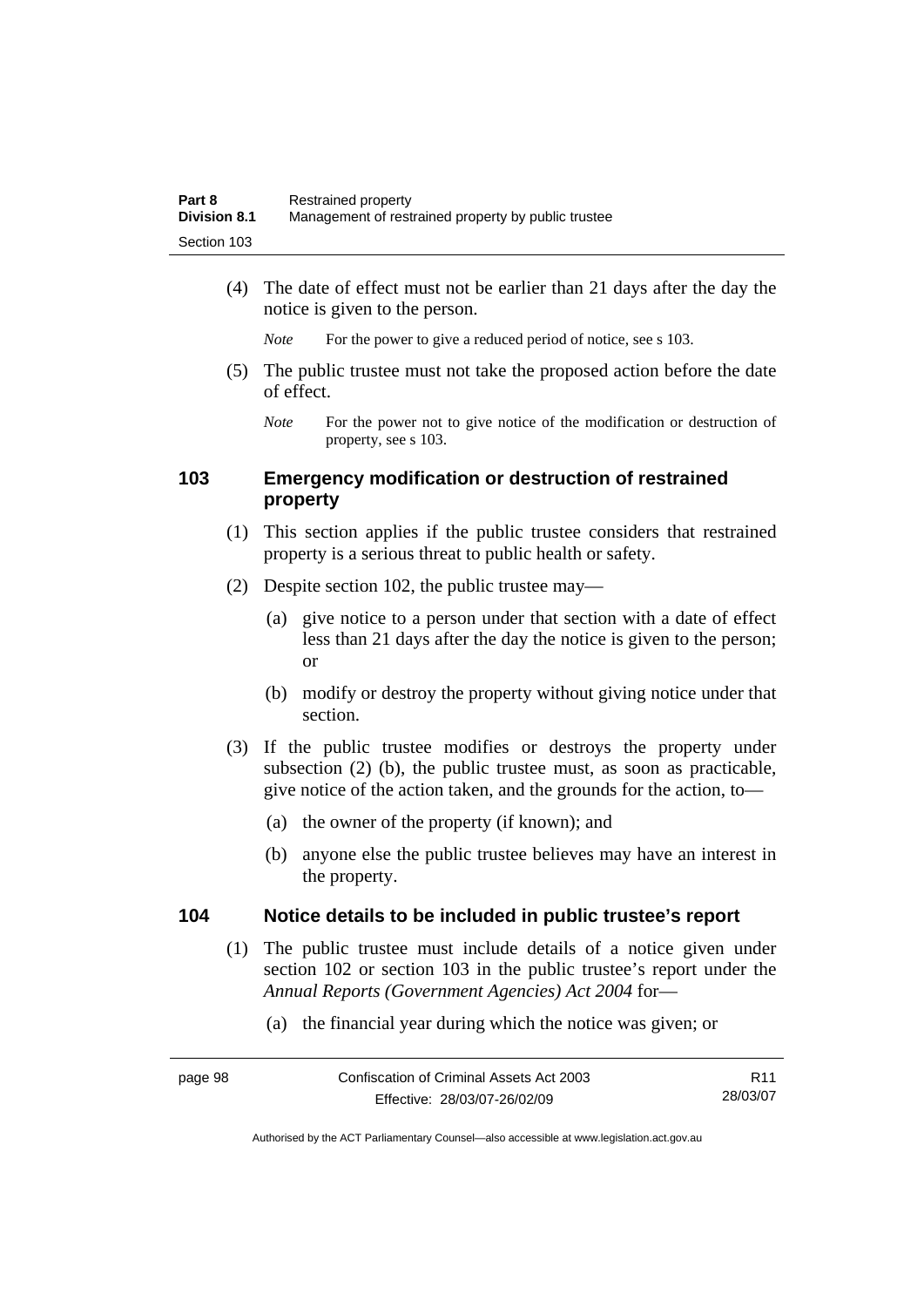(b) if the chief police officer has, under this section, declared the publication of details of the notice to be prejudicial—the next financial year after the chief police officer revokes the declaration.

*Note Financial year* has an extended meaning in the *Annual Reports (Government Agencies) Act 2004*.

- (2) Before including details of the notice in a report under subsection (1) (a), the public trustee must consult the chief police officer about whether publication of the details of the notice in the report would be likely to prejudice any police investigation.
- (3) If, in the chief police officer's opinion, the publication of the details of the notice in the report would be likely to prejudice a police investigation, the chief police officer must—
	- (a) declare the publication of the details to be prejudicial; and
	- (b) tell the public trustee, in writing, that the declaration is made.
- (4) If, in the chief police officer's opinion after making a declaration, the publication of details of the notice would no longer be likely to prejudice any police investigation, the chief police officer must—
	- (a) revoke the declaration; and
	- (b) tell the public trustee, in writing, that the declaration is revoked.
- (5) In this section:

*police investigation* includes a contemplated police investigation.

## **105 Order to stop sale, modification or destruction of restrained property**

 (1) A person may apply to a relevant court for an order stopping the public trustee from selling, modifying or disposing of restrained property under this division.

page 99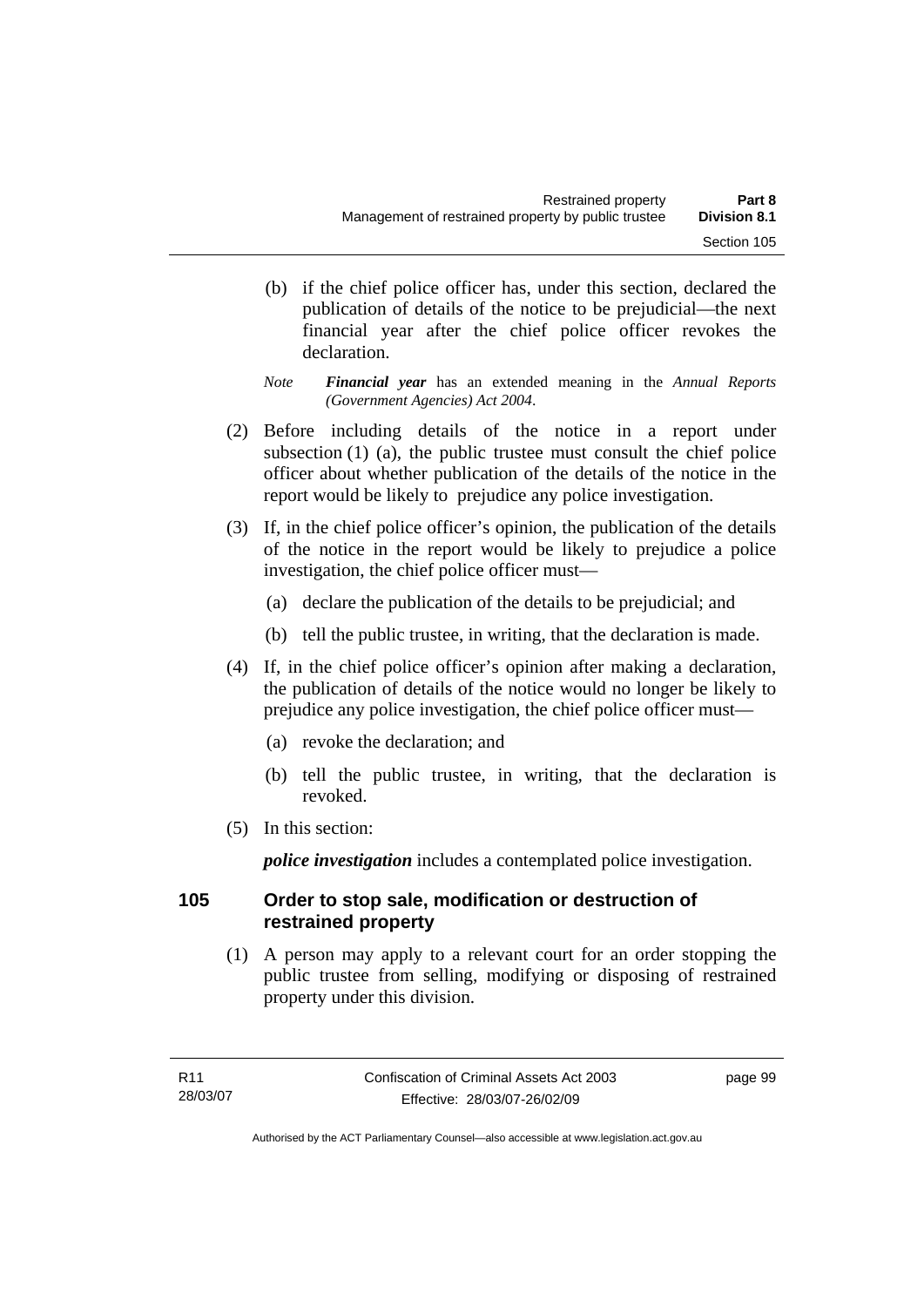| Part 8              | Restrained property                    |
|---------------------|----------------------------------------|
| <b>Division 8.2</b> | Joint ownership of restrained property |
| Section 106         |                                        |

- (2) If the person was not given notice of the proposed action by the public trustee, the person may make the application only with the leave of the relevant court and if the person satisfies the court that the person has an interest in the property.
	- *Note* For general provisions about a proceeding for an order under this section (which is a confiscation proceeding—see s 236), see pt 14.
- (3) On an application under this section, the court may make any order about the sale, modification or destruction of the property it considers appropriate.

## **Division 8.2 Joint ownership of restrained property**

### **106 Effect of death on joint ownership**

- (1) This section applies to property that is jointly owned if any of the owners die while the property (including any interest in the property) is subject to a restraining order.
	- *Note* A registered interstate restraining order is taken to be a restraining order under this Act (see s 139).
- (2) If the property was held by the dead person as a joint tenant, the person's death does not vest the person's interest in the property in the surviving joint owner.
- (3) If the property was held by the dead person as a tenant in common, the dead person's interest must not be transferred to anyone else because of the person's death.

### **Examples of prohibited transfers**

The dead person's interest must not be transferred to an executor or administrator, or to a beneficiary under the dead person's will or under intestacy.

*Note* An example is part of the Act, is not exhaustive and may extend, but does not limit, the meaning of the provision in which it appears (see Legislation Act, s 126 and s 132).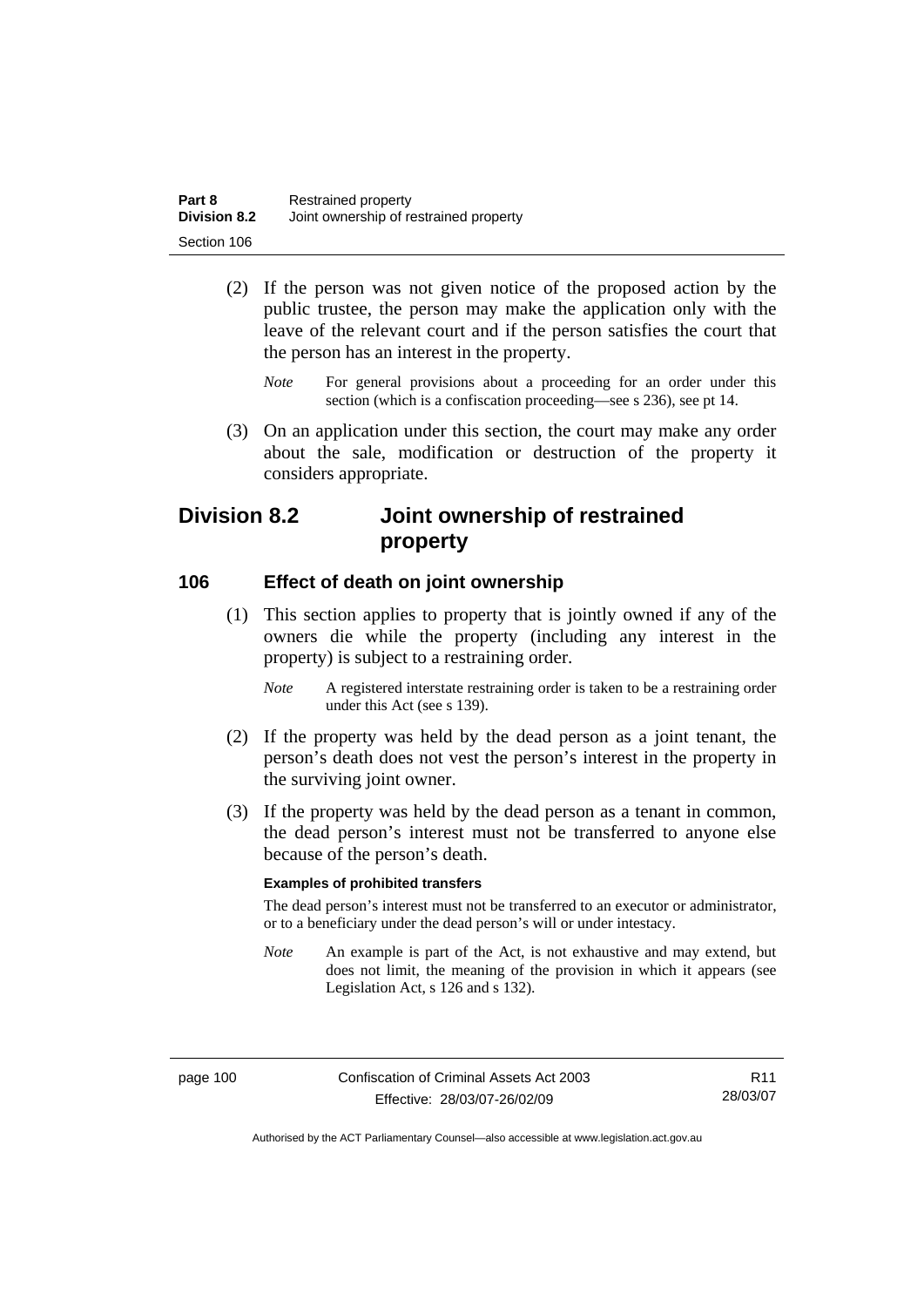- (4) The restraining order continues to apply to the property as if the person had not died.
- (5) An automatic forfeiture of any interest of the dead person in the property, or a forfeiture order made in relation to the interest, applies as if the interest were forfeited immediately before the person died.
	- *Note 1* A registered interstate automatic forfeiture decision is taken to be an automatic forfeiture under this Act (see s 139).
	- *Note 2* A registered interstate forfeiture order is taken to be a forfeiture order under this Act (see s 139).
- (6) If the restraining order stops applying to the property without it being forfeited under this Act, this section is taken not to have applied to the property.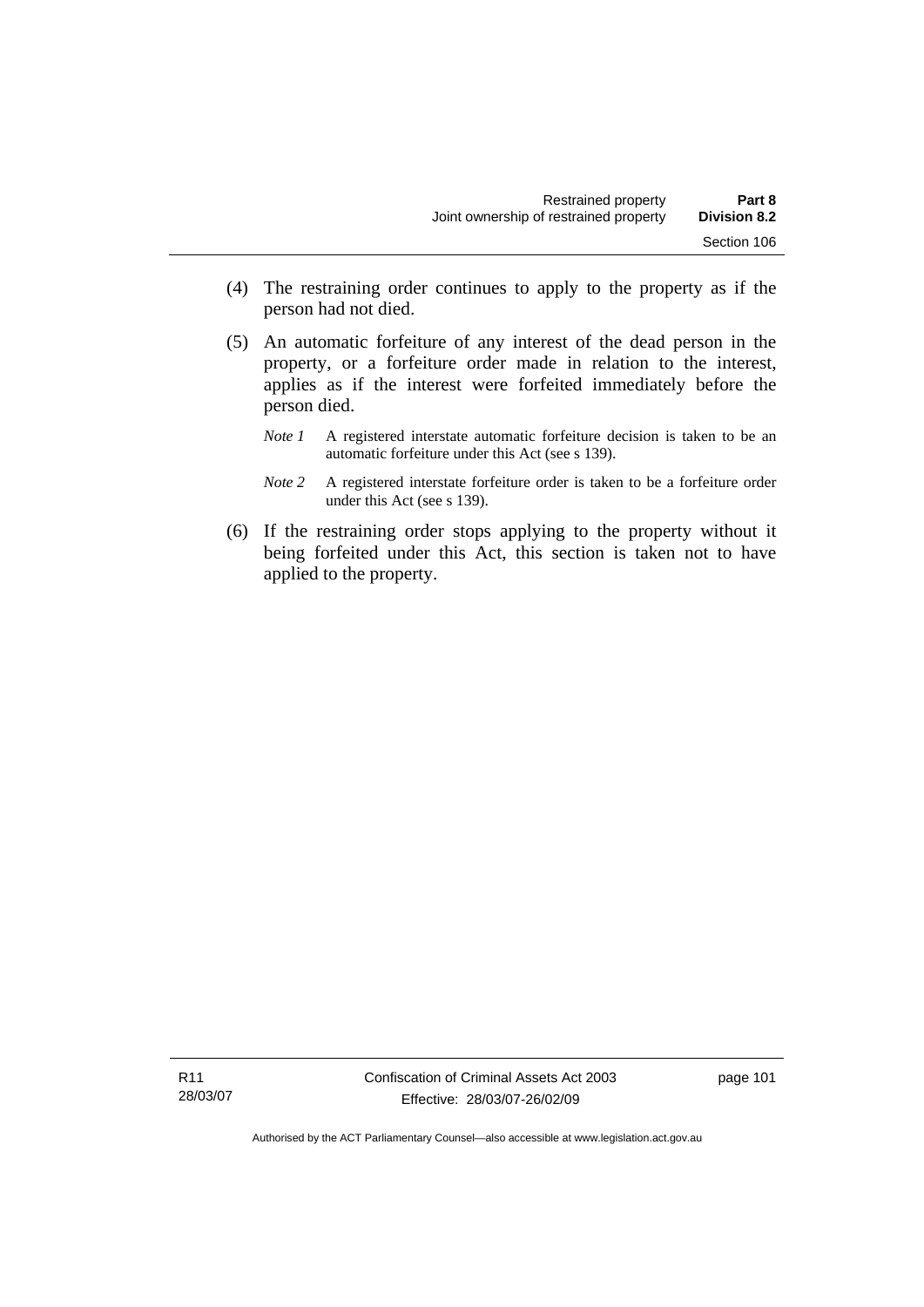**Part 9 Forfeited property**<br>**Division 9.1 Preliminary Division 9.1** Preliminary Section 107

# **Part 9 Forfeited property**

## **Division 9.1 Preliminary**

### **107 Meaning of** *interested person* **in pt 9**

In this part:

*interested person*, in relation to property, means—

- (a) a person who has an interest in the property; or
- (b) the DPP; or
- (c) if a trustee (including the public trustee) controls the property—the trustee; or
- (d) if the property has been forfeited—a person who had an interest in the property immediately before it was forfeited.

### **108 Forfeited property—powers of public trustee**

 (1) The public trustee may take any steps that are necessary or desirable to vest forfeited property in the Territory and to bring it under the public trustee's control.

### **Examples**

- 1 the giving notice of, or otherwise taking action to protect, the Territory's equitable interest in forfeited property
- 2 registering a caveat over forfeited property
- 3 obtaining registration of an interest in forfeited property on behalf of the Territory (including signing an instrument of transfer)
- *Note* An example is part of the Act, is not exhaustive and may extend, but does not limit, the meaning of the provision in which it appears (see Legislation Act, s 126 and s 132).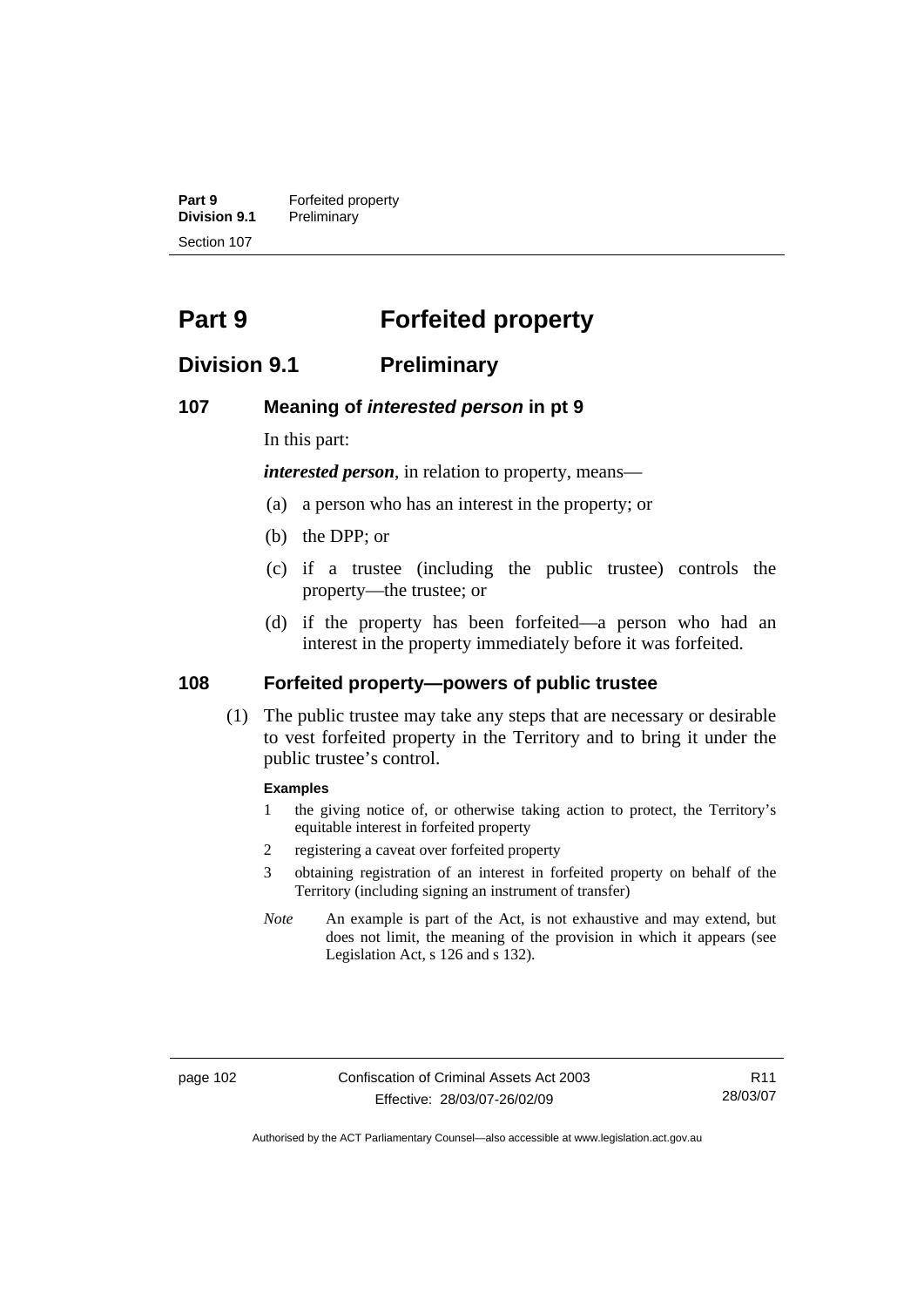(2) This section does not limit the powers of the public trustee under this Act in relation to the forfeited property.

### **Example**

the public trustee may transfer an interest in property on behalf of the Territory

*Note* A registered interstate forfeiture order is taken to be a forfeiture order under this Act (see s 139).

## **Division 9.2 Vesting and disposal of forfeited property**

### **109 Vesting of forfeited property—general rule**

On forfeiture, the forfeited property vests absolutely in the Territory.

- *Note 1 Property* includes an interest in property, see Legislation Act, dict, pt 1.
- *Note* 2 If a joint owner of restrained property dies, and the property is later forfeited, the forfeiture takes effect as if the property had been forfeited immediately before death (see s 106).

### **110 Vesting of registrable property on forfeiture**

- (1) This section applies despite section 109, if the forfeited property is, or is an interest in, registrable property.
- (2) On forfeiture, the property or the interest vests in equity in the Territory, but does not vest at law in the Territory until the applicable registration requirements for the property or the interest have been complied with.

#### **Example**

All of a person's property, except a mortgage over the person's house, is restrained before the person's conviction for a serious offence. All the restrained property is forfeited 14 days after the person's conviction. The mortgagee's interest is not forfeited because it was not restrained. However, all other registrable interests in the house are forfeited and vest in the Territory in equity. On registration of the interests under the *Land Titles Act 1925*, the interests vest in law in the Territory.

*Note 1* For the power of a relevant court to order the sale of property owned by more than 1 person, see div 9.4.

| R <sub>11</sub> | Confiscation of Criminal Assets Act 2003 | page 103 |
|-----------------|------------------------------------------|----------|
| 28/03/07        | Effective: 28/03/07-26/02/09             |          |
|                 |                                          |          |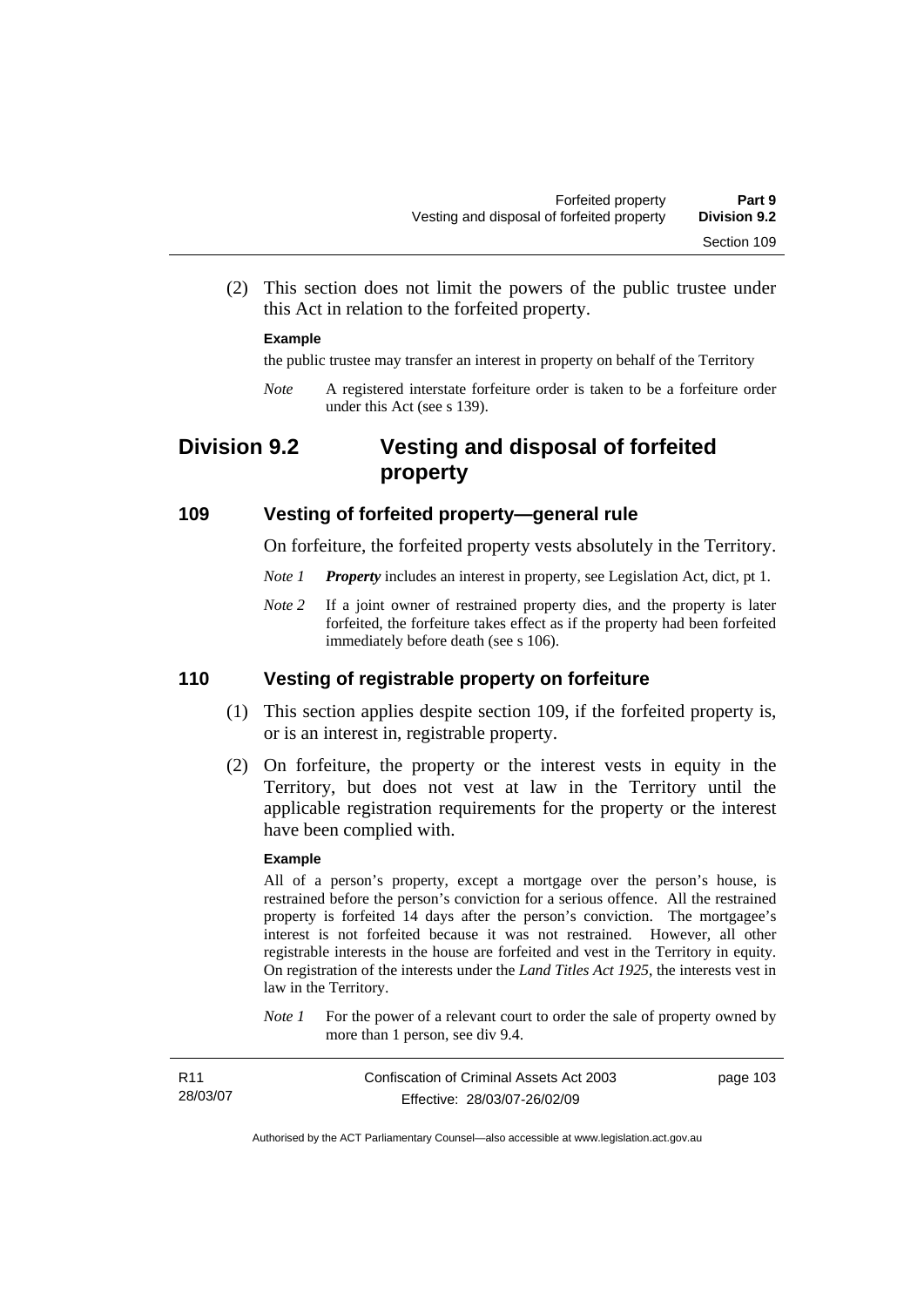- *Note 2* Non-registrable property vests 'at law' in the Territory on forfeiture, because it vests 'absolutely' under s 109. Registrable property vests 'at law' in the Territory when it is registered in the name of the Territory under this section.
- *Note 3* An example is part of the Act, is not exhaustive and may extend, but does not limit, the meaning of the provision in which it appears (see Legislation Act, s 126 and s 132).
- (3) The Territory is entitled to be registered as the owner of the property or the interest.
- (4) The registration of the Territory as the owner of the property is taken not to be a contravention of a direction under section 111 (3) in relation to the property.
	- *Note* If a joint owner of restrained property dies, and the property is later forfeited, the forfeiture takes effect as if the property had been forfeited immediately before death (see s 106).
- (5) To remove any doubt, if property is divisible into 2 or more interests and not all the interests in the property are forfeited, the other interest or interests are not ended only because of the forfeiture of another interest in the property.

## **111 Disposal of forfeited property**

- (1) If forfeited property is money, the public trustee must pay the money into the trust fund.
- (2) The public trustee must sell or otherwise dispose of forfeited property (other than money) as soon as practicable after—
	- (a) the end of 14 days after the day the property was forfeited; and
	- (b) the property has vested at law in the Territory; and
	- (c) the public trustee has control of the property; and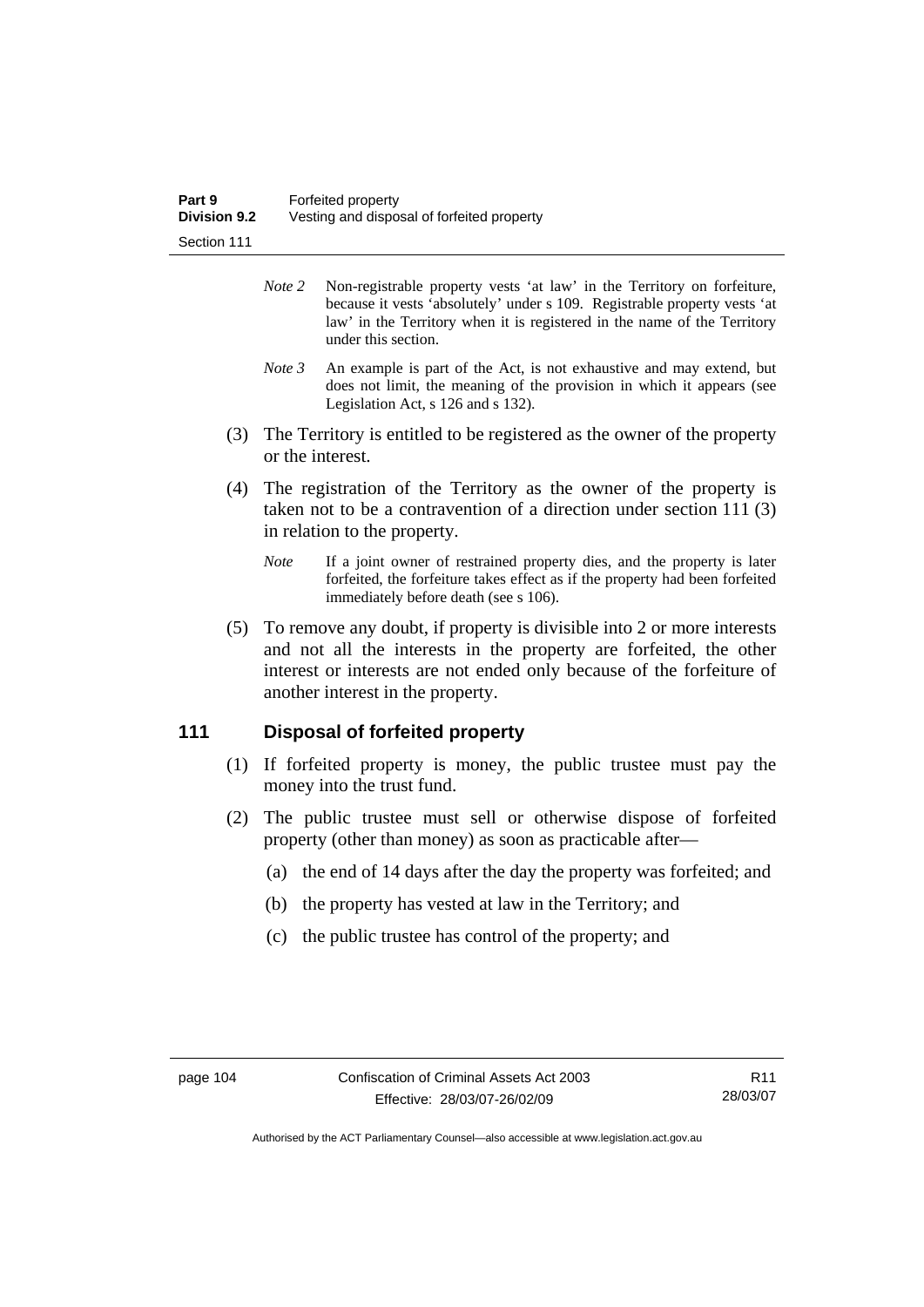- (d) if applicable—the end of 14 days after all confiscation proceedings in relation to the property have been finalised.
- *Note 1* A restraining order stops applying to property when the property vests in law in the Territory and the public trustee takes control of the property (see s  $45(1)(b)$ ).
- *Note 2* The 14-day periods reflect the application periods for return or compensation orders under div 9.5 and buy-back orders under div 9.6.
- *Note 3* For the sale of jointly owned property, see s 116.
- (3) However, the Minister may, after all confiscation proceedings in relation to forfeited property are finalised and before the public trustee deals with the property under subsection (1) or (2), direct that the property be dealt with in accordance with the direction (including in accordance with a law stated in the direction).
- (4) The public trustee must comply with the Minister's direction.
- (5) Also, if the DPP tells the public trustee that forfeited property has evidentiary value in a criminal proceeding, the property must not be sold or otherwise disposed of before the criminal proceeding is finalised, other than—
	- (a) for the purpose of vesting the property at law in the Territory or allowing the public trustee to take control of the property; or
	- (b) in accordance with a written direction of the DPP.

# **Division 9.3 Improperly obtained registered property interests**

*Note* For general provisions about a proceeding for an order under this section (which is a confiscation proceeding—see s 236), see pt 14.

## **112 Application of div 9.3 to registered property interests**

This division applies to forfeited property if—

 (a) the property has vested in law in the Territory after a registered property interest in the property was created; or

| R11      | Confiscation of Criminal Assets Act 2003 | page 105 |
|----------|------------------------------------------|----------|
| 28/03/07 | Effective: 28/03/07-26/02/09             |          |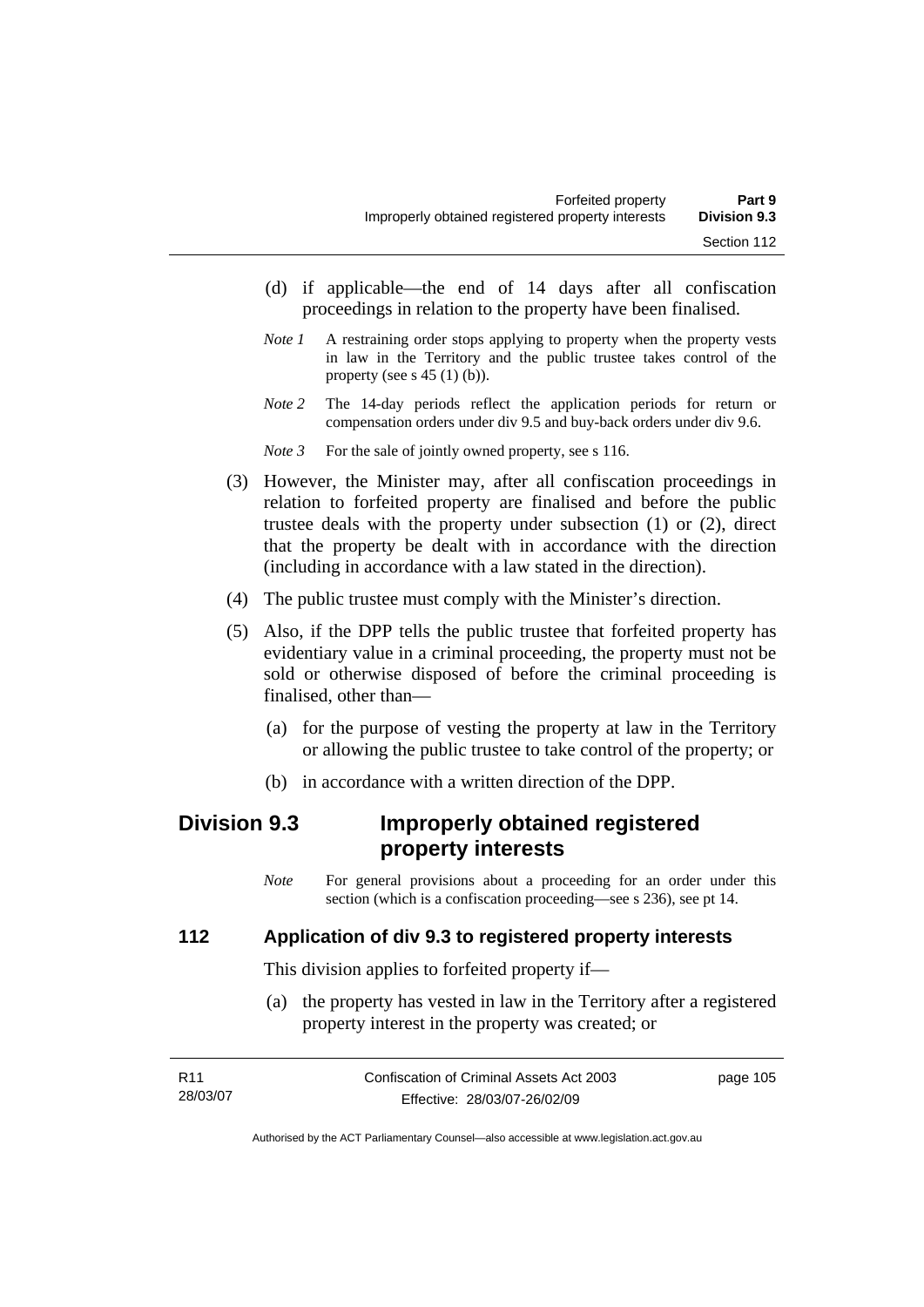- (b) if the property was jointly owned immediately before forfeiture—the property has vested in trustees for sale under section 117 after the interest was created.
- *Note* If a joint owner of restrained property dies, and the property is later forfeited, the forfeiture takes effect as if the property had been forfeited immediately before death (see s 106).

### **113 Discharge of prior registered property interests given for improper purposes**

- (1) An interested person may apply to a relevant court for an order discharging a registered property interest to which forfeited property is subject.
- (2) The court must order the discharge of the registered property interest unless satisfied that—
	- (a) the interest was acquired honestly and for sufficient consideration and the person took reasonable care to establish that the interest could be lawfully acquired by the person; and
	- (b) for a registered property interest that was acquired otherwise than in the ordinary course of business—
		- (i) the owner of the registered property interest was not a party to the offence (or a related offence) in relation to which the forfeiture was made; and
		- (ii) the property is not subject to the effective control of the person who committed the offence (or a related offence) in relation to which the forfeiture was made.
		- *Note* For the meaning of *effective control*, see s 14.
- (3) On application by an interested person, a person responsible for a statutory property register must make the entries in the register that are necessary or desirable to give effect to the court order.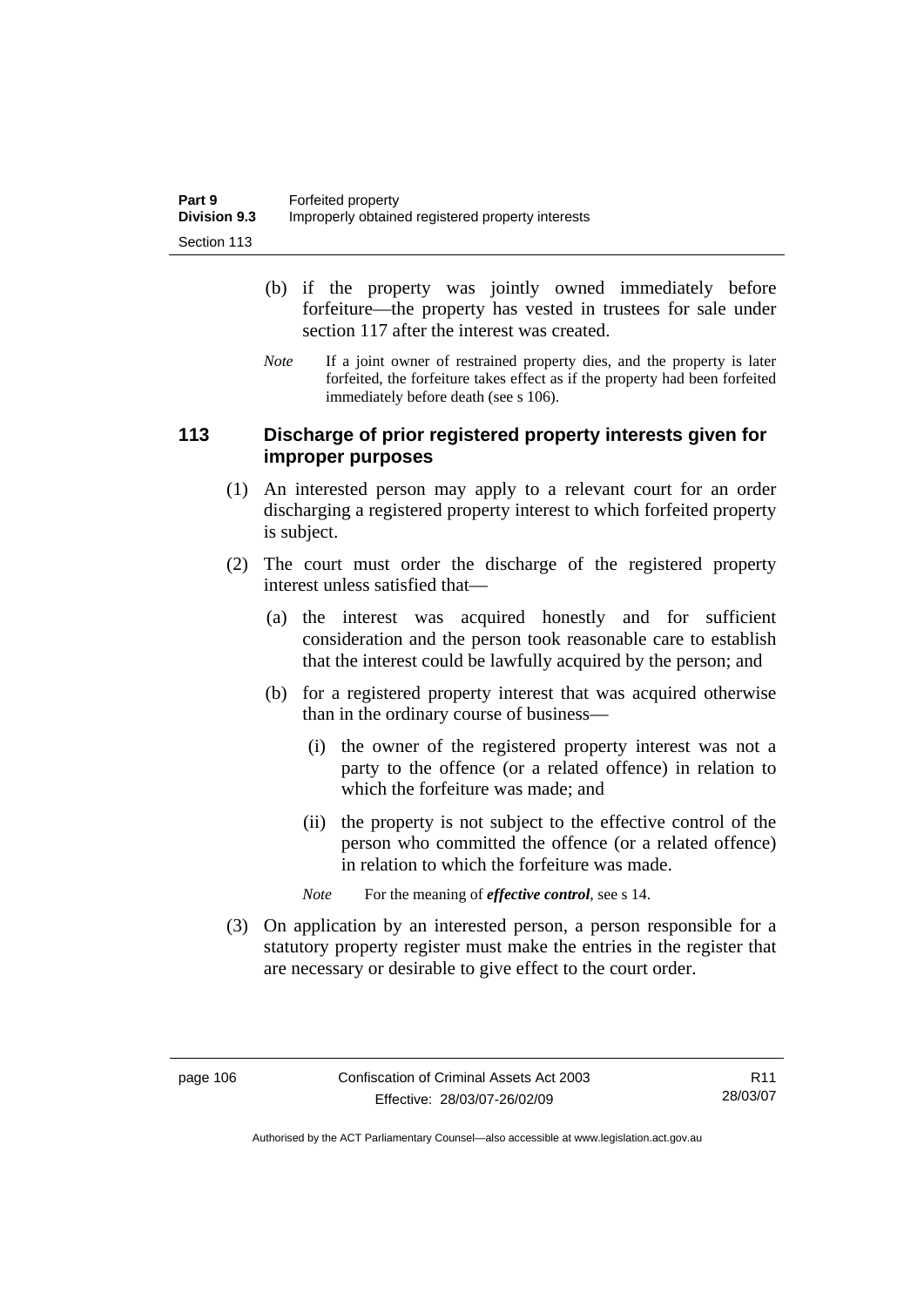Section 114

# **Division 9.4 Sale of jointly owned forfeited property**

*Note* For general provisions about proceedings for orders under this division (which are confiscation proceedings—see s 236), see pt 14.

## **114 Application of div 9.4 to jointly owned property**

- (1) This division applies to jointly owned property if the property, or an interest in the property, is forfeited under this Act.
	- *Note 1* A registered interstate automatic forfeiture decision is taken to be an automatic forfeiture under this Act (see s 139).
	- *Note 2* A registered interstate forfeiture order is taken to be a forfeiture order under this Act (see s 139).
- (2) However, this division does not affect any right of a person to sell an interest in the property that has not been forfeited if the property is not subject to an order under this division.

## **115 Inconsistency with Trustee Act or Conveyancing Act**

- (1) This section applies if there is an inconsistency between—
	- (a) this division or a court order under this division; and
	- (b) the *Trustee Act 1925* or the *Civil Law (Property) Act 2006*, division 2.4.1 (Dispositions on trust for sale or with power of sale).
- (2) If this section applies, this division or the court order overrides the legislation mentioned in subsection (1) (b), to the extent of the inconsistency.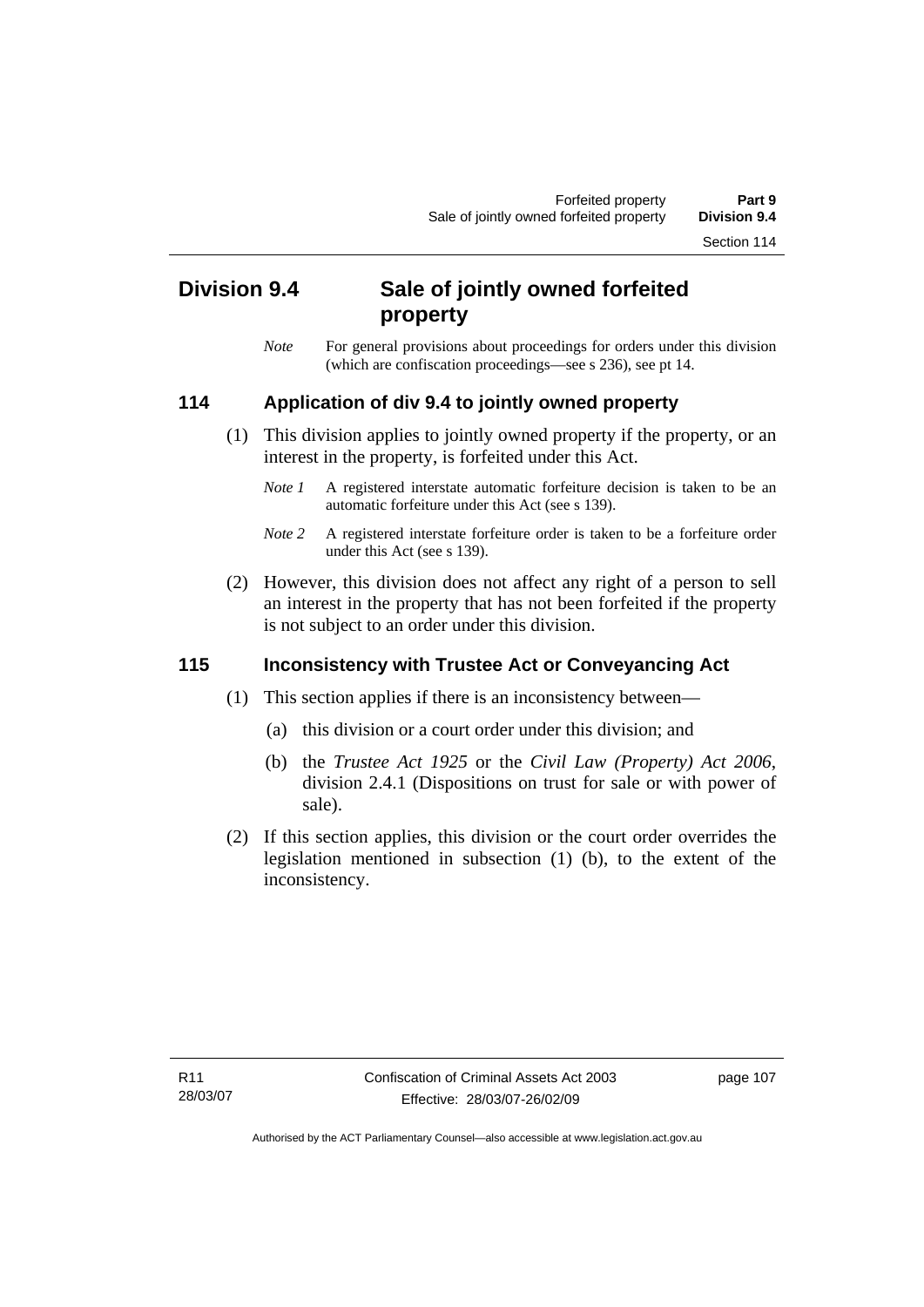## **116 Order for sale of jointly owned property**

- (1) An interested person may apply to a relevant court for an order for the sale under a trust for sale of jointly owned property to which this division applies.
	- *Note* A trust for sale allows property to be sold over the objections of a person.
- (2) The court may order the sale of the property under a trust for sale if satisfied that the sale of the property—
	- (a) is the most practical way of ensuring a reasonable price for the property or a joint owner's interest in the property; or
	- (b) is just and equitable in all the circumstances.
- (3) The court may give the trustees any directions about the property, its sale and the proceeds of the sale that the court considers appropriate.

### **Examples of directions**

- 1 a direction that the trustees obtain a valuation of the property from a qualified valuer before the sale
- 2 a direction that the property must only be sold by auction
- 3 a direction fixing the reserve price for the sale of the property at auction
- 4 if a joint owner is allowed to buy the property, a direction that the joint owner may set off against the purchase price any share of that person in the proceeds of the sale
- *Note* An example is part of the Act, is not exhaustive and may extend, but does not limit, the meaning of the provision in which it appears (see Legislation Act, s 126 and s 132).
- (4) A joint owner of the property may buy the property only if a direction of the court allows the person to buy the property.
- (5) On application by the purchaser of the property, a person responsible for a statutory property register must make the entries in the register that are necessary or desirable to give effect to the sale of the property in accordance with the court order (and any directions of the court).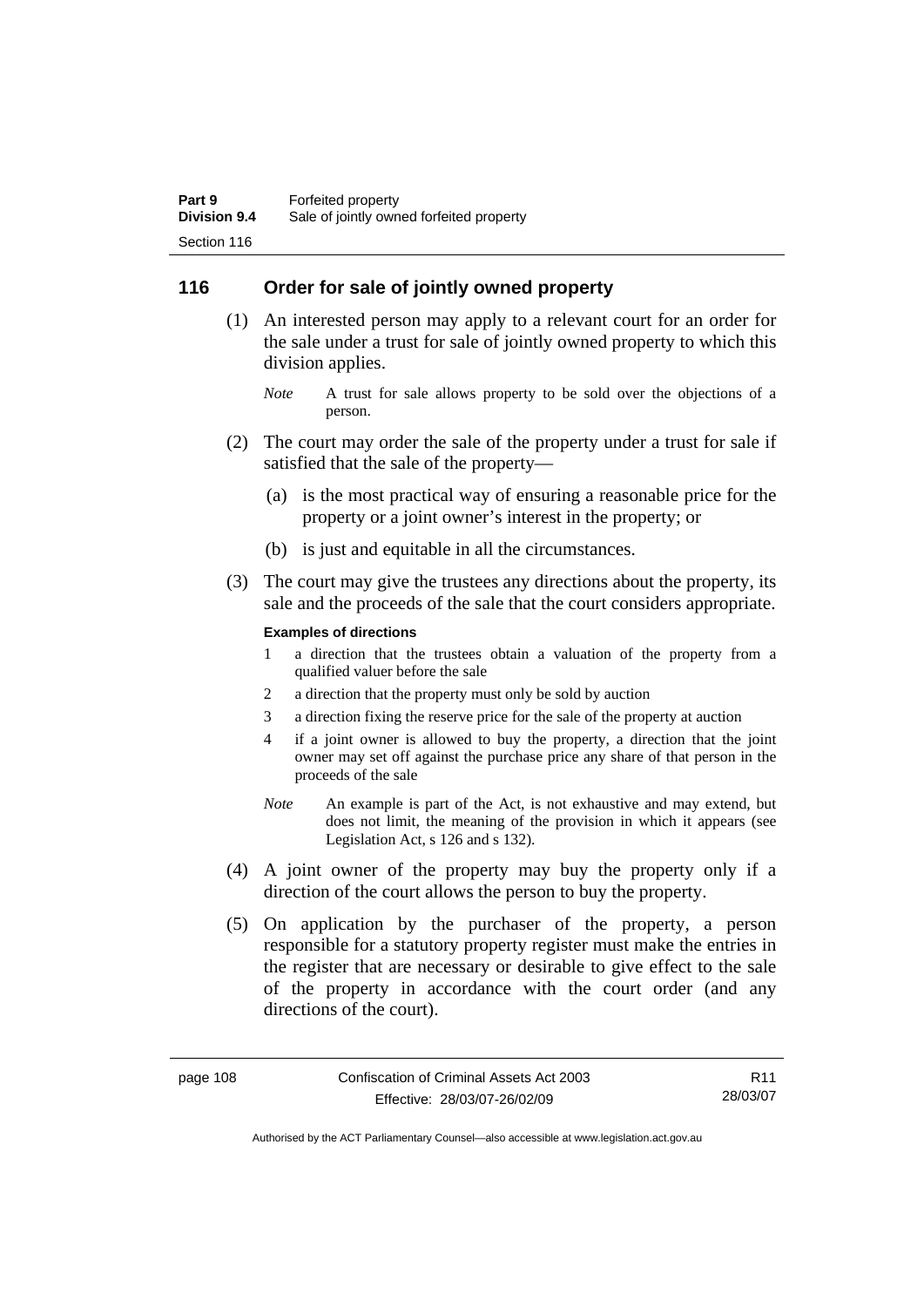## **117 Trust for sale of property**

- (1) If a relevant court makes an order for the sale of property under a trust for sale, the court must appoint trustees for the sale.
- (2) The trustees hold the property under a trust for sale to sell the property and, after payment of the costs and expenses of the sale and of any outgoings in relation to the property, to pay the proceeds of the sale and any income from the property to the court.
- (3) The property vests in the trustees on their appointment.
- (4) The property vests in the trustees subject to any registered property interests that apply to all of the property, other than an undivided share of the property.

### **118 Effect of trust for sale on joint ownership**

The joint ownership of the property ends on the vesting of the property in the trustees.

## **119 Distribution of proceeds of sale of property**

- (1) The amount paid to a relevant court under section 117 (2) is payable to the Territory.
- (2) However, the court may order the payment of part or all of the amount to a person (an *innocent joint owner*) who was a joint owner of the property immediately before it was sold under this division if—
	- (a) the innocent joint owner was not a party to the offence (or a related offence) in relation to which the forfeiture was made; and
	- (b) the innocent joint owner's interest is not subject to the effective control of a person who committed the offence (or a related offence) (an *offender*) in relation to which the forfeiture was made; and
		- *Note* For the meaning of *effective control*, see s 14.

| R <sub>11</sub> | Confiscation of Criminal Assets Act 2003 | page 109 |
|-----------------|------------------------------------------|----------|
| 28/03/07        | Effective: 28/03/07-26/02/09             |          |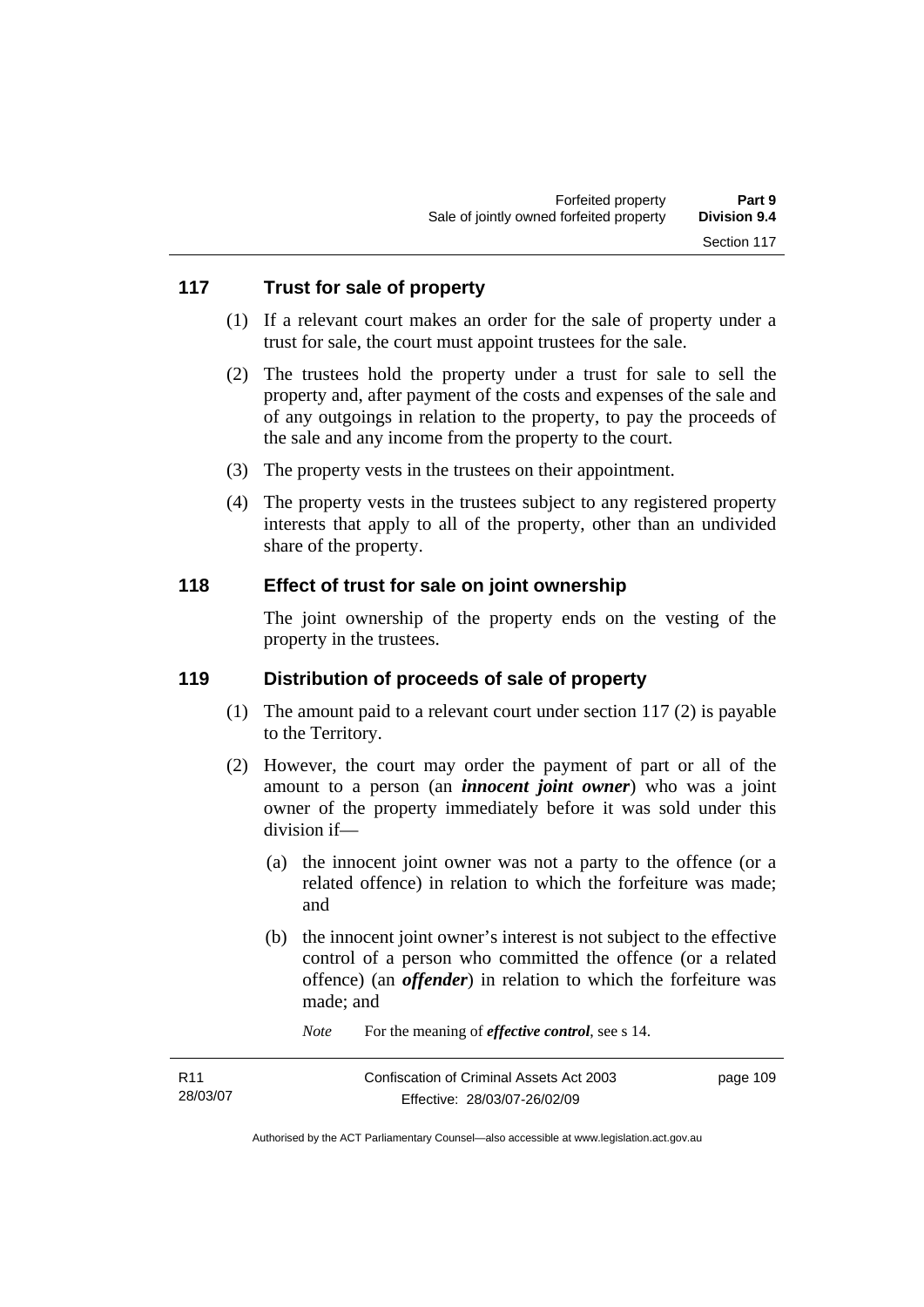- (c) for property acquired completely or partly, or directly or indirectly, from an offender—the property was acquired honestly and for sufficient consideration and the innocent joint owner took reasonable care to establish that the property could be lawfully acquired by the innocent joint owner.
- (3) For subsection (2), the court may have regard to any matter it considers appropriate, including the relationship between the offender and the innocent joint owner.

### **120 Variation of court order for sale**

On application by the trustees for sale or an interested person, a relevant court may vary an order it has made for the sale of property under a trust for sale (or make or vary any directions about the property, its sale or the proceeds of sale).

# **Division 9.5 Forfeited property—return or compensation**

*Note* For general provisions about a proceeding for a return or compensation order (which is a confiscation proceeding—see s 236), see pt 14.

## **121 Meaning of** *return or compensation order*

In this Act:

*return or compensation order* means an order under section 123 (Return or compensation orders—making) that an interest in forfeited property be returned to the person who held the interest immediately before its forfeiture, or that the Territory pay to the person the value of the interest.

## **122 Return or compensation orders—application**

 (1) A person who held an interest in forfeited property immediately before its forfeiture may apply to a relevant court for a return or compensation order in relation to the interest.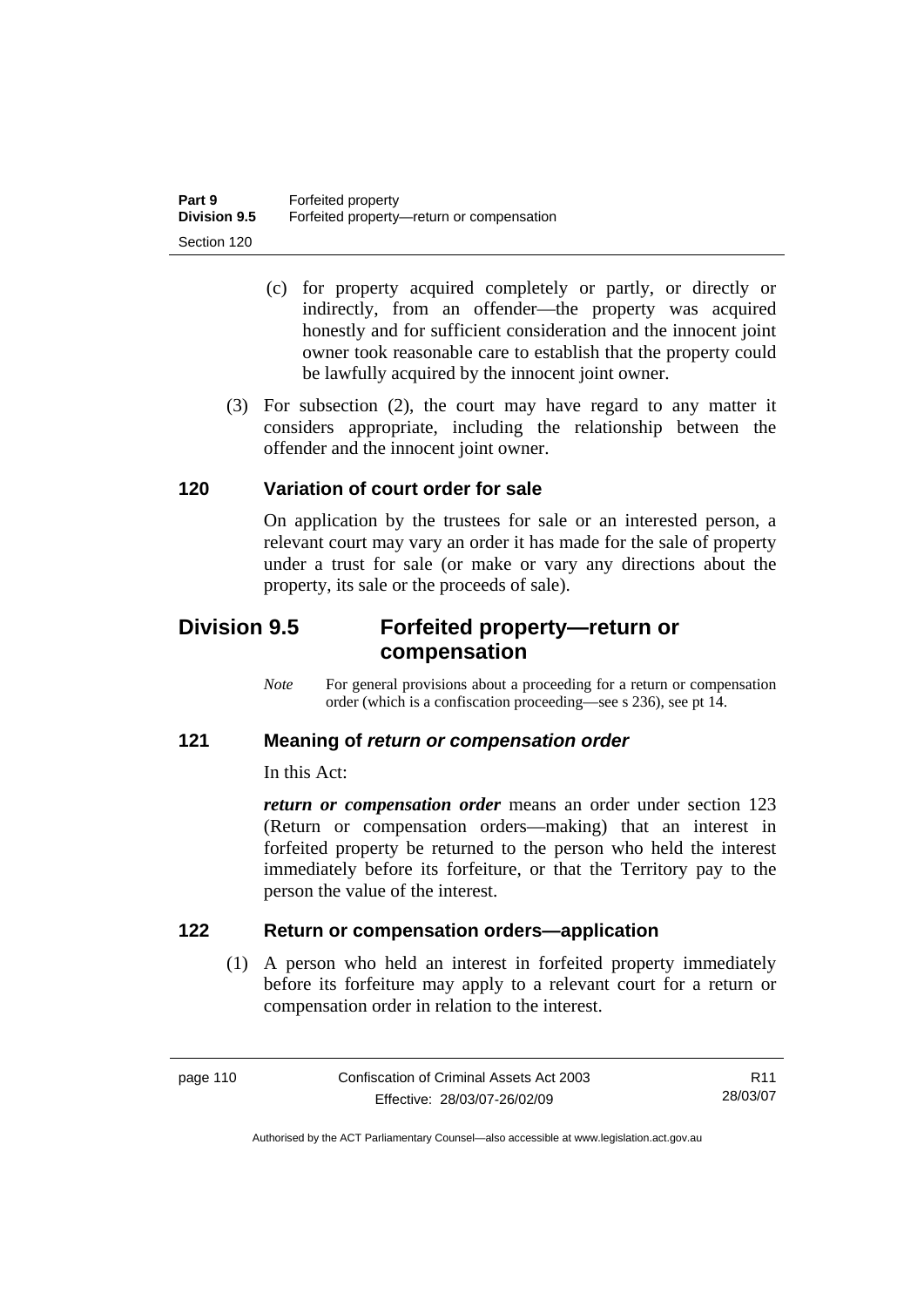- (2) The application may be made only if 1 of the following events happens (a *qualifying event*):
	- (a) if the interest was forfeited under a forfeiture order or automatic forfeiture—the person is cleared of the offence (and any related offences) to which the forfeiture related;

*Note* For the meaning of *cleared*, see s 17.

- (b) if the interest was forfeited under a forfeiture order—the proceeding in relation to the order is finalised and the order is overturned on appeal.
	- *Note* For the meaning of *finalised*, see s 18.
- (3) The application must be made within 14 days after—
	- (a) the day the qualifying event happens; or
	- (b) if the person only became aware of the qualifying event at a later time, and the delay in becoming aware of the event was not because of the person's neglect—the day the person became aware of the qualifying event.
	- *Note* The court may allow leave for an application to be made after a time fixed by this section in certain circumstances (see s 246).

### **123 Return or compensation orders—making**

- (1) On application under section 122, if satisfied that a qualifying event mentioned in section 122 (2) has happened in relation to a forfeited interest, the court may order—
	- (a) that the forfeited interest be returned to the person who held the interest immediately before its forfeiture; or
	- (b) that the Territory pay the person the value of the interest.
- (2) In making the order, the court must—
	- (a) declare the extent, nature and value of the person's interest in the forfeited property; and

page 111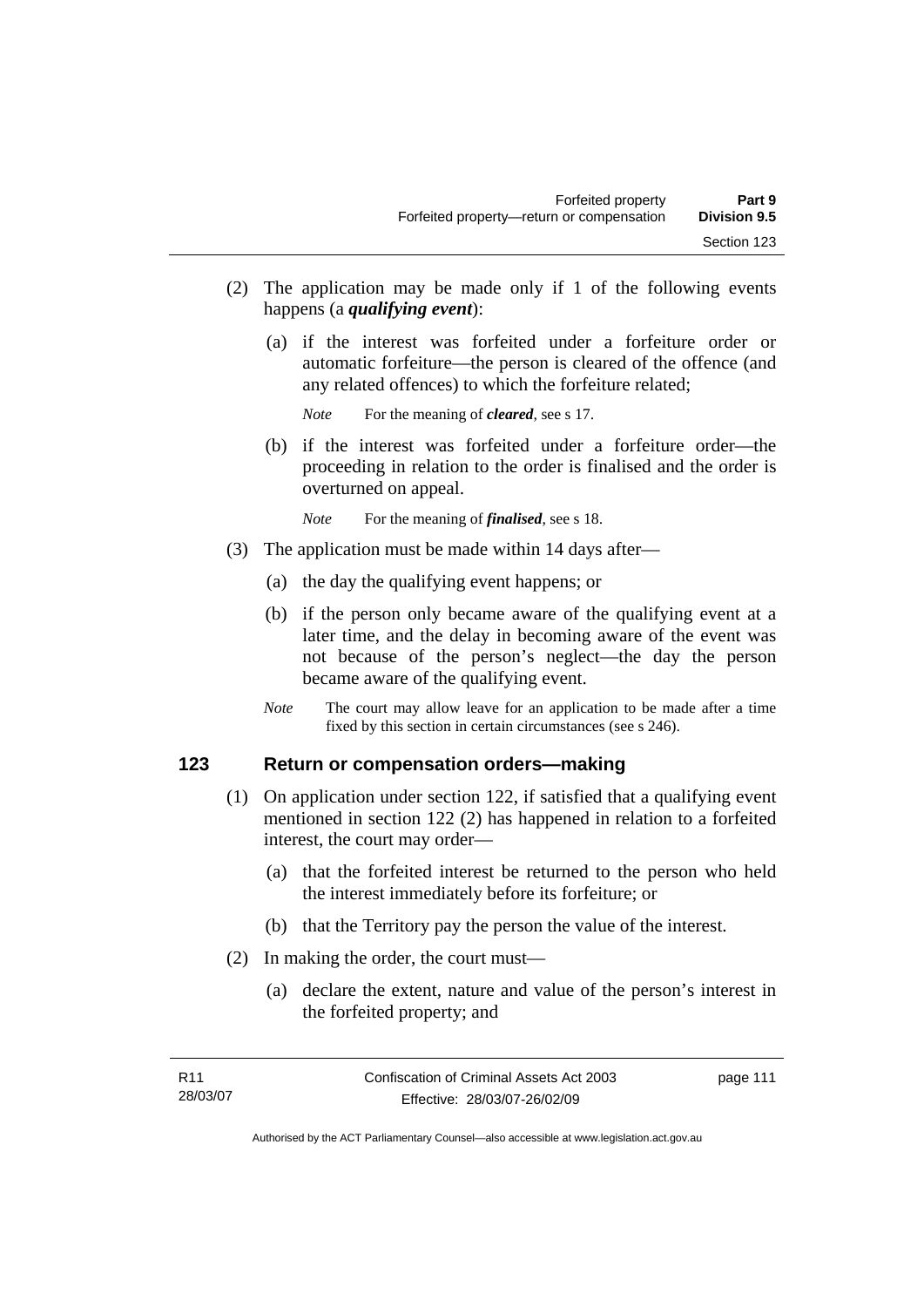(b) order that—

- (i) if the interest is still vested in the Territory—the Territory transfer the interest to the person; or
- (ii) in any other case—the public trustee pay the person the value declared under paragraph (a).

## **Division 9.6 Forfeited property—buyback of interest**

*Note* For general provisions about a proceeding for a buyback order (which is a confiscation proceeding—see s 236), see pt 14.

### **124 Meaning of** *buyback order*

In this Act:

*buyback order* means an order under section 126 (Buyback orders making) declaring that a person may buy an interest in forfeited property from the Territory.

### **125 Buyback orders—application**

- (1) A person who held an interest in forfeited property immediately before its forfeiture may apply to a relevant court for a buyback order in relation to—
	- (a) that interest; or
	- (b) any other interest in the forfeited property; or
	- (c) all interests in the forfeited property.
- (2) The application must be made within 14 days after—
	- (a) the day the interest formerly held by the person was forfeited; or
	- (b) if the person only became aware of the forfeiture at a later time, and the delay in becoming aware of the forfeiture was not

R11 28/03/07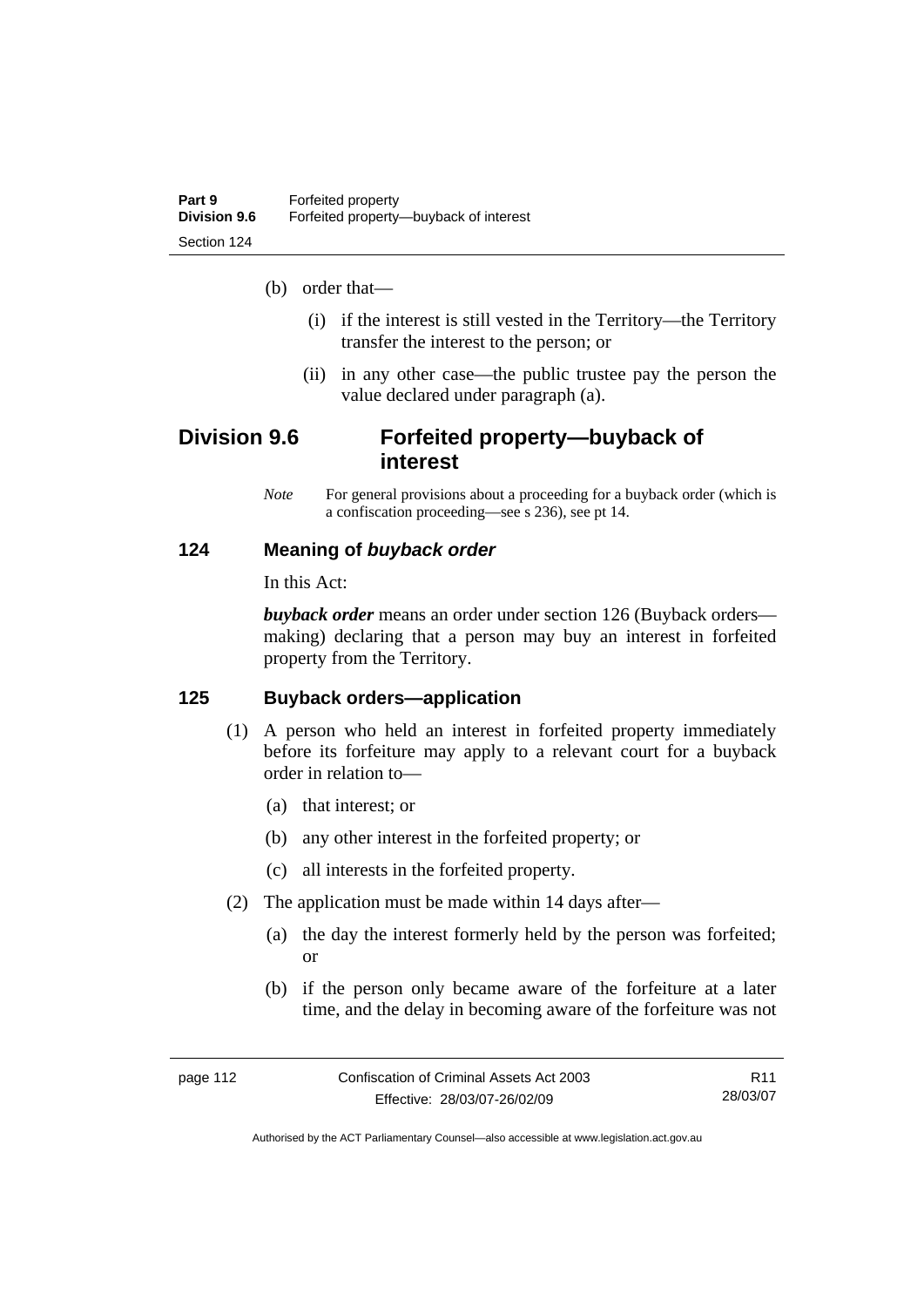because of the person's neglect—the day the person became aware of the forfeiture.

*Note* The court may allow leave for an application to be made after a time fixed by this section in certain circumstances (see s 246).

### **126 Buyback orders—making**

- (1) On application under section 125, the court may, by order, declare that a person may buy an interest in forfeited property from the Territory if it is satisfied that—
	- (a) the interest is still vested in the Territory; and
	- (b) it would not be contrary to the public interest (including for the purposes of this Act) to do so; and
	- (c) if the order applied for is in relation to an interest other than the interest formerly held by the person—no-one else who held an interest in the forfeited property immediately before forfeiture objects to the making of the order.
		- *Note* The applicant must give notice of the application to anyone else the applicant knows to have had an interest in the property immediately before forfeiture (see s 244).
- (2) In making the order, the court must declare—
	- (a) the extent, nature and value of the interest in the forfeited property that is to be bought from the Territory; and
	- (b) that the interest may be bought from the Territory for the value declared under paragraph (a) within 1 month after the day the order is made.

## **127 Buyback orders—buying interest in property**

If a buyback order is made, and the applicant for the order pays to the public trustee the value declared under section 126 (2) (a) within 1 month after the day the order is made, the Territory must transfer the interest to the applicant.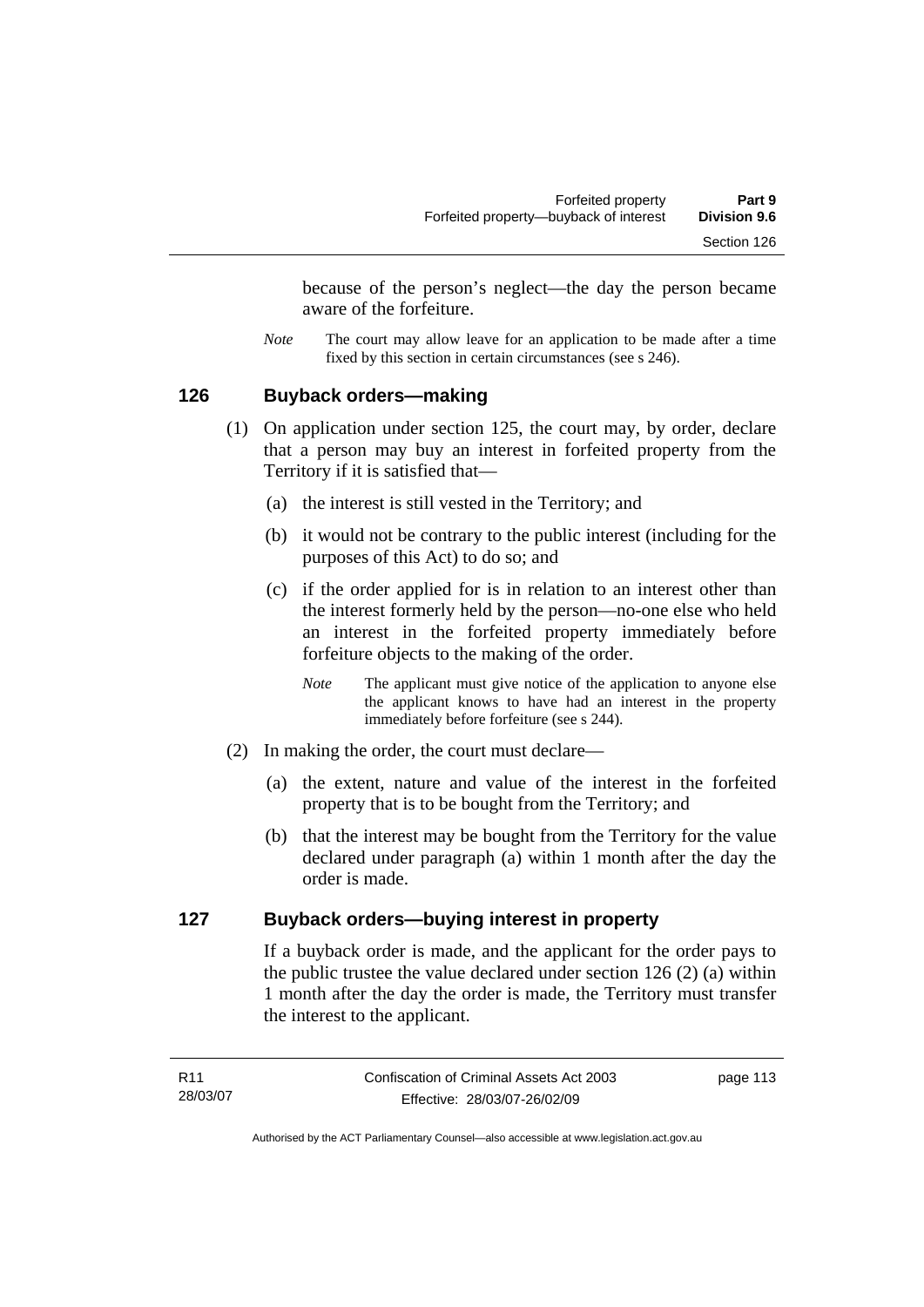#### **Part 10** Confiscated assets trust fund

Section 128

# **Part 10 Confiscated assets trust fund**

### **128 Definitions for pt 10**

In this part:

*distributable funds* means money in the trust fund that is—

- (a) designated as distributable funds by regulation; or
- (b) declared under section 135 (4) (Review of reserved and distributable funds by public trustee) to be distributable funds.

*equitable sharing program*—see section 129.

*reserved funds* means money in the trust fund that is—

- (a) designated as reserved funds by regulation; or
- (b) declared under section 135 (2) to be reserved funds.

### **129 Meaning of** *equitable sharing program*

(1) In this part:

*equitable sharing program* means an arrangement under which all or any of the following happen:

- (a) the Territory shares with the Commonwealth or a State a proportion of any proceeds of an unlawful activity recovered under a territory law (including this Act), if, in the Minister's opinion, the Commonwealth or that State has made a significant contribution to the recovery of the proceeds or to the investigation or prosecution of the unlawful activity;
- (b) the Commonwealth or a State shares with the Territory a proportion of any proceeds of an unlawful activity recovered under a law of the Commonwealth or that State, if, in the opinion of the appropriate Minister of the Commonwealth or

| page 114 | Confiscation of Criminal Assets Act 2003 | R <sub>11</sub> |
|----------|------------------------------------------|-----------------|
|          | Effective: 28/03/07-26/02/09             | 28/03/07        |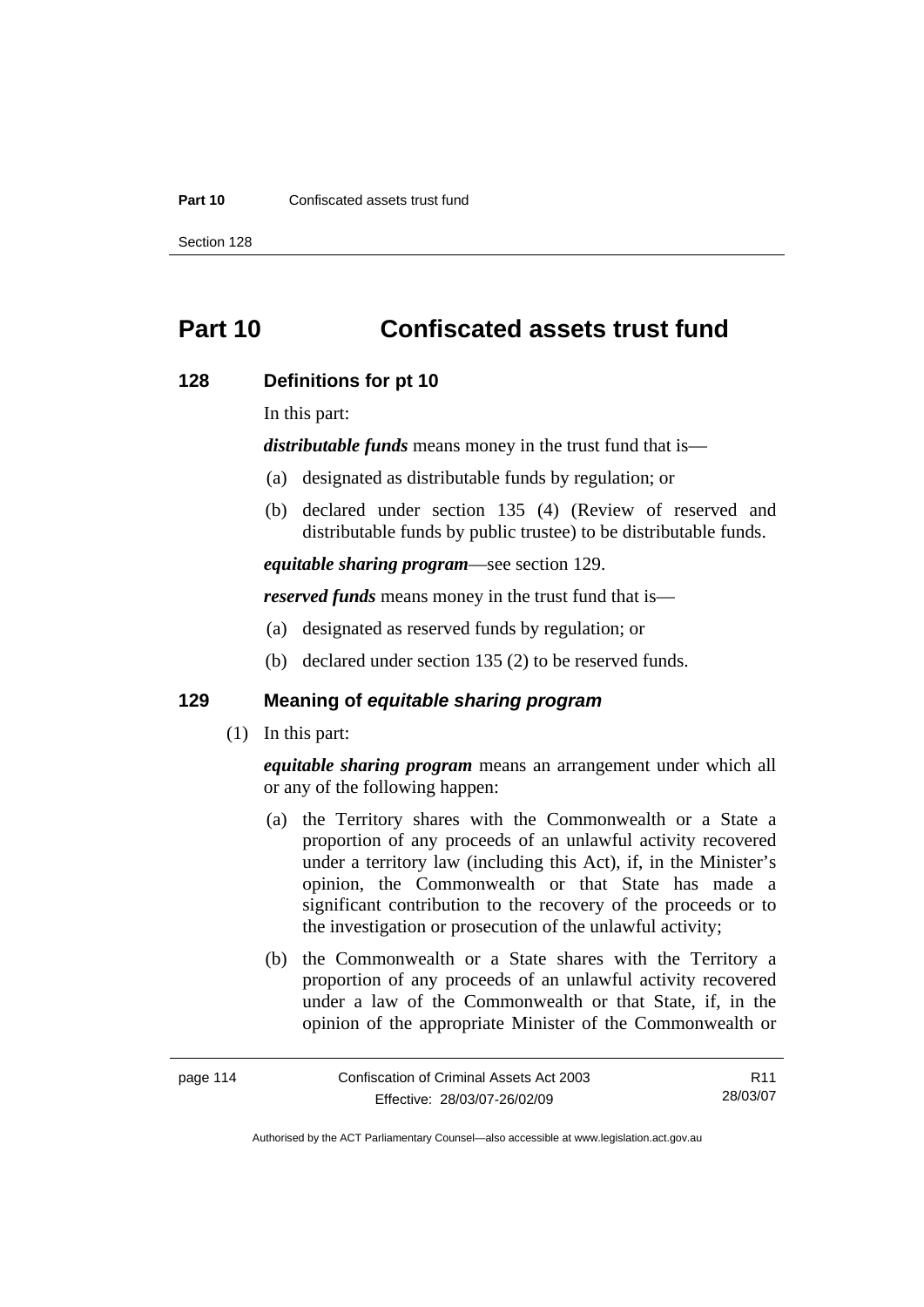that State, the Territory has made a significant contribution to the recovery of the proceeds;

- (c) the Territory shares with a foreign country a proportion of the proceeds of any unlawful activity recovered under a territory law, if, in the Minister's opinion, the foreign country has made a significant contribution to the recovery of the proceeds or to the investigation or prosecution of the unlawful activity.
- (2) In subsection (1):

*unlawful activity* means an act or omission that is—

- (a) an indictable offence; or
- (b) an offence against a law of a foreign country.
- *Note Indictable offence* includes an offence against the law of the Commonwealth, a State or another Territory that may be dealt with under a law of the Commonwealth, the State or the other Territory as an indictable offence (see s 13 (2)).

### **130 Establishment of trust fund**

There is to be a trust fund called the confiscated assets trust fund.

### **131 Payments into trust fund**

- (1) The following amounts must be paid into the trust fund:
	- (a) the income from the administration of restrained property;
	- (b) the forfeited money mentioned in section 111 (1) (Disposal of forfeited property) and the Criminal Code, section 377 (Unlawful possession offence—disposal of forfeited property by public trustee);
	- (c) income earned from forfeited property (including income from the administration of the property);
	- (d) amounts raised from the sale of property to satisfy penalty orders, including any income earned from those amounts;

| R11      | Confiscation of Criminal Assets Act 2003 | page 115 |
|----------|------------------------------------------|----------|
| 28/03/07 | Effective: 28/03/07-26/02/09             |          |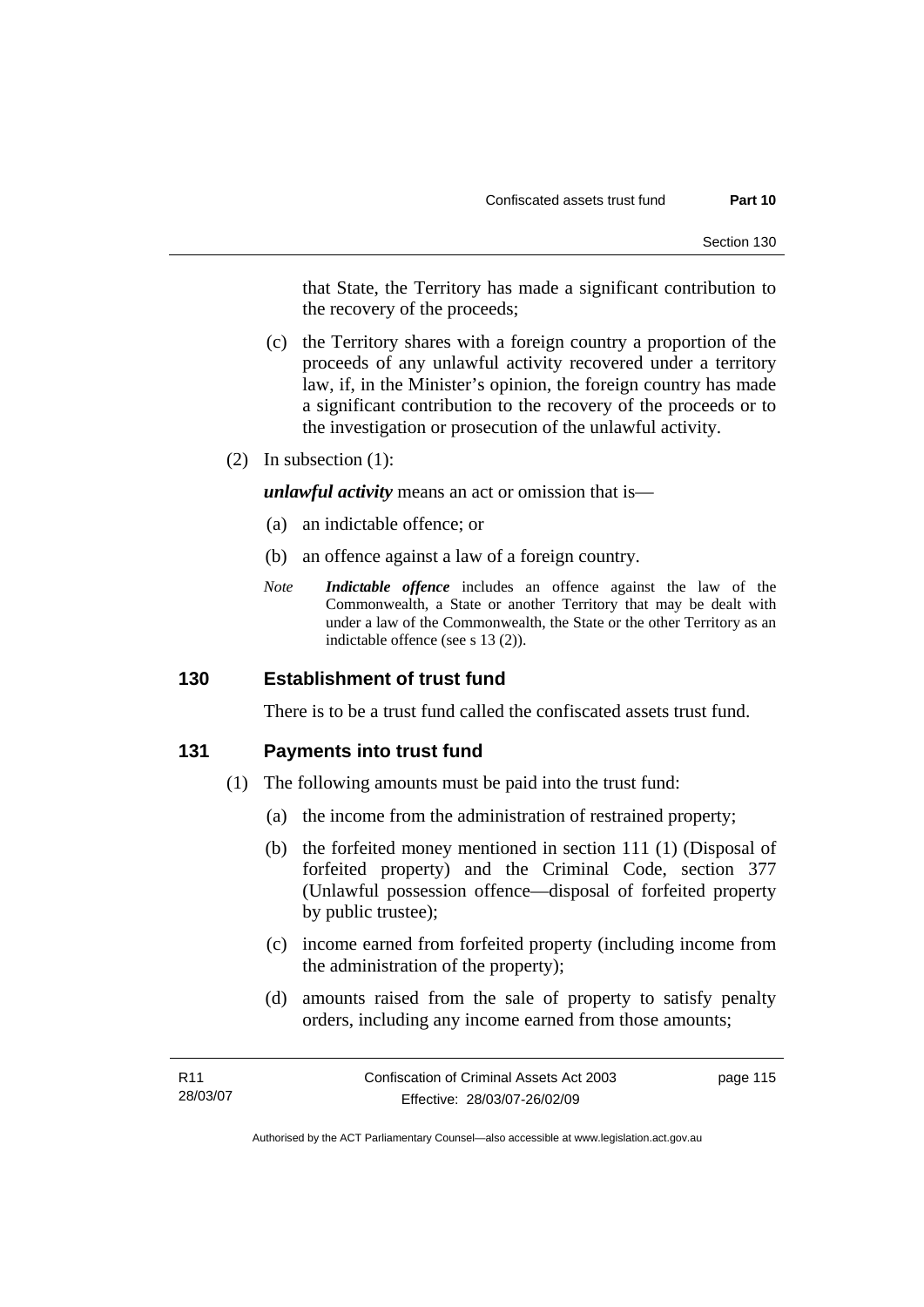#### **Part 10** Confiscated assets trust fund

Section 132

- (e) payments for forfeited property that is bought back under a buyback order;
- (f) the remainder of the proceeds mentioned in the *Crimes Act 1900*, section 250 (2) (b) (Disposal of forfeited articles by public trustee) and the Criminal Code, section 377 (3) (b);
- (g) the proceeds of the enforcement of registered interstate automatic forfeiture decisions and registered interstate forfeiture orders;
- (h) payments and the proceeds of property sold to satisfy an interstate penalty orders;
- (i) payments received under the equitable sharing program.
- (2) However, this section does not apply in relation to forfeited property to which a direction under section 111 (3) (Disposal of forfeited property) applies.
- (3) Amounts paid into the trust fund must be designated as reserved funds or distributable funds in accordance with the regulations (if any).
- (4) All amounts payable into the trust fund must be paid into a trust banking account maintained under the *Financial Management Act 1996*, section 51 (Departmental trust banking accounts).

### **132 Purposes of trust fund**

- (1) The trust fund may be used to make payments from reserved funds for the following purposes:
	- (a) payments under return or compensation orders;
	- (b) payments of compensation under the Criminal Code, section 378 (Unlawful possession offence—return of or compensation for forfeited property);
	- (c) if property in the possession or control of the public trustee is returned, or compensation paid for property that has been

| page 116 | Confiscation of Criminal Assets Act 2003 | R11      |
|----------|------------------------------------------|----------|
|          | Effective: 28/03/07-26/02/09             | 28/03/07 |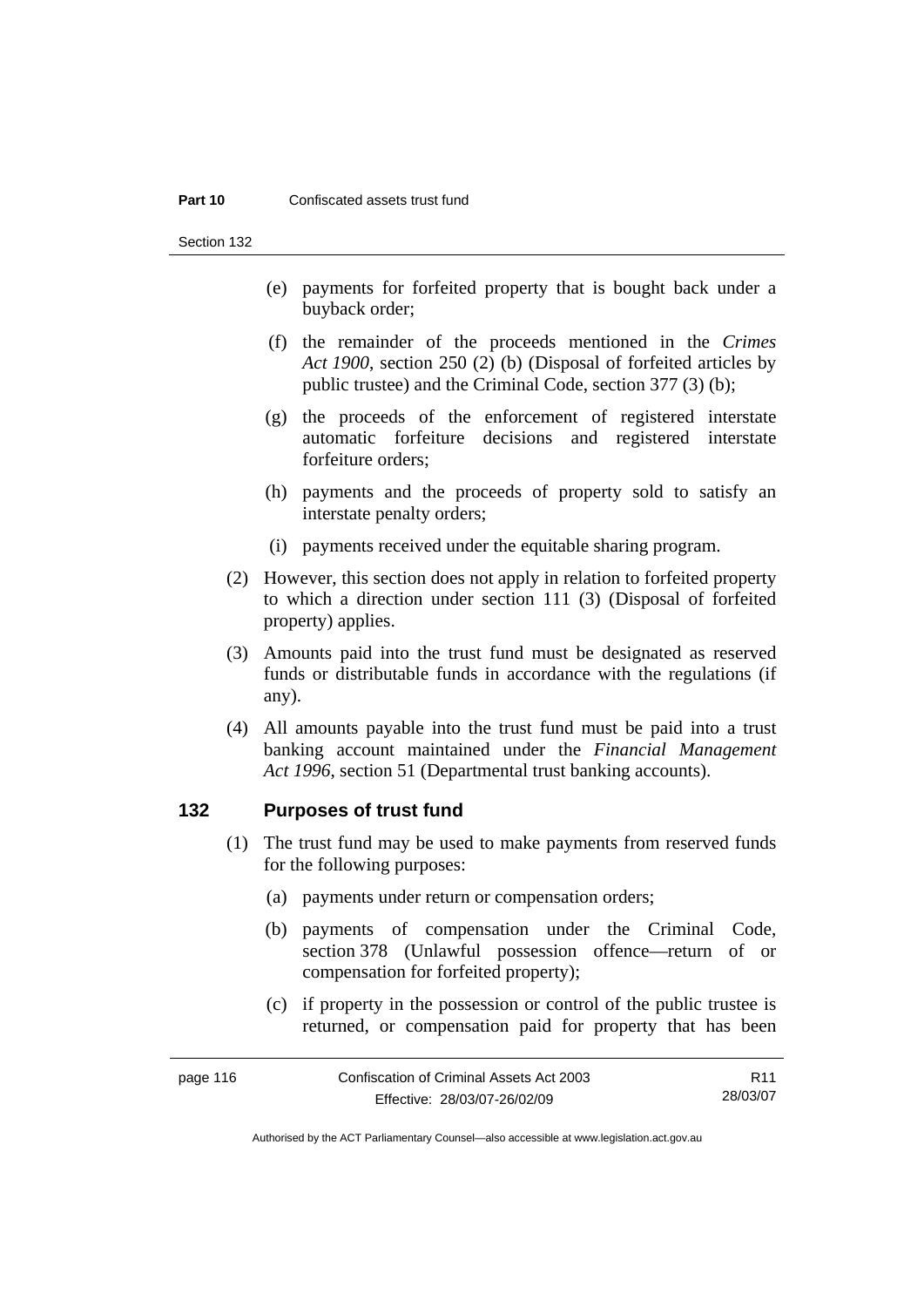under the control of the public trustee, under a return or compensation order—any costs, charges or expenses deducted by the public trustee in relation to the property;

- (d) the annual management fee prescribed by regulation for the public trustee;
- (e) other costs, charges or expenses of the public trustee in relation to the exercise of functions under this Act;
- (f) payments under the equitable sharing program.
- (2) The trust fund may be used to make payments from distributable funds in accordance with section 134 (2) (Distribution of surplus funds).

### **133 Payments from trust fund**

- (1) Payments must be made in accordance with the principle that payments for a purpose for which reserved funds may be used have priority over payments for purposes for which distributable funds may be used.
- (2) The public trustee may make payments for the purposes of the trust fund.
- (3) However, a payment under the equitable sharing program or from distributable funds may be made only in accordance with a written direction of the Minister.

### **134 Distribution of surplus funds**

- (1) For section 132 (2) (Purposes of trust fund), the Minister must, at least once in each financial year, decide the amount of distributable funds available for payment from the trust fund.
- (2) The Minister may approve the use of part or all of the decided amount for any of the following purposes:
	- (a) the enforcement of territory laws;

page 117

Authorised by the ACT Parliamentary Counsel—also accessible at www.legislation.act.gov.au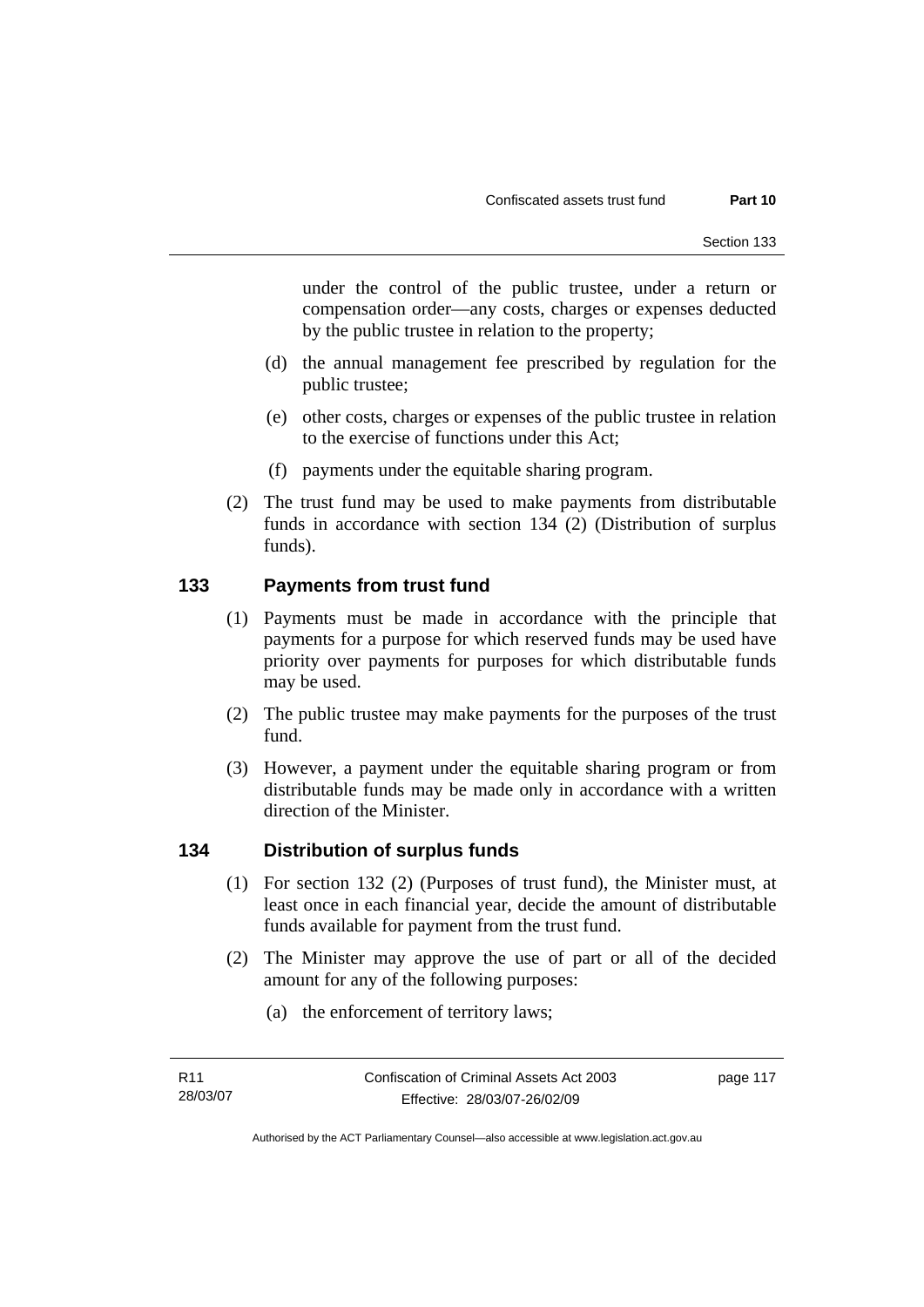#### **Part 10** Confiscated assets trust fund

Section 135

- (b) criminal justice activities;
- (c) crime prevention;
- (d) assistance to victims of crime;
- (e) the prevention of drug abuse;
- (f) the rehabilitation of drug users;
- (g) a purpose prescribed by regulation relating to law enforcement or drug rehabilitation and education.
- (3) An approval is a notifiable instrument.

*Note* A notifiable instrument must be notified under the Legislation Act.

### **135 Review of reserved and distributable funds by public trustee**

- (1) The public trustee must review the trust fund at least twice each year to decide whether the amount of reserved funds is likely to be sufficient to meet the payments from reserved funds that may be made within the 6-month period after the review.
- (2) If the public trustee considers that the amount of reserved funds is likely to be insufficient, the public trustee must declare, in writing, an amount of distributable funds to be reserved funds.
- (3) The amount declared must not be more than is necessary to increase the amount of reserved funds to what is required to meet payments from reserved funds within the 6 months after the declaration is made.
- (4) If the public trustee considers that the amount of reserved funds is likely to be more than is necessary, the public trustee must declare, in writing, the amount of the surplus funds to be distributable funds.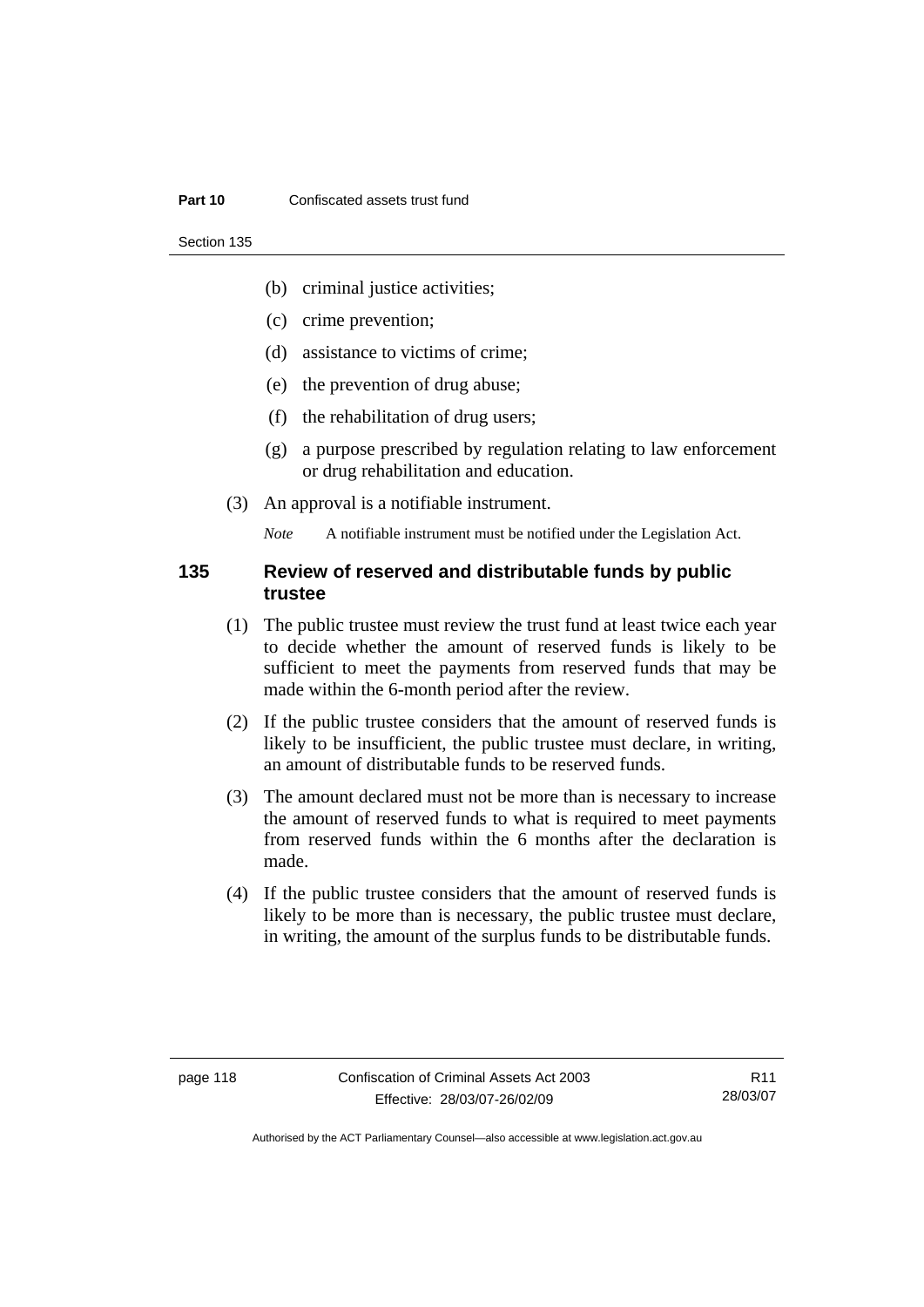# **Part 11** Interstate orders

*Note* Proceedings under this part are civil, not criminal (see s 237 (1) (b)).

### **136 Meaning of** *authenticated* **for pt 11**

In this part:

*authenticated*, in relation to a corresponding law order, means authenticated by the entity that made the order in accordance with the corresponding law under which the order was made or the practice of the entity.

### **Example**

if the entity is a court, the order may be authenticated by the court's seal or stamp

*Note* An example is part of the Act, is not exhaustive and may extend, but does not limit, the meaning of the provision in which it appears (see Legislation Act, s 126 and s 132).

### **137 Interstate restraining and forfeiture orders etc registration**

- (1) This section applies if—
	- (a) an interstate restraining order expressly applies to—
		- (i) stated property in the ACT; or
		- (ii) all the property in the ACT of a person; or
		- (iii) all the property (other than stated property) in the ACT of a person; or
	- (b) an interstate automatic forfeiture decision expressly applies to property in the ACT; or
	- (c) an interstate forfeiture order expressly applies to property in the ACT.

page 119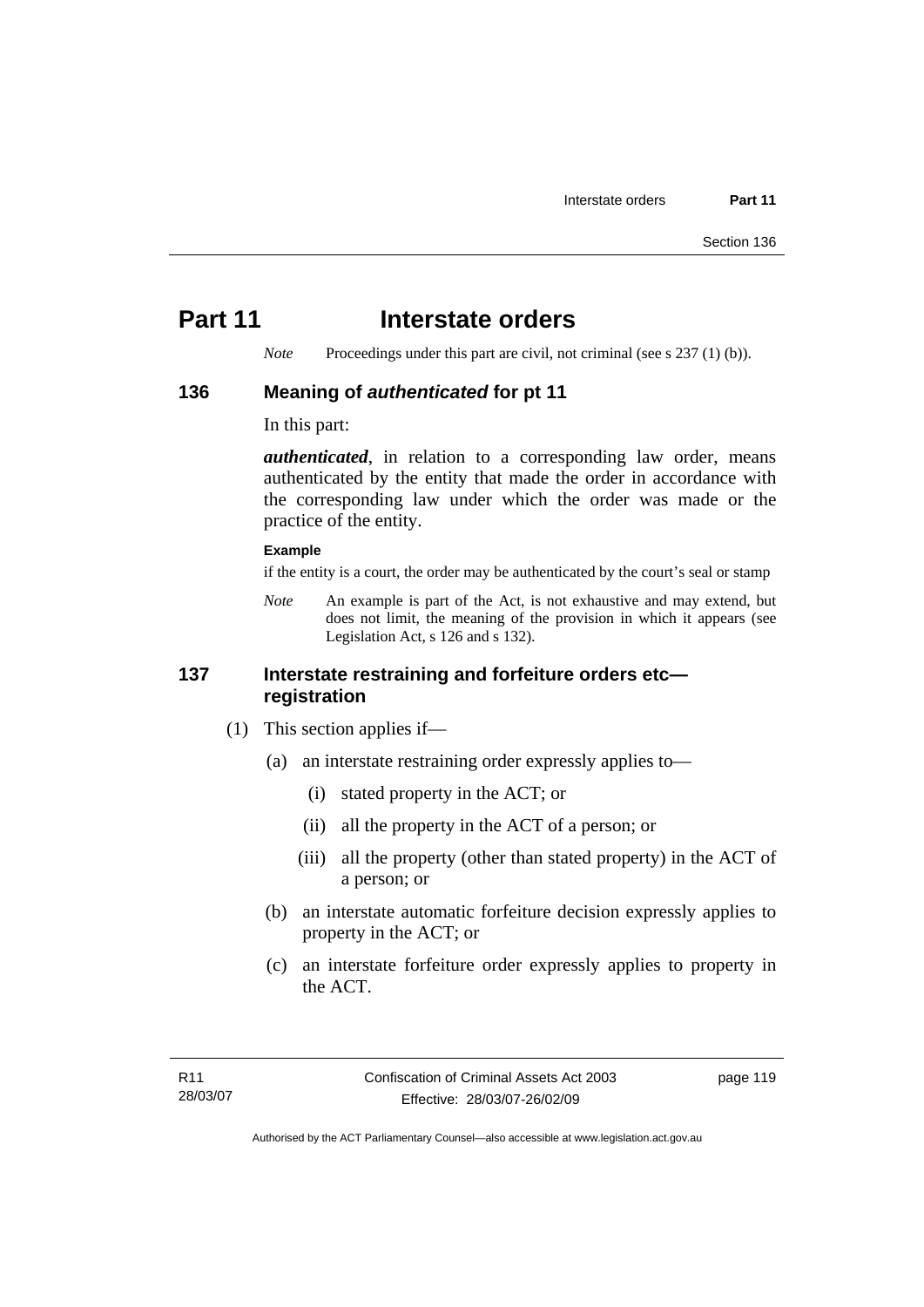#### **Part 11 Interstate orders**

Section 138

- (2) An authenticated copy of the order or decision may be registered in a relevant court by the applicant for the order or decision, the DPP or a person prescribed by regulation.
- (3) An authenticated copy of any amendment of the order or decision (made before or after the registration of the order or decision) may be registered in a relevant court by a person mentioned in subsection (2).
- (4) Registration of the order or decision, and any amendment of the order or decision, may be refused to the extent that the order or decision, or the order or decision as amended, could not, on registration, be enforced in the ACT.
- (5) The order or decision, and any amendment of the order or decision, must be registered in accordance with the procedure of the relevant court.

### **138 Interstate restraining and forfeiture orders etc—interim registration**

- (1) This section applies to an electronic copy of an authenticated interstate restraining order, interstate automatic forfeiture decision or interstate forfeiture order or of an authenticated copy of any amendment of such an order or decision.
- (2) If the electronic copy is certified in accordance with the procedure of a relevant court, it is taken, for this Act, to be an authenticated copy of the order, decision or amendment.
- (3) However, if the order, decision or amendment is registered in the relevant court using the electronic copy, the registration ceases to have effect at the end of 5 days after the day of registration, or when an authenticated copy of the order, decision or amendment is registered, whichever happens first.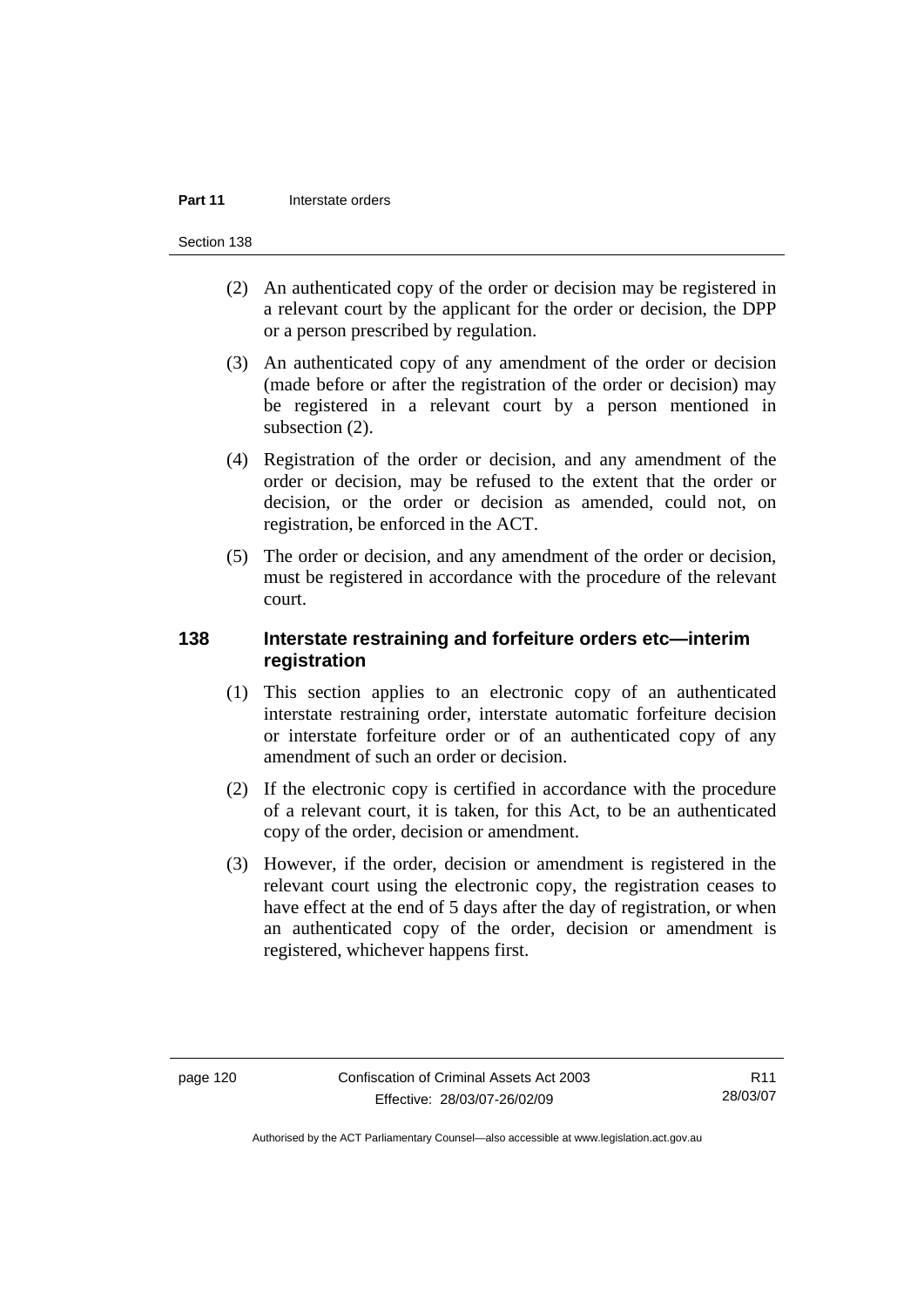(4) In this section:

*electronic copy*, of a document, includes the following copies of the document:

- (a) a faxed copy;
- (b) an emailed copy;
- (c) a scanned copy.

### **139 Interstate restraining and forfeiture orders etc—effect of registration**

- (1) For this Act, a registered interstate restraining order is taken to be a restraining order under this Act.
- (2) For this Act, a registered interstate automatic forfeiture decision is taken to be an automatic forfeiture under division 5.2 (Automatic forfeiture—conviction for serious offences).
- (3) For this Act, a registered interstate civil forfeiture order is taken to be a civil forfeiture order under this Act.
- (4) For this Act, a registered interstate conviction forfeiture order is taken to be a conviction forfeiture order under this Act.
- (5) An amendment of a registered interstate order or decision mentioned in this section has effect for this Act only if it is registered under this part.

### **140 Interstate restraining and forfeiture orders etc—ending of registration**

A registered interstate restraining order, automatic forfeiture decision or forfeiture order ceases to be registered under this Act if—

 (a) it ceases to be in force under the corresponding law under which it was made; or

page 121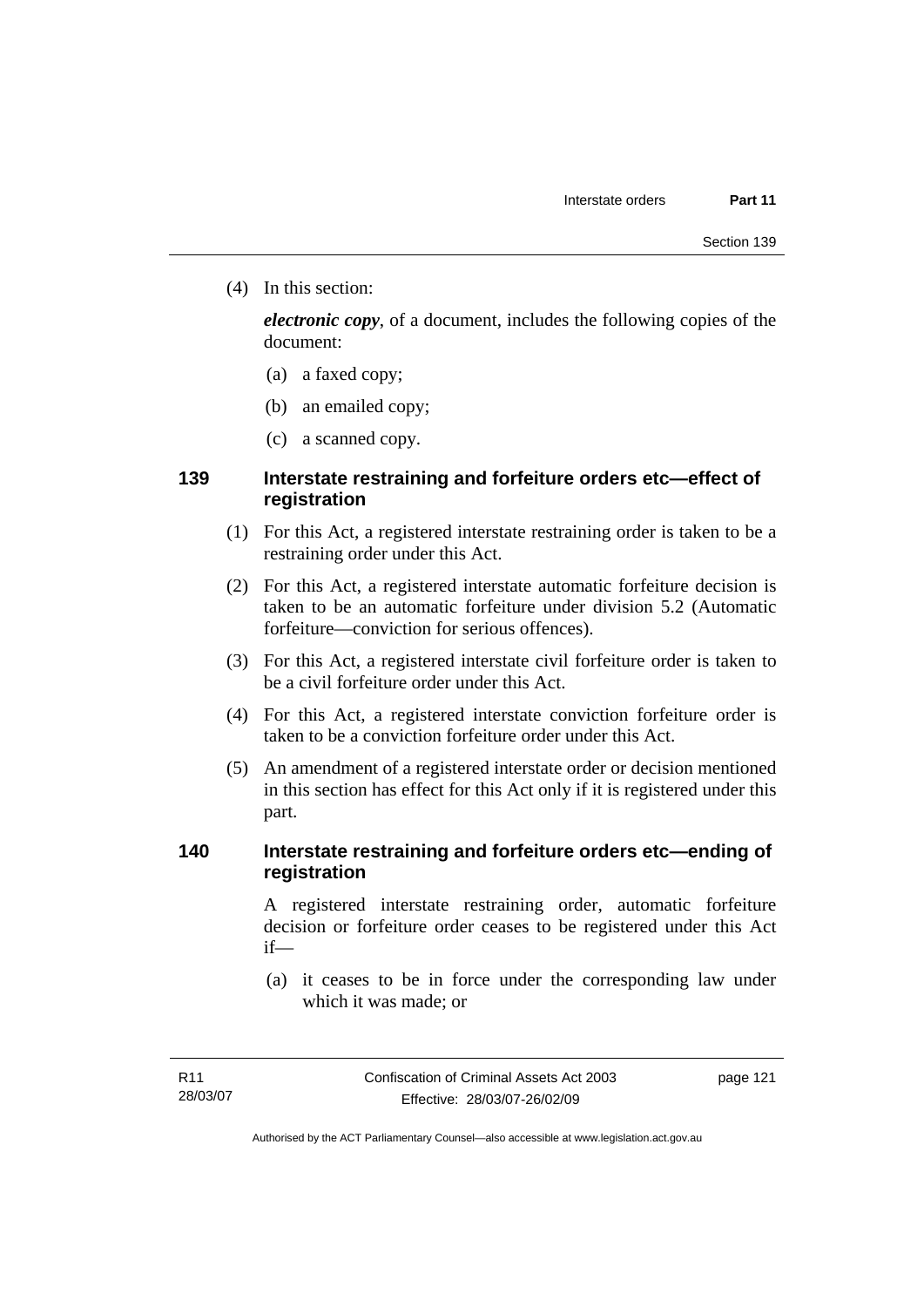#### **Part 11 Interstate orders**

Section 141

(b) its registration is cancelled under section 141.

### **141 Interstate restraining and forfeiture orders etc cancellation of registration**

- (1) The registration of an interstate restraining order, interstate automatic forfeiture decision or interstate forfeiture order may be cancelled by a relevant court, or an officer of a relevant court prescribed by regulation, if—
	- (a) the registration was improperly obtained; or
	- (b) details of any amendment of the order or decision, or any direction of the entity that made the order or decision, was not given to the relevant court in accordance with the procedure of the court.
- (2) The registration of an interstate restraining order, interstate automatic forfeiture decision or interstate forfeiture order, or an amendment of such an order or decision, may be cancelled by a relevant court, to the extent that the order or decision, or the order or decision as amended, cannot be enforced in the ACT.

### **142 Creation of interstate penalty charges**

- (1) This section applies if—
	- (a) an interstate restraining order is made because of the commission, or the alleged commission, of an indictable offence by a person; and
	- (b) an interstate penalty order is made against the person in relation to the offence; and
	- (c) the interstate restraining order is registered under this Act; and
	- (d) the interstate penalty order is registered in the ACT under the *Service and Execution of Process Act 1992* (Cwlth).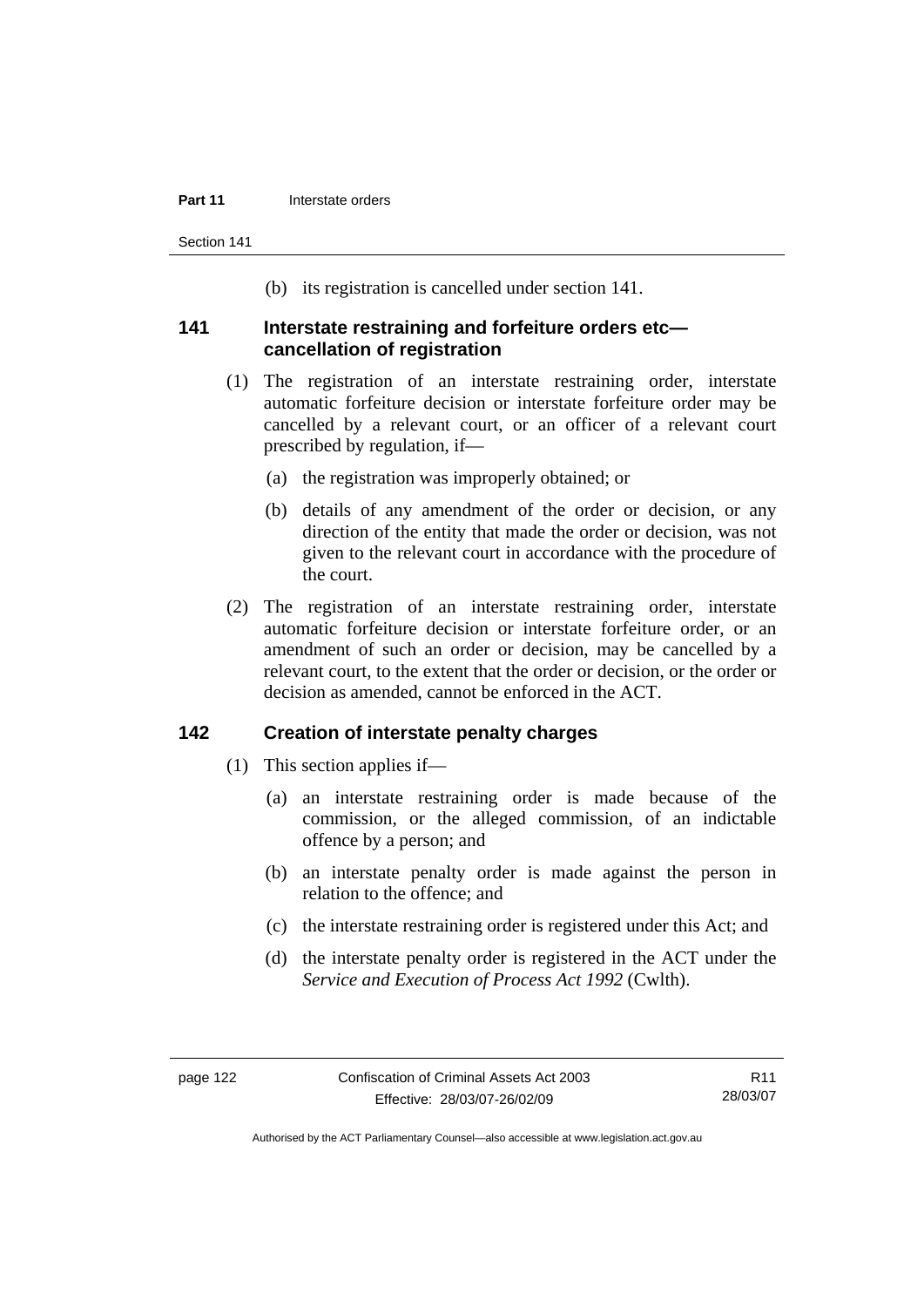- (2) On the registration of both of the orders mentioned in subsection (1) (c) and (d), a charge (an *interstate penalty charge*) to secure the amount payable under the interstate penalty order is created over the property in the ACT restrained under the interstate restraining order.
- (3) If the interstate restraining order is amended, after the interstate penalty order is made, to add more property, and the interstate restraining order is registered under this part, the additional property is also subject to the penalty charge on registration of the amendment.

### **143 Interstate penalty charges—effect of creation**

For this Act, an interstate penalty charge is taken to be a penalty charge under this Act.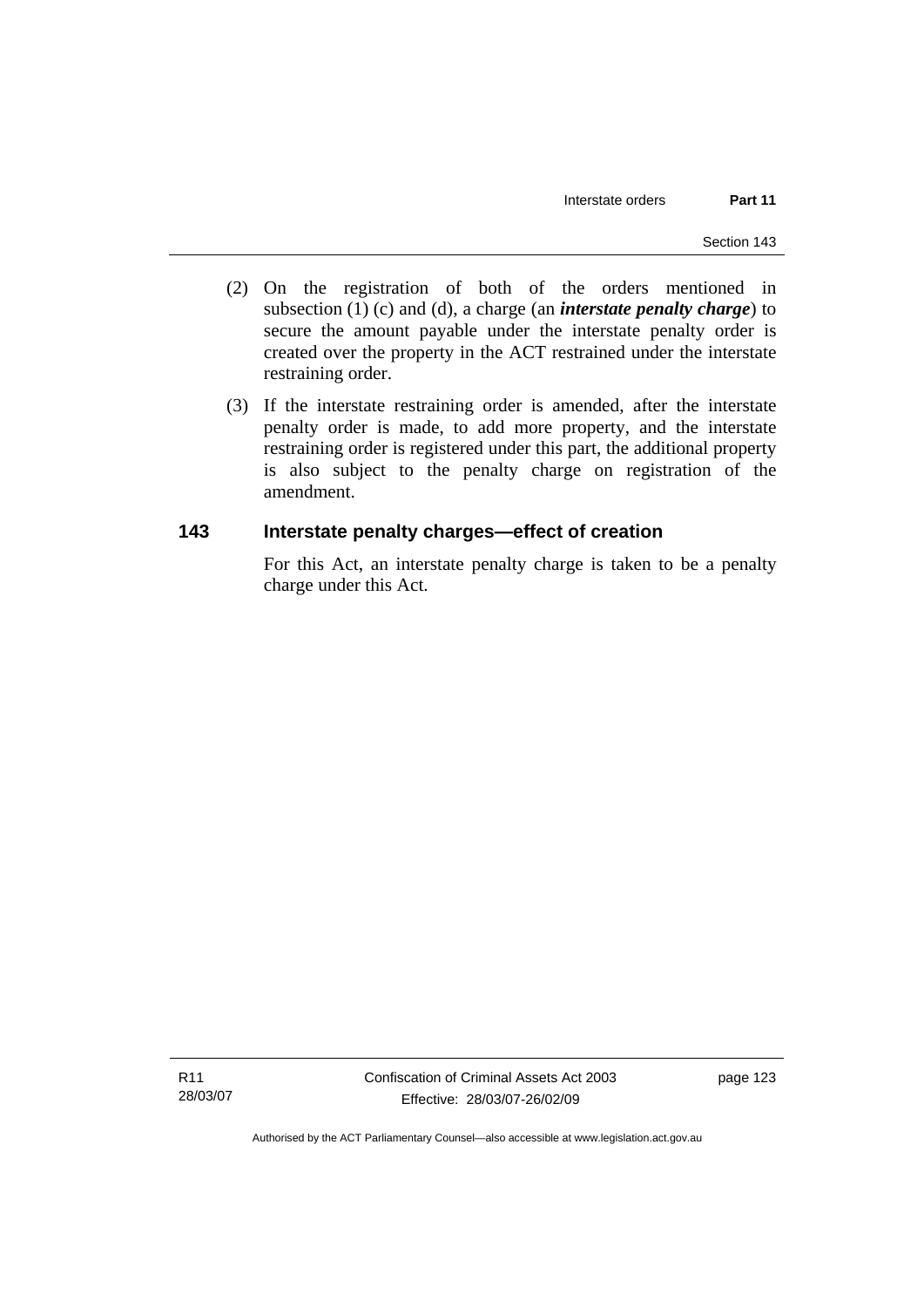**Part 12** Information gathering<br>**Division 12.1** Inquiry notices **Inquiry notices** Section 144

# **Part 12 Information gathering**

## **Division 12.1 Inquiry notices**

### **144 Meaning of** *inquiry notice*

In this Act:

*inquiry notice* means a notice by a police officer requiring a financial institution to give the officer stated information in relation to—

- (a) an account with the institution (including whether an account has existed or does exist); or
- (b) a transaction (other than in relation to an account) conducted, or proposed to be conducted, by or with the institution (including whether a transaction has been conducted).

*Note 1 Account* includes a safe-deposit box (see dict, def *account*).

*Note 2* It is an offence to contravene an inquiry notice, to give false or misleading information in purported compliance with an inquiry notice, or to disclose the existence or operation of the notice (see div 12.6).

### **145 Inquiry notices—giving**

- (1) A police officer of the rank of commander (or higher) may give an inquiry notice to a financial institution.
- (2) The inquiry notice may be given only if the police officer is satisfied that the information to which the notice relates is relevant to deciding whether—
	- (a) an application could be made for an order under this Act (including for another order under this part), a corresponding law order, or a search warrant under part 13 (Search warrants), in relation to anyone; or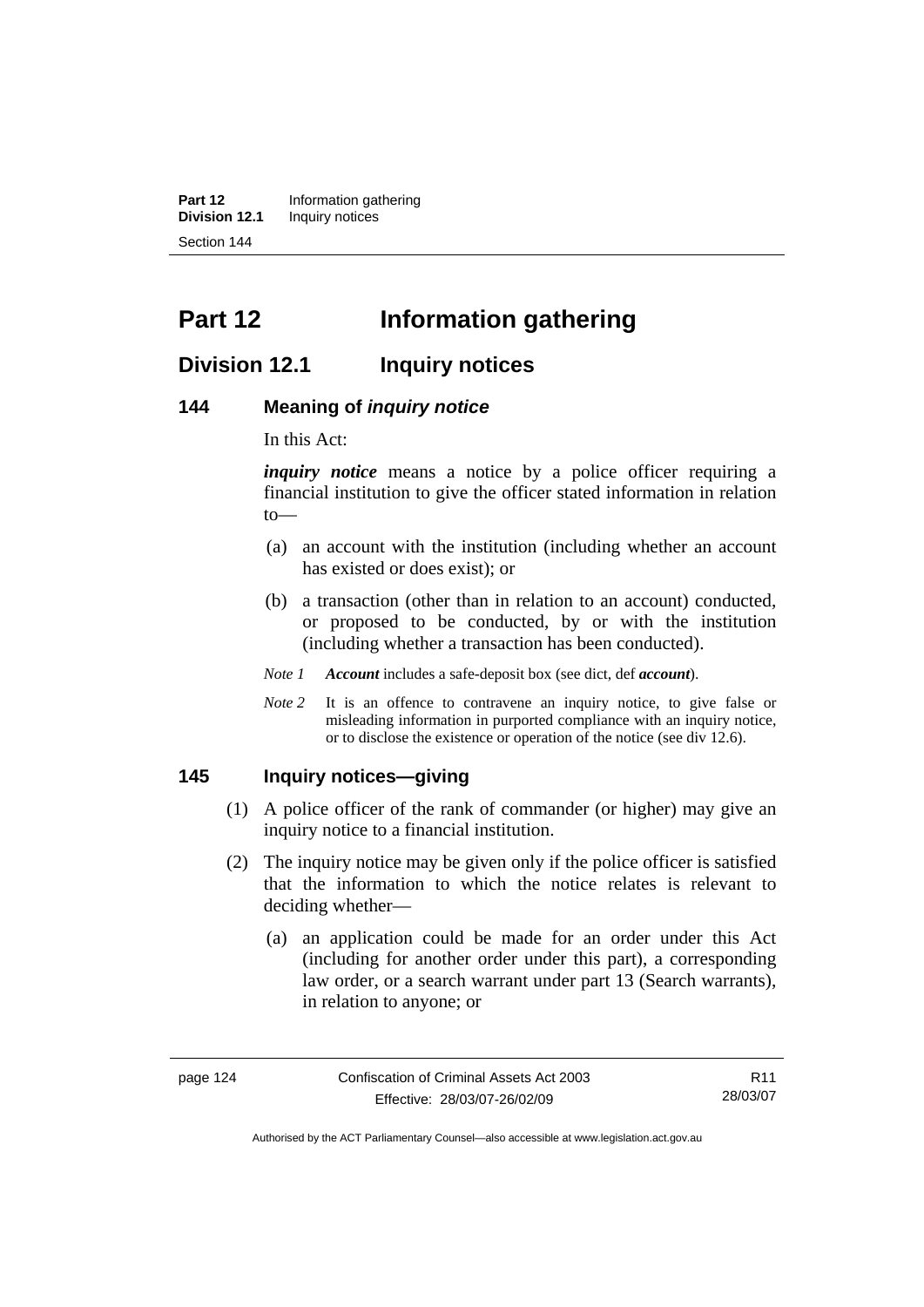- (b) a proceeding could be begun against anyone for an offence against this Act or a corresponding law or for a money laundering offence.
- *Note* A *money laundering offence* includes a prescribed offence against a law of the Commonwealth, a State or another Territory, see dict.
- (3) The police officer must give a copy of the notice to the financial institution to which the notice applies.

*Note* For how documents may be served, see the Legislation Act, pt 19.5.

### **146 Inquiry notices—form**

- (1) An inquiry notice must be signed by the police officer giving it.
- (2) The notice must state—
	- (a) that it is an inquiry notice under this Act; and
	- (b) the financial institution to which the notice applies; and
	- (c) the information that the financial institution is required to give; and
	- (d) how the information is to be given; and
	- (e) that the inquiry notice is a non-disclosable information order.
	- *Note* The disclosure of the existence or operation of a non-disclosable information order is prohibited (see s 192).
- (3) The notice must also include a statement setting out the effect of division 12.6 (Information order offences) in relation to inquiry notices.

### **147 Inquiry notices—immunity for complying financial institutions and staff**

A civil proceeding does not lie against a financial institution, or an officer, employee or agent of a financial institution, in relation to loss, damage or injury of any kind to someone else because of the

page 125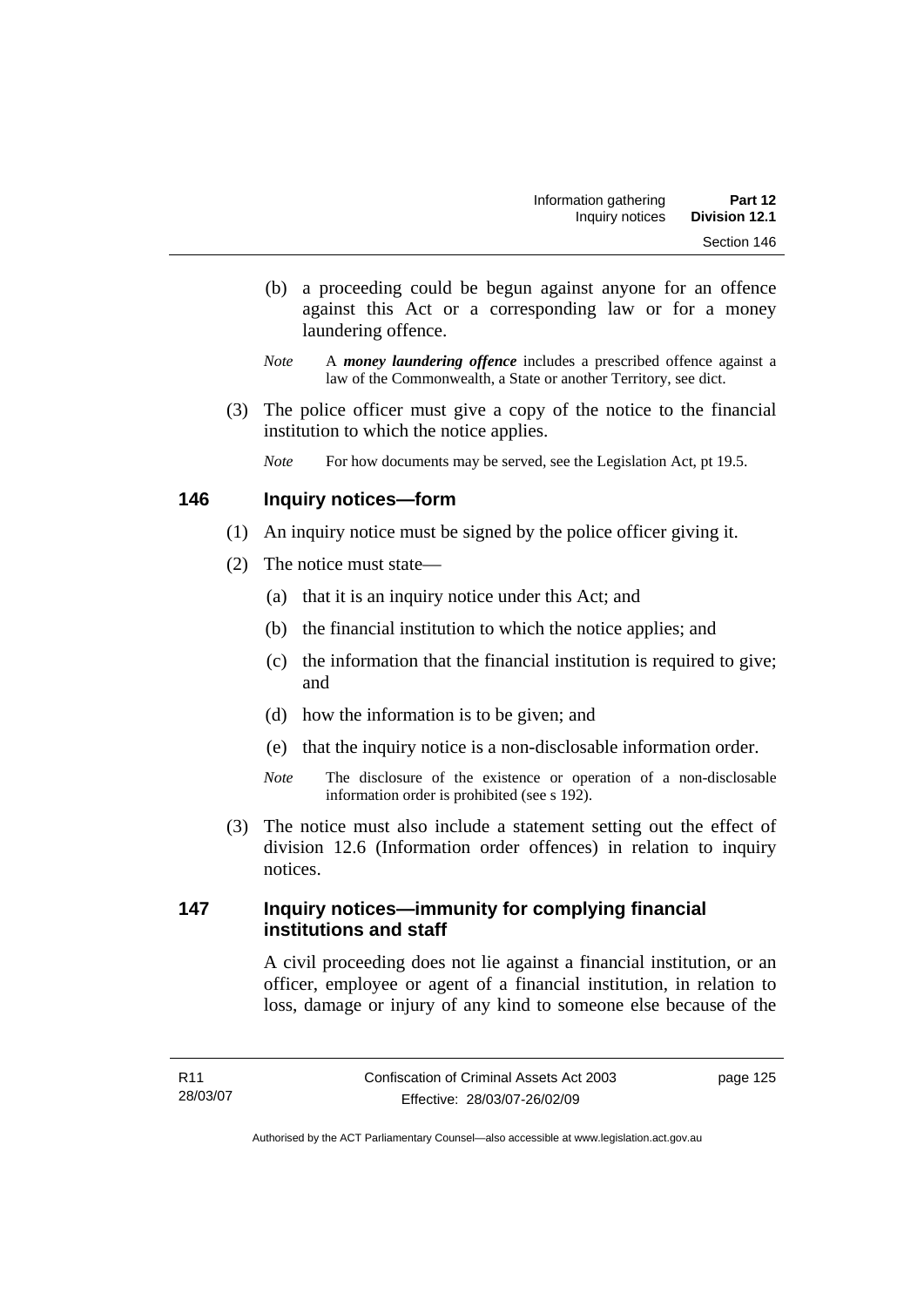| Part 12              | Information gathering |
|----------------------|-----------------------|
| <b>Division 12.2</b> | Monitoring orders     |
| Section 148          |                       |

giving of information honestly to a police officer in compliance with (or purported compliance with) an inquiry notice

# **Division 12.2 Monitoring orders**

- *Note 1* For general provisions about a proceeding for a monitoring order (which is a confiscation proceeding—see s 236), see pt 14.
- *Note 2* In particular, no advance notice to anyone is required of the application for the order, and the application may be heard in closed court, without the offender or the public being present (see s 243).

### **148 Meaning of** *monitoring order*

In this Act:

*monitoring order* means an order under section 151 (Monitoring orders—making) requiring a financial institution give a police officer information obtained or held by the institution about transactions conducted, or proposed to be conducted, by a person with the institution.

### **149 Monitoring orders—application**

- (1) A police officer may apply to a relevant court for a monitoring order.
- (2) The application may be made only if the police officer has reasonable grounds for suspecting that the person in relation to whom the order is sought—
	- (a) has committed, or is about to commit, a serious offence; or
	- (b) was involved in the commission, or is about to be involved in the commission, of a serious offence; or
	- (c) has derived, or is about to derive, property or a benefit from the commission of a serious offence.
	- *Note Serious offence* means an offence against a territory law or the law of the Commonwealth, a State or another Territory that is punishable by imprisonment for 5 years or longer (see s 13 (2)).

| page 126 | Confiscation of Criminal Assets Act 2003 | R11      |
|----------|------------------------------------------|----------|
|          | Effective: 28/03/07-26/02/09             | 28/03/07 |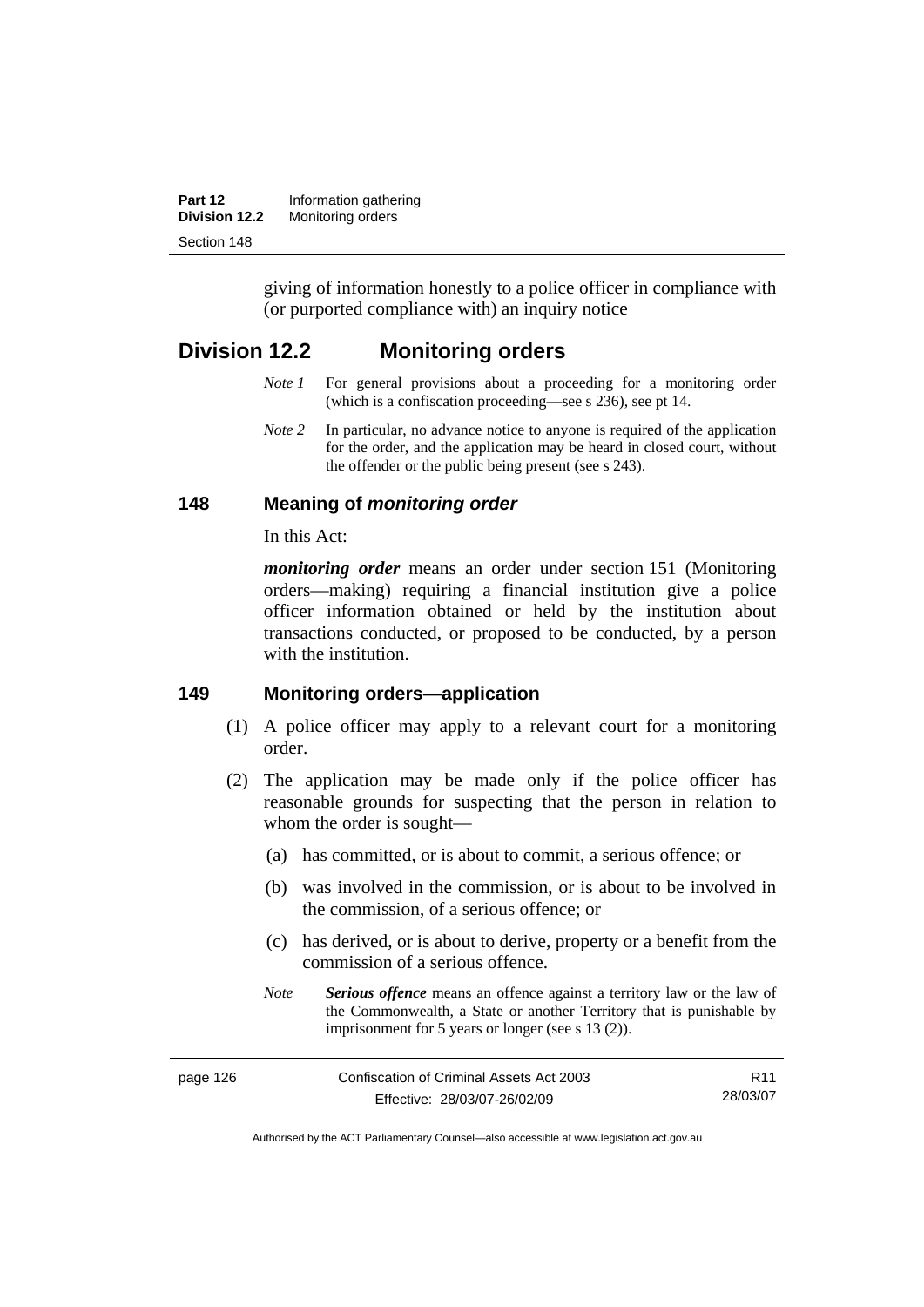### **150 Monitoring orders—affidavit supporting application**

- (1) An application for a monitoring order must be supported by an affidavit of the applicant police officer stating the grounds for the officer's suspicions.
- (2) The court may require the police officer to give additional information about the grounds on which the order is sought.

### **151 Monitoring orders—making**

- (1) This section applies if an application is made under section 149 (Monitoring orders—application) to a relevant court for a monitoring order requiring a financial institution to give a police officer information obtained or held by the institution about transactions conducted, or proposed to be conducted with the institution, by the person in relation to whom the order is sought.
- (2) The relevant court must make the monitoring order sought if, having regard to the police officer's affidavit supporting the application and any other evidence before the court, the court is satisfied that there are reasonable grounds for the officer's suspicions stated in the affidavit.
- (3) The order must state—
	- (a) that it is a monitoring order under this Act; and
	- (b) the financial institution to which the order applies; and
	- (c) the person in relation to whom the order is made; and
	- (d) the nature of the transactions to be monitored; and
	- (e) the information that the financial institution is required to give; and
	- (f) how the information is to be given; and
	- (g) the period for which the order has effect; and

page 127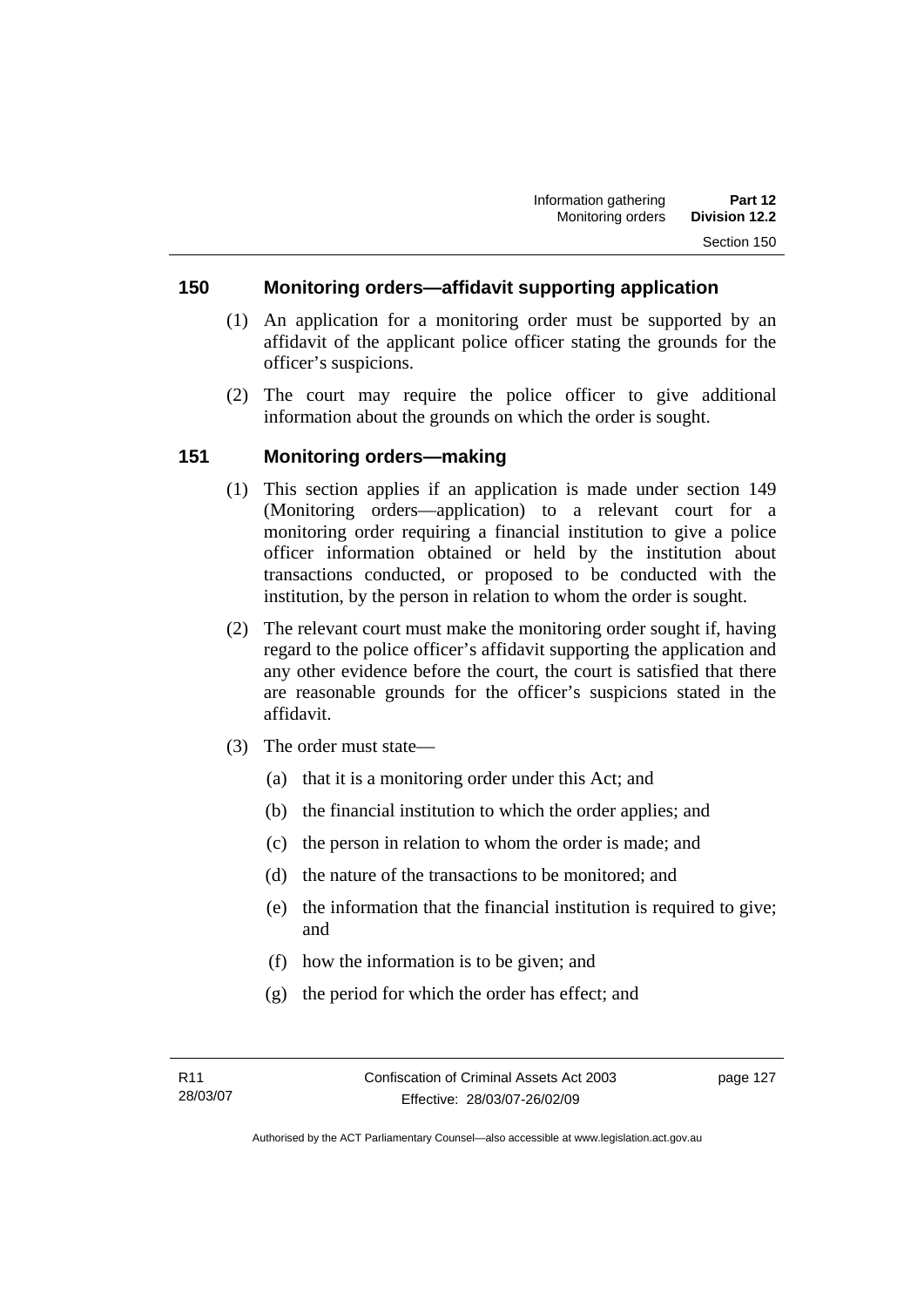- (h) that the monitoring order is a non-disclosable information order.
- *Note* The disclosure of the existence or operation of a non-disclosable information order is prohibited (see s 192).
- (4) The order must also include a statement setting out the effect of division 12.6 (Information order offences) in relation to monitoring orders.
- (5) The period mentioned in subsection (3) (g) must not begin earlier than the day when notice of the order is given to the financial institution and must end not later than 3 months after the day when the order is made.
- (6) To remove any doubt, a relevant court may make 2 or more monitoring orders (including for successive periods) in relation to the same person.
- (7) The chief police officer must give a copy of a monitoring order to the financial institution to which the order applies.
	- *Note* For how documents may be served, see the Legislation Act, pt 19.5.

## **Division 12.3 Transaction suspension orders**

- *Note 1* For general provisions about a proceeding for a transaction suspension order (which is a confiscation proceeding—see s 236), see pt 14.
- *Note 2* In particular, no advance notice to anyone is required of the application for the order, and the application may be heard in closed court, without the offender or the public being present (see s 243).

### **152 Meaning of** *transaction suspension order*

(1) In this Act:

*transaction suspension order* means an order under section 155 (Transaction suspension orders—making) requiring a financial institution, on becoming aware of a transaction (including a proposed transaction) to be conducted through a stated account, to—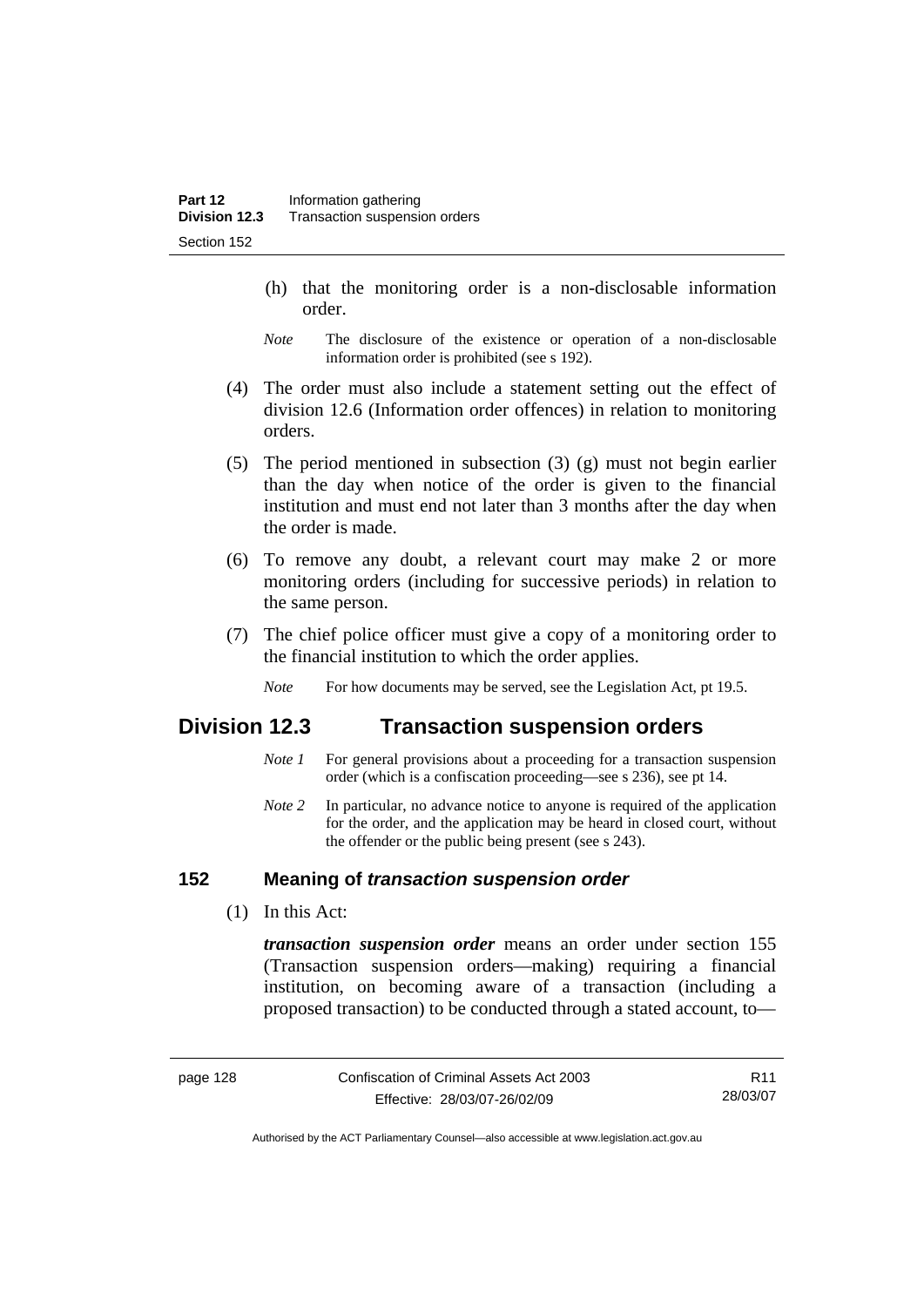- (a) immediately tell a police officer about the transaction; and
- (b) delay the processing of the transaction for 48 hours after the institution becomes aware of the transaction.
- (2) In this section:

*account* does not include a safe-deposit box.

### **153 Transaction suspension orders—application**

- (1) A police officer may apply to a relevant court for a transaction suspension order.
- (2) The application may be made only if the police officer has reasonable grounds for suspecting that—
	- (a) the person in relation to whom the order is sought—
		- (i) has committed, or is about to commit, a money laundering offence; or
		- (ii) was involved in the commission, or is about to be involved in the commission, of a money laundering offence; or
		- (iii) has derived, or is about to derive, property or a benefit from the commission of a money laundering offence; and
	- (b) the account in relation to which the order is sought is operated by, or under the effective control of, the person.
		- *Note 1* For the meaning of *effective control*, see s 14.
		- *Note 2* A *money laundering offence* includes a prescribed offence against a law of the Commonwealth, a State or another Territory (see dict).
		- *Note* 3 For the meaning of *in relation to*, see dict.
- (3) To remove any doubt, the application may be made in relation to 2 or more accounts.

page 129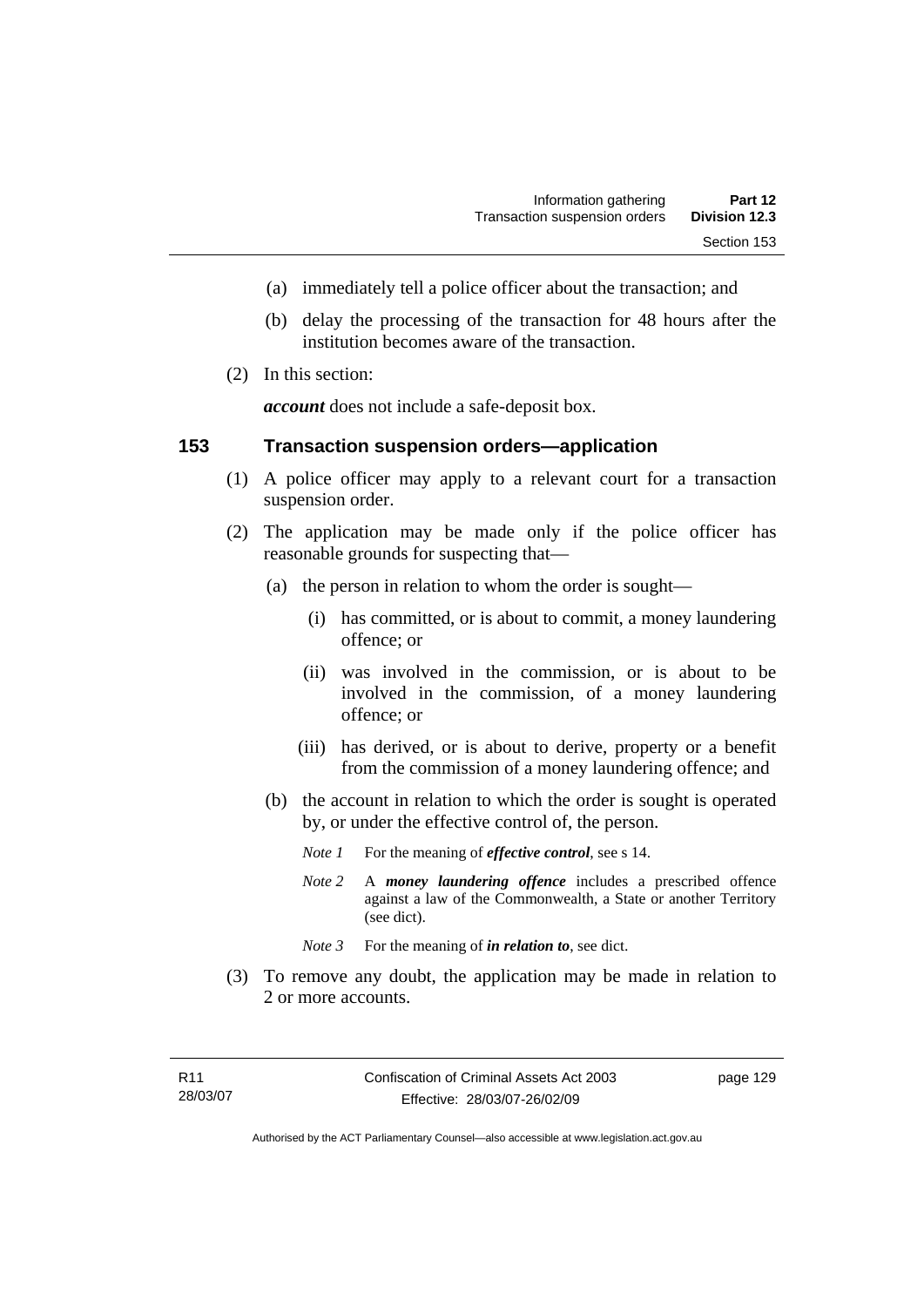## **154 Transaction suspension orders—affidavit supporting application**

- (1) An application for a transaction suspension order must be supported by an affidavit of the applicant police officer stating—
	- (a) the grounds for the officer's suspicions; and
	- (b) the account in relation to which the order is sought.
- (2) The court may require the police officer to give additional information about the grounds on which the order is sought.

### **155 Transaction suspension orders—making**

- (1) This section applies if an application is made under section 153 (Transaction suspension orders—application) to a relevant court for a transaction suspension order requiring a financial institution, on becoming aware of a transaction (including a proposed transaction) to be conducted through the account to which the application relates, to—
	- (a) immediately tell a police officer about the transaction; and
	- (b) delay the processing of the transaction for 48 hours after the institution becomes aware of the transaction.
- (2) The relevant court must make the transaction suspension order sought if, having regard to the police officer's affidavit supporting the application and any other evidence before the court, the court is satisfied that there are reasonable grounds for the officer's suspicions stated in the affidavit.
- (3) The order must state—
	- (a) that it is a transaction suspension order under this Act; and
	- (b) the terms of the order; and
	- (c) the financial institution to which the order applies; and
	- (d) the account in relation to which the order is made; and

page 130 Confiscation of Criminal Assets Act 2003 Effective: 28/03/07-26/02/09 R11 28/03/07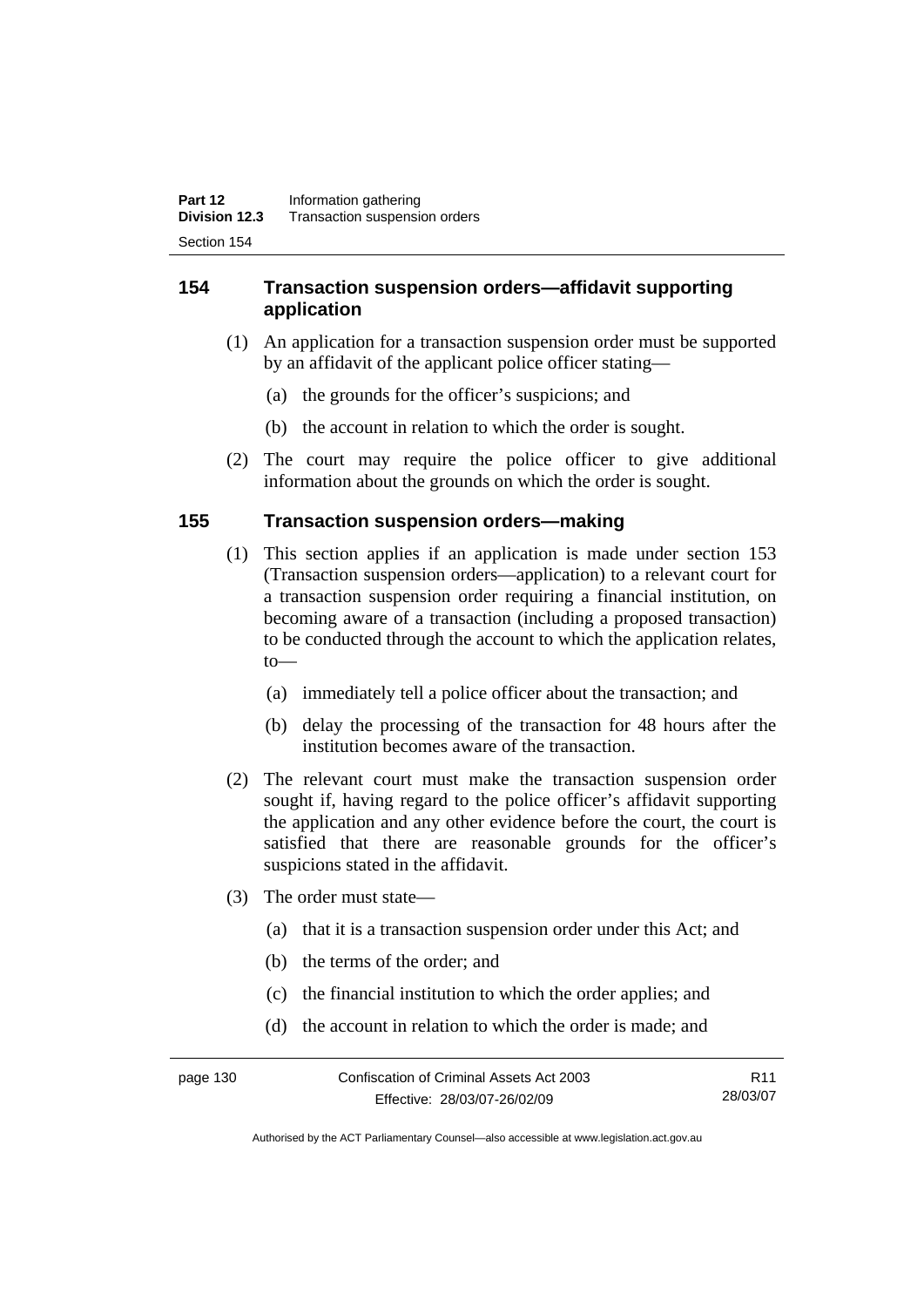- (e) how notice of transactions (including proposed transactions) is to be given; and
- (f) the period for which the order has effect; and
- (g) that the transaction suspension order is a non-disclosable information order.
- *Note 1* The disclosure of the existence or operation of a non-disclosable information order is prohibited (see s 192).
- *Note 2* An order cannot be made in relation to a safe-deposit box (see s 152 (2)).
- (4) The order must also include a statement setting out the effect of division 12.6 (Information order offences) in relation to transaction suspension orders.
- (5) The period mentioned in subsection (3) (f) must not begin earlier than the day when notice of the order is given to the financial institution and must end not later than 3 months after the day when the order is made.
- (6) To remove any doubt, a relevant court may make 2 or more transaction suspension orders (including for successive periods) in relation to the same account.
- (7) The chief police officer must give a copy of a transaction suspension order to the financial institution to which the order applies.
	- *Note* For how documents may be served, see the Legislation Act, pt 19.5.

# **Division 12.4 Production orders for propertytracking documents**

- *Note 1* For general provisions about a proceeding for a production order (which is a confiscation proceeding—see s 236), see pt 14.
- *Note 2* In particular, no advance notice to anyone is required of the application for the order, and the application may be heard in closed court, without the offender or the public being present (see s 243).

| R11      | Confiscation of Criminal Assets Act 2003 | page 131 |
|----------|------------------------------------------|----------|
| 28/03/07 | Effective: 28/03/07-26/02/09             |          |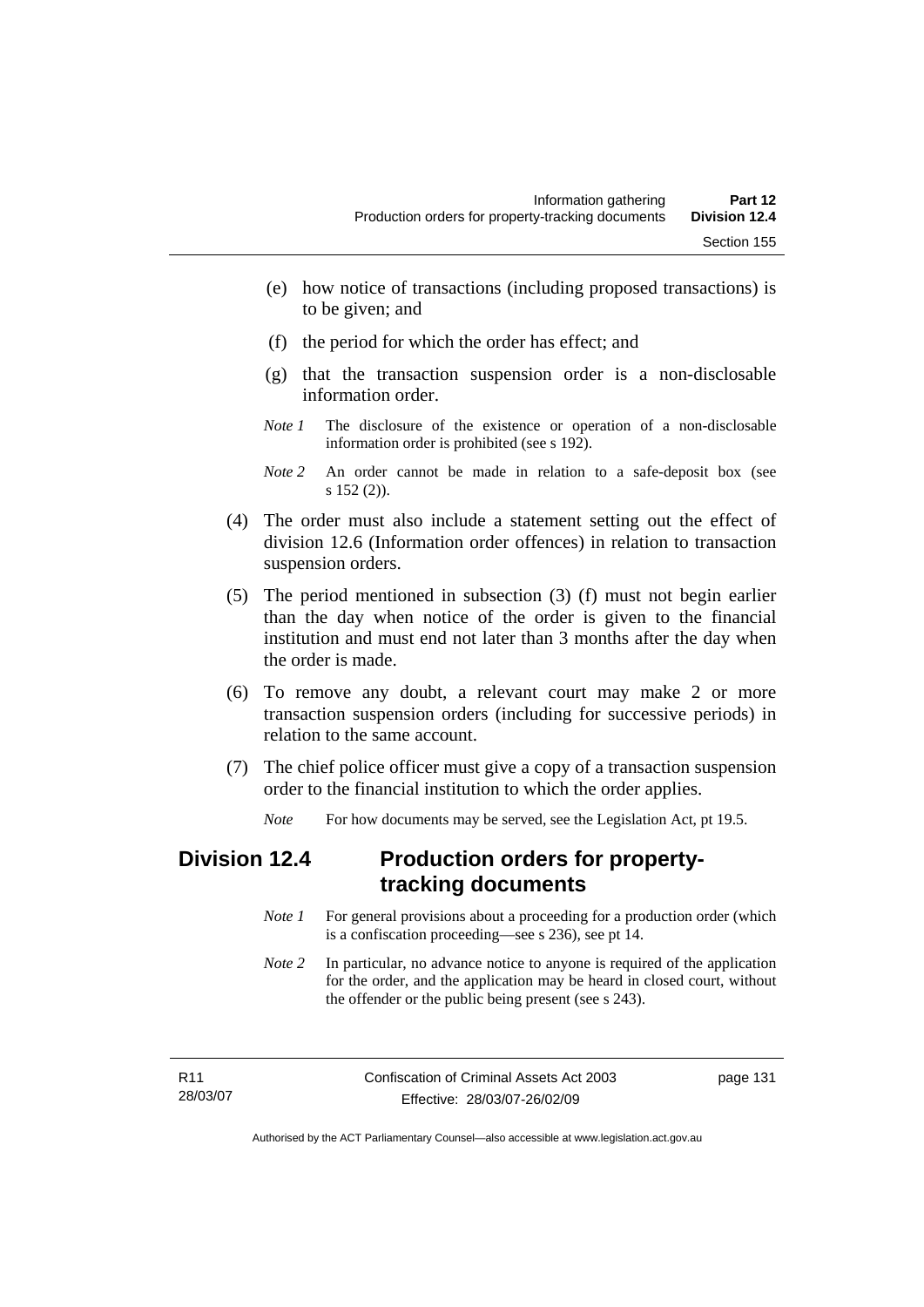#### **156 Meaning of** *production order*

In this Act:

*production order* means an order under section 160 (Production orders—making) requiring a person to give a police officer any property-tracking documents in the person's possession or control that relate to the person or property (or both) stated in the order.

#### **157 Meaning of** *property-tracking document*

In this Act:

*property-tracking document* means—

- (a) a document relevant to identifying, locating or quantifying—
	- (i) property (including tainted property and property under the effective control of a person) in relation to which action has been or could be taken under this Act or a corresponding law; or
	- (ii) benefits derived by a person from the commission (or the alleged commission) of an indictable offence; or
	- (iii) evidence in relation to property or benefits mentioned in subparagraph (i) or (ii); or
- (b) a document relevant to identifying or locating a document necessary for the transfer of property mentioned in paragraph (a) (i); or
- (c) a document relevant to understanding a document mentioned in paragraph (a) or (b).
- *Note 1* For the meaning of *effective control*, see s 14.
- *Note* 2 For the meaning of *in relation to*, see dict.
- *Note 3 Indictable offence* includes an offence against the law of the Commonwealth, a State or another Territory that may be dealt with under a law of the Commonwealth, the State or the other Territory as an indictable offence (see s 13 (2)).

| page 132 | Confiscation of Criminal Assets Act 2003 | R11      |
|----------|------------------------------------------|----------|
|          | Effective: 28/03/07-26/02/09             | 28/03/07 |

Authorised by the ACT Parliamentary Counsel—also accessible at www.legislation.act.gov.au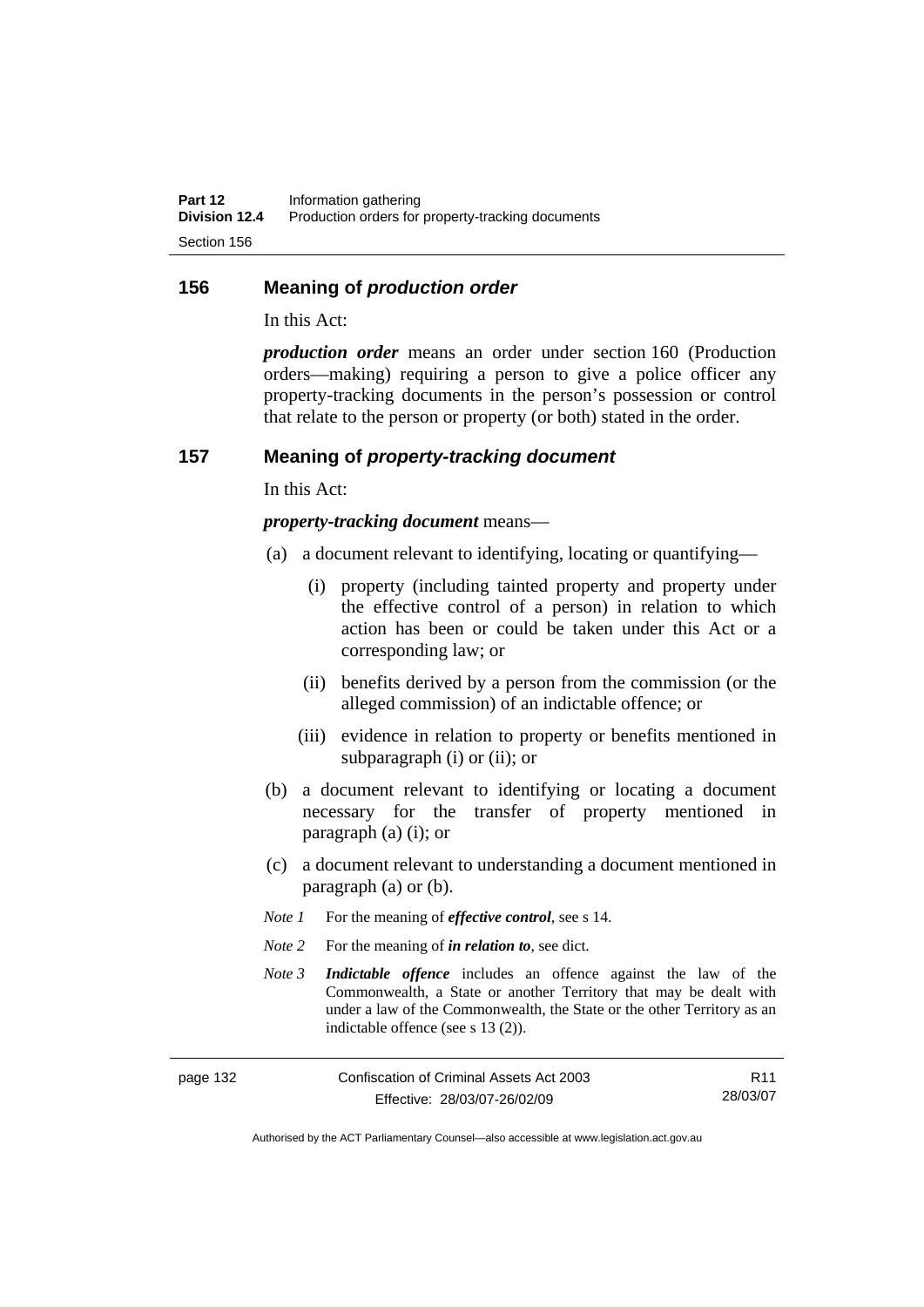#### **158 Production orders—application**

- (1) A police officer may apply to a relevant court for a production order.
- (2) The application may be made only if the police officer has reasonable grounds for suspecting that—
	- (a) someone has committed an indictable offence; and
	- (b) the person against whom the order is sought has possession or control of a property-tracking document in relation to the offence.
	- *Note Indictable offence* includes an offence against the law of the Commonwealth, a State or another Territory that may be dealt with under a law of the Commonwealth, the State or the other Territory as an indictable offence (see s 13 (2)).

#### **159 Production orders—affidavit supporting application**

- (1) An application for a production order must be supported by an affidavit of the applicant police officer stating the grounds for the officer's suspicions.
- (2) The court may require the police officer to give additional information about the grounds on which the order is sought.

#### **160 Production orders—making**

- (1) This section applies if an application is made under section 158 (Production orders—application) to a relevant court for a production order requiring a person to give a police officer any propertytracking documents in the person's possession or control that relate to the person or property (or both) to which the application relates.
- (2) The relevant court must make the production order sought if, having regard to the police officer's affidavit supporting the application and any other evidence before the court, the court is satisfied that there are reasonable grounds for the officer's suspicions stated in the affidavit.

page 133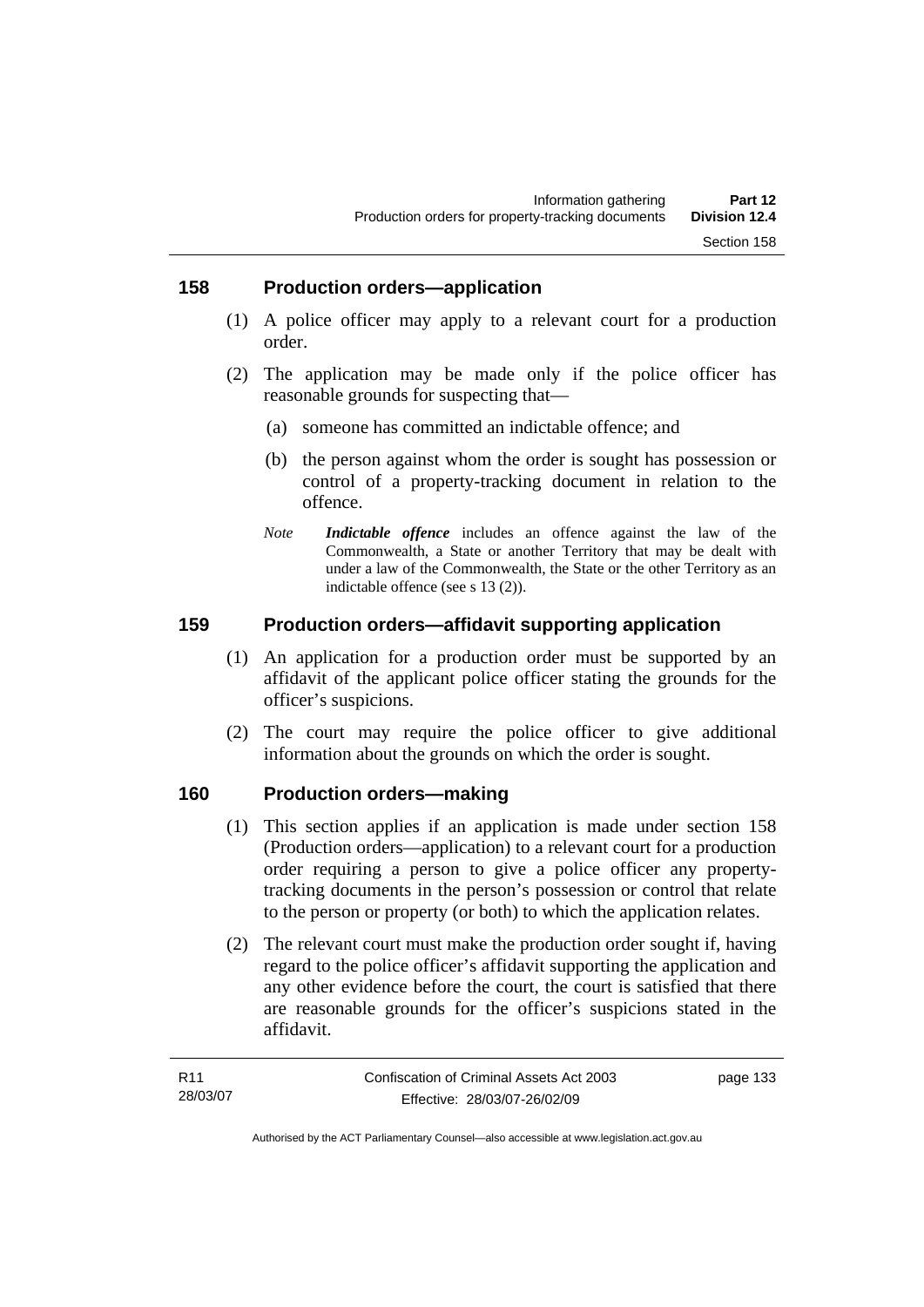- (3) A production order must state—
	- (a) that it is a production order under this Act; and
	- (b) the person to whom the order applies; and
	- (c) that the person must give to a police officer any propertytracking documents in the person's possession or control that relate to the person or property (or both) stated in the order; and
	- (d) the place where and the time when, or the period within which, the documents must to be given to a police officer; and
	- (e) whether the relevant court making the order has declared that the order is a non-disclosable production order.
	- *Note* The disclosure of the existence or operation of a non-disclosable information order is prohibited (see s 192).
- (4) The order must also include a statement setting out the effect of division 12.6 (Information order offences) in relation to the order.
- (5) The chief police officer must give a copy of a production order to the person to whom the order applies.

*Note* For how documents may be served, see the Legislation Act, pt 19.5.

#### **161 Production order proceedings—restrictions on disclosure**

- (1) On application by the applicant police officer, a relevant court hearing an application for a production order may declare that the order is a non-disclosable production order.
	- *Note* The disclosure of the existence or operation of a non-disclosable information order is prohibited (see s 192).
- (2) In deciding whether to make a declaration under subsection (1), the court must have regard to whether the declaration—
	- (a) would promote the purposes of this Act; or

Authorised by the ACT Parliamentary Counsel—also accessible at www.legislation.act.gov.au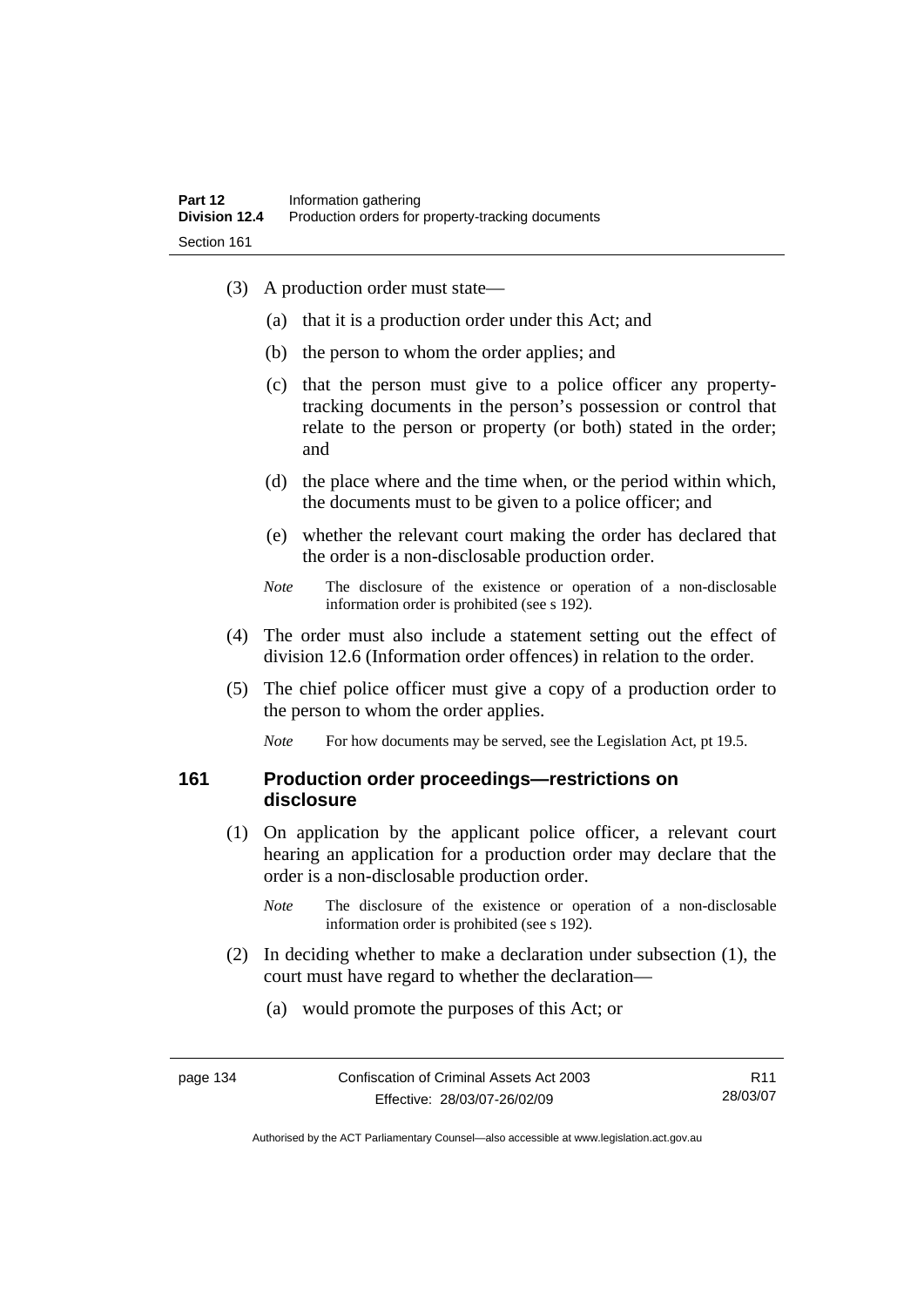- (b) is desirable to protect the integrity of an investigation (however described) for any purpose or a prosecution of an offence.
- (3) The court may also have regard to any other relevant matter in deciding whether to make a declaration under subsection (1).

#### **162 Production orders—variation**

- (1) This section applies if a court makes a production order requiring a person to give a document to a police officer.
- (2) The person may apply to the court for an order varying the production order.
- (3) If the court is satisfied that a document to which the production order relates is essential to the person's lawful business activities, the court may, by order, vary the production order to require the person to make the document available to a police officer for inspection.

#### **163 Production orders—consequential powers about documents**

- (1) If a document is given to a police officer under a production order, the officer may—
	- (a) take possession of, and make copies of, or take extracts from, the document; and
	- (b) keep the document for the period necessary for this Act.
- (2) If a police officer keeps a document given to the officer under a production order, the officer must, if asked by a person who would be entitled to inspect the document if it was not in the officer's possession—
	- (a) give the person a copy of the document certified by the officer in writing to be a true copy of the document; or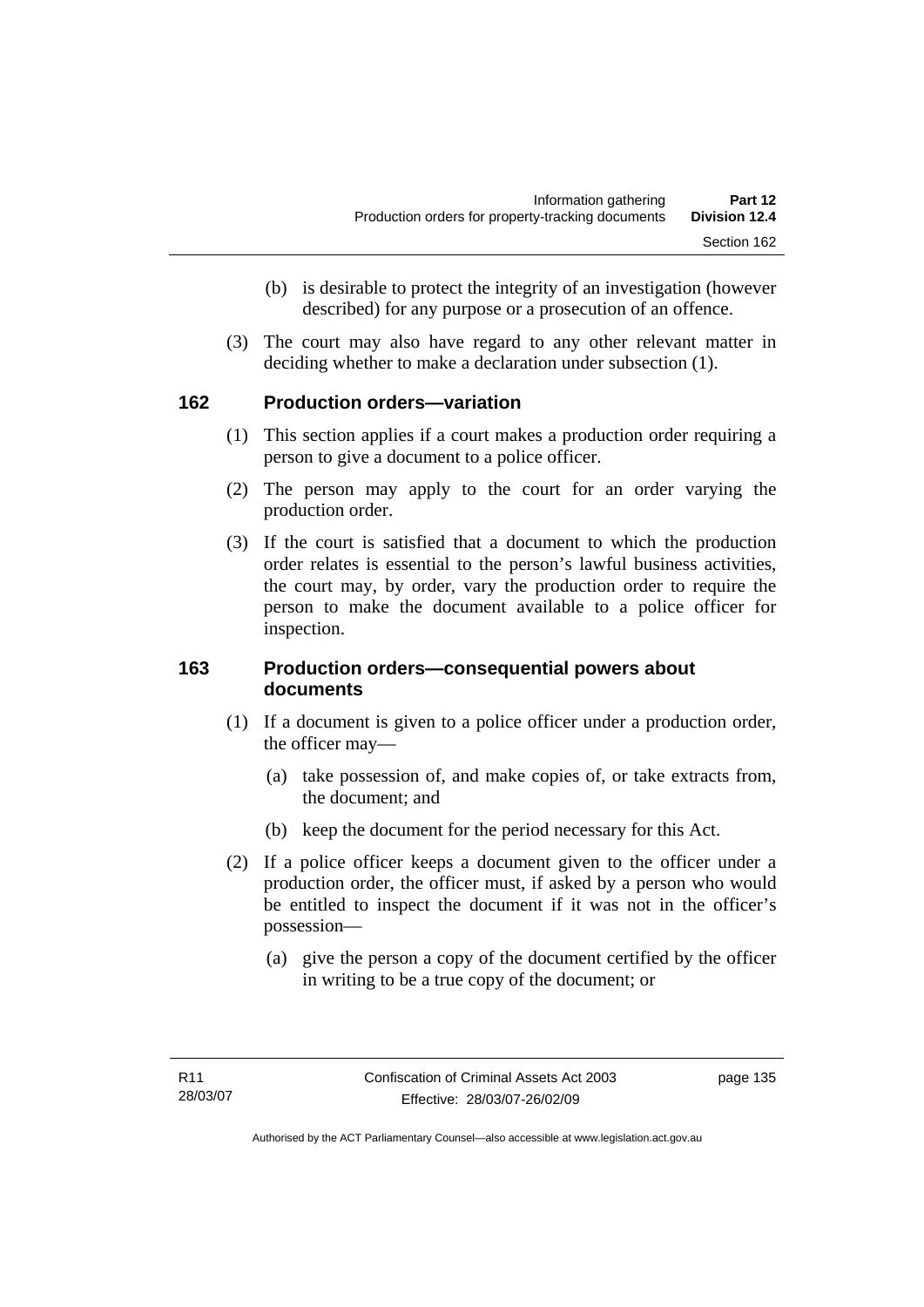- (b) at any reasonable time, allow the person to inspect the document, make copies of it or take extracts from it.
- (3) If a document is made available to a police officer for inspection under a production order as varied under section 162, the officer may make copies of, or take extracts from, the document.

# **Division 12.5 Examination orders and notices**

- *Note 1* For general provisions about a proceeding for an examination order (which is a confiscation proceeding—see s 236), see pt 14.
- *Note 2* In particular, no advance notice to anyone is required of the application for the order, and the application may be heard in closed court, without the person to whom the notice applies or the public being present (see s 243).

# **Subdivision 12.5.1 Preliminary**

#### **164 Definitions for div 12.5**

In this division:

*associate*, of a person, includes an individual or corporation that has a family, personal, business or other relationship with the person.

*authorised investigator*—see section 165 (1).

*investigation*, in relation to a person, means—

- (a) an investigation of any of the following:
	- (i) any property of or under the effective control of, and any dealings with property by, the person or an associate of the person in relation to which action has been or could be taken under this Act or a corresponding law;
	- (ii) benefits derived by the person, or an associate of the person, from the commission (or the alleged commission) of an indictable offence;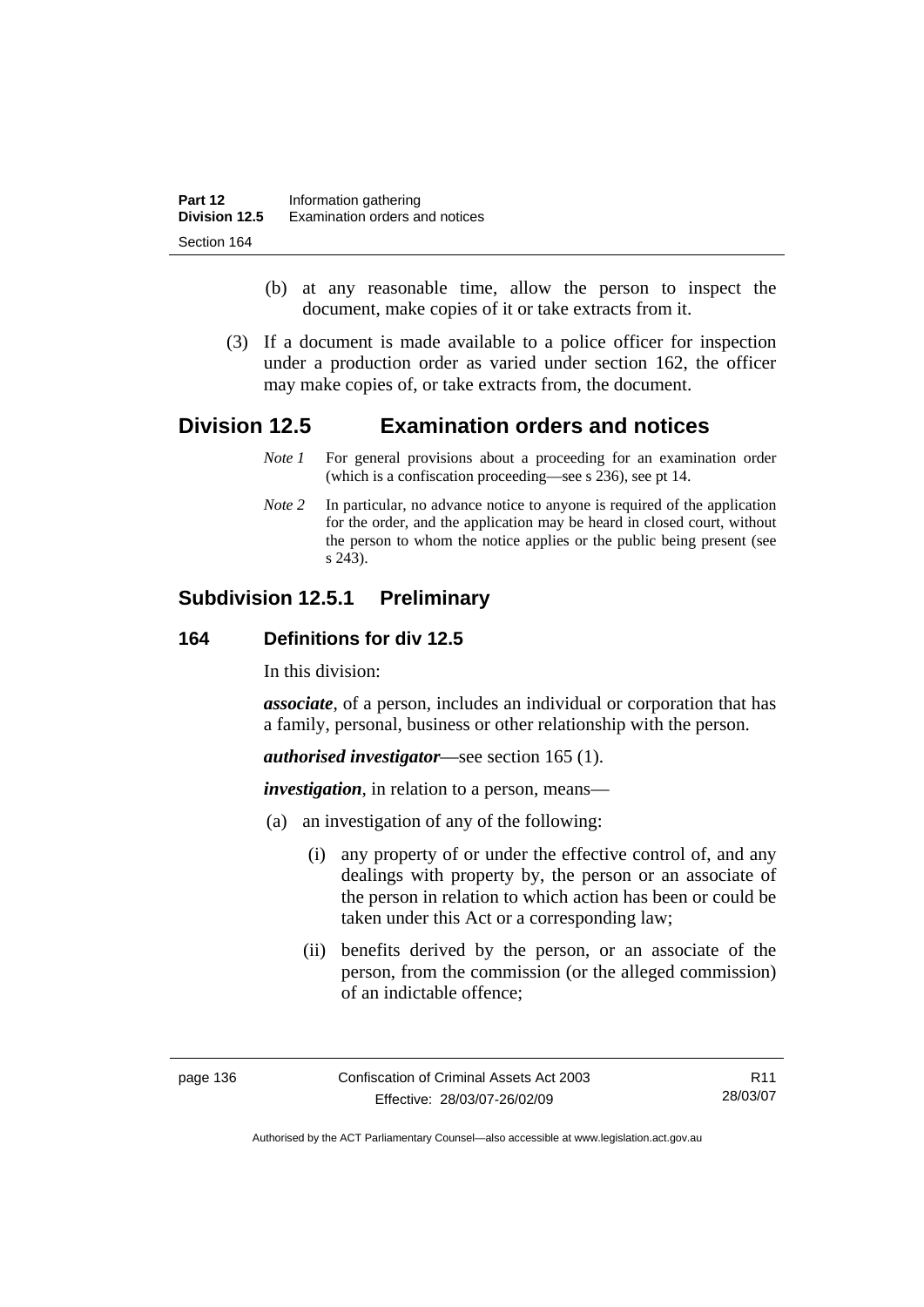- (iii) the financial affairs of the person or an associate of the person; or
- (b) an investigation to decide whether an application could be made for an order under this Act (including another order under this part), a corresponding law order or a search warrant under part 13 (Search warrants), in relation to anyone; or
- (c) an investigation to decide whether a proceeding could be begun against anyone for an offence against this Act or a corresponding law or for a money laundering offence.
- *Note 1* For the meaning of *effective control*, see s 14.
- *Note* 2 For the meaning of *in relation to*, see dict.
- *Note 3* A *money laundering offence* includes a prescribed offence against a law of the Commonwealth, a State or another Territory (see dict).

#### **165 Authorised investigators**

- (1) The chief police officer may, in writing, authorise a police officer (an *authorised investigator*) of the rank of superintendent (or higher) to exercise powers under this division in relation to the investigation stated in the authorisation.
- (2) The chief police officer may give an authorisation under subsection (1) only if the chief police officer is satisfied that the police officer has the necessary qualifications, expertise and experience to examine people in relation to the investigation.
- (3) An authorised investigator must exercise the investigator's functions under the supervision of, and in accordance with any directions of, the DPP.
- (4) For subsection (3), the authorised investigator must consult with the DPP about the conduct of an examination.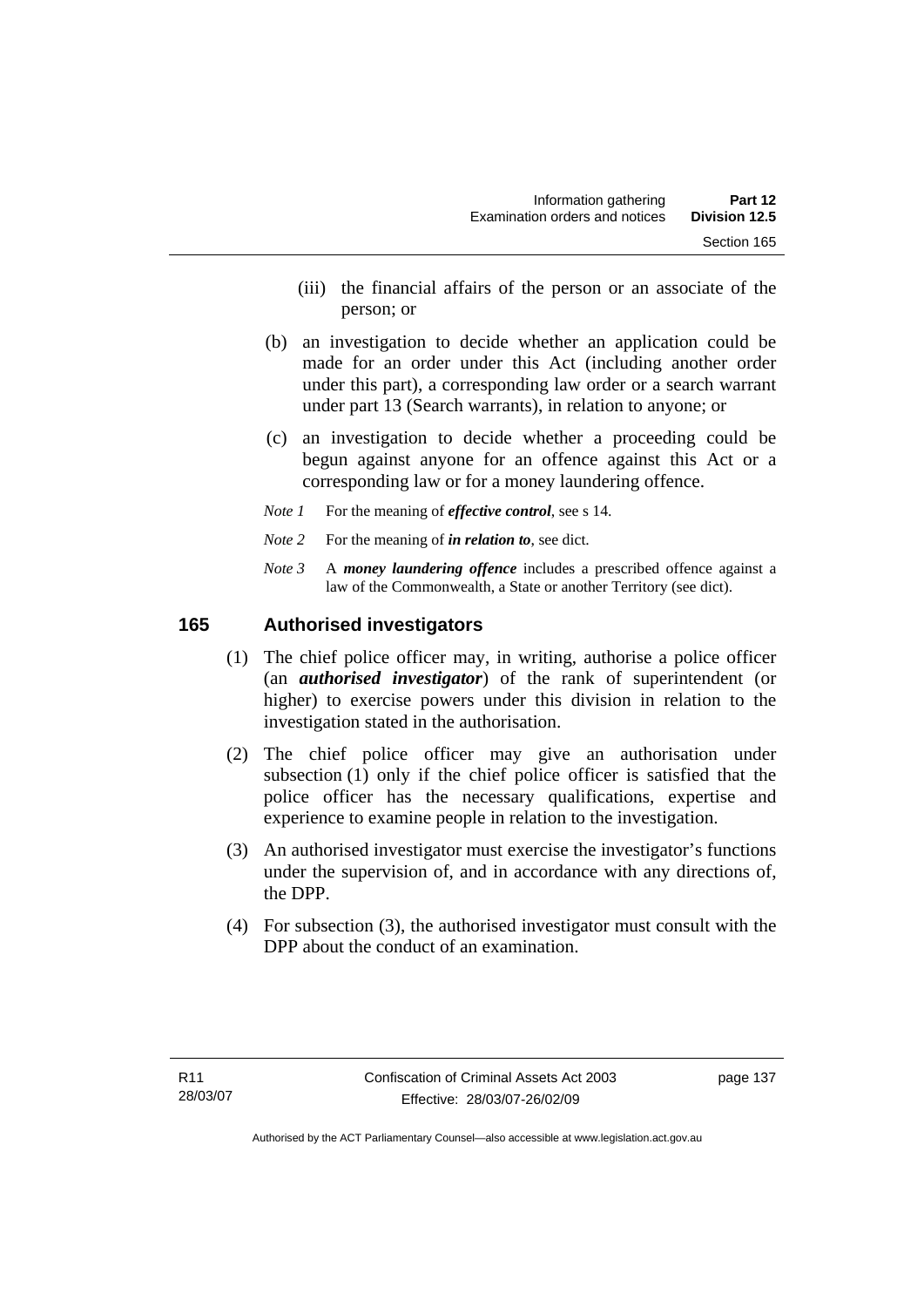**Part 12** Information gathering<br>**Division 12.5** Examination orders a **Examination orders and notices** Section 166

# **Subdivision 12.5.2 Examination orders**

#### **166 Meaning of** *examination order*

In this Act:

*examination order* means an order under section 169 (Examination orders—making) authorising an authorised investigator to give the person (or people) to whom the order applies an examination notice in relation to the investigation stated in the order.

#### **167 Examination orders—application**

- (1) An authorised investigator may apply to a relevant court for an examination order for the investigation for which the investigator is an authorised investigator.
- (2) The application must state the investigation to which the application relates and the person (or people) the investigator proposes to examine in relation to the investigation.
- (3) The application may be made only if the authorised investigator has reasonable grounds for suspecting that the person (or people) can give the investigator information or documents, including propertytracking documents, (or both) in relation to the investigation for which the investigator is an authorised investigator.

*Note* For the meaning of *in relation to*, see dict.

## **168 Examination orders—affidavit supporting application**

- (1) An application for an examination order must be supported by an affidavit of the applicant authorised investigator stating the grounds for the investigator's suspicions.
- (2) The court may require the authorised investigator to give additional information about the grounds on which the order is sought.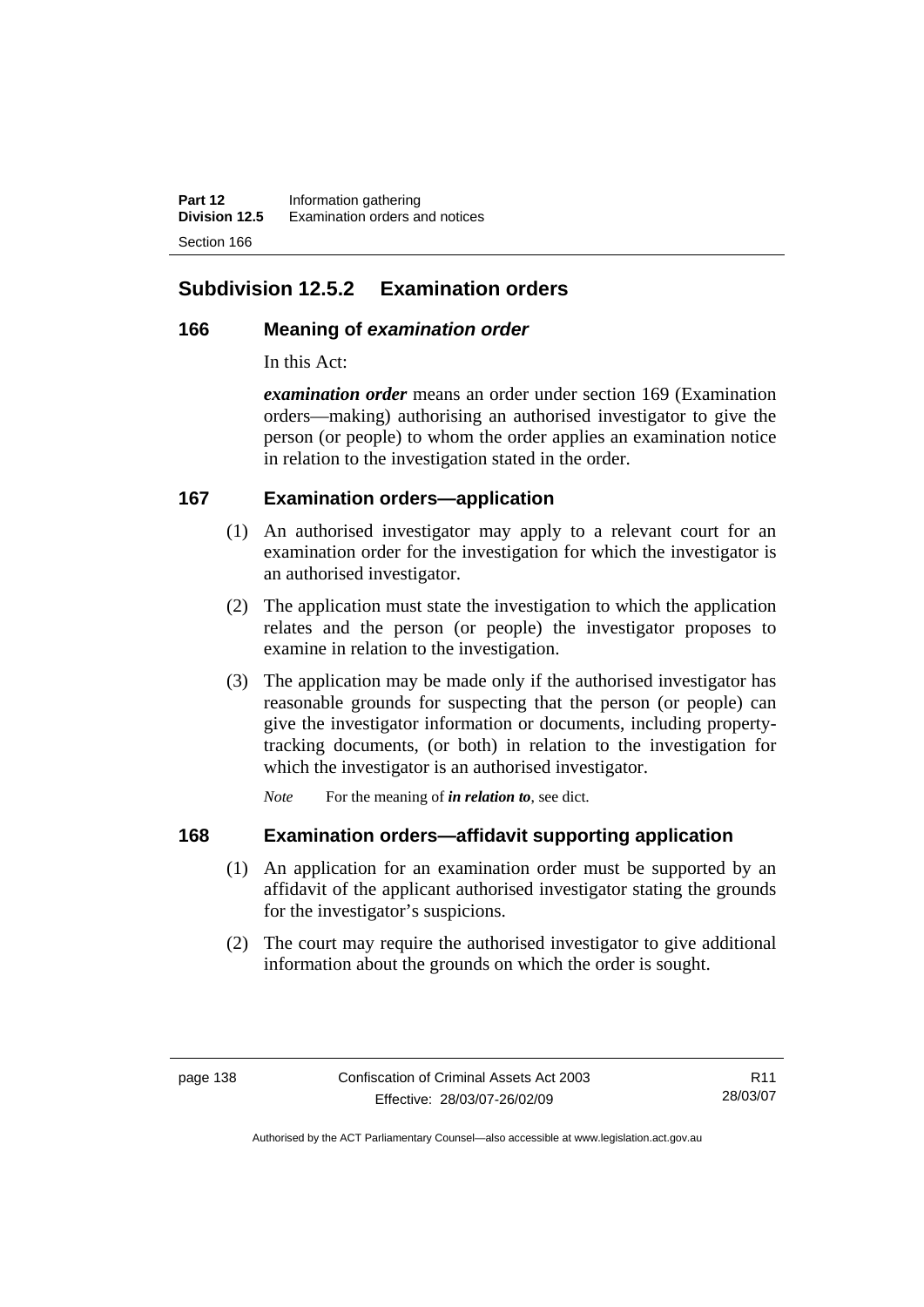#### **169 Examination orders—making**

- (1) This section applies if an application is made under section 167 (Examination orders—application) to a relevant court for an examination order authorising an authorised investigator to give the person (or people) to whom the application relates an examination notice in relation to the investigation stated in the application.
- (2) The relevant court must make the examination order if, having regard to the authorised investigator's affidavit supporting the application and any other evidence before the court, the court is satisfied that—
	- (a) the investigator is authorised under section 165 (Authorised investigators) in relation to the investigation stated in the application; and
	- (b) there are reasonable grounds for the investigator's suspicions stated in the affidavit.
- (3) An examination order must state—
	- (a) that it is an examination order under this Act; and
	- (b) the person (or people) to whom the order applies; and
	- (c) the investigation to which the order relates; and
	- (d) whether the order applies to documents; and
	- (e) if the order applies to documents—the kinds of documents that a person to whom the order applies may be required to produce under an examination notice; and
	- (f) whether the relevant court making the order has declared that the order is a non-disclosable examination order.
	- *Note* The disclosure of the existence or operation of a non-disclosable information order is prohibited (see s 192).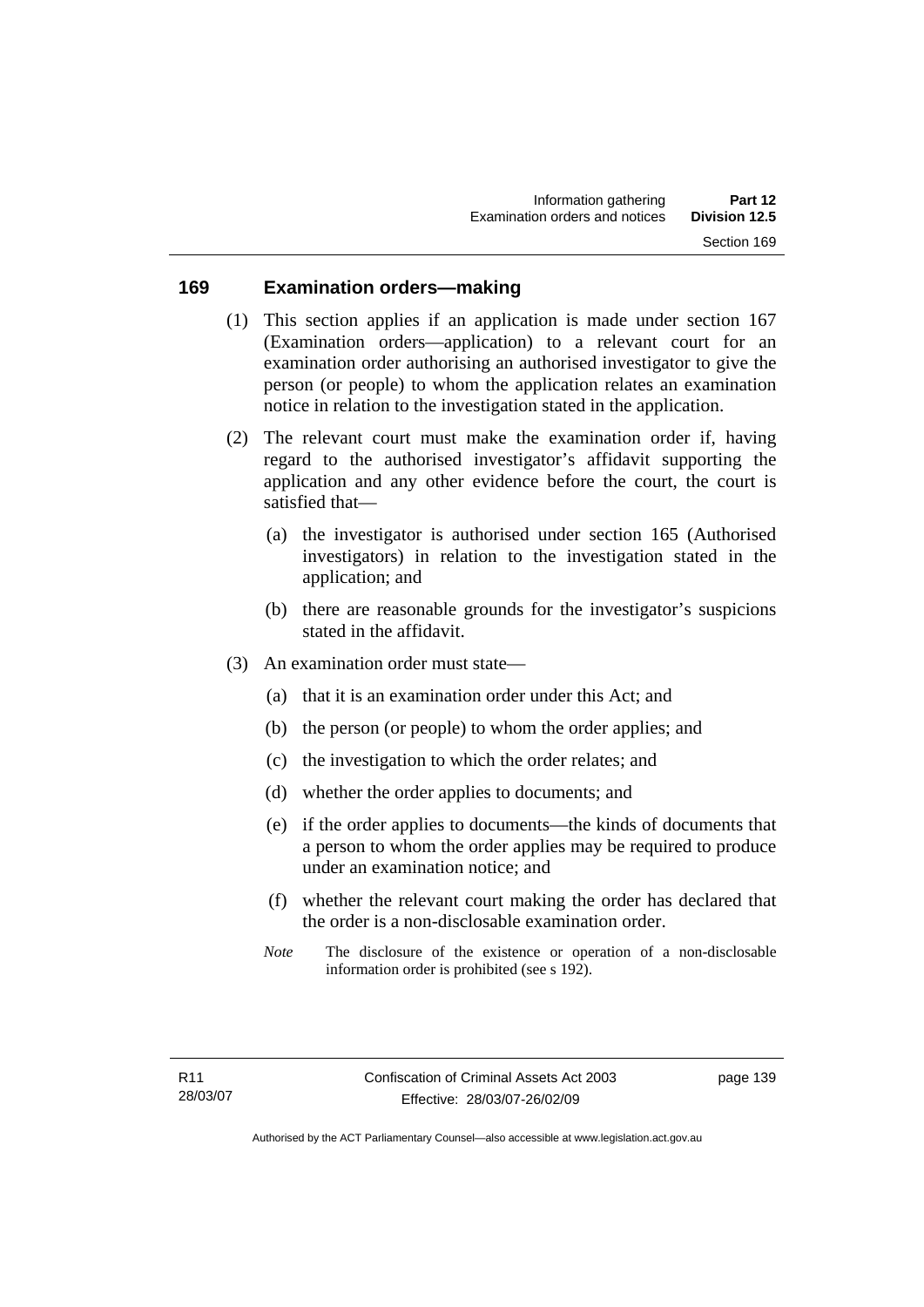#### **170 Examination order proceedings—restrictions on disclosure**

- (1) On application by the applicant authorised investigator, a relevant court hearing an application for an examination order may declare that the order is a non-disclosable examination order.
	- *Note* The disclosure of the existence or operation of a non-disclosable information order is prohibited (see s 192).
- (2) In deciding whether to make a declaration under subsection (1), the court must have regard to whether the declaration—
	- (a) would promote the purposes of this Act; or
	- (b) is desirable to protect the integrity of an investigation (however described) for any purpose or a prosecution of an offence.
- (3) The court may also have regard to any other relevant matter in deciding whether to make a declaration under subsection (1).

# **Subdivision 12.5.3 Examination notices**

#### **171 Meaning of** *examination notice*

In this Act:

*examination notice* means a notice by an authorised investigator requiring a person to give the investigator any information or documents (or both) the person has in relation to the investigation stated in the notice.

- *Note 1* For the meaning of *in relation to*, see dict.
- *Note* 2 It is an offence to contravene an examination notice, to give false or misleading information in purported compliance with an examination notice, or to disclose the existence or operation of the notice (see sdiv 12.5.5 and div 12.6).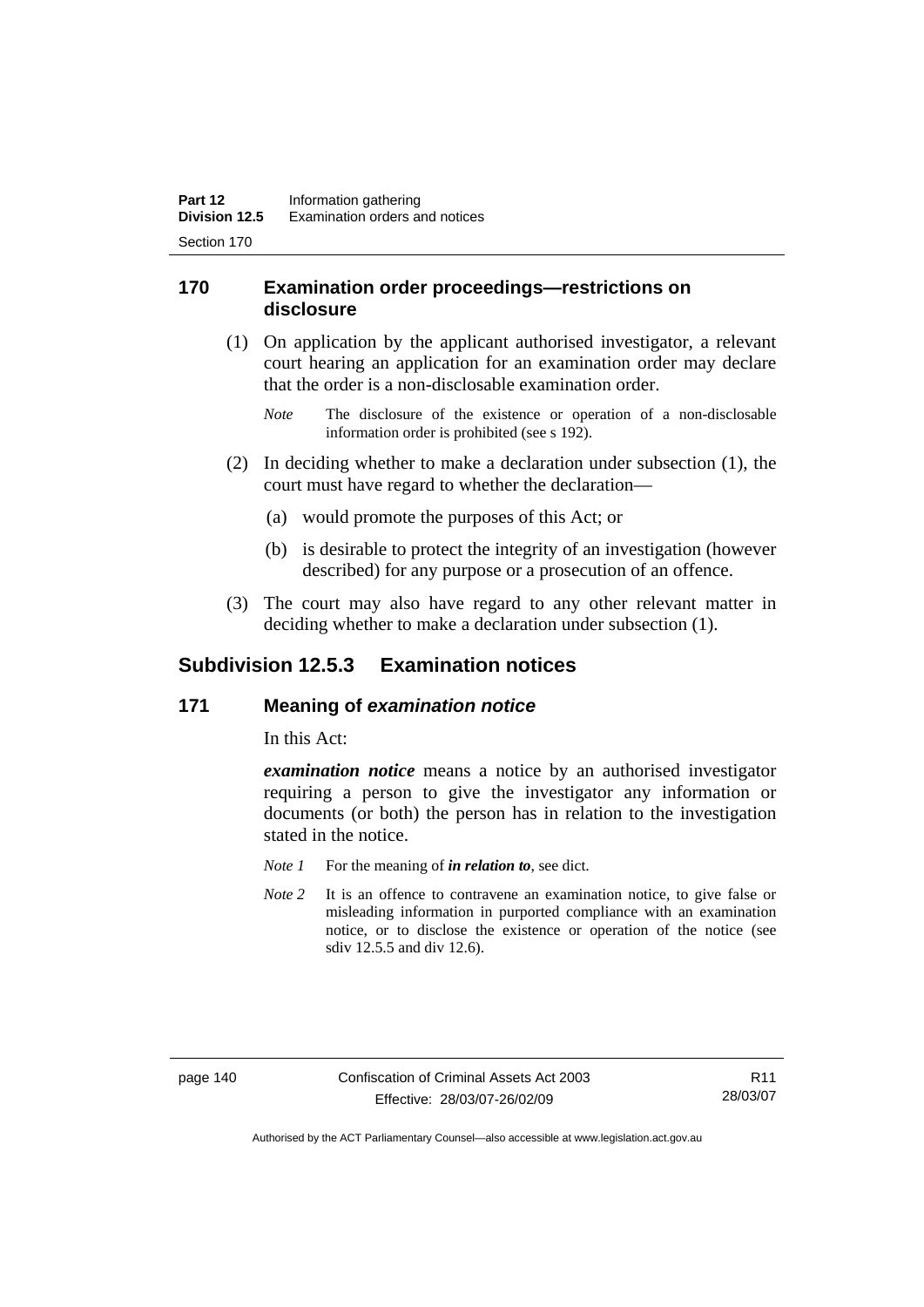#### **172 Examination notices—giving**

 (1) An authorised investigator may give an examination notice to a person who is subject to an examination order for the investigation authorised by the order.

*Note* For how documents may be served, see the Legislation Act, pt 19.5.

- (2) The examination notice is a non-disclosable examination notice if the relevant court that made the examination order to which the notice relates declared that the examination order is a nondisclosable examination order.
	- *Note* The disclosure of the existence or operation of a non-disclosable information order is prohibited (see s 192).
- (3) To remove any doubt, an authorised investigator may give 2 or more examination notices in relation to the same investigation to the same person.

#### **173 Examination notices—form**

- (1) An examination notice must be signed by the authorised investigator giving it.
- (2) The notice must state—
	- (a) that it is an examination notice under this Act; and
	- (b) the person to whom the notice applies; and
	- (c) the investigation about which the person is to be examined; and
	- (d) the time when and the place where the person is required to attend for examination; and
	- (e) whether the examination notice is a non-disclosable examination notice.
	- *Note 1* For when an examination notice is non-disclosable, see s 172 (2).
	- *Note* 2 The disclosure of the existence or operation of a non-disclosable information order is prohibited (see s 192).

| R11      |
|----------|
| 28/03/07 |

page 141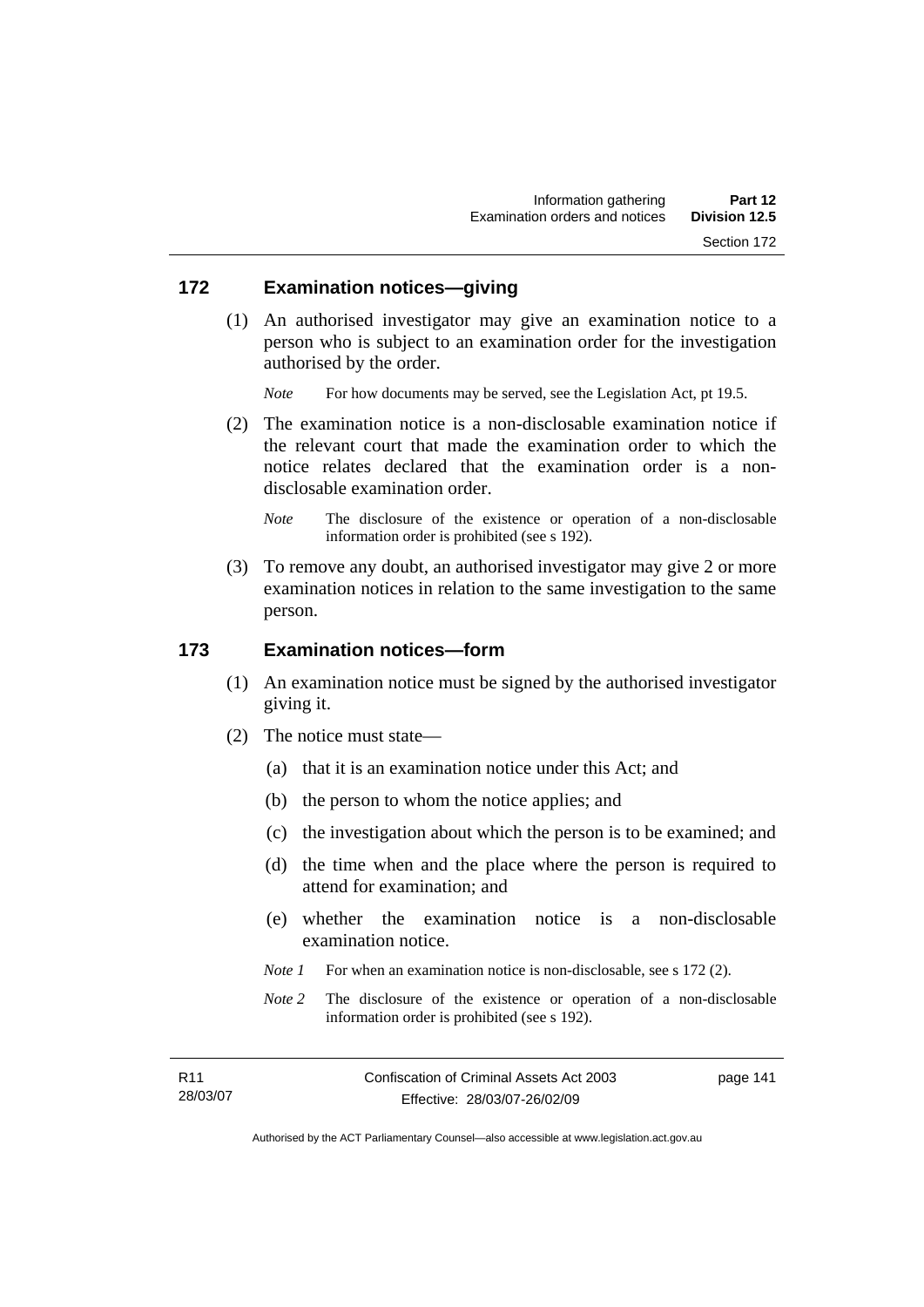- (3) If the examination order to which the notice relates applies to documents, the notice may require the person to give the authorised investigator, at the examination, any documents (including propertytracking documents) of the kind stated in the order that the person has in relation to the investigation stated in the notice.
- (4) The notice must also include a statement setting out the effect of subdivision 12.5.5 (Offences—examination notices) and division 12.6 (Information order offences) in relation to examination notices.

# **Subdivision 12.5.4 Conducting examinations**

## **174 Time and place of examination**

- (1) The examination of a person must be conducted at the time and place stated in the examination notice given to the person.
- (2) However, the time and place of the examination may be changed by agreement between the authorised investigator and the person to whom the examination notice was given or the person's lawyer.

# **175 Requirements made of person examined**

- (1) A person to whom an examination notice applies may be examined on oath or affirmation by the authorised investigator.
	- *Note* For the taking of an oath or the making of an affirmation, see the *Oaths and Affirmations Act 1984.*
- (2) For subsection (1), the authorised investigator may—
	- (a) require the person either to take an oath or make an affirmation; and
	- (b) administer an oath or affirmation to the person.
- (3) The authorised investigator may require the person to answer a question that is put to the person at the examination.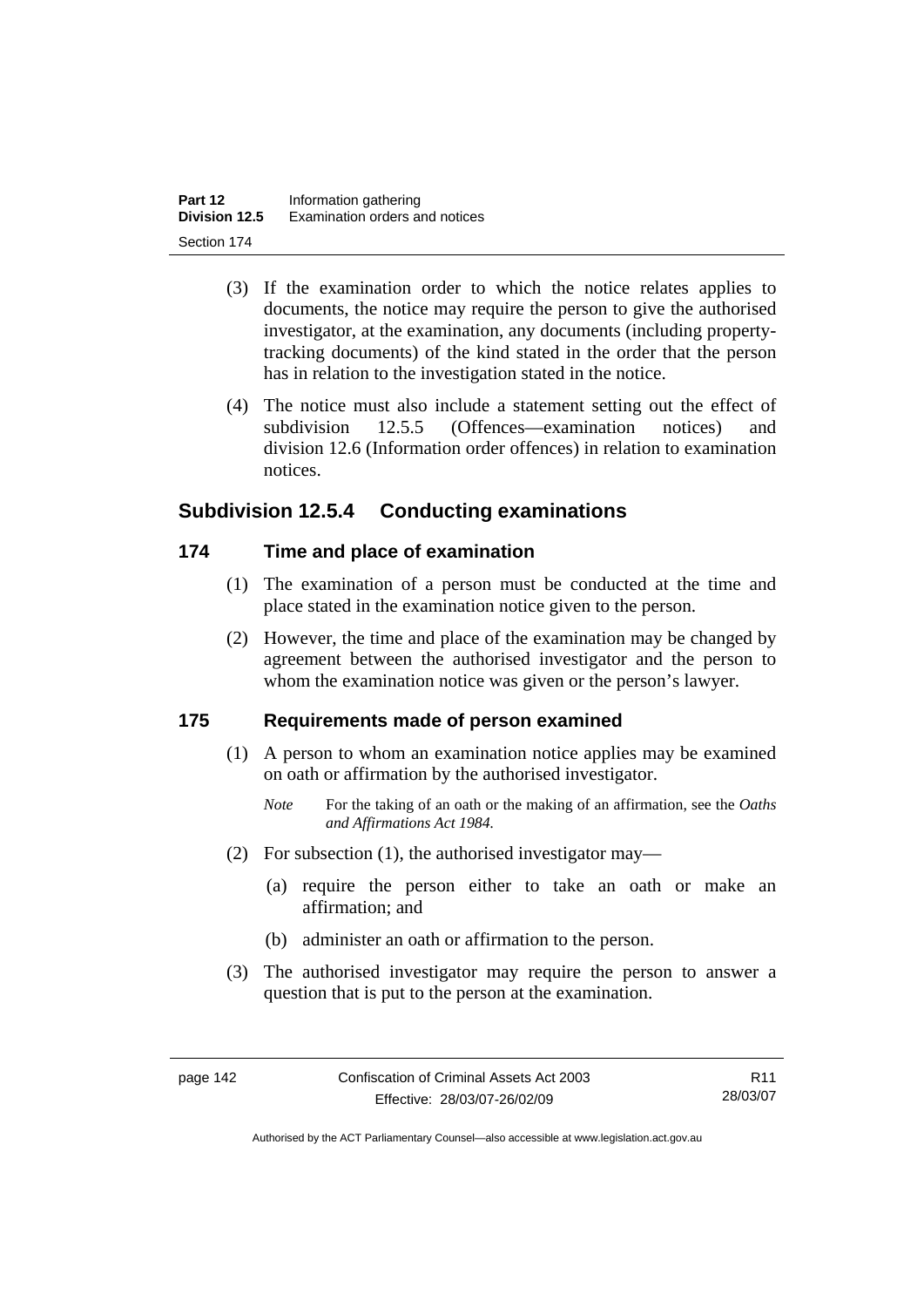#### **176 Conduct of examination**

- (1) The examination of the person must take place in private.
- (2) The authorised investigator may give directions about who may be present during the examination, or during a part of it.
- (3) The following people are entitled to be present at the examination:
	- (a) the authorised investigator;
	- (b) the person being examined, and the person's lawyer;
	- (c) anyone else who is entitled to be present because of a direction under subsection (2).
- (4) The authorised investigator may arrange for a record of the examination to be made.
- (5) The *Evidence (Miscellaneous Provisions) Act 1991*, part 3 (Use of audiovisual links and audio links) applies to an examination under this division as if a reference to evidence were a reference to an examination under this division and any other necessary changes were made.
	- *Note* An authorised investigator is a territory court for the *Evidence (Miscellaneous Provisions) Act 1991*, pt 3 (see s 16, defs *State*, *Territory court* and *tribunal*).

#### **177 Role of the examinee's lawyer**

The lawyer of the person being examined may, at the times during the examination that the authorised investigator decides, address the investigator and examine the person about matters about which the investigator has examined (or proposes to examine) the person.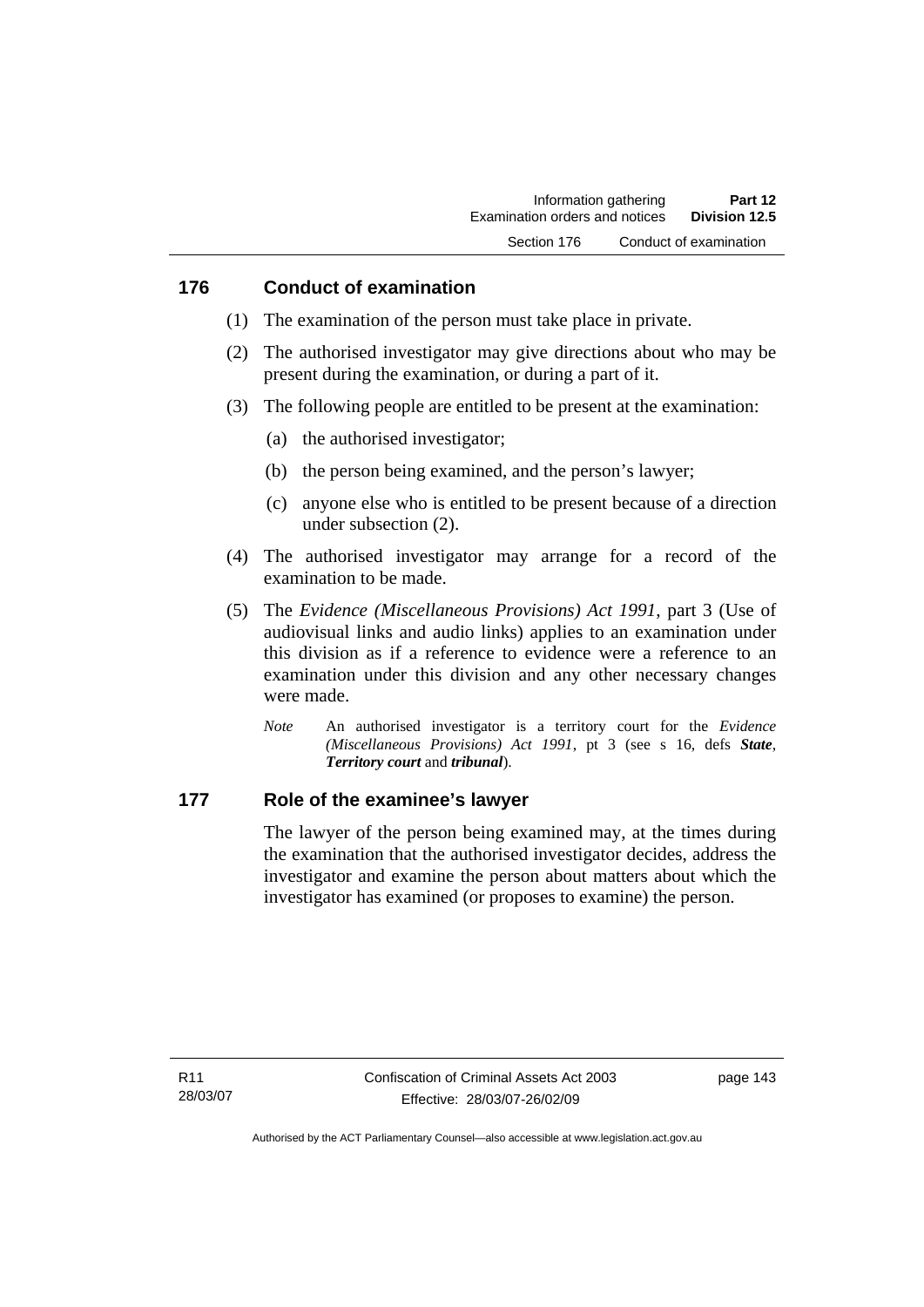#### **178 Examinations—consequential powers about documents**

- (1) If a document is given to an authorised investigator under an examination notice, the investigator may—
	- (a) take possession of, and make copies of, or take extracts from, the document; and
	- (b) keep the document for the period necessary for this Act.
- (2) If an authorised investigator keeps a document given to the investigator under an examination notice, the investigator must, if asked by a person who would be entitled to inspect the document if it was not in the investigator's possession—
	- (a) give the person a copy of the document certified by the investigator in writing to be a true copy of the document; or
	- (b) at any reasonable time, allow the person to inspect the document, make copies of it or take extracts from it.

#### **179 Examinations—additional restrictions on disclosure**

- (1) This section applies in relation to the examination of a person under an examination notice (other than a notice that is a non-disclosable examination notice under section 172 (2) (Examination notices giving)).
	- *Note 1* For non-disclosable examination notices, see s 172 (2). The disclosure of the existence or operation of a non-disclosable examination notice is prohibited (see s 192).
	- *Note* 2 The disclosure of matter relating to a direction under this section is prohibited (see s 185).
- (2) An authorised investigator may, on the investigator's own initiative or at the request of the person being examined or the DPP, give directions prohibiting or restricting the publication or disclosure of all or any of the following:
	- (a) the fact that an examination notice has been given to a person;

R11 28/03/07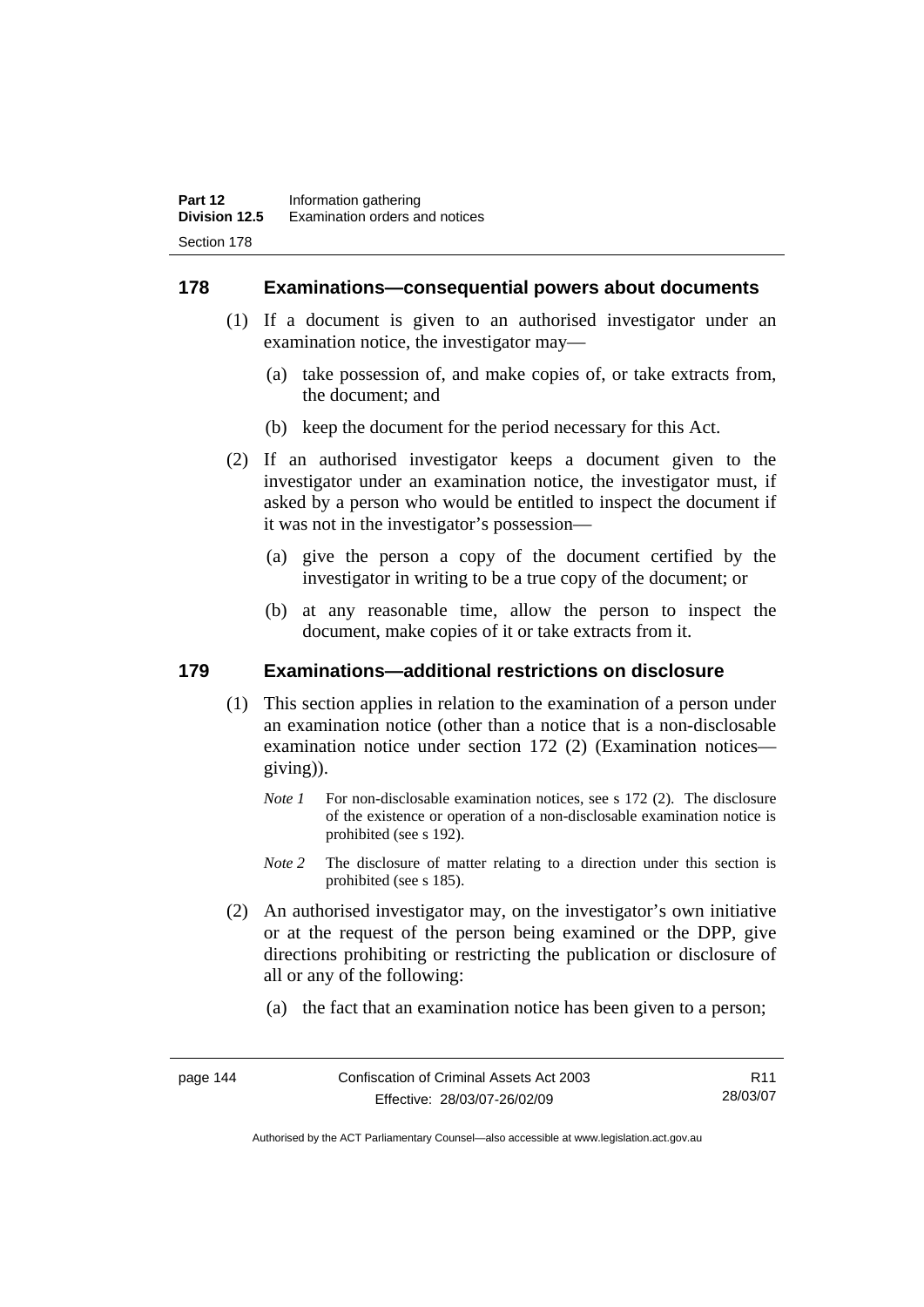- (b) any information about the examination (whether or not an examination has been held);
- (c) any information given, statement made, document produced or thing done during the examination;
- (d) any information, document or thing derived from anything mentioned in this subsection.
- (3) In deciding whether to give a direction under subsection (2), the authorised investigator must have regard to whether the direction—
	- (a) would promote the purposes of this Act; or
	- (b) is desirable to protect the integrity of an investigation (however described) for any purpose or a prosecution of an offence.
- (4) The authorised investigator may also have regard to any other relevant matter in deciding whether to give a direction under subsection  $(2)$ .

## **180 Protection of authorised investigator etc**

- (1) An authorised investigator has, in the exercise of his or her functions as an authorised investigator, the same protection and immunity as a judge.
- (2) A lawyer appearing at the examination on behalf of the person being examined has the same protection and immunity as a barrister has in appearing for a party in a proceeding in the Supreme Court.
- (3) A person being examined under this division—
	- (a) has the same protection as a witness in a proceeding in the Supreme Court; and
	- (b) in addition to the penalties provided by this Act, is subject to the same liabilities as a witness in a proceeding in the Supreme Court.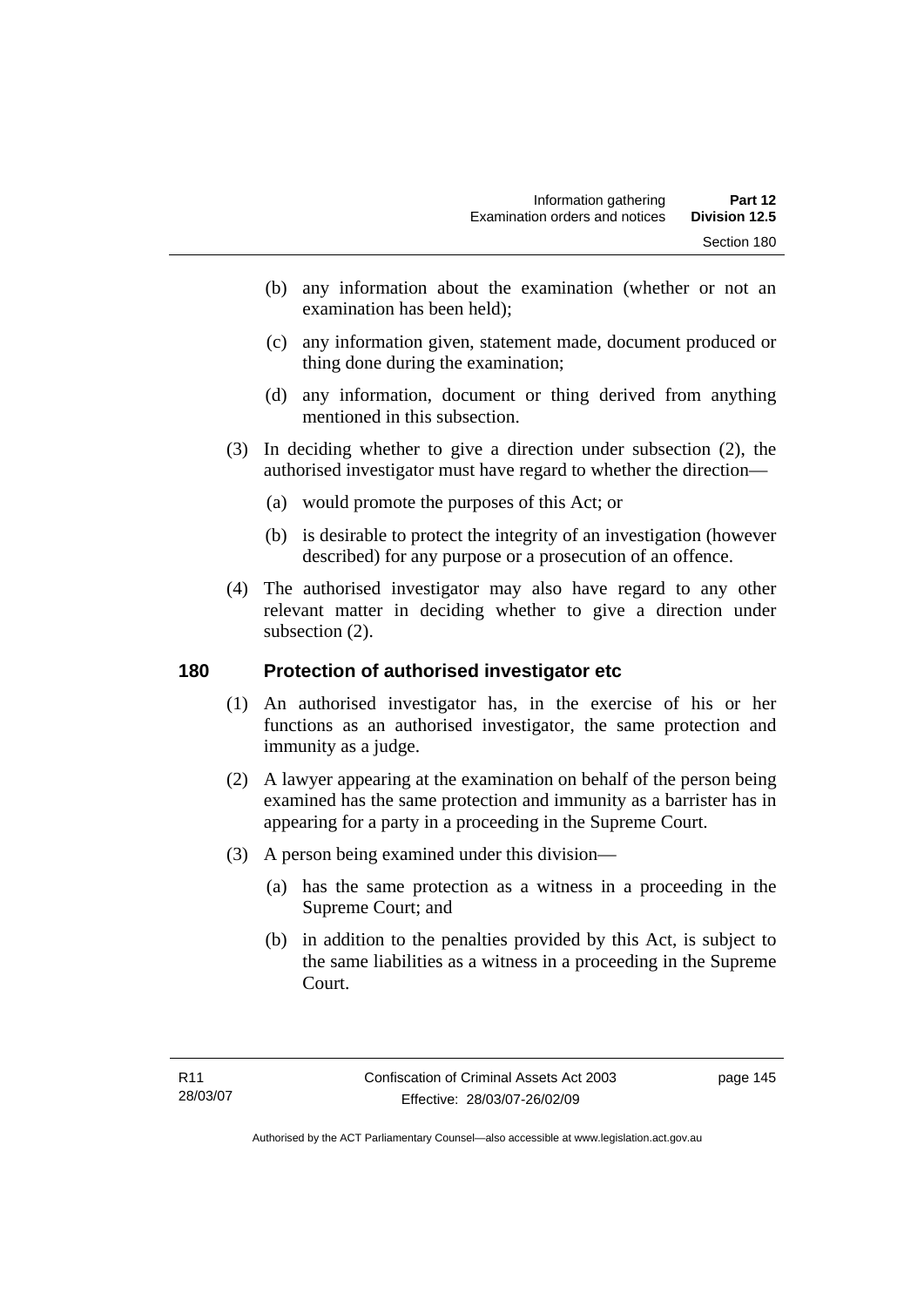**Part 12** Information gathering<br>**Division 12.5** Examination orders a **Division 12.5** Examination orders and notices Section 181

# **Subdivision 12.5.5 Offences—examination notices**

*Note* For other applicable offences, see div 12.6 (Information order offences).

#### **181 Obstruction etc of authorised investigator**

- (1) A person commits an offence if—
	- (a) the person knows that, or is reckless about the fact that, a person is an authorised investigator; and
	- (b) the person obstructs, hinders, intimidates or resists the investigator in the exercise of the investigator's functions.

Maximum penalty: 200 penalty units, imprisonment for 2 years or both.

(2) Strict liability applies to subsection (1) (b).

#### **182 Failing to attend examination**

- (1) A person commits an offence if the person is required by an examination notice to attend an examination and the person fails to attend the examination at—
	- (a) the time and place stated in the notice; or
	- (b) the time and place as changed under section 174 (2) (Time and place of examination).

Maximum penalty: 200 penalty units, imprisonment for 2 years or both.

(2) An offence against this section is a strict liability offence.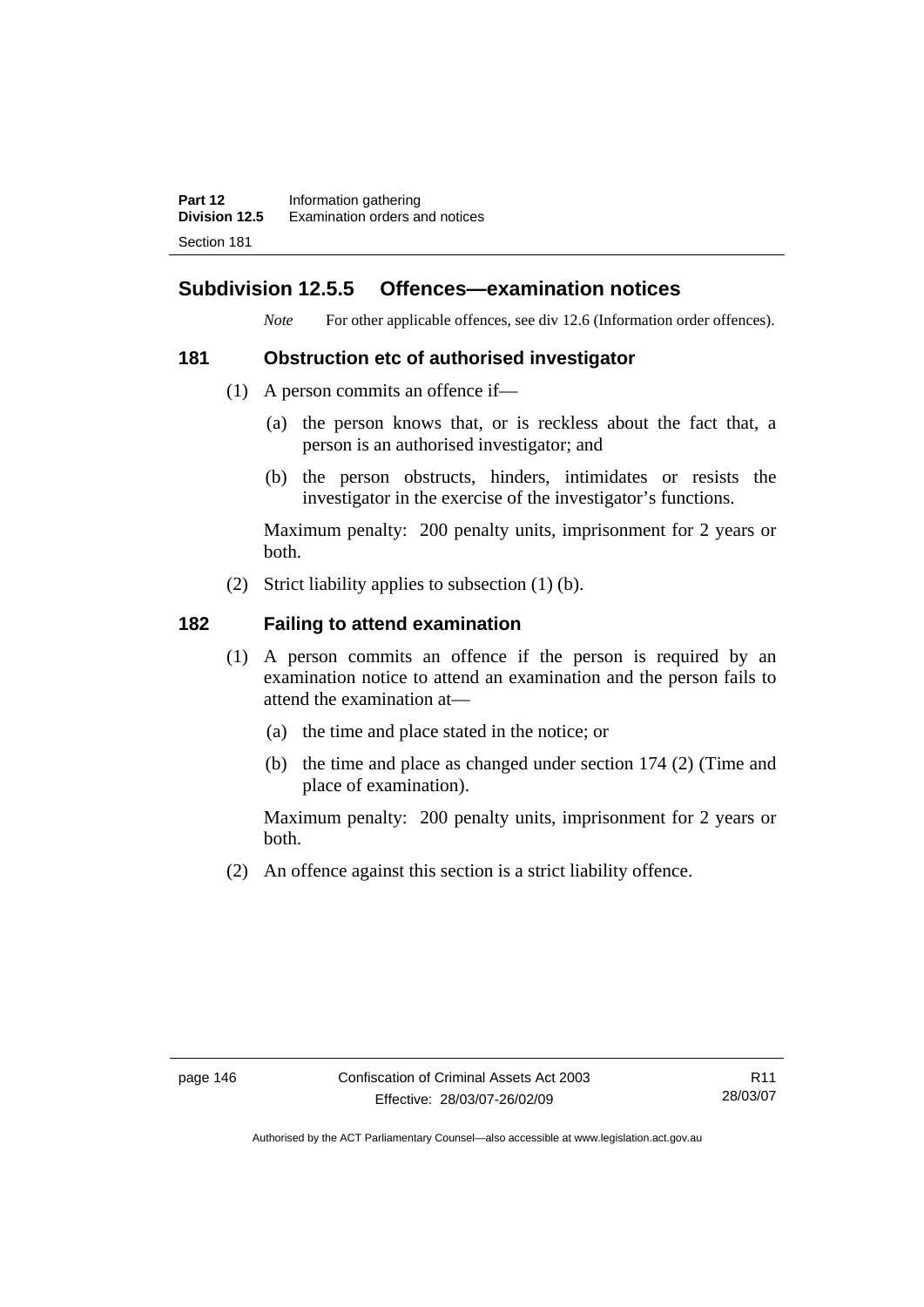#### **183 Offences relating to appearance at examination**

- (1) A person who is required by an examination notice to attend an examination commits an offence if, during the examination, the person—
	- (a) fails to be sworn or to make an affirmation that the authorised investigator requires the person to swear or make; or
	- (b) fails to answer a question that the authorised investigator requires the person to answer; or
	- (c) fails to produce a document that the person is required under the examination notice to produce at the examination; or
	- (d) leaves the examination before being excused by the authorised investigator.

Maximum penalty: 200 penalty units, imprisonment for 2 years or both.

- (2) However, subsection (1) (c) does not apply if the person complied with the notice in relation to production of a document (if any) to the extent that it was practicable to do so.
- (3) An offence against this section is a strict liability offence.

#### **184 Unauthorised presence at an examination**

- (1) A person commits an offence if the person—
	- (a) is present at an examination; and
	- (b) is not entitled under section 176 (3) (Conduct of examination) to be present.

Maximum penalty: 50 penalty units, imprisonment for 6 months or both.

(2) An offence against this section is a strict liability offence.

page 147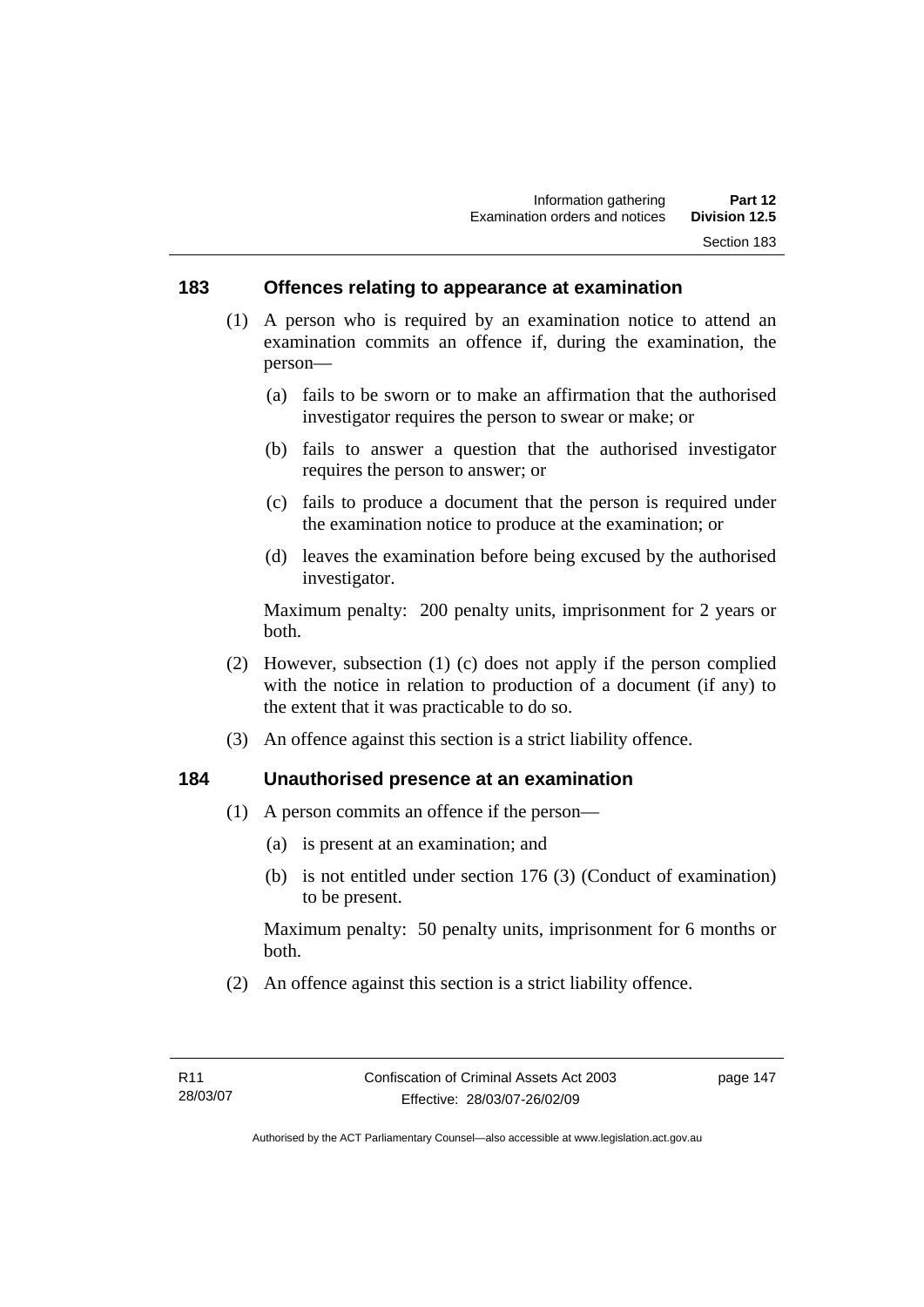#### **185 Examinations—additional disclosure offences**

*Note* An offence against this section is a strict liability offence, see s (7).

- (1) A person commits an offence if—
	- (a) an authorised investigator has given a direction under section 179 (2) (Examinations—additional restrictions on disclosure) prohibiting or restricting the publication or disclosure of a matter mentioned in the subsection; and
	- (b) the person has notice of the direction (whether by being given a copy of the direction or otherwise); and
	- (c) the person publishes or discloses the matter to someone else.

Maximum penalty: 200 penalty units, imprisonment for 2 years or both.

- (2) A person commits an offence if—
	- (a) an authorised investigator has given a direction under section 179 (2) prohibiting or restricting the publication or disclosure of a matter mentioned in the subsection; and
	- (b) the person has notice of the direction (whether by being given a copy of the direction or otherwise); and
	- (c) the person publishes or discloses information to someone else; and
	- (d) the other person could infer from the information the matter to which the direction relates.

Maximum penalty: 200 penalty units, imprisonment for 2 years or both.

- (3) Subsections (1) and (2) do not apply if the publication or disclosure is made to any of the following entities in the circumstances mentioned for the entity:
	- (a) a police officer—in any circumstances;

page 148 Confiscation of Criminal Assets Act 2003 Effective: 28/03/07-26/02/09 R11 28/03/07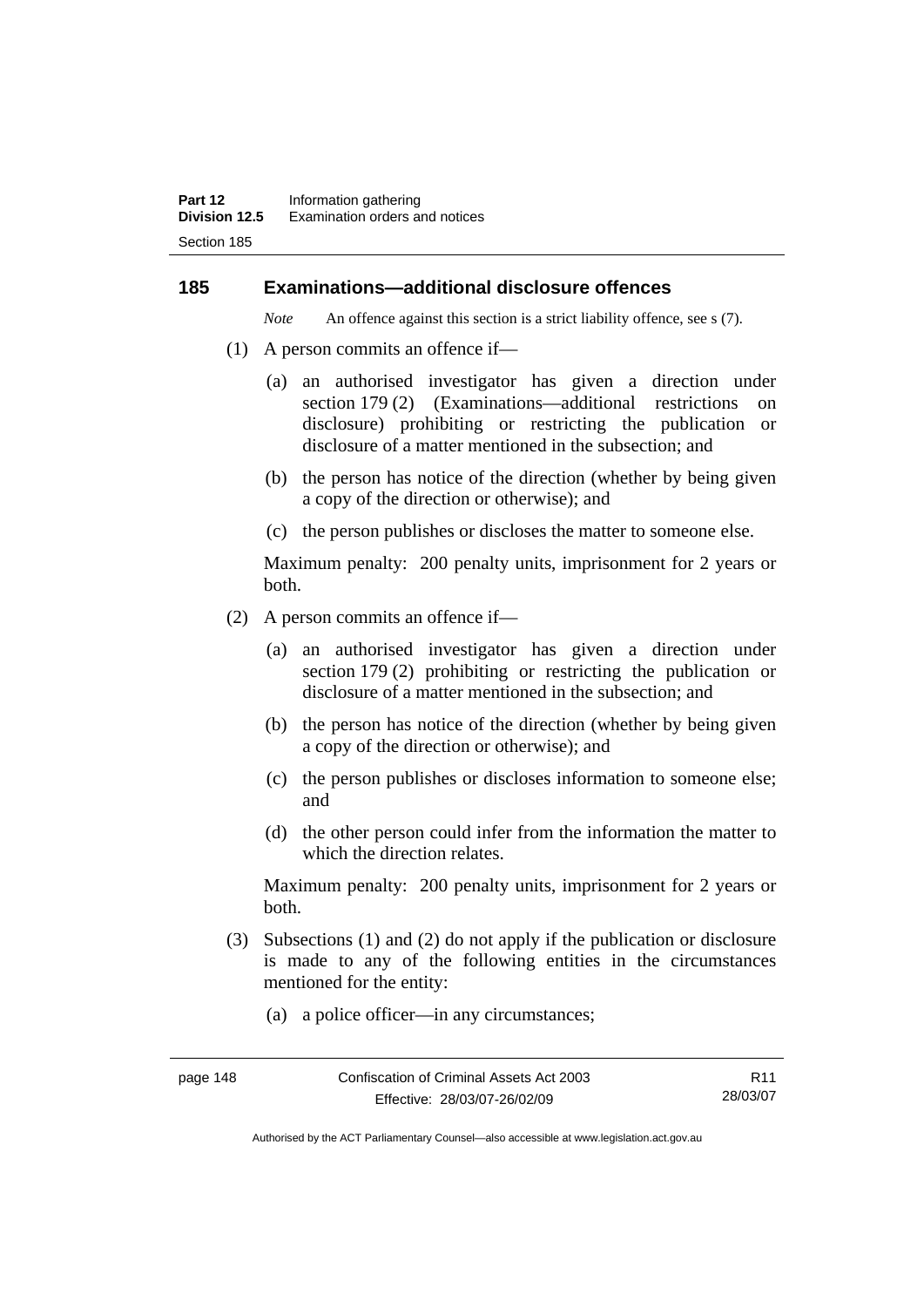- (b) an officer, employee or agent of the person—to ensure that the order is complied with and the person to whom the publication or disclosure is made is given notice of the direction (whether by being given a copy of the restraining order to which the direction relates or otherwise) by the person making the publication or disclosure;
- (c) a lawyer—to obtain legal advice or representation in relation to the order;
- (d) a relevant court—with the court's leave.
	- *Note* The application for leave, and any proceeding with the court's leave, must be heard in closed court, see s (8).
- (4) Also, subsections (1) and (2) do not apply if the publication or disclosure is made—
	- (a) by a police officer in the exercise of the officer's functions; or
	- (b) for the purpose of giving or obtaining legal advice, or making legal representations, in relation to the order.
- (5) A person commits an offence if—
	- (a) an authorised investigator has given a direction under section 179 (2) (Examinations—additional restrictions on disclosure) prohibiting or restricting the publication or disclosure of a matter mentioned in the subsection; and
	- (b) the person receives information in relation to the matter in accordance with subsection (3) or (4); and
	- (c) the person ceases to be a person mentioned in subsection (3) or (4); and
	- (d) the person publishes or discloses the matter to someone else.

Maximum penalty: 200 penalty units, imprisonment for 2 years or both.

(6) A person commits an offence if—

page 149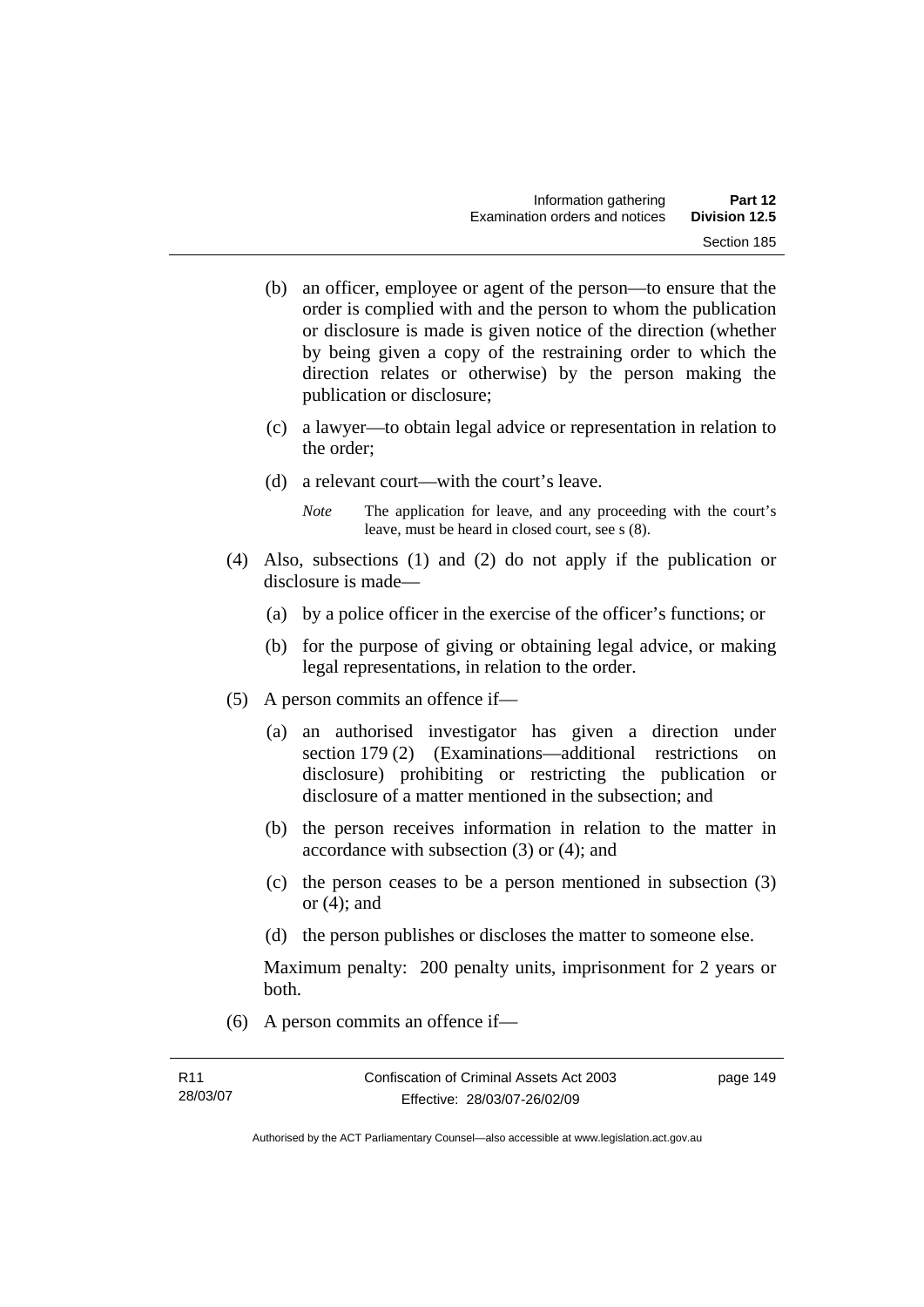- (a) an authorised investigator has given a direction under section 179 (2) prohibiting or restricting the publication or disclosure of a matter mentioned in the subsection; and
- (b) the person receives information in relation to the matter in accordance with subsection (3) or (4); and
- (c) the person ceases to be a person mentioned in subsection (3) or  $(4)$ ; and
- (d) the person publishes or discloses information to someone else; and
- (e) the other person could infer from the information the matter to which the direction relates.

Maximum penalty: 200 penalty units, imprisonment for 2 years or both.

- (7) An offence against this section is a strict liability offence.
- (8) For subsection (3) (d), an application for leave, and any proceeding with the court's leave, must be heard in closed court.

# **Division 12.6 Information order offences**

#### **186 Meaning of** *information order*

In this Act:

*information order* means—

- (a) an inquiry notice; or
- (b) a monitoring order; or
- (c) a transaction suspension order; or
- (d) a production order; or
- (e) an examination order; or
- (f) an examination notice.

page 150 Confiscation of Criminal Assets Act 2003 Effective: 28/03/07-26/02/09

R11 28/03/07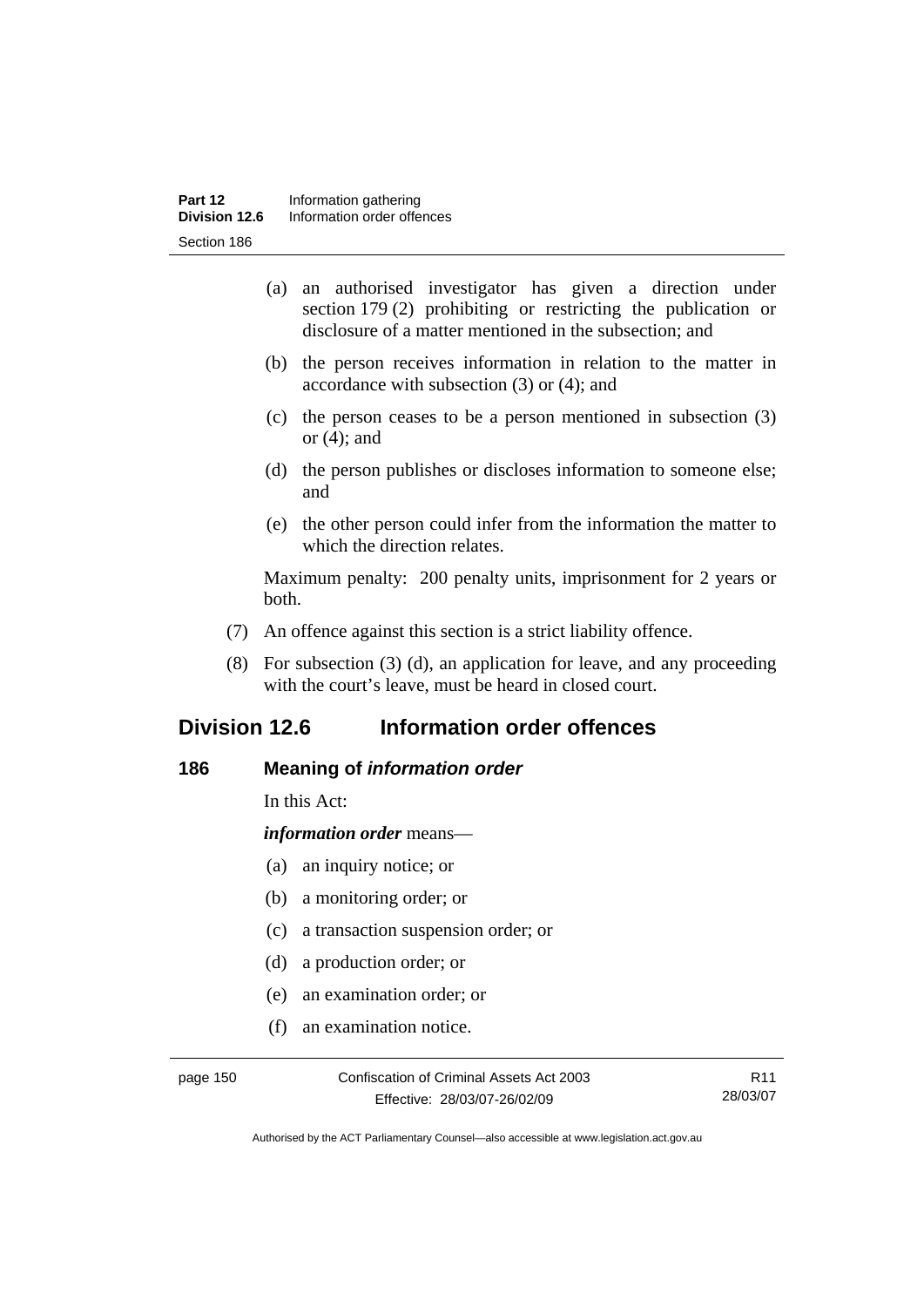#### **187 Information orders—failure to comply**

A person commits an offence if—

- (a) the person is given an information order (other than an examination notice); and
- (b) the person fails to comply with the order.

Maximum penalty: 200 penalty units, imprisonment for 2 years or both.

*Note* For contravention of an examination notice, see s 182.

#### **188 Information orders—false or misleading information**

- (1) A person commits an offence if—
	- (a) the person gives information to a police officer; and
	- (b) the person does so knowing that the information—
		- (i) is false or misleading in a material particular; or
		- (ii) omits something that makes the information false or misleading in a material particular; and
	- (c) the information is given in compliance (or purported compliance) with an information order.

Maximum penalty: 200 penalty units, imprisonment for 2 years or both.

- (2) Subsection (1) (c) does not apply if, before the information was given by the person to the police officer, a police officer did not take reasonable steps to tell the person of the existence of the offence against subsection (1).
- (3) For subsection (2), it is sufficient if the following form of words is used:

'Giving false or misleading information is an offence with serious consequences'.

| R11      | Confiscation of Criminal Assets Act 2003 | page 151 |
|----------|------------------------------------------|----------|
| 28/03/07 | Effective: 28/03/07-26/02/09             |          |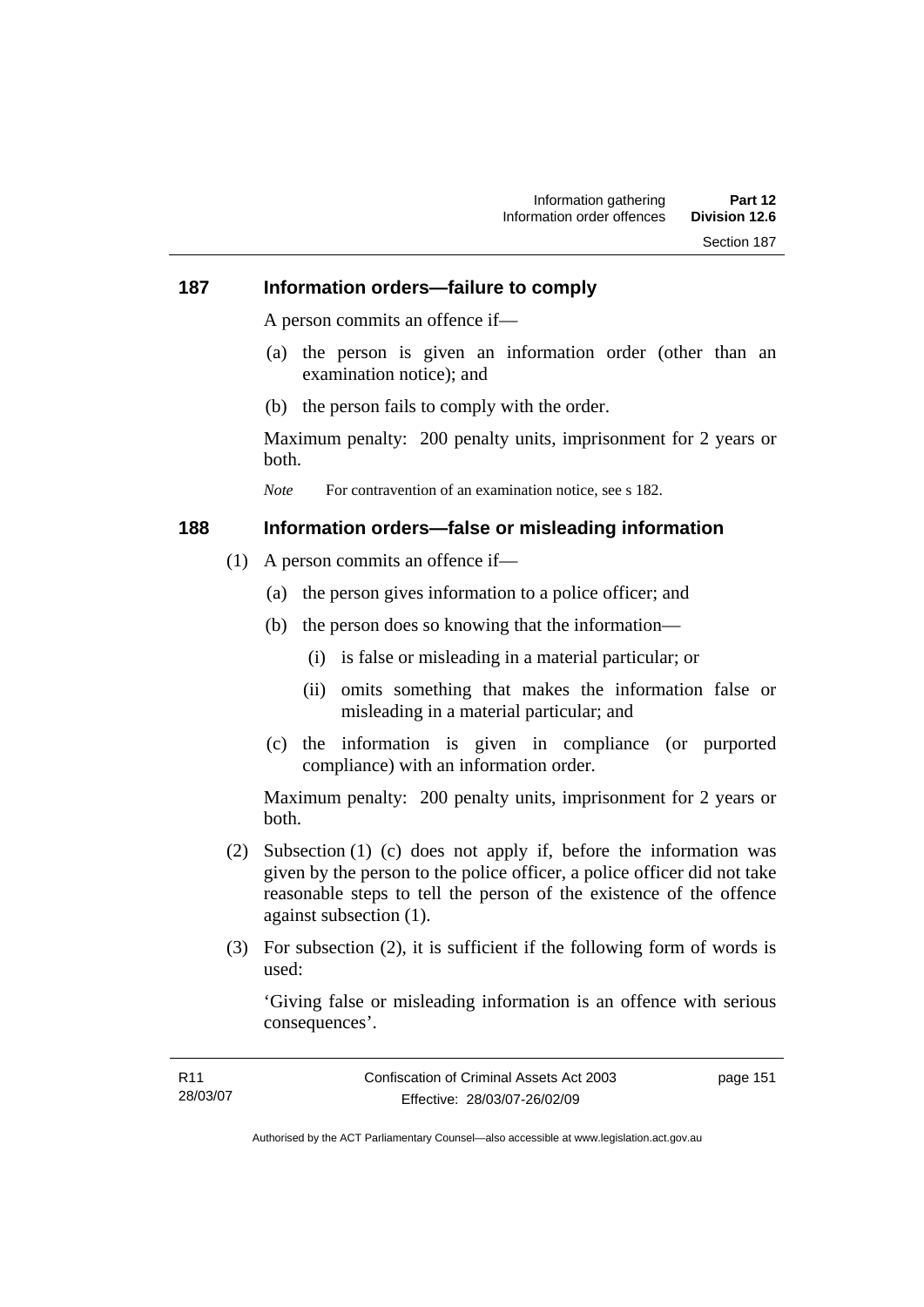#### **189 Information orders—false or misleading documents**

- (1) A person commits an offence if—
	- (a) the person produces a document to a police officer (including an authorised investigator); and
	- (b) the person does so knowing that the document is false or misleading in a material particular; and
	- (c) the document is produced in compliance (or purported compliance) with an information order.

Maximum penalty: 200 penalty units, imprisonment for 2 years or both.

- (2) Subsection (1) does not apply to a person who produces a document to a police officer if the document is accompanied by a written statement signed by the person (or, for a corporation, by an officer of the corporation)—
	- (a) stating that the document is, to the person's knowledge, false or misleading in a material particular; and
	- (b) setting out, or referring to, the material particular in which the document is, to the person's knowledge, false or misleading.

#### **190 Destruction etc of documents**

- (1) A person commits an offence if—
	- (a) the person is given—
		- (i) a production order for a property-tracking document; or
		- (ii) an examination notice that requires the person to produce a document at an examination; and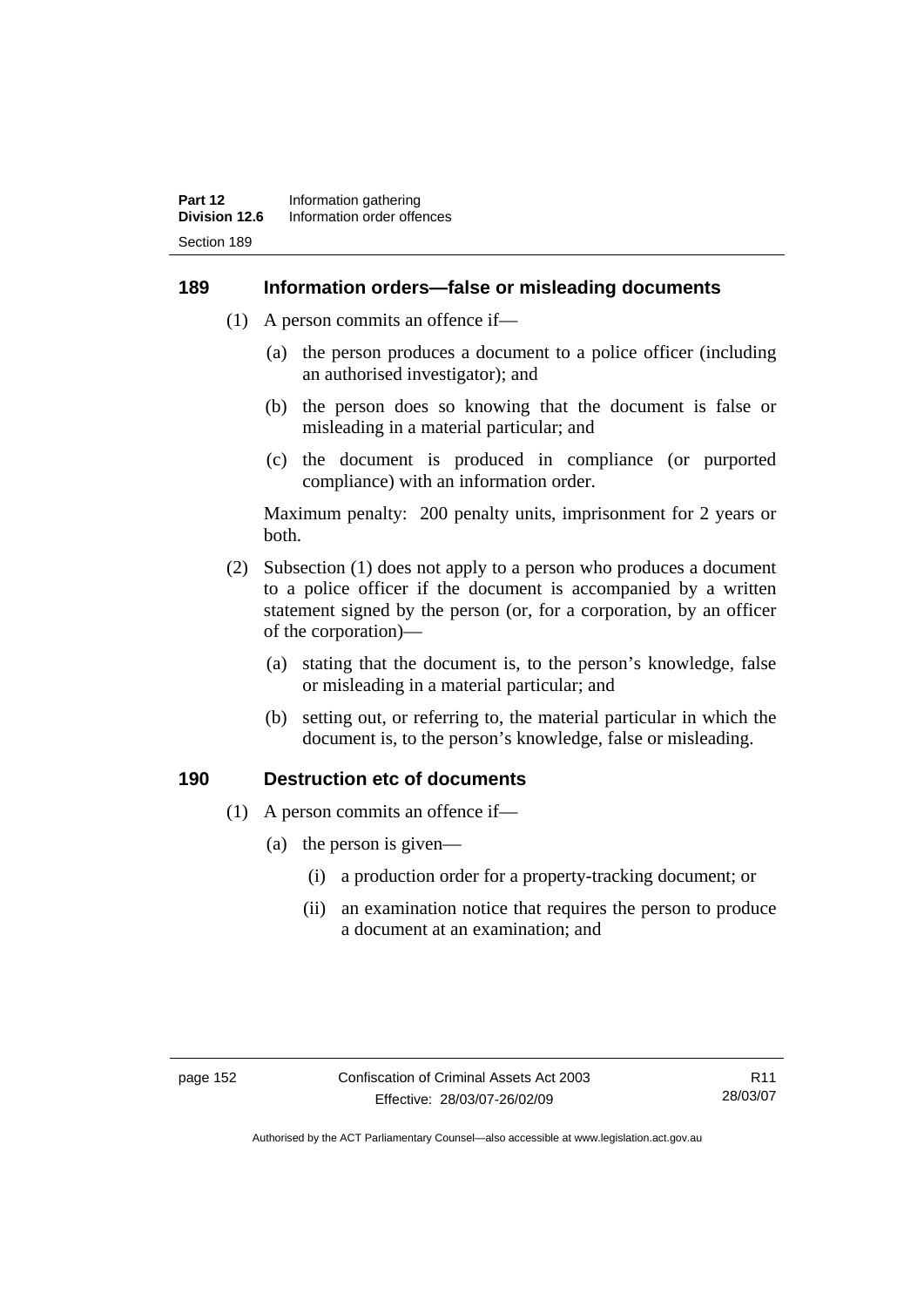(b) the person intentionally destroys, damages, changes or otherwise interferes with the document.

Maximum penalty: 500 penalty units, imprisonment for 5 years or both.

- (2) A person commits an offence if—
	- (a) the person is given—
		- (i) a production order for a property-tracking document; or
		- (ii) an examination notice that requires the person to produce a document at an examination; and
	- (b) the person destroys, damages, changes or otherwise interferes with the document.

Maximum penalty: 50 penalty units, imprisonment for 6 months or both.

- (3) An offence against subsection (2) a strict liability offence.
- (4) An offence against subsection (2) is declared to be an indictable offence.
	- *Note* An offence against a territory law is an *indictable offence* if it is punishable by imprisonment for longer than 1 year, or is declared by law to be an indictable offence (see Legislation Act, s 190 (1)).

#### **191 Meaning of** *non-disclosable information order*

In this Act:

*non-disclosable information order* means any of the following information orders:

- (a) an inquiry notice;
- (b) a monitoring order;
- (c) a transaction suspension order;

page 153

Authorised by the ACT Parliamentary Counsel—also accessible at www.legislation.act.gov.au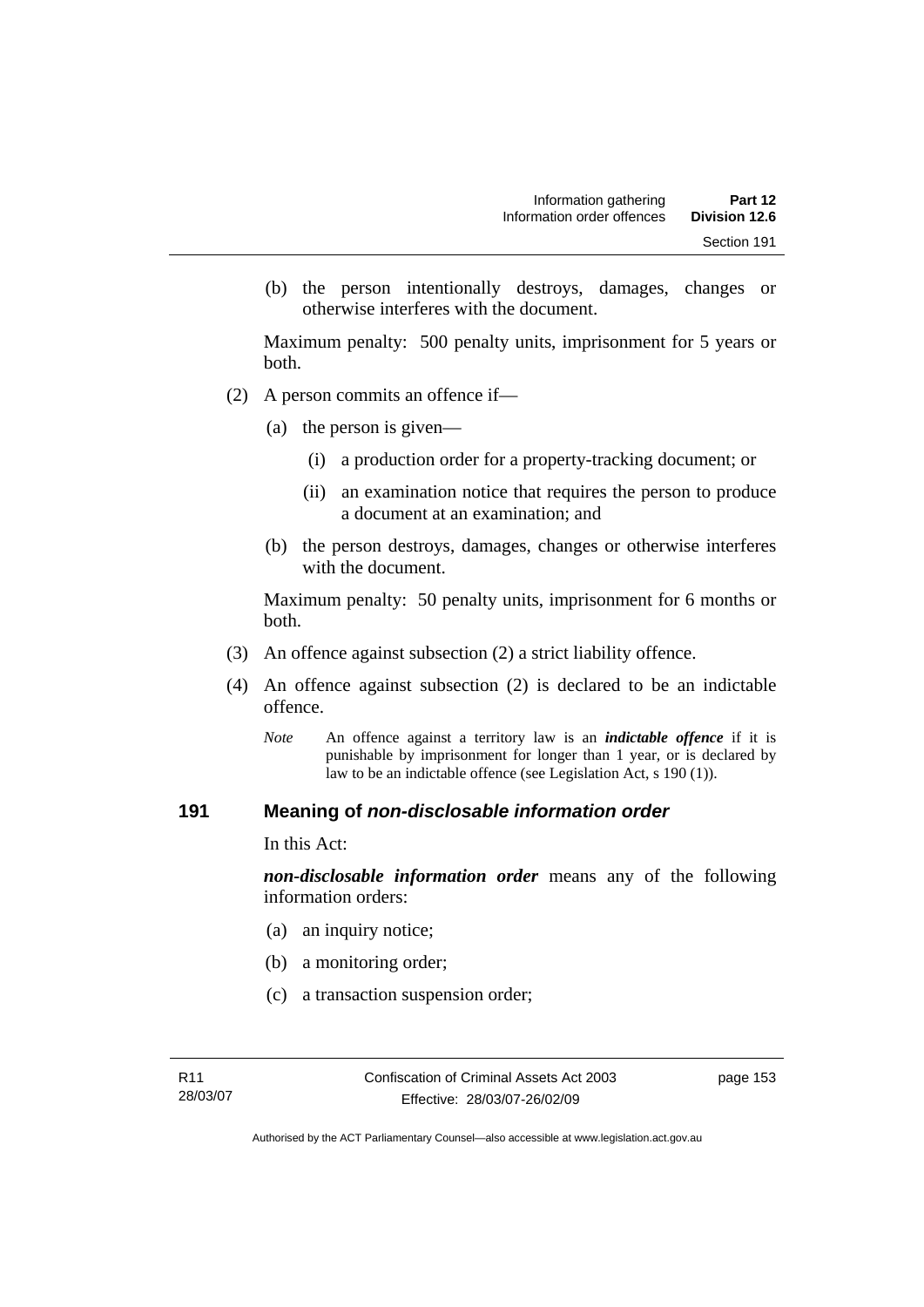- (d) a production order that is declared under section 161 (1) (Production order proceedings—restrictions on disclosure) to be a non-disclosable production order;
- (e) an examination order that is declared under section 170 (1) (Examination order proceedings—restrictions on disclosure) to be a non-disclosable examination order;
- (f) an examination notice that is a non-disclosable examination notice under section 172 (2) (Examination notices—giving).

#### **192 Information orders—disclosure offences**

*Note* An offence against this section is a strict liability offence (see s (7)).

 (1) A person commits an offence if the person publishes or discloses the existence or operation of a non-disclosable information order to someone else.

Maximum penalty: 200 penalty units, imprisonment for 2 years or both.

- (2) A person commits an offence if—
	- (a) the person publishes or discloses information to someone else; and
	- (b) the other person could infer from the information the existence or operation of a non-disclosable information order.

Maximum penalty: 200 penalty units, imprisonment for 2 years or both.

- (3) Subsections (1) and (2) do not apply if the publication or disclosure is made to any of the following entities in the circumstances mentioned for the entity:
	- (a) a police officer—in any circumstances;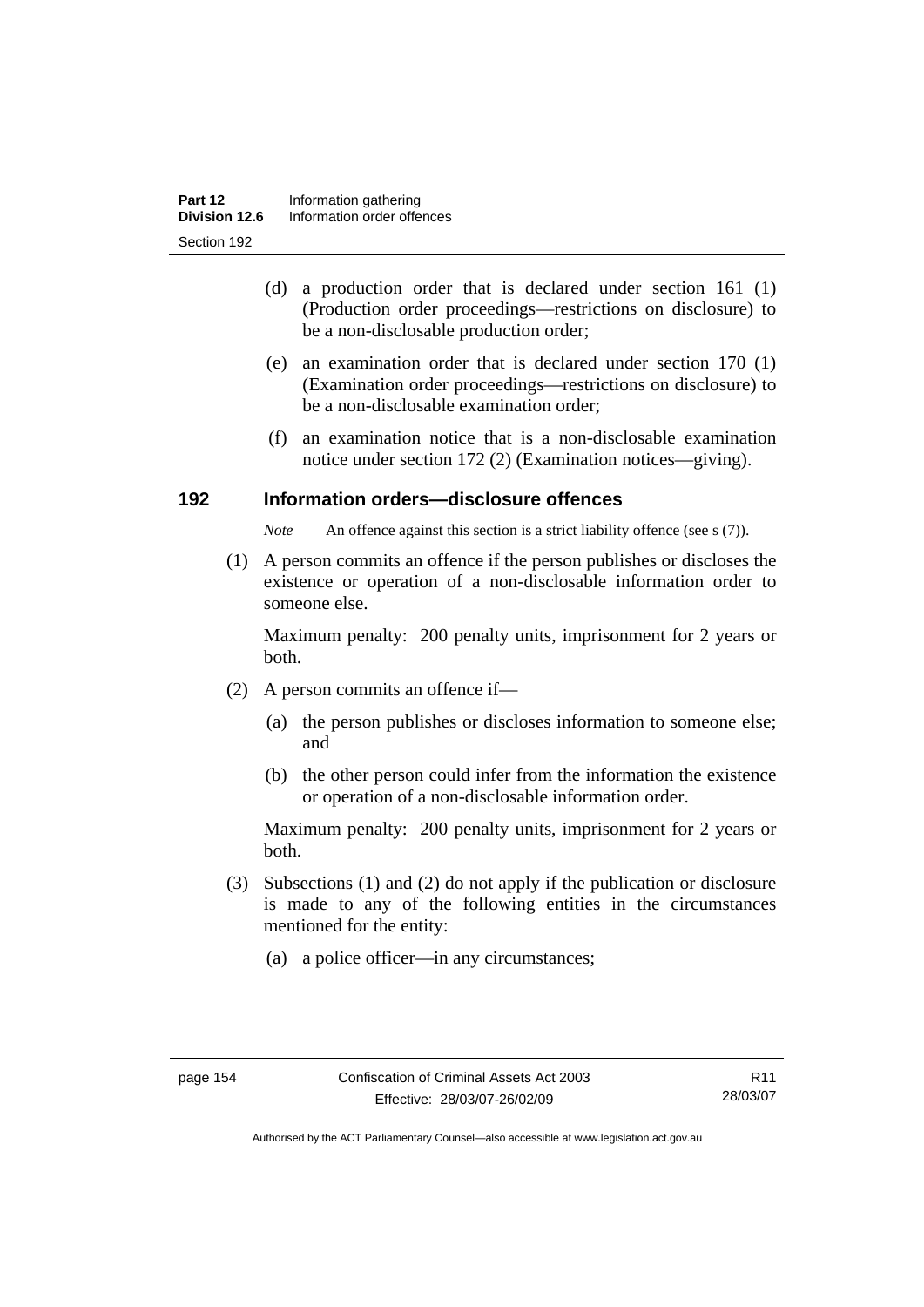- (b) an officer, employee or agent of the person—to ensure that the order is complied with and the person to whom the publication or disclosure is made is given notice of the offences against this section by the person making the publication or disclosure;
- (c) a lawyer—to obtain legal advice or representation in relation to the order;
- (d) a relevant court—with the court's leave.

*Note* The application for leave, and any proceeding with the court's leave, must be heard in closed court (see s (8)).

- (4) Also, subsections (1) and (2) do not apply if the publication or disclosure is made—
	- (a) by a police officer in the exercise of the officer's functions; or
	- (b) for the purpose of giving or obtaining legal advice, or making legal representations, in relation to the order.
- (5) A person commits an offence if—
	- (a) the person receives information in relation to a non-disclosable information order in accordance with subsection (3) or (4); and
	- (b) the person ceases to be a person mentioned in subsection (3) or (4); and
	- (c) the person publishes or discloses the existence or operation of the order to someone else.

Maximum penalty: 200 penalty units, imprisonment for 2 years or both.

- (6) A person commits an offence if—
	- (a) the person receives information in relation to a non-disclosable information order in accordance with subsection (3) or (4); and
	- (b) the person ceases to be a person mentioned in subsection (3) or (4); and

page 155

Authorised by the ACT Parliamentary Counsel—also accessible at www.legislation.act.gov.au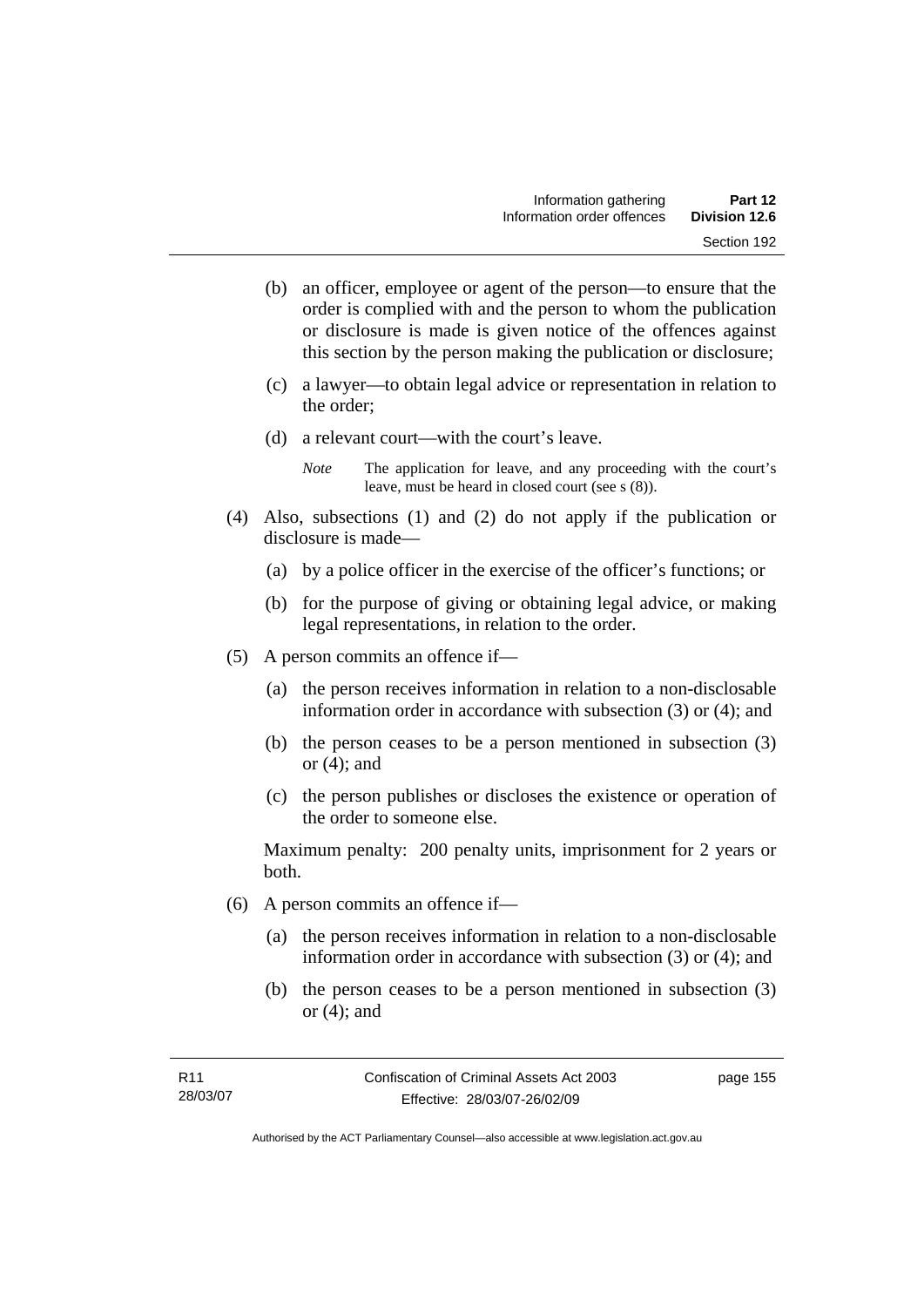- (c) the person publishes or discloses information to someone else; and
- (d) the other person could infer from the information the existence or operation of the order.

Maximum penalty: 200 penalty units, imprisonment for 2 years or both.

- (7) An offence against this section is a strict liability offence.
- (8) For subsection (3) (d), an application for leave, and any proceeding with the court's leave, must be heard in closed court.

#### **193 Information orders—disclosure by police officers**

- (1) This section applies to a non-disclosable information order.
- (2) A police officer may disclose the existence or operation of the order for the purposes of, or in the course of, a legal proceeding.

*Note* A police officer may also disclose the existence or operation of the order in the exercise of the officer's functions (see s 192 (4) (b)).

- (3) However, a police officer is not required to disclose to a court the existence or operation of the order.
- (4) In this section:

*disclosure*, of the existence or operation of the order, includes the disclosure of information to a person from which the person could reasonably infer the existence or operation of the order.

#### **194 Information orders—protection of complying financial institutions**

- (1) This section applies to a financial institution, and to an officer, employee or agent of the institution, if—
	- (a) the institution complies with an information order; and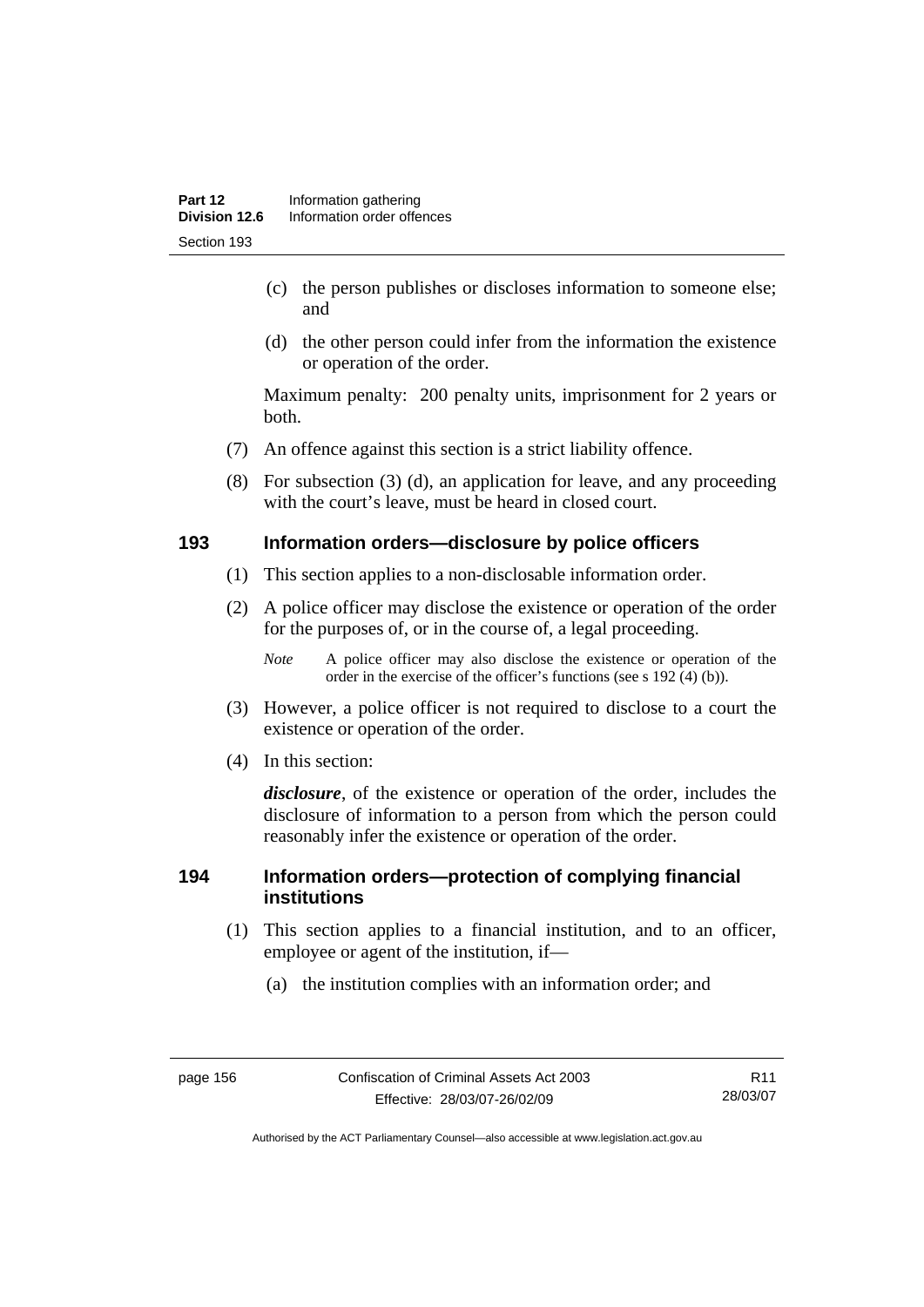- (b) information given under the order relates to a money laundering offence.
- (2) The institution or person is taken not to have been at any time in possession of the information given under the order.

R11 28/03/07 Confiscation of Criminal Assets Act 2003 Effective: 28/03/07-26/02/09

page 157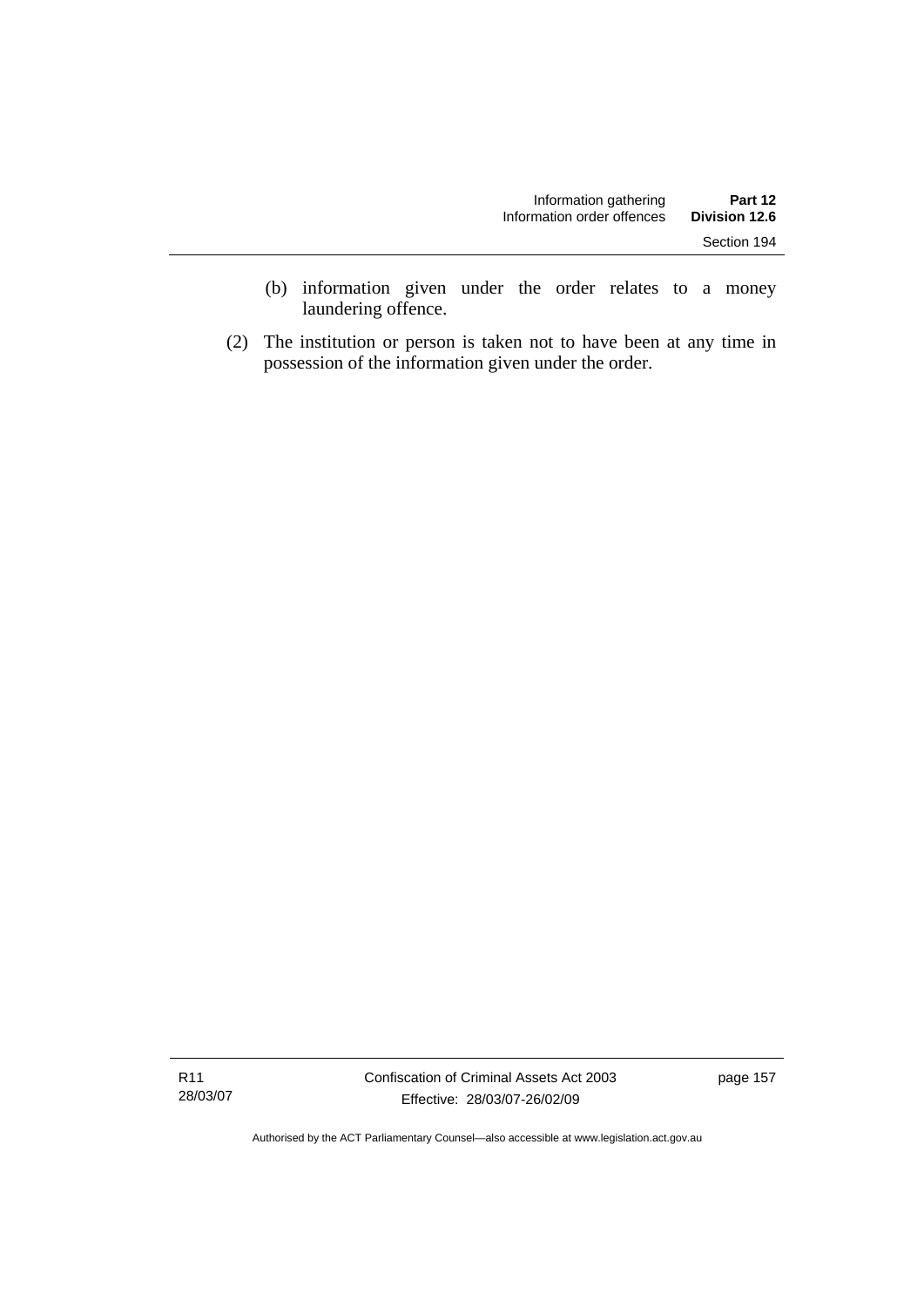**Part 13 Search warrants**<br>**Division 13.1 Preliminary Division 13.1** Preliminary Section 195

# **Part 13 Search warrants**

## **Division 13.1 Preliminary**

#### **195 Definitions for pt 13**

In this part:

*at* includes in or on.

*data* includes—

- (a) information in any form; and
- (b) any program (or part of a program).

*data storage device* means a thing containing, or designed to contain, data for use by a computer.

*executing police officer*, of a search warrant, means—

- (a) the police officer (the *first police officer*) named in the warrant as the police officer responsible for executing the warrant; or
- (b) if the first police officer does not intend to be present at the execution of the warrant—another police officer whose name has been written in the warrant by the first police officer; or
- (c) another police officer whose name has been written in the warrant by the police officer last named in the warrant.

*frisk search* means—

- (a) a search of a person conducted by quickly running the hands over the person's outer garments; and
- (b) an examination of anything worn or carried by the person that is conveniently and voluntarily removed by the person.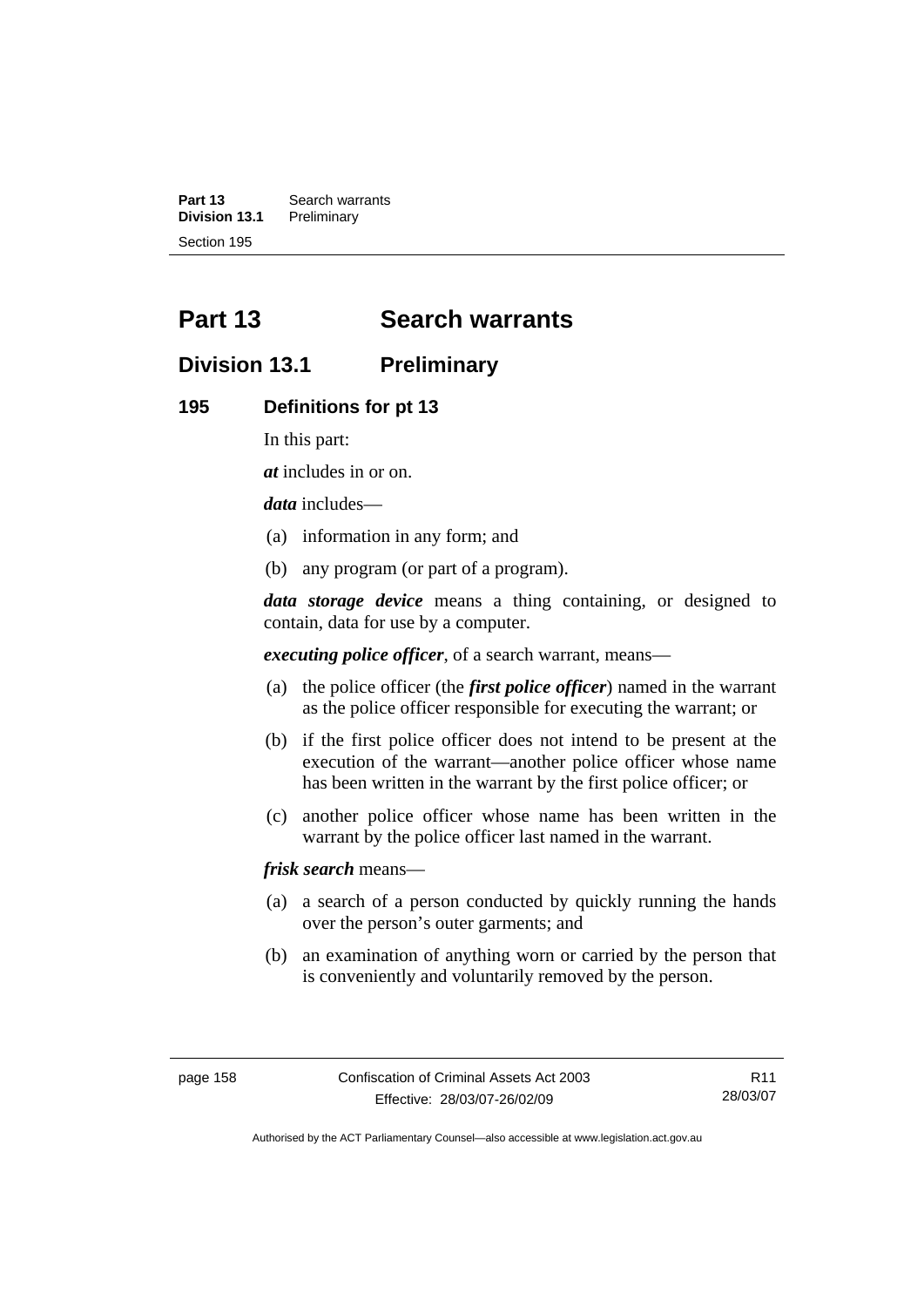*issuing officer*, for a search warrant, means—

- (a) a judge, the registrar or a deputy registrar of the Supreme Court; or
- (b) a magistrate; or
- (c) the registrar or a deputy registrar of the Magistrates Court if authorised by the Chief Magistrate to issue search warrants under this part.

*occupier*, of premises, includes—

- (a) a person believed, on reasonable grounds, to be an occupier of the premises; and
- (b) a person apparently in charge of the premises.

*ordinary search* means a search of a person or of articles in a person's possession, which may include—

- (a) requiring the person to remove the person's overcoat, coat or jacket and any gloves, shoes or hat; and
- (b) an examination of those items.

*person assisting*, in relation to a search warrant, means a person who has been authorised by an executing police officer to assist in executing the warrant.

*premises* includes the following:

- (a) land (whether vacant or occupied);
- (b) any structure, building, vehicle or place (whether built or not);
- (c) any part of a structure, building, vehicle or place.

*search warrant* means a warrant issued under section 199 (Issuing search warrants) that is in force.

page 159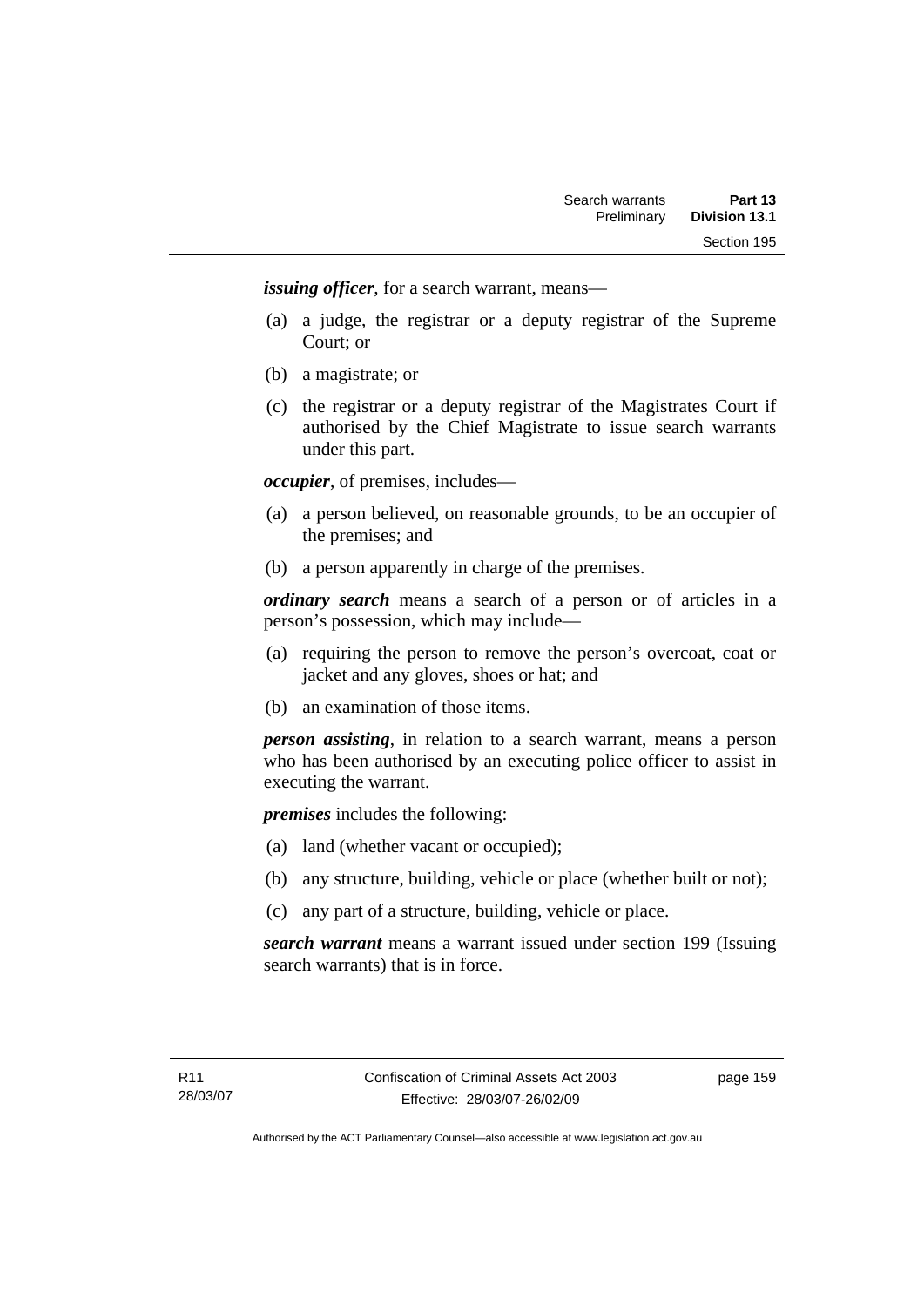#### *target material* means—

- (a) property (including tainted property and property under the effective control of a person) in relation to which action has been or could be taken under this Act; or
	- *Note 1* For the meaning of *effective control*, see s 14.
	- *Note* 2 For the meaning of *in relation to*, see dict.
- (b) benefits derived by a person from the commission of an indictable offence; or
- (c) evidence in relation to property or benefits mentioned in paragraph (a) or (b); or
- (d) evidence in relation to an indictable offence.

*vehicle* includes an aircraft or vessel.

## **Division 13.2 Search warrants—general**

#### **196 Applications for search warrants—general**

- (1) A police officer may apply to an issuing officer for a search warrant to enter premises.
- (2) The application must be sworn and state the grounds on which the warrant is sought.
- (3) The issuing officer may refuse to consider the application until the applicant police officer gives the issuing officer all the information the issuing officer requires about the application in the way the issuing officer requires.

#### **197 Offence for making false etc statements in search warrant applications**

A police officer commits an offence if—

 (a) the police officer makes a statement (whether orally, in a document or in any other way); and

| page 160 | Confiscation of Criminal Assets Act 2003 | R11      |
|----------|------------------------------------------|----------|
|          | Effective: 28/03/07-26/02/09             | 28/03/07 |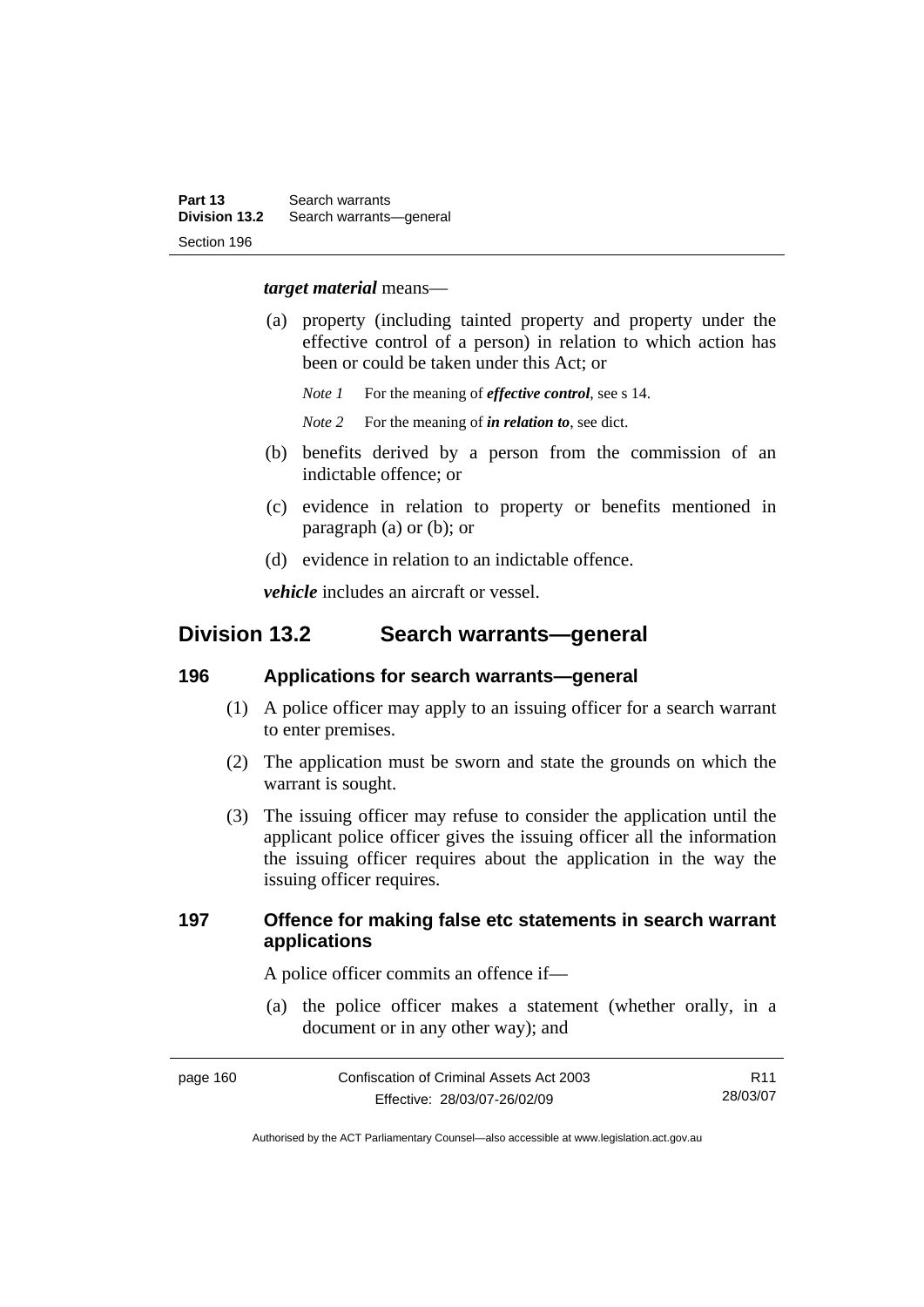- (b) the police officer does so knowing that the statement—
	- (i) is false or misleading in a material particular; or
	- (ii) omits something that makes the statement false or misleading in a material particular; and
- (c) the statement is made to an issuing officer in relation to an application for a search warrant.

Maximum penalty: 200 penalty units, imprisonment for 2 years or both.

#### **198 Additional contents of search warrant applications**

- (1) If the person applying for a search warrant suspects that it will be necessary to use firearms in executing the warrant, the person must state the suspicion, and the grounds for the suspicion, in the application.
- (2) If a person applying for a warrant to search premises has previously applied for a warrant for the same premises, the person must, in the application, include particulars of the earlier application and its outcome.

#### **199 Issuing search warrants**

 (1) An issuing officer may issue a warrant to search premises if satisfied that there are reasonable grounds for suspecting that there is at the premises, or will be within the next 72 hours, target material.

*Note At* includes in or on (see s 195).

 (2) If an application for a search warrant is made under section 203 (Applying for search warrants by telephone or other electronic means), this section applies as if the reference in subsection (1) to 72 hours were a reference to 48 hours.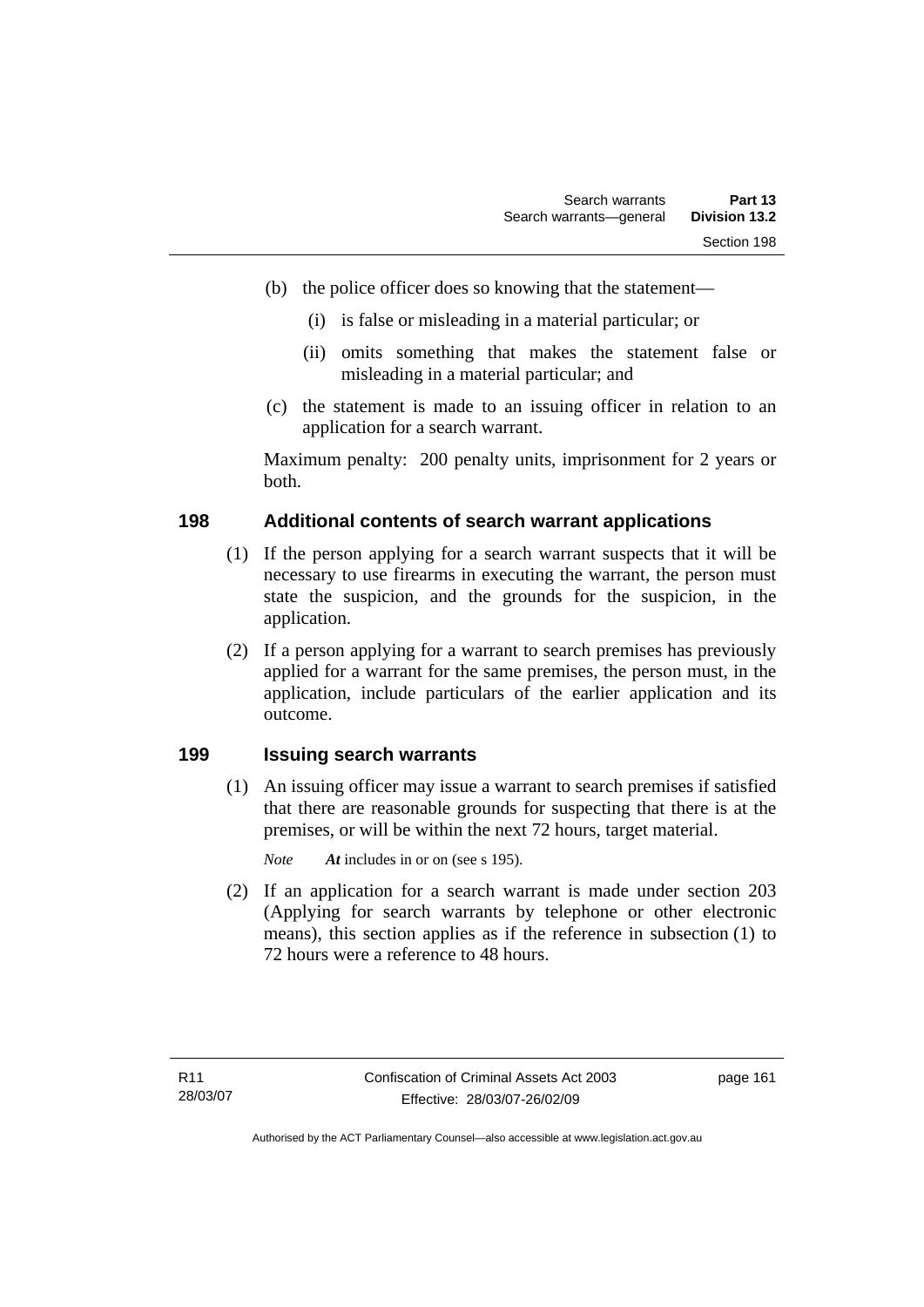## **200 When search warrant for property-tracking document may be issued**

If the target material in relation to which a search warrant is being issued is a property-tracking document, the issuing officer may issue a search warrant in relation to the document only if the issuing officer is satisfied that—

- (a) the document cannot be identified or described with sufficient particularity for the purpose of obtaining a production order; or
- (b) a production order requiring the document has been given but not complied with; or
- (c) there are reasonable grounds to suspect that a production order would not be complied with; or
- (d) the investigation to which the warrant is being sought might be prejudiced by seeking a production order.

#### **201 Contents of search warrants**

- (1) A search warrant must state—
	- (a) the kind of target material that is to be searched for under the warrant; and
	- (b) a description of the premises to which the warrant relates; and
	- (c) the name of the executing police officer; and
	- (d) when the warrant expires (see subsection (2)); and
	- (e) whether the warrant may be executed at any time or only during particular hours (see 210); and
	- (f) whether the warrant authorises an ordinary search or frisk search of a person who is at or near the premises when the warrant is executed if the executing police officer or a person assisting suspects on reasonable grounds that the person has target material in the person's possession.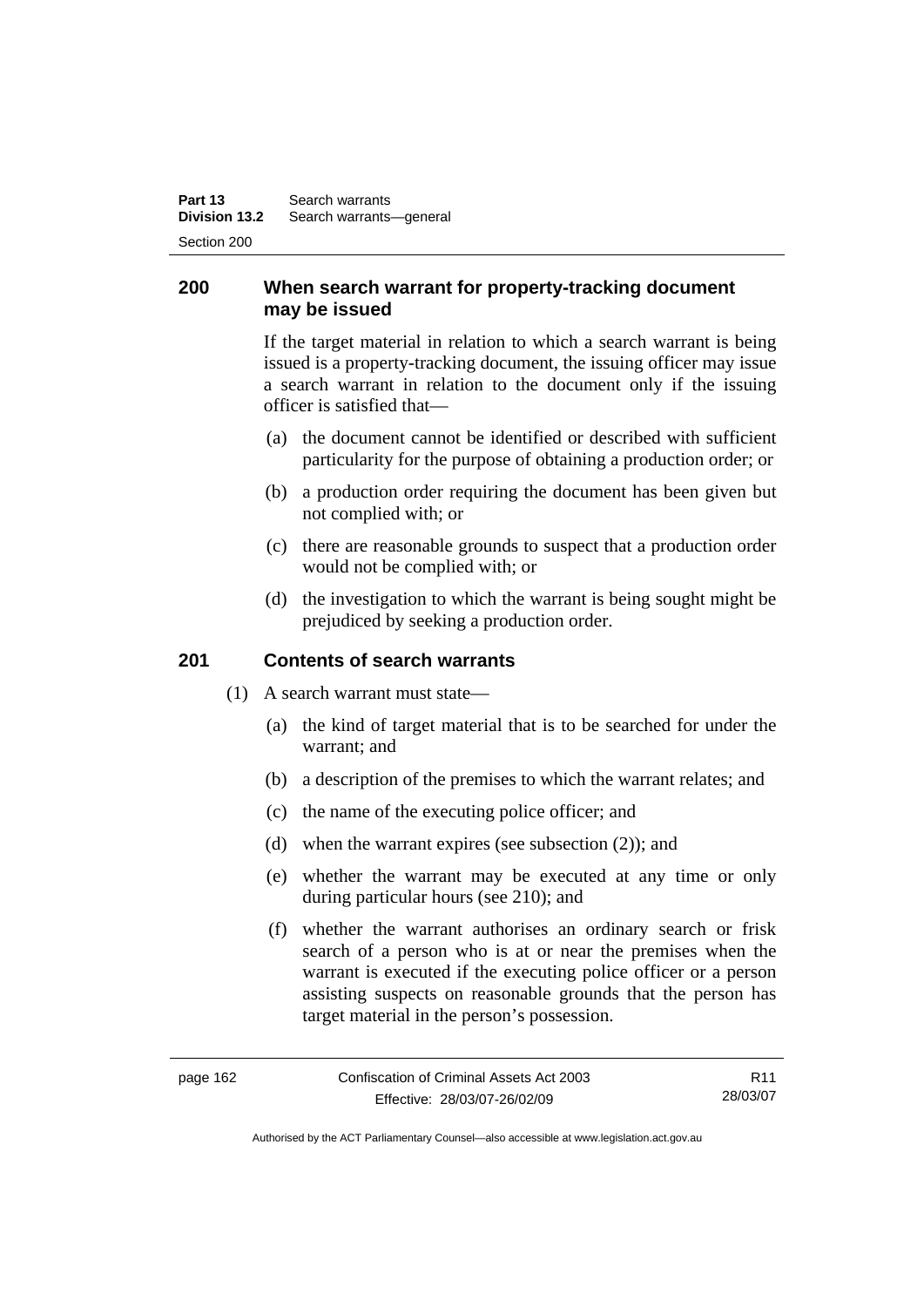- (2) The time stated in the search warrant under subsection (1) (d) as the time when the warrant expires must be not later than—
	- (a) if the application for the warrant is made under section 204 (Issuing search warrants by telephone or other electronic means)—48 hours after the warrant is issued; or
	- (b) in any other case—the end of the 7th day after the day the warrant is issued.

#### **Example**

If a warrant is issued at 3 pm on a Monday, the expiry time stated must not be later than midnight on Monday in the following week.

- *Note* An example is part of the Act, is not exhaustive and may extend, but does not limit, the meaning of the provision in which it appears (see Legislation Act, s 126 and s 132).
- (3) Subsection (1) (d) does not prevent the issue of successive search warrants in relation to the same premises.

#### **202 Authorisation given by search warrants**

- (1) A search warrant authorises an executing police officer, or a person assisting—
	- (a) to enter the premises and, if the premises are a vehicle, to enter the vehicle, wherever it is; and
	- (b) to search the premises for the kind of target material stated in the warrant, and to seize things of that kind found at the premises; and
	- (c) to seize any other thing found at the premises in the course of the search that the executing police officer or a person assisting believes on reasonable grounds to be target material in relation to which the warrant relates (including evidence of an indictable offence) or evidence of a summary offence if the police officer believes on reasonable grounds that seizure of the thing is necessary to prevent its concealment, loss or destruction or its use in committing an offence; and

| R11      | Confiscation of Criminal Assets Act 2003 | page 163 |
|----------|------------------------------------------|----------|
| 28/03/07 | Effective: 28/03/07-26/02/09             |          |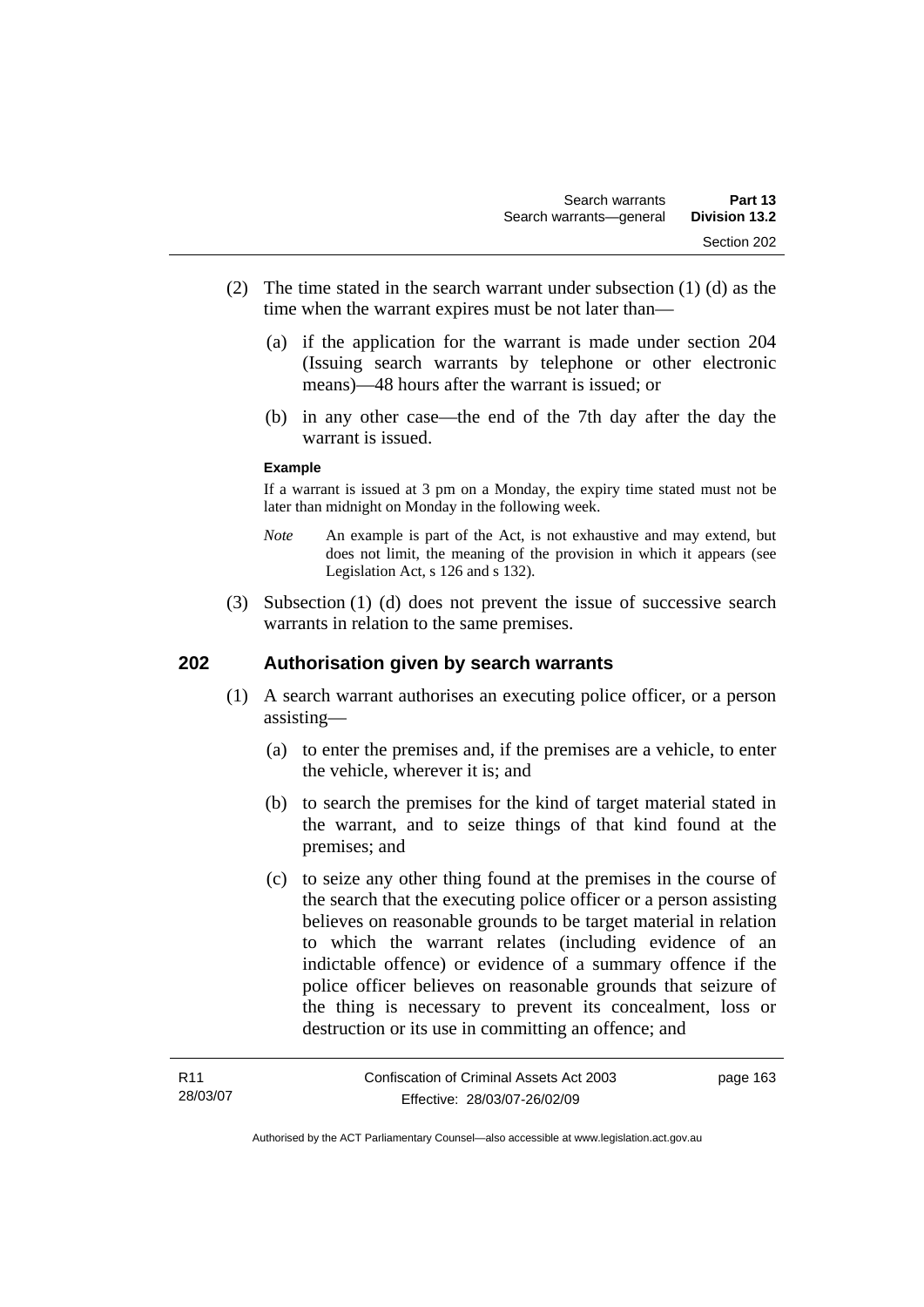- (d) if the warrant allows—to conduct an ordinary search or frisk search of a person at or near the premises if the executing police officer or a person assisting suspects on reasonable grounds that the person has target material in the person's possession.
- (2) A search warrant authorises an executing police officer to make things seized under the warrant available to another police officer, any public servant or anyone who holds a position under a territory law, or a law of the Commonwealth, a State or another Territory, if it is necessary to do so for investigating or prosecuting an offence to which the things relate.

# **Division 13.3 Telephone and electronic warrants**

#### **203 Applying for search warrants by telephone or other electronic means**

- (1) A police officer may apply to an issuing officer for a search warrant by telephone, fax or other electronic means—
	- (a) in an urgent case; or
	- (b) if the delay that would happen if an application were made in person would frustrate the effective execution of the warrant.
- (2) The application—
	- (a) must include all information that would be required in an application under division 13.2 (Search warrants—general) for a search warrant; and
	- (b) may, if necessary, be made before the information is sworn.
- (3) The issuing officer may require—
	- (a) communication by voice to the extent that it is practicable in the circumstances; and
	- (b) any further information.

page 164 Confiscation of Criminal Assets Act 2003 Effective: 28/03/07-26/02/09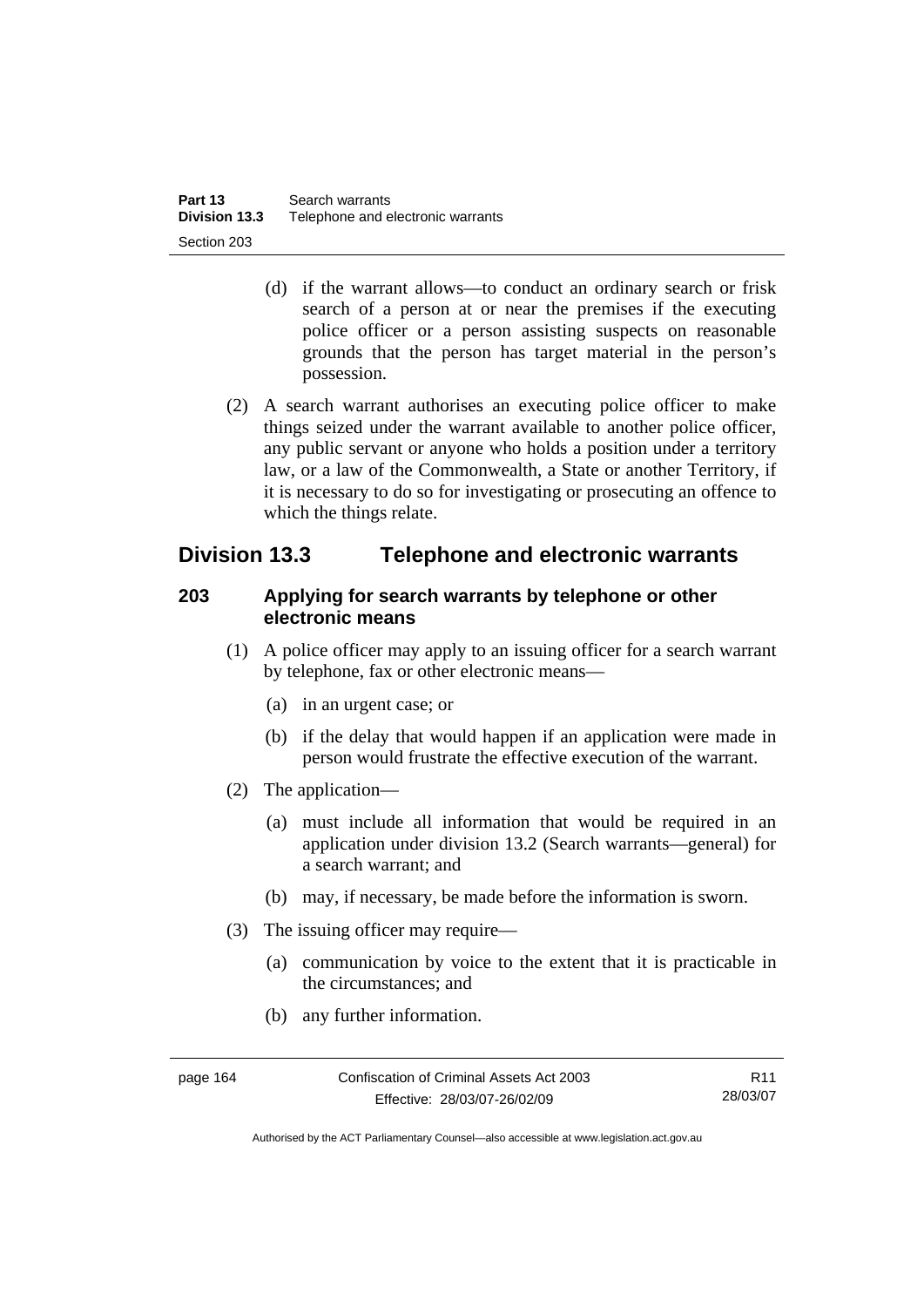#### **204 Issuing search warrants by telephone or other electronic means**

- (1) The issuing officer may complete and sign the same form of search warrant that would be issued under section 199 (Issuing search warrants) if satisfied that—
	- (a) a search warrant in the terms of the application should be issued urgently; or
	- (b) the delay that would happen if an application were made in person would frustrate the effective execution of the warrant.
- (2) If the issuing officer issues the search warrant, the officer must tell the applicant, by telephone, fax or other electronic means, of the terms of the warrant and the date and time when it was signed.
- (3) The applicant must then—
	- (a) complete a form of search warrant in terms substantially corresponding to those given by the issuing officer; and
	- (b) state on the form—
		- (i) the name of the issuing officer; and
		- (ii) the date and time the warrant was signed by the issuing officer.
- (4) The applicant must, by the end of the day after the 1st of the relevant events happens, give the issuing officer—
	- (a) the form of search warrant completed by the applicant; and
	- (b) if the information was unsworn under section 203 (2) (b) (Applying for search warrants by telephone or other electronic means)—the sworn information.
- (5) The issuing officer must attach the form of search warrant completed by the issuing officer to the documents given under subsection (4).

page 165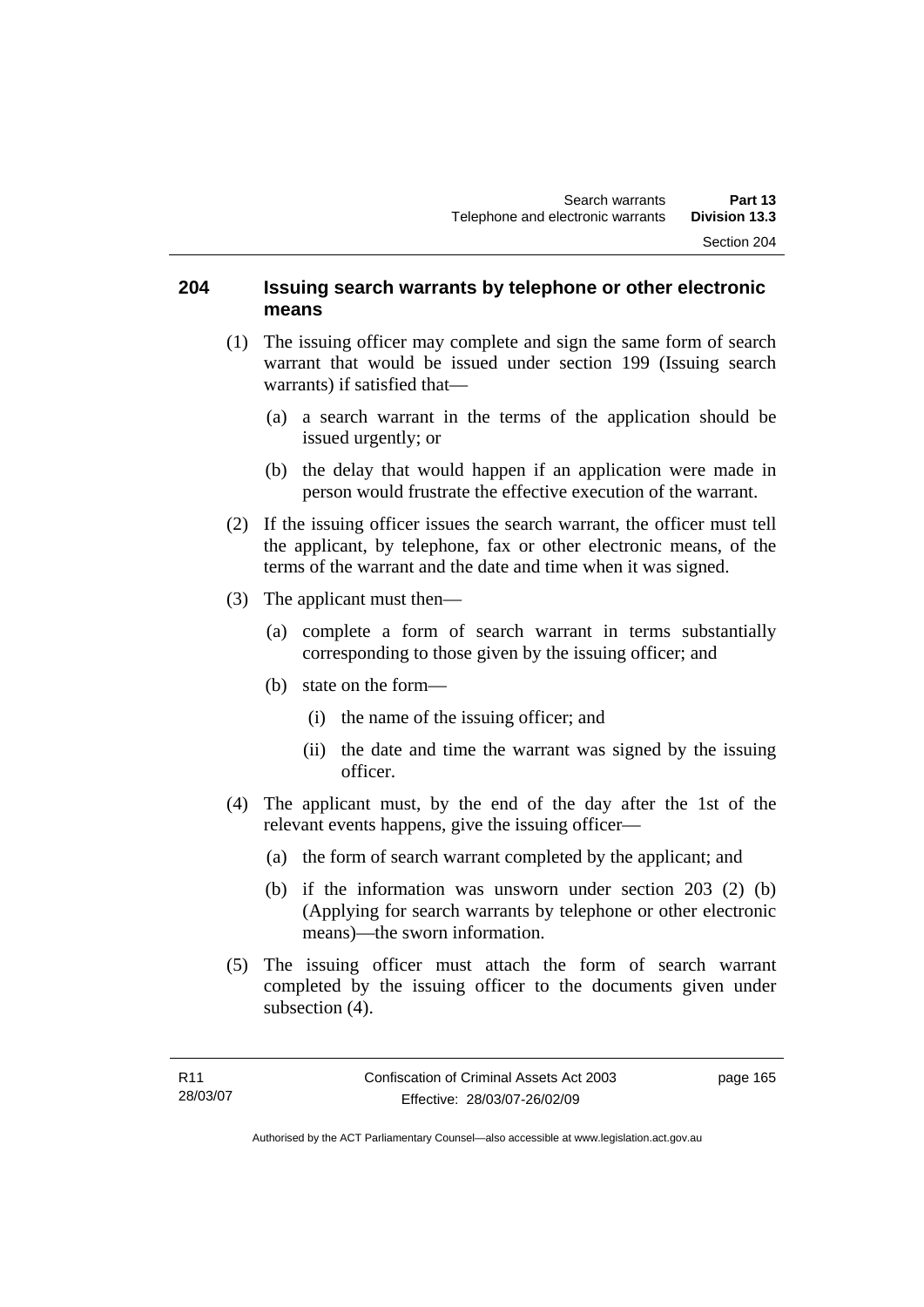(6) In subsection (4):

*relevant event* means the day when—

- (a) the warrant is executed; or
- (b) the warrant expires.

#### **205 Unsigned warrants by telephone or other electronic means in court proceedings**

- (1) This section applies if—
	- (a) it is material, in any proceeding, for a court to be satisfied that the exercise of a power under a search warrant issued under this division was properly authorised; and
	- (b) the form of search warrant signed by the issuing officer is not produced in evidence.
- (2) The court must assume that the exercise of the power was not properly authorised unless the contrary is proved.

#### **206 Offence for stating incorrect names in warrants by telephone or other electronic means**

A person commits an offence if—

- (a) the person executes a document or presents a document to a person; and
- (b) the document purports to be a form of search warrant under section 204 (Issuing search warrants by telephone or other electronic means); and
- (c) the person states a name of an issuing officer in the document; and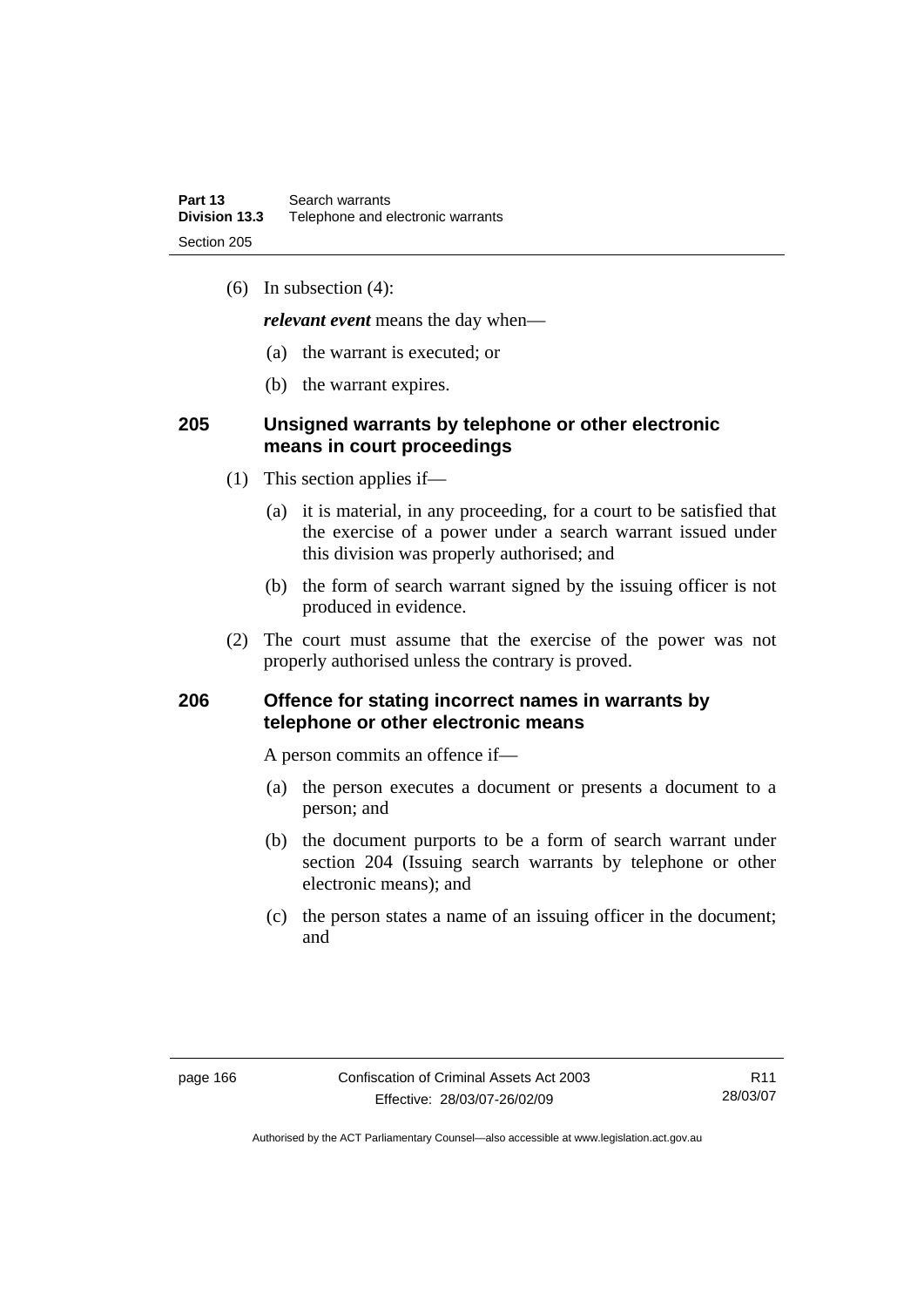(d) the name is not the name of the issuing officer that authorised the warrant.

Maximum penalty: 200 penalty units, imprisonment for 2 years or both.

### **207 Offence for execution etc of search warrant departing in material form**

A person commits an offence if—

- (a) the person executes a document or presents a document to a person; and
- (b) the document purports to be a form of search warrant under section 204 (Issuing search warrants by telephone or other electronic means); and
- (c) the document departs in a material particular from the form authorised by the issuing officer.

Maximum penalty: 200 penalty units, imprisonment for 2 years or both.

### **208 Offence for execution etc of unauthorised form of search warrant**

A person commits an offence if—

- (a) the person executes a document or presents a document to a person; and
- (b) the document purports to be a form of search warrant under section 204 (Issuing search warrants by telephone or other electronic means); and
- (c) the document—
	- (i) has not been authorised by an issuing officer under that section; or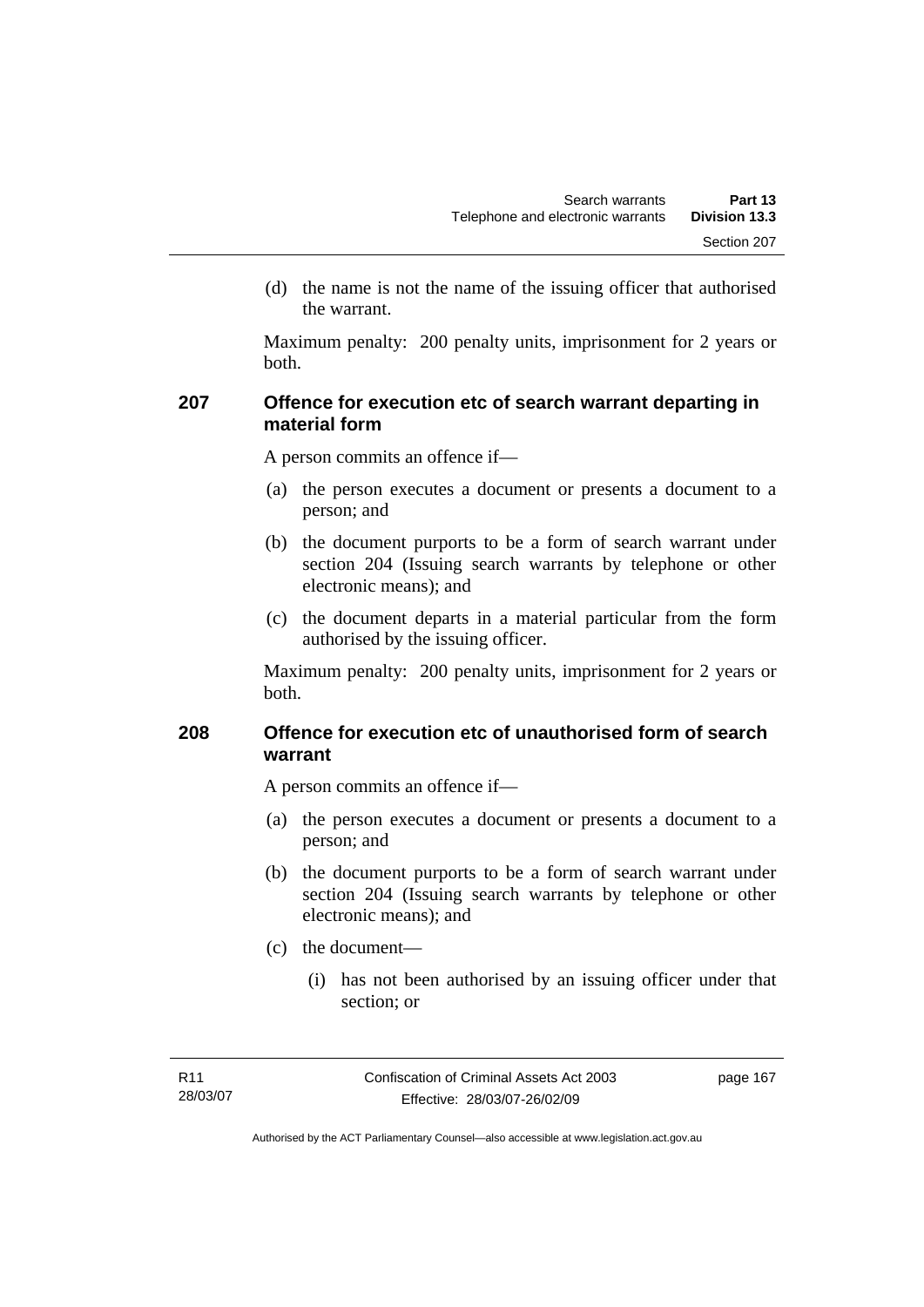(ii) departs in a material particular from the terms authorised by the issuing officer under that section.

Maximum penalty: 200 penalty units, imprisonment for 2 years or both.

### **209 Offence for giving unauthorised form of search warrant**

A person commits an offence if—

- (a) the person purports to give a form of search warrant to an issuing officer under section 204 (4) (b) (Issuing search warrants by telephone or other electronic means); and
- (b) the document is not the form of search warrant that the person executed.

Maximum penalty: 200 penalty units, imprisonment for 2 years or both.

# **Division 13.4 Executing search warrants**

*Note* A court has a discretion to admit improperly obtained evidence (see *Evidence Act 1995* (Cwlth), s 138).

# **210 Search warrants—whether must be executed only during particular hours**

A search warrant must not authorise a search during the period beginning at 9 pm on a day and ending at 6 am on the next day unless the issuing officer is satisfied that—

- (a) it would not be practicable to conduct the search at another time; or
- (b) it is necessary to prevent the concealment, loss or destruction of target material.

R11 28/03/07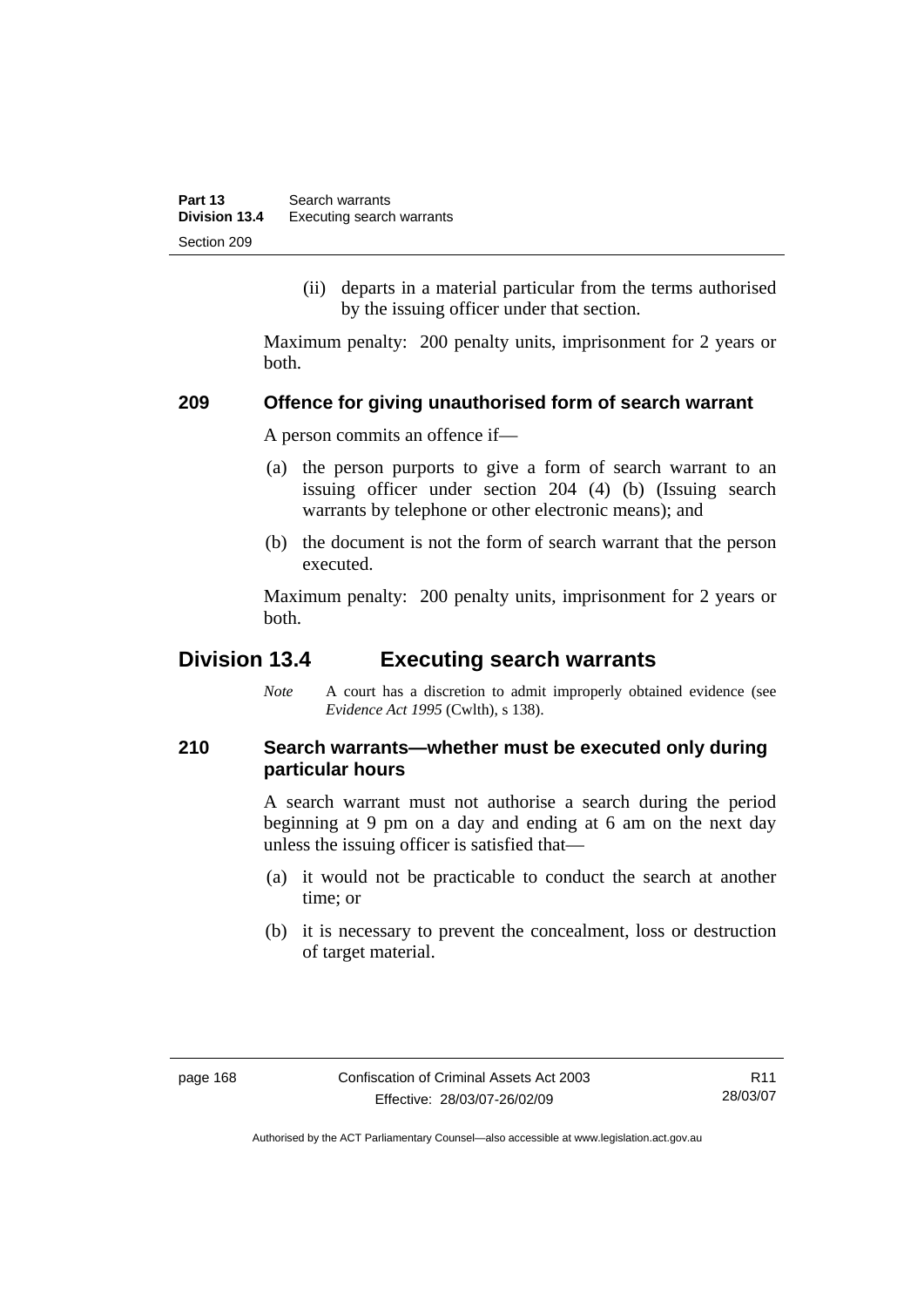#### **211 Search warrants—restrictions on personal searches**

- (1) A search warrant cannot authorise a strip search or a search of a person's body cavities.
- (2) If a search warrant authorises an ordinary search or frisk search of a person—
	- (a) a different search from the search authorised must not be done under the warrant; and
	- (b) the search must be conducted by a person of the same sex as the person being searched.
- (3) However, if a transgender or intersex person is searched, the person may require that the search be conducted by either a male or a female.
- (4) If the transgender or intersex person requires that the search be conducted by a male, the person is taken, for this section, to be male.
- (5) If the transgender or intersex person requires that the search be conducted by a female, the person is taken, for this section, to be female.
- (6) A person assisting who is not a police officer must not take part in searching a person.
- (7) In this section:

*strip search* means a search of a person or of articles in the possession of a person, which may include all or any of the following:

- (a) requiring the person to remove all of his or her clothing;
- (b) an examination of the person's body (but not of the person's body cavities) and of those clothes.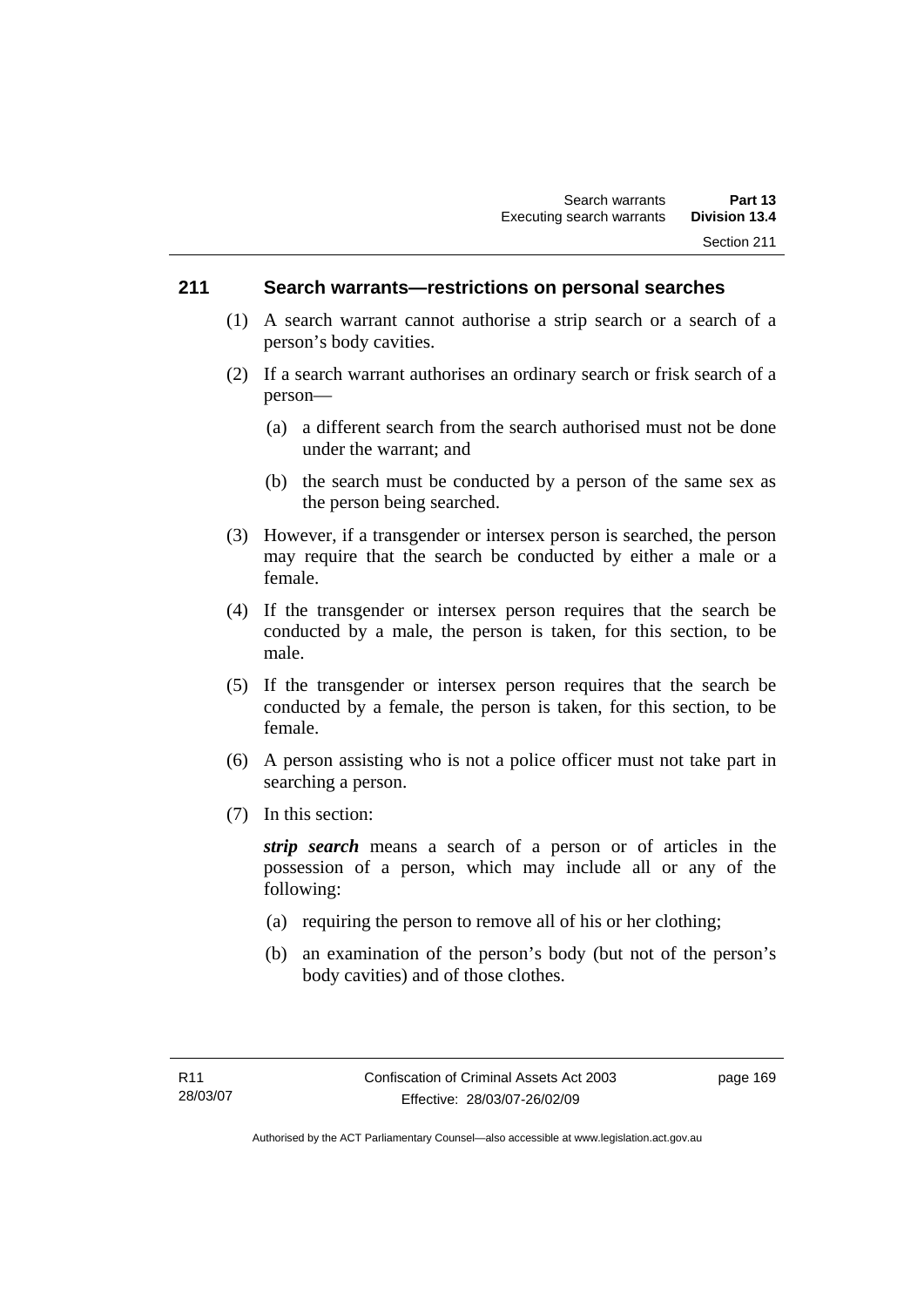## **212 Use of force and availability of assistance in executing search warrant**

- (1) Force may be used in executing a search warrant as follows:
	- (a) by an executing police officer—force against people and things may be used that is necessary and reasonable in the circumstances;
	- (b) by a person assisting who is a police officer—force against people and things may be used that is necessary and reasonable in the circumstances;
	- (c) by a person assisting who is not a police officer—force against things may be used that is necessary and reasonable in the circumstances.
- (2) An executing police officer may obtain the assistance in executing the warrant that is necessary and reasonable in the circumstances.

# **213 Search warrants—announcement before entry**

- (1) An executing police officer must, before anyone enters premises under a search warrant—
	- (a) announce that the person is authorised to enter the premises; and
	- (b) give anyone at the premises an opportunity to allow entry to the premises; and
	- (c) if the occupier of the premises, or someone else who apparently represents the occupier, is present at the premises identify himself or herself to that person.
- (2) The executing police officer is not required to comply with subsection (1) if the police officer believes on reasonable grounds that immediate entry to the premises is required to ensure—
	- (a) the safety of anyone (including any police officer or person assisting); or

| page 170 | Confiscation of Criminal Assets Act 2003 | R <sub>11</sub> |
|----------|------------------------------------------|-----------------|
|          | Effective: 28/03/07-26/02/09             | 28/03/07        |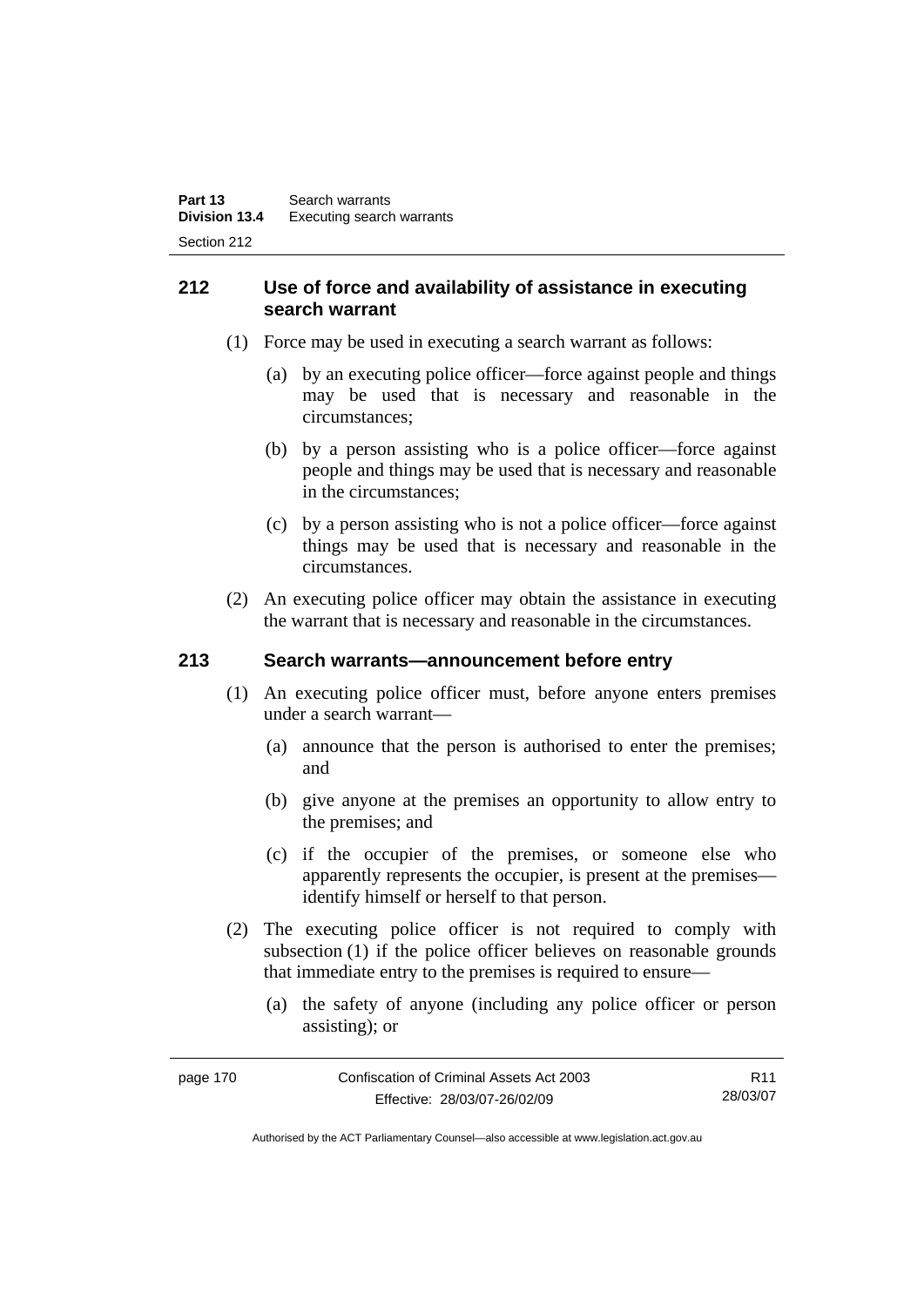(b) that the effective execution of the warrant is not frustrated.

#### **214 Details of search warrant to be given to occupier etc**

- (1) If the occupier of the premises, or someone else who apparently represents the occupier, is present at the premises while a search warrant is being executed, the executing police officer or a person assisting must make available to the person—
	- (a) a copy of the warrant; and
	- (b) a document setting out the rights and obligations of the person.
- (2) Before a person is searched under a search warrant, the executing police officer or a person assisting must show the person a copy of the warrant.
- (3) The copy of the warrant need not include the issuing officer's signature or the seal or stamp of the court in which the issuing officer holds office or is employed.

#### **215 Occupier entitled to be present during search etc**

- (1) If an occupier of premises, or someone else who apparently represents the occupier, is present at the premises while a search warrant is being executed, the occupier or person is entitled to observe the search being conducted.
- (2) However, the person is not entitled to observe the search if—
	- (a) to do so would impede the search; or
	- (b) the person is under arrest, and allowing the person to observe the search being conducted would interfere with the objectives of the search.
- (3) This section does not prevent 2 or more areas of the premises being searched at the same time.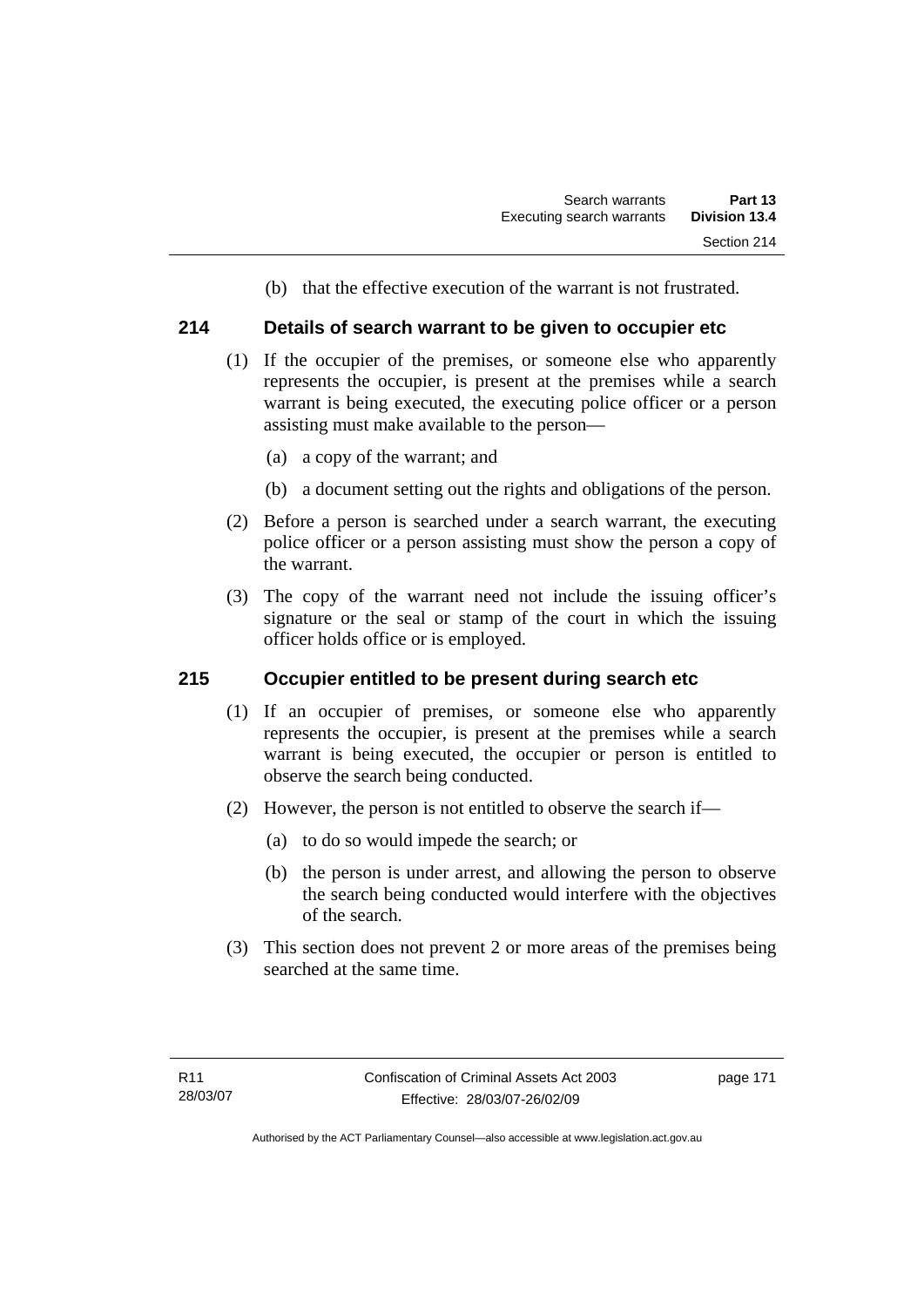# **216 Particular powers available to officers executing search warrant**

- (1) In executing a search warrant, the executing police officer or a person assisting may take photographs (including video recordings) of the premises or of people or things at the premises—
	- (a) for a purpose incidental to the execution of the warrant; or
	- (b) if the occupier of the premises consents in writing.
- (2) The executing police officer and a person assisting may complete the execution of a search warrant only if the warrant is in force, after all of them temporarily leave the premises—
	- (a) for not more than 1 hour; or
	- (b) for a longer period if the occupier of the premises consents in writing.
- (3) The execution of a search warrant may be completed if—
	- (a) the execution is stopped by an order of a court; and
	- (b) the order is later reversed or set aside on appeal; and
	- (c) the warrant is still in force.

#### **217 Use of equipment to examine or process things**

- (1) The executing police officer, or a person assisting, for a search warrant may bring into or onto the premises any equipment reasonably necessary to examine or process a thing found at the premises to decide whether it may be seized under the warrant.
- (2) The executing police officer or a person assisting may operate equipment already at the premises to carry out an examination or processing if the officer believes on reasonable grounds that—
	- (a) the equipment is suitable; and

R11 28/03/07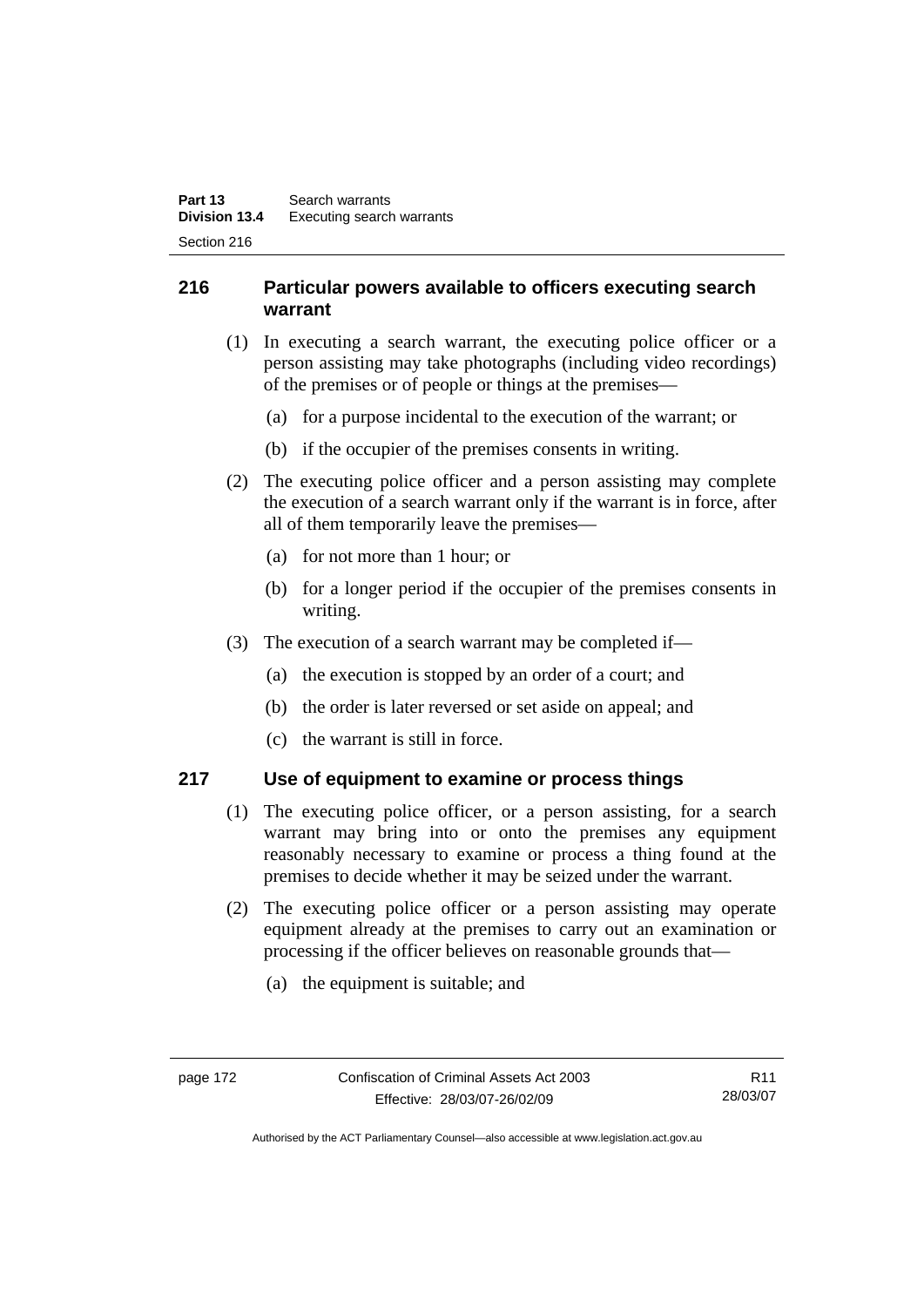(b) the examination or processing may be carried out without damaging the equipment or thing.

### **218 Moving things to another place for examination or processing**

- (1) A thing found at the premises may be moved to another place for examination or processing to decide whether it may be seized under a search warrant if—
	- (a) both of the following subparagraphs apply:
		- (i) there are reasonable grounds for believing that the thing is or contains target material;
		- (ii) it is significantly more practicable to do so having regard to the timeliness and cost of examining or processing the thing at another place and the availability of expert assistance; or
	- (b) the occupier of the premises consents in writing.
- (2) The thing may be moved to another place for examination or processing for no longer than 72 hours.
- (3) An executing police officer may apply to an issuing officer for an extension of that time if the executing police officer believes on reasonable grounds that the thing cannot be examined or processed within 72 hours.
- (4) The executing police officer must give notice of the application to the occupier of premises, and the occupier is entitled to be heard on the application.
- (5) If a thing is moved to another place under this section, the executing police officer must, if practicable—
	- (a) tell the occupier of the address of the place, and when, the examination or processing will be carried out; and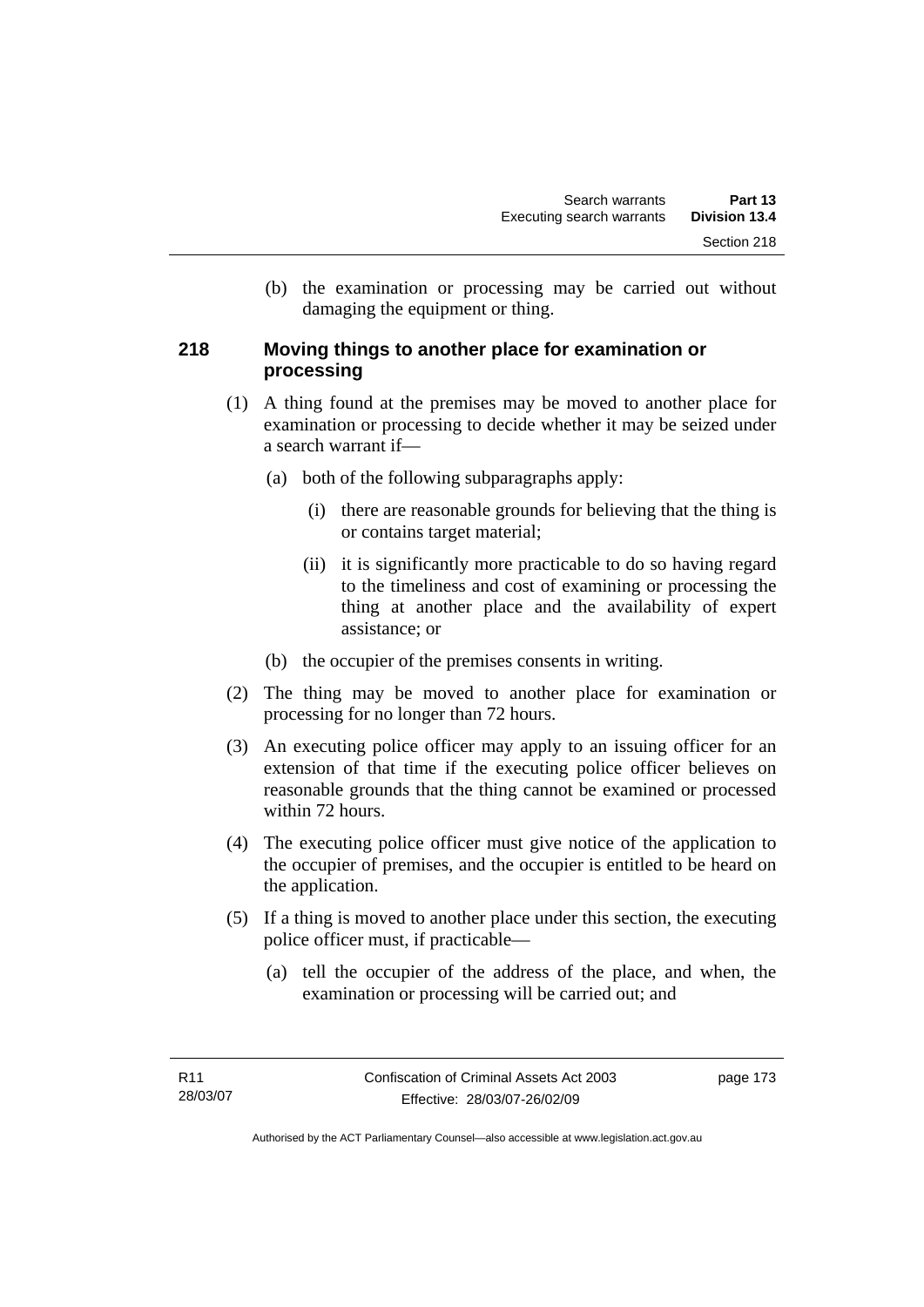| Part 13              | Search warrants           |
|----------------------|---------------------------|
| <b>Division 13.4</b> | Executing search warrants |
| Section 219          |                           |

- (b) allow the occupier or the occupier's representative to be present during the examination or processing.
- (6) The provisions of this part relating to the issue of search warrants apply, with any necessary changes, to the giving of an extension under this section.

#### **219 Use of electronic equipment at premises**

- (1) An executing police officer or a person assisting may operate electronic equipment at the premises to access data (including data not held at the premises) if the officer or person believes on reasonable grounds that—
	- (a) the data might be target material; and
	- (b) the equipment can be operated without damaging it.
	- *Note* An executing police officer may obtain an order requiring a person with knowledge of a computer or computer system to provide assistance (see s 220).
- (2) If the executing police officer or person assisting believes that any data accessed by operating the electronic equipment might be target material, the officer or person may—
	- (a) copy the data to a data storage device brought to the premises; or
	- (b) if the occupier of the premises agrees in writing—copy the data to a data storage device at the premises.
- (3) The executing police officer or person assisting may take the device from the premises.
- (4) The executing police officer, or a person assisting who is a police officer, may do the following things if the officer or person finds that any target material is accessible using the equipment:
	- (a) seize the equipment and any data storage device;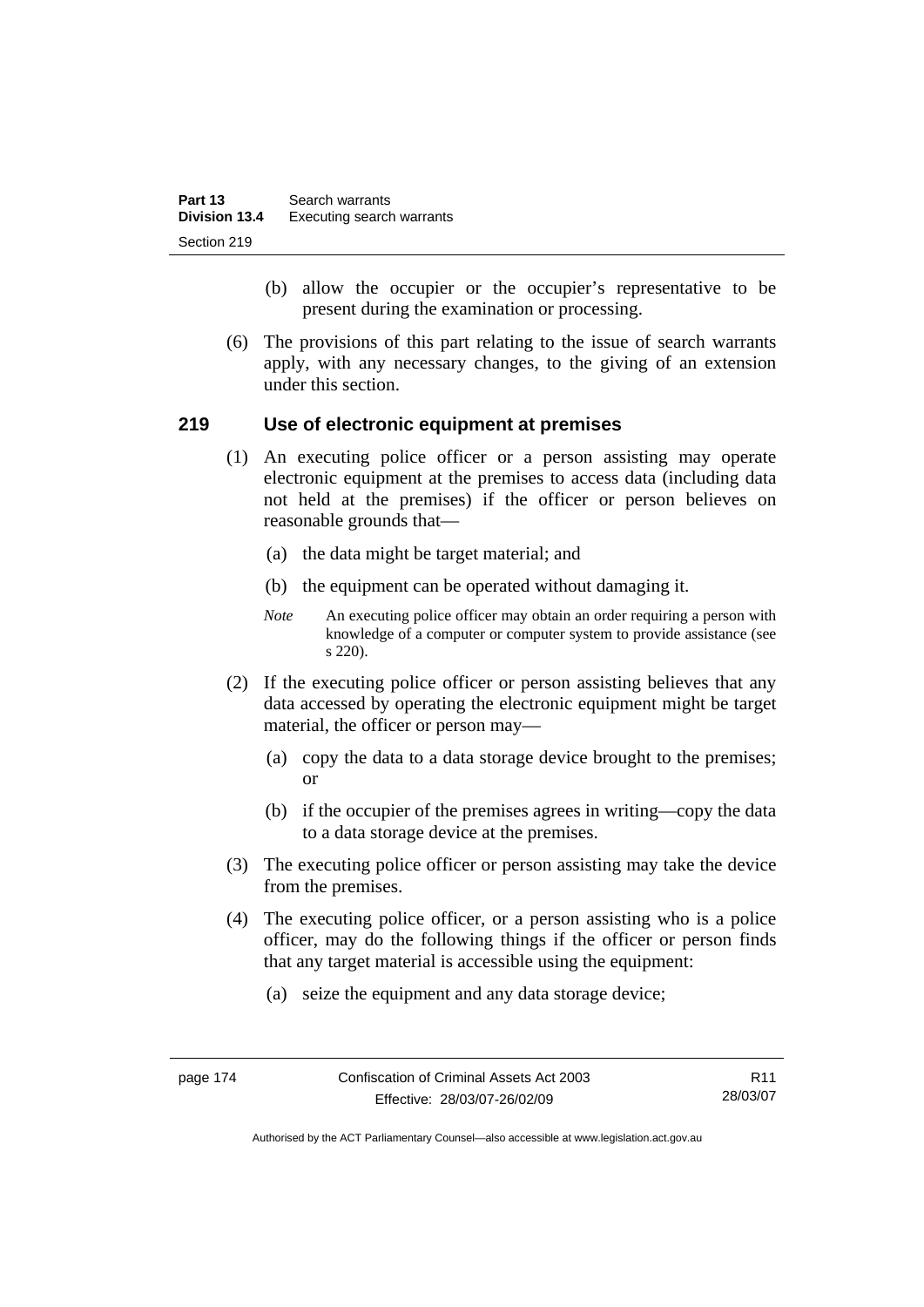- (b) if the material can, by using facilities at the premises, be put in documentary form—operate the facilities to put the material in that form and seize the documents so produced.
- (5) A police officer may seize equipment under subsection (4) (a) only if—
	- (a) it is not practicable to copy the data as mentioned in subsection (2) or to put the material in documentary form as mentioned in subsection (4) (b); or
	- (b) possession of the equipment by the occupier could be an offence.

### **220 Person with knowledge of computer or computer system to assist access etc**

- (1) An executing police officer may apply to an issuing officer for an order requiring a stated person to provide any information or assistance that is reasonably necessary to allow the executing police officer or a person assisting to do all or any of the following:
	- (a) access data held in or accessible from a computer that is on the premises;
	- (b) copy the data to a data storage device;
	- (c) convert the data into documentary form.
- (2) The issuing officer may make an order if satisfied that—
	- (a) there are reasonable grounds for suspecting that target material is accessible from the computer; and
	- (b) the stated person is—
		- (i) reasonably suspected of possessing, or having under the person's control, target material of the kind stated in the search warrant; or
		- (ii) the owner or lessee of the computer; or

| R11      | Confiscation of Criminal Assets Act 2003 | page 175 |
|----------|------------------------------------------|----------|
| 28/03/07 | Effective: 28/03/07-26/02/09             |          |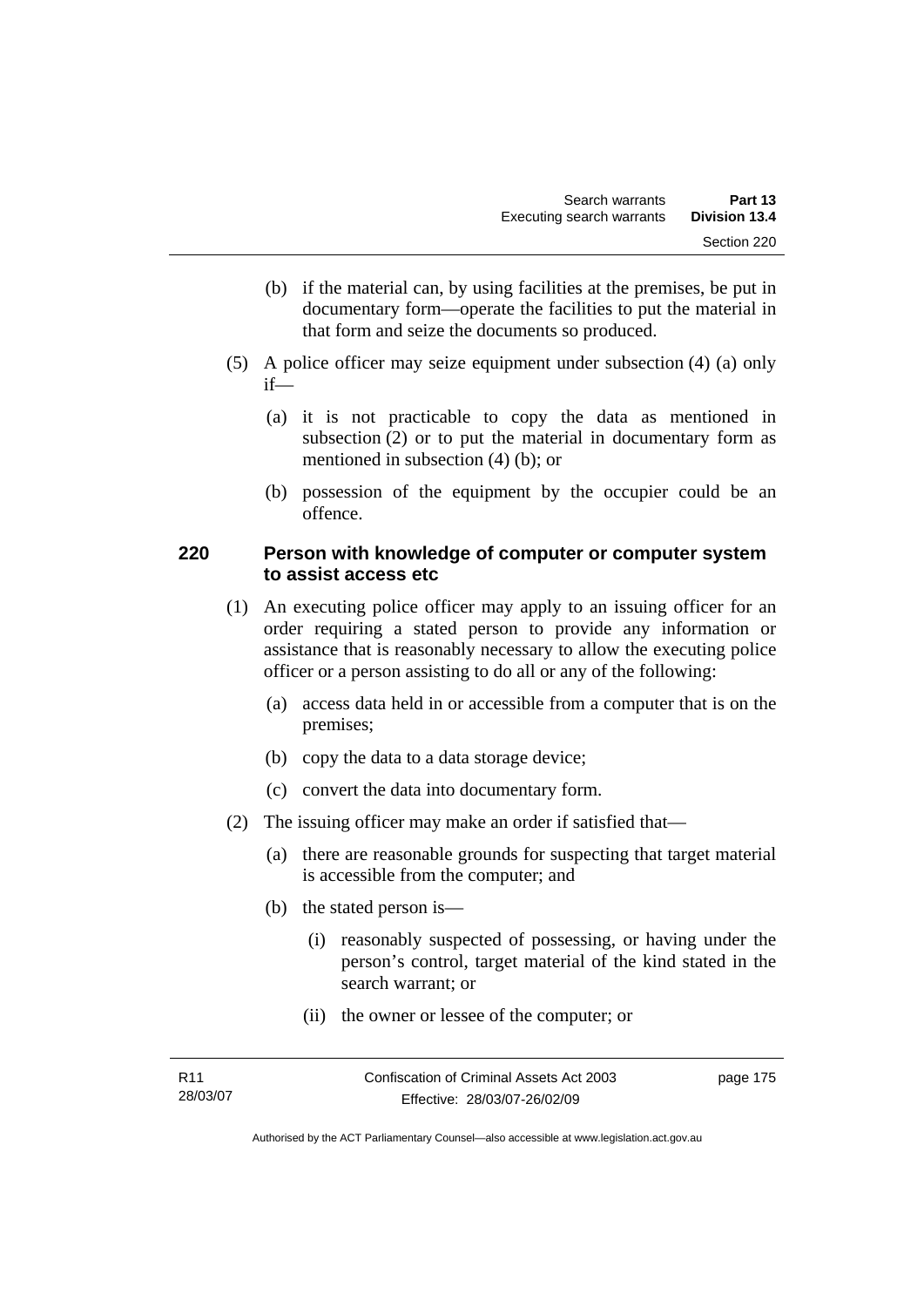- (iii) an employee of the owner or lessee of the computer; and
- (c) the stated person has knowledge of—
	- (i) the computer or a computer network of which the computer forms a part; or
	- (ii) measures applied to protect data held in or accessible from the computer.
- (3) A person commits an offence if a person contravenes an order under this section.

Maximum penalty: 50 penalty units, imprisonment for 6 months or both.

 (4) The provisions of this part relating to the issue of search warrants apply, with any necessary changes, to the giving of an order under this section.

#### **221 Securing electronic equipment**

- (1) If the executing police officer or a person assisting believes on reasonable grounds that—
	- (a) target material may be accessible by operating electronic equipment at the premises; and
	- (b) expert assistance is required to operate the equipment; and
	- (c) if the officer or person does not take action, the material may be destroyed, altered or otherwise interfered with;

the officer or person may do whatever is necessary to secure the equipment, whether by locking it up, placing a guard or otherwise.

- (2) The executing police officer or a person assisting must give written notice to the occupier of the premises of—
	- (a) the officer's or person's intention to secure the equipment; and
	- (b) the fact that the equipment may be secured for up to 24 hours.

page 176 Confiscation of Criminal Assets Act 2003 Effective: 28/03/07-26/02/09 R11 28/03/07

Authorised by the ACT Parliamentary Counsel—also accessible at www.legislation.act.gov.au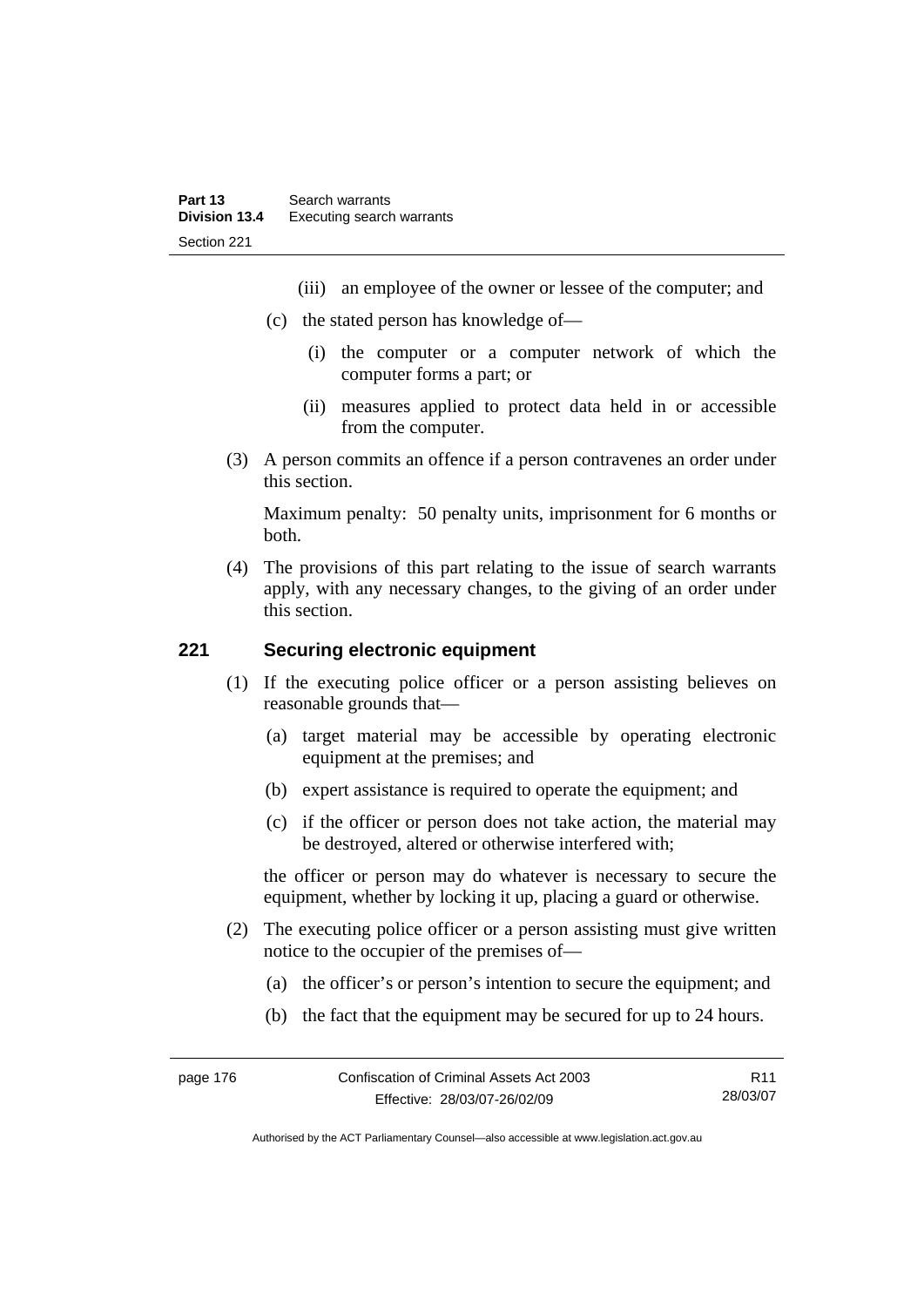- (3) The equipment may be secured until the earliest of the following events happens:
	- (a) the end of 24 hours;
	- (b) the equipment is operated by the expert.
- (4) If the executing police officer or a person assisting believes on reasonable grounds that the expert assistance will not be available within 24 hours, the officer or person may apply to the issuing officer to extend the period.
- (5) The executing police officer or a person assisting must tell the occupier of the premises of the officer's or person's intention to apply for an extension, and the occupier is entitled to be heard on the application.
- (6) The provisions of this part relating to the issue of search warrants apply, with any necessary changes, to the giving of an extension under this section.

#### **222 Copies of seized things to be provided**

- (1) If the occupier of the premises, or someone else who apparently represents the occupier, is present at the premises while a search warrant is executed, the occupier or other person may ask a police officer who seizes—
	- (a) a document, film, computer file or other thing that can be readily copied; or
	- (b) a data storage device in which the information can be readily copied;

to give the occupier or other person a copy of the thing or the information.

 (2) The police officer must do so as soon as practicable after the seizure.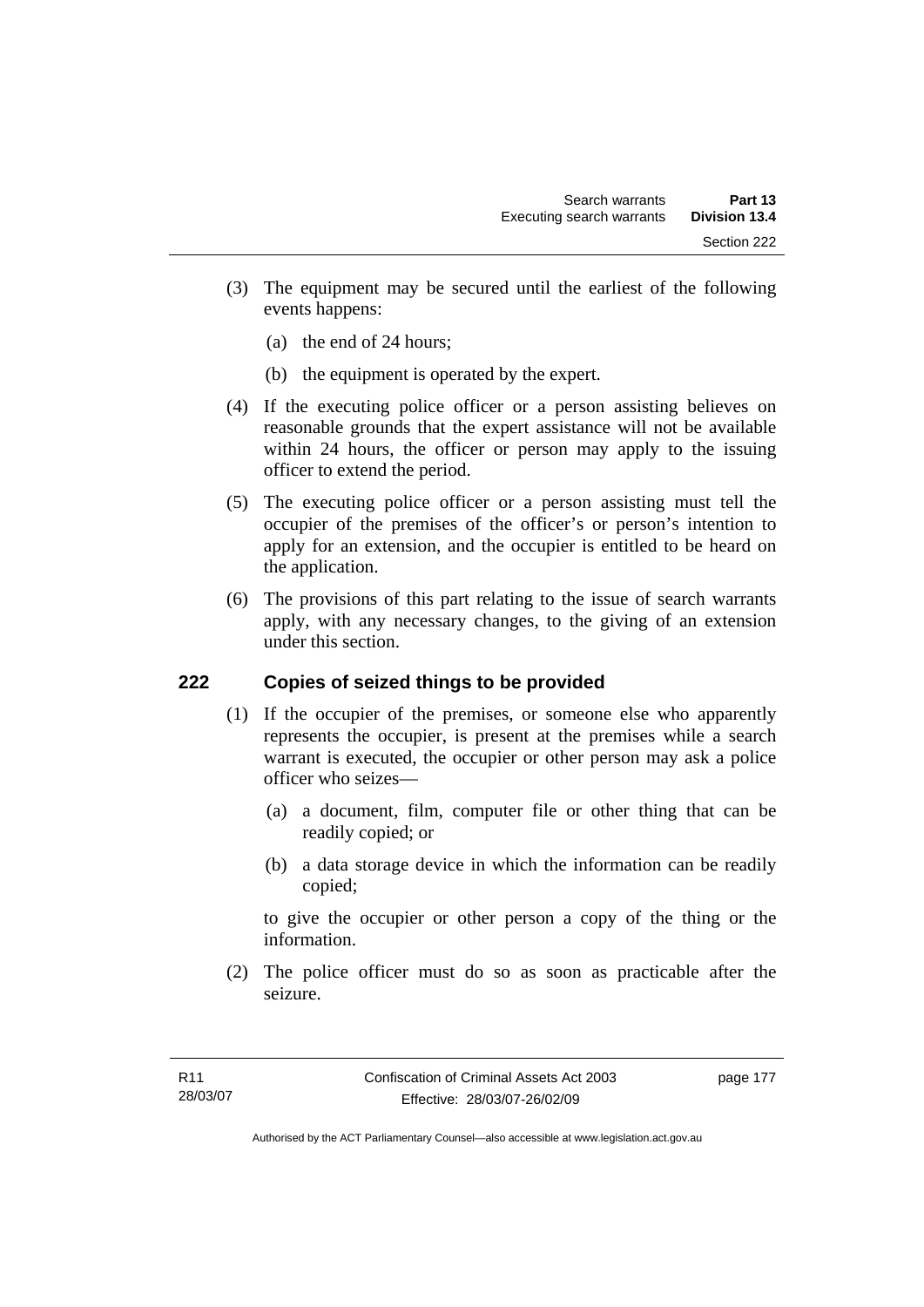- (3) However, the police officer is not required to do so if—
	- (a) the thing was seized under section 219 (Use of electronic equipment at premises); or
	- (b) possession by the occupier of the thing or information could be an offence.

# **223 Providing documents after execution of search warrant**

Documents are taken to have been seized under a search warrant if—

- (a) the documents were at, or accessible from, the premises of a financial institution when a search warrant in relation to the premises was executed; and
- (b) the documents could not be found at that time; and
- (c) the financial institution provides them to the executing police officer as soon as practicable after the execution of the warrant.

# **Division 13.5 Stopping and searching vehicles**

### **224 Searches of vehicles without search warrant in emergency situations**

- (1) This section applies if a police officer believes, on reasonable grounds, that—
	- (a) a thing that is target material is in or on a vehicle; and
	- (b) it is necessary to exercise a power under subsection (2) to prevent the thing from being concealed, lost or destroyed; and
	- (c) it is necessary to exercise the power without the authority of a search warrant because the circumstances are serious and urgent.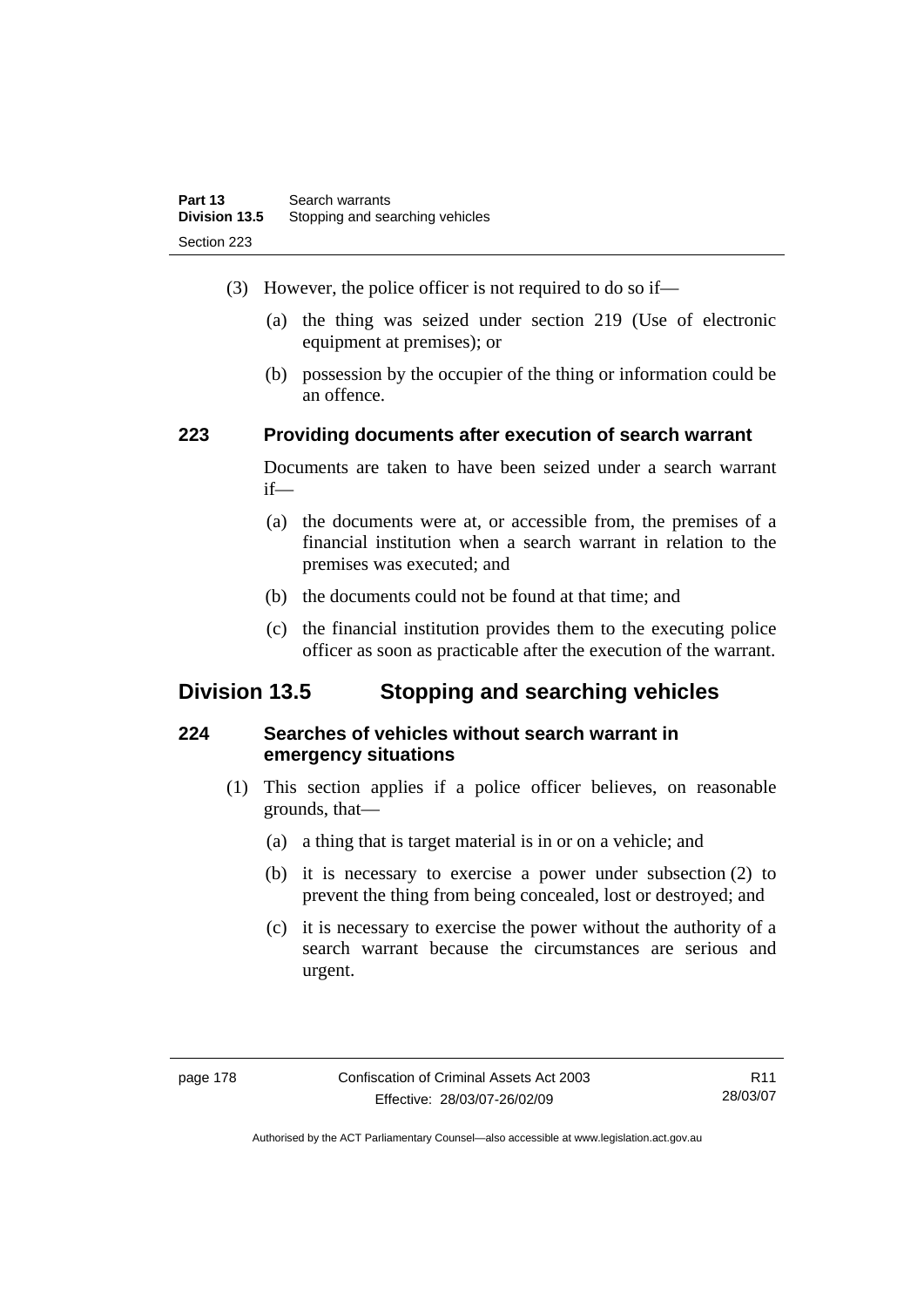- (2) If this section applies, the police officer may—
	- (a) stop and detain the vehicle; and
	- (b) search the vehicle, and any container in or on the vehicle, for the thing; and
	- (c) seize the thing if the officer finds it.
- (3) If, in the course of searching for the thing, the police officer finds something else that is target material, the police officer may seize that thing if the officer suspects, on reasonable grounds, that—
	- (a) it is necessary to seize it to prevent its concealment, loss or destruction; and
	- (b) it is necessary to seize it without the authority of a search warrant because the circumstances are serious and urgent.
- (4) The police officer must exercise the police officer's powers subject to section 225.

#### **225 How police officer exercises powers under s 224**

When a police officer exercises a power under section 224 (Searches of vehicles without search warrant in emergency situations) in relation to a vehicle, the police officer—

- (a) may use the assistance that is necessary and reasonable; and
- (b) must search the vehicle in a public place or in some other place to which members of the public have ready access; and
- (c) must not detain the vehicle for longer than is necessary and reasonable to search it and any container in or on the vehicle; and
- (d) may use the force that is necessary and reasonable in the circumstances, but must not damage the vehicle, or any container in or on the vehicle, by forcing open a part of the vehicle or container unless—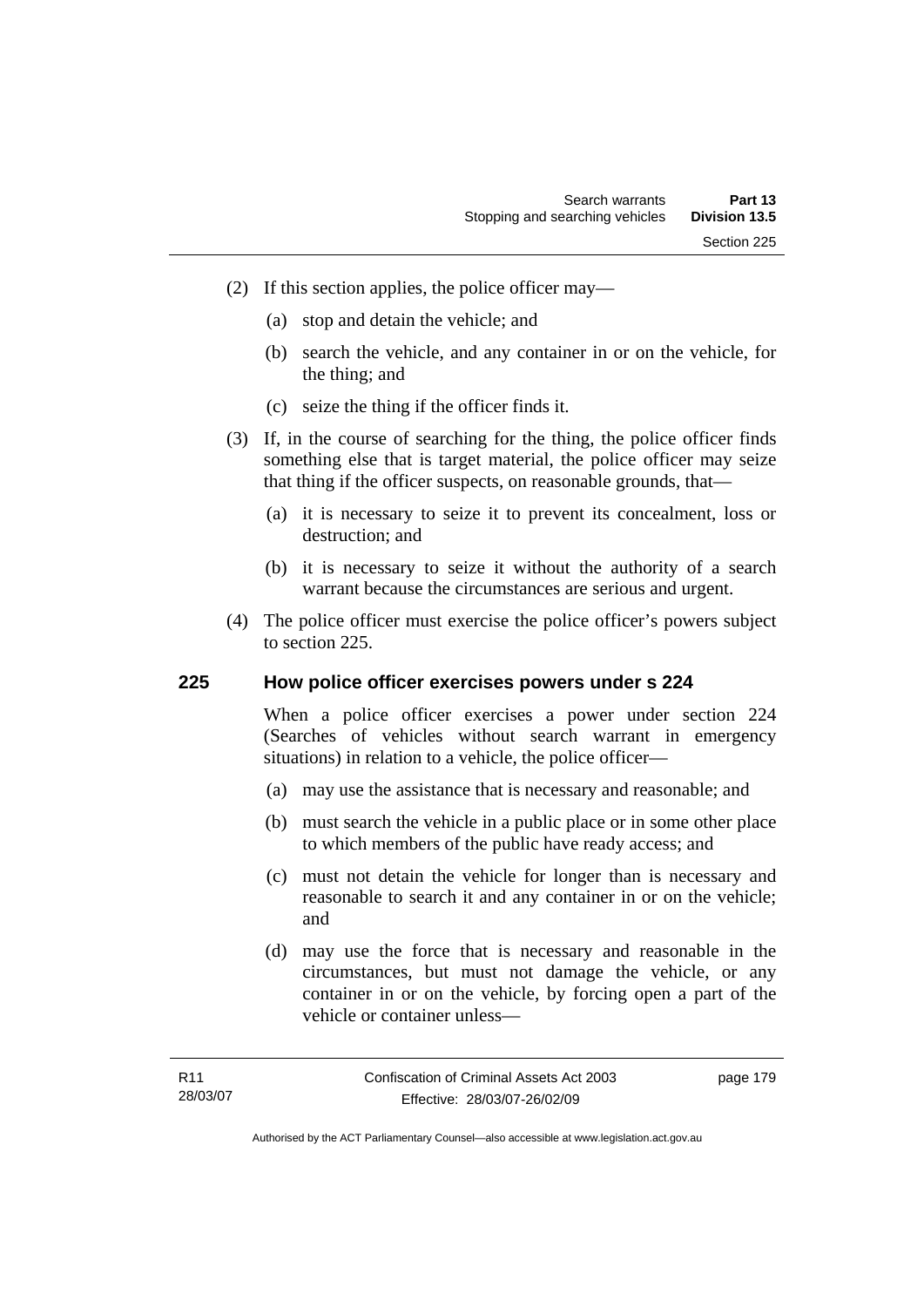- (i) the person (if any) apparently in charge of the vehicle has been given a reasonable opportunity to open that part or container; or
- (ii) it is not possible to give that person such an opportunity.

# **Division 13.6 Search warrants—things seized**

### **226 Receipts for things seized under search warrants**

- (1) This section applies to—
	- (a) a thing seized under a search warrant; or
	- (b) a thing moved under section 218 (1) (Moving things to another place for examination or processing); or
	- (c) a thing seized under section 224 (Searches of vehicles without search warrant in emergency situations).
- (2) As soon as practicable after a thing is seized under this part by the executing police officer or a person assisting, the officer or person must give a receipt for it to the person from whom it was seized.
- (3) If, for any reason, it is not practicable to comply with subsection (2), the executing police officer or person assisting must leave the receipt, secured conspicuously, at the place of seizure.
- (4) A receipt under this section must include—
	- (a) a description of the thing seized; and
	- (b) if the thing is moved under section 218 (1)—where the thing is to be taken to.
- (5) A single receipt may be given for 2 or more things.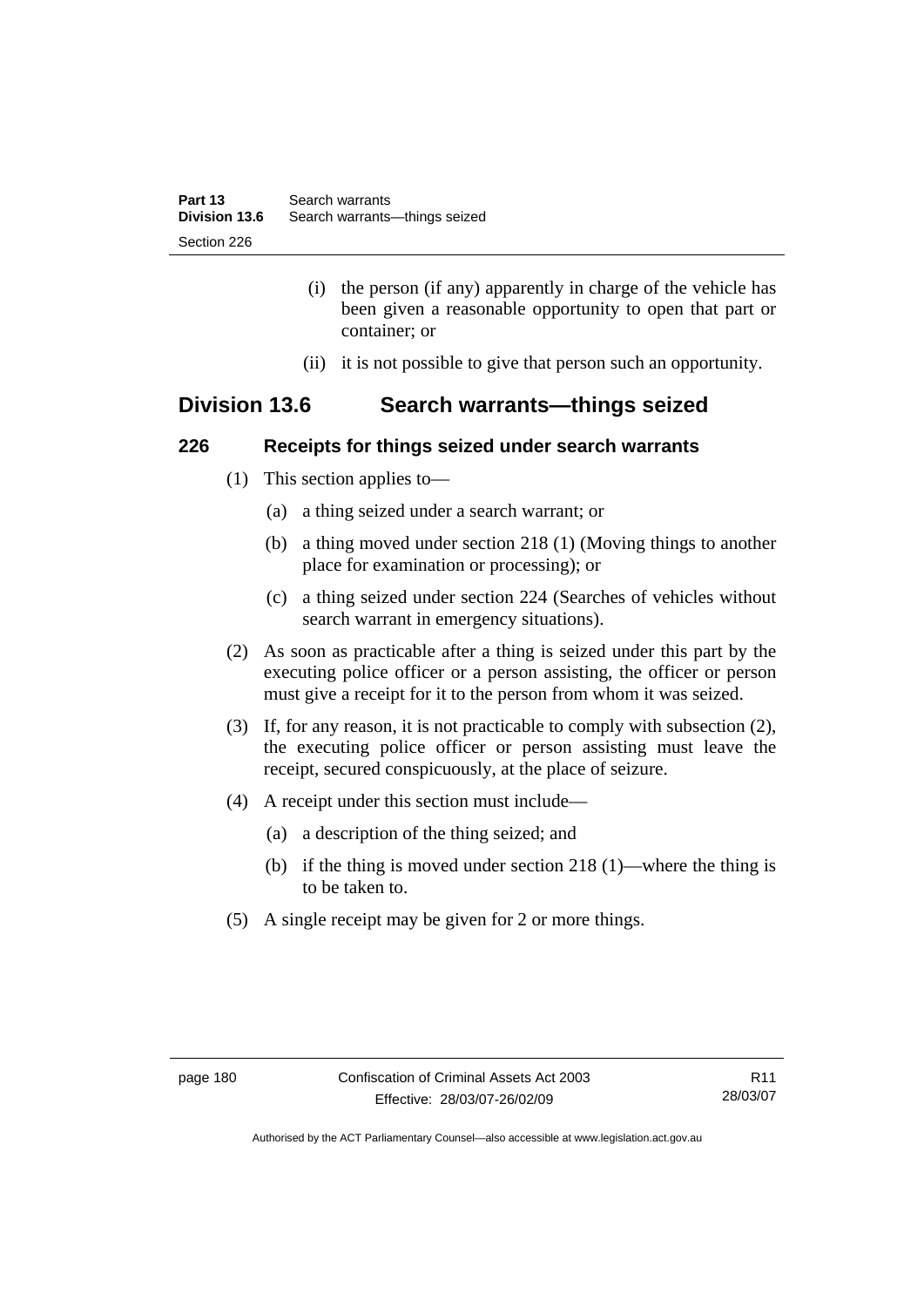# **227 Keeping seized things under search warrants**

- (1) This section applies to a police officer in relation to a thing seized under this part if—
	- (a) the reason for the thing's seizure no longer exists or it is decided that the thing is not to be used in evidence; or
	- (b) if the thing was seized under section 224 (Searches of vehicles without search warrant in emergency situations)—the period of 60 days after the day of the thing's seizure ends.
- (2) The police officer must take reasonable steps to return the thing to the person from whom it was seized or to the owner if that person is not entitled to possess it.
- (3) However, the police officer does not have to take those steps if—
	- (a) if subsection  $(1)$  (b) applies—
		- (i) a proceeding in relation to which the thing might provide evidence has been begun before the end of the 60-day period and has not been finalised (including an appeal to a court in relation to the proceeding); or
		- (ii) an order is in force under section 228 (Keeping things for further period); or
	- (b) if subsection (1) (a) or (b) applies—the police officer is otherwise authorised (by a law, or an order of a court, of the Territory, the Commonwealth, a State or another Territory) to keep, destroy or dispose of the thing; or
	- (c) the thing is forfeited or forfeitable to the Territory, the Commonwealth or a State or is the subject of a dispute about ownership.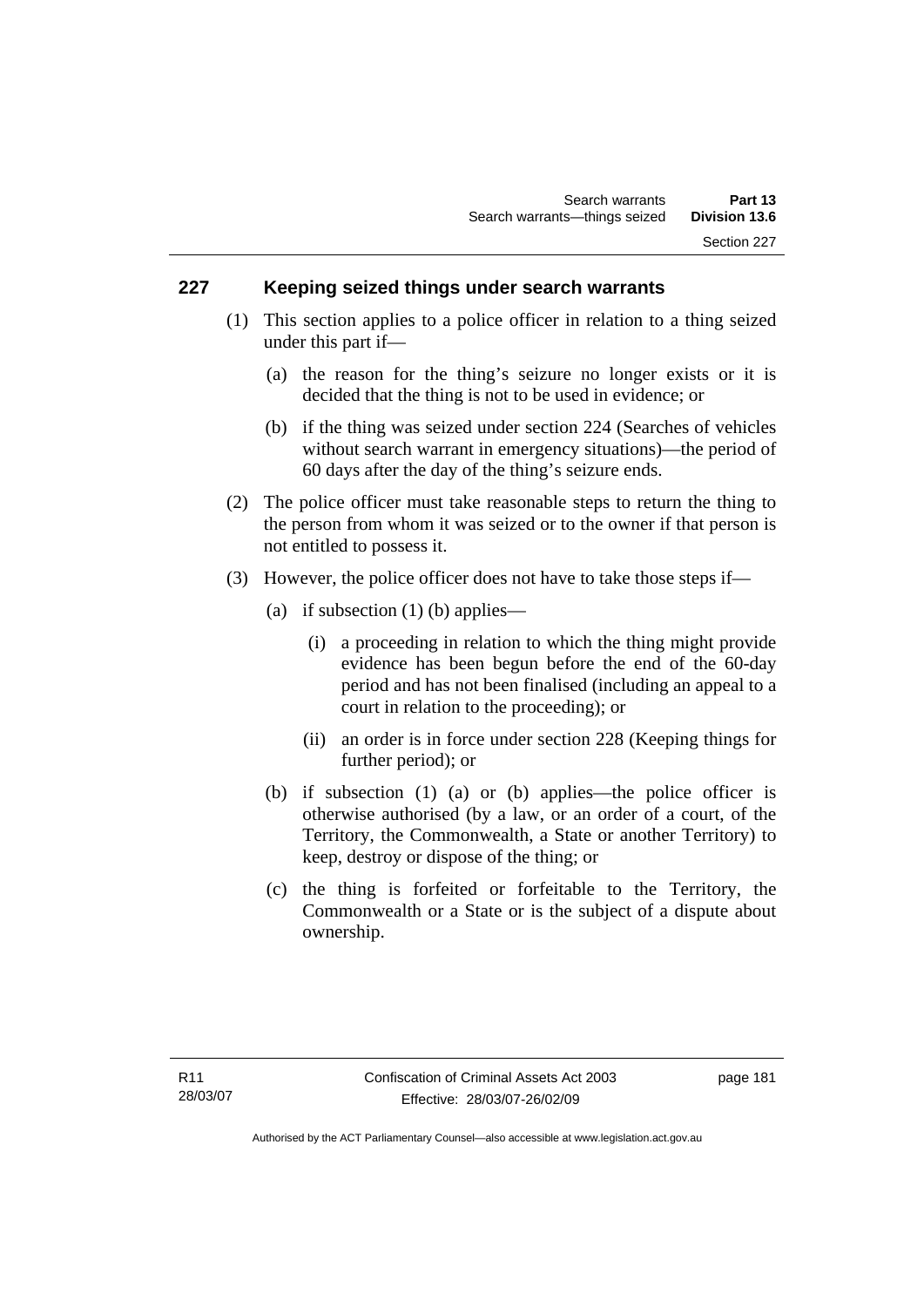# **228 Keeping things for further period**

- (1) This section applies if a thing has been seized by a police officer under this part and a proceeding in relation to which the thing might provide evidence has not begun before the end of—
	- (a) 60 days after the day of the seizure; or
	- (b) a period previously stated in an order of an issuing officer under this section.
- (2) A police officer may apply to an issuing officer for an order that the officer may keep the thing for a further period.
- (3) Before making the application, the police officer must—
	- (a) take reasonable steps to discover whose interests would be affected by the keeping of the thing; and
	- (b) if it is practicable to do so, tell each person the officer believes to be such a person of the proposed application.
- (4) The provisions of this part relating to the issue of search warrants apply, with any necessary changes, to the making of an order under this section.

# **229 Issuing officer may order keeping of thing**

- (1) The issuing officer may order that the police officer who made an application under section 228 (Keeping things for further period) may keep the thing if the issuing officer is satisfied that it is necessary for the police officer to do so for the purpose of beginning or conducting a proceeding under this Act, another territory law or the law of the Commonwealth, a State or another Territory.
- (2) The order must state the period for which the officer may keep the thing.
- (3) The provisions of this part relating to the issue of search warrants apply, with any necessary changes, to the making of an order under this section.

R11 28/03/07

Authorised by the ACT Parliamentary Counsel—also accessible at www.legislation.act.gov.au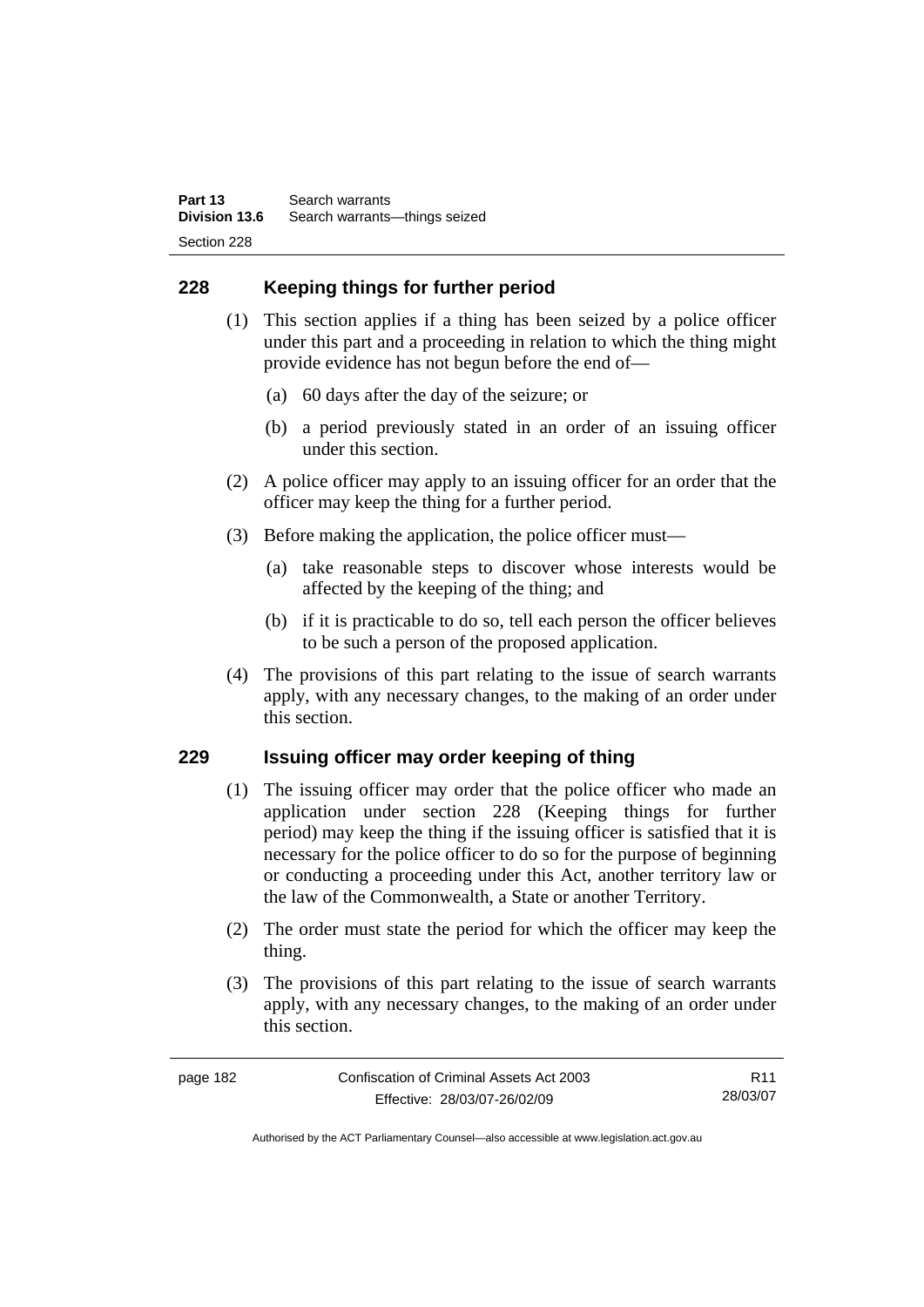### **230 Transfer of things seized to public trustee**

At the direction of the DPP, a police officer must transfer custody of a thing seized under this part to the public trustee.

# **Division 13.7 Search warrants—miscellaneous**

#### **231 Search warrants—false or misleading information**

- (1) A person commits an offence if—
	- (a) the person gives information to a police officer or person assisting a police officer; and
	- (b) the person does so knowing that the information—
		- (i) is false or misleading in a material particular; or
		- (ii) omits something that makes the information false or misleading in a material particular; and
	- (c) the information is given in compliance (or purported compliance) with a requirement under this part.

Maximum penalty: 200 penalty units, imprisonment for 2 years or both.

- (2) Subsection (1) (c) does not apply if, before the information was given by the person to the police officer or person assisting, a police officer or person assisting did not take reasonable steps to tell the person of the existence of the offence against subsection (1).
- (3) For subsection (2), it is sufficient if the following form of words is used:

'Giving false or misleading information is an offence with serious consequences'.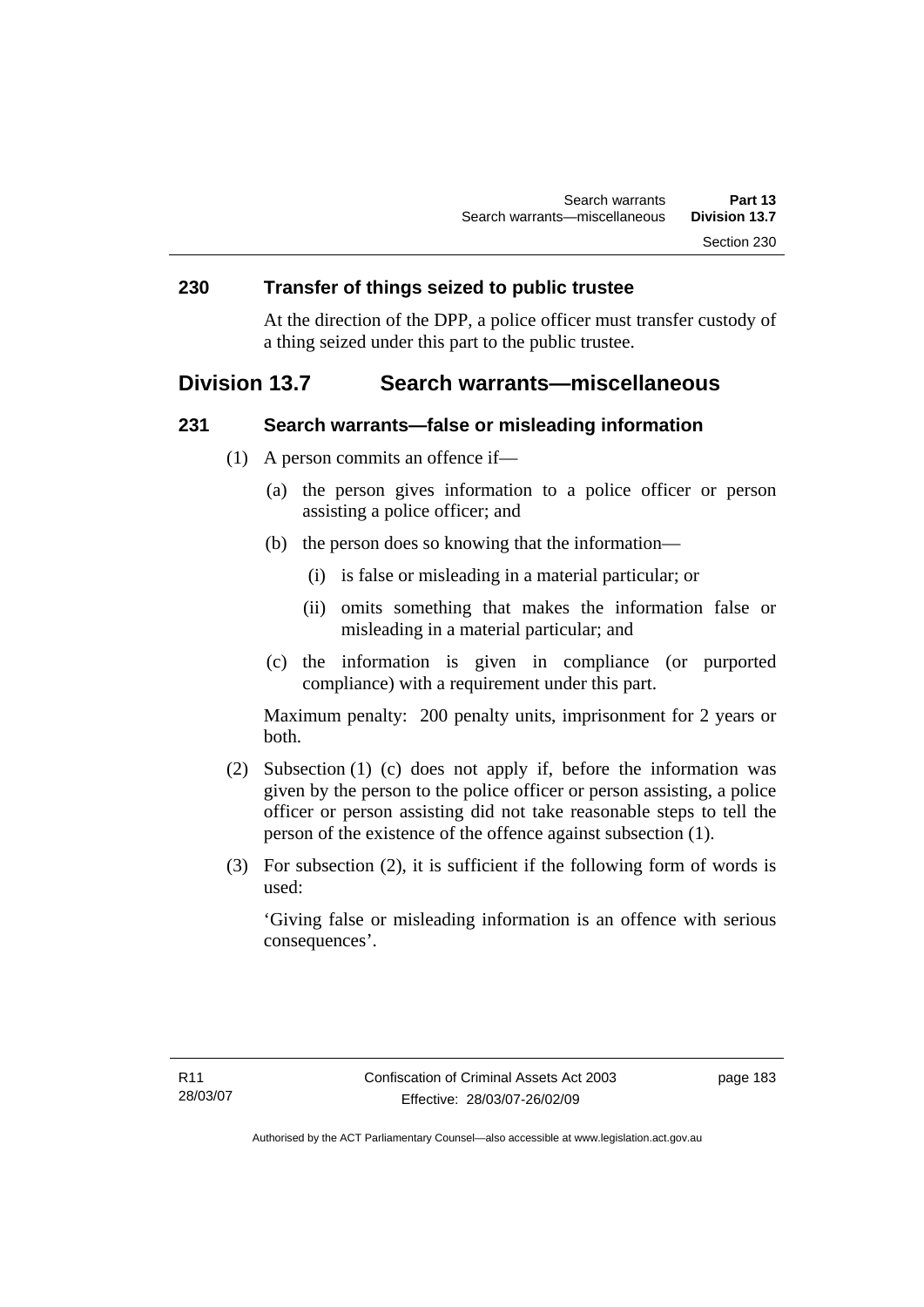#### **232 Search warrants—false or misleading documents**

- (1) A person commits an offence if—
	- (a) the person produces a document to a police officer or a person assisting a police officer; and
	- (b) the person does so knowing that the document is false or misleading in a material particular; and
	- (c) the document is produced in compliance (or purported compliance) with a requirement under this part.

Maximum penalty: 200 penalty units, imprisonment for 2 years or both.

- (2) Subsection (1) does not apply to a person who produces a document to a police officer or person assisting if the document is accompanied by a written statement signed by the person (or, for a corporation, by an officer of the corporation)—
	- (a) stating that the document is, to the person's knowledge, false or misleading in a material particular; and
	- (b) setting out, or referring to, the material particular in which the document is, to the person's knowledge, false or misleading.

#### **233 Obstruction etc of police officers and people assisting**

- (1) A person commits an offence if—
	- (a) the person knows that, or is reckless about the fact that, a person is a police officer; and
	- (b) the person obstructs, hinders, intimidates or resists the officer in the exercise of the officer's functions under this part.

Maximum penalty: 200 penalty units, imprisonment for 2 years or both.

 (2) For this section, it is immaterial whether the defendant was aware that the police officer was exercising the officer's functions.

| page 184 | Confiscation of Criminal Assets Act 2003 | R <sub>11</sub> |
|----------|------------------------------------------|-----------------|
|          | Effective: 28/03/07-26/02/09             | 28/03/07        |

Authorised by the ACT Parliamentary Counsel—also accessible at www.legislation.act.gov.au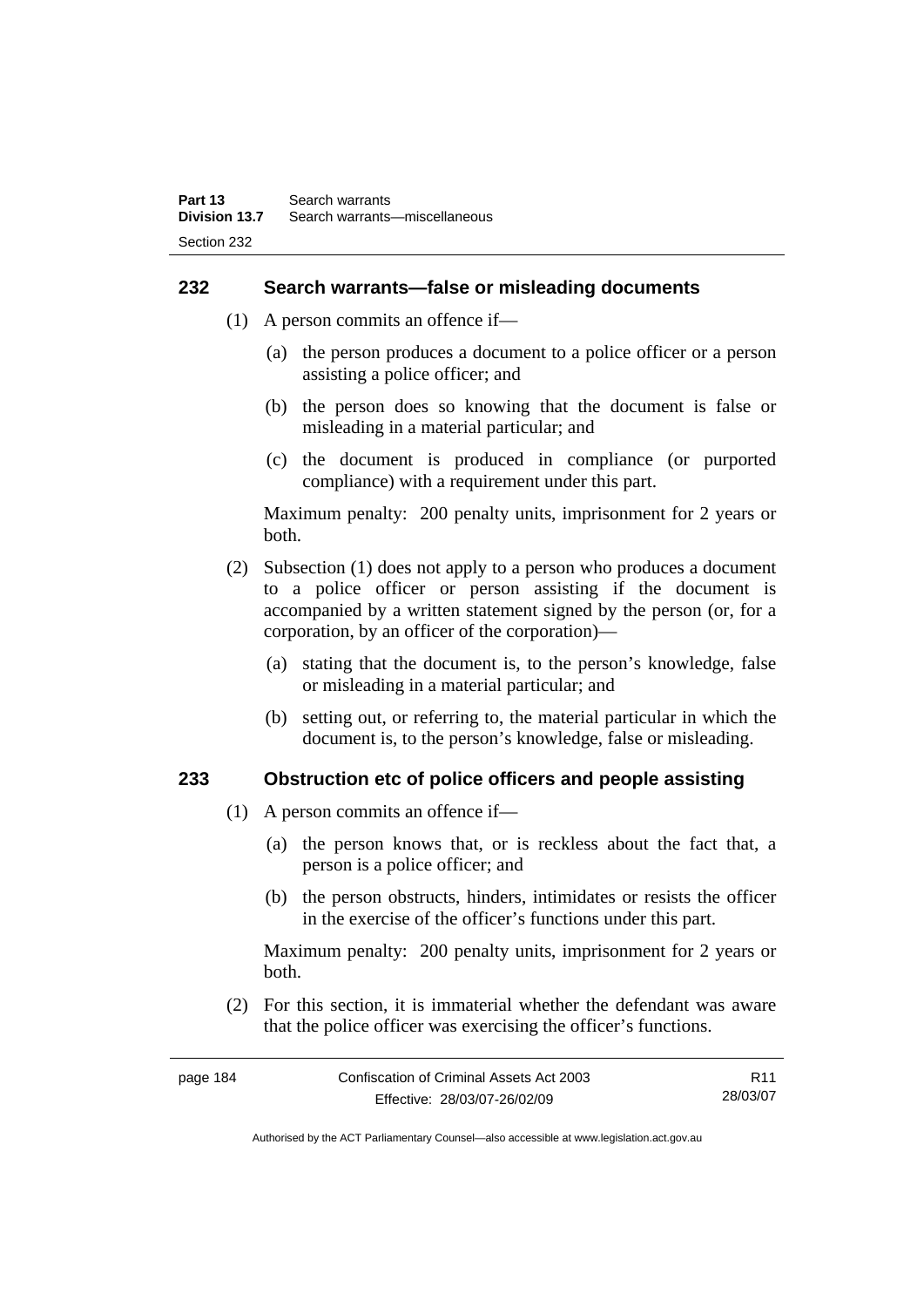(3) Strict liability applies to subsection (1) (b).

### **234 Damage etc to be minimised**

- (1) In the exercise, or purported exercise, of a function under this part, a police officer must take all reasonable steps to ensure that the police officer, and any person assisting who is not a police officer, causes as little inconvenience, detriment and damage as practicable.
- (2) If a police officer, or a person assisting who is not a police officer, damages anything in the exercise or purported exercise of a function under this part, the police officer or person assisting must give written notice of the particulars of the damage to the person whom the police officer or person assisting believes on reasonable grounds is the owner of the thing.
- (3) If the damage happens on premises entered under this part in the absence of the occupier, the notice may be given by securing it in a conspicuous place on the premises.

# **235 Compensation**

- (1) A person may claim reasonable compensation from the Territory if the person suffers loss or expense because of the exercise, or purported exercise, of a function under this part by a police officer or a person assisting who is not a police officer.
- (2) Compensation may be claimed and ordered in a proceeding for—
	- (a) compensation brought in a court of competent jurisdiction; or
	- (b) an offence against this Act or another territory law brought against the person making the claim for compensation.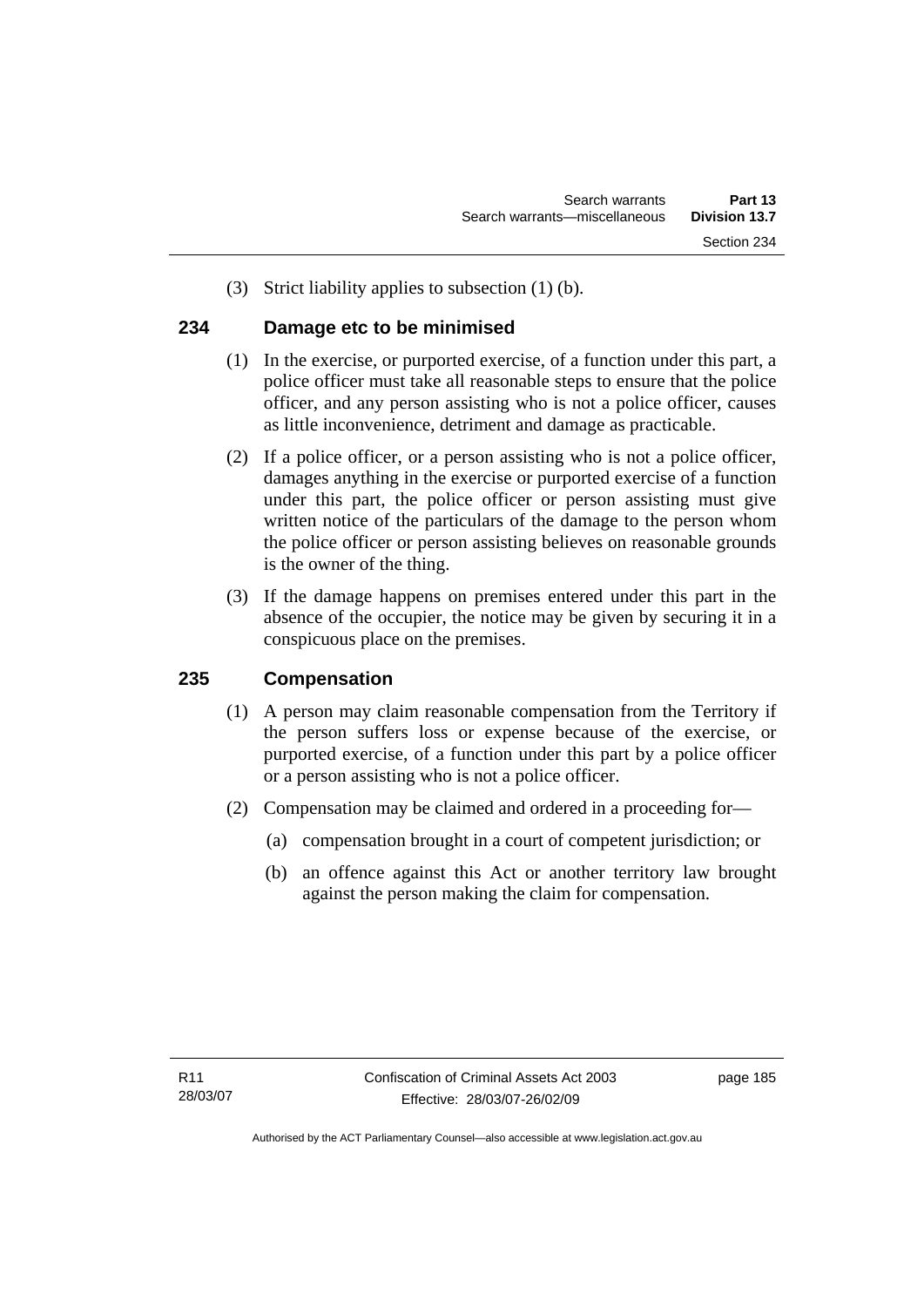| Part 13       | Search warrants               |
|---------------|-------------------------------|
| Division 13.7 | Search warrants—miscellaneous |
| Section 235   |                               |

 (3) A court must not order the payment of reasonable compensation for the loss or expense unless it is satisfied it is just to make the order in the circumstances of the particular case.

**Example for claim for damage or corruption of computer data** 

The court may have regard to whether the occupier of the premises and any employees, agents or officers of the occupier, if they were available at the time, gave any appropriate warning or guidance on the operation of the computer equipment.

- *Note* An example is part of the Act, is not exhaustive and may extend, but does not limit, the meaning of the provision in which it appears (see Legislation Act, s 126 and s 132).
- (4) A regulation may prescribe matters that may, must or must not be taken into account by the court in considering whether it is just to make the order.

page 186 Confiscation of Criminal Assets Act 2003 Effective: 28/03/07-26/02/09

R11 28/03/07

Authorised by the ACT Parliamentary Counsel—also accessible at www.legislation.act.gov.au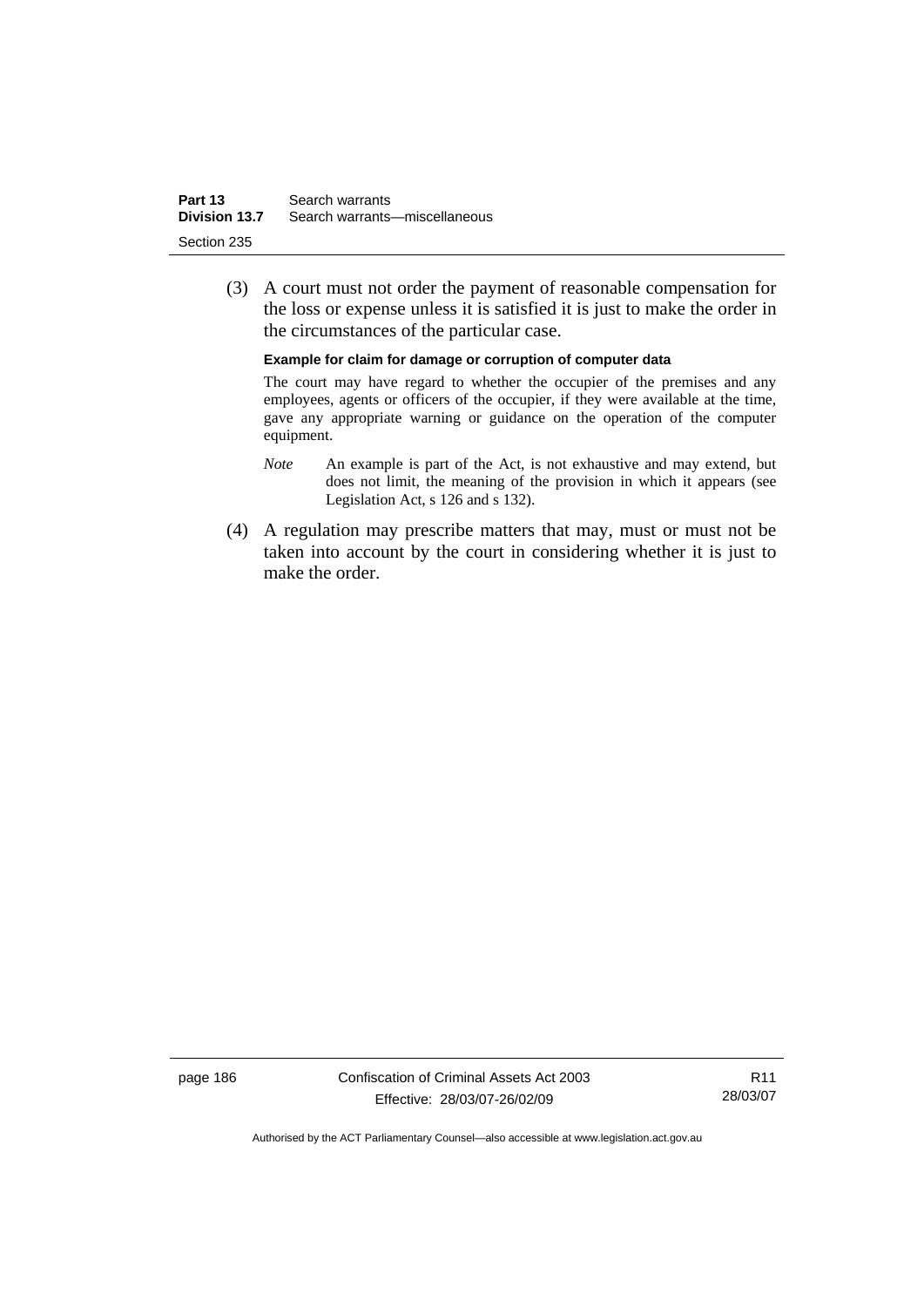#### **236 Meaning of** *confiscation proceeding*

(1) In this Act:

*confiscation proceeding* means a proceeding in a relevant court in relation to any of the following orders under this Act:

- (a) a restraining order;
- (b) an additional order under section 39 in relation to a restraining order or restrained property;
- (c) a conviction forfeiture order;
- (d) an order under section 59 (Automatic forfeiture—court order declaring property automatically forfeited);
- (e) an order under section 60 (Automatic forfeiture—court orders);
- (f) a civil forfeiture order;
- (g) an exclusion order;
- (h) a penalty order;
- (i) an order under section 105 (Order to stop sale, modification or destruction of restrained property);
- (j) an order under section 113 for the discharge of a registered property interest in forfeited property;
- (k) an order under division 9.4 (Sale of jointly owned forfeited property);
- (l) a return or compensation order;
- (m) a monitoring order;
- (n) a transaction suspension order;

Authorised by the ACT Parliamentary Counsel—also accessible at www.legislation.act.gov.au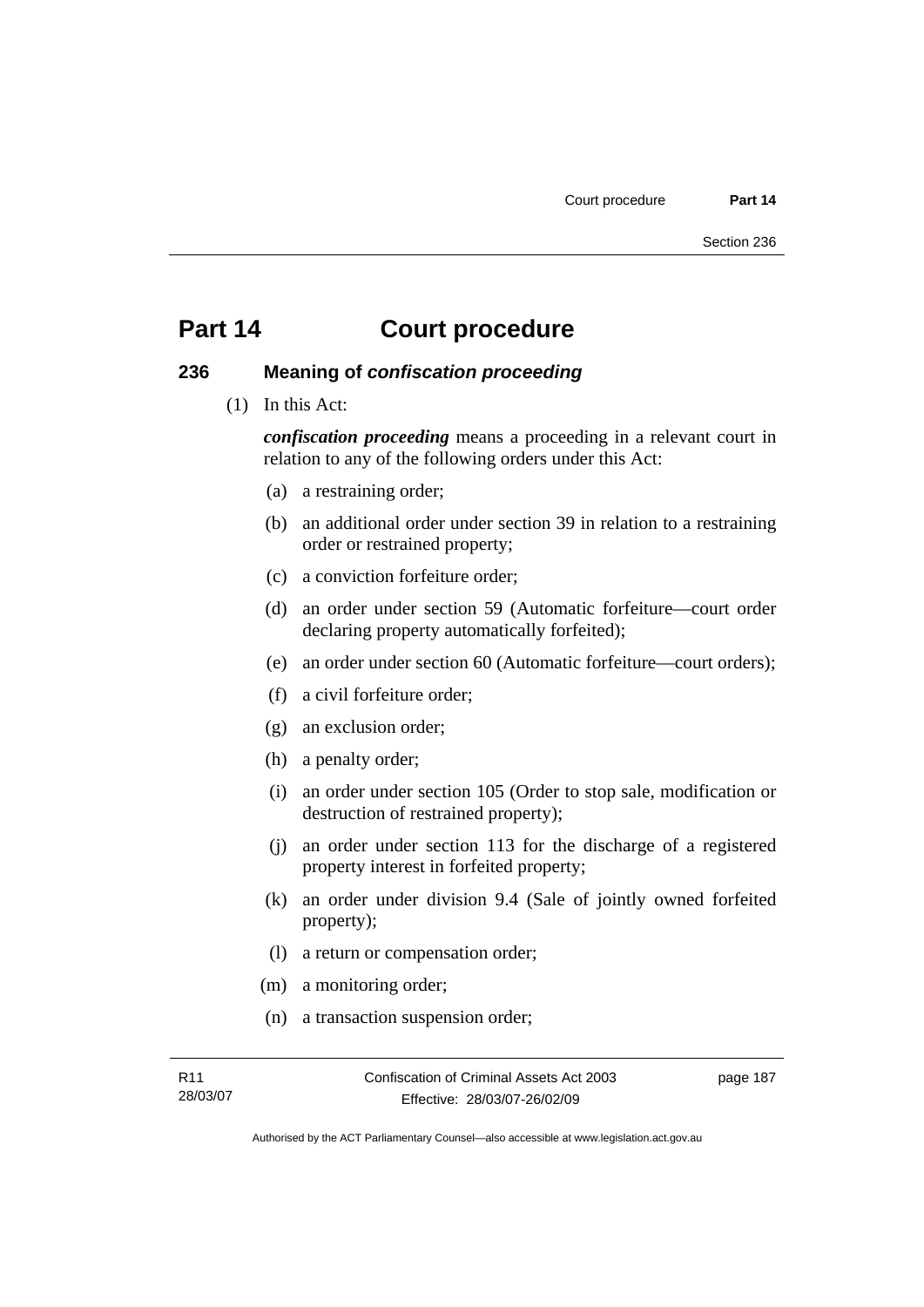Section 236

- (o) a production order;
- (p) an examination order
- (q) a buyback order;
- (r) an order under section 239 (2) (c) or section 240 (2) to transfer a proceeding to another court;
- (s) an additional order under section 250 (Confiscation proceedings—additional orders);
- (t) an order under this Act in relation to an order mentioned in paragraphs (a) to (s), whether made before, at the same time, or after the making of that order.

#### **Examples for par (t)—general**

- 1 an order under section 24 to set aside a dealing with restrained property
- 2 an order under section 35 restricting the disclosure of the making of a restraining order
- 3 an order under section 49 extending the operation of a restraining order
- 4 an interlocutory order in relation to an order mentioned in paragraphs (a) to (s)

#### **Examples for par (t)—additional orders under s 39 and s 250**

- 1 see the examples to s 39 (1) for examples of additional orders in relation to restraining orders and restrained property
- 2 see the examples to s 250 (1) for examples of additional orders in relation to other confiscation proceedings
- *Note* An example is part of the Act, is not exhaustive and may extend, but does not limit, the meaning of the provision in which it appears (see Legislation Act, s 126 and s 132).
- (2) However, a *confiscation proceeding* does not include—
	- (a) a registered corresponding law order that is taken to be a kind of order mentioned in subsection (1); or
	- (b) a proceeding under part 11 (Interstate orders).

R11 28/03/07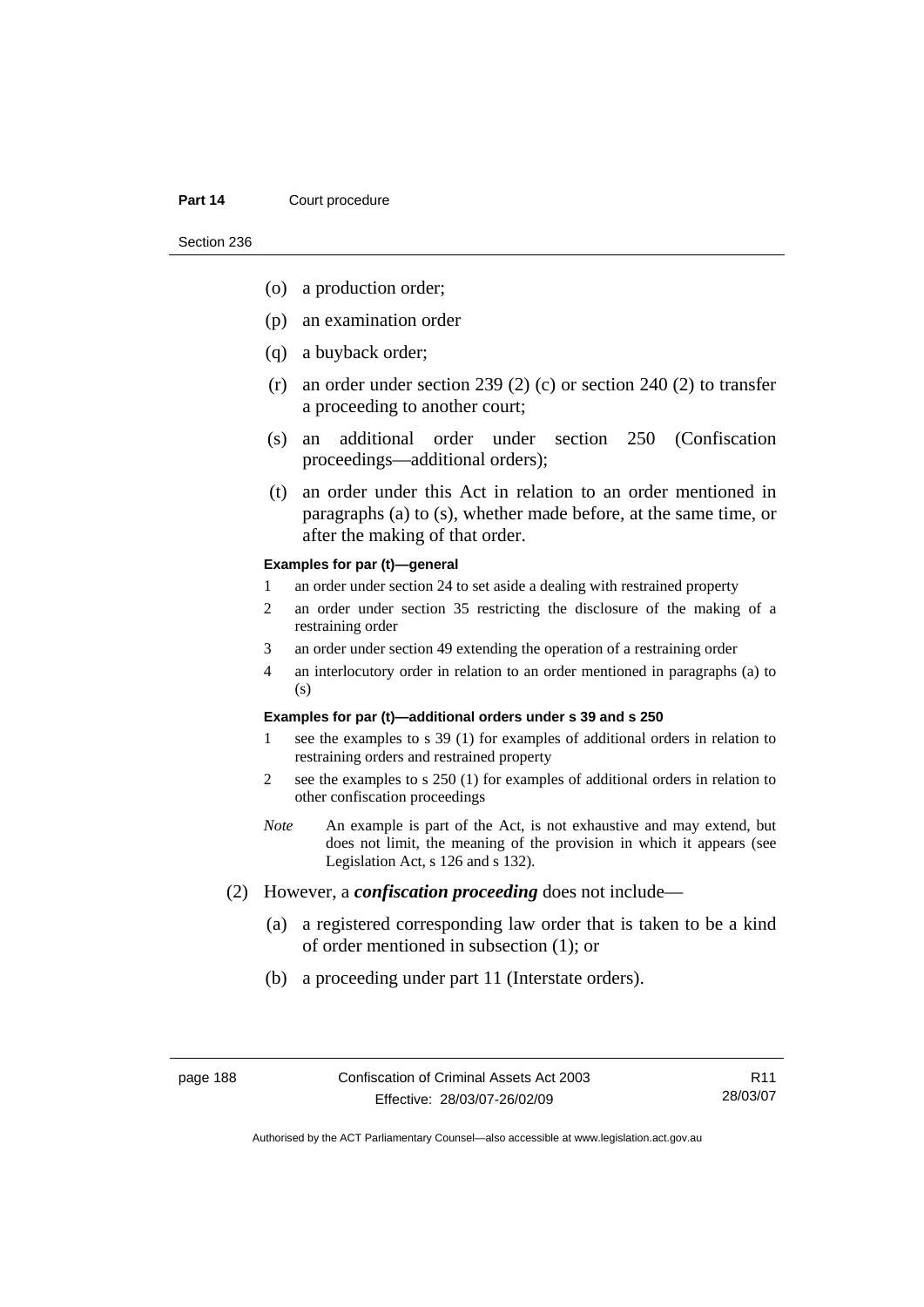### **237 Confiscation and corresponding law order proceedings are civil, not criminal**

- (1) This section applies to—
	- (a) a confiscation proceeding; and
	- (b) a proceeding under part 11 (Interstate orders) in relation to a corresponding law order.
- (2) The proceeding is a civil proceeding, not a criminal proceeding.
- (3) Without limiting subsection (2)—
	- (a) any rules of interpretation applying only to the criminal law do not apply to the interpretation of the provisions of this Act or any other territory law in relation to the proceeding; and
	- (b) the rules of evidence applying to a civil proceeding apply to the proceeding, and the rules of evidence applying to a criminal proceeding do not apply.

#### **Example for par (b)**

In hearing an application for a civil forfeiture order, whether the offender committed a serious offence is to be decided by the court on the balance of probabilities.

*Note* An example is part of the Act, is not exhaustive and may extend, but does not limit, the meaning of the provision in which it appears (see Legislation Act, s 126 and s 132).

### **238 Meaning of** *relevant court*

In this Act:

*relevant court*, for a confiscation proceeding or a proceeding under part 11 (Interstate orders) in relation to a corresponding law order, means the court, or any court, that has jurisdiction under this part to hear and decide the proceeding.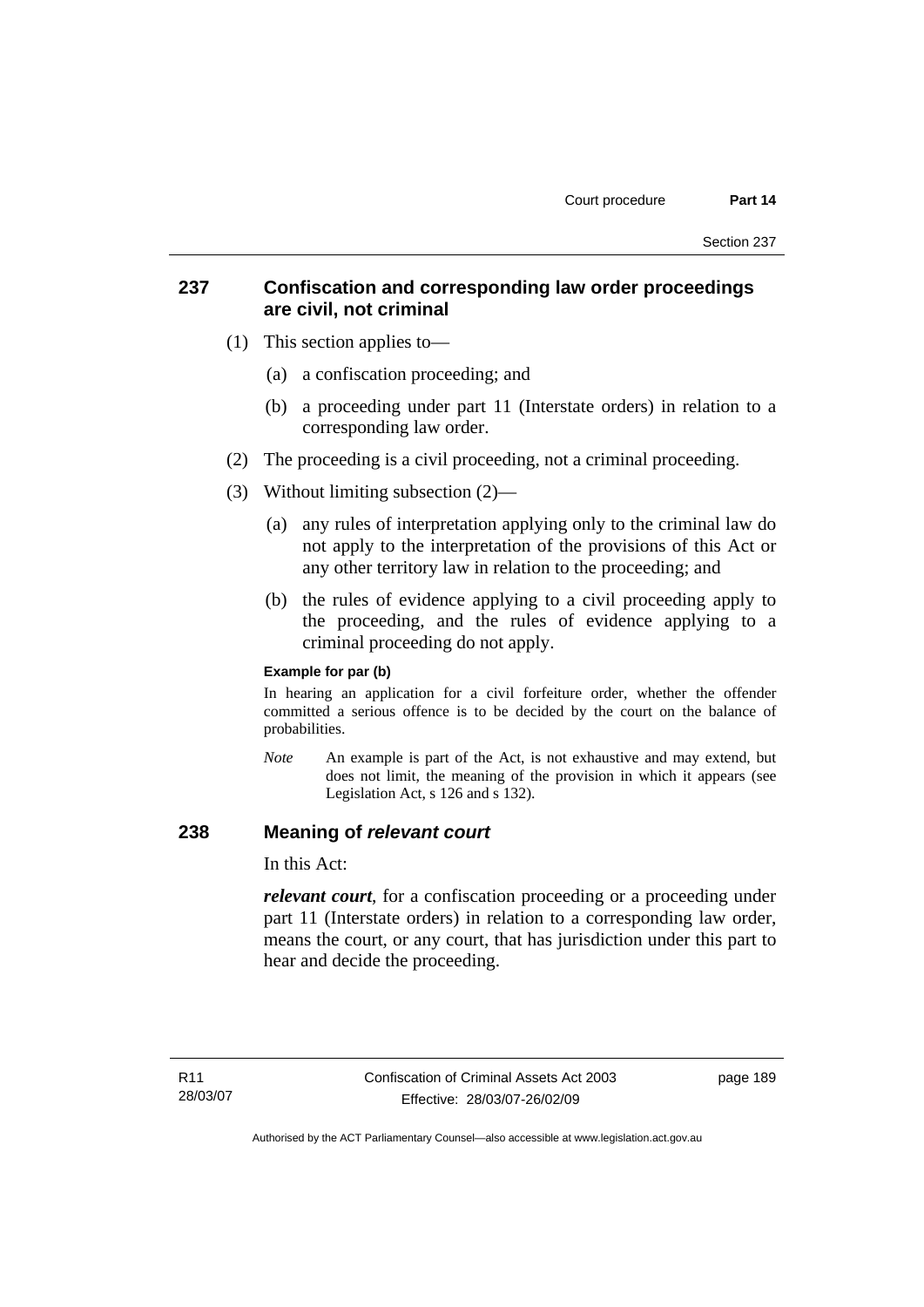Section 239

#### **239 Jurisdiction of Magistrates Court—confiscation proceedings**

- (1) The Magistrates Court has jurisdiction to hear and decide a confiscation proceeding if—
	- (a) the value of the property and benefits to which the proceeding relates (as decided by the Magistrates Court) is not more than the amount the Magistrates Court may award for a personal action at law (the *Magistrates Court limit*); and
	- (b) title to land is not genuinely in question in the proceeding.
	- *Note* For the amount the Magistrates Court may award for a personal action at law (see *Magistrates Court Act 1930*, s 257).
- (2) However, if the value of the property and benefits to which the proceeding relates (as decided by the Magistrates Court) is more than the Magistrates Court limit, the Magistrates Court has jurisdiction to hear and decide the matter to—
	- (a) dismiss the proceeding on its merits (but not for want of jurisdiction); or
	- (b) make an order or orders in relation to property or benefits to the value of the limit; or
	- (c) on the application of the DPP, or on the court's own initiative, by order, transfer the proceeding to the Supreme Court.
- (3) Despite the Magistrates Court limit, the Magistrates Court has jurisdiction to hear and decide the following confiscation proceedings:
	- (a) any application for a monitoring order, transaction suspension order, production order or examination order;
	- (b) any proceeding in relation to an indictable offence that has been disposed of summarily by the court;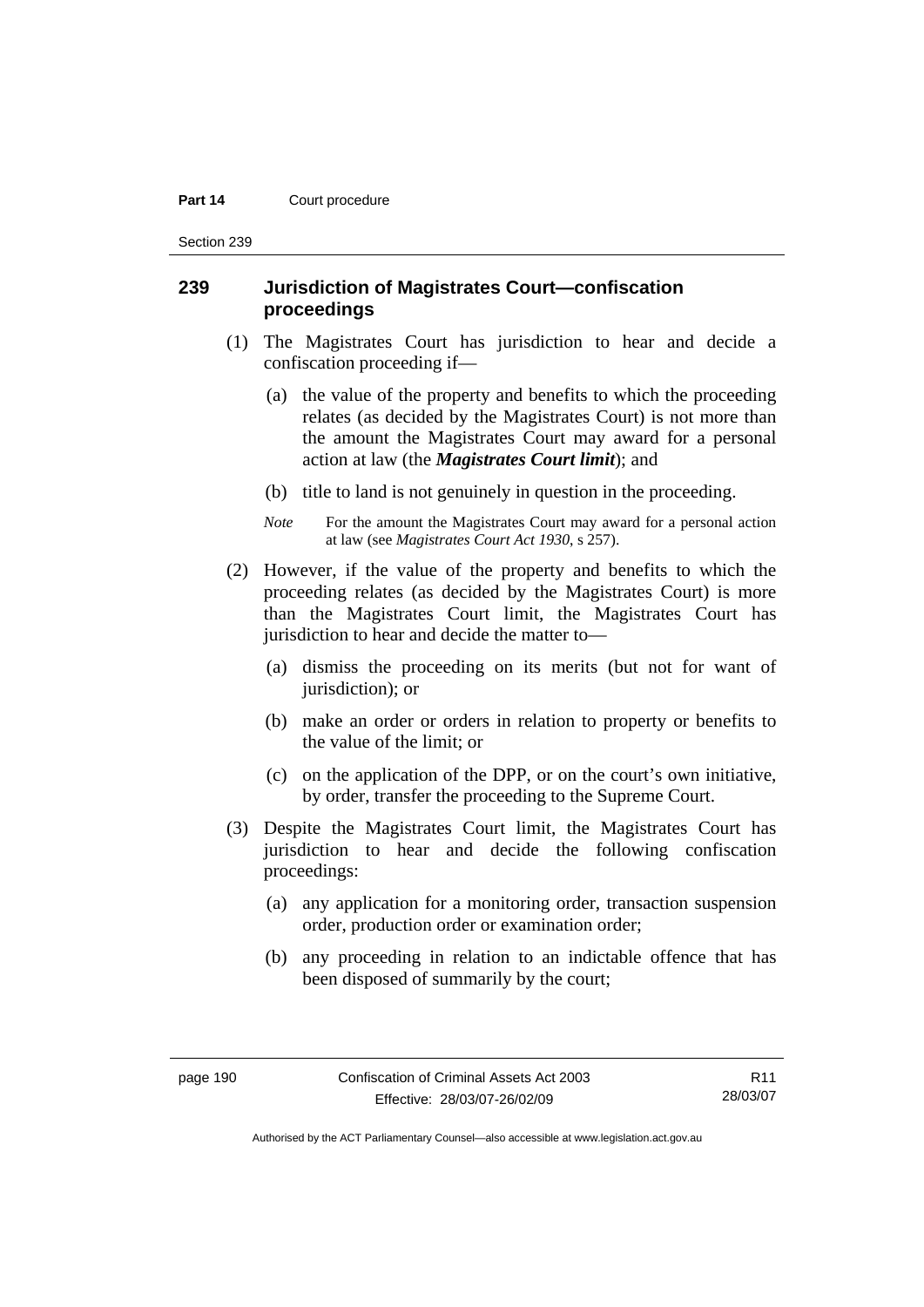(c) a proceeding transferred to the court by the Supreme Court under section 241 (2).

#### **Example for par (b)**

Mr Somewhat Wayward is summarily convicted of an indictable offence by the Magistrates Court. The value of the benefits received by Mr Wayward from the commission of the offence was \$10 000 more than the Magistrates Court limit. The Magistrates Court may make a penalty order against Mr Wayward for the full amount of the benefits despite their value being more than the amount the Magistrates Court may award for a personal action at law.

- *Note* An example is part of the Act, is not exhaustive and may extend, but does not limit, the meaning of the provision in which it appears (see Legislation Act, s 126 and s 132).
- (4) For this section—
	- (a) the Magistrates Court has jurisdiction to decide—
		- (i) what is the property and benefits to which the proceeding relates; and
		- (ii) the value of any property and benefits to which the proceeding relates; and
		- (iii) whether title to land is genuinely in question; and
	- (b) title to land is genuinely in question in the proceeding if the Magistrates Court would not have jurisdiction to hear the proceeding under the *Magistrates Court Act 1930*, section 264 (Proceedings affecting title to land).

#### **240 Jurisdiction of Magistrates Court—interstate orders**

- (1) The Magistrates Court has jurisdiction to hear and decide any proceeding under part 11 (Interstate orders) in relation to a corresponding law order.
- (2) To remove any doubt, the Magistrates Court is a relevant court even if—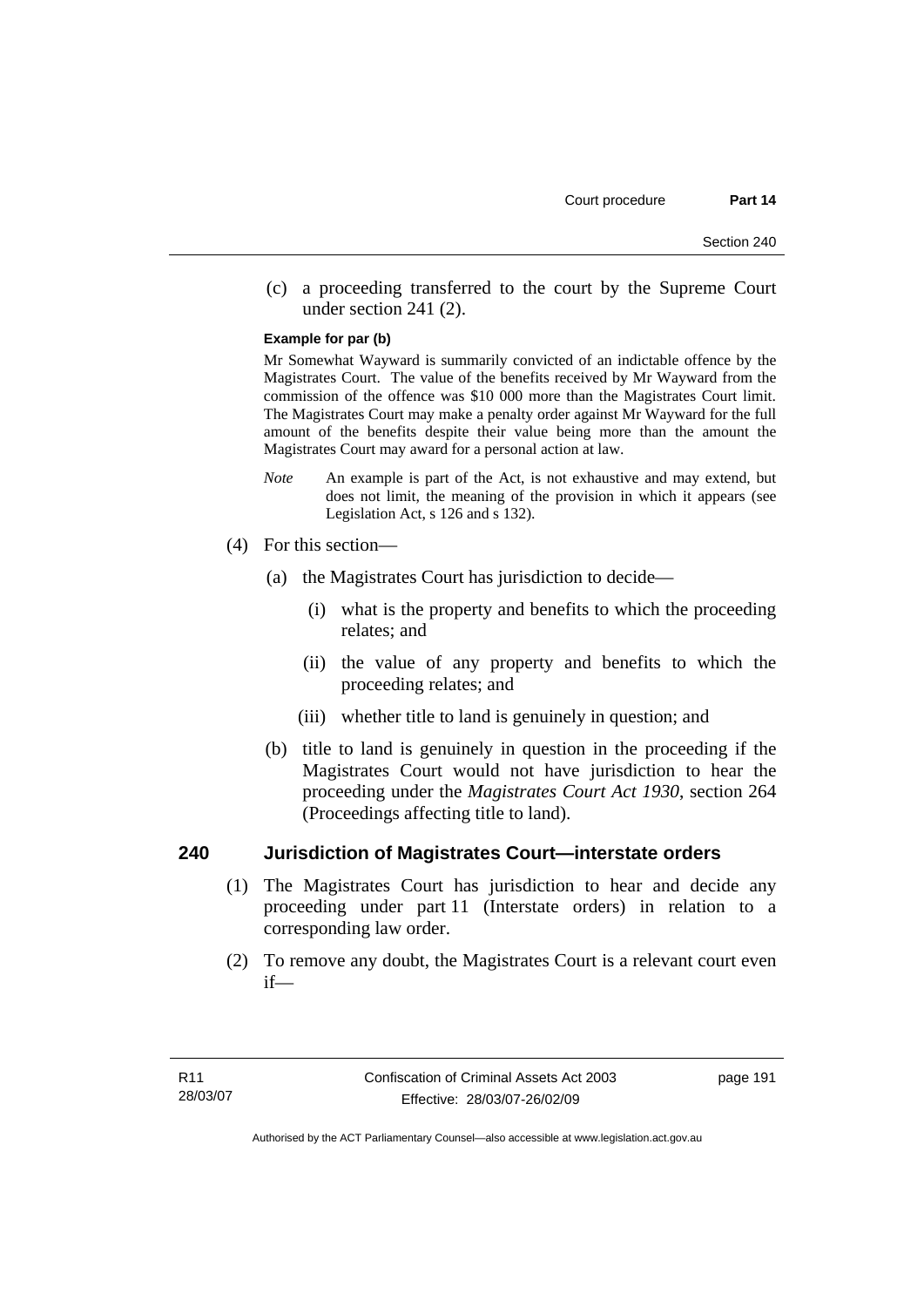Section 241

- (a) the value of the property and benefits to which the corresponding order relates is more than the amount the Magistrates Court may award for a personal action at law; or
- (b) title to land was genuinely in question in the proceeding for the making of the corresponding law order.

#### **241 Jurisdiction of Supreme Court**

- (1) The Supreme Court has jurisdiction to hear and decide any confiscation proceeding or any proceeding under part 11 (Interstate orders) in relation to a corresponding law order.
- (2) The Supreme Court may, by order, transfer a confiscation proceeding to the Magistrates Court if the value of the property and benefits to which the proceeding relates (as decided by the Supreme Court)—
	- (a) is less than or equal to the amount the Magistrates Court may award for a personal action at law; and
	- (b) does not include land the title to which is genuinely in question.
- (3) An order under subsection (2) may be made on the application of the DPP or of a person with an interest in the property or on the Supreme Court's own initiative.

#### **242 Confiscation proceedings—transferred proceedings**

If a proceeding is transferred from a court (the *first court*) to another court under section 239 (2) (c) or section 241 (2)—

 (a) the proceeding is taken to have been begun in the other court; and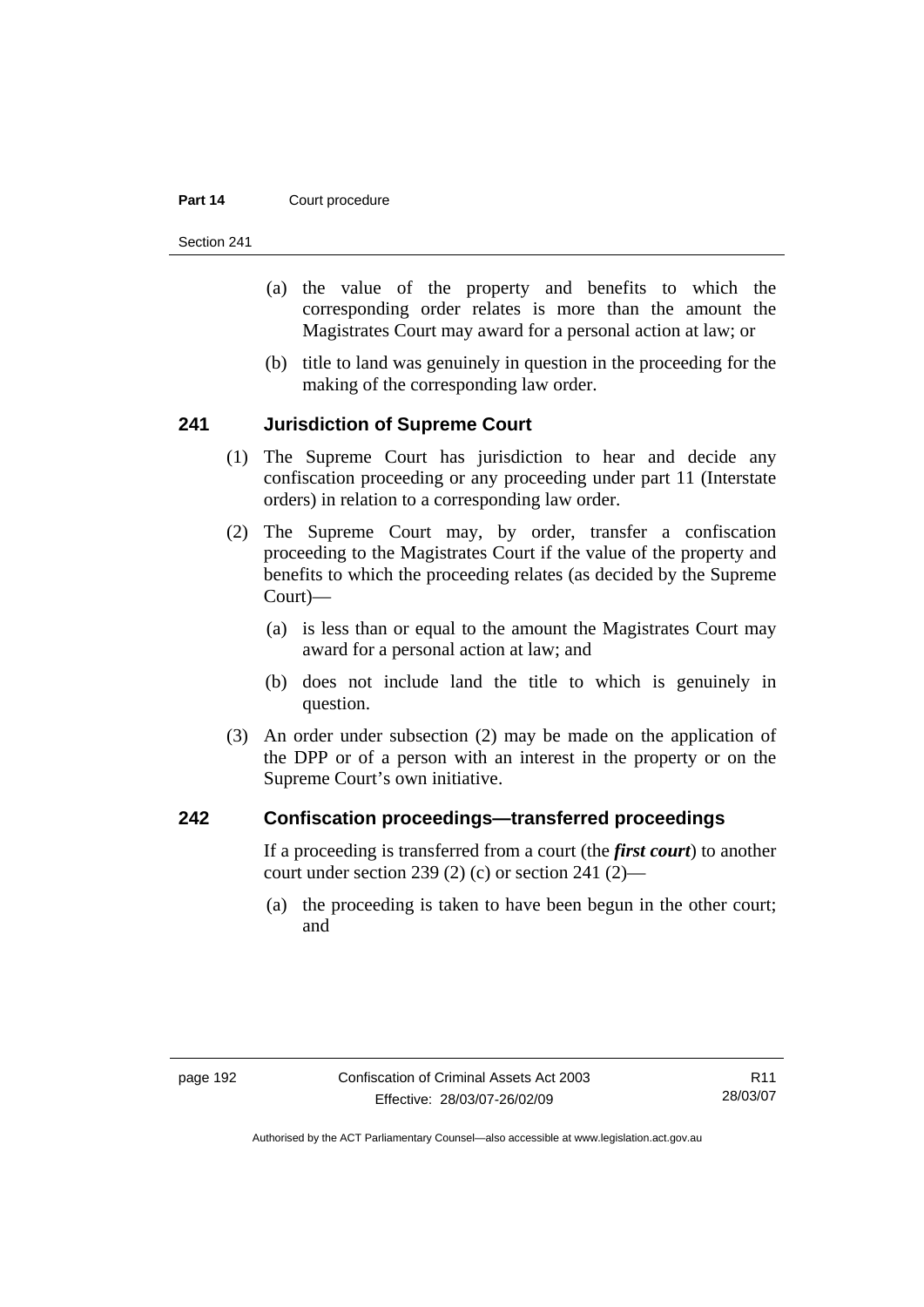(b) evidence given before, and documents filed with, the first court are taken to have been given before, or filed with, the other court.

#### **Example for par (b)**

If a proceeding is transferred from the Magistrates Court to the Supreme Court, the Supreme Court may make findings of fact based on the transcript of evidence given before the Magistrates Court without rehearing the evidence.

*Note* An example is part of the Act, is not exhaustive and may extend, but does not limit, the meaning of the provision in which it appears (see Legislation Act, s 126 and s 132).

# **243 Restricted access proceedings—notice of applications etc**

- (1) This section applies to a confiscation proceeding for any of the following orders (a *restricted access proceeding*):
	- (a) a restraining order;
	- (b) an application by the DPP or public trustee for an additional order under section 39 in relation to a restraining order or restrained property;
	- (c) an order under section 49 (Extension of time for restraining orders) that a restraining order—
		- (i) is to remain in force for a stated period (or as stated in the order); or
		- (ii) that has ended is to be revived for a stated period (or as stated in the order);
	- (d) a monitoring order;
	- (e) a transaction suspension order;
	- (f) a production order (other than an application to vary a production order under section 162);
	- (g) an examination order.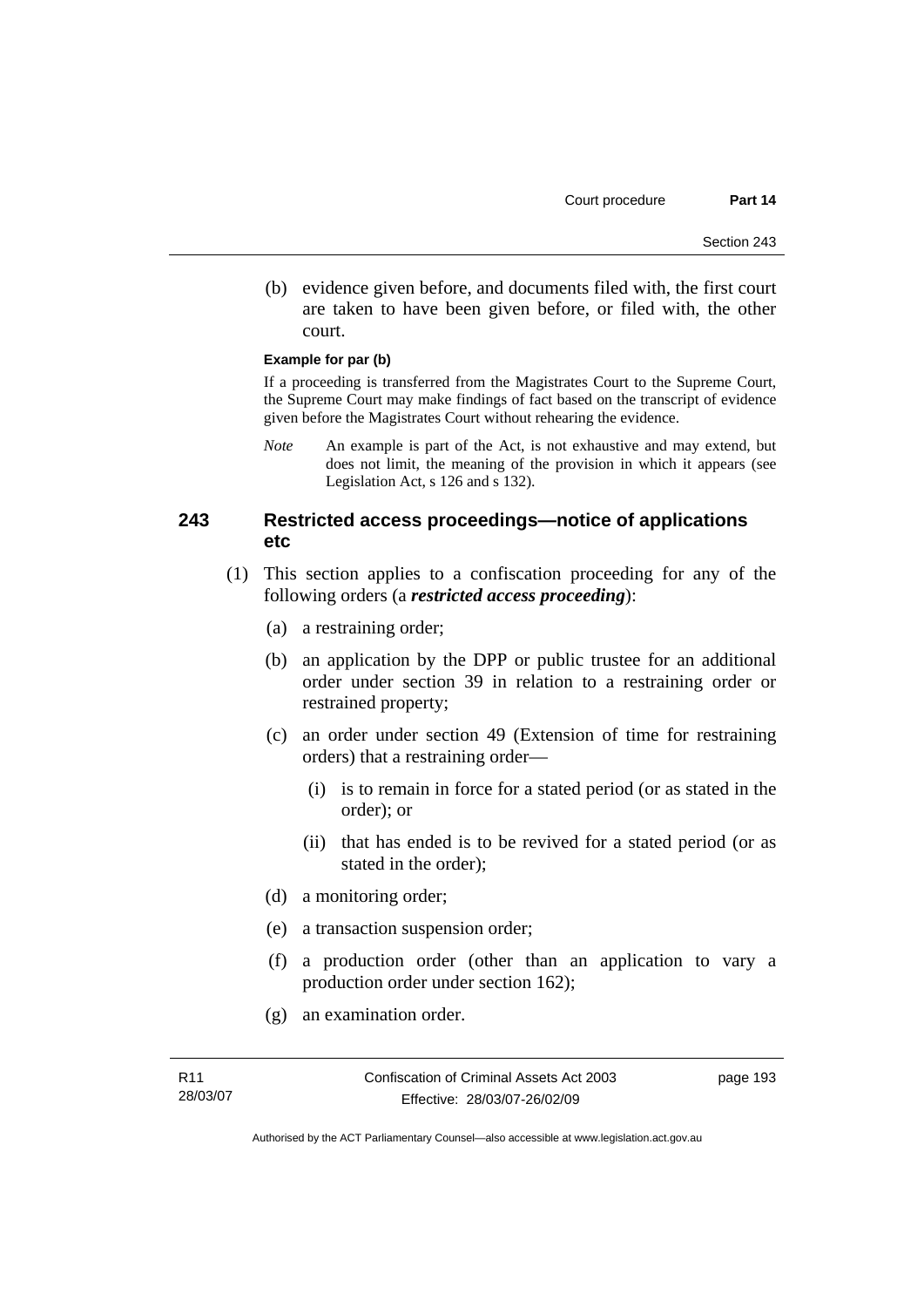Section 244

- (2) An application to begin a restricted access proceeding may be made to a relevant court without notice to the person against whom the relevant order is sought.
- (3) If an application is made to begin a restricted access proceeding without notice to the person against whom the relevant order is sought, the applicant is the only party to the application.
- (4) If notice is given to the person against whom the order is sought, the person is entitled to appear and to present evidence at the hearing of the application, but the person's absence does not prevent the court from making the order.
- (5) The relevant court must hold a restricted access proceeding in closed court if the applicant asks and may give directions about who may be present.

#### **244 Other confiscation proceedings—notice of applications etc**

- (1) This section applies to an application to a relevant court to begin a confiscation proceeding (other than a restricted access proceeding mentioned in section 243) or to amend such an application.
	- *Note 1* No notice of the application is required for a restricted access proceeding (see s 243 (2)).
	- *Note 2* In particular, no advance notice to anyone is required of the application for the order, and the application may be heard in closed court, without the offender or the public being present (see s 243).
	- *Note 3* Related confiscation proceedings are taken to be an interlocutory application and started in accordance with the procedure of the relevant court (see s 245).
- (2) The applicant must give written notice of the application to each of the following people, if applicable (a *notifiable person*):
	- (a) if the application is made by the DPP—the person in relation to whom the order is sought;
	- (b) if the application is made by someone else—the DPP;

| page 194 | Confiscation of Criminal Assets Act 2003 | R <sub>11</sub> |
|----------|------------------------------------------|-----------------|
|          | Effective: 28/03/07-26/02/09             | 28/03/07        |

Authorised by the ACT Parliamentary Counsel—also accessible at www.legislation.act.gov.au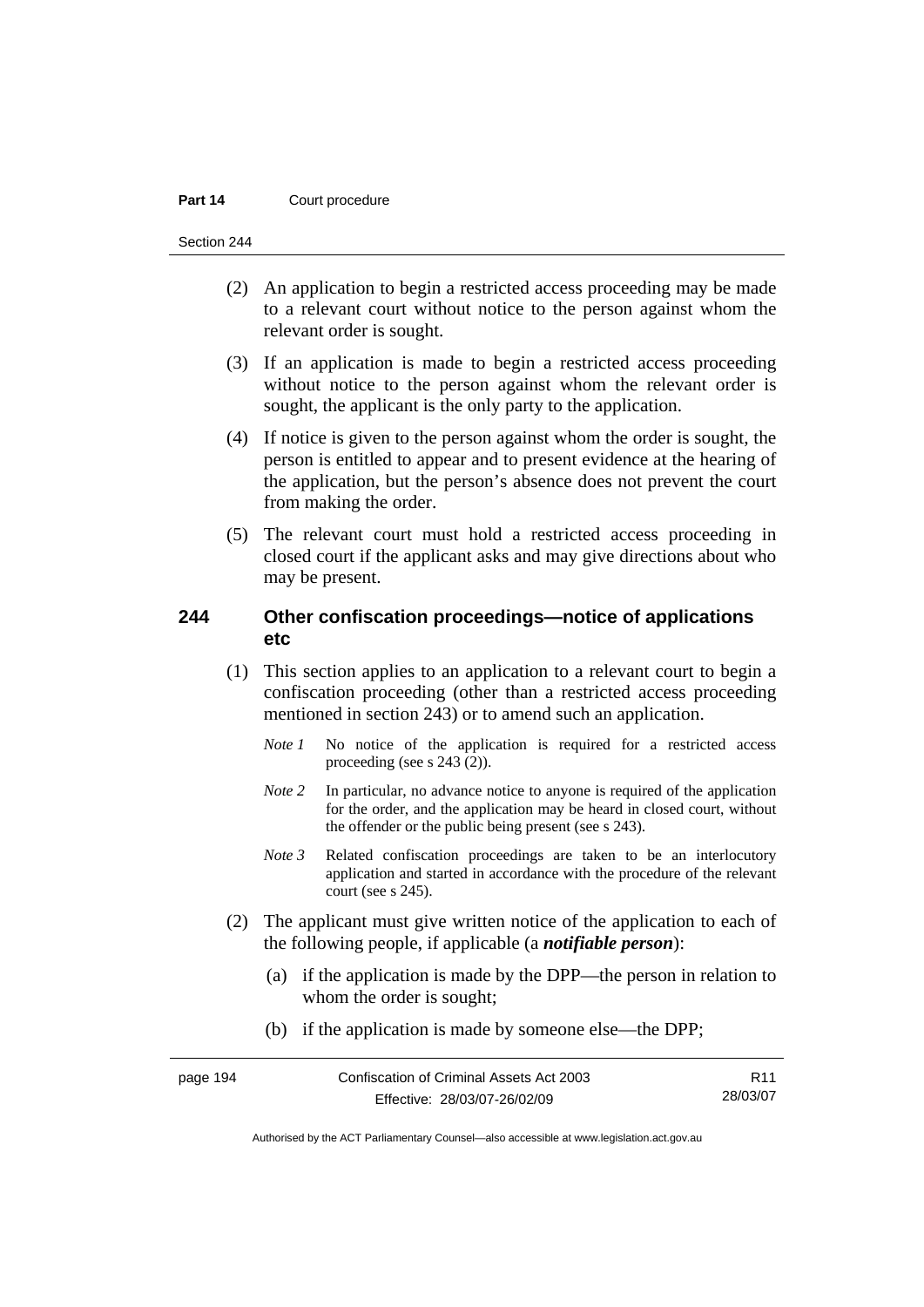- (c) if the public trustee has been directed to take control of the property—the public trustee;
- (d) anyone else the applicant believes may have an interest in the property or benefits that are the subject of the proceeding (or, for forfeited property, may have had an interest in the property or benefits immediately before the property was forfeited).
- (3) Notice of the application must include a statement of the grounds for the application.
- (4) If a notifiable person proposes to oppose the application, the notifiable person must give the applicant written notice of the grounds on which the application will be opposed.
- (5) However, the court may waive the requirement to give written notice of the application to a notifiable person if the person is present in the court when the application is made.
- (6) The court may direct the applicant give notice of the application to anyone and may give directions about how the notice is to be given.
- (7) A notifiable person, and anyone else who claims an interest in the property or benefits, is entitled to appear and to present evidence at the hearing of the application, but the person's absence does not prevent the court from making an order.

### **245 Applications for another confiscation proceeding in relation to same offence**

After the beginning of a confiscation proceeding in relation to a particular offence, any other confiscation proceeding in relation to the same or a related offence—

- (a) is taken to be an interlocutory application in relation to the first proceeding; and
- (b) may be started in accordance with the procedure of the relevant court.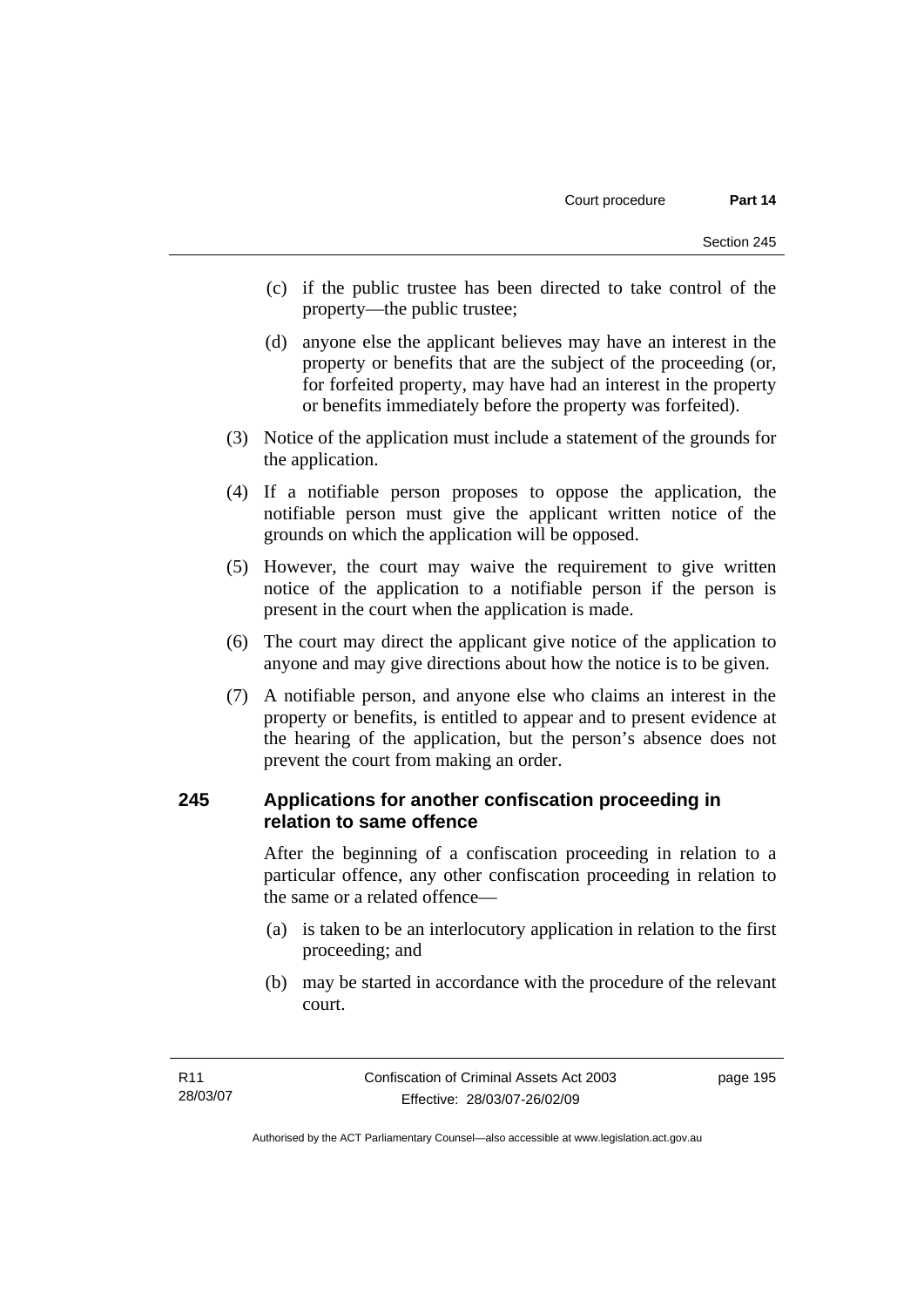Section 246

## **246 Confiscation proceedings—time extensions for applications**

- (1) A relevant court may give leave for—
	- (a) an application in relation to any confiscation proceeding to be made after the end of a period otherwise provided by this Act (the *standard period*); or
	- (b) if an application for a particular order in relation to an offence has already been made in relation to the offence (or a related offence)—another application for an order of that kind to be made in relation to the same offence (or a related offence), whether before or after the end of the standard period; or
	- (c) the amendment of an application for an order under this Act to vary the property or benefits to which the application relates.
- (2) The court may give leave only if satisfied that—
	- (a) property or benefits to which the application relates were (or will be) derived from the offence, or identified, after the end of the standard period; or
	- (b) necessary evidence has (or will) become available only after the end of the standard period; or
	- (c) it is otherwise desirable having regard to the purposes of this Act.
- (3) To remove any doubt, this section does not authorise a relevant court to give leave for an application for an exclusion order in relation to property that has been forfeited.

#### **247 Confiscation proceedings—amendment of applications**

- (1) A relevant court may amend an application in any confiscation proceeding on the application, or with the consent, of the applicant.
- (2) The application may be amended at any time before the proceeding for the application is finalised.

| page 196 | Confiscation of Criminal Assets Act 2003 | R11      |
|----------|------------------------------------------|----------|
|          | Effective: 28/03/07-26/02/09             | 28/03/07 |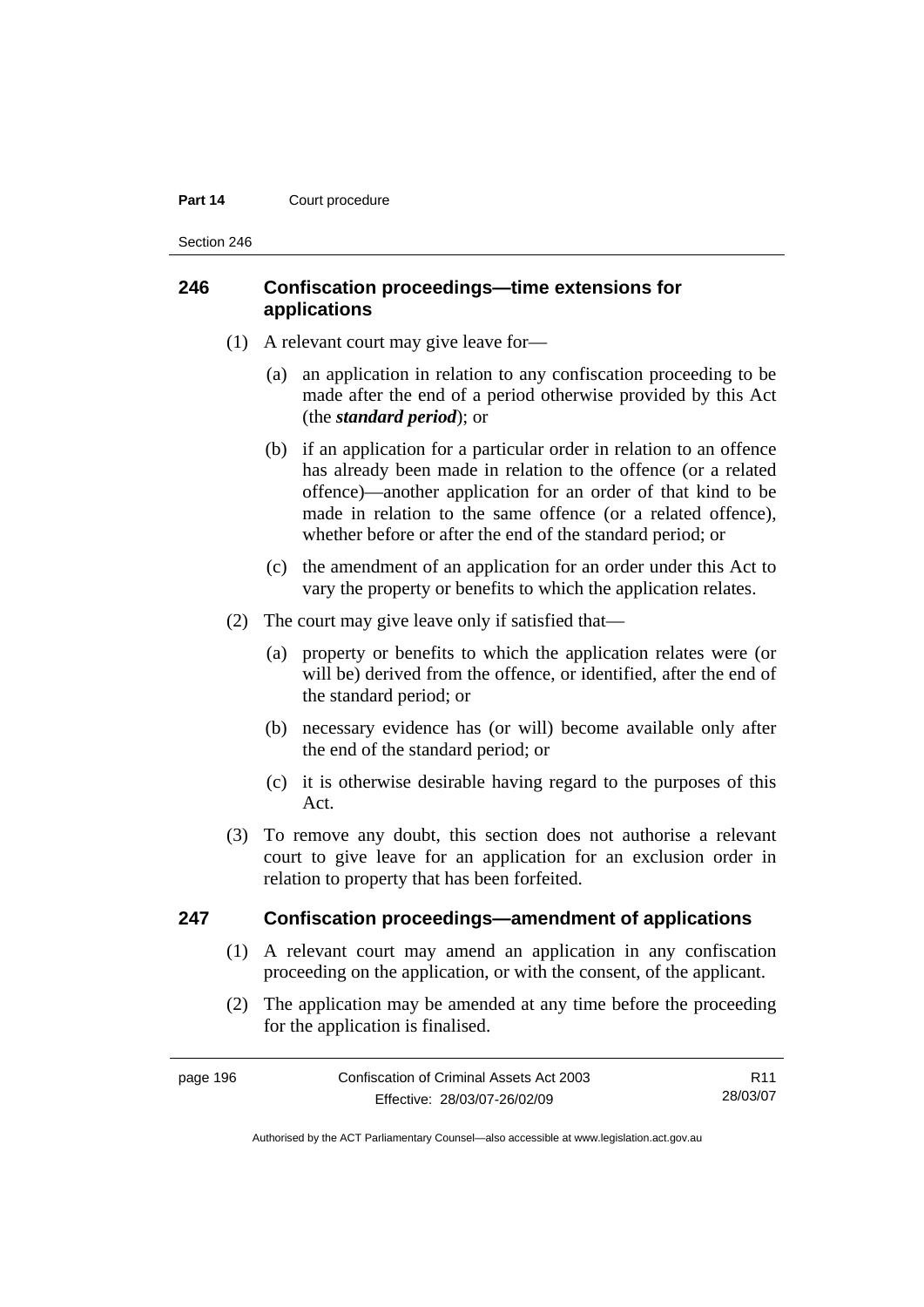#### **248 Confiscation proceedings—relevant material**

For a confiscation proceeding, the relevant court may take into account any material it considers appropriate.

#### **Example of material that may be considered appropriate**

evidence given in, and the transcript of, any proceedings for or about the offence to which the order sought relates

- *Note 1* Evidence may be given in the confiscation proceeding of a conviction, acquittal, sentencing, order or about proceedings in a court by a certificate signed by a judge, magistrate, registrar or proper officer of the court (see *Evidence Act 1995* (Cwlth), s 178).
- *Note* 2 An example is part of the Act, is not exhaustive and may extend, but does not limit, the meaning of the provision in which it appears (see Legislation Act, s 126 and s 132).

### **249 Confiscation proceedings—witness not required to answer questions prejudicing investigation**

A witness in the hearing of a confiscation proceeding is not required to answer a question or produce a document if the relevant court is satisfied that answering the question or producing the document may prejudice an investigation or prosecution in relation to an indictable offence.

# **250 Confiscation proceedings—additional orders**

 (1) A relevant court may, when it makes an order in a confiscation proceeding (a *primary order*) or at any later time, make any other order (an *additional order*) that it considers appropriate for varying or giving effect to the primary order.

#### **Examples of additional orders**

- 1 an order for the examination of anyone before the court, or an officer of the court, about any property that may be forfeited property
- 2 an order directing the owner of forfeited property or anyone else to give to a stated person, within a stated period, a sworn statement about stated particulars of the forfeited property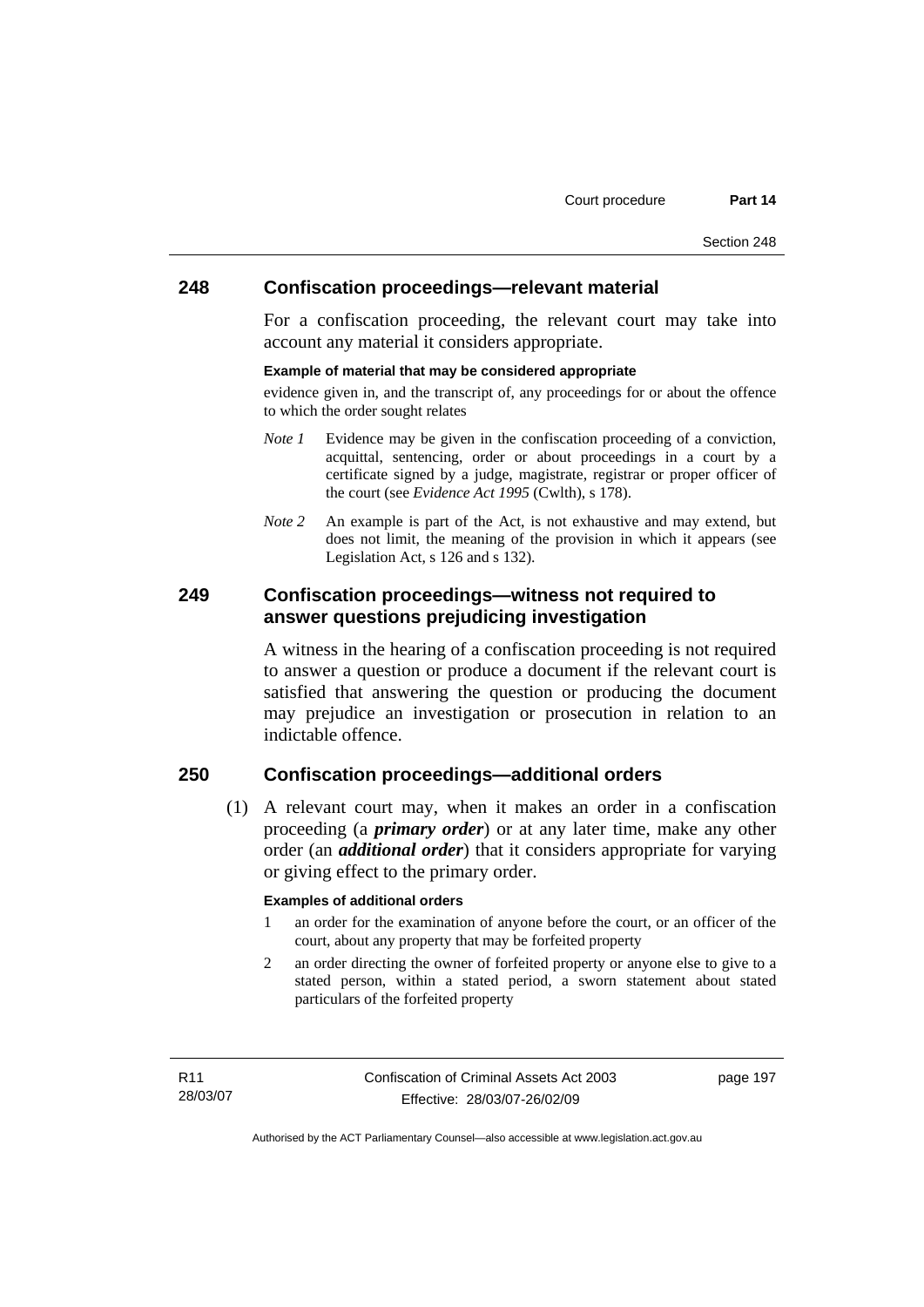Section 250

- 3 an order directing the owner of forfeited property or anyone else to do anything necessary or convenient to be done to allow the public trustee to take control of the property in accordance with a forfeiture order, including anything necessary or convenient to be done to bring the property within the jurisdiction
- 4 an order in relation to the registration of title to, or charges over, property under a territory law
- 5 an order for the substituted service of a restraining order
- *Note* An example is part of the Act, is not exhaustive and may extend, but does not limit, the meaning of the provision in which it appears (see Legislation Act, s 126 and s 132).
- (2) However, this section does not authorise a relevant court to make an additional order in relation to a restraining order or restrained property (including an order for the exclusion of property from a restraining order).
	- *Note 1* For additional orders about restraining orders and restrained property, see s 39 and the notes to that section.
	- *Note* 2 For the power to give orders to give effect to an automatic for feiture for conviction for a serious offence (which operates over restrained property), see s 60.
- (3) An additional order may be made on the relevant court's own initiative, or on the application of any of the following people:
	- (a) the applicant for the primary order;
	- (b) the DPP;
	- (c) the public trustee;
	- (d) anyone with an interest in the property or benefits to which the application relates;
	- (e) anyone else with the court's leave.
- (4) To remove any doubt, an additional order under this section does not end only because the order to which the additional order relates ends.

R11 28/03/07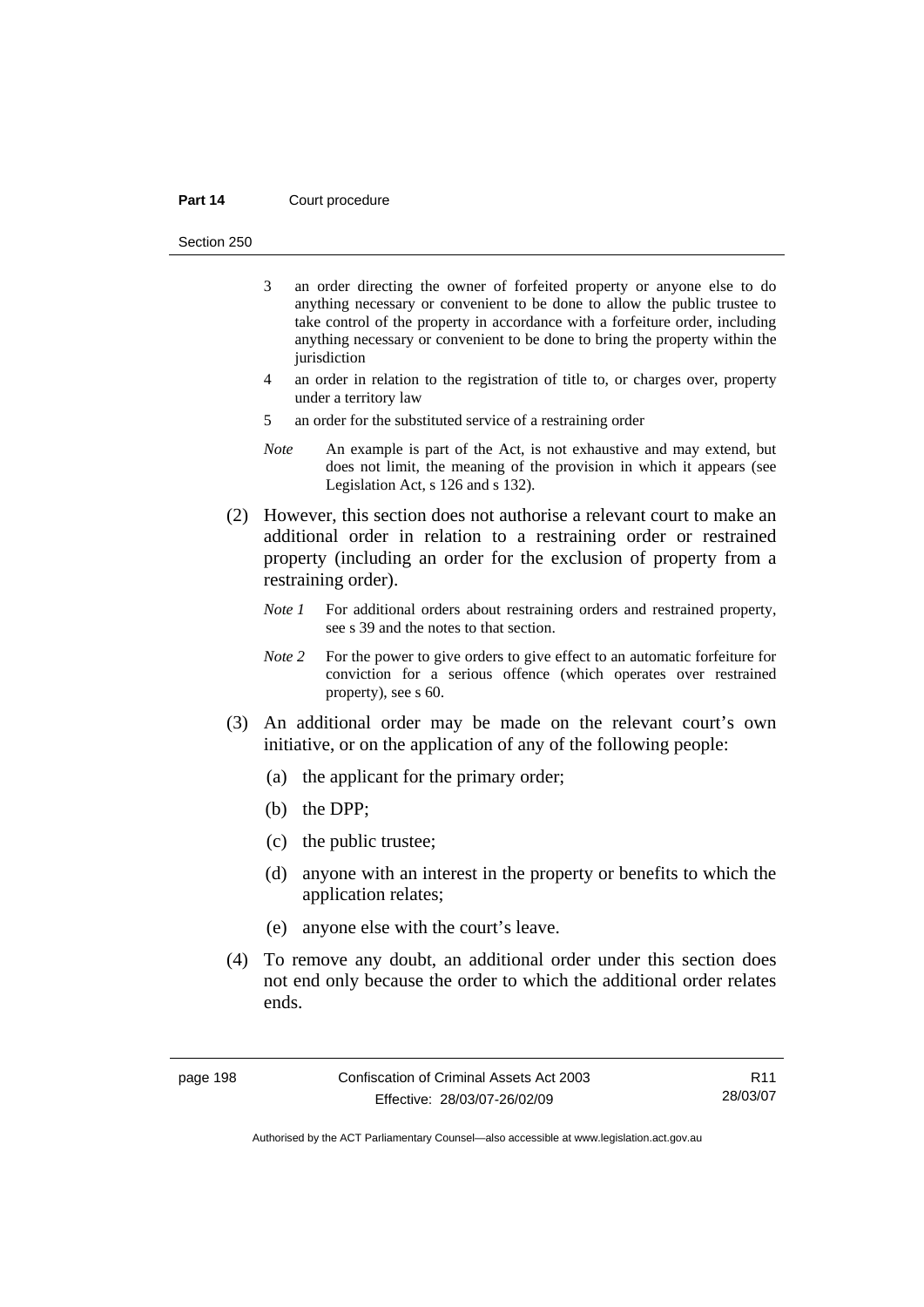### **251 Contravention of additional orders under s 250**

A person commits an offence if—

- (a) a relevant court makes an additional order under section 250; and
- (b) the person has notice of the order (whether by being given a copy of the order or otherwise); and
- (c) the person contravenes the order.

Maximum penalty: 200 penalty units, imprisonment for 2 years or both.

### **252 Confiscation proceedings—consent orders**

- (1) A relevant court may make an order in a confiscation proceeding with the consent of the applicant in the proceeding and everyone whom it has reason to believe has an interest in the property, benefits, transaction, document or information that is the subject of the proceeding.
- (2) An order may be made with consent under subsection (1) without consideration of the matters which the court would otherwise consider in the proceeding.

#### **253 Confiscation proceedings—notice of making orders**

- (1) If a relevant court makes an order in a confiscation proceeding, the applicant for the order must give a copy of the order to—
	- (a) if the application is made by the DPP—the person in relation to whom the order is sought; and
	- (b) if the application is made by someone else—the DPP; and
	- (c) if the public trustee has been directed to take control of the property—the public trustee; and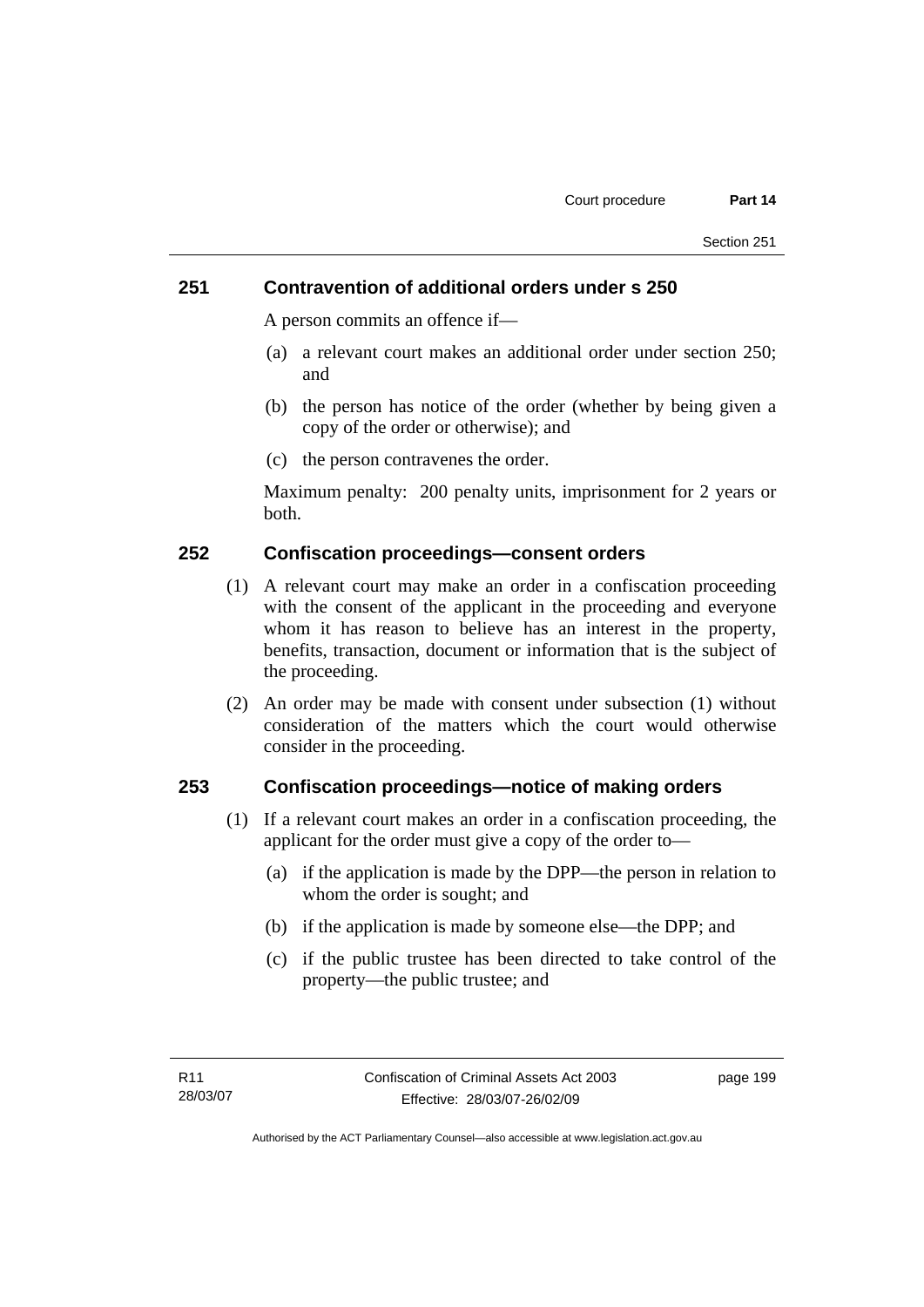Section 254

 (d) anyone else the applicant believes may have an interest in the property or benefits that are the subject of the proceeding (or, for forfeited property, may have had an interest in the property or benefits immediately before the property was forfeited).

*Note* For how documents may be served, see the Legislation Act, pt 19.5.

- (2) The court may order the applicant to give notice of the order to anyone else and may give directions about how the notice is to be given.
- (3) The court must not make an order under subsection (2) if compliance with the order would be inconsistent with a direction under section 69 (1) (b) (Civil forfeiture order proceedings restrictions on disclosure).
- (4) This section does not apply to the making of restraining orders or non-disclosable information orders.
	- *Note* See div 4.2 about notice of the making of restraining orders and pt 12 about making information orders.

#### **254 Concurrent proceedings**

This Act does not prevent a relevant court from conducting a confiscation proceeding at the same time as another confiscation proceeding or another civil or criminal proceeding, if the court considers it desirable for the purposes of this Act.

page 200 Confiscation of Criminal Assets Act 2003 Effective: 28/03/07-26/02/09

R11 28/03/07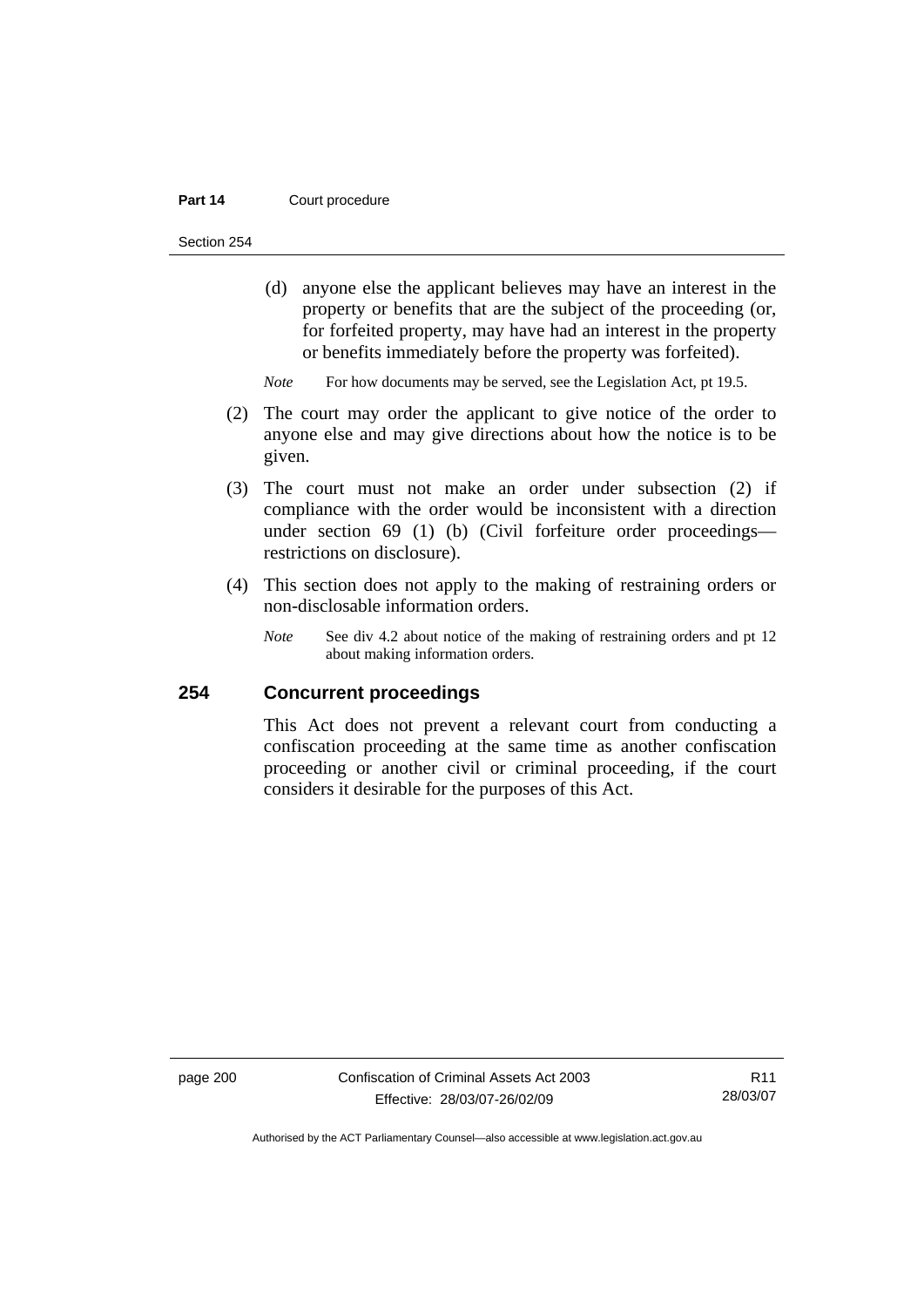# **Part 15 Miscellaneous**

#### **255 Selfincrimination and other privileges overridden**

- (1) This section applies despite the Legislation Act, part 15.4 (Preservation of certain common law privileges) if a person is required to disclose anything in a confiscation proceeding, by an order under this Act, or otherwise under this Act.
- (2) The person is not excused from the disclosure because—
	- (a) the disclosure might tend to incriminate the person or make the person liable to a penalty, or the person's property liable to forfeiture, under this Act or another territory law; or
	- (b) the disclosure would be in breach of an obligation (whether imposed by law or otherwise) of the person not to make the disclosure.

#### **Example—legal professional privilege**

A person is not excused from disclosing a document because to do so would be in breach of an obligation by a lawyer to a client not to disclose the existence or contents of the document.

- *Note* An example is part of the Act, is not exhaustive and may extend, but does not limit, the meaning of the provision in which it appears (see Legislation Act, s 126 and s 132).
- (3) However, the disclosure is inadmissible against the person making the disclosure in a civil or criminal proceeding except—
	- (a) in a criminal proceeding in relation to giving false or misleading documents, information or testimony; or
	- (b) in a proceeding on an application under this Act; or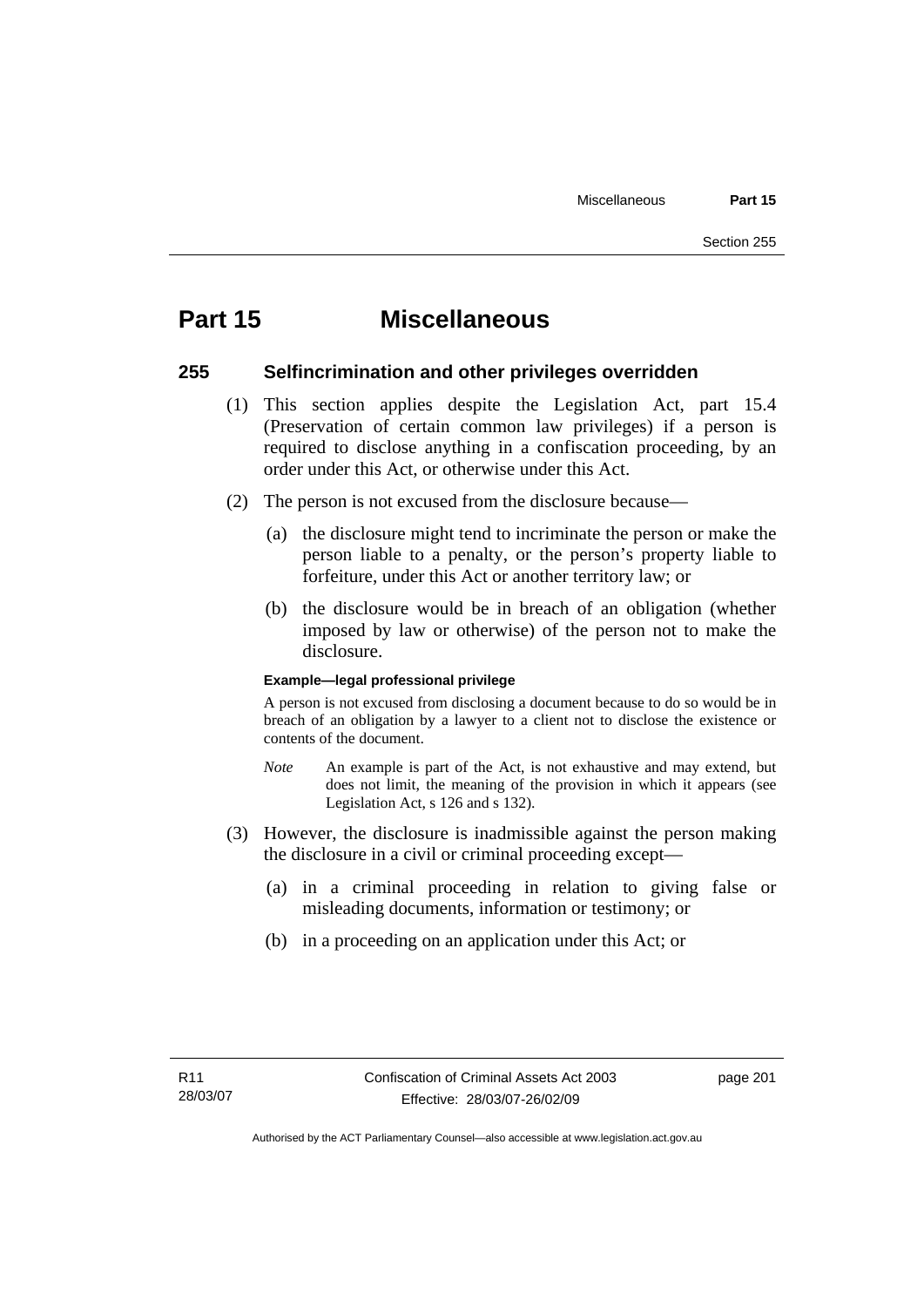#### **Part 15** Miscellaneous

Section 256

- (c) in a proceeding for an additional order under section 39 or section 250 in relation to another confiscation proceeding under this Act; or
- (d) in a proceeding for enforcement of a confiscation forfeiture order, an automatic forfeiture or a penalty order; or
- (e) for a document—in a civil proceeding in relation to a right or liability it gives or imposes.
- (4) An action does not lie against a person because of the disclosure if it is in breach of an obligation the person would otherwise have (whether imposed by law or applying otherwise).
- (5) In this section:

*disclosure*, by a person, includes—

- (a) the person answering a question or giving testimony or information to someone else; and
- (b) the person giving or producing a statement, document or anything else to someone else.

#### **Example of** *disclosure*

giving information about the nature or location of property held by anyone

# **256 Powers under Act not limited by criminal proceedings**

To remove any doubt, the fact that a criminal proceeding has begun, or is about to begin, (whether or not under this Act) against a person to whom an order under this Act or an examination notice applies does not prevent the person or anyone else from complying, or permit a person to refuse to comply, with the order or notice.

R11 28/03/07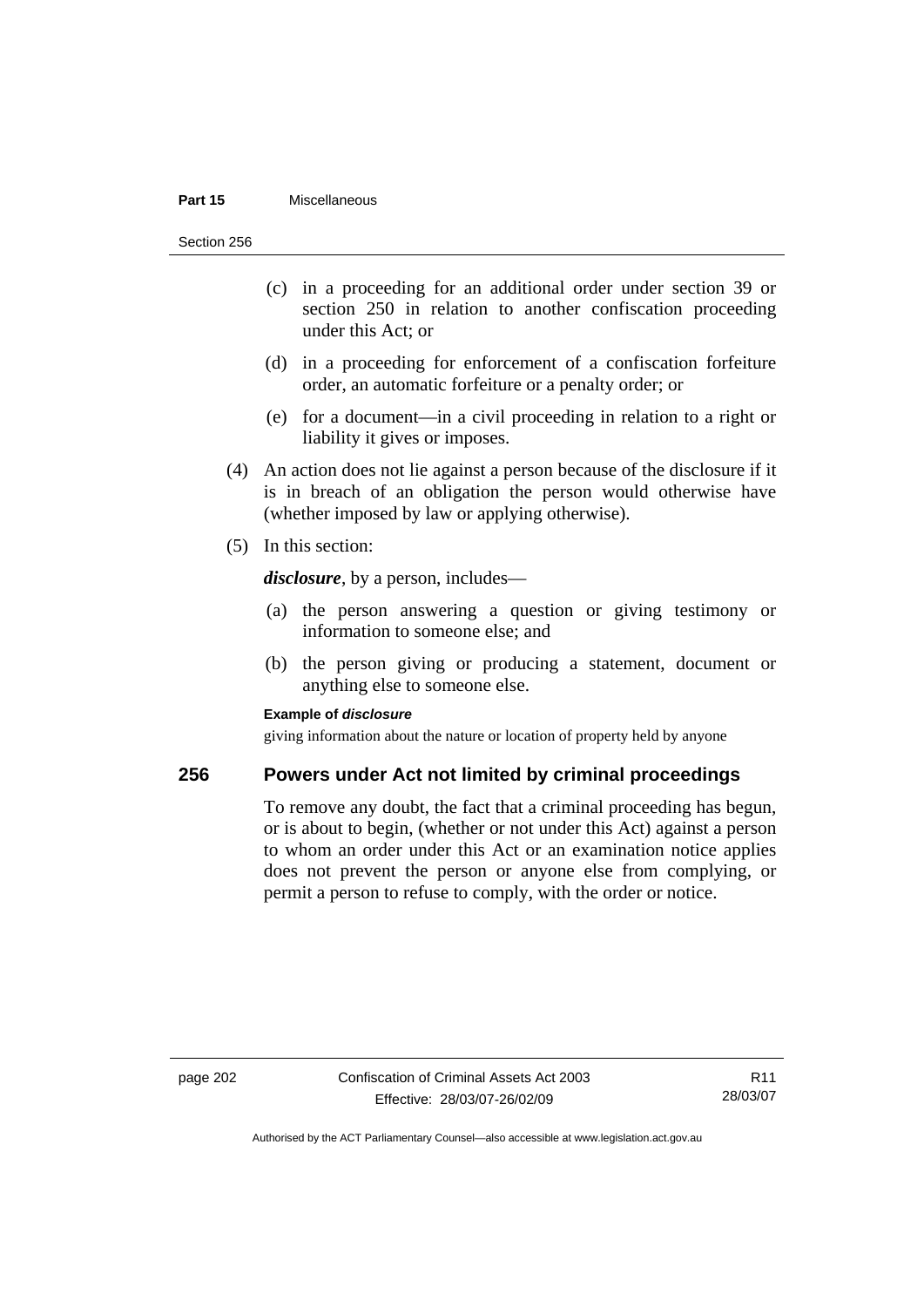# **257 Powers under Act do not limit each other or powers under other laws**

A power under this Act does not limit or exclude—

- (a) the operation of another power under this Act; or
- (b) the operation of another territory law, or a law of the Commonwealth, a State or another Territory.

#### **Example for par (a)**

a search warrant under part 13 and an examination notice, production order and monitoring order may be used independently, or in conjunction with each other, in relation to identifying and locating tainted property and benefits derived from an offence.

#### **Example for par (b)**

a search warrant under the *Crimes Act 1900* may be applied for to locate target material rather than a search warrant under this Act, part 13.

*Note* An example is part of the Act, is not exhaustive and may extend, but does not limit, the meaning of the provision in which it appears (see Legislation Act, s 126 and s 132).

### **258 Examination orders—reporting requirements**

- (1) As soon as practicable after the end of each financial year, the chief police officer must give the Minister a report about the operation of division 12.5 (Examination orders and notices) during the financial year.
- (2) The report must include the following information for the financial year:
	- (a) the number of applications for examination orders made during the year;
	- (b) the number of people given examination notices during the year;
	- (c) the number of investigations to which the notices related;
	- (d) the number of examinations conducted during the year.

| R <sub>11</sub> | Confiscation of Criminal Assets Act 2003 | page 203 |
|-----------------|------------------------------------------|----------|
| 28/03/07        | Effective: 28/03/07-26/02/09             |          |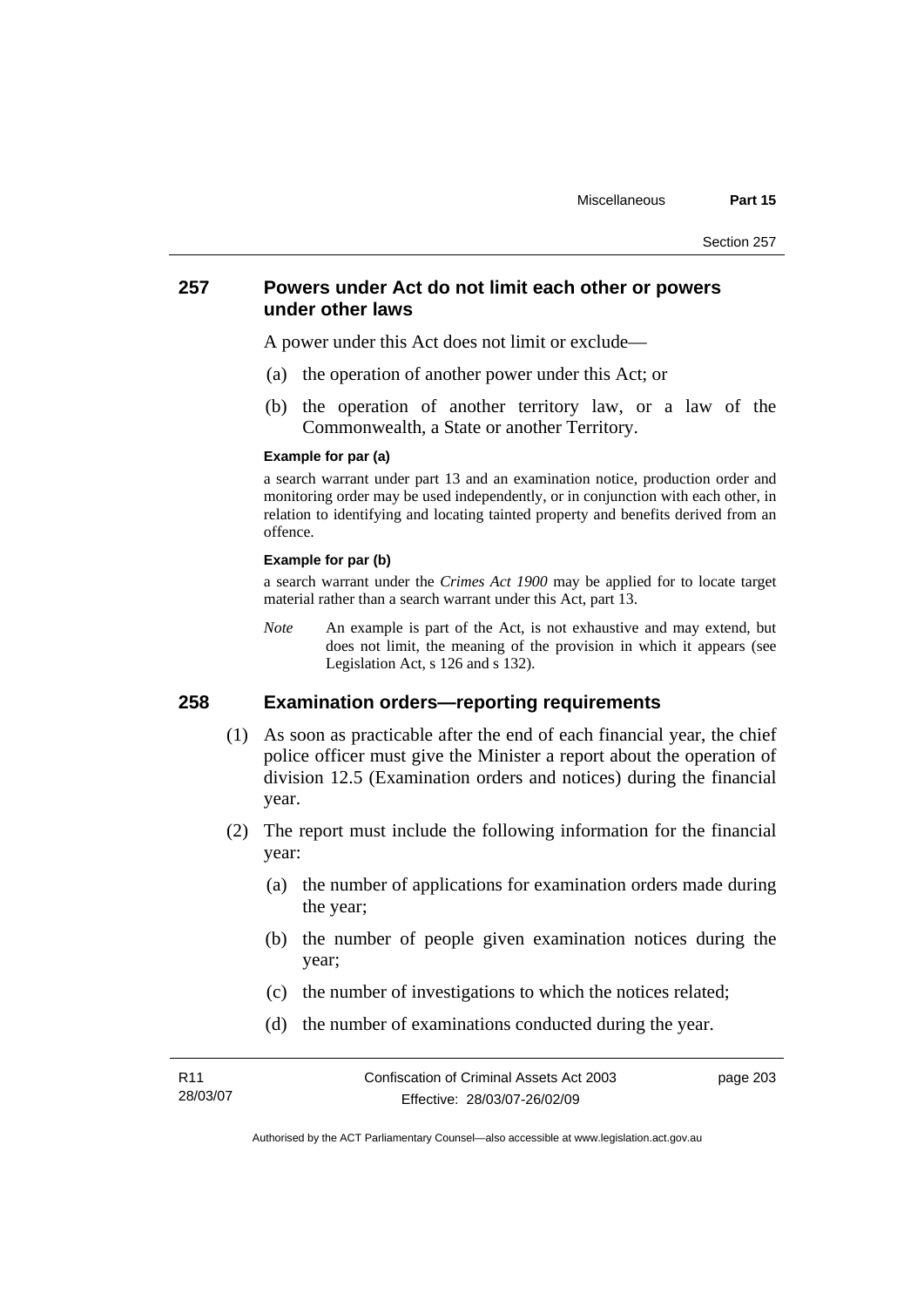#### **Part 15** Miscellaneous

Section 258

- (3) The report must also include the following information for the financial year (whether or not the examination notice to which it relates was given during the year):
	- (a) the number and kind of confiscation proceedings begun during the year in relation to matters for which an examination notice has been given to a person;
	- (b) the estimated value of property either restrained or confiscated during the year in relation to matters for which an examination notice had been given to a person;
	- (c) the number of charges laid relating to examination notice offences during the year;
	- (d) the number of arrests made during the year in relation to matters for which an examination notice has been given to a person;
	- (e) the number and kind of complaints made during the year to the Australian Federal Police or the Commonwealth Ombudsman in relation to examination notices;
	- (f) the number of complaints of the kind mentioned in paragraph (e) resolved during the year and their outcome;
	- (g) the number and kind of legal proceedings begun during the year in relation to examination notices (other than charges mentioned in paragraph (c) or proceedings begun by the DPP or a police officer);
	- (h) the number of legal proceedings of the kind mentioned in paragraph (g) finalised during the year and their outcome.
- (4) The Minister must present a copy of each report given to the Minister under subsection (1) to the Legislative Assembly within 6 sitting days after the day the Minister receives it.

R11 28/03/07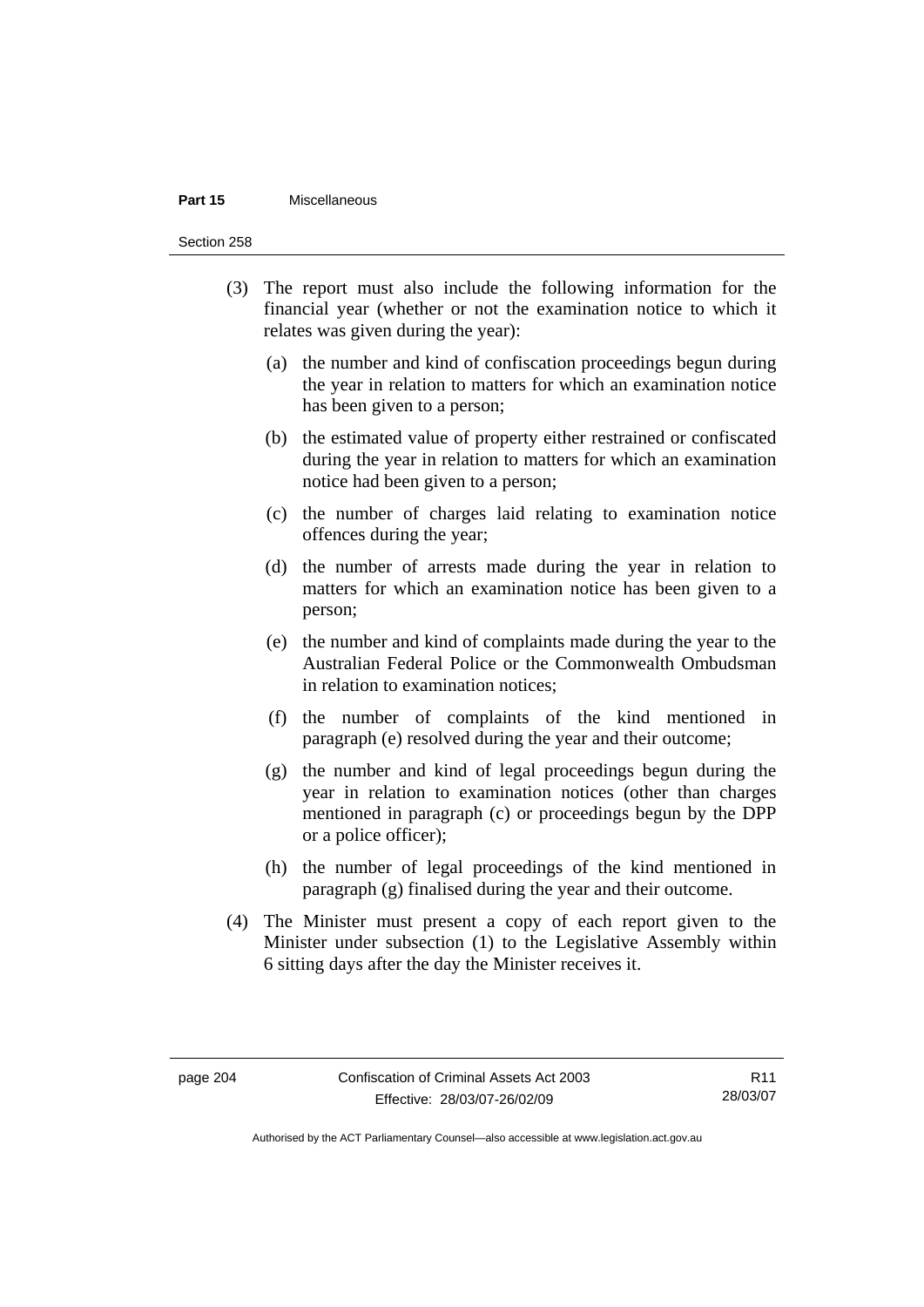# **259 Approved forms**

- (1) The Minister may, in writing, approve forms for this Act.
- (2) If the Minister approves a form for a particular purpose, the approved form must be used for that purpose.

*Note* For other provisions about forms, see the Legislation Act, s 255.

(3) An approved form is a notifiable instrument.

*Note* A notifiable instrument must be notified under the Legislation Act.

# **260 Regulation-making power**

- (1) The Executive may make regulations for this Act.
	- *Note* A regulation must be notified, and presented to the Legislative Assembly, under the Legislation Act.
- (2) A regulation may prescribe offences for contraventions of a regulation and prescribe maximum penalties of not more than 10 penalty units for offences against a regulation.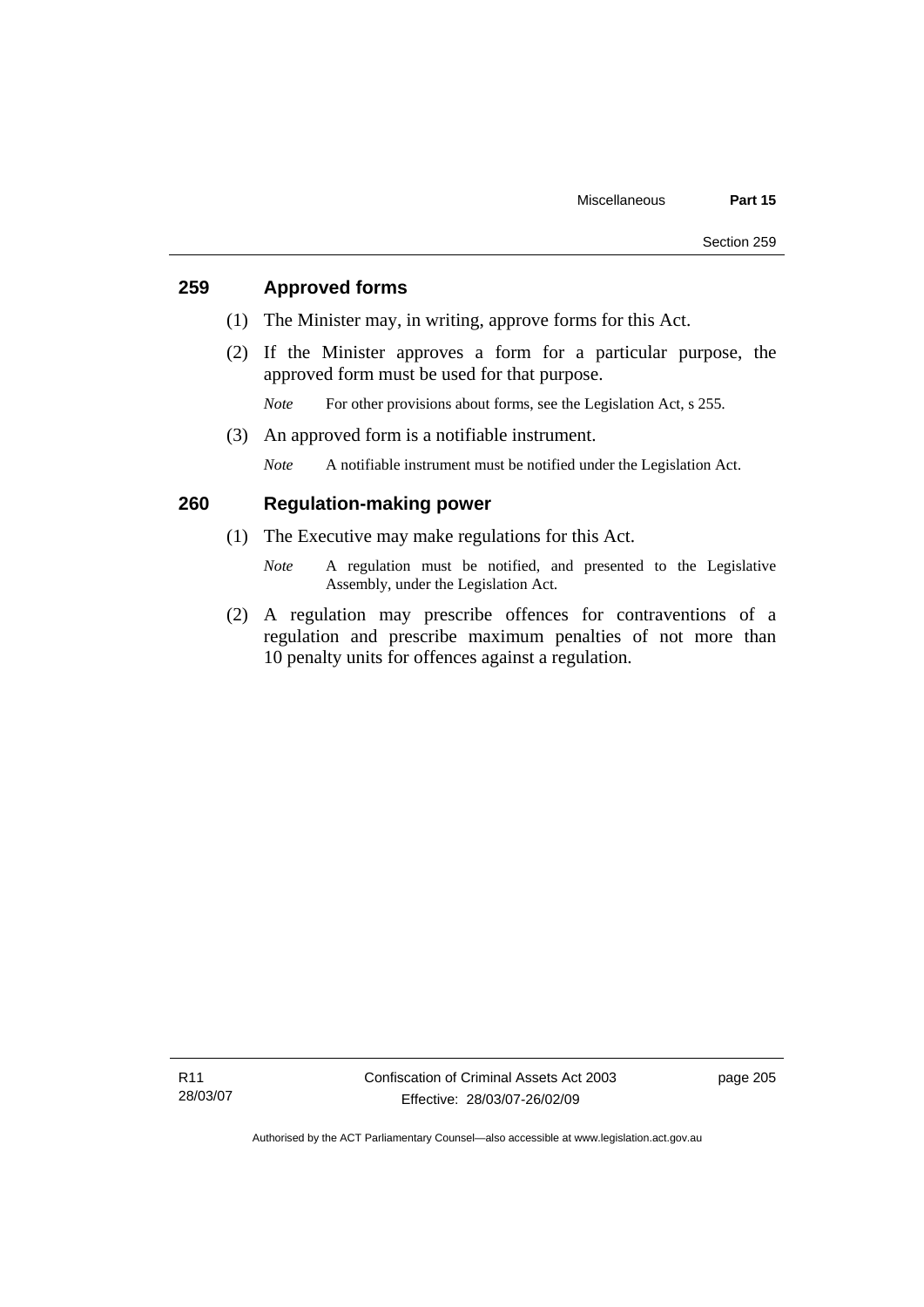# **Dictionary**

(see s 6)

- *Note 1* The Legislation Act contains definitions and other provisions relevant to this Act.
- *Note 2* In particular, the Legislation Act, dict, pt 1, defines the following terms:
	- authorised deposit-taking institution
	- child
	- domestic partner (see s 169)
	- DPP
	- entity
	- fail
	- foreign country
	- found guilty
	- function
	- indictment
	- indictable offence
	- interest (in relation to land or other property)
	- intersex person (see s 169B)
	- lawyer
	- may (see also s 146)
	- must (see also s 146)
	- police officer
	- present
	- property
	- public trustee
	- registrar-general
	- transgender person (see s169A).

page 206 Confiscation of Criminal Assets Act 2003 Effective: 28/03/07-26/02/09

R11 28/03/07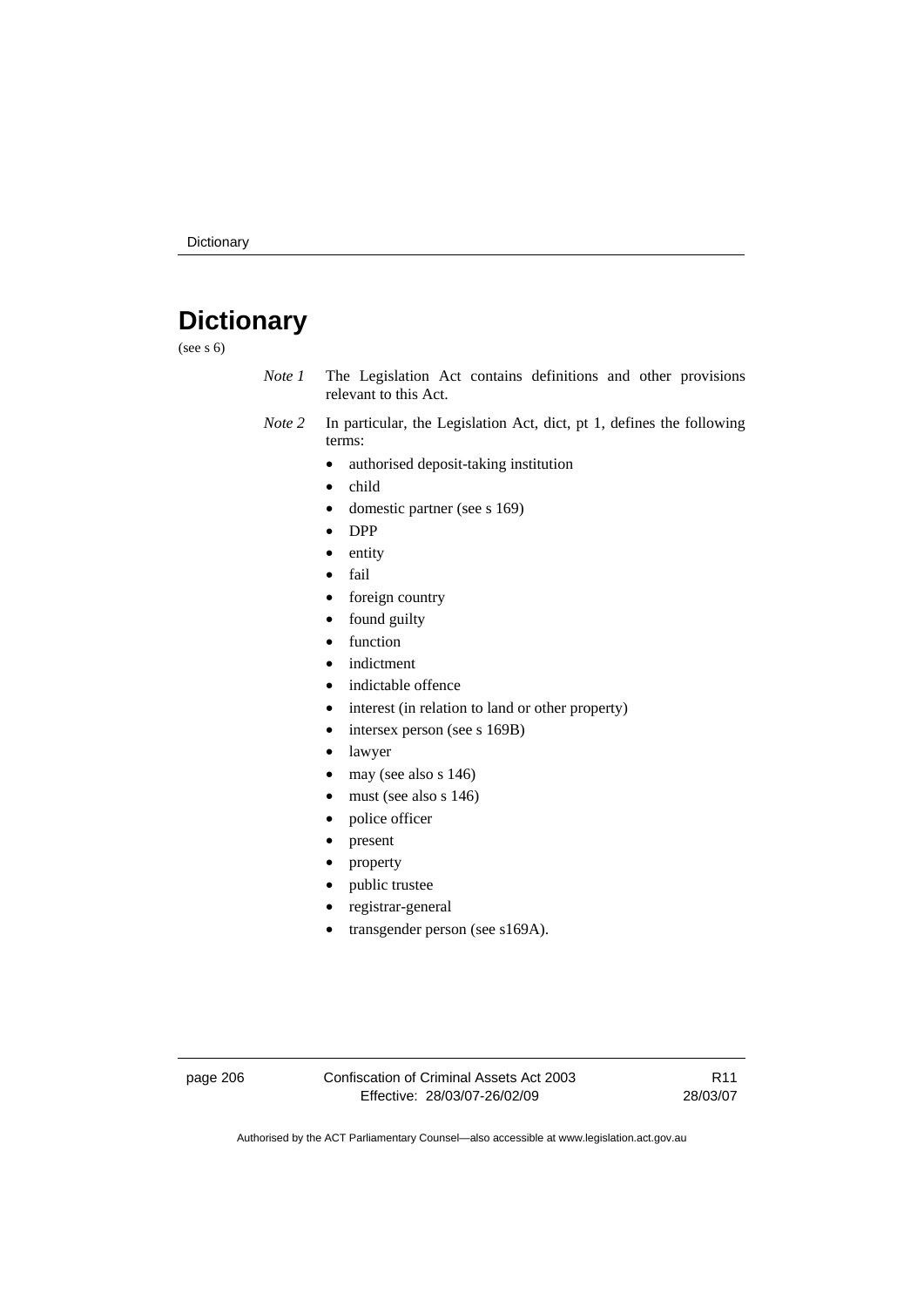## *abscond*—see section 16.

*account* means any facility or arrangement through which a financial institution accepts deposits or allows withdrawals, and includes—

- (a) a facility or arrangement for a fixed term deposit or a safedeposit box; and
- (b) a facility or arrangement prescribed by regulation for this definition.

*agent*, for an agent that is a corporation, includes an officer, employee or agent of the corporation.

*artistic profits*—see section 81.

*artistic profits restraining order*—see section 20.

*associate*, for division 12.5 (Examination orders and notices) see section 164.

*at*, for part 13 (Search warrants)—see section 195.

*authenticated*, in relation to a corresponding law order, for part 11 (Interstate orders)—see section 136.

*authorised investigator*, for division 12.5 (Examination orders and notices)—see section 165 (1).

*automatic forfeiture*, of property, means the forfeiture of the property—

- (a) under division 5.2 (Automatic forfeiture—conviction for serious offences); or
- (b) under division 5.3 (Automatic forfeiture—unclaimed tainted property).
- *Note* A registered interstate automatic forfeiture decision is taken to be an automatic forfeiture under this Act (see s 139).

*benefit* includes service or advantage.

| R11      | Confiscation of Criminal Assets Act 2003 | page 207 |
|----------|------------------------------------------|----------|
| 28/03/07 | Effective: 28/03/07-26/02/09             |          |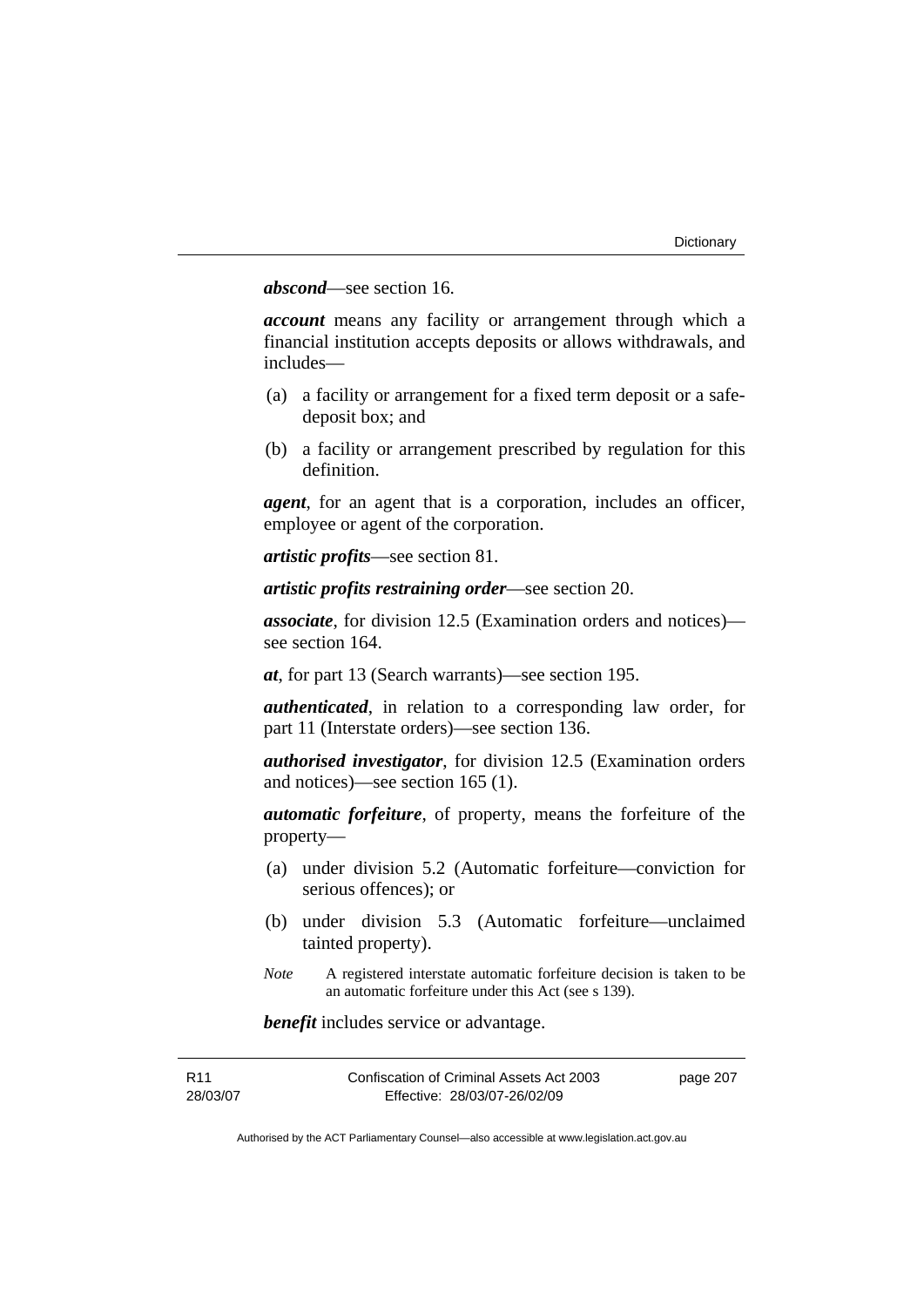*benefits*, derived by an offender—see section 80. *buyback order*—see section 124. *civil forfeiture order*—see section 65. *cleared*, of an offence—see section 17. *commission*— (a) of a serious offence, for part 7 (Penalty orders)—see section 79; and (b) of an offence by a person who has absconded—includes the alleged commission of the offence by the person. *confiscation proceeding*—see section 236.

*convicted*—see section 15 (1).

*conviction forfeiture order*—see section 52.

*corresponding law* means a law of the Commonwealth, a State or another Territory that is declared by regulation to be a corresponding law, whether or not the law corresponds, or substantially corresponds, to this Act.

*corresponding law order* means an order, notice or decision (however described) made under a corresponding law, whether or not the order, notice or decision—

- (a) is made by a court; or
- (b) corresponds, or substantially corresponds, to an order, notice or decision under this Act.

*data*, for part 13 (Search warrants)—see section 195.

*data storage device*, for part 13 (Search warrants)—see section 195.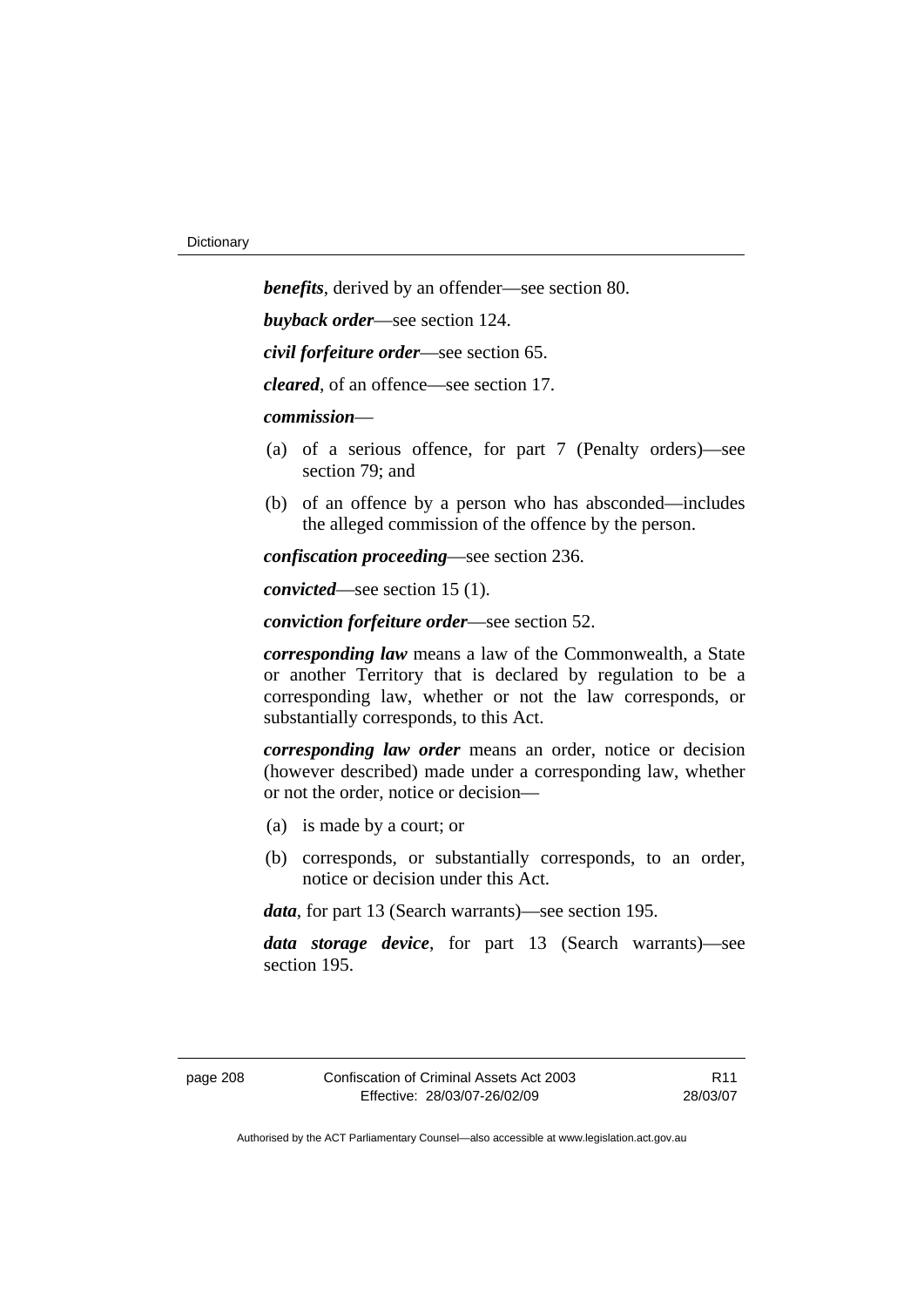*dealing*, with property of a person, includes, for example—

- (a) if a debt is owed to the person—making a payment to anyone in reduction of the debt; and
- (b) disposing of the property (including, for example, making a gift of the property or removing the property from the ACT or Australia); and
- (c) receiving the property, whether as a gift or otherwise; and
- (d) creating or assigning an interest in the property; and
- (e) using the property to obtain or extend credit; and
- (f) using credit secured against the property.
- *Note* An example is part of the Act, is not exhaustive and may extend, but does not limit, the meaning of the provision in which it appears (see Legislation Act, s 126 and s 132).

*derived*—see section 12.

*distributable funds*, for part 10 (Confiscated assets trust fund) see section 128.

*effective control*, of property—see section 14.

*encumbrance*, in relation to property, includes any interest, mortgage, charge, right, claim or demand in relation to the property.

*equitable sharing program*, for part 10 (Confiscated assets trust fund)—see section 129.

*examination notice*—see section 171.

*examination order*—see section 166.

*exclusion order*—see section 72.

*executing police officer*, of a search warrant, for part 13 (Search warrants)—see section 195.

R11 28/03/07 Confiscation of Criminal Assets Act 2003 Effective: 28/03/07-26/02/09

page 209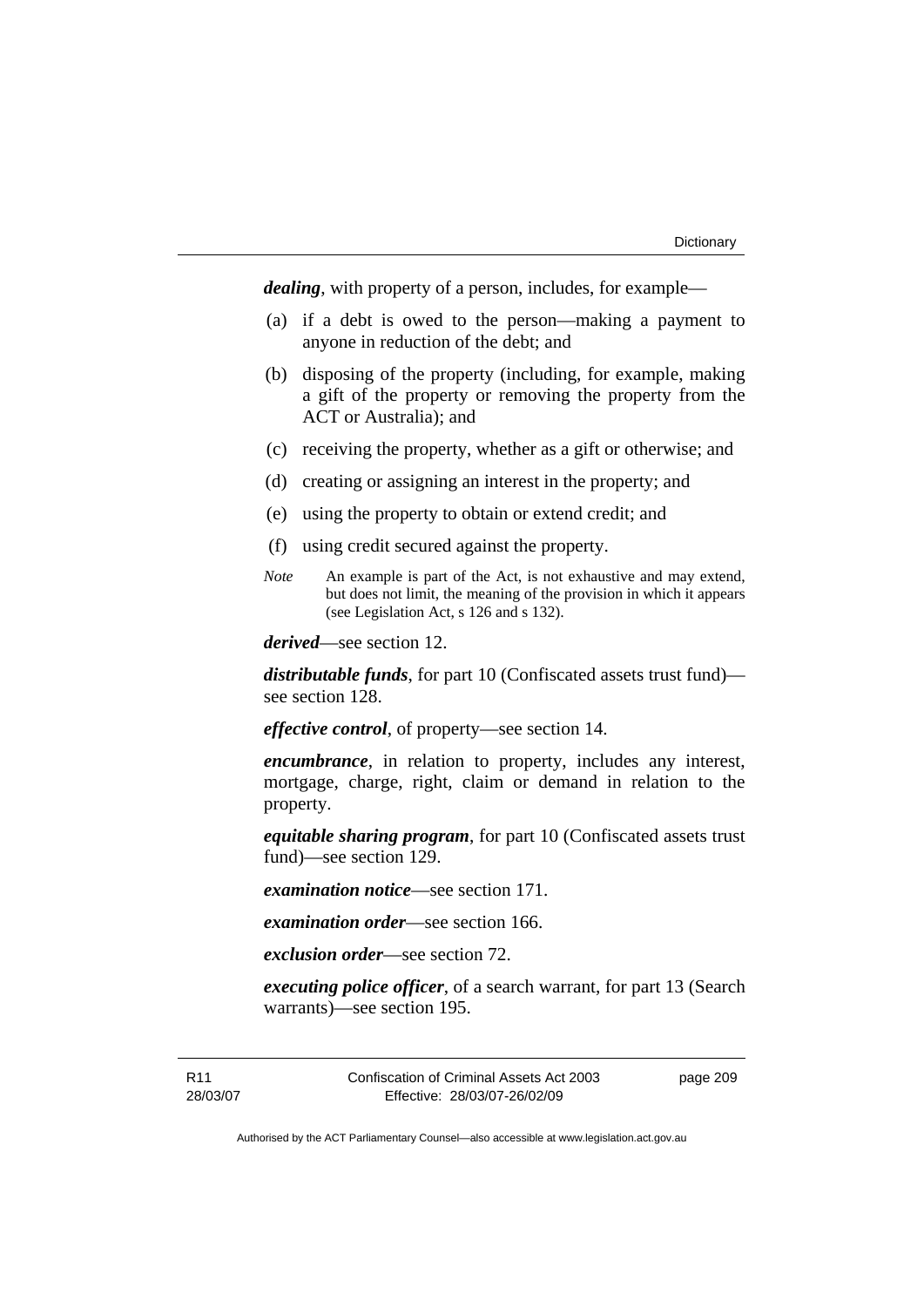*finalised*, for a confiscation or criminal proceeding—see section 18.

*financial institution* means—

- (a) an authorised deposit-taking institution; or
- (b) the Reserve Bank of Australia; or
- (c) an entity registered or incorporated as a cooperative housing society or similar society under the law of the Territory, a State or another Territory; or
- (d) a person who carries on State banking within the meaning of the Commonwealth Constitution, section 51 (13); or
- (e) a corporation that is, or that, if it had been incorporated in Australia, would be, a financial corporation within the meaning of the Commonwealth Constitution, section 51 (20); or
- (f) a person who permits someone else to deposit money with the person for use by the other person in relation to gaming or betting; or
- (g) an entity prescribed by regulation for this definition.

*forfeited* property, means property forfeited under part 5 (Forfeiture of property).

*forfeiture order* means a civil forfeiture order or a conviction forfeiture order.

*Note* A registered interstate forfeiture order is taken to be a forfeiture order under this Act (see s 139).

*forfeiture or penalty application*, for division 4.3 (Duration of restraining orders)—see section 41.

*frisk search*, for part 13 (Search warrants)—see section 195.

*fully satisfied*—a forfeiture order or penalty order, or an automatic forfeiture of property, is *fully satisfied* when—

| page 210 | Confiscation of Criminal Assets Act 2003 |          |
|----------|------------------------------------------|----------|
|          | Effective: 28/03/07-26/02/09             | 28/03/07 |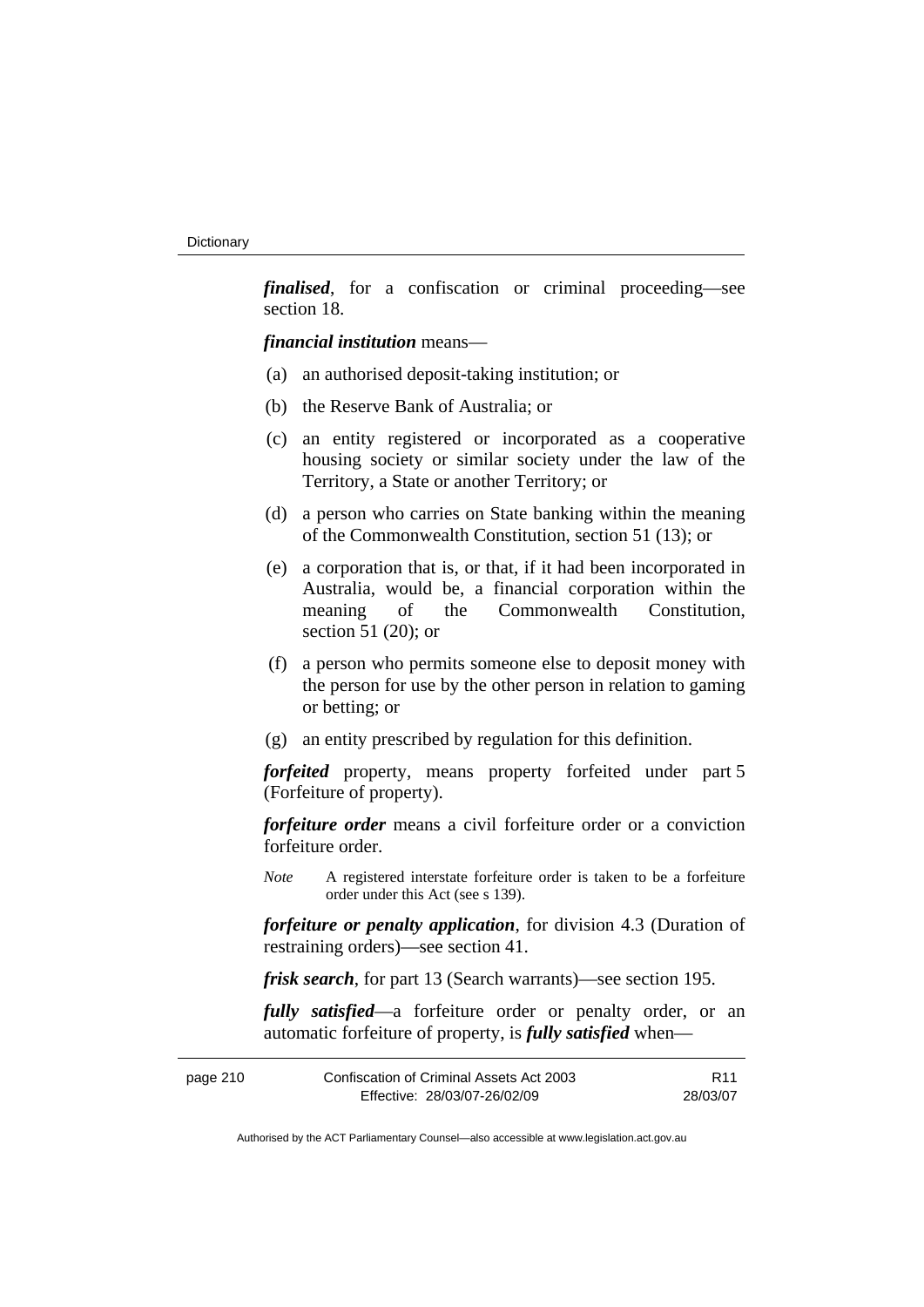- (a) for an automatic forfeiture of property or a forfeiture order—the property that is the subject of the automatic forfeiture or order has vested in law in the Territory and the public trustee has taken control of the property; and
- (b) for a penalty order—the amount of the order has been paid to, or recovered by, the Territory or realised by the public trustee from the disposal of property.

*indictable offence*—see section 13 (2).

*information order*—see section 186.

*inquiry notice*—see section 144.

*in relation to*—to remove any doubt, *in relation to* includes—

- (a) in; and
- (b) for or for the purposes of; and
- (c) in connection with; and
- (d) in respect of; and
- (e) with respect to.

#### **Example**

The phrase 'property used, or intended to be used by an offender, in relation to the commission of an offence' (in s 3 (d) and elsewhere) refers to all or any of the following:

- (a) property used *in* or *in relation to* the commission of the offence;
- (b) property used *for* or *for the purposes of* the commission of the offence;
- (c) property used *in connection with* the commission of the offence;
- (d) property used *in respect of* the commission of the offence;
- (e) property used *with respect to* the commission of the offence.
- *Note* An example is part of the Act, is not exhaustive and may extend, but does not limit, the meaning of the provision in which it appears (see Legislation Act, s 126 and s 132).

page 211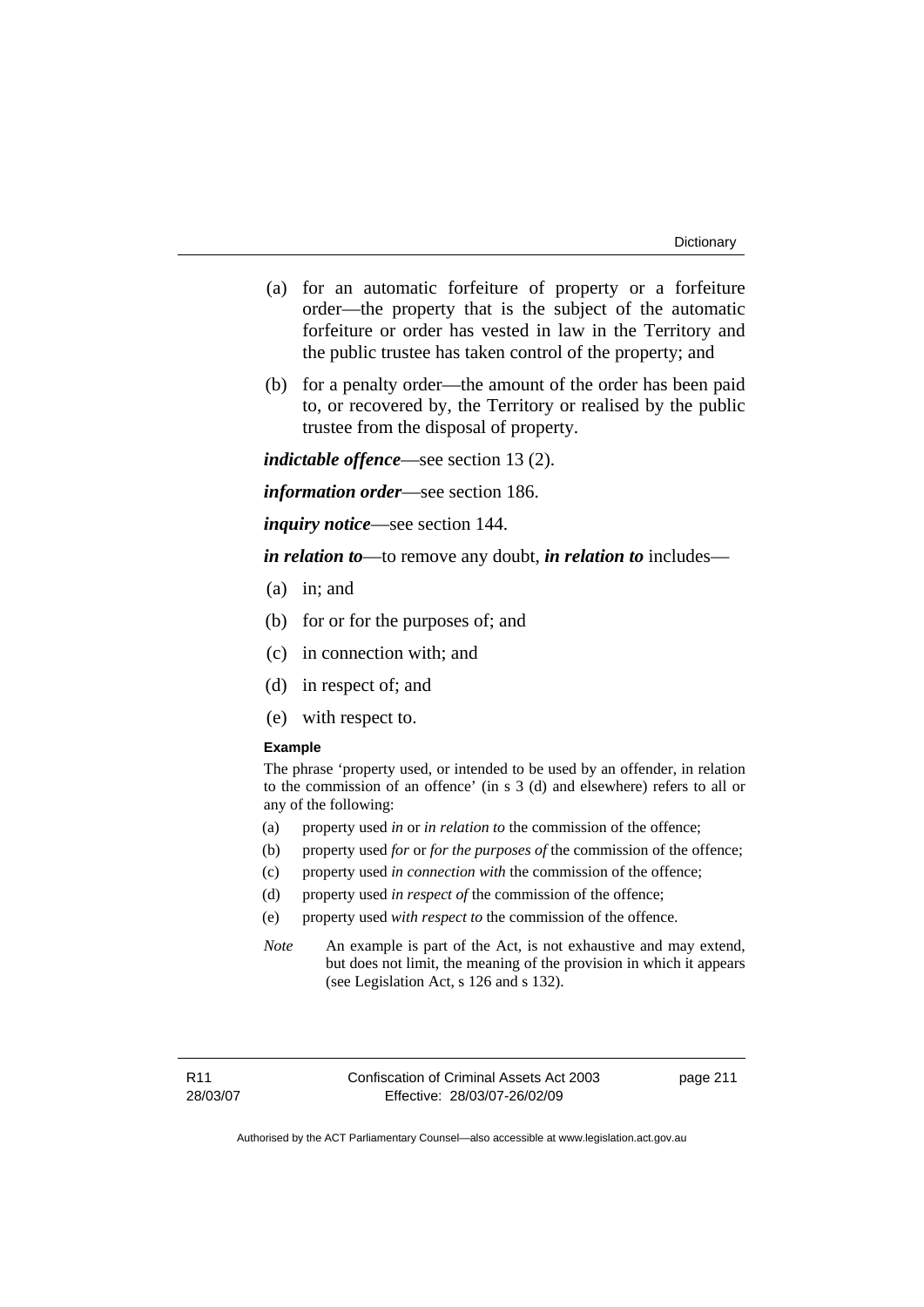*interested person*, for part 8 (Forfeited property)—see section 107.

*interstate automatic forfeiture decision* means a corresponding law order prescribed by regulation for this definition.

*interstate civil forfeiture order* means a corresponding law order prescribed by regulation for this definition.

*interstate conviction forfeiture order* means a corresponding law order prescribed by regulation for this definition.

*interstate forfeiture order* means an interstate civil forfeiture order or interstate conviction forfeiture order.

*interstate penalty charge*—see section 142 (2) (Interstate penalty charges).

*interstate penalty order* means a corresponding law order prescribed by regulation for this definition.

*interstate restraining order* means a corresponding law order prescribed by regulation for this definition.

*investigation*, for division 12.5 (Examination orders and notices)—see section 164.

*issuing officer*, for a search warrant, for part 13 (Search warrants)—see section 195.

*joint ownership*—property is *jointly owned* if the owners own the property as joint tenants or tenants in common.

## *money laundering offence* means—

 (a) an offence against the *Crimes Act 1900*, division 6.2A (Money laundering and organised fraud); or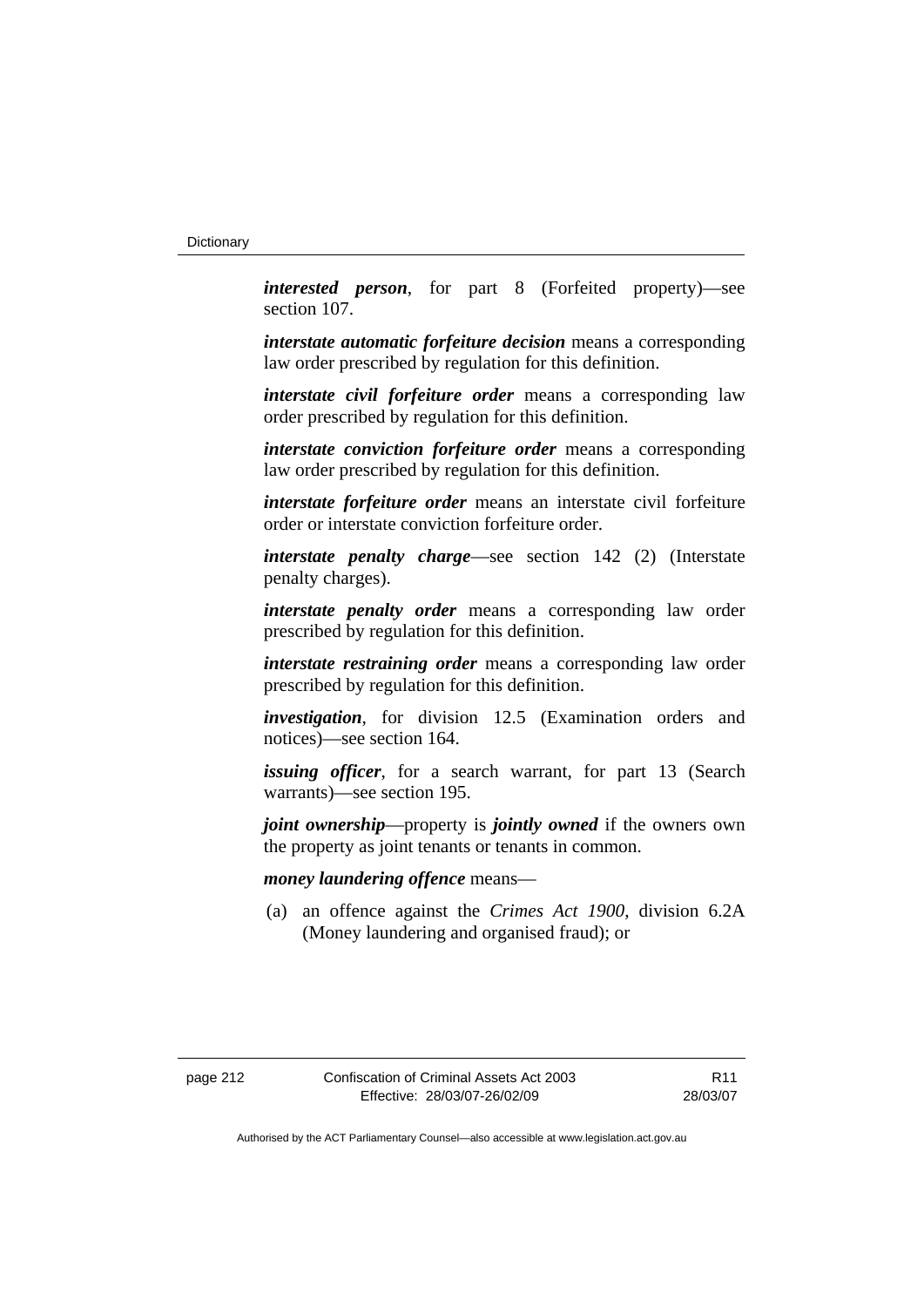(b) an offence against a law of the Commonwealth, a State or another Territory that is declared by regulation to be a corresponding offence, whether or not the offence corresponds, or substantially corresponds, to an offence mentioned in paragraph (a).

*monitoring order*—see section 148.

*narcotic substance*, for division 7.3 (Value of benefits)—see section 90.

*non-disclosable information order*—see section 191.

*occupier*, of premises, for part 13 (Search warrants)—see section 195.

*offence*—see section 13 (1).

*offender*, in relation to an offence, means a person (including a corporation) who committed, or is alleged to have committed, the offence.

*Note* A reference to a *person* generally includes a reference to a corporation as well as an individual, see the Legislation Act, s 160. (See also the Legislation Act, dict, pt 1, def *person*.)

*ordinary indictable offence*—see section 13 (2).

*ordinary search*, for part 13 (Search warrants)—see section 195.

*party*, to an offence, means a person who—

- (a) commits or participates in the offence; or
- (b) is an accessory before or after the fact to the offence.

*penalty charge*—see section 94 (4) (Creation of penalty charge over restrained property).

*Note* An interstate penalty charge is taken to be a penalty charge under this Act (see s 142).

*penalty order*—see section 82.

| R <sub>11</sub> | Confiscation of Criminal Assets Act 2003 | page 213 |
|-----------------|------------------------------------------|----------|
| 28/03/07        | Effective: 28/03/07-26/02/09             |          |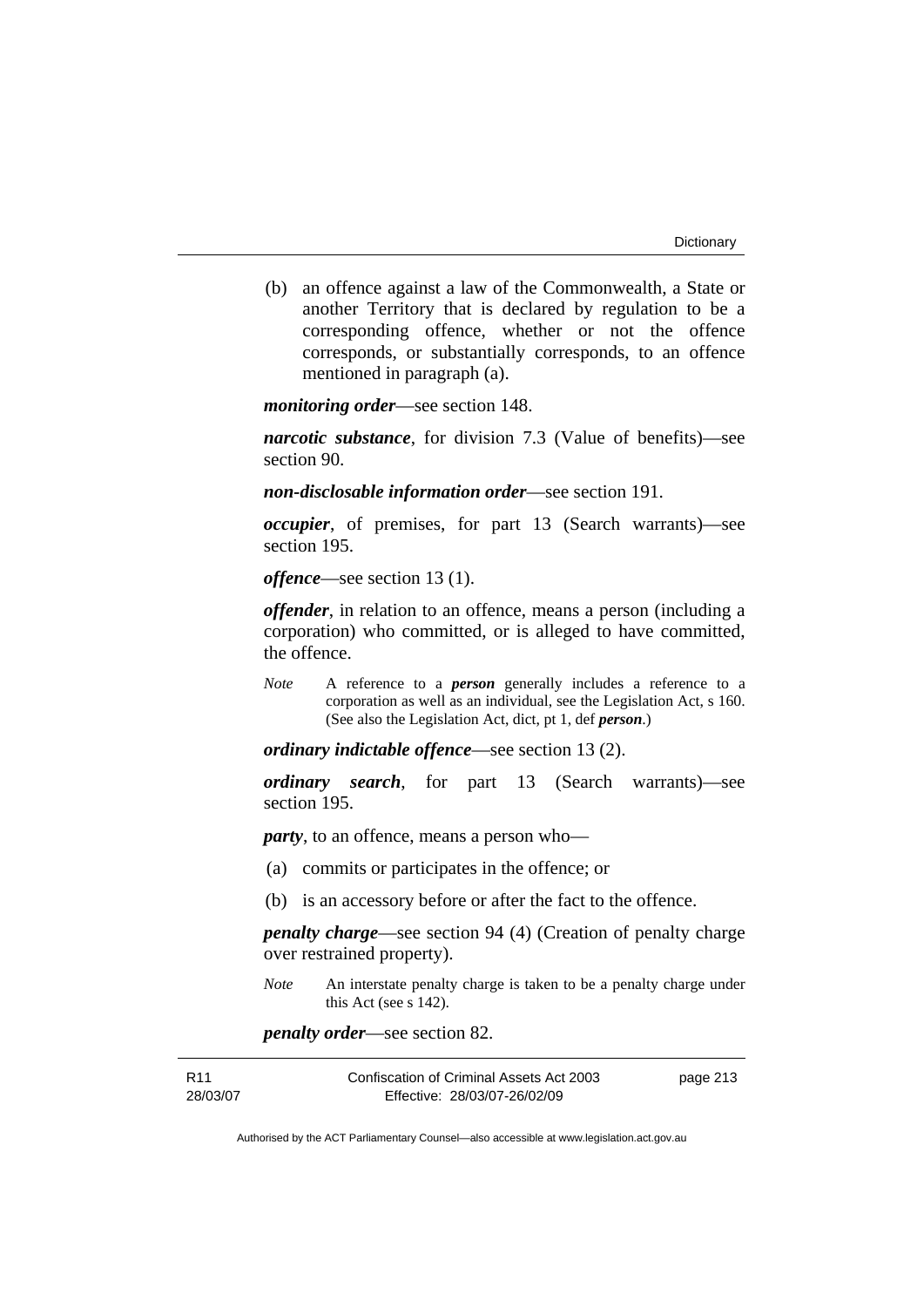*person assisting*, in relation to a search warrant, for part 13 (Search warrants)—see section 195.

*premises*, for part 13 (Search warrants)—see section 195.

*production order*—see section 156.

*property*—

- (a) of an offender, for division 7.3 (Value of benefits)—see section 90; and
- (b) of a person, includes property in which the person has a beneficial interest.

*property-tracking document*—see section 157.

*purposes of this Act*—see section 3.

*quashed*—see section 15 (3) and (4).

*registered*, for a corresponding law order, means registered under part 11 (Interstate orders).

*registrable property* means property title to which is passed by registration in a statutory property register.

*registered property interest* means an interest in property recorded in a statutory property register.

*related* offence—see section 13 (3).

*relevant court*—see section 238.

*reserved funds*, for part 10 (Confiscated assets trust fund)—see section 128.

*restrained*, in relation to property, means property subject to a restraining order.

*restraining order*—see section 19.

*Note* A registered interstate restraining order is taken to be a restraining order under this Act (see s 139).

| Confiscation of Criminal Assets Act 2003<br>page 214 |                              | R <sub>11</sub> |
|------------------------------------------------------|------------------------------|-----------------|
|                                                      | Effective: 28/03/07-26/02/09 | 28/03/07        |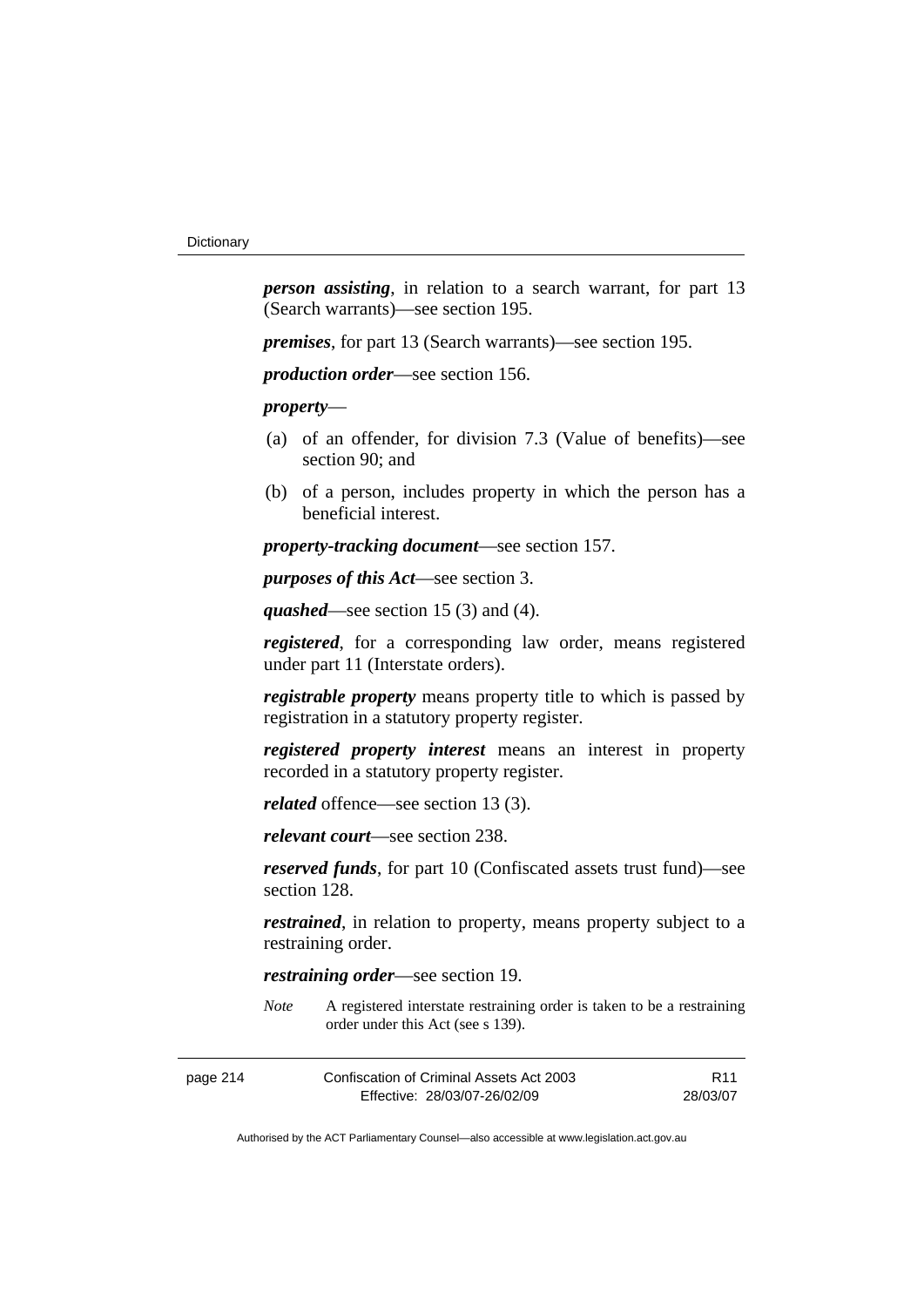#### *return or compensation order*—see section 121.

*search warrant*, for part 13 (Search warrants)—see section 195.

*serious offence*—see section 13 (2).

*statutory property register* means a register kept under a territory law, or a law of the Commonwealth, a State or another Territory, for recording ownership of property (including interests in property) if—

- (a) title to the property is passed by registration in the register of ownership of the property; or
- (b) the owner of an interest in the property may lose the interest if the interest is not registered in the register.

#### **Examples**

- 1 the register of land titles kept under the *Land Titles Act 1925*, section 43
- 2 the register of interests in goods mentioned in the *Sale of Motor Vehicles Act 1977*, part 4A (Registration of interests in motor vehicles)
- *Note* An example is part of the Act, is not exhaustive and may extend, but does not limit, the meaning of the provision in which it appears (see Legislation Act, s 126 and s 132).

*subject to forfeiture*, in relation to property—see section 73.

*sufficient consideration*, in relation to acquiring or disposing or otherwise dealing with property, means acquiring, disposing of, or otherwise dealing with, the property for a consideration that is sufficient and that appropriately reflects the value of the property having regard only to commercial considerations.

*tainted property*—see section 10.

*target material*, for part 13 (Search warrants)—see section 195.

*transaction suspension order*—see section 152.

*trust fund* means the confiscated assets trust fund under section 130.

page 215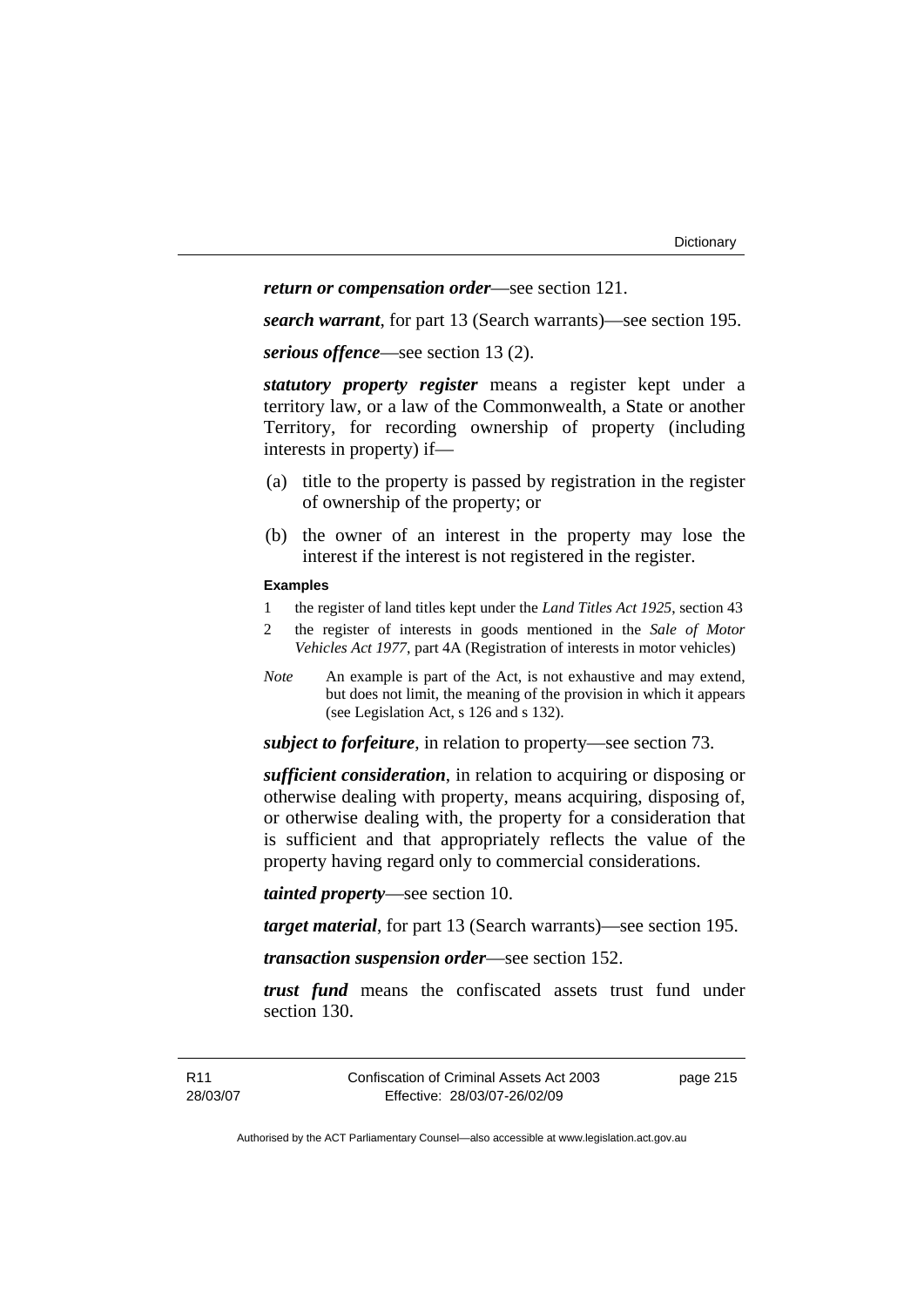Dictionary

*unclaimed tainted property*—see section 11. *unclaimed tainted property restraining order*—see section 21. *vehicle*, for part 13 (Search warrants)—see section 195.

page 216 Confiscation of Criminal Assets Act 2003 Effective: 28/03/07-26/02/09

R11 28/03/07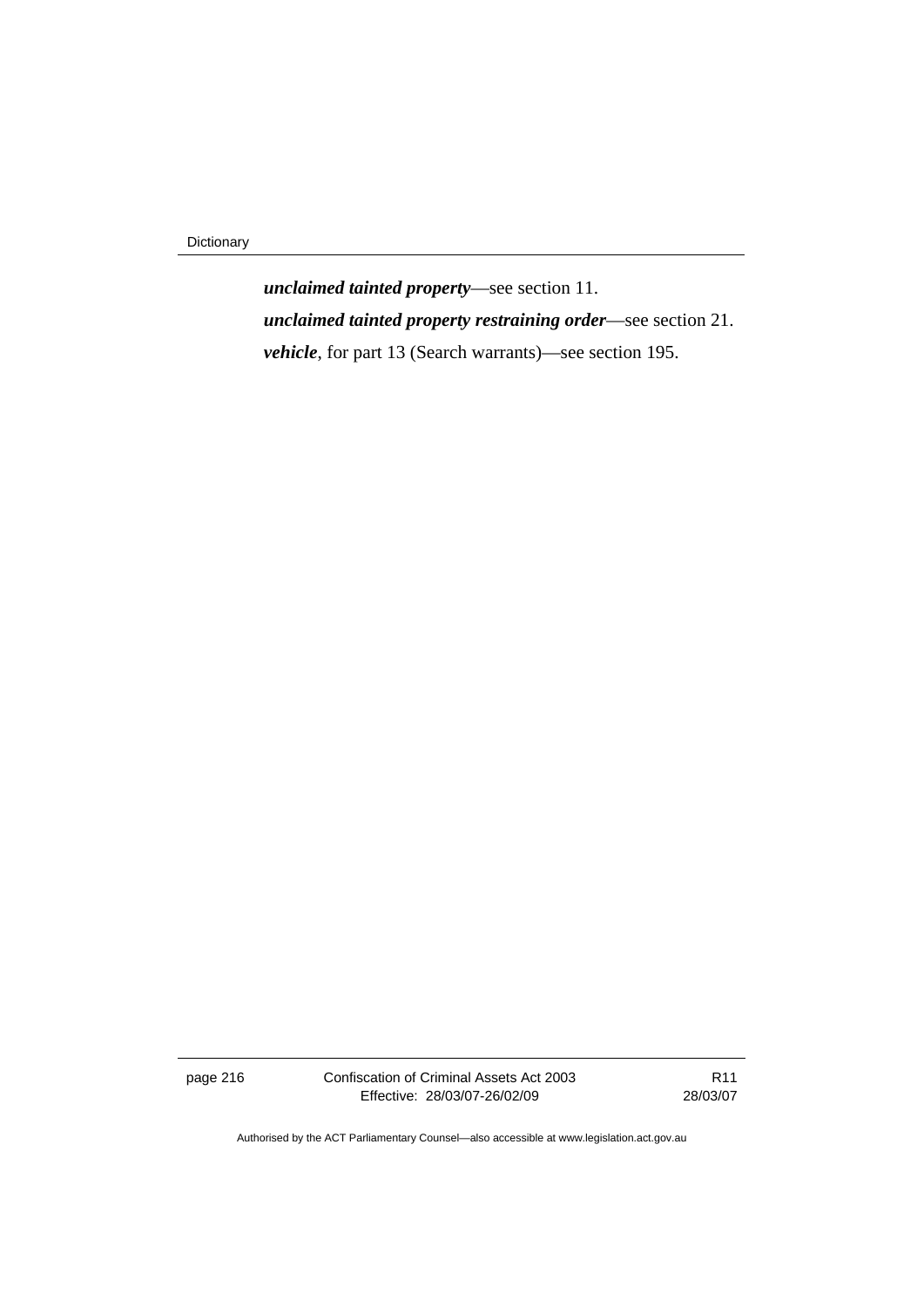# **Endnotes**

# **1 About the endnotes**

Amending and modifying laws are annotated in the legislation history and the amendment history. Current modifications are not included in the republished law but are set out in the endnotes.

Not all editorial amendments made under the *Legislation Act 2001*, part 11.3 are annotated in the amendment history. Full details of any amendments can be obtained from the Parliamentary Counsel's Office.

Uncommenced amending laws and expiries are listed in the legislation history and the amendment history. These details are underlined. Uncommenced provisions and amendments are not included in the republished law but are set out in the last endnote.

If all the provisions of the law have been renumbered, a table of renumbered provisions gives details of previous and current numbering.

The endnotes also include a table of earlier republications.

| $am = amended$                               | $ord = ordinance$                         |
|----------------------------------------------|-------------------------------------------|
| $amdt = amendment$                           | $orig = original$                         |
| $ch = chapter$                               | par = paragraph/subparagraph              |
| $def = definition$                           | $pres = present$                          |
| $dict = dictionary$                          | $prev = previous$                         |
| $disallowed = disallowed by the Legislative$ | $(\text{prev}) = \text{previously}$       |
| Assembly                                     | $pt = part$                               |
| $div = division$                             | $r = rule/subrule$                        |
| $exp = expires/expired$                      | $remum = renumbered$                      |
| $Gaz = qazette$                              | $reloc = relocated$                       |
| $hdg =$ heading                              | $R[X]$ = Republication No                 |
| $IA = Interpretation Act 1967$               | $RI = reissue$                            |
| $ins = inserted/added$                       | $s = section/subsection$                  |
| $LA =$ Legislation Act 2001                  | $sch = schedule$                          |
| $LR =$ legislation register                  | $sdiv = subdivision$                      |
| $LRA =$ Legislation (Republication) Act 1996 | $sub =$ substituted                       |
| $mod = modified/modification$                | $SL = Subordinate$ Law                    |
| $o = order$                                  | underlining = whole or part not commenced |
| $om = omitted/repealed$                      | or to be expired                          |
|                                              |                                           |

## **2 Abbreviation key**

R11 28/03/07 Confiscation of Criminal Assets Act 2003 Effective: 28/03/07-26/02/09

page 217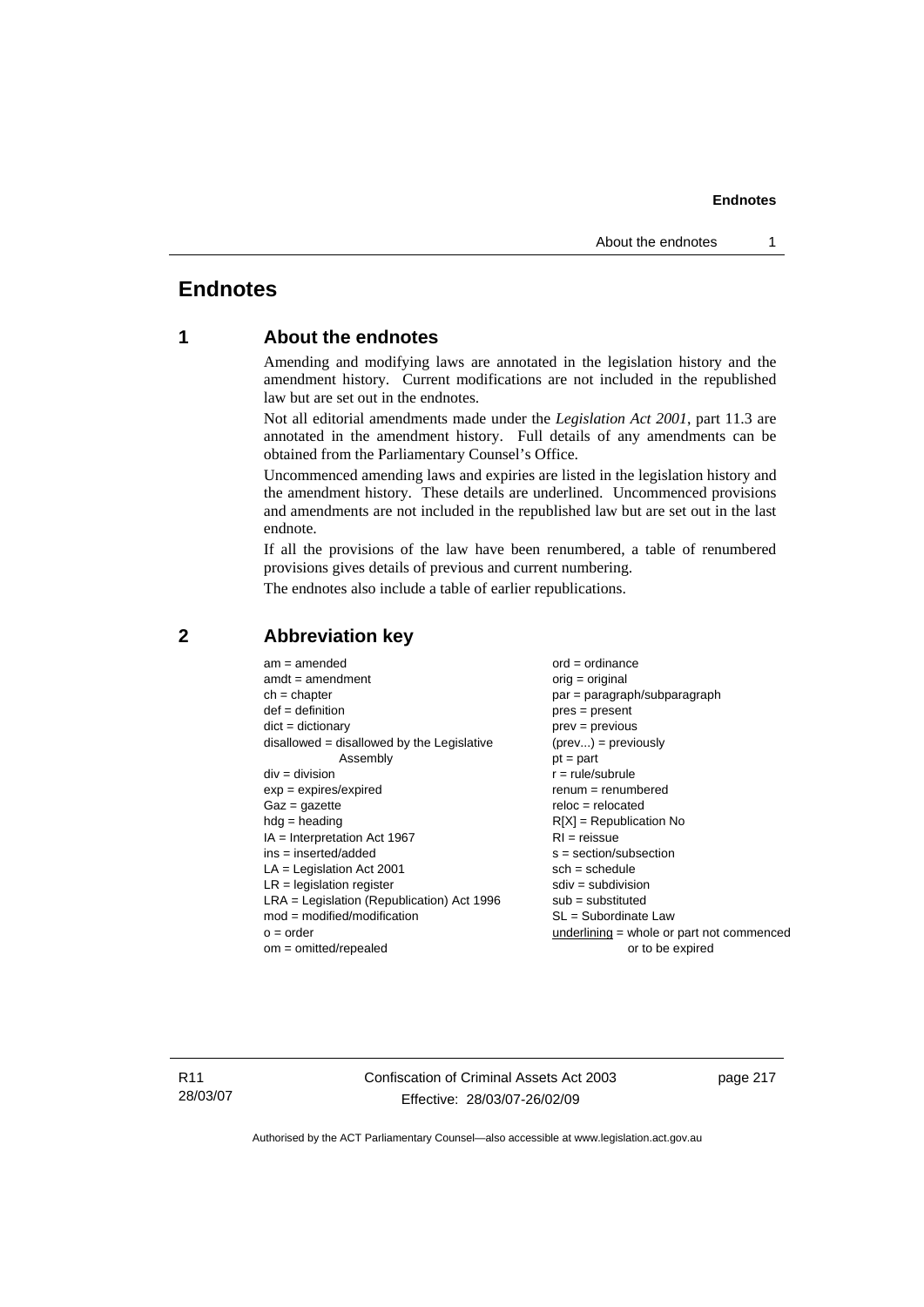3 Legislation history

# **3 Legislation history**

## **Confiscation of Criminal Assets Act 2003 A2003-8**

notified LR 27 March 2003

s 1, s 2 commenced 27 March 2003 (LA s 75 (1))

remainder commenced 15 August 2003 (s 2 and CN2003-7)

as amended by

#### **Legislation (Gay, Lesbian and Transgender) Amendment Act 2003 A2003-14 sch 1 pt 1.6**

notified LR 27 March 2003 s 1, s 2 commenced 27 March 2003 (LA s 75 (1)) sch 1 pt 1.6 commenced 28 March 2003 (s 2)

#### **Evidence (Miscellaneous Provisions) Amendment Act 2003 A2003-48 sch 2 pt 2.2**

notified LR 31 October 2003 s 1, s 2 commenced 31 October 2003 (LA s 75 (1)) sch 2 pt 2.2 commenced 30 April 2004 (s 2 and LA s 79)

# **Statute Law Amendment Act 2003 (No 2) A2003-56 sch 3 pt 3.6**

notified LR 5 December 2003 s 1, s 2 commenced 5 December 2003 (LA s 75 (1)) sch 3 pt 3.6 commenced 19 December 2003 (s 2)

#### **Annual Reports Legislation Amendment Act 2004 A2004-9 sch 1 pt 1.9**

notified LR 19 March 2004

s 1, s 2 commenced 19 March 2004 (LA s 75 (1))

pt 1.9 commenced 13 April 2004 (s 2 and see Annual Reports (Government Agencies) Act 2004 A2004-8, s 2 and CN2004-5)

### **Statute Law Amendment Act 2004 A2004-42 sch 3 pt 3.5**  notified LR 11 August 2004

s 1, s 2 commenced 11 August 2004 (LA s 75 (1)) sch 3 pt 3.5 commenced 25 August 2004 (s 2 (1))

page 218 Confiscation of Criminal Assets Act 2003 Effective: 28/03/07-26/02/09

R11 28/03/07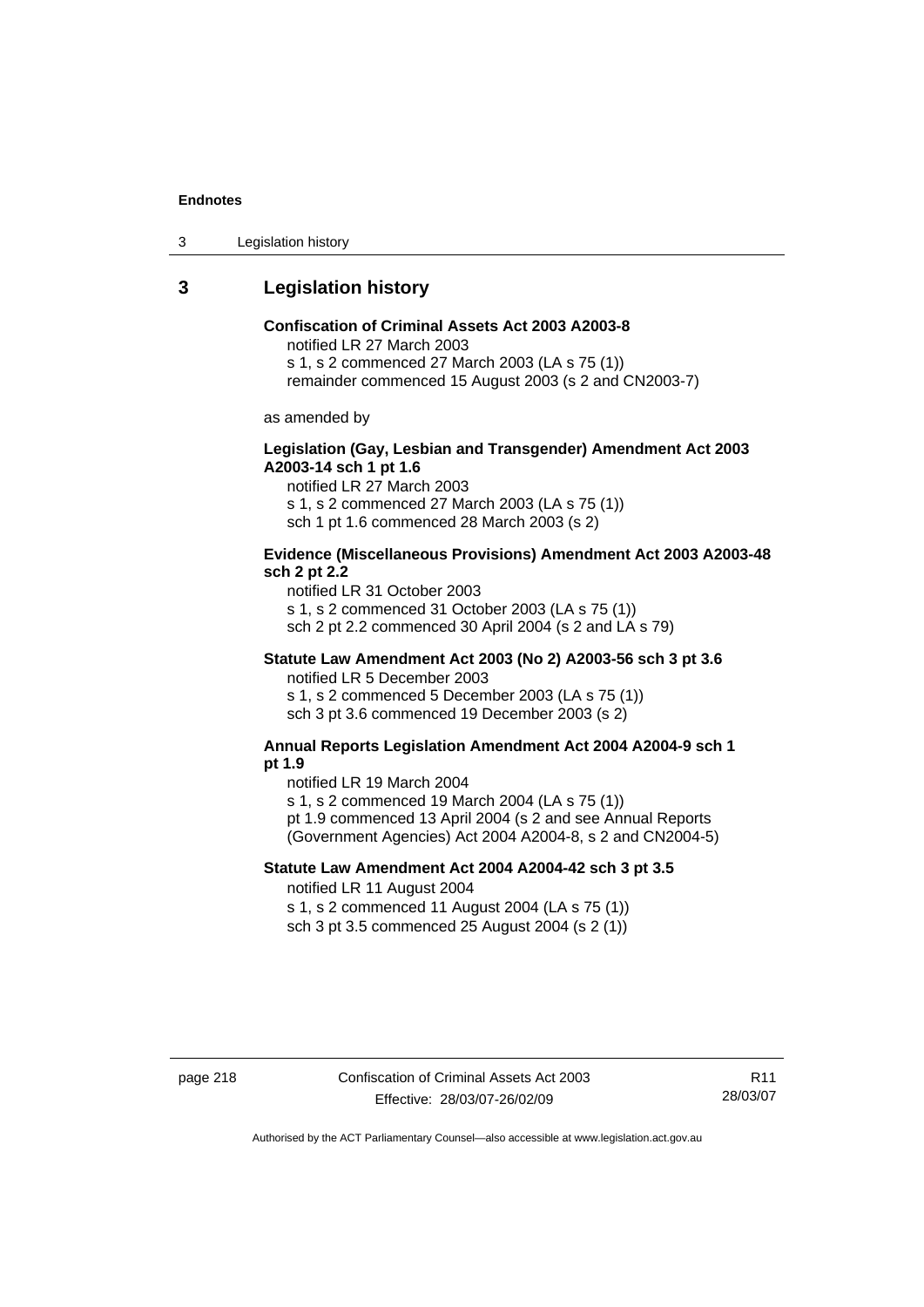# **Court Procedures (Consequential Amendments) Act 2004 A2004-60 sch 1 pt 1.12**

notified LR 2 September 2004

s 1, s 2 commenced 2 September 2004 (LA s 75 (1)) sch 1 pt 1.12 commenced 10 January 2005 (s 2 and see Court

Procedures Act 2004 A2004-59, s 2 and CN2004-29)

#### **Justice and Community Safety Legislation Amendment Act 2005 A2005-5 pt 5**

notified LR 23 February 2005 s 1, s 2 commenced 23 February 2005 (LA s 75 (1)) pt 5 commenced 24 February 2005 (s 2 (2))

#### **Justice and Community Safety Legislation Amendment Act 2005 (No 4) A2005-60 sch 1 pt 1.6**

notified LR 1 December 2005

s 1, s 2 taken to have commenced 23 November 2005 (LA s 75 (2)) sch 1 pt 1.6 commenced 22 December 2005 (s 2 (4))

#### **Sentencing Legislation Amendment Act 2006 A2006-23 sch 1 pt 1.5**  notified LR 18 May 2006

s 1, s 2 commenced 18 May 2006 (LA s 75 (1)) sch 1 pt 1.5 commenced 2 June 2006 (s 2 (1) and see Crimes (Sentence Administration) Act 2005 A2005-59 s 2, Crimes (Sentencing) Act 2005 A2005-58, s 2 and LA s 79)

#### **Civil Law (Property) Act 2006 A2006-38 sch 1 pt 1.3**

notified LR 28 September 2006

s 1, s 2 commenced 28 September 2006 (LA s 75 (1)) sch 1 pt 1.3 commenced 28 March 2007 (s 2 and LA s 79)

### **4 Amendment history**

**Commencement**  s 2 om LA s 89 (4) **Key concepts**  pt 3 hdg note ins A2005-5 s 13

**Meaning of** *convicted* **and** *quashed* s 15 am A2005-5 s 14; A2006-23 amdt 1.38

**When does someone** *abscond* s 16 am A2005-5 s 19

R11 28/03/07 Confiscation of Criminal Assets Act 2003 Effective: 28/03/07-26/02/09

page 219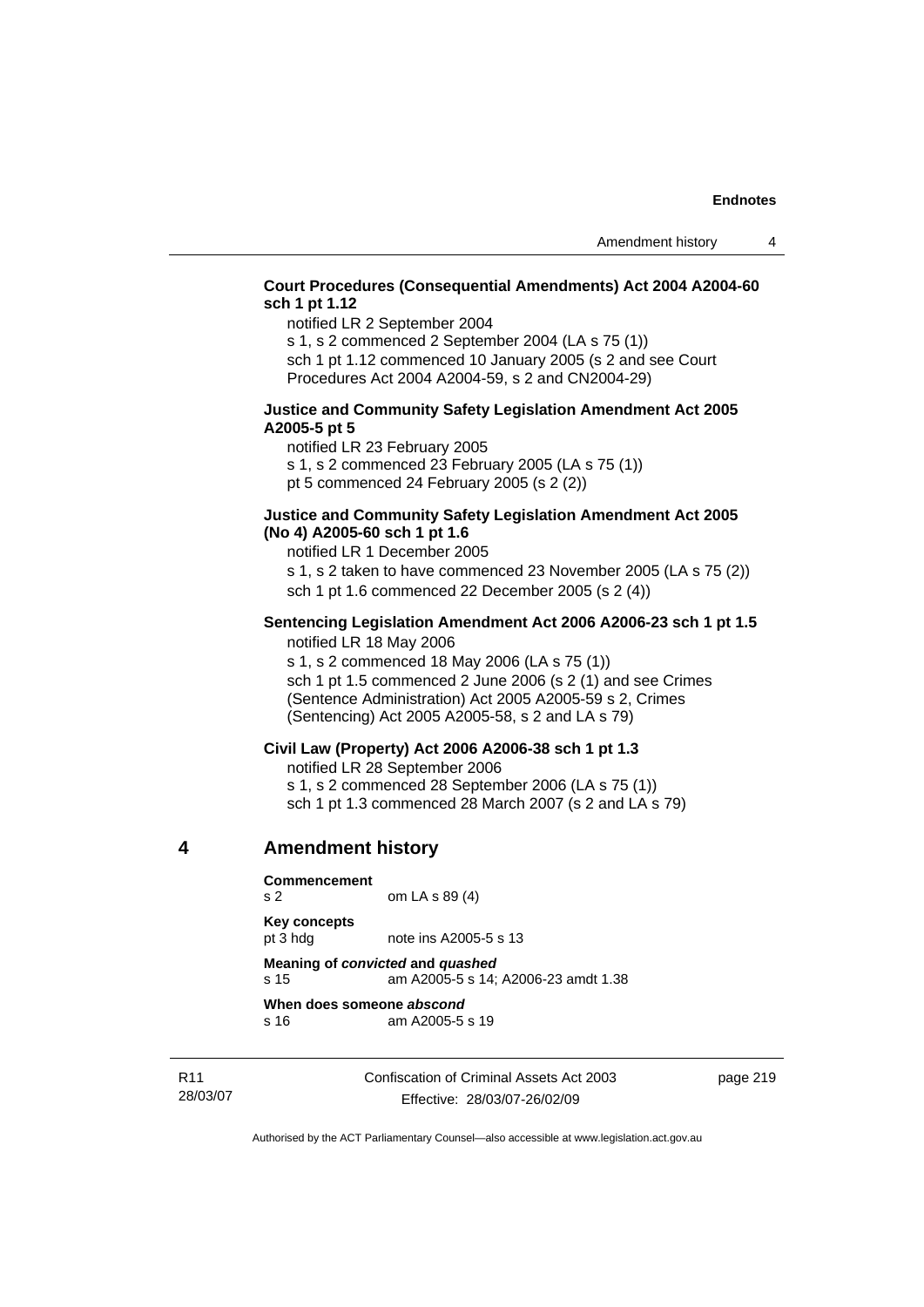4 Amendment history

|          | s 17                                                                                                     | When is someone <i>cleared</i> of an offence<br>am A2005-5 s 19                                                                                                  |                 |
|----------|----------------------------------------------------------------------------------------------------------|------------------------------------------------------------------------------------------------------------------------------------------------------------------|-----------------|
|          | <b>Meaning of restraining order</b><br>s 19                                                              | am A2006-23 amdt 1.39                                                                                                                                            |                 |
|          | <b>Contravening restraining orders</b><br>s 23                                                           | am A2006-23 amdt 1.40                                                                                                                                            |                 |
|          | s 27                                                                                                     | Restraining orders—time for making certain applications<br>am A2005-5 s 15                                                                                       |                 |
|          | s 29                                                                                                     | Restraining orders over other property-affidavit supporting application<br>am A2005-5 s 16, s 19                                                                 |                 |
|          | s 31                                                                                                     | Restraining orders over other property-making<br>am A2005-5 s 19                                                                                                 |                 |
|          | <b>Restraining orders-contents</b><br>s 33                                                               | am A2006-23 amdt 1.41                                                                                                                                            |                 |
|          | s 37                                                                                                     | Payment of living and business expenses from restrained property<br>def domestic partner om A2003-14 amdt 1.18<br>def domestic partnership om A2003-14 amdt 1.18 |                 |
|          | s 39                                                                                                     | Additional orders about restraining orders and restrained property<br>am A2006-23 amdt 1.42                                                                      |                 |
|          | When restraining order ends—ordinary indictable offences<br>s 47<br>table renum R3 LA<br>am A2005-5 s 19 |                                                                                                                                                                  |                 |
|          | When restraining order ends-serious offences<br>table renum R3 LA<br>s 48<br>am A2005-5 s 19             |                                                                                                                                                                  |                 |
|          | s 51 hdg                                                                                                 | Penalty orders-execution against restrained property<br>sub A2006-23 amdt 1.43                                                                                   |                 |
|          | Civil forfeiture orders-making<br>s 67                                                                   | am A2005-5 s 19                                                                                                                                                  |                 |
|          | s 80                                                                                                     | Meaning of benefits derived by an offender<br>am A2003-56 amdt 3.127                                                                                             |                 |
|          | s.85                                                                                                     | Penalty orders-commission of serious offences<br>am A2005-5 s 19                                                                                                 |                 |
|          | Penalty orders-amount of penalty<br>s 86                                                                 | am A2006-23 amdt 1.44<br>$(3)$ (d) note exp 2 June 2011 (see A2005-58 s 147 (2) (a))                                                                             |                 |
|          | s 104                                                                                                    | Notice details to be included in public trustee's report<br>am A2004-9 amdt 1.12                                                                                 |                 |
| page 220 |                                                                                                          | Confiscation of Criminal Assets Act 2003                                                                                                                         | R <sub>11</sub> |

Authorised by the ACT Parliamentary Counsel—also accessible at www.legislation.act.gov.au

Effective: 28/03/07-26/02/09

28/03/07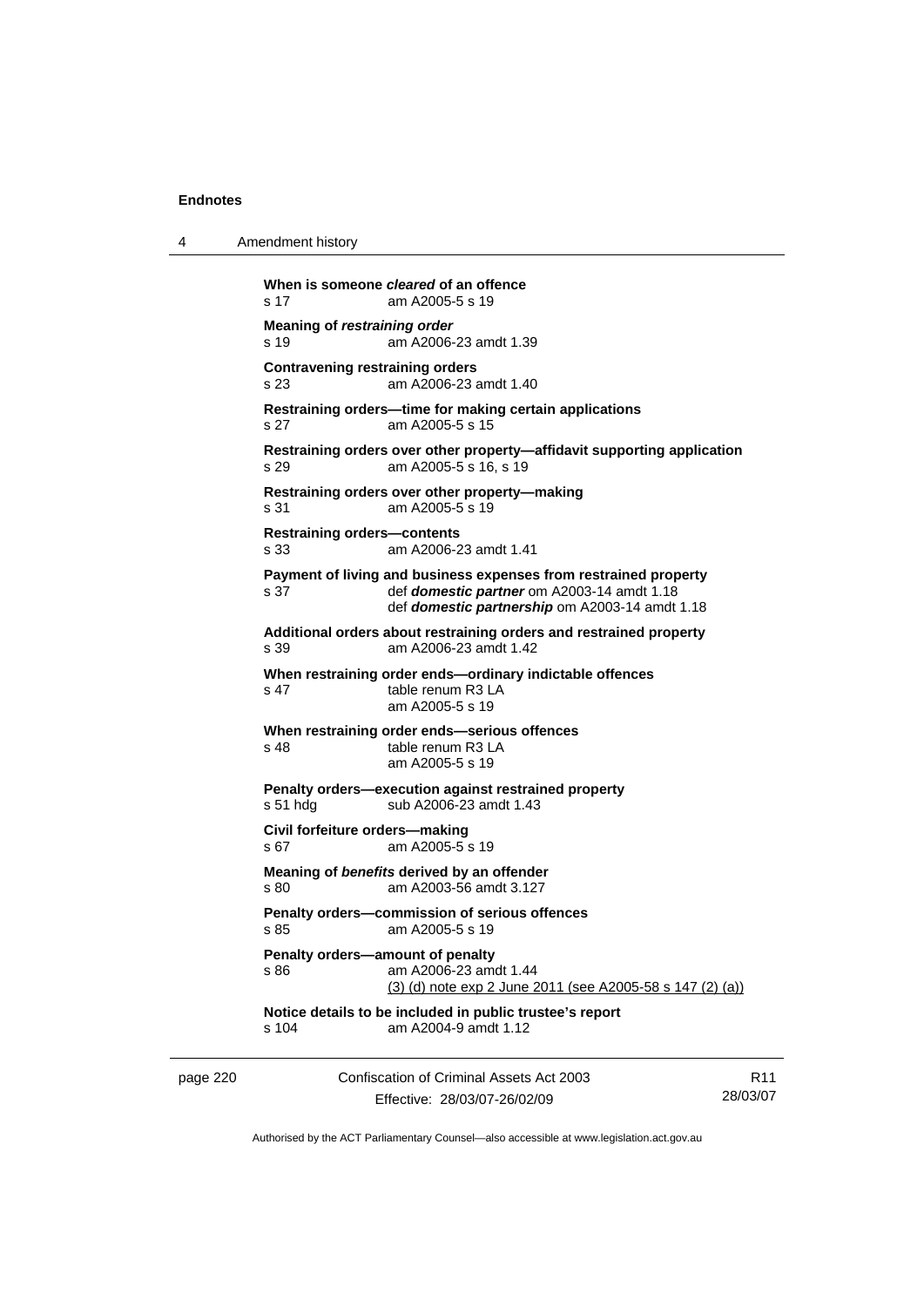Amendment history 4

**Inconsistency with Trustee Act or Conveyancing Act**  s 115 am A2006-38 amdt 1.3 **Conduct of examination**  s 176 am A2003-48 amdt 2.2 **Search warrants—restrictions on personal searches**  s 211 am A2003-14 amdt 1.19, amdt 1.20; ss renum R1 LA (see A2003-8 amdt 1.21) **Copies of seized things to be provided**  s 222 am A2004-42 amdt 3.22 **Jurisdiction of Magistrates Court—confiscation proceedings**  s 239 am A2004-60 amdt 1.76, amdt 1.77 **Other confiscation proceedings—notice of applications etc**  s 244 am A2005-60 amdt 1.14 **Applications for another confiscation proceeding in relation to same offence**  s 245 am A2005-60 amdt 1.15 **Consequential and transitional matters**  pt 16 hdg exp 15 August 2005 (s 269) **Repeal of Proceeds of Crime legislation**  s 261 om LA s 89 (3) **Orders under repealed Act**  s 262 exp 15 August 2005 (s 269) **Proceedings for offences committed before the commencement of this Act**  s 263 exp 15 August 2005 (s 269) **Use of information etc obtained under repealed Act**  exp 15 August 2005 (s 269) **Confiscated assets trust fund**  s 265 exp 15 August 2005 (s 269) **Transitional regulations**  s 266 exp 15 August 2005 (s 269) **Modification of pt 16's operation**  s 267 exp 15 August 2005 (s 269) **Amendments of other legislation—sch 1**  s 268 om LA s 89 (3) **Expiry of pt 16**  s 269 exp 15 August 2005 (s 269) **Amendments of other legislation**  sch 1 om LA s 89 (3)

R11 28/03/07 Confiscation of Criminal Assets Act 2003 Effective: 28/03/07-26/02/09

page 221